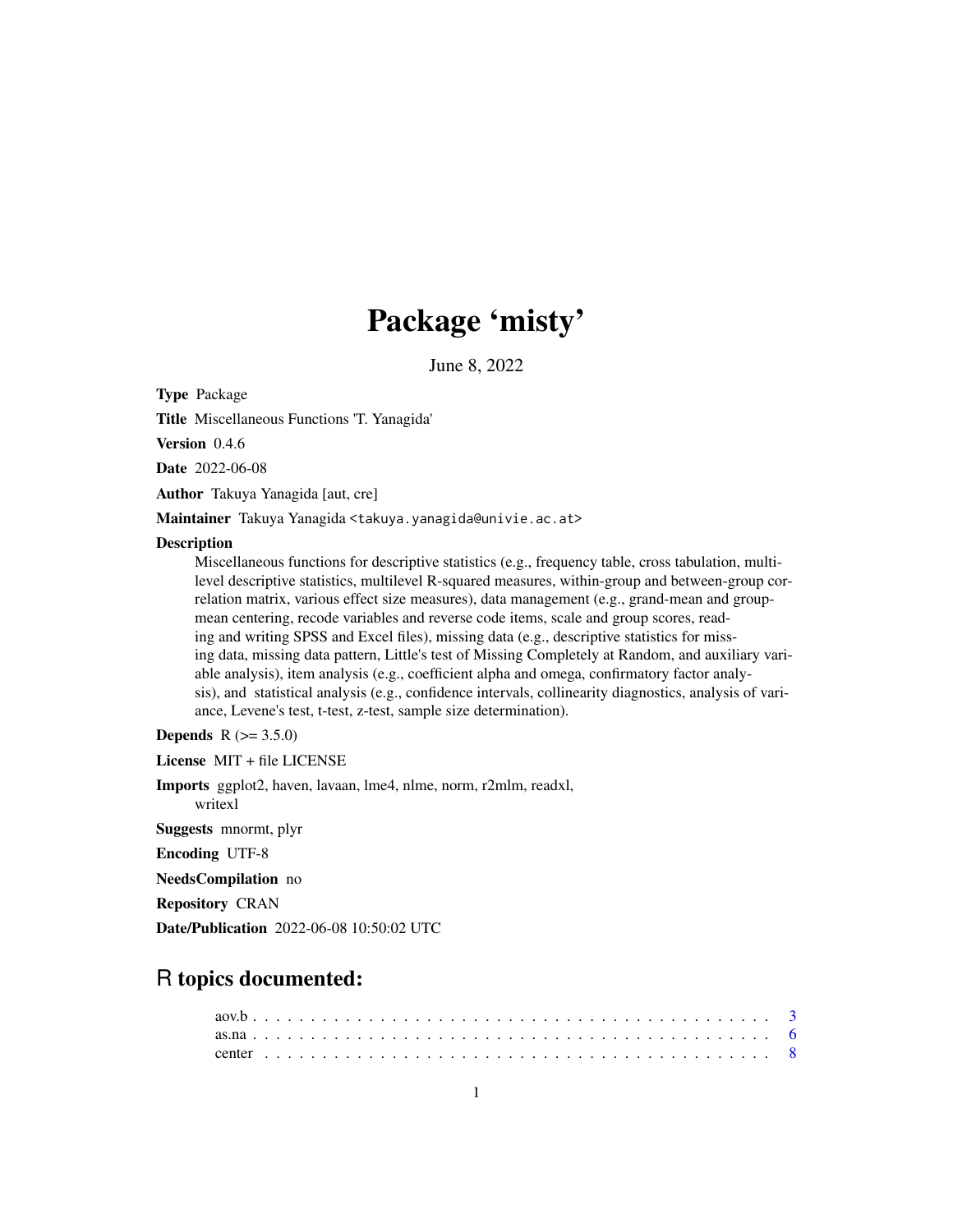| chr.gsub  | 10 |
|-----------|----|
|           | 11 |
| chr.trim  | 13 |
|           | 14 |
|           | 16 |
|           | 21 |
|           | 23 |
|           | 26 |
|           | 30 |
| ci.var    | 32 |
|           | 35 |
|           | 36 |
|           | 42 |
|           | 45 |
|           | 47 |
|           | 48 |
|           | 51 |
|           | 53 |
| $\csc{3}$ | 54 |
| descript  | 57 |
|           | 59 |
|           | 61 |
|           | 63 |
|           | 65 |
|           | 66 |
|           | 67 |
|           | 69 |
|           | 70 |
|           | 73 |
|           | 76 |
|           | 79 |
|           | 87 |
|           | 90 |
|           | 91 |
| kurtosis  | 93 |
|           | 94 |
|           | 98 |
|           |    |
|           |    |
|           |    |
|           |    |
|           |    |
|           |    |
|           |    |
|           |    |
|           |    |
|           |    |
|           |    |
|           |    |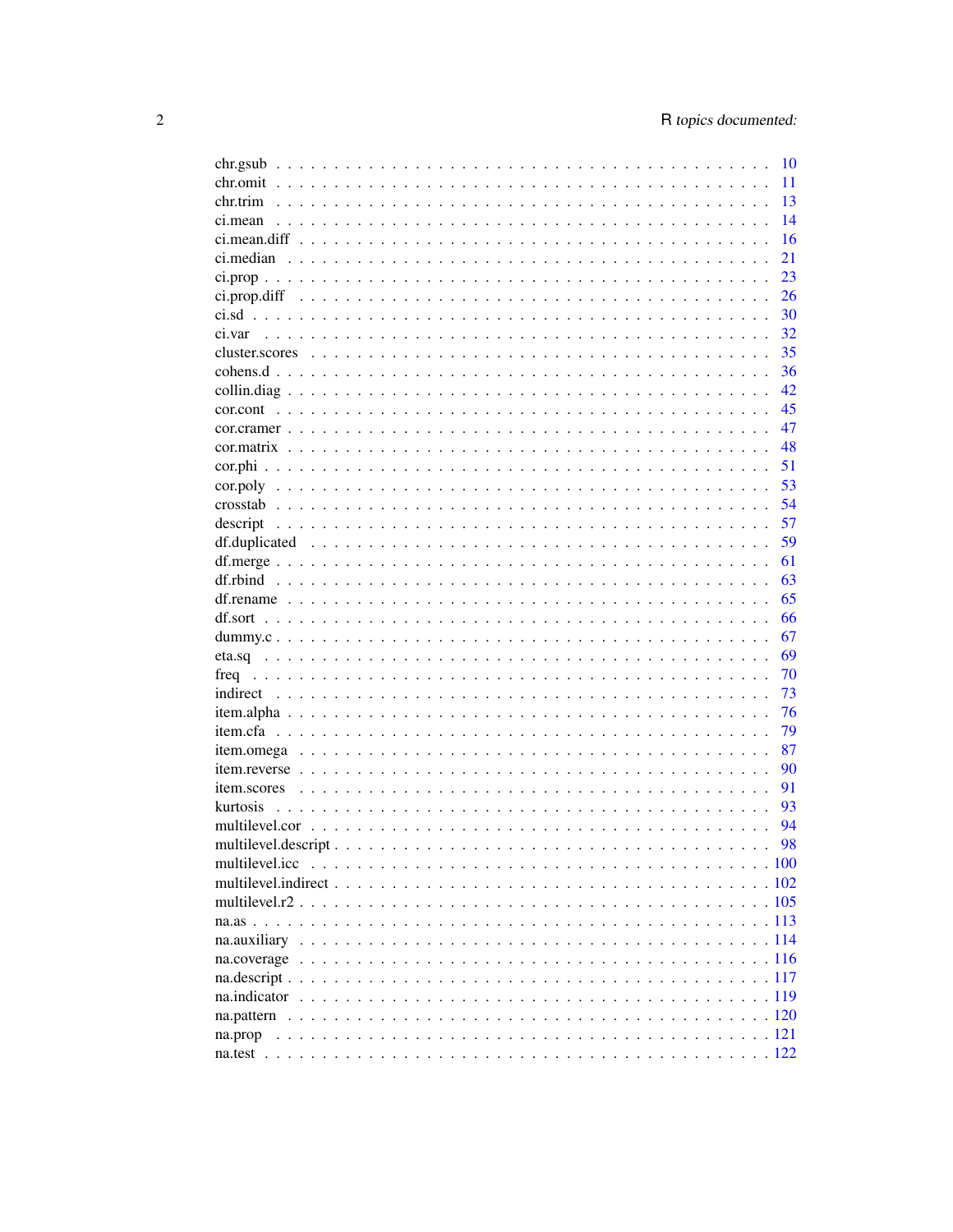<span id="page-2-0"></span>

| Index | 176 |
|-------|-----|

aov.b *Between-Subject Analysis of Variance*

# Description

This function performs an one-way between-subject analysis of variance (ANOVA) including Tukey HSD post hoc test for multiple comparison and provides descriptive statistics, effect size measures, and a plot showing error bars for confidence intervals with jittered data points.

# Usage

```
aov.b(formula, data, posthoc = TRUE, conf.level = 0.95, hypo = TRUE,
     descript = TRUE, effsize = FALSE, weighted = FALSE, correct = FALSE,
     plot = FALSE, point.size = 4, error.width = 0.1, xlab = NULL, ylab = NULL,
     ylim = NULL, breaks = ggplot2::waiver(), jitter = TRUE,
     jitter.size = 1.25, jitter.width = 0.05, jitter.alpha = 0.1,
     title = "", subtitle = "Confidence Interval",
     digits = 2, p.digits = 4, as.na = NULL, check = TRUE,
     output = TRUE, ...)
```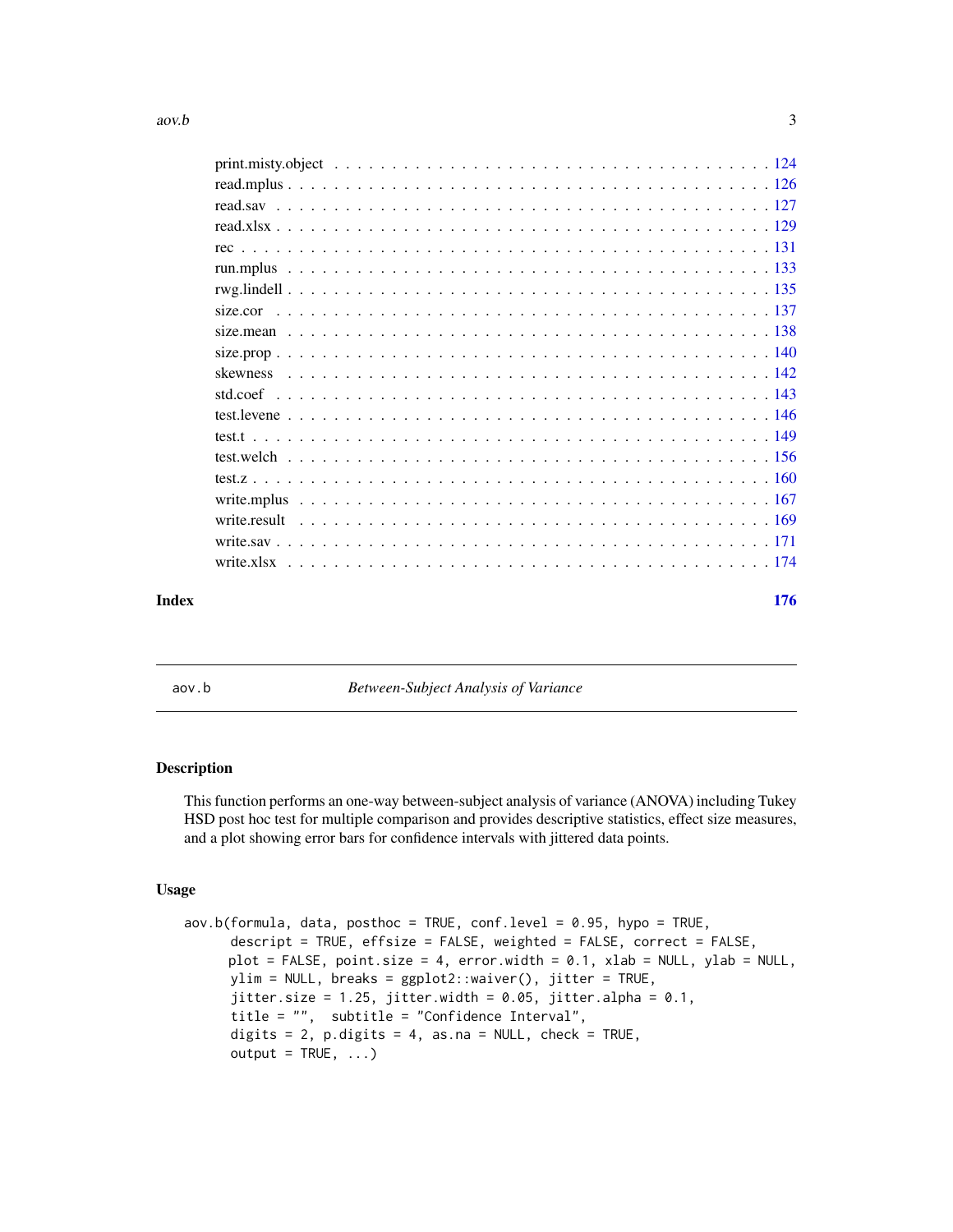| formula      | a formula of the form $y \sim g$ roup where y is a numeric variable giving the data<br>values and group a numeric variable, character variable or factor with more than<br>two values or factor levels giving the corresponding groups. |
|--------------|-----------------------------------------------------------------------------------------------------------------------------------------------------------------------------------------------------------------------------------------|
| data         | a matrix or data frame containing the variables in the formula formula.                                                                                                                                                                 |
| posthoc      | logical: if TRUE, Tukey HSD post hoc test for multiple comparison is conducted.                                                                                                                                                         |
| conf.level   | a numeric value between 0 and 1 indicating the confidence level of the interval<br>for Cohen's d. Note that this argument is only used when conducting Welch's<br>two-sample t-test.                                                    |
| hypo         | logical: if TRUE, null and alternative hypothesis are shown on the console.                                                                                                                                                             |
| descript     | logical: if TRUE, descriptive statistics are shown on the console.                                                                                                                                                                      |
| effsize      | logical: if TRUE, effect size measure Cohen's d for Welch's two-sample t-test<br>(see cohens. d), $\eta^2$ and $\omega^2$ for the ANOVA and Cohen's d for the post hoc tests<br>are shown on the console                                |
| weighted     | logical: if TRUE, the weighted pooled standard deviation is used to compute<br>Cohen's d.                                                                                                                                               |
| correct      | logical: if TRUE, correction factor to remove positive bias in small samples is<br>used.                                                                                                                                                |
| plot         | logical: if TRUE, a plot showing error bars for confidence intervals is drawn.                                                                                                                                                          |
| point.size   | a numeric value indicating the size aesthetic for the point representing the mean<br>value.                                                                                                                                             |
| error.width  | a numeric value indicating the horizontal bar width of the error bar.                                                                                                                                                                   |
| xlab         | a character string specifying the labels for the x-axis.                                                                                                                                                                                |
| ylab         | a character string specifying the labels for the y-axis.                                                                                                                                                                                |
| ylim         | a numeric vector of length two specifying limits of the limits of the y-axis.                                                                                                                                                           |
| breaks       | a numeric vector specifying the points at which tick-marks are drawn at the y-<br>axis.                                                                                                                                                 |
| jitter       | logical: if TRUE (default), jittered data points are drawn.                                                                                                                                                                             |
| jitter.size  | a numeric value indicating the size aesthetic for the jittered data points.                                                                                                                                                             |
| jitter.width | a numeric value indicating the amount of vertical and horizontal jitter.                                                                                                                                                                |
| jitter.alpha | a numeric value indicating the opacity of the jittered data points.                                                                                                                                                                     |
| title        | a character string specifying the text for the title for the plot.                                                                                                                                                                      |
| subtitle     | a character string specifying the text for the subtitle for the plot.                                                                                                                                                                   |
| digits       | an integer value indicating the number of decimal places to be used for display-<br>ing descriptive statistics and confidence interval.                                                                                                 |
| p.digits     | an integer value indicating the number of decimal places to be used for display-<br>ing the $p$ -value.                                                                                                                                 |
| as.na        | a numeric vector indicating user-defined missing values, i.e. these values are<br>converted to NA before conducting the analysis.                                                                                                       |
| check        | logical: if TRUE, argument specification is checked.                                                                                                                                                                                    |
| output       | logical: if TRUE, output is shown on the console.                                                                                                                                                                                       |
|              | further arguments to be passed to or from methods.                                                                                                                                                                                      |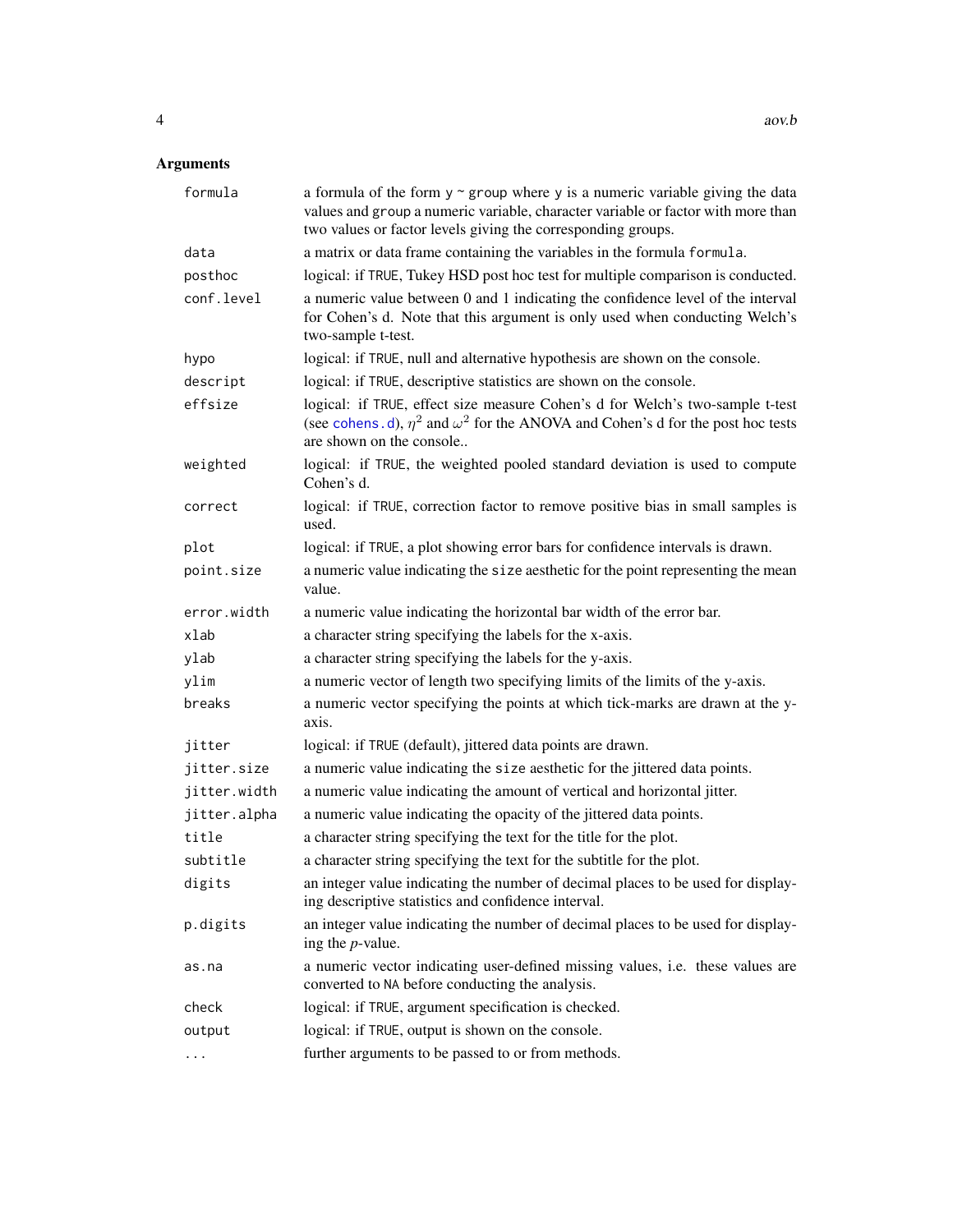#### $aov.b$  5

# Details

Note that by default Tukey HSD post hoc test reports Cohen's d based on the weighted standard deviation (i.e., weighted = TRUE) when requesting an effect size measure (i.e., effsize = TRUE) following the recommendation by Delacre et al. (2021).

#### Value

Returns an object of class misty.object, which is a list with following entries: function call (call), type of analysis type, list with the input specified in x (data), specification of function arguments (args), and result table(s) (result).

# Author(s)

Takuya Yanagida <takuya.yanagida@univie.ac.at>

# References

Rasch, D., Kubinger, K. D., & Yanagida, T. (2011). *Statistics in psychology - Using R and SPSS*. John Wiley & Sons.

Delacre, M., Lakens, D., Ley, C., Liu, L., & Leys, C. (2021). Why Hedges' g\*s based on the nonpooled standard deviation should be reported with Welch's t-test. https://doi.org/10.31234/osf.io/tu6mp

# See Also

[test.t](#page-148-1), [test.z](#page-159-1), [test.levene](#page-145-1), [test.welch](#page-155-1), [cohens.d](#page-35-1), [ci.mean.diff](#page-15-1), [ci.mean](#page-13-1)

# Examples

```
y = c(3, 1, 4, 2, 5, 3, 2, 3, 6, 6, 3, NA)# Between-subject ANOVA
aov.b(y \sim group, data = dat)# Between-subject ANOVA
# print effect size measures
aov.b(y \sim group, data = dat, effsize = TRUE)# Between-subject ANOVA
# do not print hypotheses and descriptive statistics,
aov.b(y \sim group, data = dat, descriptor = FALSE, hypo = FALSE)## Not run:
# Between-subject ANOVA
# plot results
aov.b(y \sim group, data = dat, plot = TRUE)# Load ggplot2 package
library(ggplot2)
```
dat <- data.frame(group = c(1, 1, 1, 1, 2, 2, 2, 2, 3, 3, 3, 3),

# Save plot, ggsave() from the ggplot2 package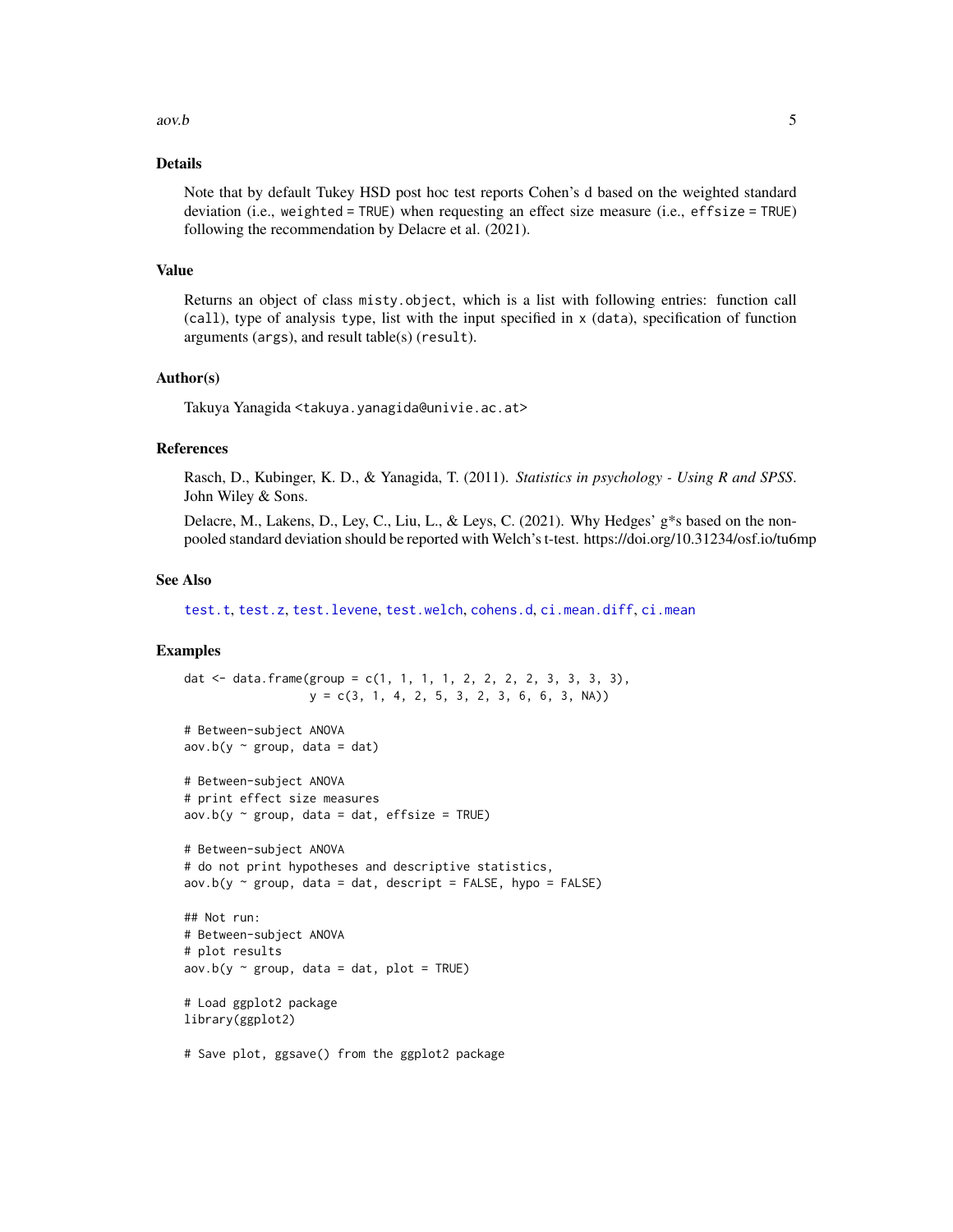```
ggsave("Between-Subject_ANOVA.png", dpi = 600, width = 4.5, height = 6)
# Between-subject ANOVA
# extract plot
p \le - aov.b(y \sim group, data = dat, output = FALSE)$plot
p
# Extract data
plotdat <- aov.b(y ~ group, data = dat,, output = FALSE)$data
# Draw plot in line with the default setting of aov.b()
ggplot(plotdat, aes(group, y)) +
 geom_point(stat = "summary", fun = "mean", size = 4) +
 stat_summary(fun.data = "mean_cl_normal", geom = "errorbar", width = 0.20) +
 scale_x_discrete(name = NULL) +
 labs(subtitle = "Two-Sided 95
 theme_bw() + theme(plot.subtitle = element_text(hjust = 0.5))
## End(Not run)
```
as.na *Replace User-Specified Values With Missing Values*

#### Description

This function replaces user-specified values in the argument as.na in a vector, factor, matrix, array, list, or data frame with NA.

#### Usage

 $as.na(x, na, check = TRUE)$ 

# Arguments

| $\mathsf{x}$ | a vector, factor, matrix, array, data frame, or list.        |
|--------------|--------------------------------------------------------------|
| check        | logical: if TRUE, argument specification is checked.         |
| na           | a vector indicating values or characters to replace with NA. |

# Value

Returns x with values specified in na replaced with NA.

# Author(s)

Takuya Yanagida <takuya.yanagida@univie.ac.at>

#### References

Becker, R. A., Chambers, J. M. and Wilks, A. R. (1988) *The New S Language*. Wadsworth & Brooks/Cole.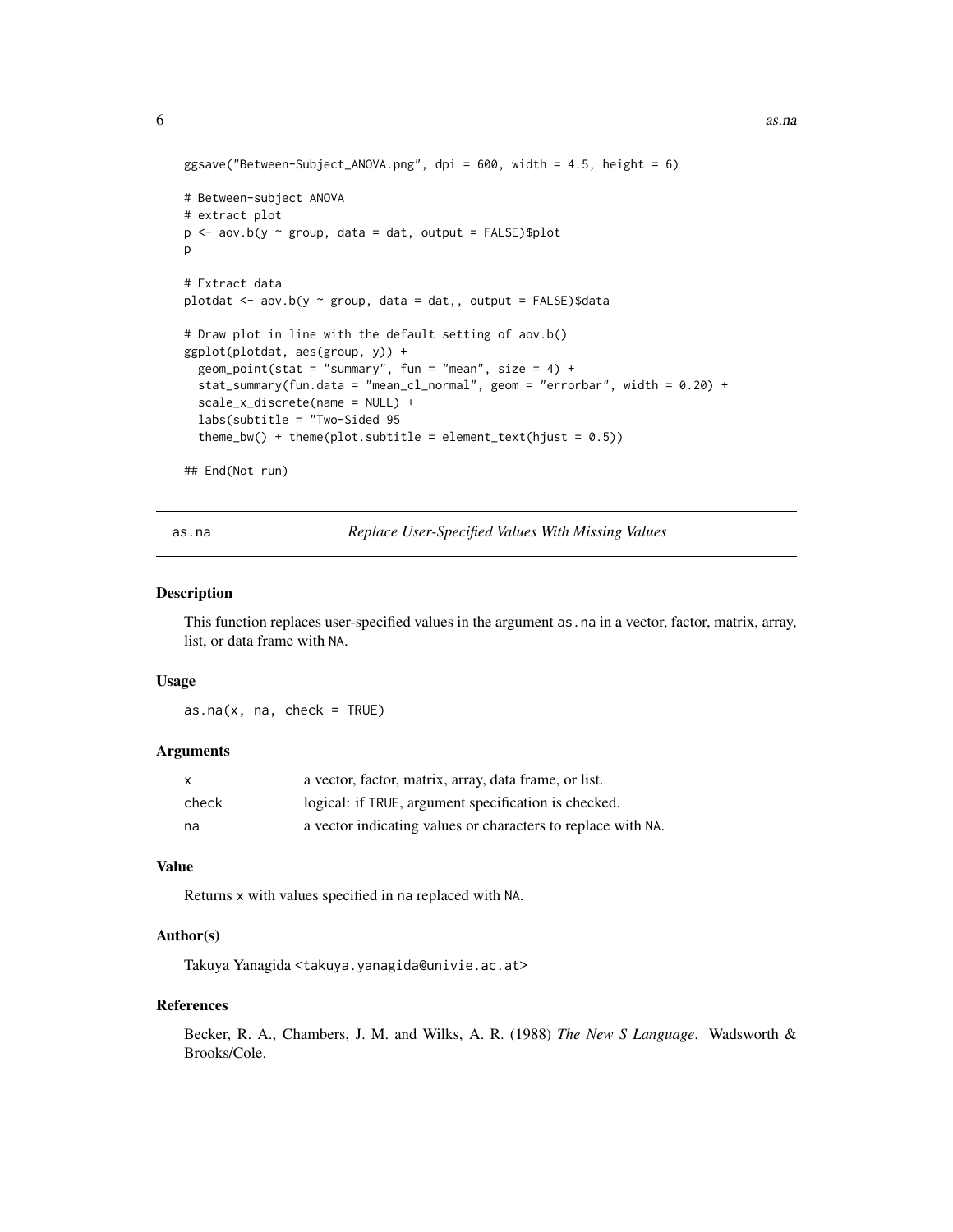$\alpha$ s.na  $\alpha$ 

# See Also

[na.as](#page-112-1), [na.auxiliary](#page-113-1), [na.coverage](#page-115-1), [na.descript](#page-116-1), [na.indicator](#page-118-1), [na.pattern](#page-119-1), [na.prop](#page-120-1), [na.test](#page-121-1)

```
#--------------------------------------
# Numeric vector
x.num \leq c(1, 3, 2, 4, 5)# Replace 2 with NA
as.na(x.num, na = 2)# Replace 2, 3, and 4 with NA
as.na(x.num, na = c(2, 3, 4))#--------------------------------------
# Character vector
x.chr <- c("a", "b", "c", "d", "e")
# Replace "b" with NA
as.na(x.chr, na = "b")# Replace "b", "c", and "d" with NA
as.na(x-chr, na = c("b", "c", "d"))#--------------------------------------
# Factor
x.factor <- factor(c("a", "a", "b", "b", "c", "c"))
# Replace "b" with NA
as.na(x.factor, na = "b")# Replace "b" and "c" with NA
as.na(x.factor, na = c("b", "c"))#--------------------------------------
# Matrix
x.mac < - matrix(1:20, ncol = 4)# Replace 8 with NA
as.na(x.\text{mat},\text{na} = 8)# Replace 8, 14, and 20 with NA
as.na(x.\text{mat},\text{na} = c(8, 14, 20))#--------------------------------------
# Array
x.array \leftarrow array(1:20, \dim = c(2, 3, 2))# Replace 1 and 10 with NA
as.na(x \cdot \text{array}, \text{na} = c(1, 10))
```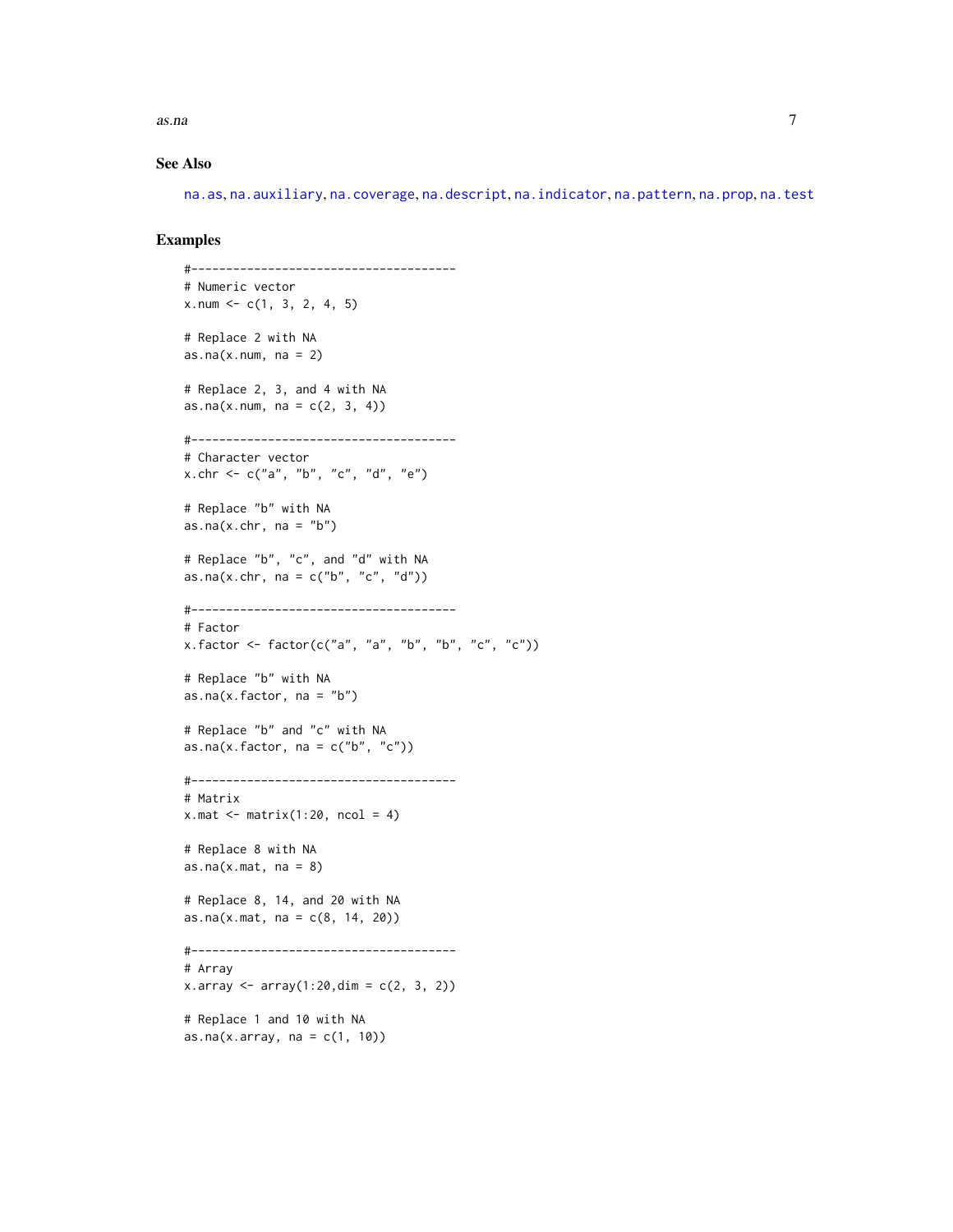<span id="page-7-0"></span>8 center and the second second second second second second second second second second second second second second second second second second second second second second second second second second second second second se

```
#--------------------------------------
# Data frame
x.df \leq data. frame(x1 = c(1, 2, 3),
                   x2 = c(2, 1, 3),x3 = c(3, 1, 2), stringsAsFactors = FALSE)
# Replace 1 with NA
as.na(x.df, na = 1)# Replace 1 and 3 with NA
as.na(x.df, na = c(1, 3))#--------------------------------------
# List
x . list <- list(<math>x1 = c(1, 2, 3, 1, 2, 3),
               x2 = c(2, 1, 3, 2, 1),x3 = c(3, 1, 2, 3)# Replace 1 with NA
as.na(x.list, na = 1)
```
center *Centering at the Grand Mean and Centering Within Cluster*

# Description

This function is used to center predictors at the grand mean (CGM, i.e., grand mean centering) or within cluster (CWC, i.e., group-mean centering).

# Usage

```
center(x, type = c("CGM", "CWC"), cluster = NULL, value = NULL, as.na = NULL,check = TRUE)
```

| x       | a numeric vector.                                                                                                                                                                                                                                                          |
|---------|----------------------------------------------------------------------------------------------------------------------------------------------------------------------------------------------------------------------------------------------------------------------------|
| type    | a character string indicating the type of centering, i.e., "CGM" for centering at the<br>grand mean (i.e., grand mean centering) or "CWC" for centering within cluster<br>(i.e., group-mean centering).                                                                    |
| cluster | a vector representing the nested grouping structure (i.e., group or cluster vari-<br>able) of each unit in x. Note, this argument is required for centering at the<br>grand mean (CGM) of a level-2 predictor or centering within cluster (CWC) of<br>a level-1 predictor. |
| value   | a numeric value for centering on a specific user-defined value.                                                                                                                                                                                                            |
| as.na   | a numeric vector indicating user-defined missing values, <i>i.e.</i> these values are<br>converted to NA before conducting the analysis. Note that as . na() function is<br>only applied to x but not to cluster.                                                          |
| check   | logical: if TRUE, argument specification is checked.                                                                                                                                                                                                                       |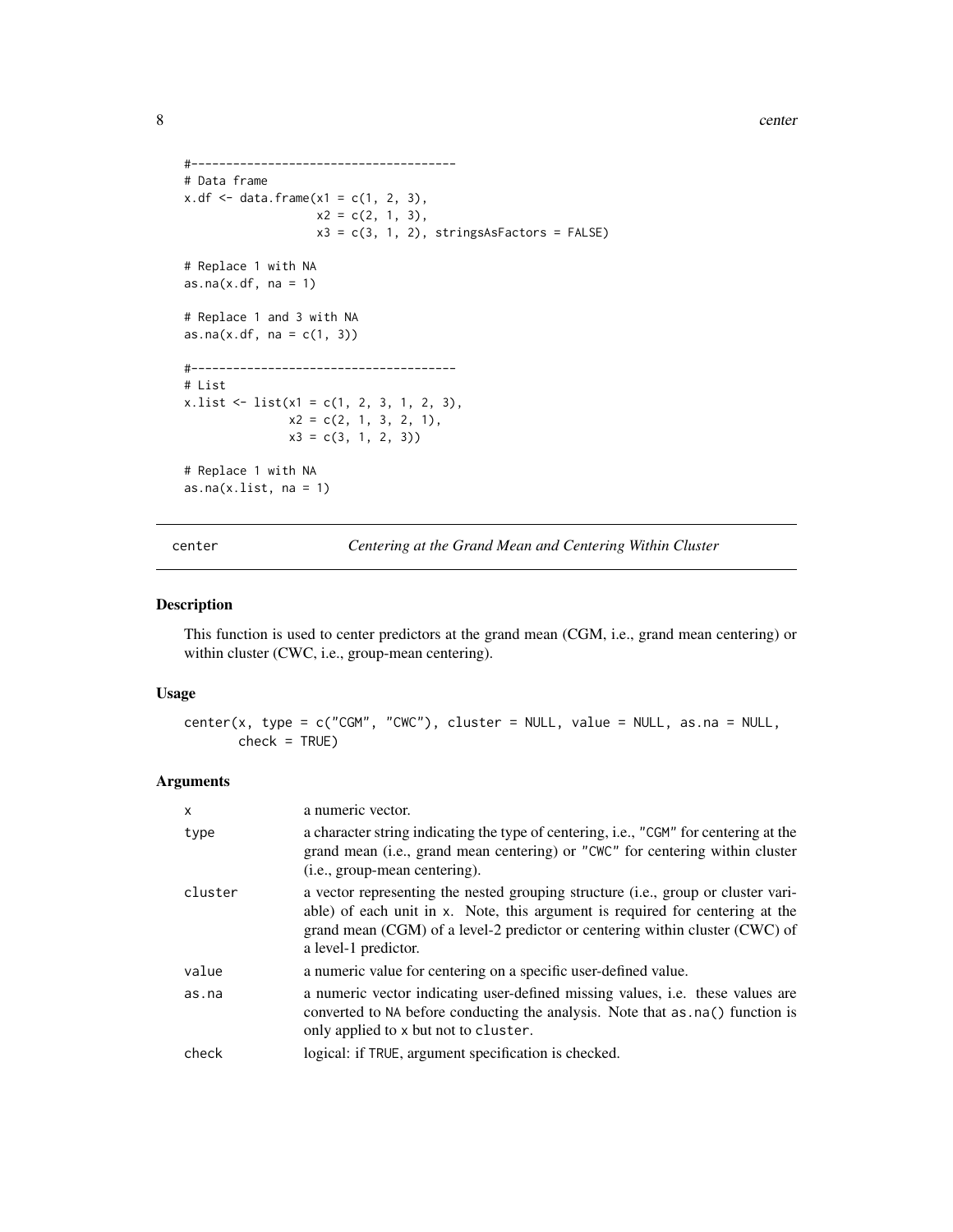#### center 9

# Details

Predictors in a single-level regression can only be centered at the grand mean (CGM) by specifying type = "CGM" (default) in conjunction with cluster = NULL (default).

Level-1 (L1) predictors in a multilevel regression can be centered at the grand mean (CGM) by specifying type = "CGM" (default) in conjunction with cluster = NULL (default) or within cluster (CWC) by specifying type = "CWC" in conjunction with specifying a cluster membership variable using the cluster argument.

Level-2 (L2) predictors in a multilevel regression can only be centered at the grand mean (CGM) by specifying type = "CGM" (default) in conjunction with specifying a cluster membership variable using the cluster argument.

Note that predictors can be centered on any meaningful value using the argument value.

# Value

Returns a numeric vector with the same length as x containing centered values.

#### Author(s)

Takuya Yanagida <takuya.yanagida@univie.ac.at>

# References

Chang, C.-N., & Kwok, O.-M. (2022) Partitioning Variance for a Within-Level Predictor in Multilevel Models. *Structural Equation Modeling: A Multidisciplinary Journal*. Advance online publication. https://doi.org/10.1080/10705511.2022.2051175#'

Enders, C. K. (2013). Centering predictors and contextual effects. In M. A. Scott, J. S. Simonoff, & B. D. Marx (Eds.), *The Sage handbook of multilevel modeling* (pp. 89-109). Sage. https://dx.doi.org/10.4135/9781446247600

Enders, C. K., & Tofighi, D. (2007). Centering predictor variables in cross-sectional multilevel models: A new look at an old issue. *Psychological Methods, 12*, 121-138. https://doi.org/10.1037/1082- 989X.12.2.121

Rights, J. D., Preacher, K. J., & Cole, D. A. (2020). The danger of conflating level-specific effects of control variables when primary interest lies in level-2 effects. *British Journal of Mathematical & Statistical Psychology, 73*, 194-211. https://doi.org/10.1111/bmsp.12194

Yaremych, H. E., Preacher, K. J., & Hedeker, D. (2021). Centering categorical predictors in multilevel models: Best practices and interpretation. *Psychological Methods*. Advance online publication. https://doi.org/10.1037/met0000434

# See Also

[dummy.c](#page-66-1), [cluster.scores](#page-34-1), [rec](#page-130-1), [item.reverse](#page-89-1), [rwg.lindell](#page-134-1), [item.scores](#page-90-1).

# Examples

#-------------------------------------- # Predictors in a single-level regression dat.sl <- data.frame( $x = c(4, 2, 5, 6, 3, 4, 1, 3, 4)$ ,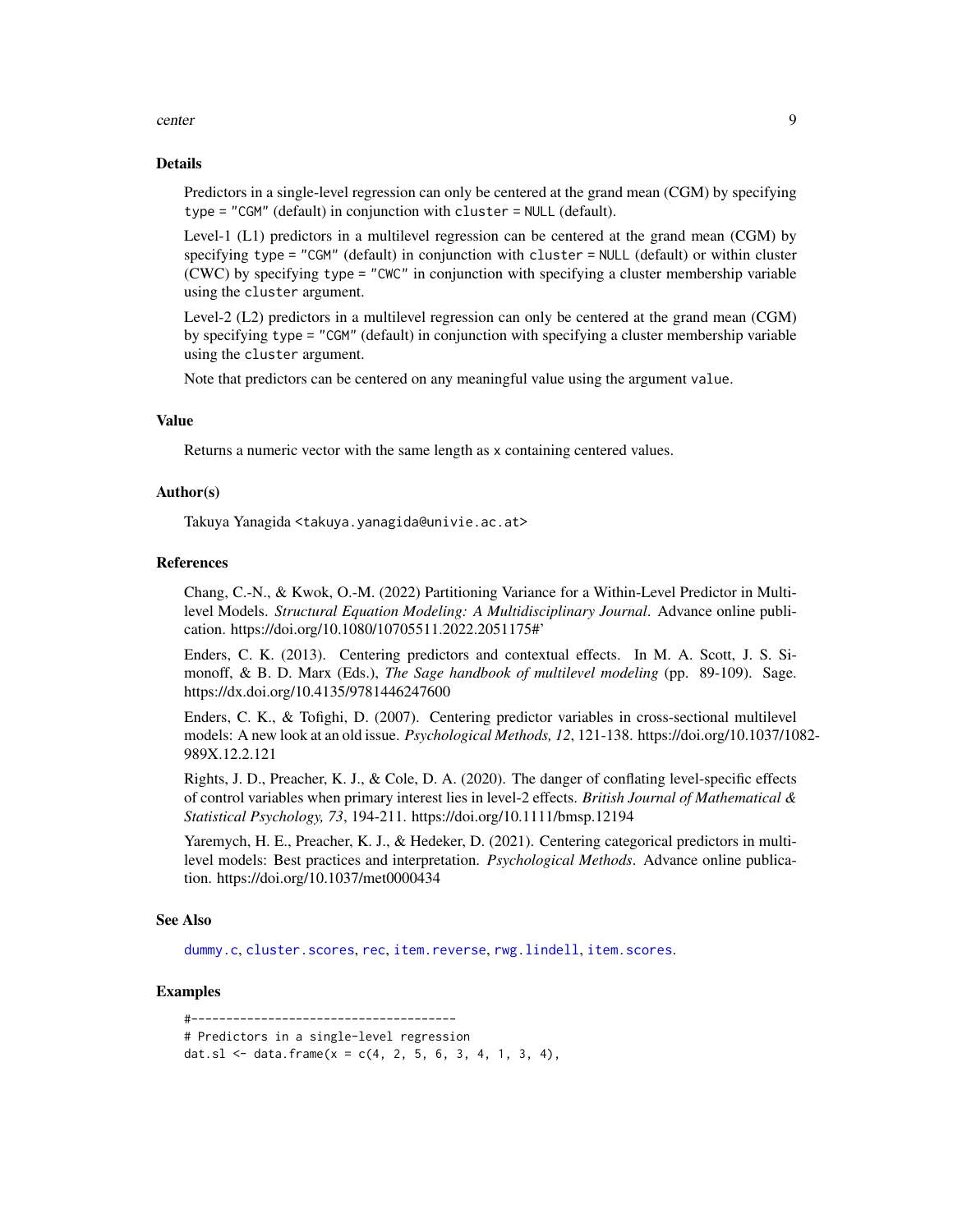```
y = c(5, 3, 6, 3, 4, 5, 2, 6, 5))# Center predictor at the sample mean
center(dat.sl$x)
# Center predictor at the value 3
center(dat.sl$x, value = 3)
#--------------------------------------
# Predictors in a multilevel regression
dat.ml <- data.frame(id = c(1, 2, 3, 4, 5, 6, 7, 8, 9),
                     cluster = c(1, 1, 1, 2, 2, 2, 3, 3, 3),
                     x.11 = c(4, 2, 5, 6, 3, 4, 1, 3, 4),x.12 = c(4, 4, 4, 1, 1, 1, 3, 3, 3),
                     y = c(5, 3, 6, 3, 4, 5, 2, 6, 5))
# Center level-1 predictor at the grand mean (CGM)
center(dat.ml$x.l1)
# Center level-1 predictor within cluster (CWC)
center(dat.ml$x.l1, type = "CWC", cluster = dat.ml$cluster)
# Center level-2 predictor at the grand mean (CGM)
center(dat.ml$x.l2, type = "CGM", cluster = dat.ml$cluster)
```
<span id="page-9-1"></span>

chr.gsub *Multiple Pattern Matching And Replacements*

# Description

This function is a multiple global string replacement wrapper that allows access to multiple methods of specifying matches and replacements.

# Usage

```
chr.gsub(pattern, replacement, x, recycle = FALSE, ...)
```

| pattern           | a character vector with character strings to be matched.                                                          |
|-------------------|-------------------------------------------------------------------------------------------------------------------|
| replacement       | a character vector equal in length to pattern or of length one which are a re-<br>placement for matched patterns. |
| X                 | a character vector where matches and replacements are sought.                                                     |
| recycle           | logical: if TRUE, replacement is recycled if lengths differ.                                                      |
| $\cdot\cdot\cdot$ | additional arguments to pass to the regexpr or sub function.                                                      |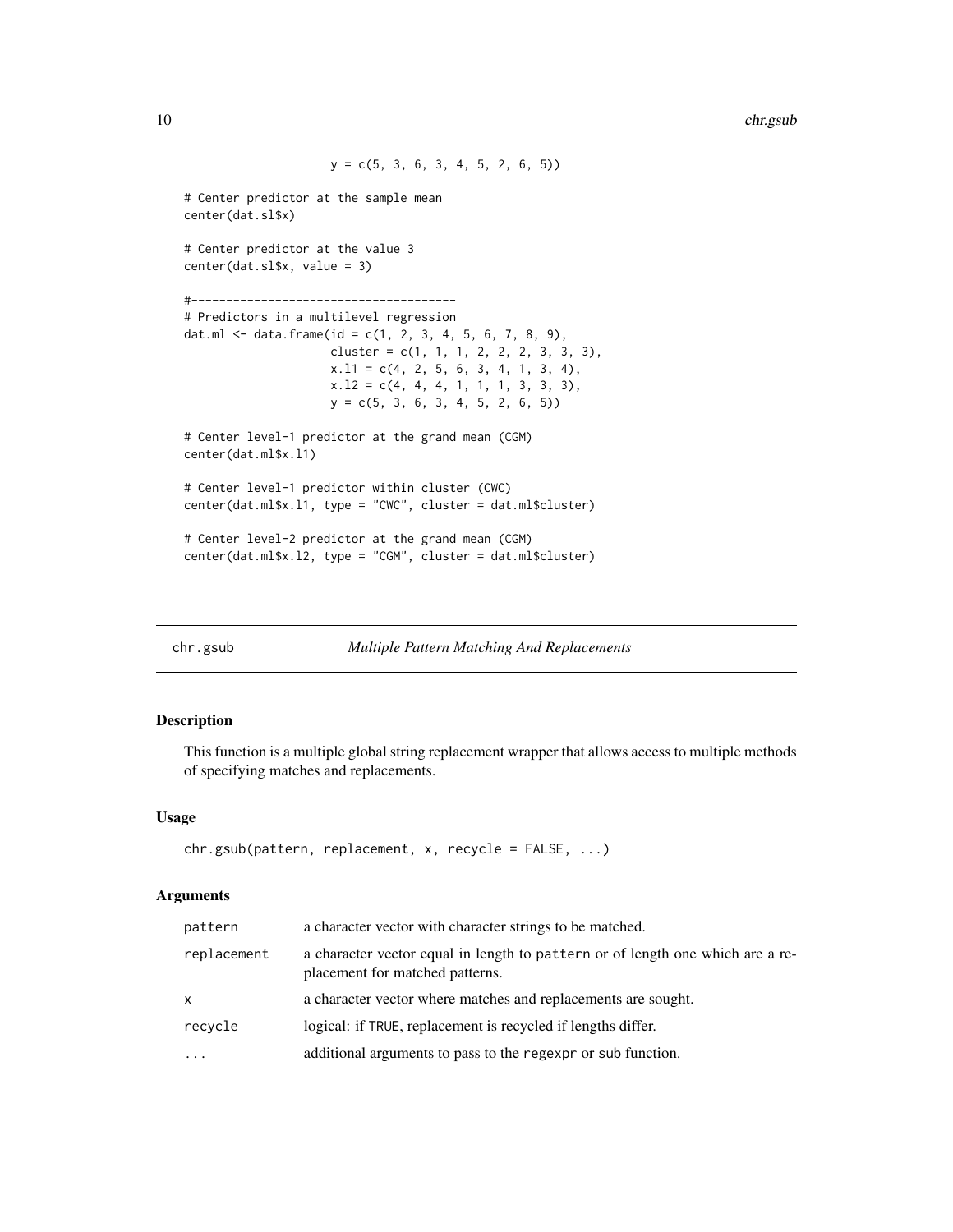#### <span id="page-10-0"></span>chr.omit 11

# Value

Return a character vector of the same length and with the same attributes as x (after possible coercion to character).

# Note

This function was adapted from the mgsub() function in the **mgsub** package by Mark Ewing (2019).

# Author(s)

Mark Ewing

# References

Mark Ewing (2019). *mgsub: Safe, Multiple, Simultaneous String Substitution*. R package version 1.7.1. https://CRAN.R-project.org/package=mgsub

# See Also

[chr.omit](#page-10-1), [chr.trim](#page-12-1)

#### Examples

```
string <- c("hey ho, let's go!")
chr.gsub(c("hey", "ho"), c("ho", "hey"), string)
string <- "they don't understand the value of what they seek."
chr.gsub(c("the", "they"), c("a", "we"), string)
string <- c("hey ho, let's go!")
chr.gsub(c("hey", "ho"), "yo", string, recycle = TRUE)
```
string <- "Dopazamine is not the same as dopachloride or dopastriamine, yet is still fake." chr.gsub(c("[Dd]opa([^ ]\*?mine)","fake"), c("Meta\\1","real"), string)

<span id="page-10-1"></span>

#### Description

This function omits user-specified values or strings from a numeric vector, character vector or factor.

# Usage

```
chr.omit(x, omit = "", na.omit = FALSE, check = TRUE)
```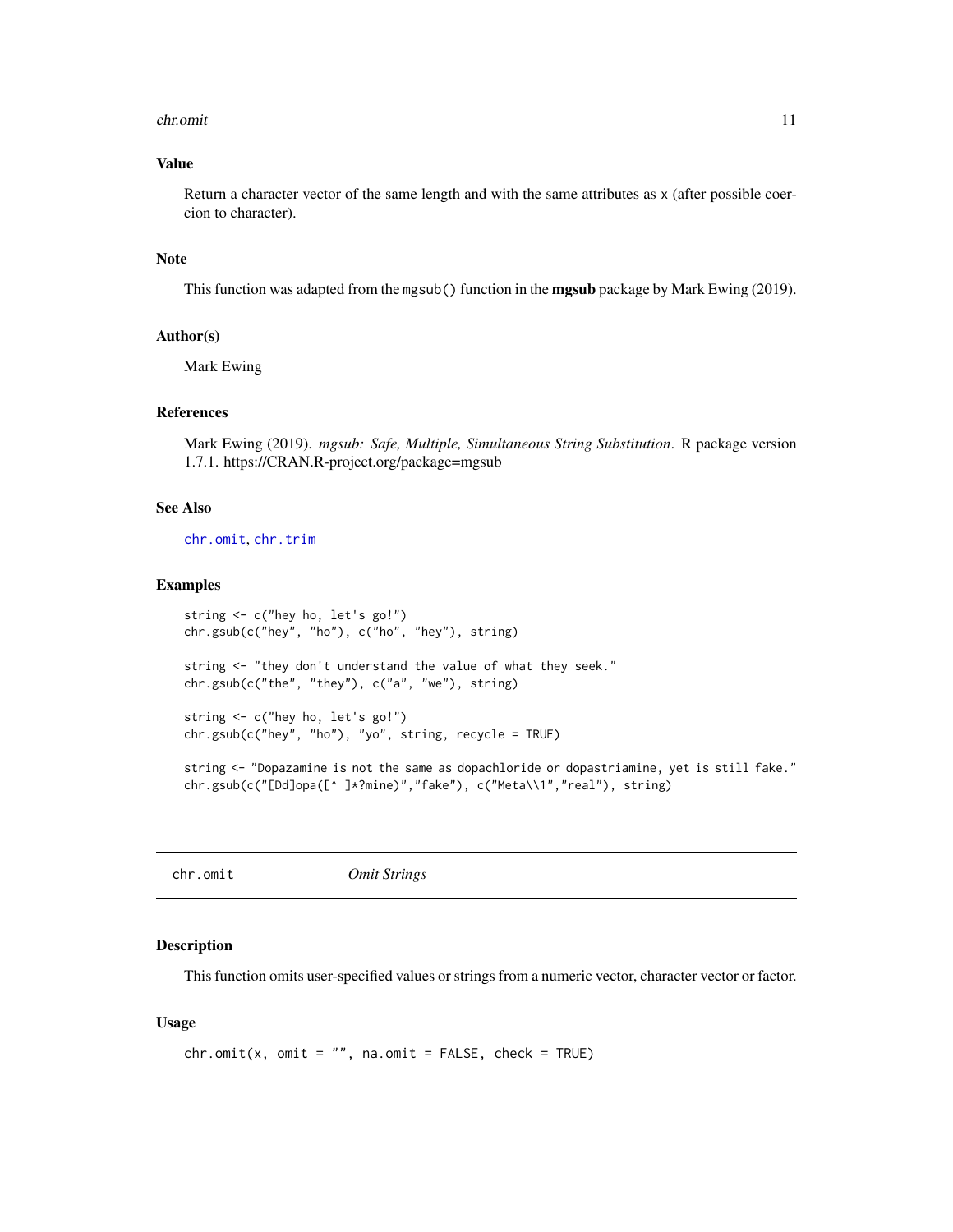# Arguments

| x.      | a numeric vector, character vector or factor.                                                                                                      |
|---------|----------------------------------------------------------------------------------------------------------------------------------------------------|
| omit    | a numeric vector or character vector indicating values or strings to be omitted<br>from the vector x, the default setting is the empty strings "". |
| na.omit | logical: if TRUE, missing values (NA) are also omitted from the vector.                                                                            |
| check   | logical: if TRUE, argument specification is checked.                                                                                               |

# Value

Returns a numeric vector, character vector or factor with values or strings specified in omit omitted from the vector specified in x.

# Author(s)

Takuya Yanagida <takuya.yanagida@univie.ac.at>

# See Also

[chr.gsub](#page-9-1), [chr.trim](#page-12-1)

```
#--------------------------------------
# Charater vector
x.chr <- c("a", "", "c", NA, "", "d", "e", NA)
# Omit character string ""
chr.omit(x.chr)
# Omit character string "" and missing values (NA)
chr.omit(x.chr, na omit = TRUE)# Omit character string "c" and "e"
chr.omit(x.chr, omit = c("c", "e"))# Omit character string "c", "e", and missing values (NA)
chr.omit(x.chr, omit = c("c", "e"), na.omit = TRUE)
#--------------------------------------
# Numeric vector
x.num <- c(1, 2, NA, 3, 4, 5, NA)
# Omit values 2 and 4
chr.omit(x.num, omit = c(2, 4))# Omit values 2, 4, and missing values (NA)
chr.omit(x.num, omit = c(2, 4), na.omit = TRUE)#--------------------------------------
# Factor
```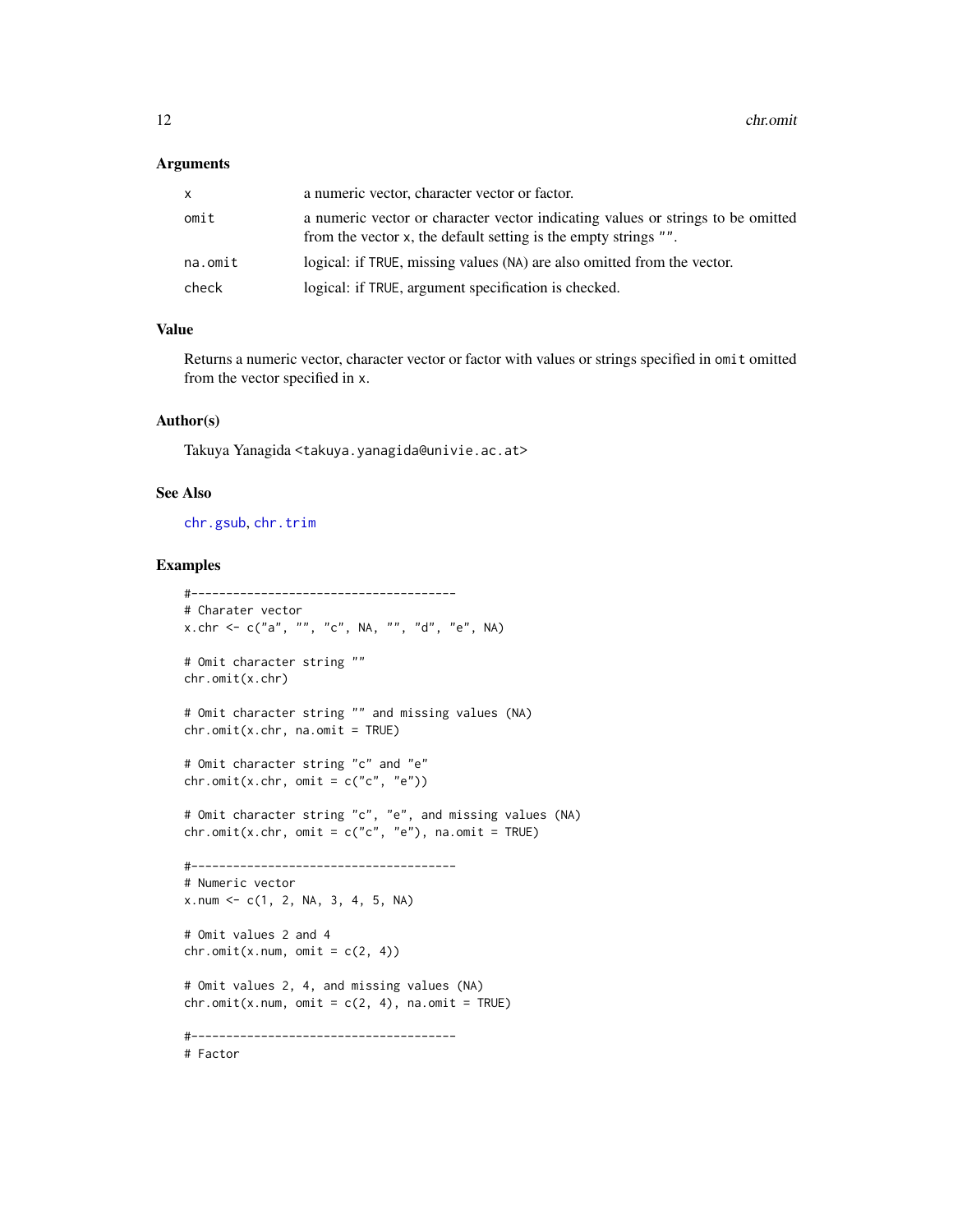#### <span id="page-12-0"></span>chr.trim 13

```
x.factor <- factor(letters[1:10])
# Omit factor levels "a", "c", "e", and "g"
chr.omit(x.factor, omit = c("a", "c", "e", "g"))
```
# <span id="page-12-1"></span>chr.trim *Trim Whitespace from String*

# Description

This function removes whitespace from start and/or end of a string

#### Usage

```
chr.time(x, side = c("both", "left", "right"), check = TRUE)
```
# Arguments

| X.    | a character vector.                                                                                                 |
|-------|---------------------------------------------------------------------------------------------------------------------|
| side  | a character string indicating the side on which to remove whitespace, i.e., "both"<br>(default), "left" or "right". |
| check | logical: if TRUE, argument specification is checked.                                                                |

# Value

Returns a character vector with whitespaces removed from the vector specified in x.

# Note

This function is based on the str\_trim() function from the stringr package by Hadley Wickham.

# Author(s)

Takuya Yanagida <takuya.yanagida@univie.ac.at>

# References

Wickham, H. (2019). *stringr: Simple, consistent wrappers for common string operations*. R package version 1.4.0. <https://CRAN.R-project.org/package=stringr>

# See Also

[chr.gsub](#page-9-1), [chr.omit](#page-10-1)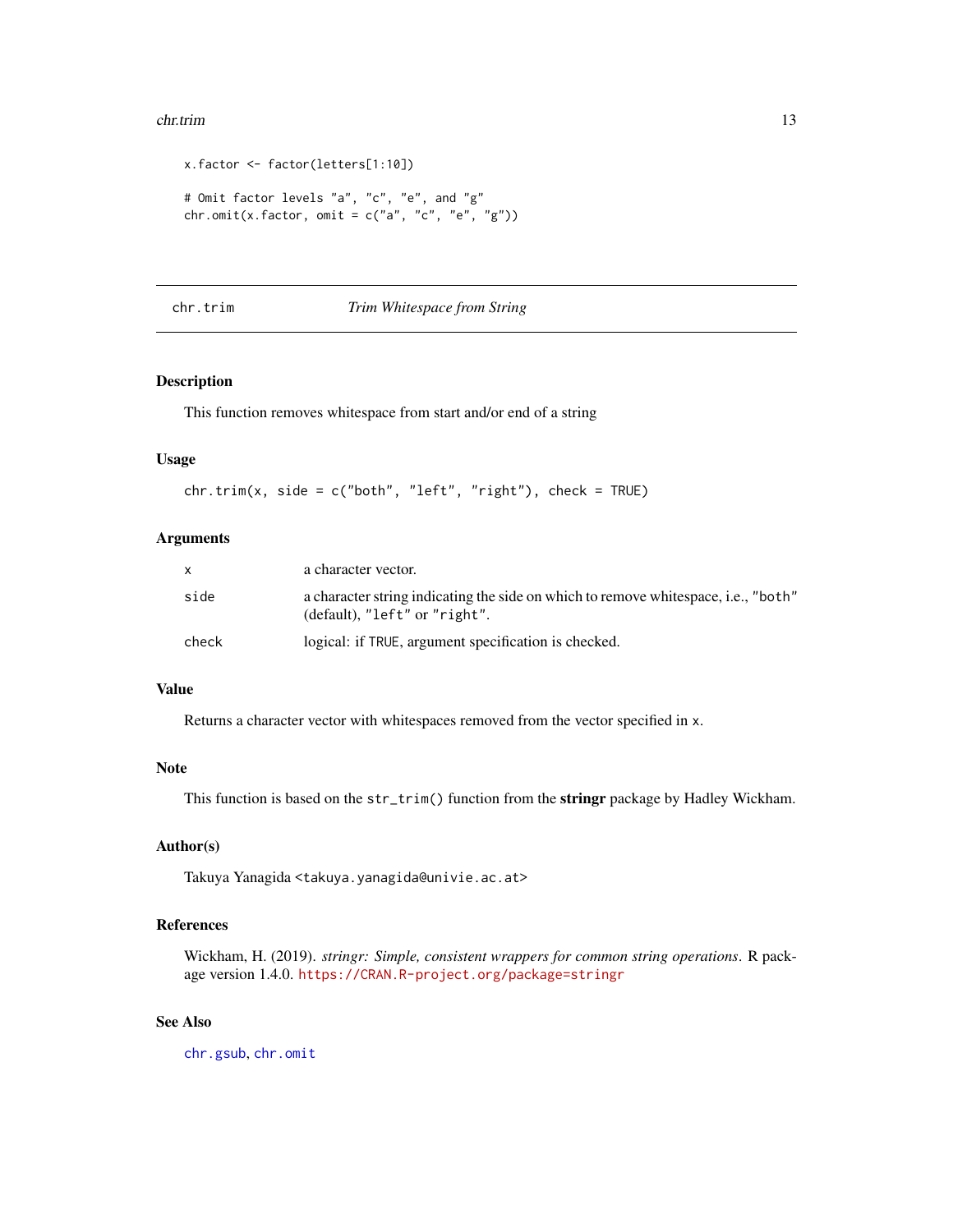14 ci.mean

# Examples

```
x \leq - " string "
# Remove whitespace at both sides
chr.trim(x)
# Remove whitespace at the left side
chr.time(x, side = "left")# Remove whitespace at the right side
chr.time(x, side = "right")
```
<span id="page-13-1"></span>ci.mean *Confidence Interval for the Arithmetic Mean*

# Description

This function computes a confidence interval for the arithmetic mean with known or unknown population standard deviation or population variance for one or more variables, optionally by a grouping and/or split variable.

# Usage

```
ci.mean(x, sigma = NULL, sigma2 = NULL,
        alternative = c("two.sided", "less", "greater"), conf.level = 0.95,
        group = NULL, split = NULL, sort.var = FALSE, na.omit = FALSE,
        digits = 2, as.na = NULL, check = TRUE, output = TRUE)
```

| X           | a numeric vector, matrix or data frame with numeric variables, <i>i.e.</i> , factors and<br>character variables are excluded from x before conducting the analysis.                                                                                                                                                                                          |
|-------------|--------------------------------------------------------------------------------------------------------------------------------------------------------------------------------------------------------------------------------------------------------------------------------------------------------------------------------------------------------------|
| sigma       | a numeric vector indicating the population standard deviation when computing<br>confidence intervals for the arithmetic mean with known standard deviation Note<br>that either argument sigma or argument sigmal is specified and it is only possi-<br>ble to specify one value for the argument sigma even though multiple variables<br>are specified in x. |
| sigma2      | a numeric vector indicating the population variance when computing confidence<br>intervals for the arithmetic mean with known variance. Note that either argument<br>sigma or argument sigma2 is specified and it is only possible to specify one<br>value for the argument sigma2 even though multiple variables are specified in<br>X.                     |
| alternative | a character string specifying the alternative hypothesis, must be one of "two.sided"<br>(default), "greater" or "less".                                                                                                                                                                                                                                      |
| conf.level  | a numeric value between 0 and 1 indicating the confidence level of the interval.                                                                                                                                                                                                                                                                             |

<span id="page-13-0"></span>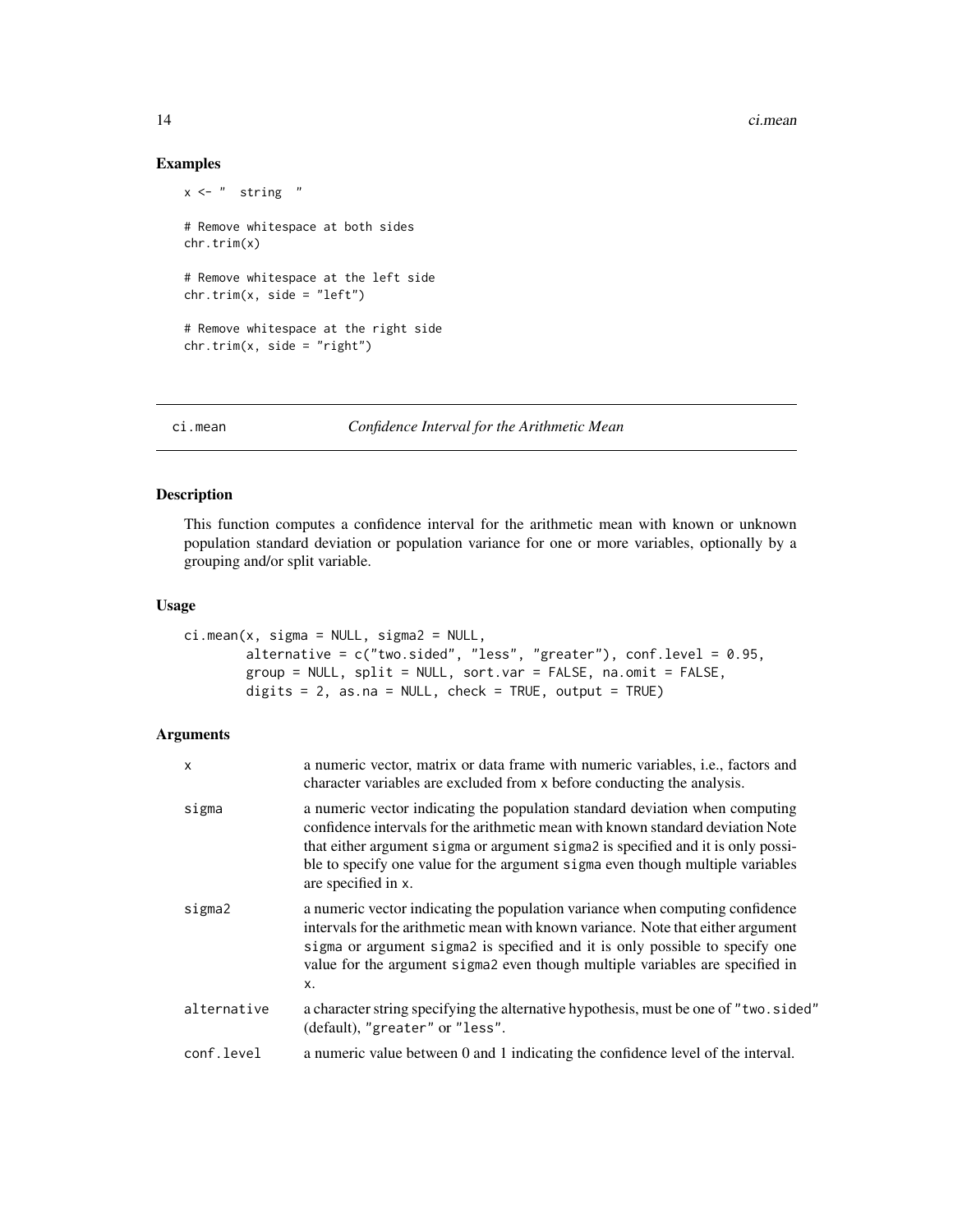#### ci.mean 15

| group    | a numeric vector, character vector or factor as grouping variable. Note that a<br>grouping variable can only be used when computing confidence intervals with<br>unknown population standard deviation and population variance. |
|----------|---------------------------------------------------------------------------------------------------------------------------------------------------------------------------------------------------------------------------------|
| split    | a numeric vector, character vector or factor as split variable. Note that a split<br>variable can ?nly be used when computing confidence intervals with unknown<br>population standard deviation and population variance.       |
| sort.var | logical: if TRUE, output table is sorted by variables when specifying group.                                                                                                                                                    |
| na.omit  | logical: if TRUE, incomplete cases are removed before conducting the analysis<br>(i.e., listwise deletion) when specifying more than one outcome variable.                                                                      |
| digits   | an integer value indicating the number of decimal places to be used.                                                                                                                                                            |
| as.na    | a numeric vector indicating user-defined missing values, <i>i.e.</i> these values are<br>converted to NA before conducting the analysis. Note that as . na() function is<br>only applied to x, but not to group or split.       |
| check    | logical: if TRUE, argument specification is checked.                                                                                                                                                                            |
| output   | logical: if TRUE, output is shown on the console.                                                                                                                                                                               |

# Value

Returns an object of class misty.object, which is a list with following entries: function call (call), type of analysis type, list with the input specified in x, group, and split (data), specification of function arguments (args), and result table (result).

# Author(s)

Takuya Yanagida <takuya.yanagida@univie.ac.at>

# References

Rasch, D., Kubinger, K. D., & Yanagida, T. (2011). *Statistics in psychology - Using R and SPSS*. John Wiley & Sons.

# See Also

[test.z](#page-159-1), [test.t](#page-148-1), [ci.mean.diff](#page-15-1), [ci.median](#page-20-1), [ci.prop](#page-22-1), [ci.var](#page-31-1), [ci.sd](#page-29-1), [descript](#page-56-1)

# Examples

dat  $\leq$  data.frame(group1 = c(1, 1, 1, 1, 1, 1, 2, 2, 2, 2, 2, 2),  $group2 = c(1, 1, 1, 2, 2, 2, 1, 1, 1, 2, 2, 2),$  $x1 = c(3, 1, 4, 2, 5, 3, 2, 4, NA, 4, 5, 3),$  $x2 = c(4, NA, 3, 6, 3, 7, 2, 7, 5, 1, 3, 6),$  $x3 = c(7, 8, 5, 6, 4, NA, 8, NA, 6, 5, 8, 6))$ 

# Two-Sided 95% Confidence Interval for x1 ci.mean(dat\$x1)

# Two-Sided 95% Confidence Interval with known standard deviation for x1 ci.mean(dat\$x1, sigma = 1.2)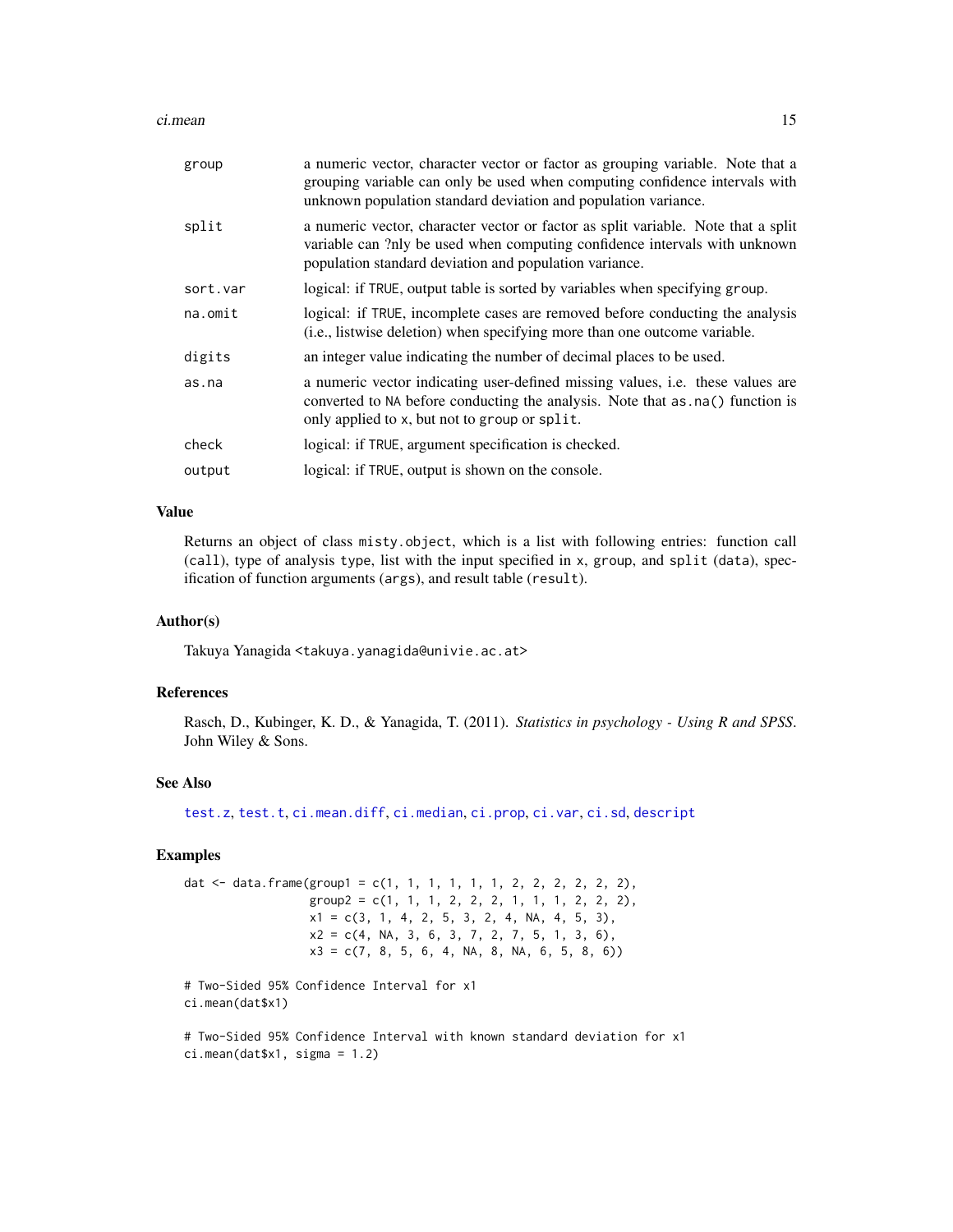```
# Two-Sided 95% Confidence Interval with known variance for x1
ci.mean(dat$x1, sigma2 = 2.5)
# One-Sided 95% Confidence Interval for x1
ci.mean(dat$x1, alternative = "less")
# Two-Sided 99% Confidence Interval
ci.mean(data $x1, conf.level = 0.99)# Two-Sided 95% Confidence Interval, print results with 3 digits
ci.mean(dat$x1, digits = 3)
# Two-Sided 95% Confidence Interval for x1, convert value 4 to NA
ci.mean(dat$x1, as.na = 4)
# Two-Sided 95% Confidence Interval for x1, x2, and x3,
# listwise deletion for missing data
ci.mean(dat[, c("x1", "x2", "x3")], na.omit = TRUE)
# Two-Sided 95% Confidence Interval for x1, x2, and x3,
# analysis by group1 separately
ci.mean(dat[, c("x1", "x2", "x3")], group = dat$group1)
# Two-Sided 95% Confidence Interval for x1, x2, and x3,
# analysis by group1 separately, sort by variables
ci.mean(dat[, c("x1", "x2", "x3")], group = dat$group1, sort.var = TRUE)
# Two-Sided 95% Confidence Interval for x1, x2, and x3,
# split analysis by group1
ci.mean(dat[, c("x1", "x2", "x3")], split = dat$group1)# Two-Sided 95% Confidence Interval for x1, x2, and x3,
# analysis by group1 separately, split analysis by group2
ci.mean(dat[, c("x1", "x2", "x3")], group = dat$group1, split = dat$group2)
```
<span id="page-15-1"></span>ci.mean.diff *Confidence Interval for the Difference in Arithmetic Means*

# **Description**

This function computes a confidence interval for the difference in arithmetic means in a two-sample and paired-sample design samples with known or unknown population standard deviation or population variance for one or more variables, optionally by a grouping and/or split variable.

#### Usage

 $ci.$ mean.diff $(x, \ldots)$ 

## Default S3 method: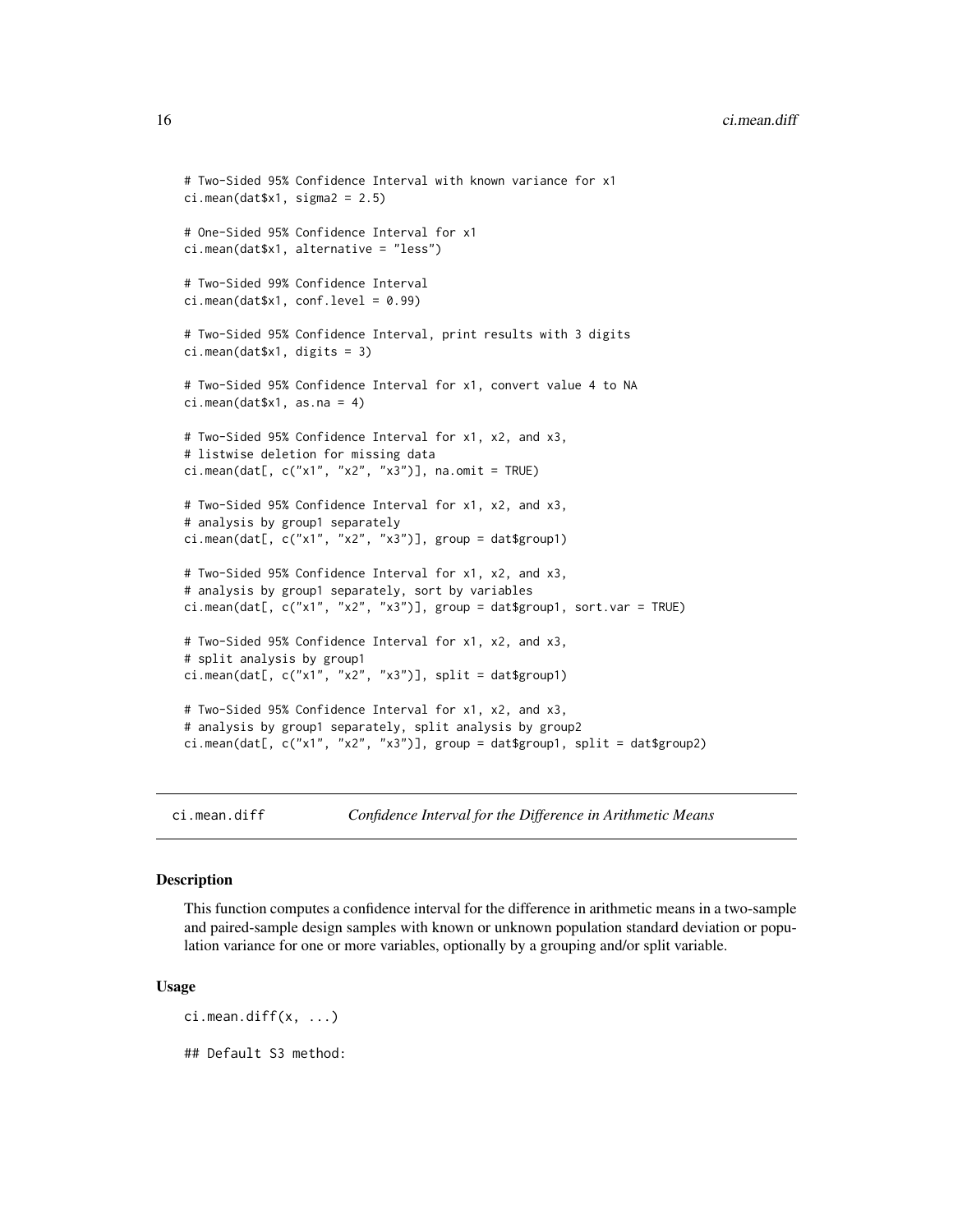```
ci.mean.diff(x, y, sigma = NULL, sigma2 = NULL,
            var.equal = FALSE, paired = FALSE,
             alternative = c("two-sided", "less", "greater"),conf.level = 0.95, group = NULL, split = NULL, sort.var = FALSE,
             digits = 2, as.na = NULL, check = TRUE, output = TRUE, \ldots)
## S3 method for class 'formula'
ci.mean.diff(formula, data, sigma = NULL, sigma2 = NULL,
            var.equal = FALSE, alternative = c("two.sided", "less", "greater"),
            conf. level = 0.95, group = NULL, split = NULL, sort.var = FALSE,
             na.omit = FALSE, digits = 2, as.na = NULL, check = TRUE,
             output = TRUE, ...)
```

| х           | a numeric vector of data values.                                                                                                                                                                                                                                                                                                                                                                                                                                                                                                                                                                                                                                                            |
|-------------|---------------------------------------------------------------------------------------------------------------------------------------------------------------------------------------------------------------------------------------------------------------------------------------------------------------------------------------------------------------------------------------------------------------------------------------------------------------------------------------------------------------------------------------------------------------------------------------------------------------------------------------------------------------------------------------------|
| y           | a numeric vector of data values.                                                                                                                                                                                                                                                                                                                                                                                                                                                                                                                                                                                                                                                            |
| sigma       | a numeric vector indicating the population standard deviation(s) when comput-<br>ing confidence intervals for the difference in arithmetic means with known stan-<br>dard deviation(s). In case of independent samples, equal standard deviation is<br>assumed when specifying one value for the argument sigma; when specifying<br>two values for the argument sigma, unequal variance is assumed Note that ei-<br>ther argument sigma or argument sigma2 is specified and it is only possible to<br>specify one value (i.e., equal variance assumption) or two values (i.e., unequal<br>variance assumption) for the argument sigma even though multiple variables are<br>specified in x. |
| sigma2      | a numeric vector indicating the population variance(s) when computing confi-<br>dence intervals for the difference in arithmetic means with known variance(s).<br>In case of independent samples, equal variance is assumed when specifying one<br>value for the argument sigma2; when specifying two values for the argument<br>sigma, unequal variance is assumed. Note that either argument sigma or argu-<br>ment sigma2 is specified and it is only possible to specify one value (i.e., equal<br>variance assumption) or two values (i.e., unequal variance assumption) for the<br>argument sigma even though multiple variables are specified in x.                                  |
| var.equal   | logical: if TRUE, the population variance in the independent samples are assumed<br>to be equal.                                                                                                                                                                                                                                                                                                                                                                                                                                                                                                                                                                                            |
| paired      | logical: if TRUE, confidence interval for the difference of arithmetic means in<br>paired samples is computed.                                                                                                                                                                                                                                                                                                                                                                                                                                                                                                                                                                              |
| alternative | a character string specifying the alternative hypothesis, must be one of "two.sided"<br>(default), "greater" or "less".                                                                                                                                                                                                                                                                                                                                                                                                                                                                                                                                                                     |
| conf.level  | a numeric value between 0 and 1 indicating the confidence level of the interval.                                                                                                                                                                                                                                                                                                                                                                                                                                                                                                                                                                                                            |
| group       | a numeric vector, character vector or factor as grouping variable. Note that a<br>grouping variable can only be used when computing confidence intervals with<br>unknown population standard deviation and population variance.                                                                                                                                                                                                                                                                                                                                                                                                                                                             |
| split       | a numeric vector, character vector or factor as split variable. Note that a split<br>variable can only be used when computing confidence intervals with unknown<br>population standard deviation and population variance.                                                                                                                                                                                                                                                                                                                                                                                                                                                                   |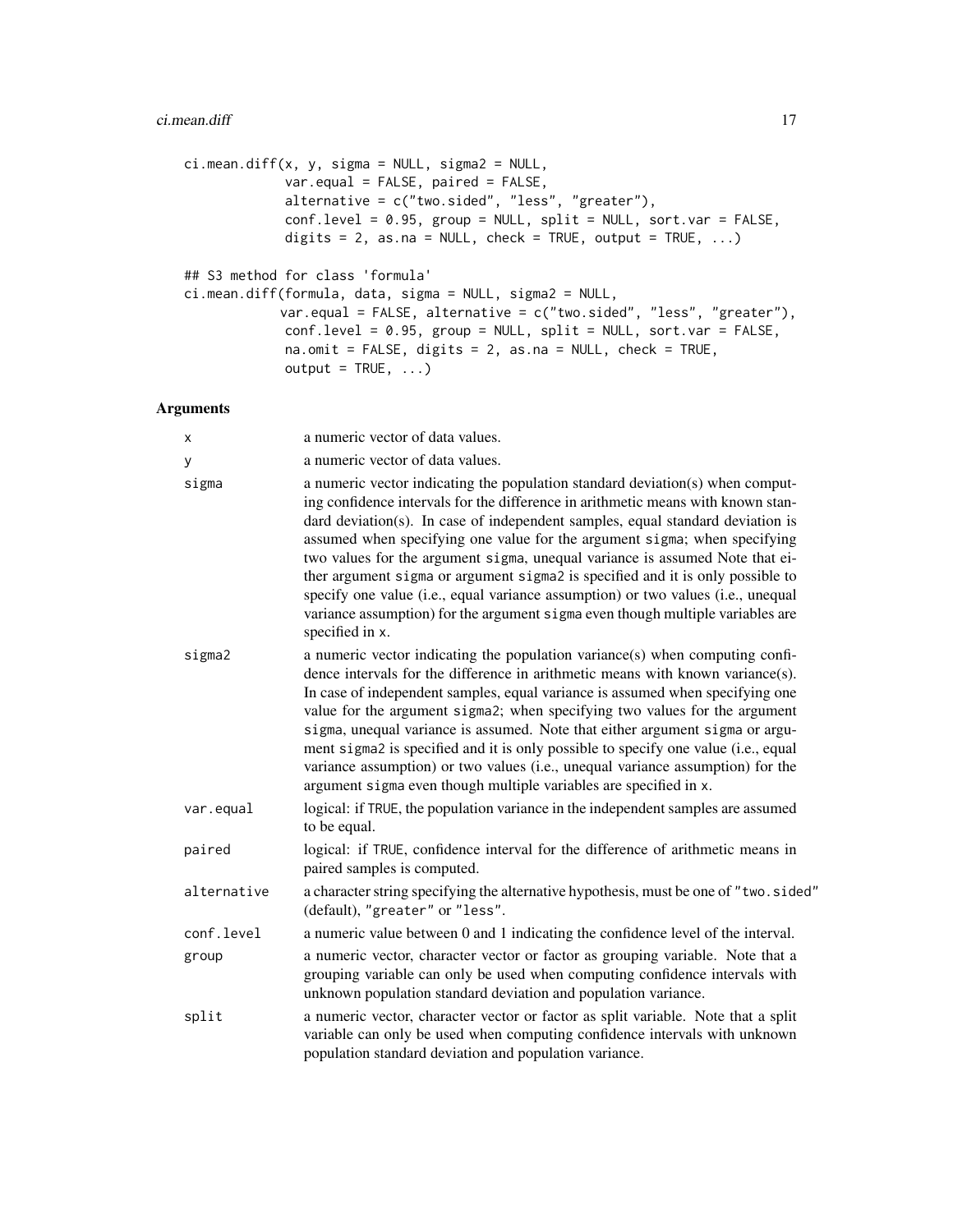| sort.var | logical: if TRUE, output table is sorted by variables when specifying group.                                                                                                                                                                                                                                                                                                                                                                                                                                                                                                                                                                    |
|----------|-------------------------------------------------------------------------------------------------------------------------------------------------------------------------------------------------------------------------------------------------------------------------------------------------------------------------------------------------------------------------------------------------------------------------------------------------------------------------------------------------------------------------------------------------------------------------------------------------------------------------------------------------|
| digits   | an integer value indicating the number of decimal places to be used.                                                                                                                                                                                                                                                                                                                                                                                                                                                                                                                                                                            |
| as.na    | a numeric vector indicating user-defined missing values, <i>i.e.</i> these values are<br>converted to NA before conducting the analysis. Note that as . na() function is<br>only applied to x, but not to group or split.                                                                                                                                                                                                                                                                                                                                                                                                                       |
| check    | logical: if TRUE, argument specification is checked.                                                                                                                                                                                                                                                                                                                                                                                                                                                                                                                                                                                            |
| output   | logical: if TRUE, output is shown on the console.                                                                                                                                                                                                                                                                                                                                                                                                                                                                                                                                                                                               |
| formula  | in case of a between-subject design (i.e., paired = FALSE), a formula of the form<br>$y \sim$ group for one outcome variable or cbind(y1, y2, y3) $\sim$ group for more<br>than one outcome variable where y is a numeric variable giving the data values<br>and group a numeric variable, character variable or factor with two values or<br>factor levels given the corresponding groups; in case of a within-subject design<br>(i.e., paired = TRUE), a formula of the form post $\sim$ pre where post and pre are<br>numeric variables. Note that analysis for more than one outcome variable is not<br>permitted in within-subject design. |
| data     | a matrix or data frame containing the variables in the formula formula.                                                                                                                                                                                                                                                                                                                                                                                                                                                                                                                                                                         |
| na.omit  | logical: if TRUE, incomplete cases are removed before conducting the analysis<br>(i.e., listwise deletion) when specifying more than one outcome variable.                                                                                                                                                                                                                                                                                                                                                                                                                                                                                      |
| .        | further arguments to be passed to or from methods.                                                                                                                                                                                                                                                                                                                                                                                                                                                                                                                                                                                              |

#### Value

Returns an object of class misty.object, which is a list with following entries: function call (call), type of analysis (type), list with the input specified in x, group, and split (data), specification of function arguments (args), and result table (result).

# Author(s)

Takuya Yanagida <takuya.yanagida@univie.ac.at>

# References

Rasch, D., Kubinger, K. D., & Yanagida, T. (2011). *Statistics in psychology - Using R and SPSS*. John Wiley & Sons.

# See Also

[ci.mean](#page-13-1), [ci.median](#page-20-1), [ci.prop](#page-22-1), [ci.var](#page-31-1), [ci.sd](#page-29-1), [descript](#page-56-1)

```
dat1 <- data.frame(group1 = c(1, 1, 1, 1, 1, 1, 1, 2, 2, 2, 2, 2, 2, 2, 2)1, 1, 1, 1, 1, 1, 1, 2, 2, 2, 2, 2, 2, 2),
                   group2 = c(1, 1, 1, 1, 2, 2, 2, 2, 1, 1, 1, 2, 2, 2,
                              1, 1, 1, 2, 2, 2, 2, 1, 1, 1, 1, 2, 2, 2),
                   group3 = c(1, 2, 1, 2, 1, 2, 1, 2, 1, 2, 1, 2, 1, 2,1, 2, 1, 2, 1, 2, 1, 2, 1, 2, 1, 2, 1, 2),
                   x1 = c(3, 1, 4, 2, 5, 3, 2, 3, 6, 4, 3, NA, 5, 3,
```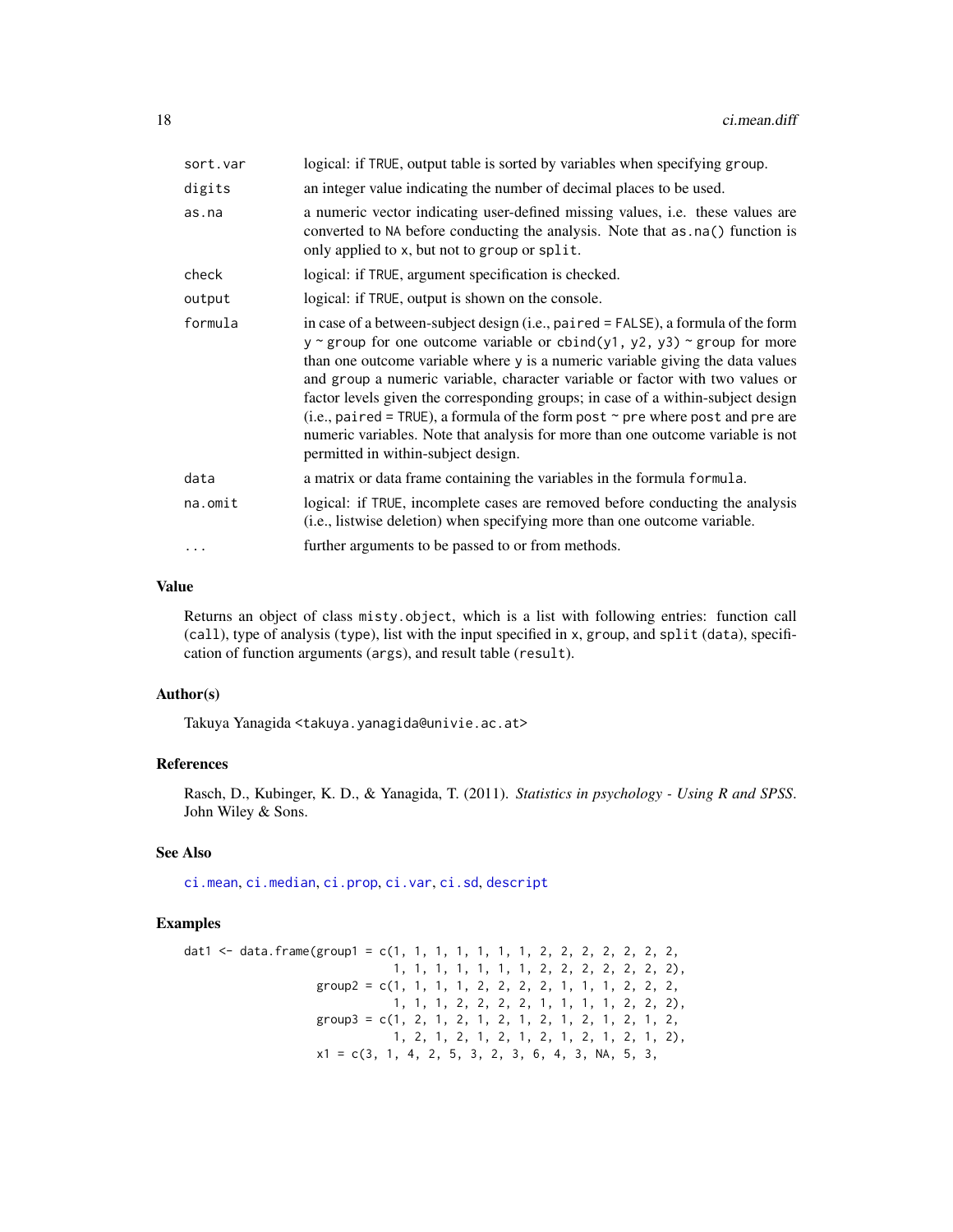```
3, 2, 6, 3, 1, 4, 3, 5, 6, 7, 4, 3, 6, 4),
                   x2 = c(4, NA, 3, 6, 3, 7, 2, 7, 3, 3, 3, 1, 3, 6,3, 5, 2, 6, 8, 3, 4, 5, 2, 1, 3, 1, 2, NA),
                   x3 = c(7, 8, 5, 6, 4, 2, 8, 3, 6, 1, 2, 5, 8, 6,2, 5, 3, 1, 6, 4, 5, 5, 3, 6, 3, 2, 2, 4))
#--------------------------------------
# Two-sample design
# Two-Sided 95% CI for y1 by group1
# unknown population variances, unequal variance assumption
ci.mean.diff(x1 \sim group1, data = dat1)
# Two-Sided 95% CI for y1 by group1
# unknown population variances, equal variance assumption
ci.mean.diff(x1 \sim group1, data = dat1, var.equal = TRUE)
# Two-Sided 95% CI with known standard deviations for x1 by group1
# known population standard deviations, equal standard deviation assumption
ci.mean.diff(x1 \sim group1, data = dat1, sigma = 1.2)
# Two-Sided 95% CI with known standard deviations for x1 by group1
# known population standard deviations, unequal standard deviation assumption
ci.mean.diff(x1 \sim group1, data = dat1, sigma = c(1.5, 1.2))
# Two-Sided 95% CI with known variance for x1 by group1
# known population variances, equal variance assumption
ci.mean.diff(x1 \sim group1, data = dat1, sigma2 = 1.44)
# Two-Sided 95% CI with known variance for x1 by group1
# known population variances, unequal variance assumption
ci.mean.diff(x1 \sim group1, data = dat1, sigma2 = c(2.25, 1.44))
# One-Sided 95% CI for y1 by group1
# unknown population variances, unequal variance assumption
ci.mean.diff(x1 \sim group1, data = dat1, alternative = "less")
# Two-Sided 99% CI for y1 by group1
# unknown population variances, unequal variance assumption
ci.mean.diff(x1 \sim group1, data = dat1, conf.level = 0.99)
# Two-Sided 95% CI for y1 by group1
# unknown population variances, unequal variance assumption
# print results with 3 digits
ci.mean.diff(x1 \sim group1, data = dat1, digits = 3)
# Two-Sided 95% CI for y1 by group1
# unknown population variances, unequal variance assumption
# convert value 4 to NA
ci.mean.diff(x1 \sim group1, data = dat1, as.na = 4)
# Two-Sided 95% CI for y1, y2, and y3 by group1
# unknown population variances, unequal variance assumption
```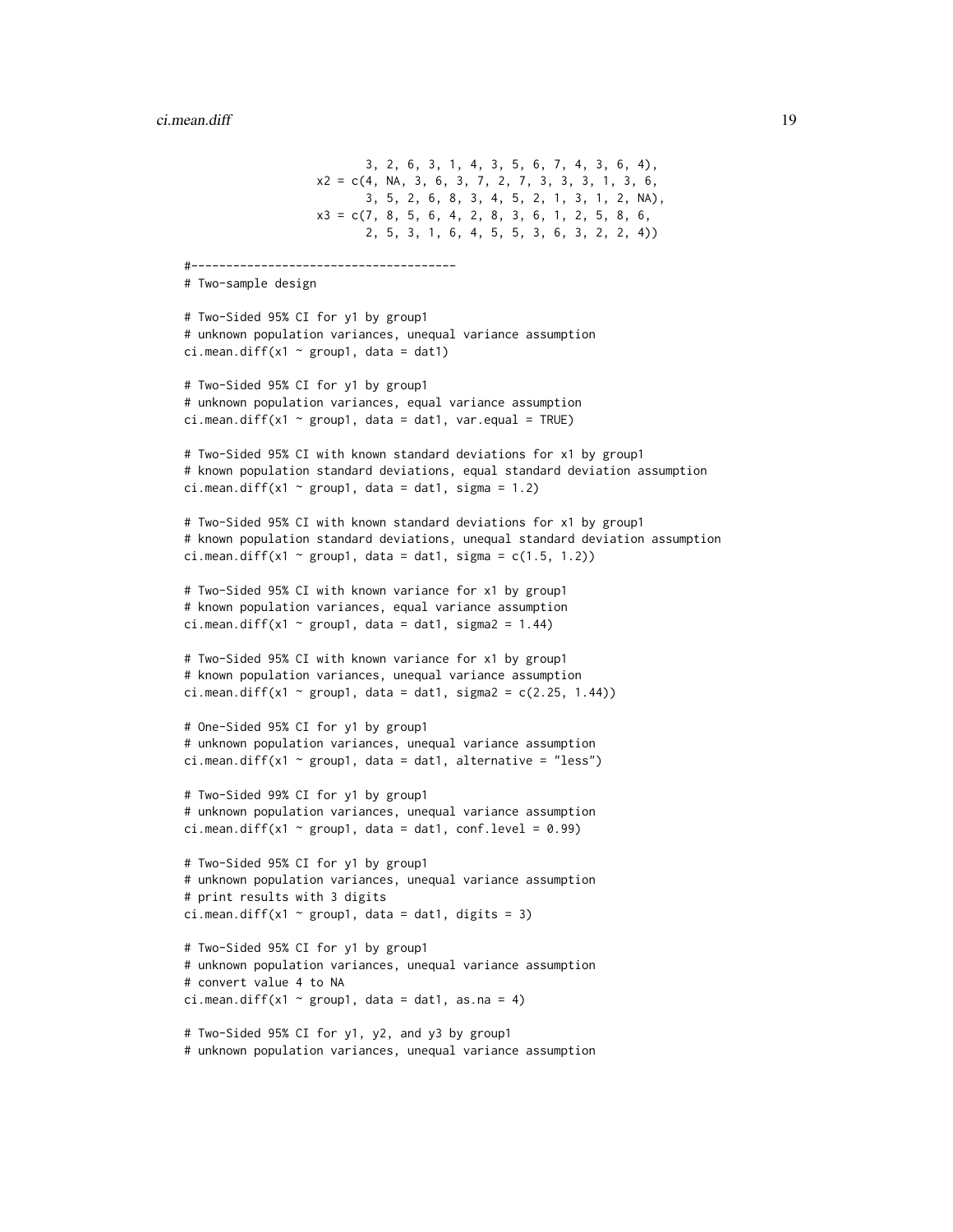```
ci.mean.diff(cbind(x1, x2, x3) ~ group1, data = dat1)
# Two-Sided 95% CI for y1, y2, and y3 by group1
# unknown population variances, unequal variance assumption,
# listwise deletion for missing data
ci.mean.diff(cbind(x1, x2, x3) \sim group1, data = dat1, na.omit = TRUE)
# Two-Sided 95% CI for y1, y2, and y3 by group1
# unknown population variances, unequal variance assumption,
# analysis by group2 separately
ci.mean.diff(cbind(x1, x2, x3) ~ group1, data = dat1, group = dat1$group2)
# Two-Sided 95% CI for y1, y2, and y3 by group1
# unknown population variances, unequal variance assumption,
# analysis by group2 separately, sort by variables
ci.mean.diff(cbind(x1, x2, x3) ~ group1, data = dat1, group = dat1$group2,
             sort.var = TRUE)
# Two-Sided 95% CI for y1, y2, and y3 by group1
# unknown population variances, unequal variance assumption,
# split analysis by group2
ci.mean.diff(cbind(x1, x2, x3) ~ group1, data = dat1, split = dat1$group2)
# Two-Sided 95% CI for y1, y2, and y3 by group1
# unknown population variances, unequal variance assumption,
# analysis by group2 separately, split analysis by group3
ci.mean.diff(cbind(x1, x2, x3) ~ group1, data = dat1,
             group = dat1$group2, split = dat1$group3)
#-----------------
group1 < -c(3, 1, 4, 2, 5, 3, 6, 7)group2 < -c(5, 2, 4, 3, 1)# Two-Sided 95% CI for the mean difference between group1 and group2
# unknown population variances, unequal variance assumption
ci.mean.diff(group1, group2)
# Two-Sided 95% CI for the mean difference between group1 and group2
# unknown population variances, equal variance assumption
ci.mean.diff(group1, group2, var.equal = TRUE)
#--------------------------------------
# Paired sample design
 dat2 <- data.frame(pre = c(1, 3, 2, 5, 7, 6),
                    post = c(2, 2, 1, 6, 8, 9),group = c(1, 1, 1, 2, 2, 2), stringsAsFactors = FALSE)# Two-Sided 95% CI for the mean difference in pre and post
# unknown population variance of difference scores
ci.mean.diff(dat2$pre, dat2$post, paired = TRUE)
```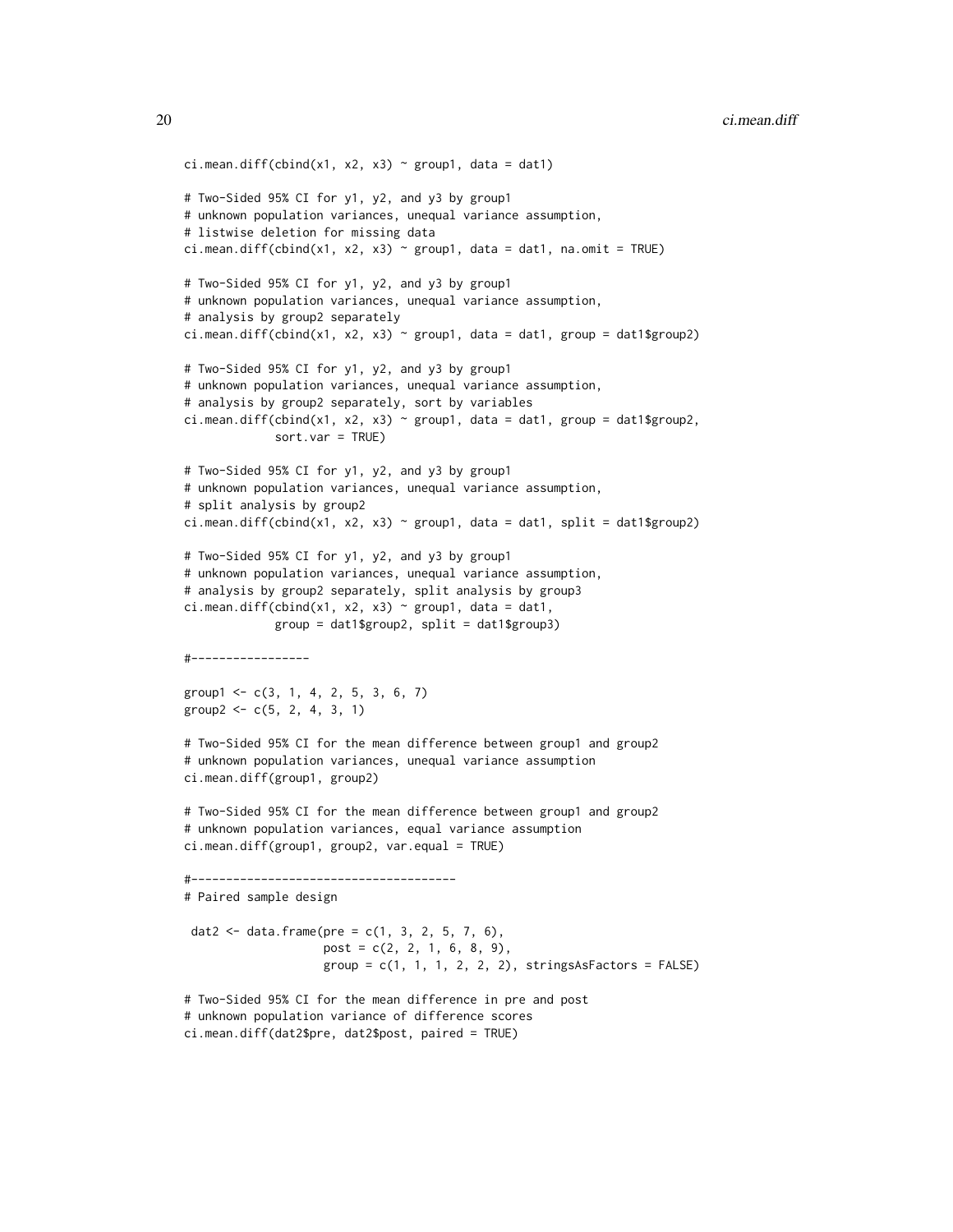#### <span id="page-20-0"></span>ci.median 21

```
# Two-Sided 95% CI for the mean difference in pre and post
# unknown population variance of difference scores
# analysis by group separately
ci.mean.diff(dat2$pre, dat2$post, paired = TRUE, group = dat2$group)
# Two-Sided 95% CI for the mean difference in pre and post
# unknown population variance of difference scores
# split analysis by group
ci.mean.diff(dat2$pre, dat2$post, paired = TRUE, split = dat2$group)
# Two-Sided 95% CI for the mean difference in pre and post
# known population standard deviation of difference scores
ci.mean.diff(dat2$pre, dat2$post, sigma = 2, paired = TRUE)
# Two-Sided 95% CI for the mean difference in pre and post
# known population variance of difference scores
ci.mean.diff(dat2$pre, dat2$post, sigma2 = 4, paired = TRUE)
# One-Sided 95% CI for the mean difference in pre and post
# unknown population variance of difference scores
ci.mean.diff(dat2$pre, dat2$post, alternative = "less", paired = TRUE)
# Two-Sided 99% CI for the mean difference in pre and post
# unknown population variance of difference scores
ci.mean.diff(dat2$pre, dat2$post, conf.level = 0.99, paired = TRUE)
# Two-Sided 95% CI for for the mean difference in pre and post
# unknown population variance of difference scores
# print results with 3 digits
ci.mean.diff(dat2$pre, dat2$post, paired = TRUE, digits = 3)
# Two-Sided 95% CI for for the mean difference in pre and post
# unknown population variance of difference scores
# convert value 1 to NA
ci.mean.diff(dat2$pre, dat2$post, as.na = 1, paired = TRUE)
```
<span id="page-20-1"></span>ci.median *Confidence Interval for the Median*

#### **Description**

This function computes a confidence interval for the median for one or more variables, optionally by a grouping and/or split variable.

#### Usage

```
ci.median(x, alternative = c("two(sided", "less", "greater"), conf. level = 0.95,group = NULL, split = NULL, sort.var = FALSE, na.omit = FALSE,
          digits = 2, as.na = NULL, check = TRUE, output = TRUE)
```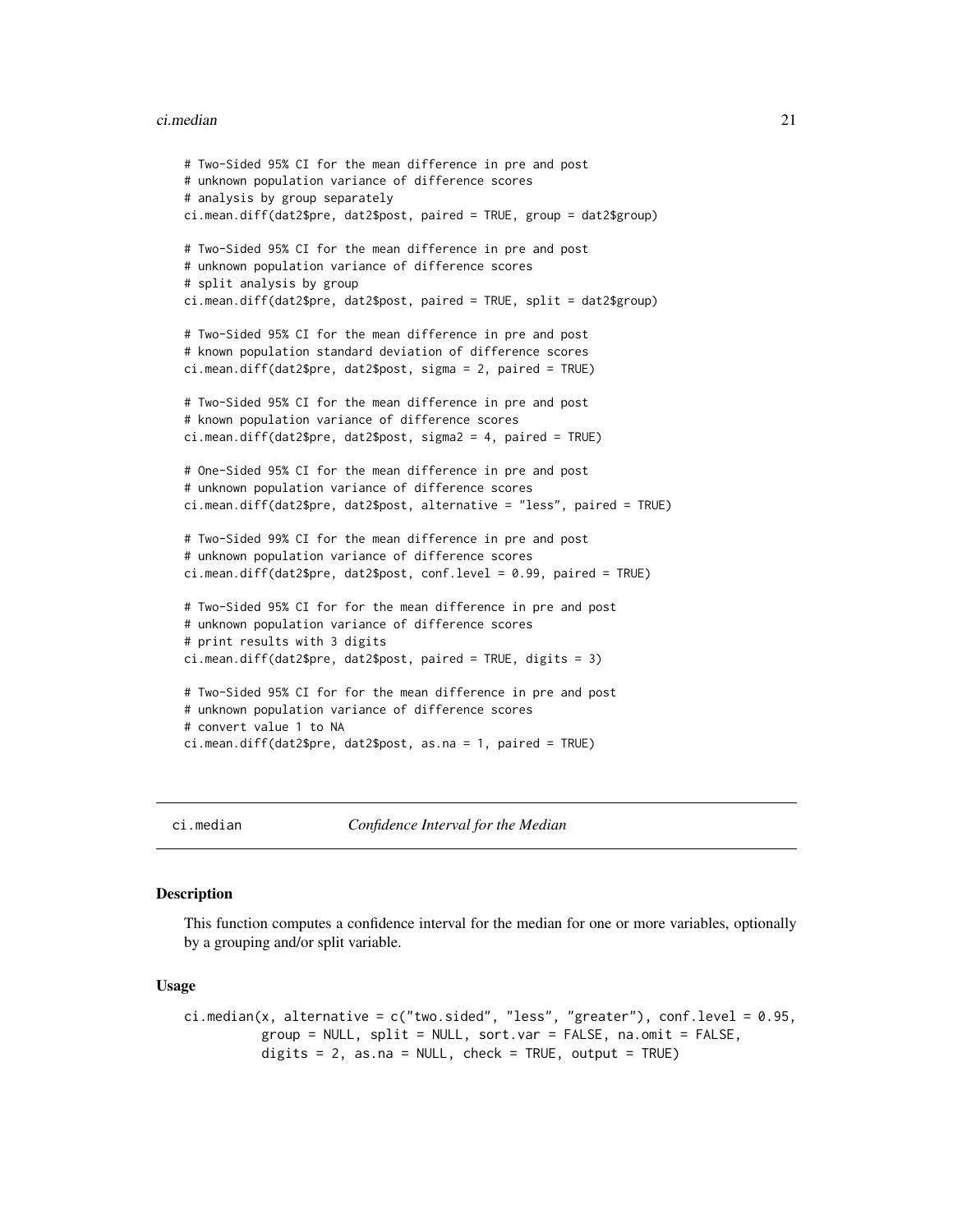# Arguments

| a numeric vector, matrix or data frame with numeric variables, <i>i.e.</i> , factors and<br>character variables are excluded from x before conducting the analysis.                                                |
|--------------------------------------------------------------------------------------------------------------------------------------------------------------------------------------------------------------------|
| a character string specifying the alternative hypothesis, must be one of "two. sided"<br>(default), "greater" or "less".                                                                                           |
| a numeric value between 0 and 1 indicating the confidence level of the interval.                                                                                                                                   |
| a numeric vector, character vector or factor as grouping variable.                                                                                                                                                 |
| a numeric vector, character vector or factor as split variable.                                                                                                                                                    |
| logical: if TRUE, output table is sorted by variables when specifying group.                                                                                                                                       |
| logical: if TRUE, incomplete cases are removed before conducting the analysis<br>(i.e., listwise deletion) when specifying more than one outcome variable.                                                         |
| an integer value indicating the number of decimal places to be used.                                                                                                                                               |
| a numeric vector indicating user-defined missing values, i.e. these values are<br>converted to NA before conducting the analysis. Note that as . na() function is<br>only applied to x, but not to group or split. |
| logical: if TRUE, argument specification is checked.                                                                                                                                                               |
| logical: if TRUE, output is shown on the console.                                                                                                                                                                  |
|                                                                                                                                                                                                                    |

# Details

The confidence interval for the median is computed by using the Binomial distribution to determine which values in the sample are the lower and the upper confidence limits. Note that at least six valid observations are needed to compute the confidence interval for the median.

# Value

Returns an object of class misty.object, which is a list with following entries: function call (call), type of analysis type, list with the input specified in x, group, and split (data), specification of function arguments (args), and result table (result).

# Author(s)

Takuya Yanagida <takuya.yanagida@univie.ac.at>

# References

Rasch, D., Kubinger, K. D., & Yanagida, T. (2011). *Statistics in psychology - Using R and SPSS*. John Wiley & Sons.

# See Also

[ci.mean](#page-13-1), [ci.mean.diff](#page-15-1), [ci.prop](#page-22-1), [ci.prop.diff](#page-25-1), [ci.var](#page-31-1), [ci.sd](#page-29-1), [descript](#page-56-1)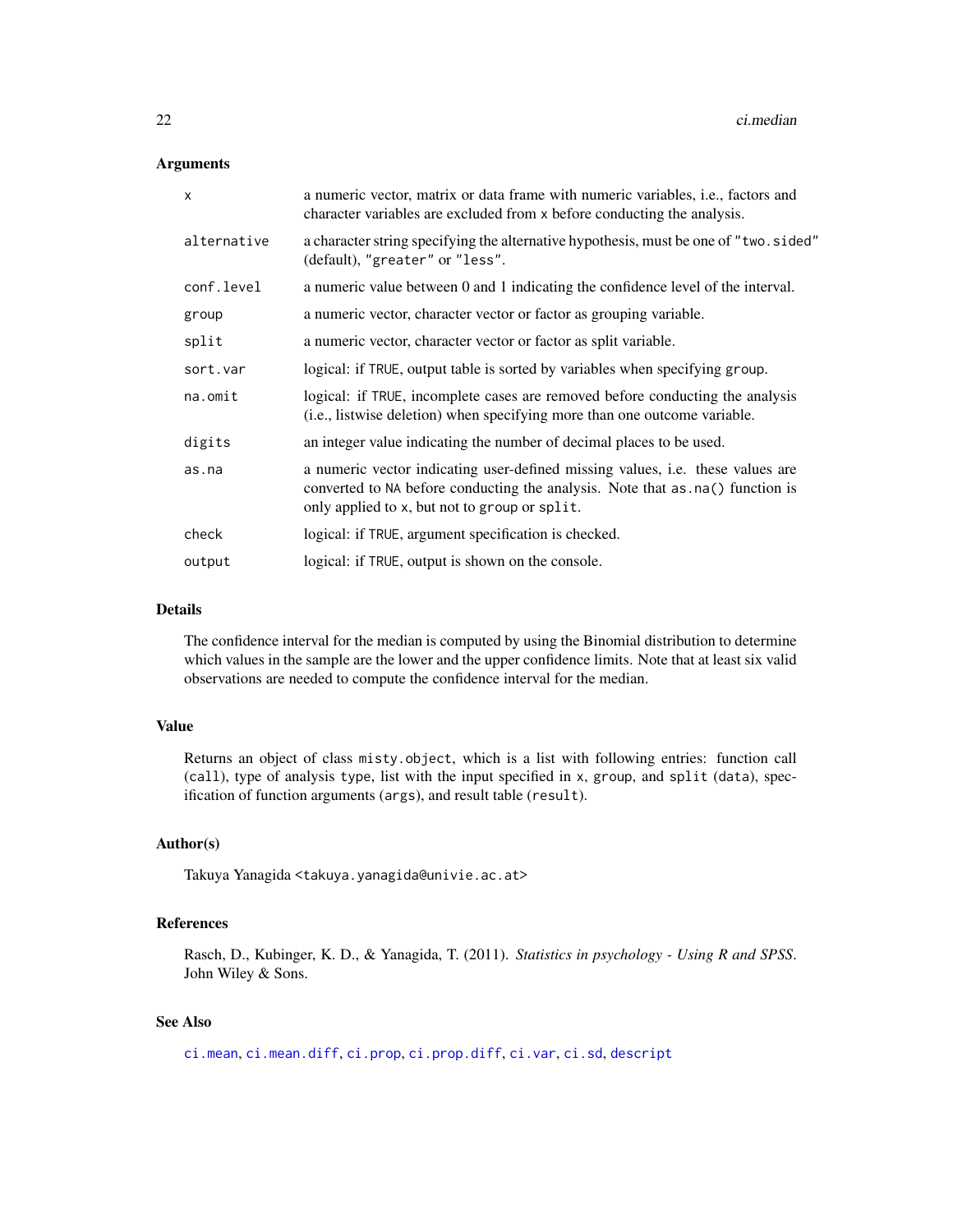#### <span id="page-22-0"></span>ci.prop 23

# Examples

```
dat <- data.frame(group1 = c(1, 1, 1, 1, 1, 1, 1, 2, 2, 2, 2, 2, 2, 2,
                             1, 1, 1, 1, 1, 1, 1, 2, 2, 2, 2, 2, 2, 2),
                  group2 = c(1, 1, 1, 1, 2, 2, 2, 2, 1, 1, 1, 2, 2, 2,
                             1, 1, 1, 2, 2, 2, 2, 1, 1, 1, 1, 2, 2, 2),
                  x1 = c(3, 1, 4, 2, 5, 3, 2, 3, 6, 4, 3, NA, 5, 3,3, 2, 6, 3, 1, 4, 3, 5, 6, 7, 4, 3, 5, 4),
                  x2 = c(4, NA, 3, 6, 3, 7, 2, 7, 3, 3, 3, 1, 3, 6,3, 5, 2, 6, 8, 3, 4, 5, 2, 1, 3, 1, 2, NA),
                  x3 = c(7, 8, 5, 6, 4, 2, 8, 3, 6, 1, 2, 5, 8, 6,2, 5, 3, 1, 6, 4, 5, 5, 3, 6, 3, 2, 2, 4))
# Two-Sided 95% CI for x1
ci.median(dat$x1)
# One-Sided 95% CI for x1
ci.median(dat$x1, alternative = "less")
# Two-Sided 99% CI
ci.median(data$x1, conf.level = <math>0.99</math>)# Two-Sided 95% CI, print results with 3 digits
ci.median(dat$x1, digits = 3)
# Two-Sided 95% CI for x1, convert value 4 to NA
ci.median(dat$x1, as.na = 4)
# Two-Sided 95% CI for x1, x2, and x3,
# listwise deletion for missing data
ci.median(dat[, c("x1", "x2", "x3")], na.omit = TRUE)
# Two-Sided 95% CI for x1, x2, and x3,
# analysis by group1 separately
ci.median(dat[, c("x1", "x2", "x3")], group = dat$group1)
# Two-Sided 95% CI for x1, x2, and x3,
# analysis by group1 separately, sort by variables
ci.median(dat[, c("x1", "x2", "x3")], group = dat$group1, sort.var = TRUE)
# Two-Sided 95% CI for x1, x2, and x3,
# split analysis by group1
ci.median(dat[, c("x1", "x2", "x3")], split = dat$group1)
# Two-Sided 95% CI for x1, x2, and x3,
# analysis by group1 separately, split analysis by group2
ci.median(dat[, c("x1", "x2", "x3")], group = dat$group1, split = dat$group2)
```
<span id="page-22-1"></span>ci.prop *Confidence Interval for Proportions*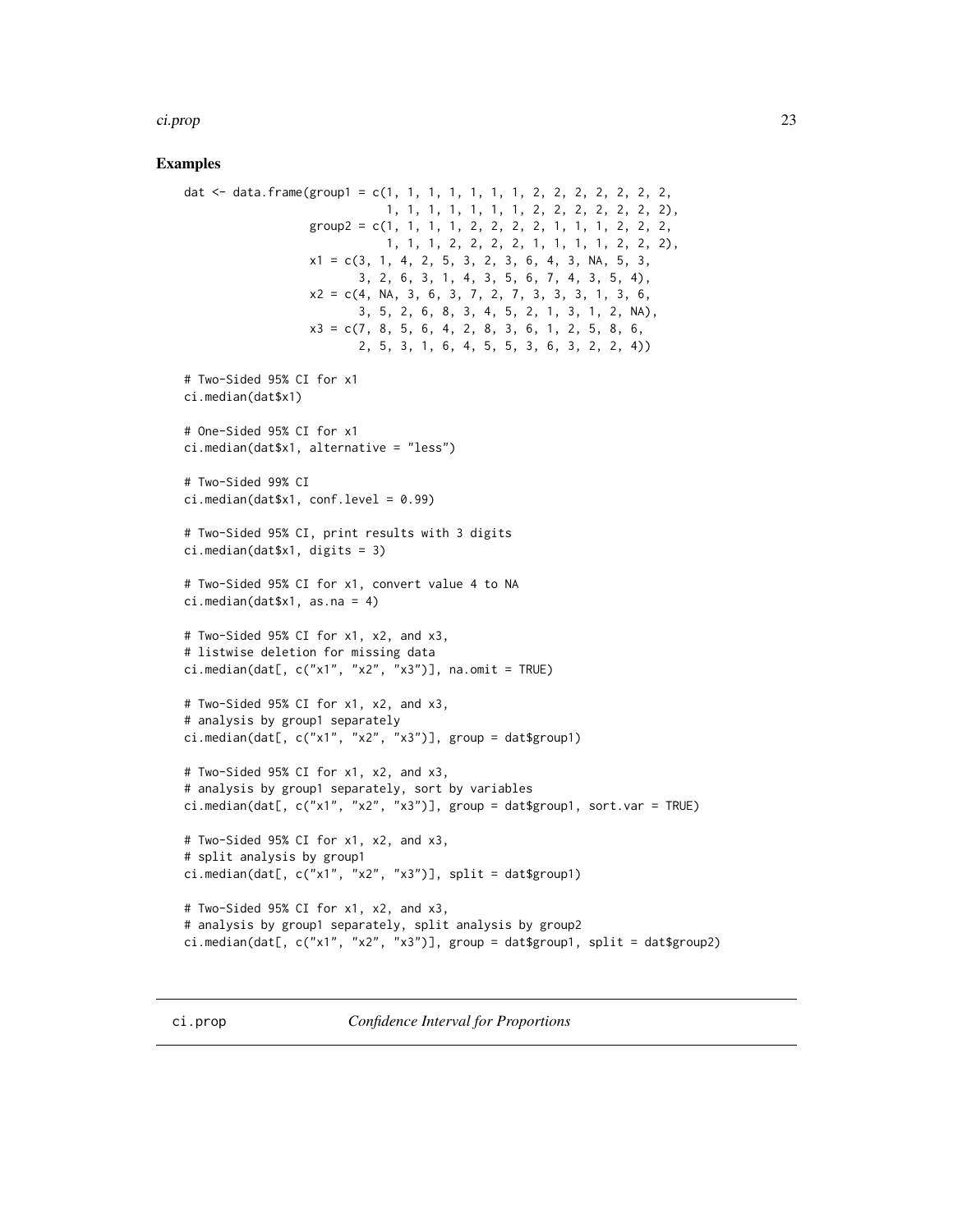# Description

This function computes a confidence interval for proportions for one or more variables, optionally by a grouping and/or split variable.

# Usage

```
ci.prop(x, method = c("wald", "wilson"),alternative = c("two.sided", "less", "greater"), conf.level = 0.95,
       group = NULL, split = NULL, sort.var = FALSE, na.omit = FALSE,
       digits = 3, as.na = NULL, check = TRUE, output = TRUE)
```
# Arguments

| $\mathsf{x}$ | a numeric vector, matrix or data frame with numeric variables with 0 and 1 val-<br>ues, i.e., factors and character variables are excluded from x before conducting<br>the analysis.                               |
|--------------|--------------------------------------------------------------------------------------------------------------------------------------------------------------------------------------------------------------------|
| method       | a character string specifying the method for computing the confidence interval,<br>must be one of "wald", or "wilson" (default).                                                                                   |
| alternative  | a character string specifying the alternative hypothesis, must be one of "two.sided"<br>(default), "greater" or "less".                                                                                            |
| conf.level   | a numeric value between 0 and 1 indicating the confidence level of the interval.                                                                                                                                   |
| group        | a numeric vector, character vector or factor as grouping variable.                                                                                                                                                 |
| split        | a numeric vector, character vector or factor as split variable.                                                                                                                                                    |
| sort.var     | logical: if TRUE, output table is sorted by variables when specifying group.                                                                                                                                       |
| na.omit      | logical: if TRUE, incomplete cases are removed before conducting the analysis<br>(i.e., listwise deletion) when specifying more than one outcome variable.                                                         |
| digits       | an integer value indicating the number of decimal places to be used.                                                                                                                                               |
| as.na        | a numeric vector indicating user-defined missing values, i.e. these values are<br>converted to NA before conducting the analysis. Note that as . na() function is<br>only applied to x, but not to group or split. |
| check        | logical: if TRUE, argument specification is checked.                                                                                                                                                               |
| output       | logical: if TRUE, output is shown on the console.                                                                                                                                                                  |

# Details

The Wald confidence interval which is based on the normal approximation to the binomial distribution are computed by specifying method = "wald", while the Wilson (1927) confidence interval (aka Wilson score interval) is requested by specifying method = "wilson". By default, Wilson confidence interval is computed which have been shown to be reliable in small samples of  $n = 40$  or less, and larger samples of  $n > 40$  (Brown, Cai & DasGupta, 2001), while the Wald confidence intervals is inadequate in small samples and when *p* is near 0 or 1 (Agresti & Coull, 1998).

# Value

Returns an object of class misty.object, which is a list with following entries: function call (call), type of analysis type, list with the input specified in x, group, and split (data), specification of function arguments (args), and result table (result).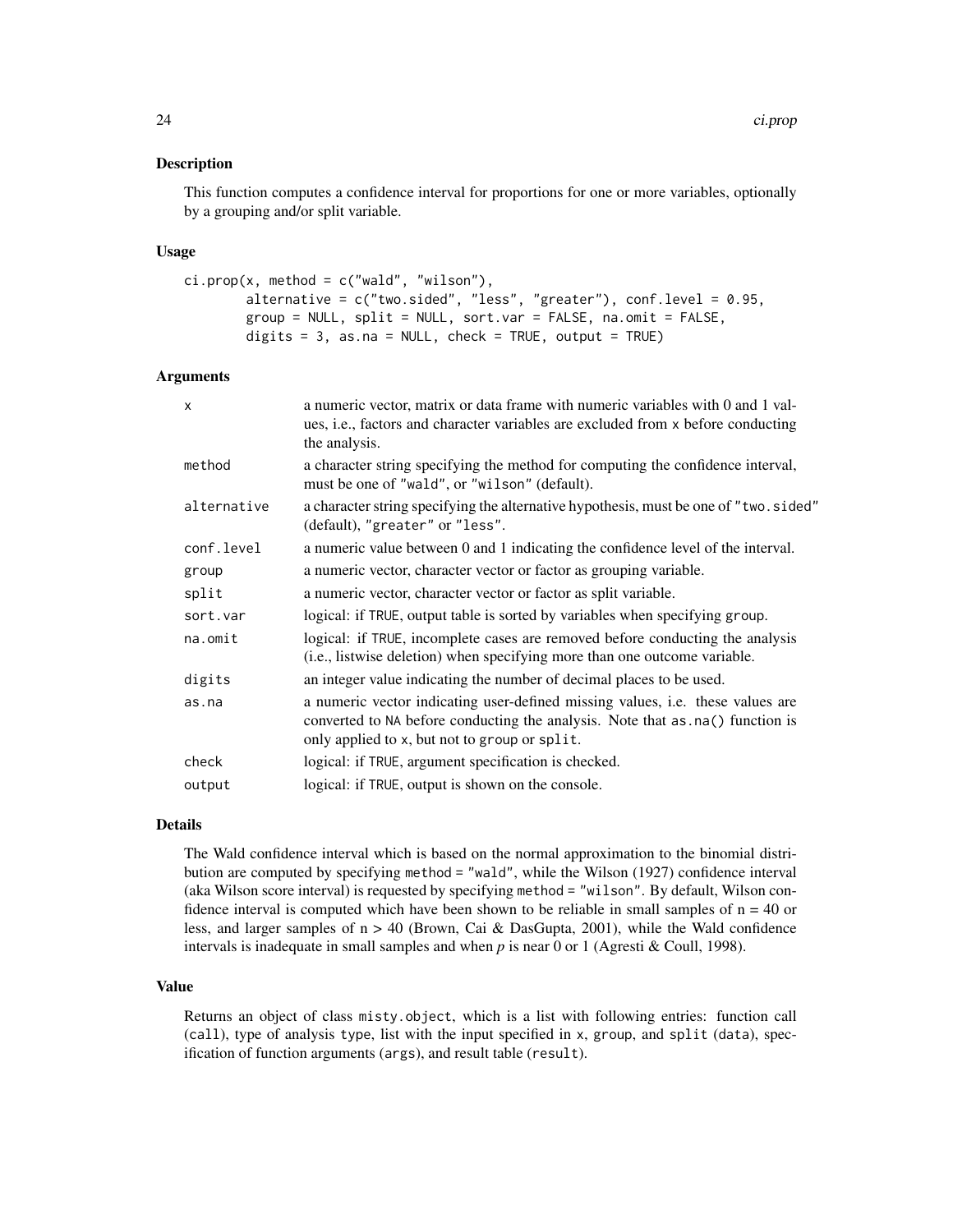#### ci.prop 25

# Author(s)

Takuya Yanagida <takuya.yanagida@univie.ac.at>

# **References**

Agresti, A. & Coull, B.A. (1998). Approximate is better than "exact" for interval estimation of binomial proportions. *American Statistician, 52*, 119-126.

Brown, L. D., Cai, T. T., & DasGupta, A., (2001). Interval estimation for a binomial proportion. *Statistical Science, 16*, 101-133.

Rasch, D., Kubinger, K. D., & Yanagida, T. (2011). *Statistics in psychology - Using R and SPSS*. John Wiley & Sons.

Wilson, E. B. (1927). Probable inference, the law of succession, and statistical inference. *Journal of the American Statistical Association, 22*, 209-212.

# See Also

[ci.mean](#page-13-1), [ci.mean.diff](#page-15-1), [ci.median](#page-20-1), [ci.prop.diff](#page-25-1), [ci.var](#page-31-1), [ci.sd](#page-29-1), [descript](#page-56-1)

```
dat \le data.frame(group1 = c(1, 1, 1, 1, 1, 1, 2, 2, 2, 2, 2),
                  group2 = c(1, 1, 1, 2, 2, 2, 1, 1, 1, 2, 2, 2),x1 = c(0, 1, 0, 0, 1, 1, 0, 1, NA, 0, 1, 0),x2 = c(0, NA, 1, 0, 1, 1, 0, 0, 1, 1, 1, 1),x3 = c(1, 1, 1, 0, 1, NA, 1, NA, 0, 0, 0, 1))# Two-Sided 95% CI for x1
ci.prop(dat$x1)
# Two-Sided 95% CI for x1 using Wald method
ci.prop(data $x1, method = "wald")# One-Sided 95% CI for x1
ci.prop(dat$x1, alternative = "less")
# Two-Sided 99% CI
ci.prop(data$x1, conf.level = <math>0.99</math>)# Two-Sided 95% CI, print results with 4 digits
ci.prop(dat$x1, digits = 4)
# Two-Sided 95% CI for x1, x2, and x3,
# listwise deletion for missing data
ci.prop(dat[, c("x1", "x2", "x3")], na.omit = TRUE)
# Two-Sided 95% CI for x1, x2, and x3,
# analysis by group1 separately
ci.prop(dat[, c("x1", "x2", "x3")], group = dat$group1)
# Two-Sided 95% CI for x1, x2, and x3,
```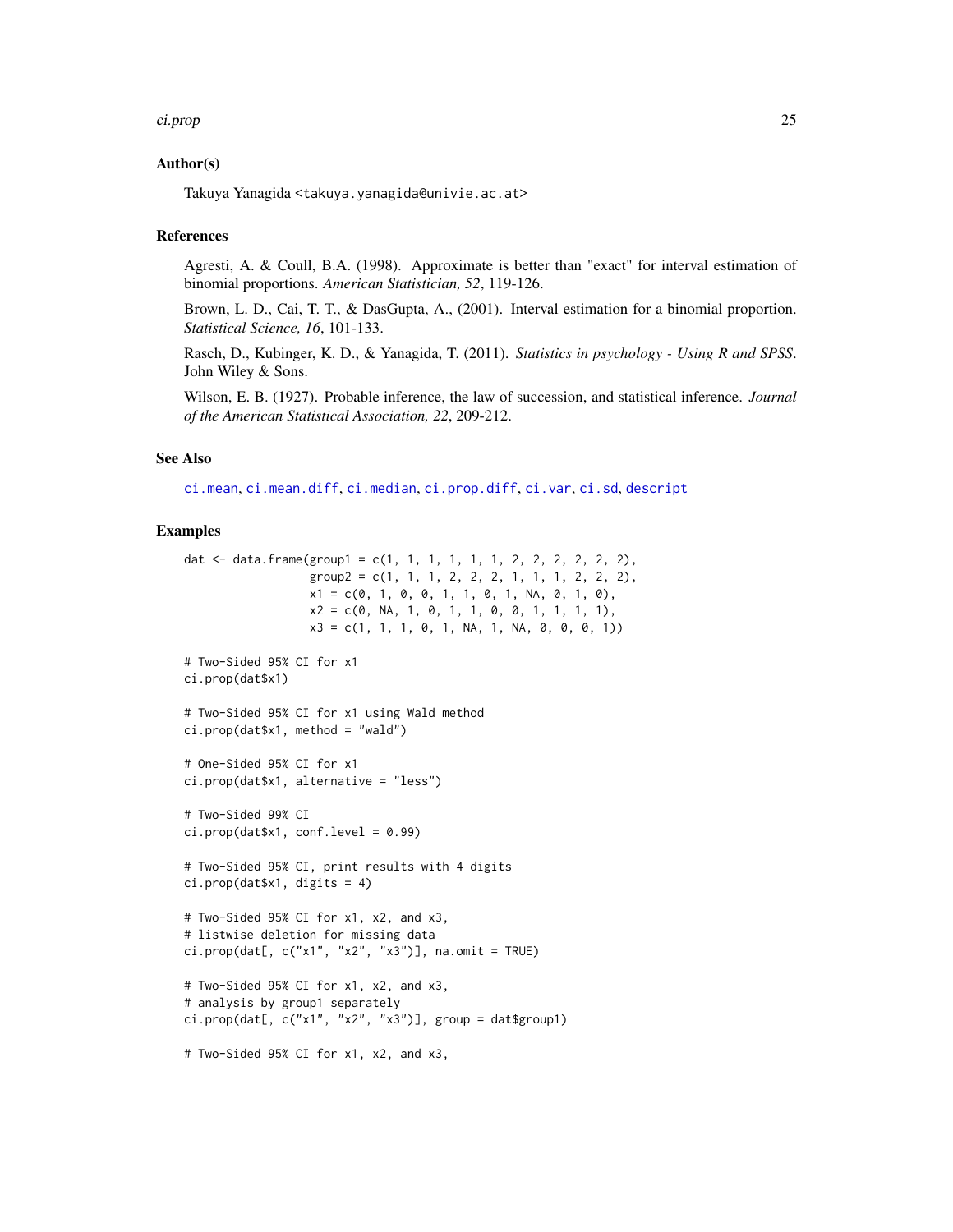```
# analysis by group1 separately, sort by variables
ci.prop(dat[, c("x1", "x2", "x3")], group = dat$group1, sort.var = TRUE)
# Two-Sided 95% CI for x1, x2, and x3,
# split analysis by group1
ci.prop(dat[, c("x1", "x2", "x3")], split = dat$group1)
# Two-Sided 95% CI for x1, x2, and x3,
# analysis by group1 separately, split analysis by group2
ci.prop(dat[, c("x1", "x2", "x3")],
        group = dat$group1, split = dat$group2)
```
<span id="page-25-1"></span>ci.prop.diff *Confidence Interval for the Difference in Proportions*

#### Description

This function computes a confidence interval for the difference in proportions in a two-sample and paired-sample design for one or more variables, optionally by a grouping and/or split variable.

# Usage

```
ci.prop.diff(x, ...)
## Default S3 method:
ci.prop.diff(x, y, method = c("wald", "newcombe"), paired = FALSE,alternative = c("two.sided", "less", "greater"), conf.level = 0.95,
             group = NULL, split = NULL, sort.var = FALSE, digits = 2,
             as.na = NULL, check = TRUE, output = TRUE, \ldots)
## S3 method for class 'formula'
ci.prop.diff(formula, data, method = c("wald", "newcombe"),
            alternative = c("two-sided", "less", "greater"), conf. level = 0.95,group = NULL, split = NULL, sort.var = FALSE, na.omit = FALSE,
             digits = 2, as.na = NULL, check = TRUE, output = TRUE, \ldots)
```

| $\mathsf{x}$ | a numeric vector with 0 and 1 values.                                                                                              |
|--------------|------------------------------------------------------------------------------------------------------------------------------------|
| $\ddots$     | further arguments to be passed to or from methods.                                                                                 |
| У            | a numeric vector with 0 and 1 values.                                                                                              |
| method       | a character string specifying the method for computing the confidence interval,<br>must be one of "wald", or "newcombe" (default). |
| paired       | logical: if TRUE, confidence interval for the difference of proportions in paired<br>samples is computed.                          |
| alternative  | a character string specifying the alternative hypothesis, must be one of "two. sided"<br>(default), "greater" or "less".           |

<span id="page-25-0"></span>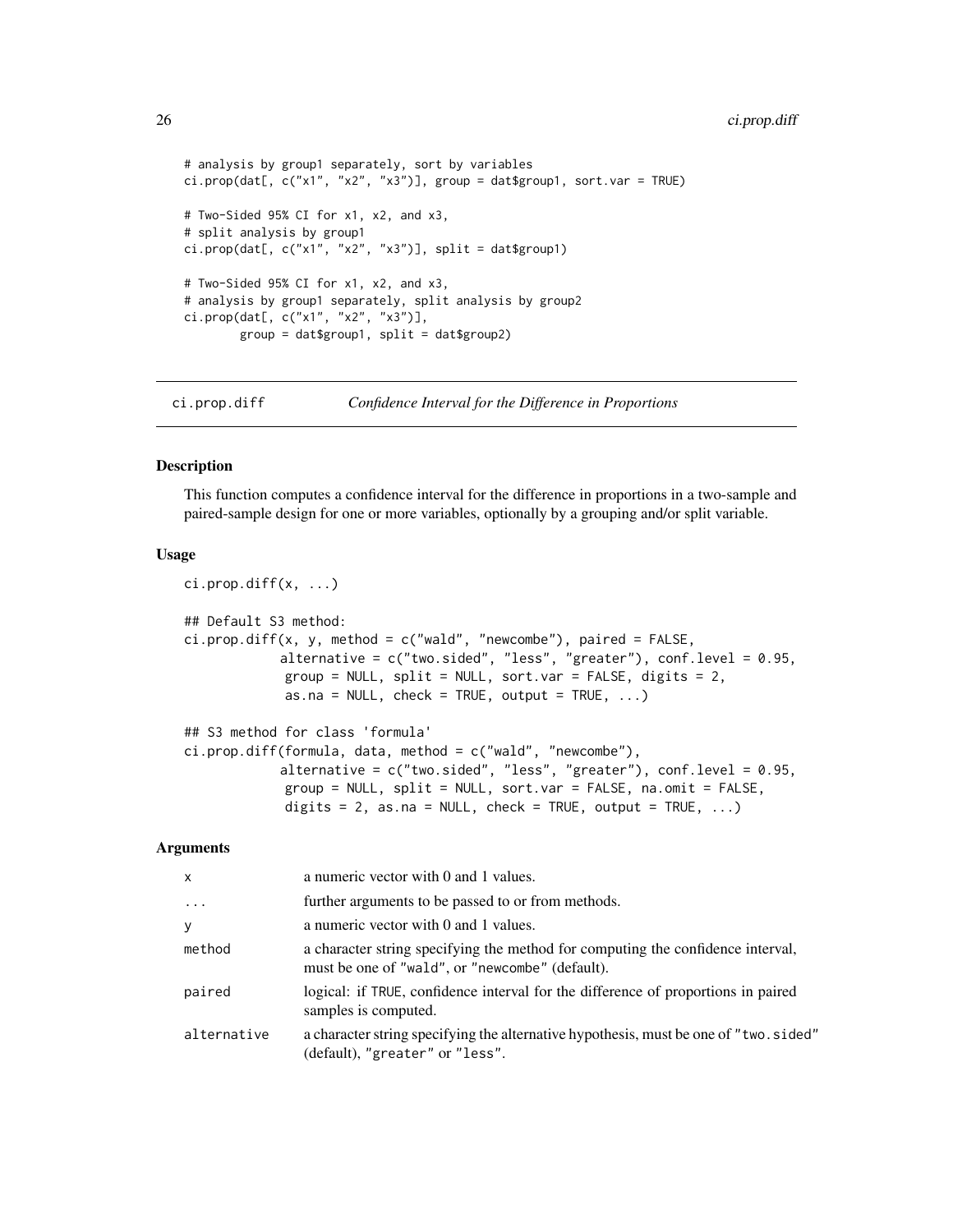| conf.level | a numeric value between 0 and 1 indicating the confidence level of the interval.                                                                                                                                                                                                                                       |
|------------|------------------------------------------------------------------------------------------------------------------------------------------------------------------------------------------------------------------------------------------------------------------------------------------------------------------------|
| group      | a numeric vector, character vector or factor as grouping variable. Note that a<br>grouping variable can only be used when computing confidence intervals with<br>unknown population standard deviation and population variance.                                                                                        |
| split      | a numeric vector, character vector or factor as split variable. Note that a split<br>variable can only be used when computing confidence intervals with unknown<br>population standard deviation and population variance.                                                                                              |
| sort.var   | logical: if TRUE, output table is sorted by variables when specifying group.                                                                                                                                                                                                                                           |
| digits     | an integer value indicating the number of decimal places to be used.                                                                                                                                                                                                                                                   |
| as.na      | a numeric vector indicating user-defined missing values, i.e. these values are<br>converted to NA before conducting the analysis. Note that as . na() function is<br>only applied to x, but not to group or split.                                                                                                     |
| check      | logical: if TRUE, argument specification is checked.                                                                                                                                                                                                                                                                   |
| output     | logical: if TRUE, output is shown on the console.                                                                                                                                                                                                                                                                      |
| formula    | a formula of the form $y \sim$ group for one outcome variable or cbind(y1, y2,<br>$y3$ ) ~ group for more than one outcome variable where y is a numeric variable<br>with 0 and 1 values and group a numeric variable, character variable or factor<br>with two values of factor levels given the corresponding group. |
| data       | a matrix or data frame containing the variables in the formula formula.                                                                                                                                                                                                                                                |
| na.omit    | logical: if TRUE, incomplete cases are removed before conducting the analysis<br>(i.e., listwise deletion) when specifying more than one outcome variable.                                                                                                                                                             |

# Details

The Wald confidence interval which is based on the normal approximation to the binomial distribution are computed by specifying method = "wald", while the Newcombe Hybrid Score interval (Newcombe, 1998a; Newcombe, 1998b) is requested by specifying method = "newcombe". By default, Newcombe Hybrid Score interval is computed which have been shown to be reliable in small samples (less than  $n = 30$  in each sample) as well as moderate to larger samples( $n > 30$  in each sample) and with proportions close to 0 or 1, while the Wald confidence intervals does not perform well unless the sample size is large (Fagerland, Lydersen & Laake, 2011).

# Value

Returns an object of class misty.object, which is a list with following entries: function call (call), type of analysis type, list with the input specified in x, group, and split (data), specification of function arguments (args), and result table (result).

# Author(s)

Takuya Yanagida <takuya.yanagida@univie.ac.at>

# References

Fagerland, M. W., Lydersen S., & Laake, P. (2011) Recommended confidence intervals for two independent binomial proportions. *Statistical Methods in Medical Research, 24*, 224-254.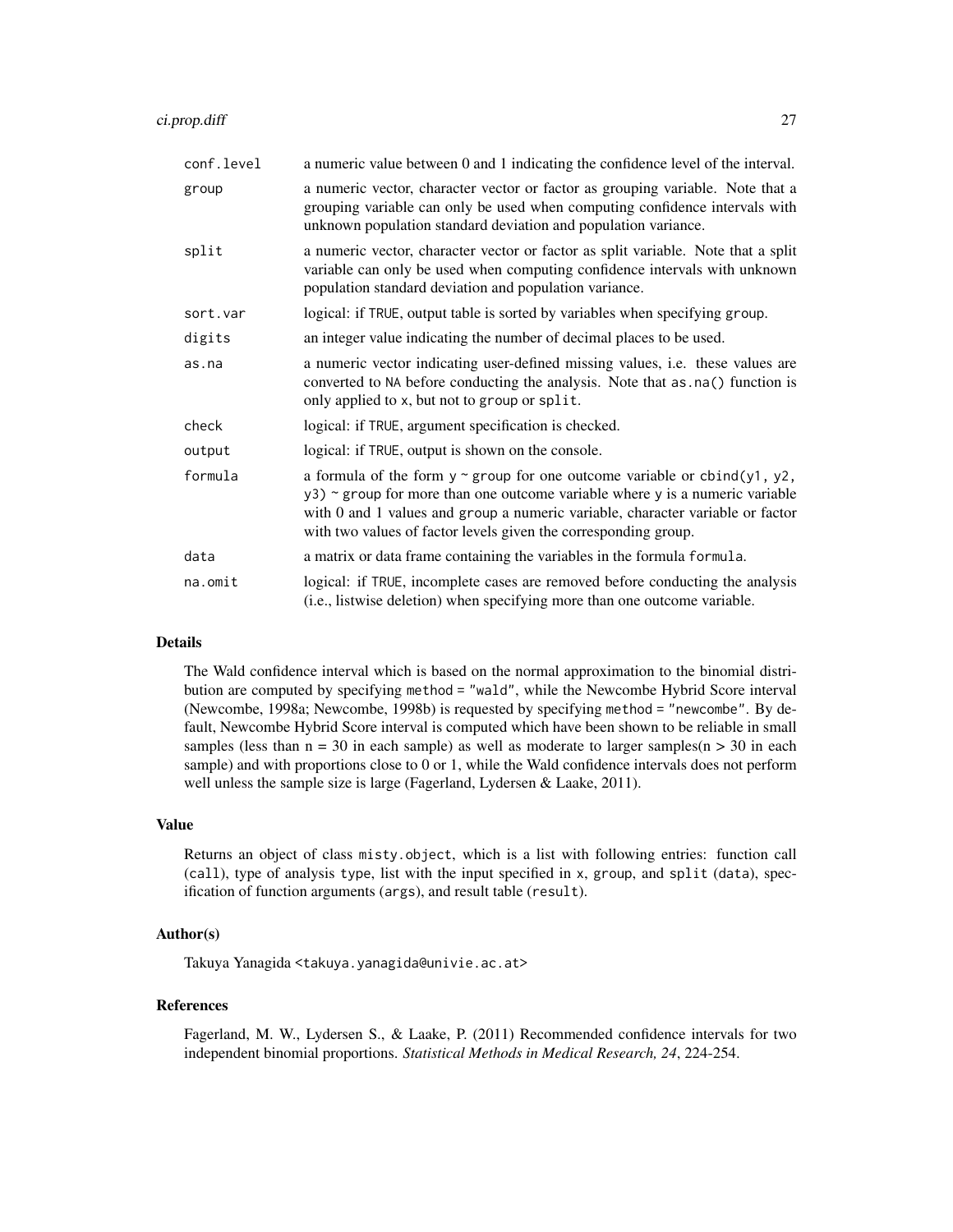Newcombe, R. G. (1998a). Interval estimation for the difference between independent proportions: Comparison of eleven methods. *Statistics in Medicine, 17*, 873-890.

Newcombe, R. G. (1998b). Improved confidence intervals for the difference between binomial proportions based on paired data. *Statistics in Medicine, 17*, 2635-2650.

Rasch, D., Kubinger, K. D., & Yanagida, T. (2011). *Statistics in psychology - Using R and SPSS*. John Wiley & Sons.

# See Also

[ci.prop](#page-22-1), [ci.mean](#page-13-1), [ci.mean.diff](#page-15-1), [ci.median](#page-20-1), [ci.var](#page-31-1), [ci.sd](#page-29-1), [descript](#page-56-1)

```
dat1 \le data.frame(group1 = c(1, 1, 1, 1, 1, 1, 1, 2, 2, 2, 2, 2, 2, 2, 2,
                             1, 1, 1, 1, 1, 1, 1, 2, 2, 2, 2, 2, 2, 2),
                   group2 = c(1, 1, 1, 1, 2, 2, 2, 2, 1, 1, 1, 2, 2, 2,
                             1, 1, 1, 2, 2, 2, 2, 1, 1, 1, 1, 2, 2, 2),
                   group3 = c(1, 2, 1, 2, 1, 2, 1, 2, 1, 2, 1, 2, 1, 2,1, 2, 1, 2, 1, 2, 1, 2, 1, 2, 1, 2, 1, 2),
                   x1 = c(0, 1, 1, 1, 0, 1, 0, 0, 1, 1, 1, NA, 0, 0,
                          1, 0, 0, 0, 1, 1, 1, 0, 0, 1, 0, 1, 0, 0),
                   x2 = c(0, 0, 0, 1, 1, 1, 0, 0, 1, 1, 1, 0, 1,1, 0, 1, 0, 1, 1, 1, NA, 1, 0, 0, 1, 1, 1),
                   x3 = c(1, 1, 0, 1, 0, 1, 0, 1, 0, 1, 0, 1, 1, 0, 1, 0,1, 0, 1, 1, 0, 1, 1, 1, 0, 1, NA, 1, 0, 1))
#--------------------------------------
# Two-sample design
# Two-Sided 95% CI for x1 by group1
```

```
# Newcombes Hybrid Score interval
ci.prop.diff(x1 \sim group1, data = dat1)
# Two-Sided 95% CI for x1 by group1
# Wald CI
ci.prop.diff(x1 \sim group1, data = dat1, method = "wald")
# One-Sided 95% CI for x1 by group1
# Newcombes Hybrid Score interval
ci.prop.diff(x1 \sim group1, data = dat1, alternative = "less")
# Two-Sided 99% CI for x1 by group1
# Newcombes Hybrid Score interval
ci.prop.diff(x1 \sim group1, data = dat1, conf.level = 0.99)
# Two-Sided 95% CI for y1 by group1
```

```
# # Newcombes Hybrid Score interval, print results with 3 digits
ci.prop.diff(x1 \sim group1, data = dat1, digits = 3)
```

```
# Two-Sided 95% CI for y1 by group1
# # Newcombes Hybrid Score interval, convert value 0 to NA
ci.prop.diff(x1 \sim group1, data = dat1, as.na = 0)
```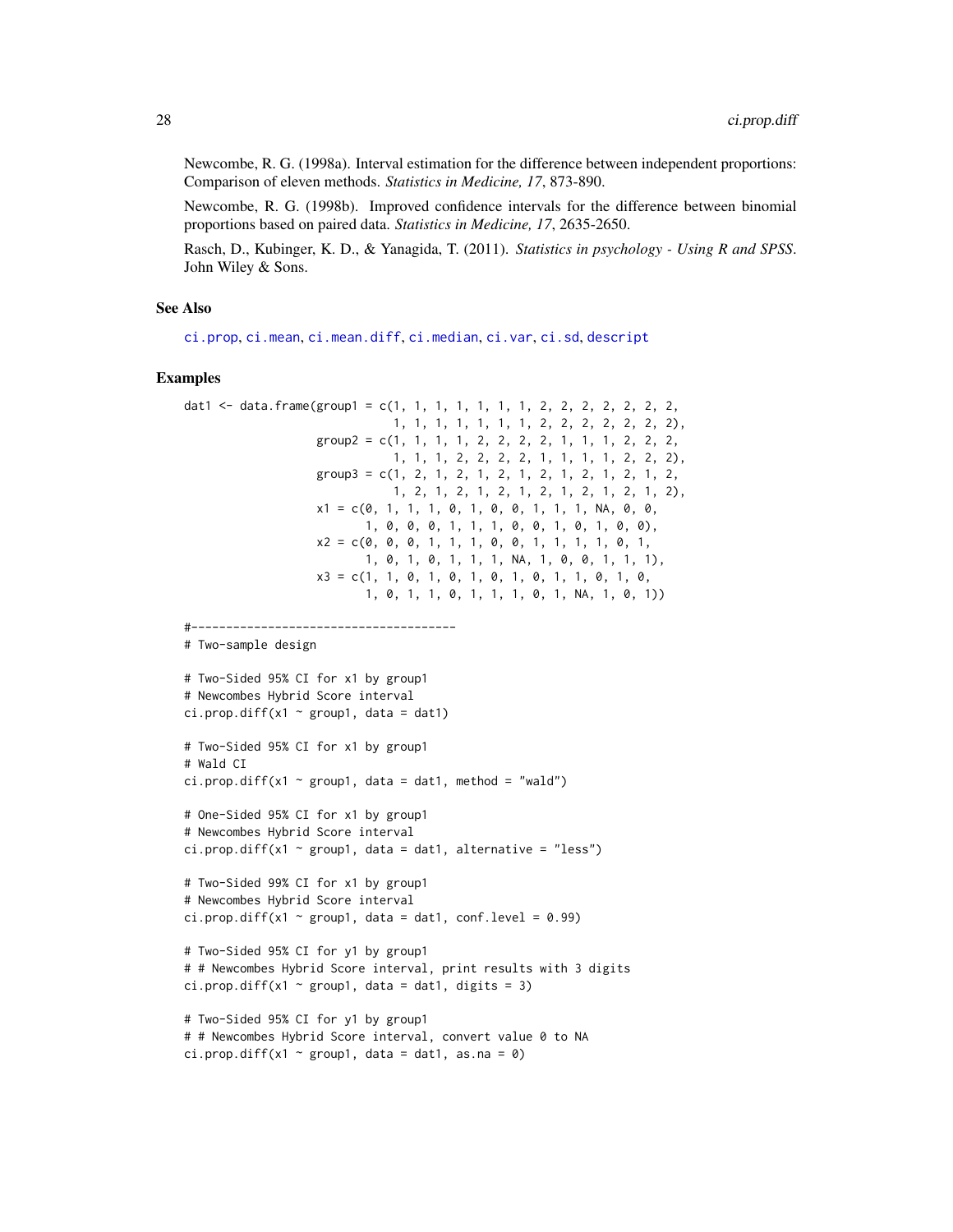# ci.prop.diff 29

```
# Two-Sided 95% CI for y1, y2, and y3 by group1
# Newcombes Hybrid Score interval
ci.prop.diff(cbind(x1, x2, x3) \sim group1, data = dat1)
# Two-Sided 95% CI for y1, y2, and y3 by group1
# # Newcombes Hybrid Score interval, listwise deletion for missing data
ci.prop.diff(cbind(x1, x2, x3) \sim group1, data = dat1, na.omit = TRUE)
# Two-Sided 95% CI for y1, y2, and y3 by group1
# Newcombes Hybrid Score interval, analysis by group2 separately
ci.prop.diff(cbind(x1, x2, x3) \sim group1, data = dat1, group = dat1$group2)
# Two-Sided 95% CI for y1, y2, and y3 by group1
# Newcombes Hybrid Score interval, analysis by group2 separately, sort by variables
ci.prop.diff(cbind(x1, x2, x3) \sim group1, data = dat1, group = dat1$group2,
             sort.var = TRUE)
# Two-Sided 95% CI for y1, y2, and y3 by group1
# split analysis by group2
ci.prop.diff(cbind(x1, x2, x3) \sim group1, data = dat1, split = dat1$group2)
# Two-Sided 95% CI for y1, y2, and y3 by group1
# Newcombes Hybrid Score interval, analysis by group2 separately, split analysis by group3
ci.prop.diff(cbind(x1, x2, x3) \sim group1, data = dat1,
             group = dat1$group2, split = dat1$group3)
#-----------------
group1 <- c(0, 1, 1, 0, 0, 1, 0, 1)
group2 < -c(1, 1, 1, 0, 0)# Two-Sided 95% CI for the mean difference between group1 and group2
# Newcombes Hybrid Score interval
ci.prop.diff(group1, group2)
#--------------------------------------
# Paires-sample design
dat2 <- data.frame(pre = c(0, 1, 1, 0, 1),
                   post = c(1, 1, 0, 1, 1), stringsAsFactors = FALSE)
# Two-Sided 95% CI for the mean difference in x1 and x2
# Newcombes Hybrid Score interval
ci.prop.diff(dat2$pre, dat2$post, paired = TRUE)
# Two-Sided 95% CI for the mean difference in x1 and x2
# Wald CI
ci.prop.diff(dat2$pre, dat2$post, method = "wald", paired = TRUE)
# One-Sided 95% CI for the mean difference in x1 and x2
# Newcombes Hybrid Score interval
ci.prop.diff(dat2$pre, dat2$post, alternative = "less", paired = TRUE)
```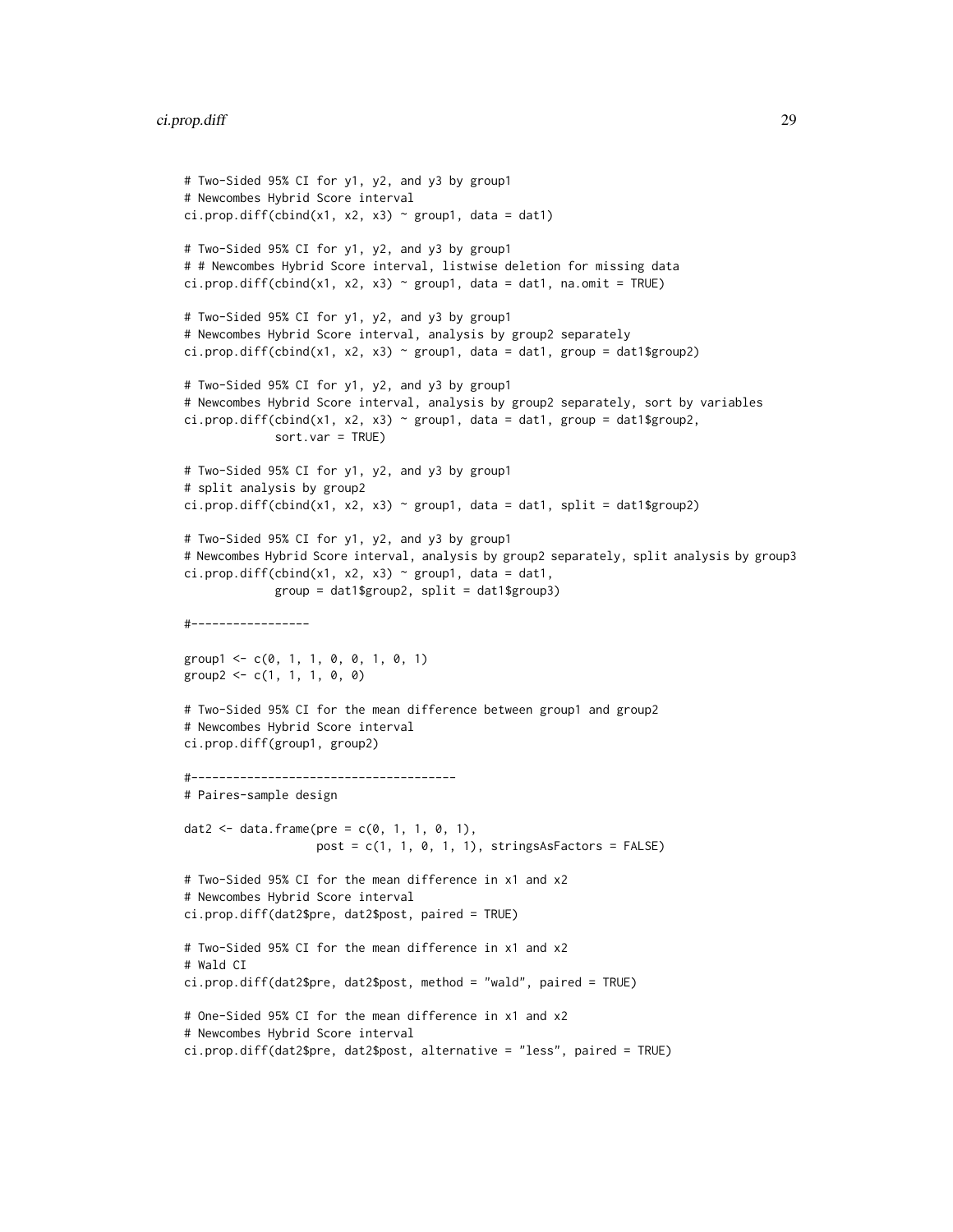```
# Two-Sided 99% CI for the mean difference in x1 and x2
# Newcombes Hybrid Score interval
ci.prop.diff(dat2$pre, dat2$post, conf.level = 0.99, paired = TRUE)
# Two-Sided 95% CI for for the mean difference in x1 and x2
# Newcombes Hybrid Score interval, print results with 3 digits
ci.prop.diff(dat2$pre, dat2$post, paired = TRUE, digits = 3)
```
<span id="page-29-1"></span>

# ci.sd *Confidence Interval for the Standard Deviation*

# Description

This function computes a confidence interval for the standard deviation for one or more variables, optionally by a grouping and/or split variable.

# Usage

```
ci.sd(x, method = c("chisq", "bonett"),alternative = c("two.sided", "less", "greater"), conf.level = 0.95,
     group = NULL, split = NULL, sort.var = FALSE, na.omit = FALSE, digits = 2,
      as.na = NULL, check = TRUE, output = TRUE)
```

| $\mathsf{x}$ | a numeric vector, matrix or data frame with numeric variables, i.e., factors and<br>character variables are excluded from x before conducting the analysis.                                                        |
|--------------|--------------------------------------------------------------------------------------------------------------------------------------------------------------------------------------------------------------------|
| method       | a character string specifying the method for computing the confidence interval,<br>must be one of "chisq", or "bonett" (default).                                                                                  |
| alternative  | a character string specifying the alternative hypothesis, must be one of "two.sided"<br>(default), "greater" or "less".                                                                                            |
| conf.level   | a numeric value between 0 and 1 indicating the confidence level of the interval.                                                                                                                                   |
| group        | a numeric vector, character vector or factor as grouping variable.                                                                                                                                                 |
| split        | a numeric vector, character vector or factor as split variable.                                                                                                                                                    |
| sort.var     | logical: if TRUE, output table is sorted by variables when specifying group.                                                                                                                                       |
| na.omit      | logical: if TRUE, incomplete cases are removed before conducting the analysis<br>(i.e., listwise deletion) when specifying more than one outcome variable.                                                         |
| digits       | an integer value indicating the number of decimal places to be used.                                                                                                                                               |
| as.na        | a numeric vector indicating user-defined missing values, i.e. these values are<br>converted to NA before conducting the analysis. Note that as . na() function is<br>only applied to x, but not to group or split. |
| check        | logical: if TRUE, argument specification is checked.                                                                                                                                                               |
| output       | logical: if TRUE, output is shown on the console.                                                                                                                                                                  |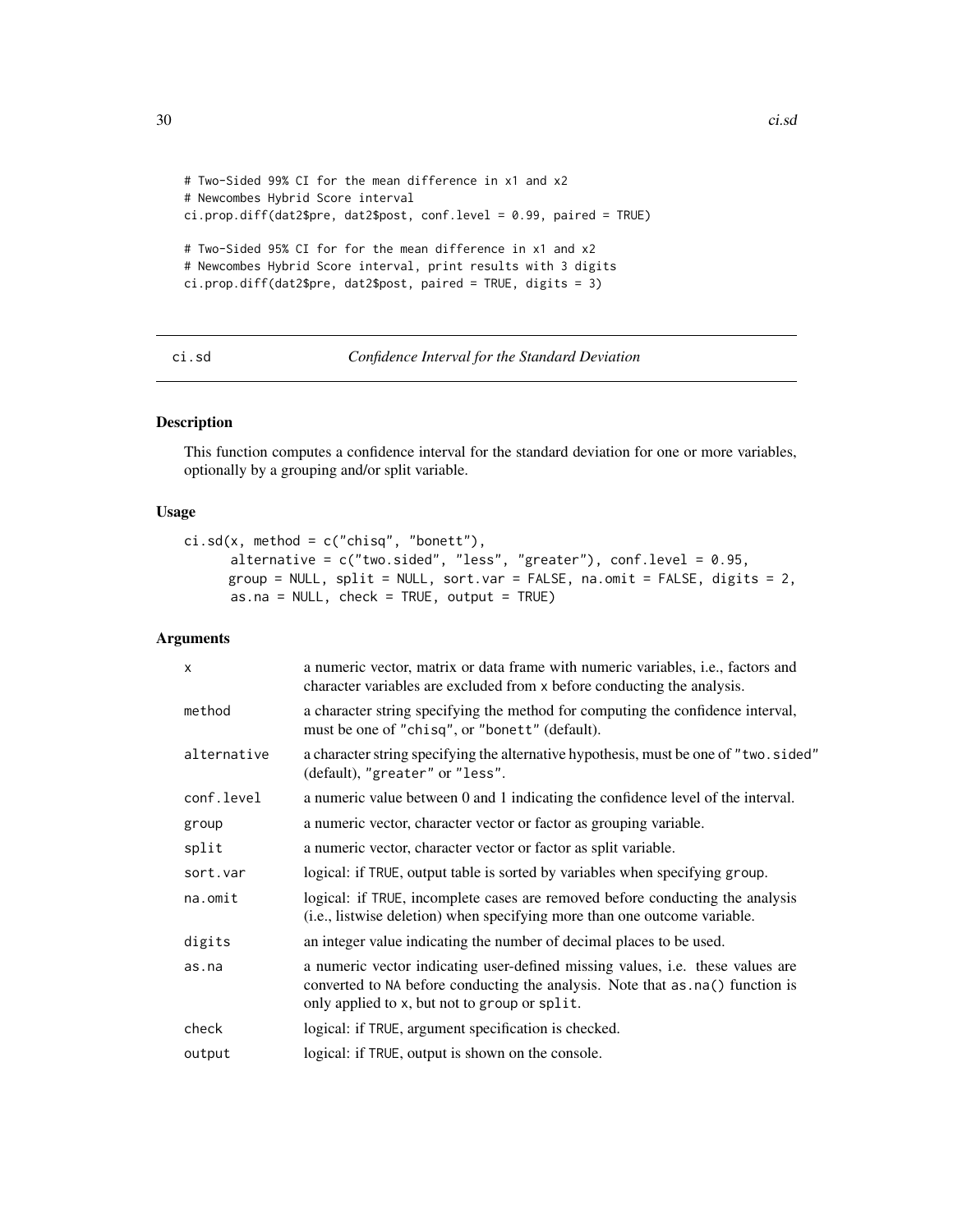#### ci.sd 31

# Details

The confidence interval based on the chi-square distribution is computed by specifying method = "chisq", while the Bonett (2006) confidence interval is requested by specifying method = "bonett". By default, the Bonett confidence interval interval is computed which performs well under moderate departure from normality, while the confidence interval based on the chi-square distribution is highly sensitive to minor violations of the normality assumption and its performance does not improve with increasing sample size.

# Value

Returns an object of class misty.object, which is a list with following entries: function call (call), type of analysis type, list with the input specified in x, group, and split (data), specification of function arguments (args), and result table (result).

# Author(s)

Takuya Yanagida <takuya.yanagida@univie.ac.at>

# References

Rasch, D., Kubinger, K. D., & Yanagida, T. (2011). *Statistics in psychology - Using R and SPSS*. John Wiley & Sons.

Bonett, D. G. (2006). Approximate confidence interval for standard deviation of nonnormal distributions. *Computational Statistics and Data Analysis, 50*, 775-782. https://doi.org/10.1016/j.csda.2004.10.003

# See Also

[ci.mean](#page-13-1), [ci.mean.diff](#page-15-1), [ci.median](#page-20-1), [ci.prop](#page-22-1), [ci.prop.diff](#page-25-1), [ci.var](#page-31-1), [descript](#page-56-1)

```
dat \le data.frame(group1 = c(1, 1, 1, 1, 1, 1, 1, 2, 2, 2, 2, 2, 2, 2,
                             1, 1, 1, 1, 1, 1, 1, 2, 2, 2, 2, 2, 2, 2),
                  group2 = c(1, 1, 1, 1, 2, 2, 2, 1, 1, 1, 2, 2, 2, 2, 2)1, 1, 1, 2, 2, 2, 2, 1, 1, 1, 1, 2, 2, 2),
                  x1 = c(3, 1, 4, 2, 5, 3, 2, 3, 6, 4, 3, NA, 5, 3,3, 2, 6, 3, 1, 4, 3, 5, 6, 7, 4, 3, 5, 4),
                  x2 = c(4, NA, 3, 6, 3, 7, 2, 7, 3, 3, 3, 1, 3, 6,3, 5, 2, 6, 8, 3, 4, 5, 2, 1, 3, 1, 2, NA),
                  x3 = c(7, 8, 5, 6, 4, 2, 8, 3, 6, 1, 2, 5, 8, 6,2, 5, 3, 1, 6, 4, 5, 5, 3, 6, 3, 2, 2, 4))
# Two-Sided 95% CI for x1
ci.sd(dat$x1)
# Two-Sided 95% CI for x1 using chi square distribution
ci.sd(data$x1, method = "chisq")# One-Sided 95% CI for x1
ci.sd(dat$x1, alternative = "less")
```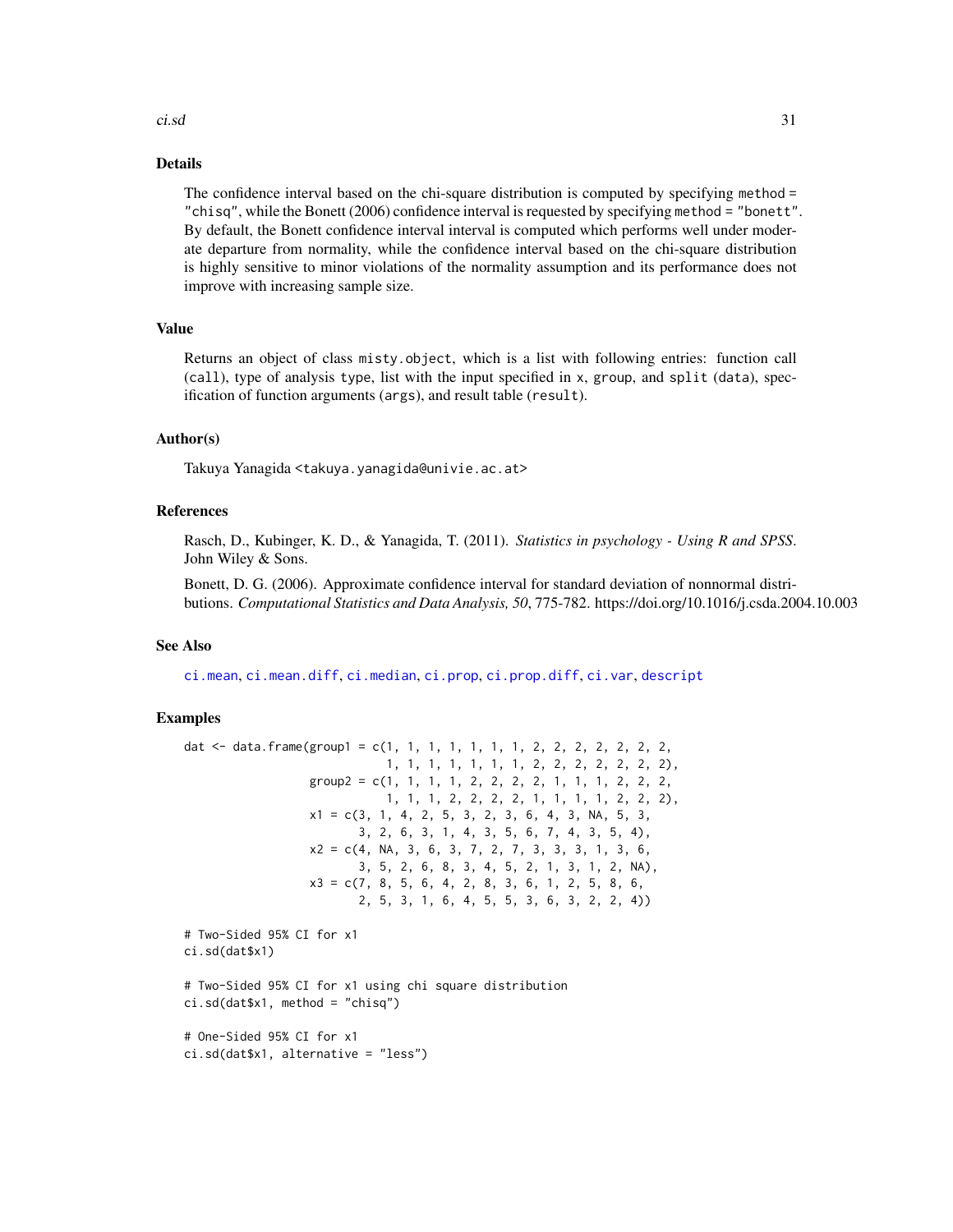```
# Two-Sided 99% CI
ci.sd(data$x1, conf.level = <math>0.99</math>)# Two-Sided 95% CI, print results with 3 digits
ci.sd(dat$x1, digits = 3)
# Two-Sided 95% CI for x1, convert value 4 to NA
ci.sd(data$x1, as.na = 4)# Two-Sided 95% CI for x1, x2, and x3,
# listwise deletion for missing data
ci.sd(dat[, c("x1", "x2", "x3")], na.omit = TRUE)
# Two-Sided 95% CI for x1, x2, and x3,
# analysis by group1 separately
ci.sd(data[, c("x1", "x2", "x3")], group = dat$group1)# Two-Sided 95% CI for x1, x2, and x3,
# analysis by group1 separately, sort by variables
ci.sd(data[, c("x1", "x2", "x3")], group = dat$group1, sort.var = TRUE)# Two-Sided 95% CI for x1, x2, and x3,
# split analysis by group1
ci.sd(dat[, c("x1", "x2", "x3")], split = dat$group1)
# Two-Sided 95% CI for x1, x2, and x3,
# analysis by group1 separately, split analysis by group2
ci.sd(dat[, c("x1", "x2", "x3")],
      group = dat$group1, split = dat$group2)
```
<span id="page-31-1"></span>ci.var *Confidence Interval for the Variance*

#### Description

This function computes a confidence interval for the variance for one or more variables, optionally by a grouping and/or split variable.

# Usage

```
ci.var(x, method = c("chisq", "bonett"),alternative = c("two.sided", "less", "greater"), conf.level = 0.95,group = NULL, split = NULL, sort.var = FALSE, na.omit = FALSE,
       digits = 2, as.na = NULL, check = TRUE, output = TRUE)
```
#### Arguments

x a numeric vector, matrix or data frame with numeric variables, i.e., factors and character variables are excluded from x before conducting the analysis.

<span id="page-31-0"></span>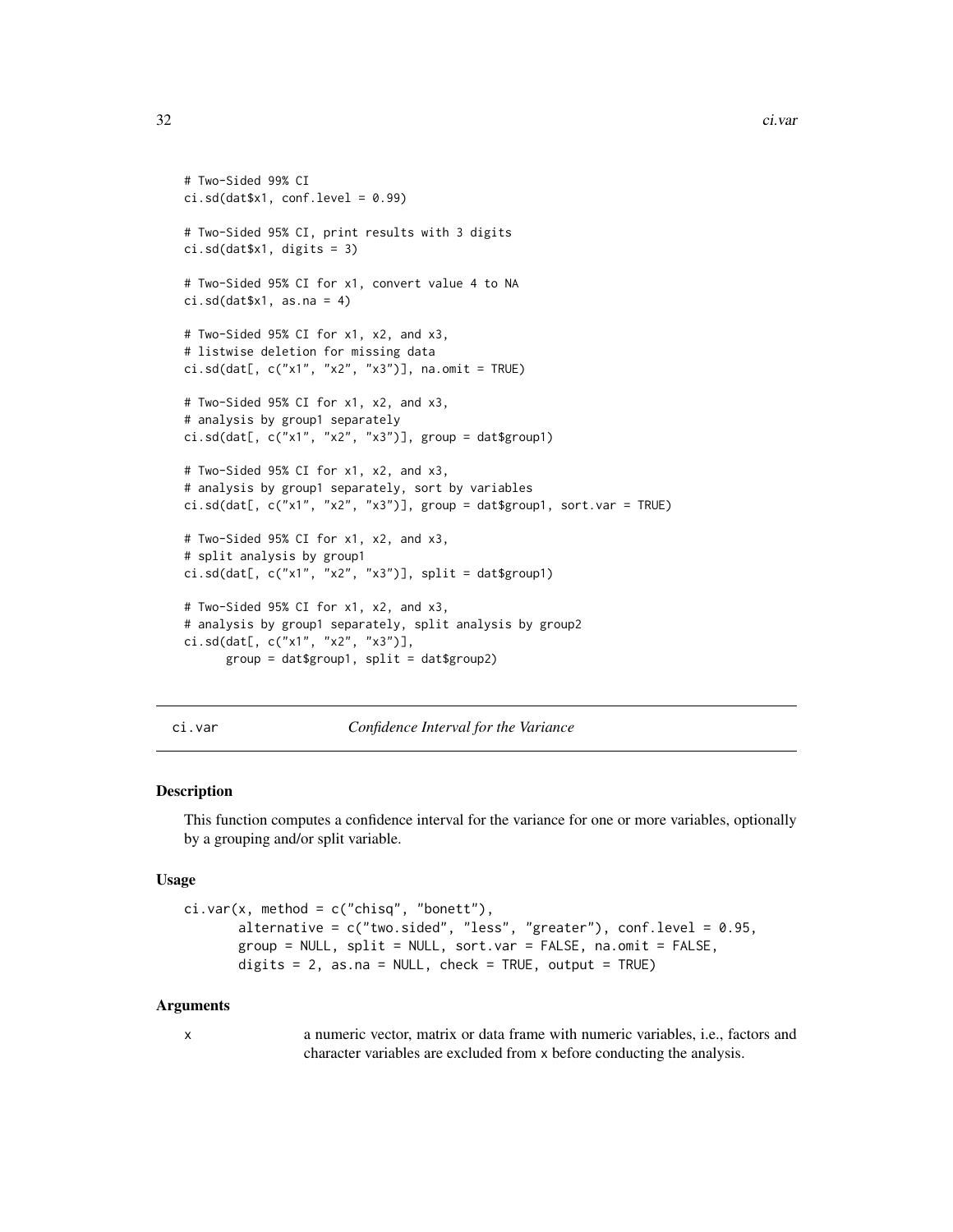ci.var 33

| method      | a character string specifying the method for computing the confidence interval,<br>must be one of "chisq", or "bonett" (default).                                                                                  |
|-------------|--------------------------------------------------------------------------------------------------------------------------------------------------------------------------------------------------------------------|
| alternative | a character string specifying the alternative hypothesis, must be one of "two.sided"<br>(default), "greater" or "less".                                                                                            |
| conf.level  | a numeric value between 0 and 1 indicating the confidence level of the interval.                                                                                                                                   |
| group       | a numeric vector, character vector or factor as grouping variable.                                                                                                                                                 |
| split       | a numeric vector, character vector or factor as split variable.                                                                                                                                                    |
| sort.var    | logical: if TRUE, output table is sorted by variables when specifying group.                                                                                                                                       |
| $na.$ omit  | logical: if TRUE, incomplete cases are removed before conducting the analysis<br>(i.e., listwise deletion) when specifying more than one outcome variable.                                                         |
| digits      | an integer value indicating the number of decimal places to be used.                                                                                                                                               |
| as.na       | a numeric vector indicating user-defined missing values, i.e. these values are<br>converted to NA before conducting the analysis. Note that as . na() function is<br>only applied to x, but not to group or split. |
| check       | logical: if TRUE, argument specification is checked.                                                                                                                                                               |
| output      | logical: if TRUE, output is shown on the console.                                                                                                                                                                  |
|             |                                                                                                                                                                                                                    |

# Details

The confidence interval based on the chi-square distribution is computed by specifying method = "chisq", while the Bonett (2006) confidence interval is requested by specifying method = "bonett". By default, the Bonett confidence interval interval is computed which performs well under moderate departure from normality, while the confidence interval based on the chi-square distribution is highly sensitive to minor violations of the normality assumption and its performance does not improve with increasing sample size. Note that at least four valid observations are needed to compute the Bonett confidence interval.

# Value

Returns an object of class misty.object, which is a list with following entries: function call (call), type of analysis type, list with the input specified in x, group, and split (data), specification of function arguments (args), and result table (result).

# Author(s)

Takuya Yanagida <takuya.yanagida@univie.ac.at>

#### References

Rasch, D., Kubinger, K. D., & Yanagida, T. (2011). *Statistics in psychology - Using R and SPSS*. John Wiley & Sons.

Bonett, D. G. (2006). Approximate confidence interval for standard deviation of nonnormal distributions. *Computational Statistics and Data Analysis, 50*, 775-782. https://doi.org/10.1016/j.csda.2004.10.003

# See Also

[ci.mean](#page-13-1), [ci.mean.diff](#page-15-1), [ci.median](#page-20-1), [ci.prop](#page-22-1), [ci.prop.diff](#page-25-1), [ci.sd](#page-29-1), [descript](#page-56-1)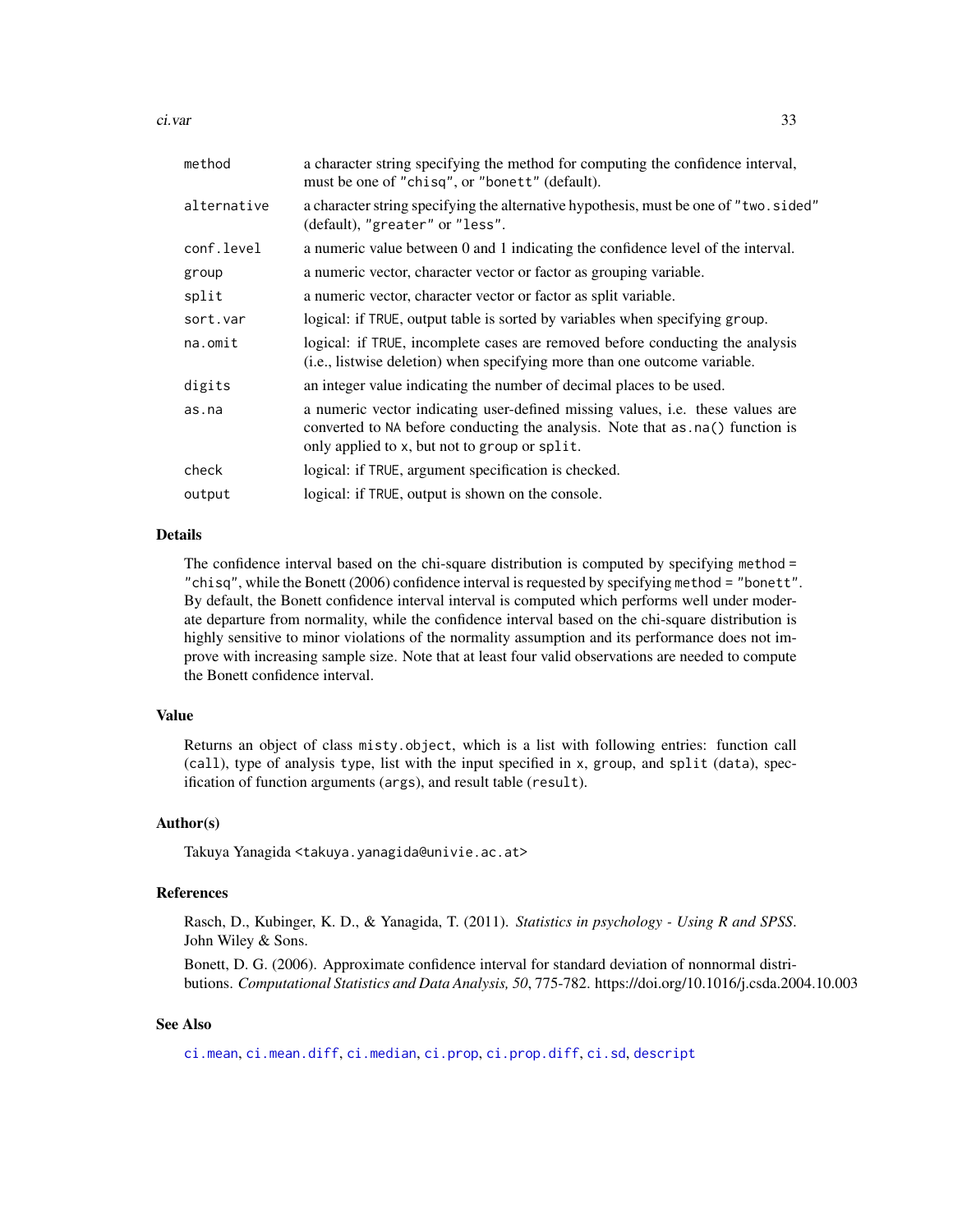```
dat <- data.frame(group1 = c(1, 1, 1, 1, 1, 1, 1, 2, 2, 2, 2, 2, 2, 2,
                            1, 1, 1, 1, 1, 1, 1, 2, 2, 2, 2, 2, 2, 2),
                  group2 = c(1, 1, 1, 1, 2, 2, 2, 2, 1, 1, 1, 2, 2, 2, 2, 2)1, 1, 1, 2, 2, 2, 2, 1, 1, 1, 1, 2, 2, 2),
                  x1 = c(3, 1, 4, 2, 5, 3, 2, 3, 6, 4, 3, NA, 5, 3,3, 2, 6, 3, 1, 4, 3, 5, 6, 7, 4, 3, 5, 4),
                  x2 = c(4, NA, 3, 6, 3, 7, 2, 7, 3, 3, 3, 1, 3, 6,3, 5, 2, 6, 8, 3, 4, 5, 2, 1, 3, 1, 2, NA),
                  x3 = c(7, 8, 5, 6, 4, 2, 8, 3, 6, 1, 2, 5, 8, 6,
                         2, 5, 3, 1, 6, 4, 5, 5, 3, 6, 3, 2, 2, 4))
# Two-Sided 95% CI for x1
ci.var(dat$x1)
# Two-Sided 95% CI for x1 using chi square distribution
ci.var(dat$x1, method = "chisq")
# One-Sided 95% CI for x1
ci.var(dat$x1, alternative = "less")
# Two-Sided 99% CI
ci.var(data$x1, conf.level = <math>0.99</math>)# Two-Sided 95% CI, print results with 3 digits
ci.var(dat$x1, digits = 3)
# Two-Sided 95% CI for x1, convert value 4 to NA
ci.var(data$x1, as.na = 4)# Two-Sided 95% CI for x1, x2, and x3,
# listwise deletion for missing data
ci.var(dat[, c("x1", "x2", "x3")], na.omit = TRUE)
# Two-Sided 95% CI for x1, x2, and x3,
# analysis by group1 separately
ci.var(dat[, c("x1", "x2", "x3")], group = dat$group1)
# Two-Sided 95% CI for x1, x2, and x3,
# analysis by group1 separately, sort by variables
ci.var(data[, c("x1", "x2", "x3")], group = data5group, sort.var = TRUE)# Two-Sided 95% CI for x1, x2, and x3,
# split analysis by group1
ci.var(dat[, c("x1", "x2", "x3")], split = dat$group1)
# Two-Sided 95% CI for x1, x2, and x3,
# analysis by group1 separately, split analysis by group2
ci.var(dat[, c("x1", "x2", "x3")],
       group = dat$group1, split = dat$group2)
```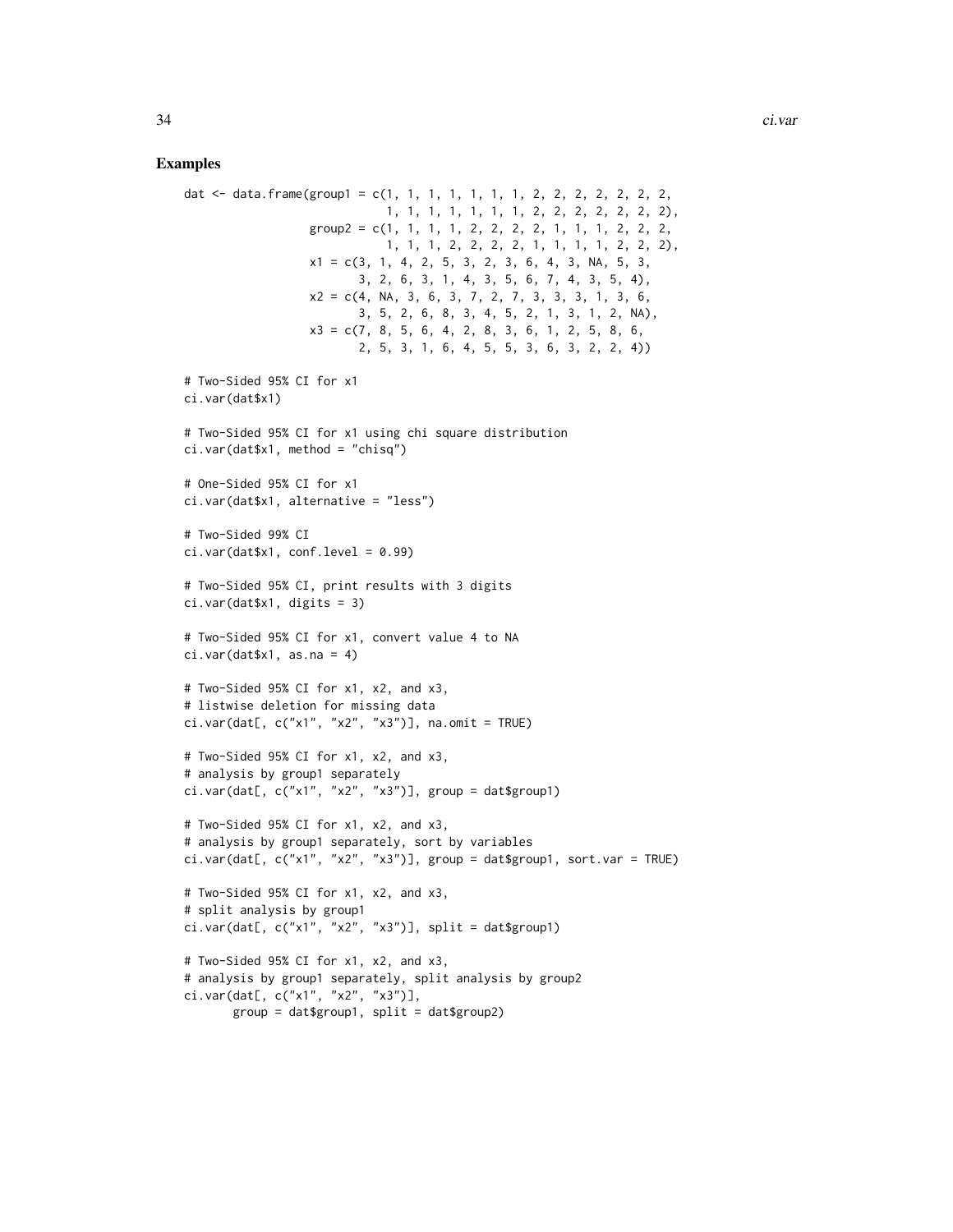# <span id="page-34-1"></span><span id="page-34-0"></span>Description

This function computes cluster means by default.

# Usage

```
cluster.scores(x, cluster, fun = c("mean", "sum", "median", "var", "sd", "min", "max"),
               expand = TRUE, as.na = NULL, check = TRUE)
```
#### Arguments

| $\mathsf{x}$ | a numeric vector.                                                                                                                                                                                                               |
|--------------|---------------------------------------------------------------------------------------------------------------------------------------------------------------------------------------------------------------------------------|
| cluster      | a vector representing the nested grouping structure (i.e., group or cluster vari-<br>able).                                                                                                                                     |
| fun          | character string indicating the function used to compute cluster scores, default:<br>$"$ mean".                                                                                                                                 |
| expand       | logical: if TRUE, vector of cluster scores is expanded to match the input vector x.                                                                                                                                             |
| as.na        | a numeric vector indicating user-defined missing values, <i>i.e.</i> these values are<br>converted to NA before conducting the analysis. Note that as . na() function is<br>only applied to the argument x, but not to cluster. |
| check        | logical: if TRUE, argument specification is checked.                                                                                                                                                                            |

# Value

Returns a numeric vector containing cluster scores with the same length as x if expand = TRUE or with the length length(unique(cluster)) if expand = FALSE.

#### Author(s)

Takuya Yanagida <takuya.yanagida@univie.ac.at>

# References

Hox, J., Moerbeek, M., & van de Schoot, R. (2018). *Multilevel analysis: Techniques and applications* (3rd. ed.). Routledge.

Snijders, T. A. B., & Bosker, R. J. (2012). *Multilevel analysis: An introduction to basic and advanced multilevel modeling* (2nd ed.). Sage Publishers.

# See Also

[item.scores](#page-90-1), [multilevel.descript](#page-97-1), [multilevel.icc](#page-99-1)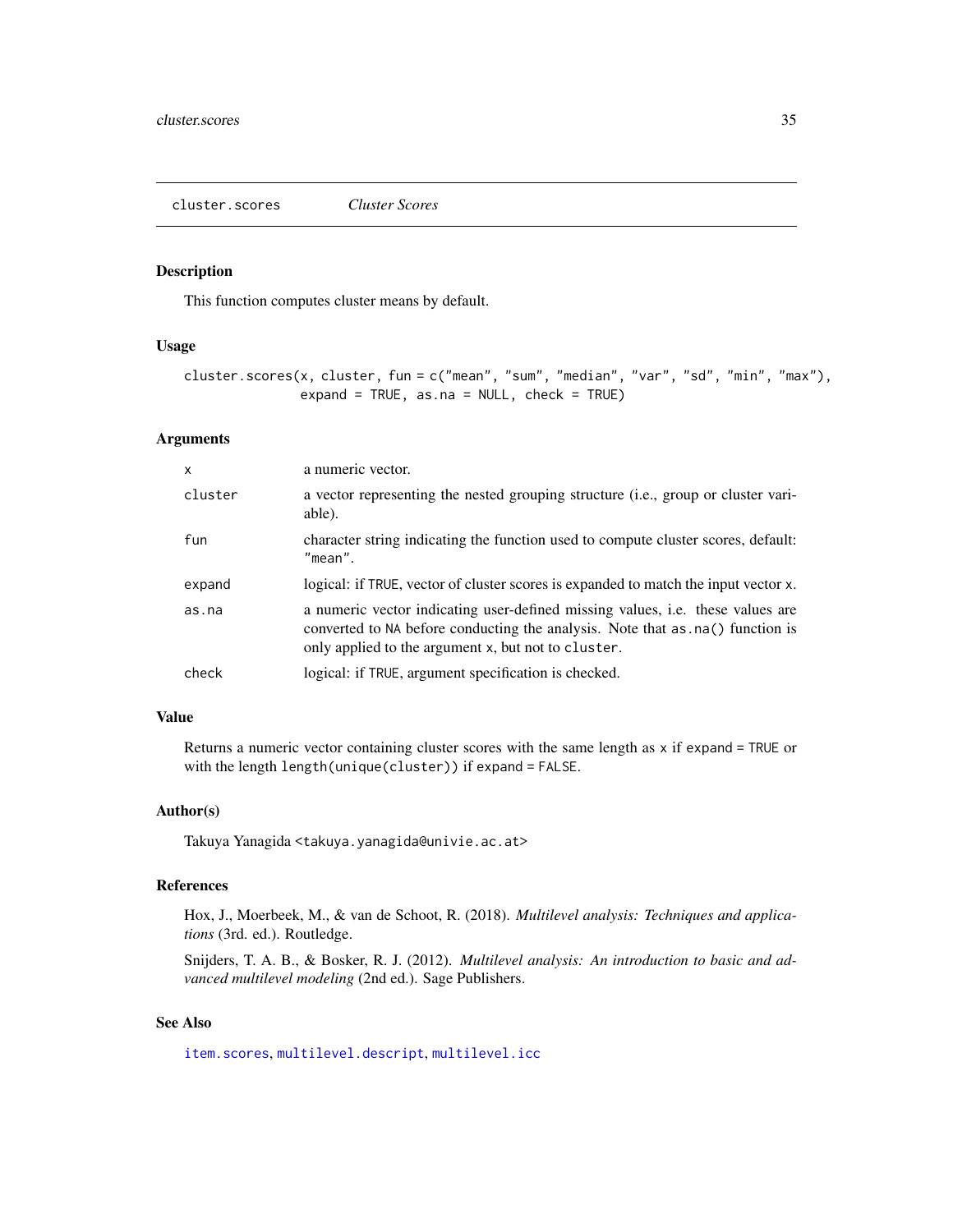# Examples

```
dat.ml <- data.frame(id = c(1, 2, 3, 4, 5, 6, 7, 8, 9),
                    cluster = c(1, 1, 1, 2, 2, 2, 3, 3, 3),
                    x = c(4, 2, 5, 6, 3, 4, 1, 3, 4)# Compute cluster means and expand to match the input x
cluster.scores(dat.ml$x, cluster = dat.ml$cluster)
# Compute standard deviation for each cluster and expand to match the input x
cluster.scores(dat.ml$x, cluster = dat.ml$cluster, fun = "sd")
# Compute cluster means without expanding the vector
cluster.scores(dat.ml$x, cluster = dat.ml$cluster, expand = FALSE)
```
<span id="page-35-1"></span>cohens.d *Cohen's d*

#### **Description**

This function computes Cohen's d for one-sample, two-sample (i.e., between-subject design), and paired-sample designs (i.e., within-subject design) for one or more variables, optionally by a grouping and/or split variable. In a two-sample design, the function computes the standardized mean difference by dividing the difference between means of the two groups of observations by the weighted pooled standard deviation (i.e., Cohen's  $d_s$  according to Lakens, 2013) by default. In a paired-sample design, the function computes the standardized mean difference by dividing the mean of the difference scores by the standard deviation of the difference scores (i.e., Cohen's  $d_z$  according to Lakens, 2013) by default. Note that by default Cohen's d is computed without applying the correction factor for removing the small sample bias (i.e., Hedges' g).

#### Usage

```
cohens.d(x, \ldots)## Default S3 method:
cohens.d(x, y = NULL, mu = 0, paired = FALSE, weighted = TRUE, cor = TRUE,
      ref = NULL, correct = FALSE, alternative = c("two.sided", "less", "greater"),
         conf.level = 0.95, group = NULL, split = NULL, sort.var = FALSE,
         digits = 2, as.na = NULL, check = TRUE, output = TRUE, \ldots)
## S3 method for class 'formula'
cohens.d(formula, data, weighted = TRUE, cor = TRUE, ref = NULL,
         correct = FALSE, alternative = c("two-sided", "less", "greater"),conf.level = 0.95, group = NULL, split = NULL, sort.var = FALSE,
         na.omit = FALSE, digits = 2, as.na = NULL, check = TRUE,
         output = TRUE, ...
```
<span id="page-35-0"></span>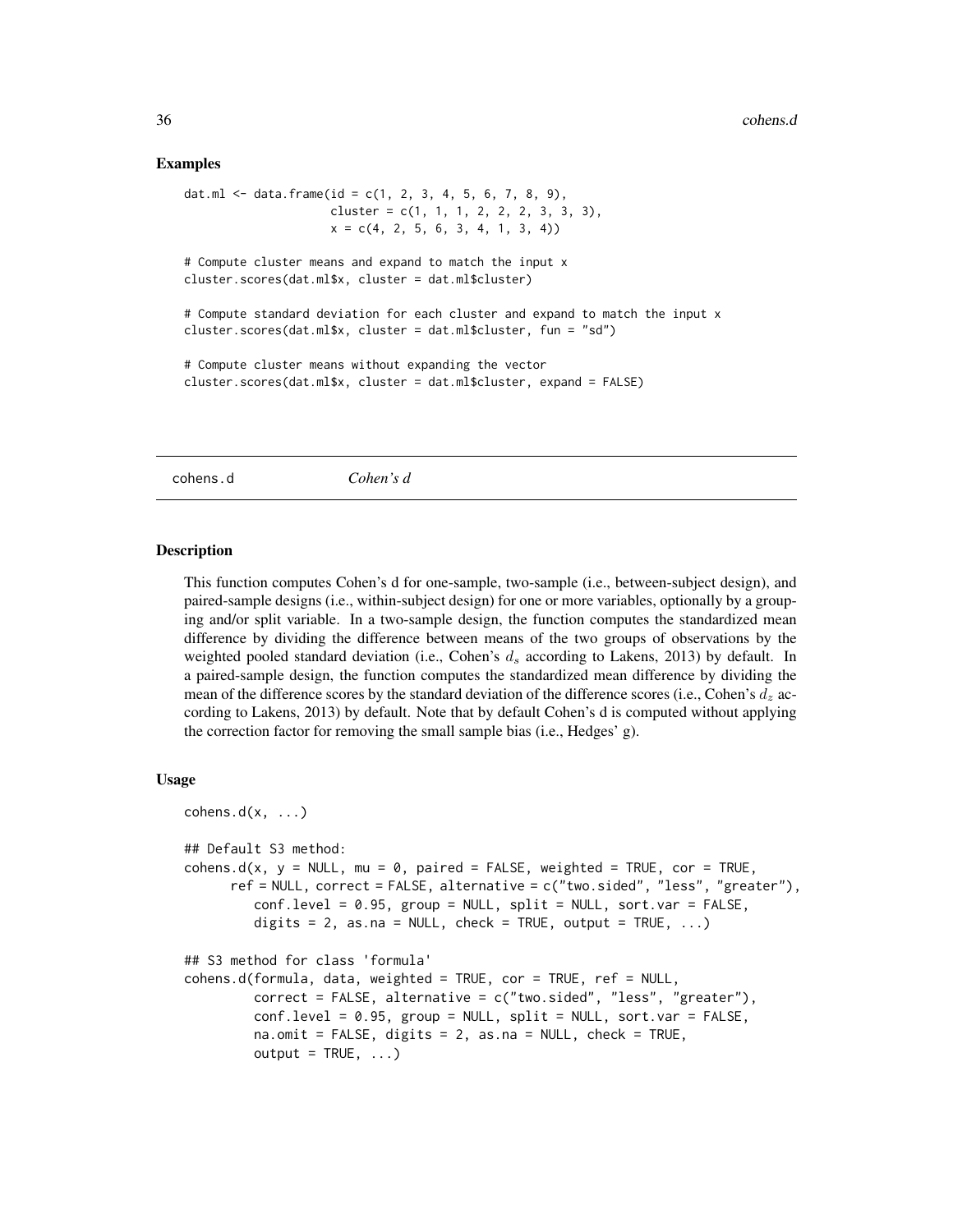#### cohens.d 37

| х           | a numeric vector of data values.                                                                                                                                                                                                                                                                                                                                                                                                                                                   |
|-------------|------------------------------------------------------------------------------------------------------------------------------------------------------------------------------------------------------------------------------------------------------------------------------------------------------------------------------------------------------------------------------------------------------------------------------------------------------------------------------------|
| у           | a numeric vector of data values.                                                                                                                                                                                                                                                                                                                                                                                                                                                   |
| mu          | a numeric value indicating the reference mean.                                                                                                                                                                                                                                                                                                                                                                                                                                     |
| paired      | logical: if TRUE, Cohen's d for a paired-sample design is computed.                                                                                                                                                                                                                                                                                                                                                                                                                |
| weighted    | logical: if TRUE (default), the weighted pooled standard deviation is used to<br>compute the standardized mean difference between two groups of a two-sample<br>design (i.e., paired = FALSE), while standard deviation of the difference scores<br>is used to compute the standardized mean difference in a paired-sample design<br>$(i.e., paired = TRUE).$                                                                                                                      |
| cor         | logical: if TRUE (default), paired = TRUE, and weighted = FALSE, Cohen's d for<br>a paired-sample design while controlling for the correlation between the two sets<br>of measurement is computed. Note that this argument is only used in a paired-<br>sample design (i.e., paired = $TRUE$ ) when specifying weighted = $FALSE.$                                                                                                                                                 |
| ref         | character string "x" or "y" for specifying the reference reference group when<br>using the default cohens.d() function or a numeric value or character string<br>indicating the reference group in a two-sample design when using the formula<br>cohens.d() function. The standard deviation of the reference variable or refer-<br>ence group is used to standardized the mean difference. Note that this argument<br>is only used in a two-sample design (i.e., paired = FALSE). |
| correct     | logical: if TRUE, correction factor to remove positive bias in small samples is<br>used.                                                                                                                                                                                                                                                                                                                                                                                           |
| alternative | a character string specifying the alternative hypothesis, must be one of "two.sided"<br>(default), "greater" or "less".                                                                                                                                                                                                                                                                                                                                                            |
| conf.level  | a numeric value between 0 and 1 indicating the confidence level of the interval.                                                                                                                                                                                                                                                                                                                                                                                                   |
| group       | a numeric vector, character vector or factor as grouping variable.                                                                                                                                                                                                                                                                                                                                                                                                                 |
| split       | a numeric vector, character vector or factor as split variable.                                                                                                                                                                                                                                                                                                                                                                                                                    |
| sort.var    | logical: if TRUE, output table is sorted by variables when specifying group.                                                                                                                                                                                                                                                                                                                                                                                                       |
| digits      | an integer value indicating the number of decimal places to be used for display-<br>ing results.                                                                                                                                                                                                                                                                                                                                                                                   |
| as.na       | a numeric vector indicating user-defined missing values, i.e. these values are<br>converted to NA before conducting the analysis. Note that as .na() function<br>is only applied to y but not to group in a two-sample design, while as . na()<br>function is applied to pre and post in a paired-sample design.                                                                                                                                                                   |
| check       | logical: if TRUE, argument specification is checked.                                                                                                                                                                                                                                                                                                                                                                                                                               |
| output      | logical: if TRUE, output is shown on the console.                                                                                                                                                                                                                                                                                                                                                                                                                                  |
| formula     | a formula of the form $y \sim$ group for one outcome variable or cbind(y1, y2,<br>$y3$ ) ~ group for more than one outcome variable where y is a numeric variable<br>giving the data values and group a numeric variable, character variable or factor<br>with two values or factor levels giving the corresponding groups.                                                                                                                                                        |
| data        | a matrix or data frame containing the variables in the formula formula.                                                                                                                                                                                                                                                                                                                                                                                                            |
| na.omit     | logical: if TRUE, incomplete cases are removed before conducting the analysis<br>(i.e., listwise deletion) when specifying more than one outcome variable.                                                                                                                                                                                                                                                                                                                         |
|             | further arguments to be passed to or from methods.                                                                                                                                                                                                                                                                                                                                                                                                                                 |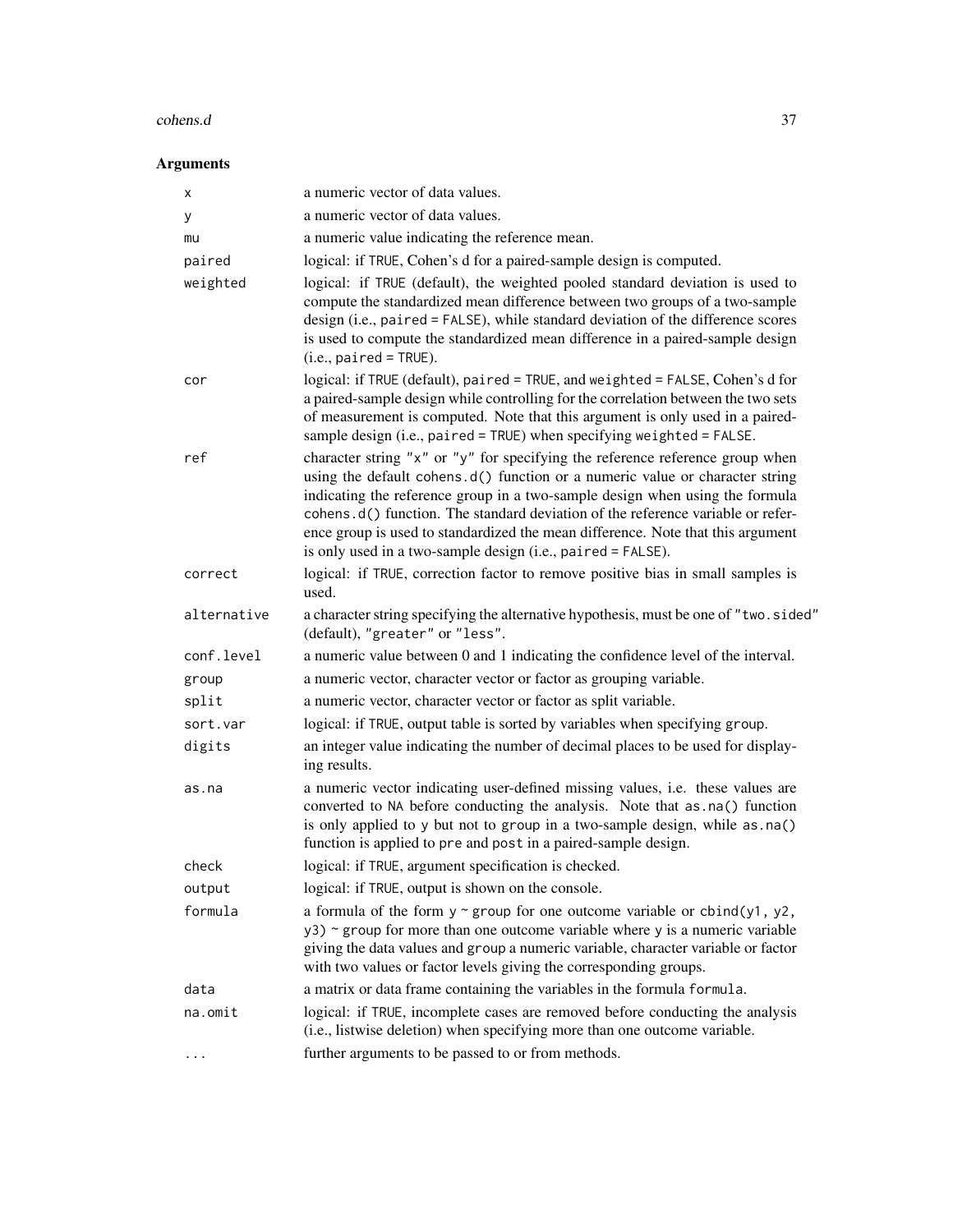### Details

Cohen (1988, p.67) proposed to compute the standardized mean difference in a two-sample design by dividing the mean difference by the unweighted pooled standard deviation (i.e., weighted = FALSE).

Glass et al. (1981, p. 29) suggested to use the standard deviation of the control group (e.g., ref  $= 0$  if the control group is coded with 0) to compute the standardized mean difference in a twosample design (i.e., Glass's  $\Delta$ ) since the standard deviation of the control group is unaffected by the treatment and will therefore more closely reflect the population standard deviation.

Hedges (1981, p. 110) recommended to weight each group's standard deviation by its sample size resulting in a weighted and pooled standard deviation (i.e., weighted = TRUE, default). According to Hedges and Olkin (1985, p. 81), the standardized mean difference based on the weighted and pooled standard deviation has a positive small sample bias, i.e., standardized mean difference is overestimated in small samples (i.e., sample size less than 20 or less than 10 in each group). However, a correction factor can be applied to remove the small sample bias (i.e., correct = TRUE). Note that the function uses a gamma function for computing the correction factor, while a approximation method is used if computation based on the gamma function fails.

Note that the terminology is inconsistent because the standardized mean difference based on the weighted and pooled standard deviation is usually called Cohen's d, but sometimes called Hedges' g. Oftentimes, Cohen's d is called Hedges' d as soon as the small sample correction factor is applied. Cumming and Calin-Jageman (2017, p.171) recommended to avoid the term Hedges' g , but to report which standard deviation was used to standardized the mean difference (e.g., unweighted/weighted pooled standard deviation, or the standard deviation of the control group) and whether a small sample correction factor was applied.

As for the terminology according to Lakens (2013), in a two-sample design (i.e., paired = FALSE) Cohen's  $d_s$  is computed when using weighted = TRUE (default) and Hedges's  $g_s$  is computed when using correct = TRUE in addition. In a paired-sample design (i.e., paired = TRUE), Cohen's  $d_z$  is computed when using weighted = TRUE, default, while Cohen's  $d_{rm}$  is computed when using weighted = FALSE and cor = TRUE, default and Cohen's  $d_{av}$  is computed when using weighted = FALSE and cor = FALSE. Corresponding Hedges'  $g_z$ , eqng\_rm,

### Value

Returns an object of class misty.object, which is a list with following entries: function call (call), type of analysis type, matrix or data frame specified in x (data), specification of function arguments (args), and list with results (result).

### Author(s)

Takuya Yanagida <takuya.yanagida@univie.ac.at>

#### References

Cohen, J. (1988). *Statistical power analysis for the behavioral sciences* (2nd ed.). Academic Press.

Cumming, G., & Calin-Jageman, R. (2017). *Introduction to the new statistics: Estimation, open science, & beyond*. Routledge.

Glass. G. V., McGaw, B., & Smith, M. L. (1981). *Meta-analysis in social research*. Sage Publication.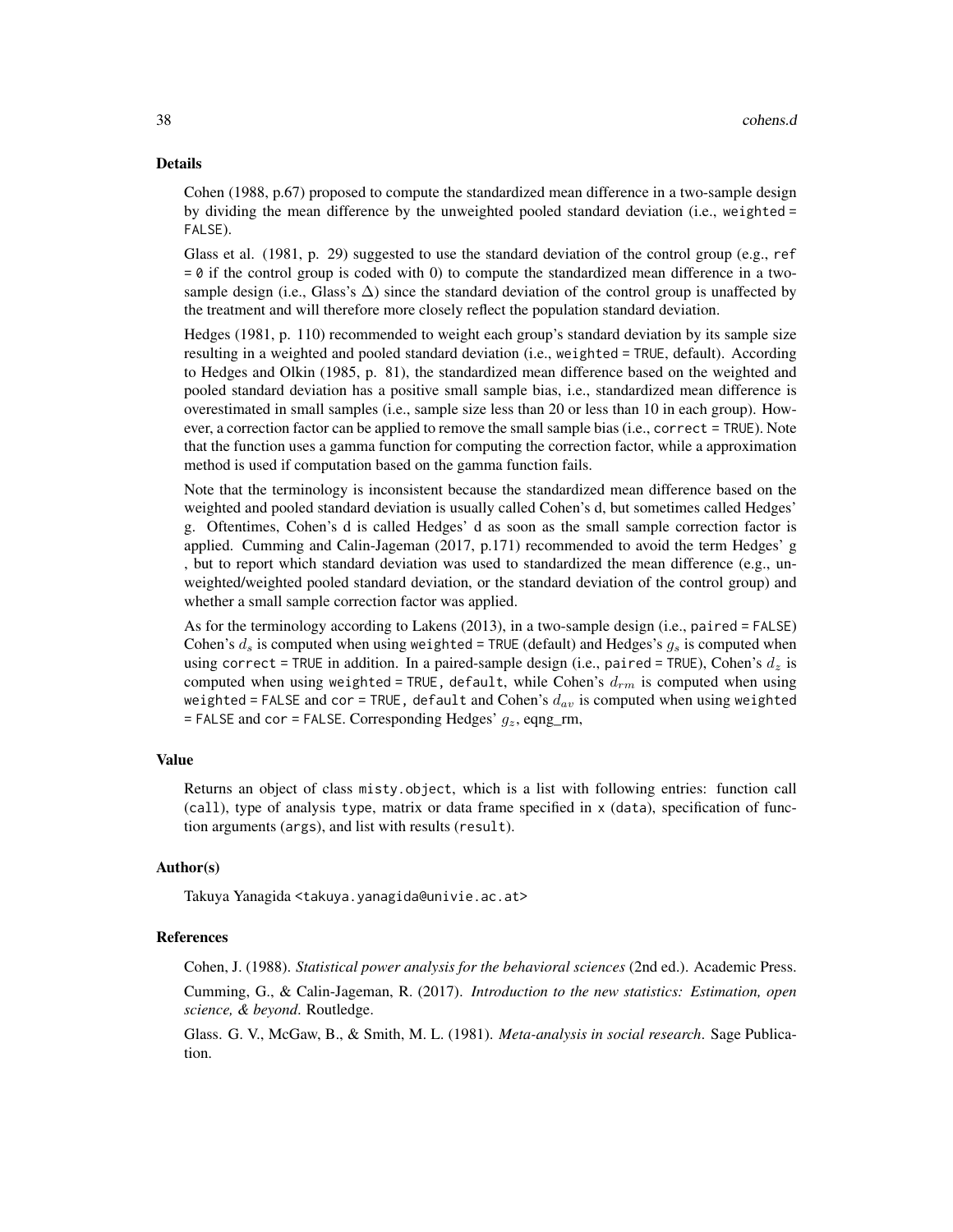#### cohens.d 39

Goulet-Pelletier, J.-C., & Cousineau, D. (2018) A review of effect sizes and their confidence intervals, Part I: The Cohen's d family. *The Quantitative Methods for Psychology, 14*, 242-265. https://doi.org/10.20982/tqmp.14.4.p242

Hedges, L. V. (1981). Distribution theory for Glass's estimator of effect size and related estimators. *Journal of Educational Statistics, 6*(3), 106-128.

Hedges, L. V. & Olkin, I. (1985). *Statistical methods for meta-analysis*. Academic Press.

Lakens, D. (2013). Calculating and reporting effect sizes to facilitate cumulative science: A practical primer for t-tests and ANOVAs. *Frontiers in Psychology, 4*, 1-12. https://doi.org/10.3389/fpsyg.2013.00863

### See Also

[eta.sq](#page-68-0), [cor.cont](#page-44-0), [cor.cramer](#page-46-0),[cor.matrix](#page-47-0), [na.auxiliary](#page-113-0)

```
dat1 <- data.frame(group1 = c(1, 1, 1, 1, 1, 1, 1, 2, 2, 2, 2, 2, 2, 2,
                             1, 2, 2, 1, 1, 1, 2, 2, 2, 2, 2, 2, 2, 1),
                   group2 = c(1, 2, 1, 1, 1, 2, 1, 2, 1, 2, 1, 2, 2, 2,1, 2, 1, 2, 2, 2, 2, 1, 1, 1, 1, 2, 2, 2),
                   group3 = c(1, 2, 1, 2, 1, 2, 2, 2, 1, 2, 2, 1, 1, 1, 1,1, 2, 2, 2, 1, 2, 1, 2, 1, 2, 1, 2, 1, 1),
                   x1 = c(3, 2, 5, 3, 6, 3, 2, 4, 6, 5, 3, 3, 5, 4,
                          4, 3, 5, 3, 2, 3, 3, 6, 6, 7, 5, 6, 6, 4),
                   x2 = c(4, 4, 3, 6, 4, 7, 3, 5, 3, 3, 4, 2, 3, 6,3, 5, 2, 6, 8, 3, 2, 5, 4, 5, 3, 2, 2, 4),
                   x3 = c(7, 6, 5, 6, 4, 2, 8, 3, 6, 1, 2, 5, 8, 6,2, 5, 3, 1, 6, 4, 5, 5, 3, 6, 3, 2, 2, 4),
                   stringsAsFactors = FALSE)
#--------------------------------------
# One-sample design
# Cohen's d.z with two-sided 95% CI
# population mean = 3
cohens.d(data1$x1, mu = 3)
# Cohen's d.z (aka Hedges' g.z) with two-sided 95% CI
# population mean = 3, with small sample correction factor
cohens.d(data1$x1, mu = 3, correct = TRUE)
# Cohen's d.z for more than one variable with two-sided 95% CI
# population mean = 3
cohens.d(dat1[, c("x1", "x2", "x3")], mu = 3)
# Cohen's d.z with two-sided 95% CI
# population mean = 3, by group1 separately
cohens.d(dat1$x1, mu = 3, group = dat1$group1)
# Cohen's d.z for more than one variable with two-sided 95% CI
# population mean = 3, by group1 separately
cohens.d(dat1[, c("x1", "x2", "x3")], mu = 3, group = dat1$group1)
```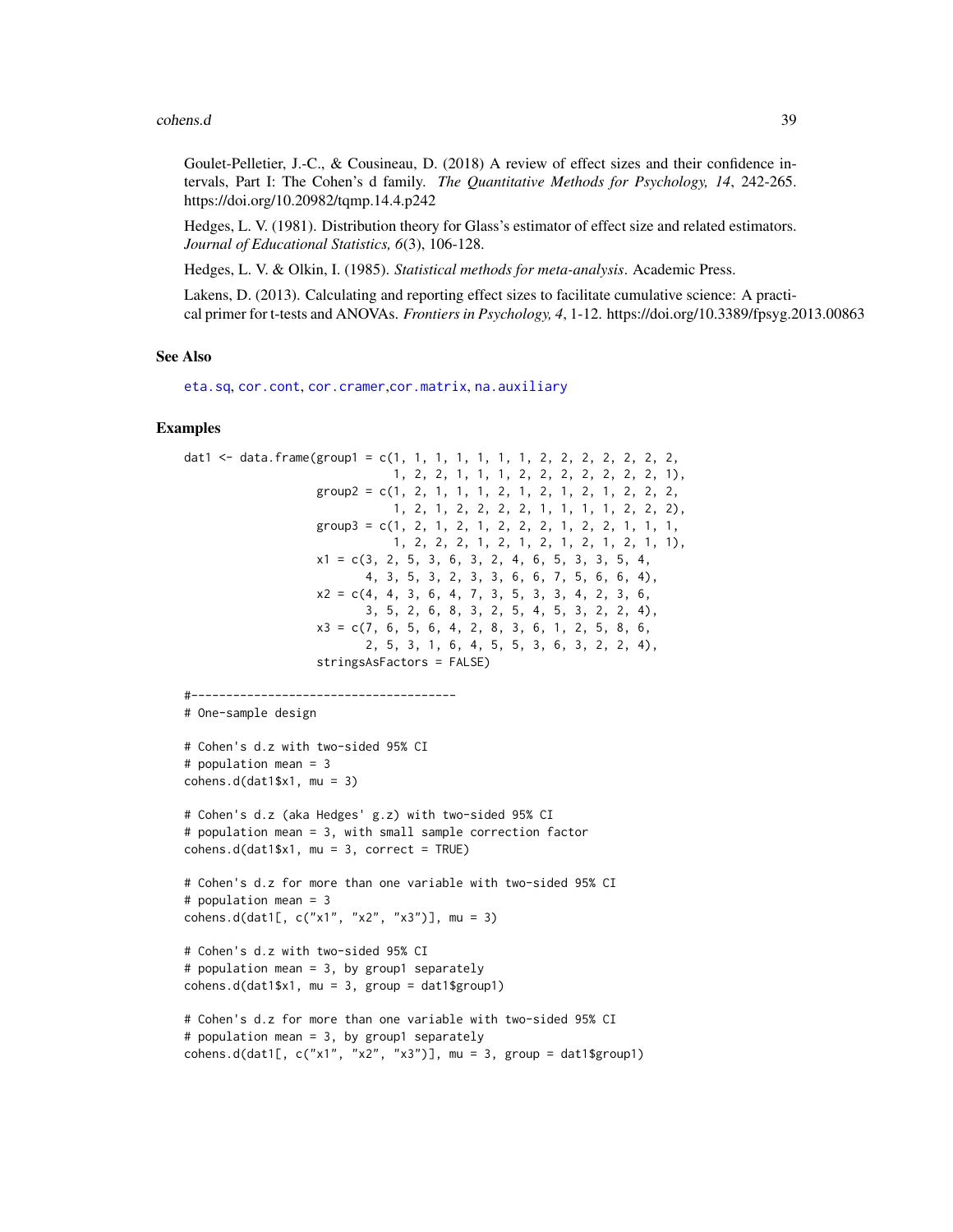```
# Cohen's d.z with two-sided 95% CI
# population mean = 3, split analysis by group1
cohens.d(dat1$x1, mu = 3, split = dat1$group1)
# Cohen's d.z for more than one variable with two-sided 95% CI
# population mean = 3, split analysis by group1
cohens.d(dat1[, c("x1", "x2", "x3")], mu = 3, split = dat1$group1)
# Cohen's d.z with two-sided 95% CI
# population mean = 3, by group1 separately1, split by group2
cohens.d(dat1$x1, mu = 3, group = dat1$group1, split = dat1$group2)
# Cohen's d.z for more than one variable with two-sided 95% CI
# population mean = 3, by group1 separately1, split by group2
cohens.d(dat1[, c("x1", "x2", "x3")], mu = 3, group = dat1$group1,
         split = dat1$group2)
#--------------------------------------
# Two-sample design
# Cohen's d.s with two-sided 95% CI
# weighted pooled SD
cohens.d(x1 \sim group1, data = dat1)
# Cohen's d.s with two-sided 99% CI
# weighted pooled SD
cohens.d(x1 \sim group1, data = dat1, conf.level = 0.99)
# Cohen's d.s with one-sided 99% CI
# weighted pooled SD
cohens.d(x1 \sim group1, data = dat1, alternative = "greater")
# Cohen's d.s with two-sided 99% CI
# weighted pooled SD
cohens.d(x1 \sim group1, data = dat1, conf.level = 0.99)
# Cohen's d.s with one-sided 95%% CI
# weighted pooled SD
cohens.d(x1 \sim group1, data = dat1, alternative = "greater")
# Cohen's d.s for more than one variable with two-sided 95% CI
# weighted pooled SD
cohens.d(cbind(x1, x2, x3) \sim group1, data = dat1)
# Cohen's d with two-sided 95% CI
# unweighted SD
cohens.d(x1 \sim group1, data = dat1, weighted = FALSE)
# Cohen's d.s (aka Hedges' g.s) with two-sided 95% CI
# weighted pooled SD, with small sample correction factor
cohens.d(x1 \sim group1, data = dat1, correct = TRUE)
```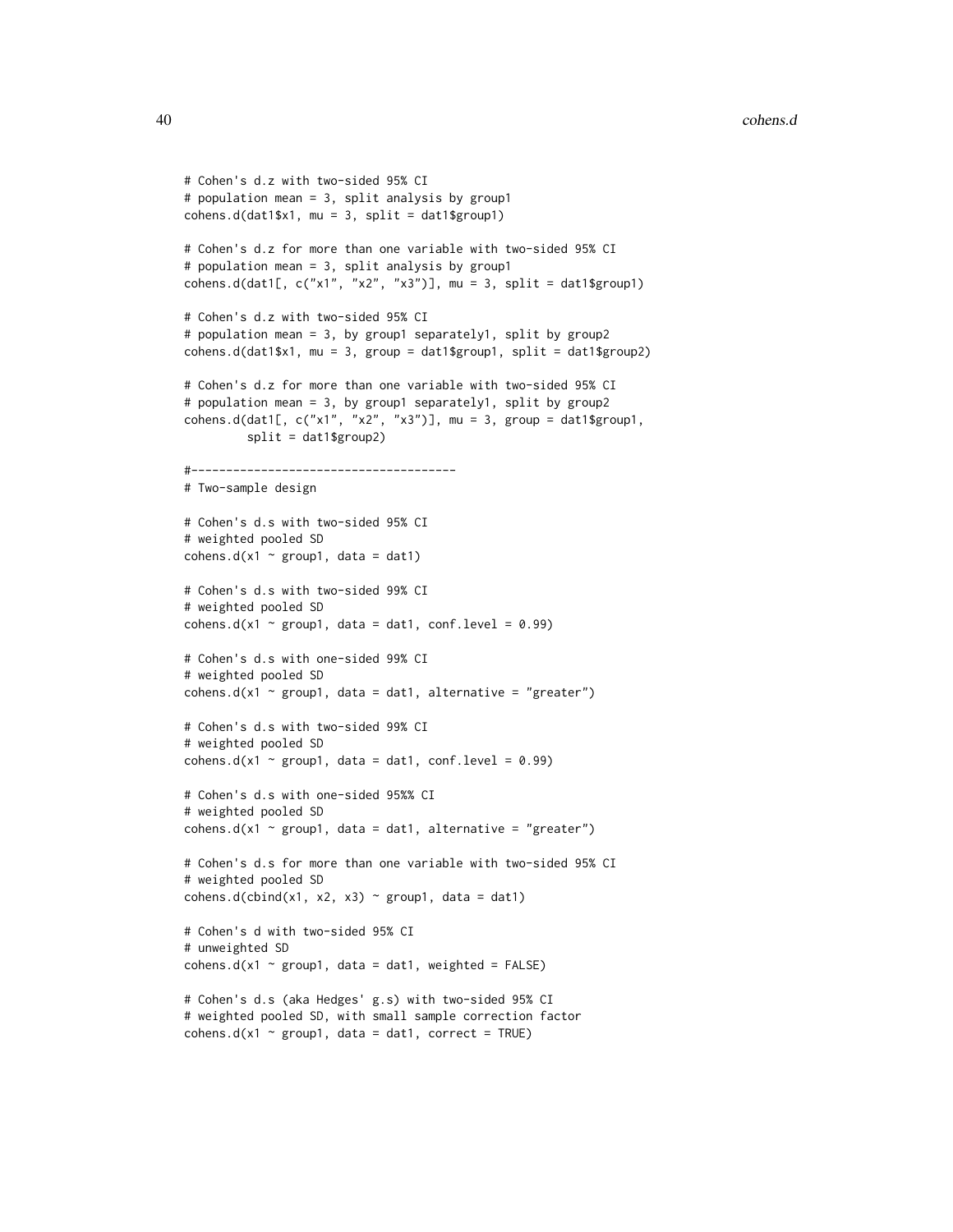#### cohens.d 41

```
# Cohen's d (aka Hedges' g) with two-sided 95% CI
# Unweighted SD, with small sample correction factor
cohens.d(x1 \sim group1, data = dat1, weighted = FALSE, correct = TRUE)
# Cohen's d (aka Glass's delta) with two-sided 95% CI
# SD of reference group 1
cohens.d(x1 \sim group1, data = dat1, ref = 1)
# Cohen's d.s with two-sided 95% CI
# weighted pooled SD, by group2 separately
cohens.d(x1 \sim group1, data = dat1, group = dat1$group2)
# Cohen's d.s for more than one variable with two-sided 95% CI
# weighted pooled SD, by group2 separately
cohens.d(cbind(x1, x2, x3) ~ group1, data = dat1, group = dat1$group2)
# Cohen's d.s with two-sided 95% CI
# weighted pooled SD, split analysis by group2
cohens.d(x1 \sim group1, data = dat1, split = dat1$group2)
# Cohen's d.s for more than one variable with two-sided 95% CI
# weighted pooled SD, split analysis by group2
cohens.d(cbind(x1, x2, x3) ~ group1, data = dat1, split = dat1$group2)
# Cohen's d.s with two-sided 95% CI
# weighted pooled SD, by group2 separately, split analysis by group3
cohens.d(x1 \sim \text{group1}, data = dat1,
         group = dat1$group2, split = dat1$group3)
# Cohen's d.s for more than one variable with two-sided 95% CI
# weighted pooled SD, by group2 separately, split analysis by group3
cohens.d(cbind(x1, x2, x3) \sim group1, data = dat1,
         group = dat1$group2, split = dat1$group3)
#--------------------------------------
# Paired-sample design
# Cohen's d.z with two-sided 95% CI
# SD of the difference scores
cohens.d(dat1$x1, dat1$x2, paired = TRUE)
# Cohen's d.z with two-sided 99% CI
# SD of the difference scores
cohens.d(data1$x1, dat1$x2, paired = TRUE, conf.level = <math>0.99</math>)# Cohen's d.z with one-sided 95% CI
# SD of the difference scores
cohens.d(dat1$x1, dat1$x2, paired = TRUE, alternative = "greater")
# Cohen's d.rm with two-sided 95% CI
# controlling for the correlation between measures
cohens.d(dat1$x1, dat1$x2, paired = TRUE, weighted = FALSE)
```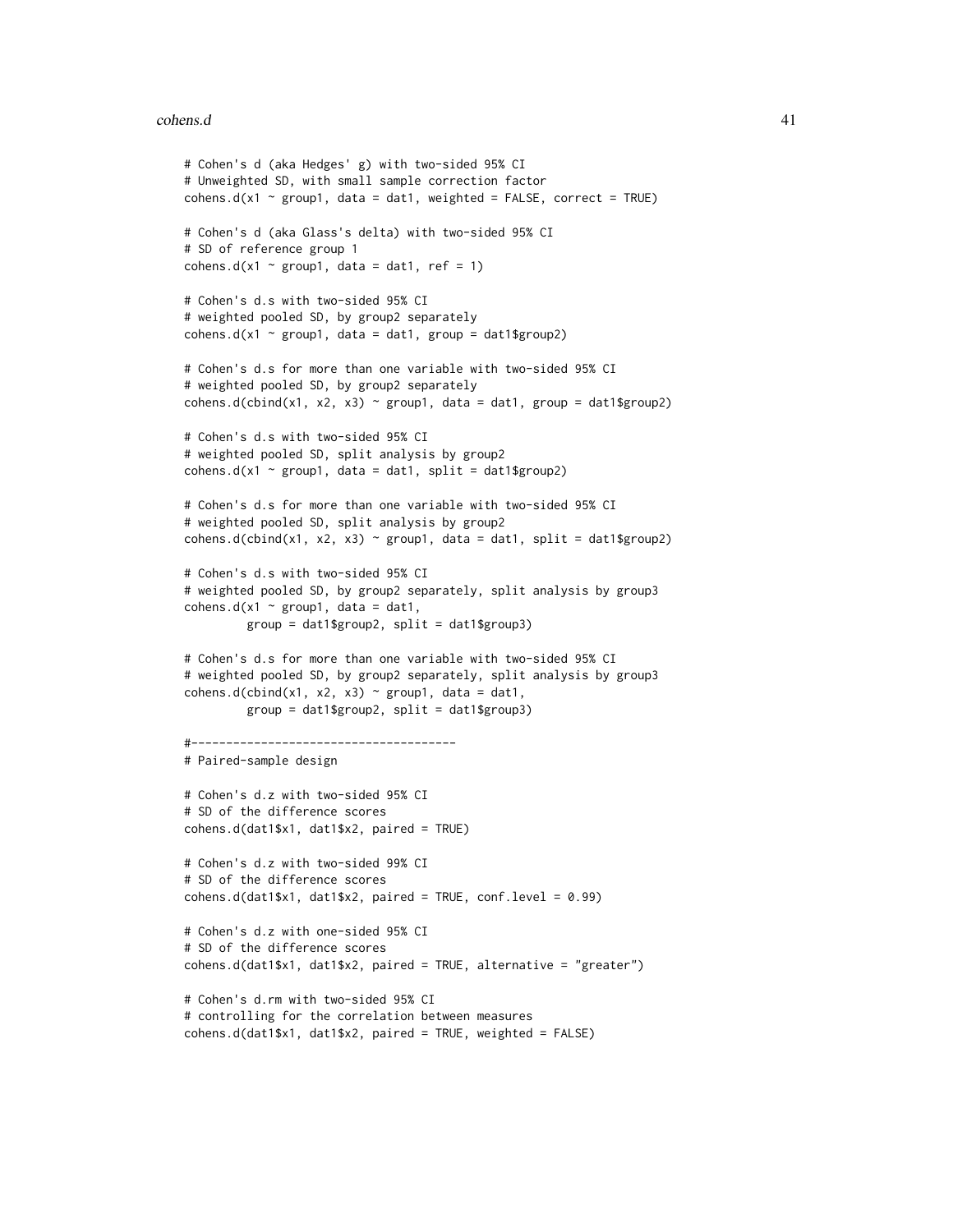```
# Cohen's d.av with two-sided 95% CI
# without controlling for the correlation between measures
cohens.d(dat1$x1, dat1$x2, paired = TRUE, weighted = FALSE, cor = FALSE)
# Cohen's d.z (aka Hedges' g.z) with two-sided 95% CI
# SD of the differnece scores
cohens.d(dat1$x1, dat1$x2, paired = TRUE, correct = TRUE)
# Cohen's d.rm (aka Hedges' g.rm) with two-sided 95% CI
# controlling for the correlation between measures
cohens.d(dat1$x1, dat1$x2, paired = TRUE, weighted = FALSE, correct = TRUE)
# Cohen's d.av (aka Hedges' g.av) with two-sided 95% CI
# without controlling for the correlation between measures
cohens.d(dat1$x1, dat1$x2, paired = TRUE, weighted = FALSE, cor = FALSE,
         correct = TRUE)
# Cohen's d.z with two-sided 95% CI
# SD of the difference scores, by group1 separately
cohens.d(dat1$x1, dat1$x2, paired = TRUE, group = dat1$group1)
# Cohen's d.z with two-sided 95% CI
# SD of the difference scores, split analysis by group1
cohens.d(dat1$x1, dat1$x2, paired = TRUE, split = dat1$group1)
# Cohen's d.z with two-sided 95% CI
# SD of the difference scores, by group1 separately, split analysis by group2
cohens.d(dat1$x1, dat1$x2, paired = TRUE,
         group = dat1$group1, split = dat1$group2)
```
collin.diag *Collinearity Diagnostics*

## Description

This function computes tolerance, standard error inflation factor, variance inflation factor, eigenvalues, condition index, and variance proportions for linear, generalized linear, and mixed-effects models.

#### Usage

```
collin.diag(model, print = c("all", "vif", "eigen"), digits = 3, p.digits = 3,
           check = TRUE, output = TRUE
```
#### Arguments

model a fitted model of class "lm", "glm", "lmerMod", "lmerModLmerTest", "glmerMod", "lme", or "glmmTMB".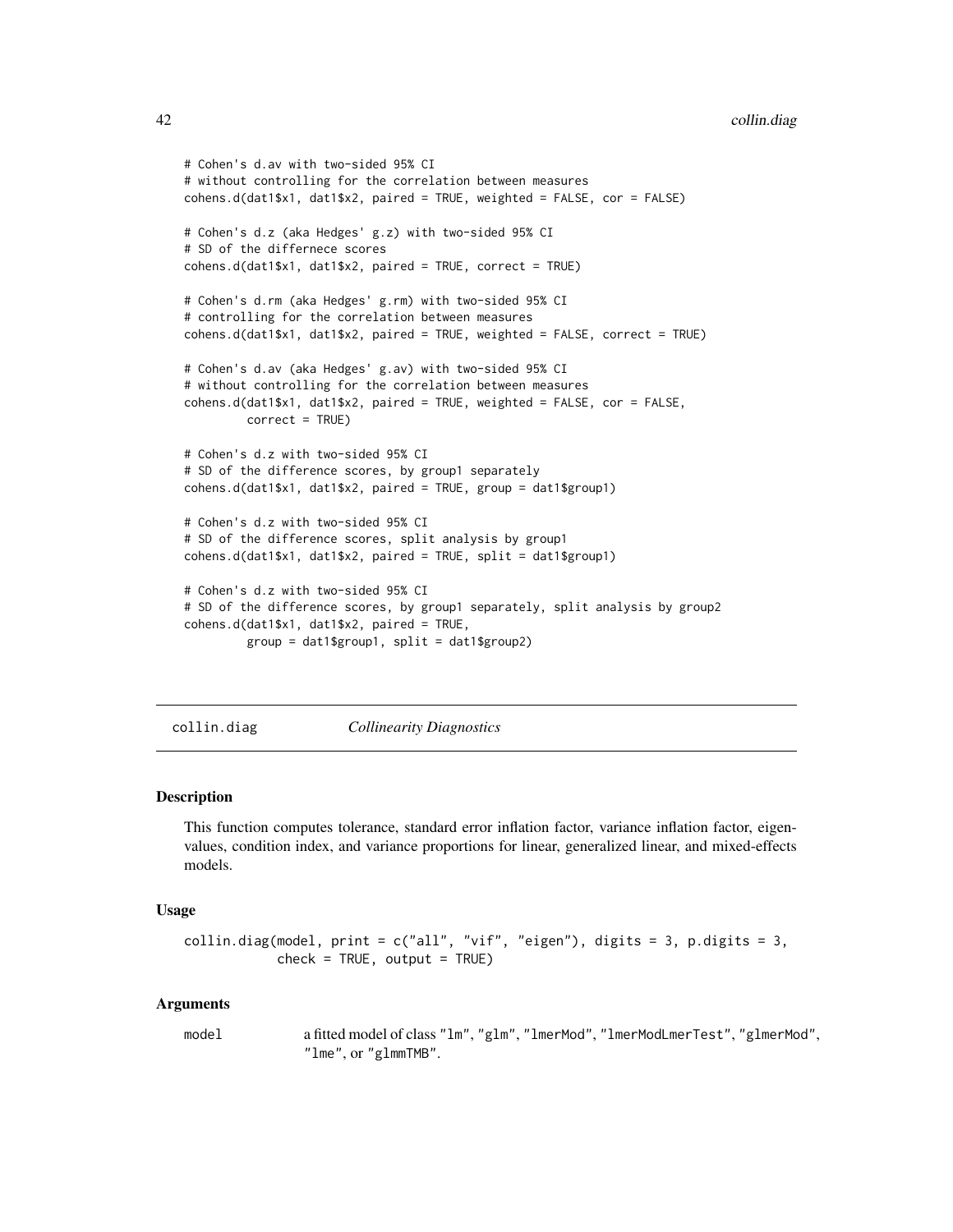#### collin.diag 43

| print    | a character vector indicating which results to show, i.e. "all", for all results,<br>"vif" for tolerance, std. error inflation factor, and variance inflation factor, or<br>eigen for eigenvalue, condition index, and variance proportions. |
|----------|----------------------------------------------------------------------------------------------------------------------------------------------------------------------------------------------------------------------------------------------|
| digits   | an integer value indicating the number of decimal places to be used for display-<br>ing results.                                                                                                                                             |
| p.digits | an integer value indicating the number of decimal places to be used for display-<br>ing the <i>p</i> -value.                                                                                                                                 |
| check    | logical: if TRUE, argument specification is checked.                                                                                                                                                                                         |
| output   | logical: if TRUE, output is shown on the console.                                                                                                                                                                                            |
|          |                                                                                                                                                                                                                                              |

## Details

Collinearity diagnostics can be conducted for objects returned from the  $lm()$  and  $glm()$  function, but also from objects returned from the lmer() and glmer() function from the lme4 package, lme() function from the **nlme** package, and the glmmTMB() function from the **glmmTMB** package.

The generalized variance inflation factor (Fox & Monette, 1992) is computed for terms with more than 1 df resulting from factors with more than two levels. The generalized VIF (GVIF) is interpretable as the inflation in size of the confidence ellipse or ellipsoid for the coefficients of the term in comparison with what would be obtained for orthogonal data. GVIF is invariant to the coding of the terms in the model. In order to adjust for the dimension of the confidence ellipsoid, GVIF $\frac{1}{2df}$  is computed. Note that the adjusted GVIF (aGVIF) is actually a generalized standard error inflation factor (GSIF). Thus, the aGIF needs to be squared before applying a common cutoff threshold for the VIF (e.g., VIF  $> 10$ ). Note that the output of collin.diag() function reports either the variance inflation factor or the squared generalized variance inflation factor in the column VIF, while the standard error inflation factor or the adjusted generalized variance inflation factor is reported in the column SIF.

## Value

Returns an object of class misty.object, which is a list with following entries: function call (call), type of analysis type, model specified in the model argument (model), specification of function arguments (args), list with results (result).

#### Note

The computation of the VIF and the GVIF is based on the vi $f()$  function in the car package by John Fox, Sanford Weisberg and Brad Price (2020), and the computation of eigenvalues, condition index, and variance proportions is based on the ols\_eigen\_cindex() function in the **olsrr** package by Aravind Hebbali (2020).

#### Author(s)

Takuya Yanagida <takuya.yanagida@univie.ac.at>

#### References

Fox, J., & Monette, G. (1992). Generalized collinearity diagnostics. *Journal of the American Statistical Association, 87*, 178-183.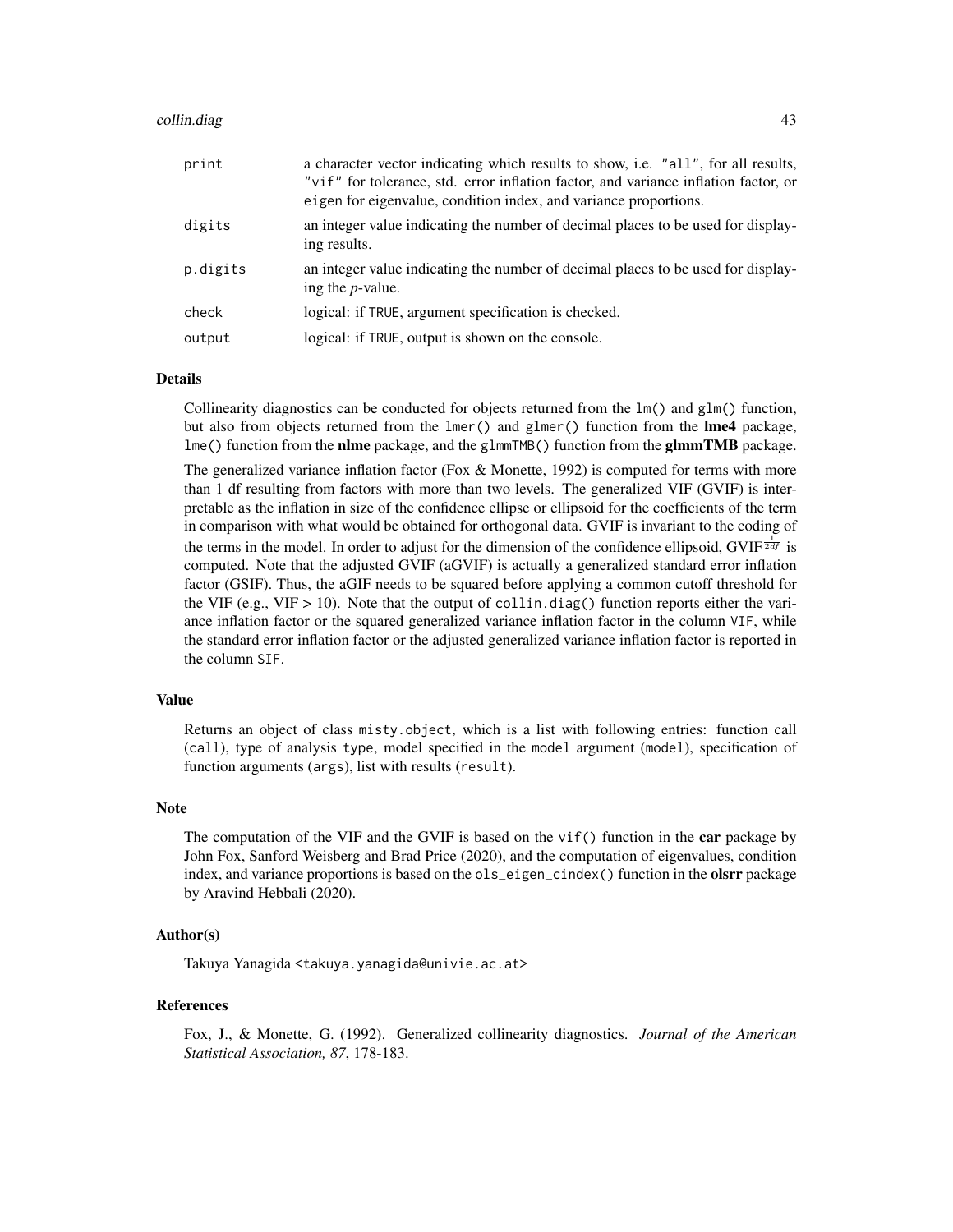Fox, J., Weisberg, S., & Price, B. (2020). *car: Companion to Applied Regression*. R package version 3.0-8. https://cran.r-project.org/web/packages/car/

Hebbali, A. (2020). *olsrr: Tools for building OLS regression models*. R package version 0.5.3. https://cran.r-project.org/web/packages/olsrr/

```
dat \le data.frame(group = c(1, 1, 1, 2, 2, 2, 3, 3, 3, 4, 4, 4),
                  x1 = c(3, 2, 4, 9, 5, 3, 6, 4, 5, 6, 3, 5),x2 = c(1, 4, 3, 1, 2, 4, 3, 5, 1, 7, 8, 7),x3 = c(7, 3, 4, 2, 5, 6, 4, 2, 3, 5, 2, 8),x4 = c("a", "b", "a", "c", "c", "c", "a", "b", "b", "c", "a", "c"),
                  y1 = c(2, 7, 4, 4, 7, 8, 4, 2, 5, 1, 3, 8),y2 = c(0, 1, 0, 1, 1, 1, 0, 0, 0, 1, 0, 1),stringsAsFactors = TRUE)
#----------------------------
# Linear model
# Estimate linear model with continuous predictors
mod.lm1 <- lm(y1 - x1 + x2 + x3), data = dat)
# Tolerance, std. error, and variance inflation factor
collin.diag(mod.lm1)
# Tolerance, std. error, and variance inflation factor
# Eigenvalue, Condition index, and variance proportions
collin.diag(mod.lm1, print = "all")
# Estimate model with continuous and categorical predictors
mod.lm2 <- lm(y1 - x1 + x2 + x3 + x4, data = dat)
# Tolerance, generalized std. error, and variance inflation factor
collin.diag(mod.lm2)
#----------------------------
# Generalized linear model
# Estimate logistic regression model with continuous predictors
mod.glm \leq glm(y2 \sim x1 + x2 + x3, data = dat, family = "binomial")
# Tolerance, std. error, and variance inflation factor
collin.diag(mod.glm)
## Not run:
#----------------------------
# Linear mixed-effects model
# Estimate linear mixed-effects model with continuous predictors using lme4 package
mod.lmer <- lme4::lmer(y1 ~ x1 + x2 + x3 + (1|group), data = dat)
# Tolerance, std. error, and variance inflation factor
```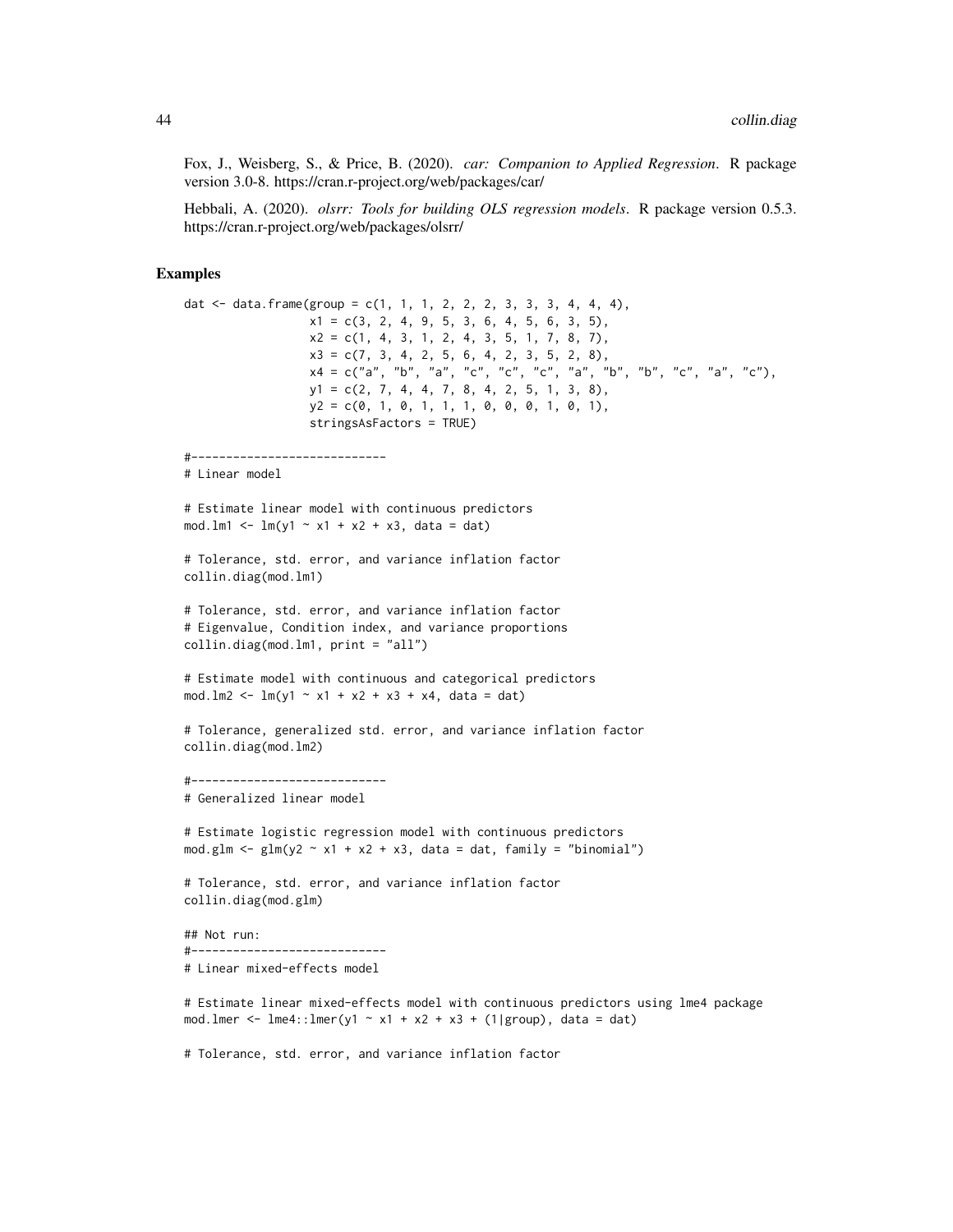#### cor.cont 45

```
collin.diag(mod.lmer)
# Estimate linear mixed-effects model with continuous predictors using nlme package
mod.lme <- nlme::lm( y1 - x1 + x2 + x3, random = - 1 | group, data = dat)
# Tolerance, std. error, and variance inflation factor
collin.diag(mod.lme)
# Estimate linear mixed-effects model with continuous predictors using glmmTMB package
mod.glmmTMB1 <- glmmTMB::glmmTMB(y1 ~ x1 + x2 + x3 + (1|group), data = dat)
# Tolerance, std. error, and variance inflation factor
collin.diag(mod.glmmTMB1)
#----------------------------
# Generalized linear mixed-effects model
# Estimate mixed-effects logistic regression model with continuous predictors using lme4 package
mod.glmer <- lme4::glmer(y2 ~ x1 + x2 + x3 + (1|group), data = dat, family = "binomial")
# Tolerance, std. error, and variance inflation factor
collin.diag(mod.glmer)
# Estimate mixed-effects logistic regression model with continuous predictors using glmmTMB package
mod.glmmTMB2 <- glmmTMB::glmmTMB(y2 \sim x1 + x2 + x3 + (1|group), data = dat, family = "binomial")
# Tolerance, std. error, and variance inflation factor
collin.diag(mod.glmmTMB2)
## End(Not run)
```
<span id="page-44-0"></span>cor.cont *Pearson's Contingency Coefficient*

### Description

This function computes the (adjusted) Pearson's contingency coefficient between two or more than two variables.

#### Usage

```
cor.cont(x, adjust = FALSE, tri = c("both", "lower", "upper"), digits = 2,as.na = NULL, check = TRUE, output = TRUE)
```

|        | a matrix or data frame with integer vectors, character vectors or factors                                    |
|--------|--------------------------------------------------------------------------------------------------------------|
| adiust | logical: if TRUE, the adjusted contingency coefficient (i.e., Sakoda's adjusted<br>Pearson's C) is computed. |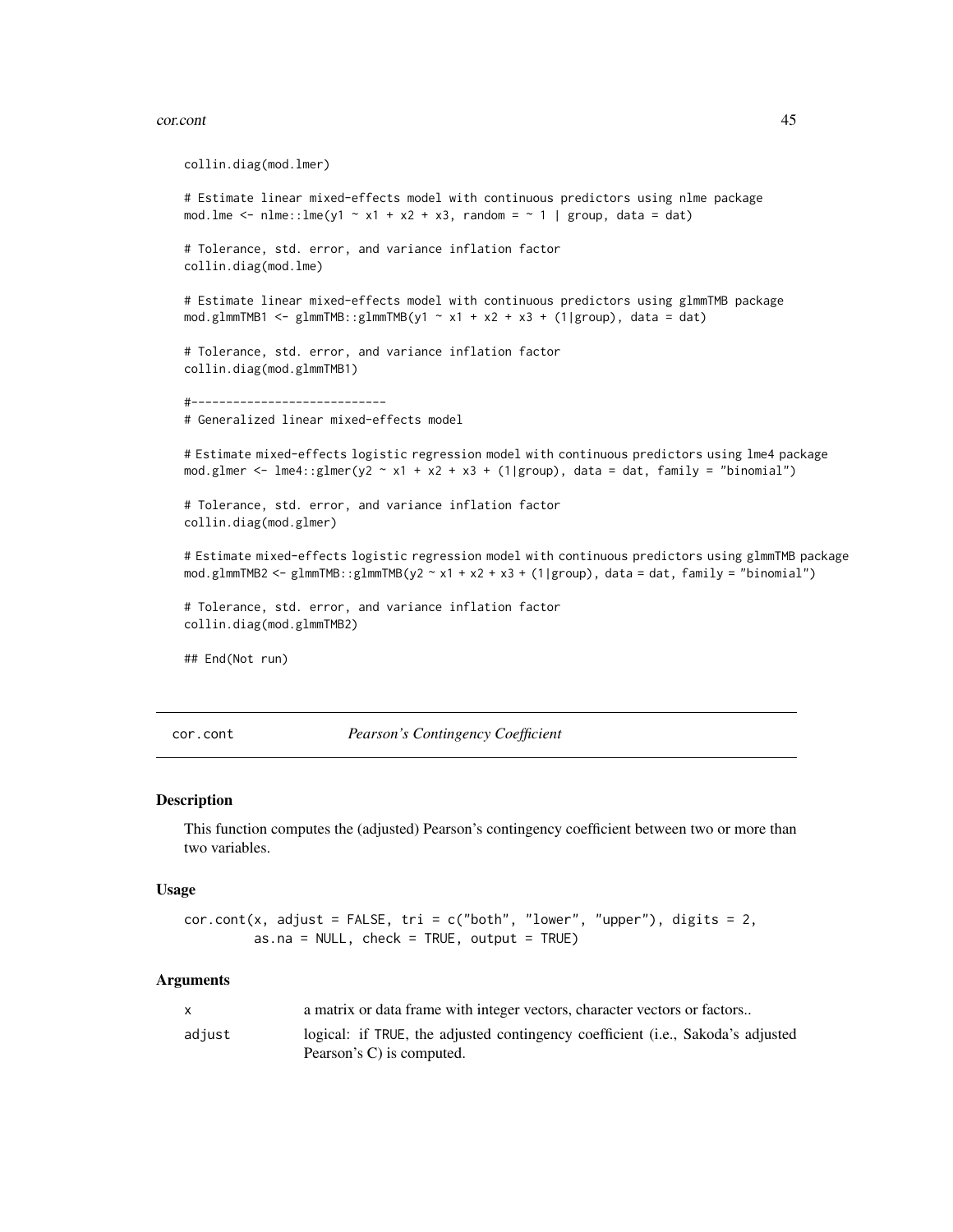| tri    | a character string indicating which triangular of the matrix to show on the con-<br>sole, i.e., both for upper and lower triangular, lower (default) for the lower<br>triangular, and upper for the upper triangular. |
|--------|-----------------------------------------------------------------------------------------------------------------------------------------------------------------------------------------------------------------------|
| digits | an integer value indicating the number of decimal places digits to be used for<br>displaying contingency coefficients.                                                                                                |
| as.na  | a numeric vector indicating user-defined missing values, <i>i.e.</i> these values are<br>converted to NA before conducting the analysis.                                                                              |
| check  | logical: if TRUE, argument specification is checked.                                                                                                                                                                  |
| output | logical: if TRUE, output is shown on the console.                                                                                                                                                                     |

## Details

The maximum contingency coefficient is determined by the distribution of the two variables, i.e., the contingency coefficient cannot achieve the value of 1 in many cases. According to Sakoda (1977), the contingency coefficient can be adjusted by relating the coefficient to the possible maximum,  $C/C_{max}$ .

## Value

Returns an object of class misty.object, which is a list with following entries: function call (call), type of analysis type, matrix or data frame specified in x (data), specification of function arguments (args), and list with results (result).

#### Author(s)

Takuya Yanagida <takuya.yanagida@univie.ac.at>

[cor.matrix](#page-47-0), [cor.cramer](#page-46-0), [cor.phi](#page-50-0), [cor.poly](#page-52-0), [cohens.d](#page-35-0), .

## References

Rasch, D., Kubinger, K. D., & Yanagida, T. (2011). *Statistics in psychology - Using R and SPSS*. John Wiley & Sons.

Sakoda, J.M. (1977). Measures of association for multivariate contingency tables. *Proceedings of the Social Statistics Section of the American Statistical Association (Part III)*, 777-780.

```
dat \leq data.frame(x = c(1, 1, 2, 1, 3, 3, 2, 2, 1, 2),
                  y = c(3, 2, 3, 1, 2, 4, 1, 2, 3, 4),
                  z = c(2, 2, 2, 1, 2, 2, 1, 2, 1, 2))# Contingency coefficient between x and y
cor.cont(data[, c("x", "y")])# Adjusted contingency coefficient between x and y
cor.cont(data[, c("x", "y")], adjust = TRUE)# Contingency coefficient matrix between x, y, and z
cor.cont(dat)
```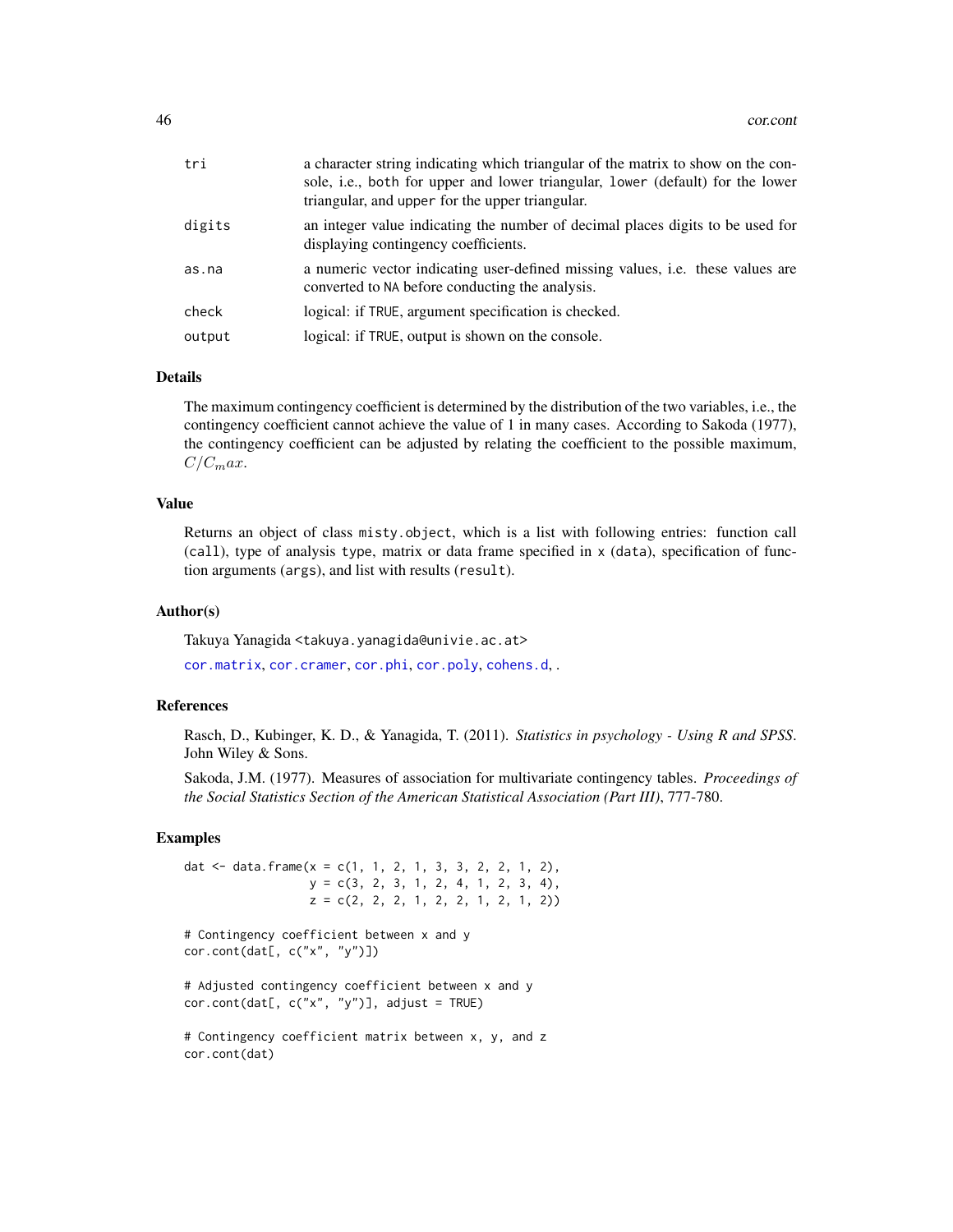#### cor.cramer 47

```
# Adjusted contingency coefficient matrix between x, y, and z
cor.cont(dat, adjust = TRUE)
```
<span id="page-46-0"></span>cor.cramer *Cramer's V*

### Description

This function computes the (bias-corrected) Cramer's V between two or more than two variables.

#### Usage

```
cor.cramer(x, correct = TRUE, tri = c("both", "lower", "upper"), digits = 2,as.na = NULL, check = TRUE, output = TRUE)
```
### Arguments

| $\mathsf{x}$ | a matrix or data frame with integer vectors, character vectors or factors.                                                                                                                                                              |
|--------------|-----------------------------------------------------------------------------------------------------------------------------------------------------------------------------------------------------------------------------------------|
| correct      | logical: if TRUE (default), the bias-corrected Cramer's V is computed.                                                                                                                                                                  |
| tri          | a character string or character vector indicating which triangular of the matrix to<br>show on the console, i.e., both for upper and lower triangular, lower (default)<br>for the lower triangular, and upper for the upper triangular. |
| digits       | an integer value indicating the number of decimal places digits to be used for<br>displaying Cramer's V.                                                                                                                                |
| as.na        | a numeric vector indicating user-defined missing values, <i>i.e.</i> these values are<br>converted to NA before conducting the analysis.                                                                                                |
| check        | logical: if TRUE, argument specification is checked.                                                                                                                                                                                    |
| output       | logical: if TRUE, output is shown on the console.                                                                                                                                                                                       |

### Details

Cramer's V can have large bias tending to overestimate the strength of association which depends on the size of the table and the sample size. As proposed by Bergsma (2013) a bias correction can be applied to obtain the bias-corrected Cramer's V.

## Value

Returns an object of class misty.object, which is a list with following entries: function call (call), type of analysis type, matrix or data frame specified in x (data), specification of function arguments (args), and list with results (result).

## Author(s)

Takuya Yanagida <takuya.yanagida@univie.ac.at>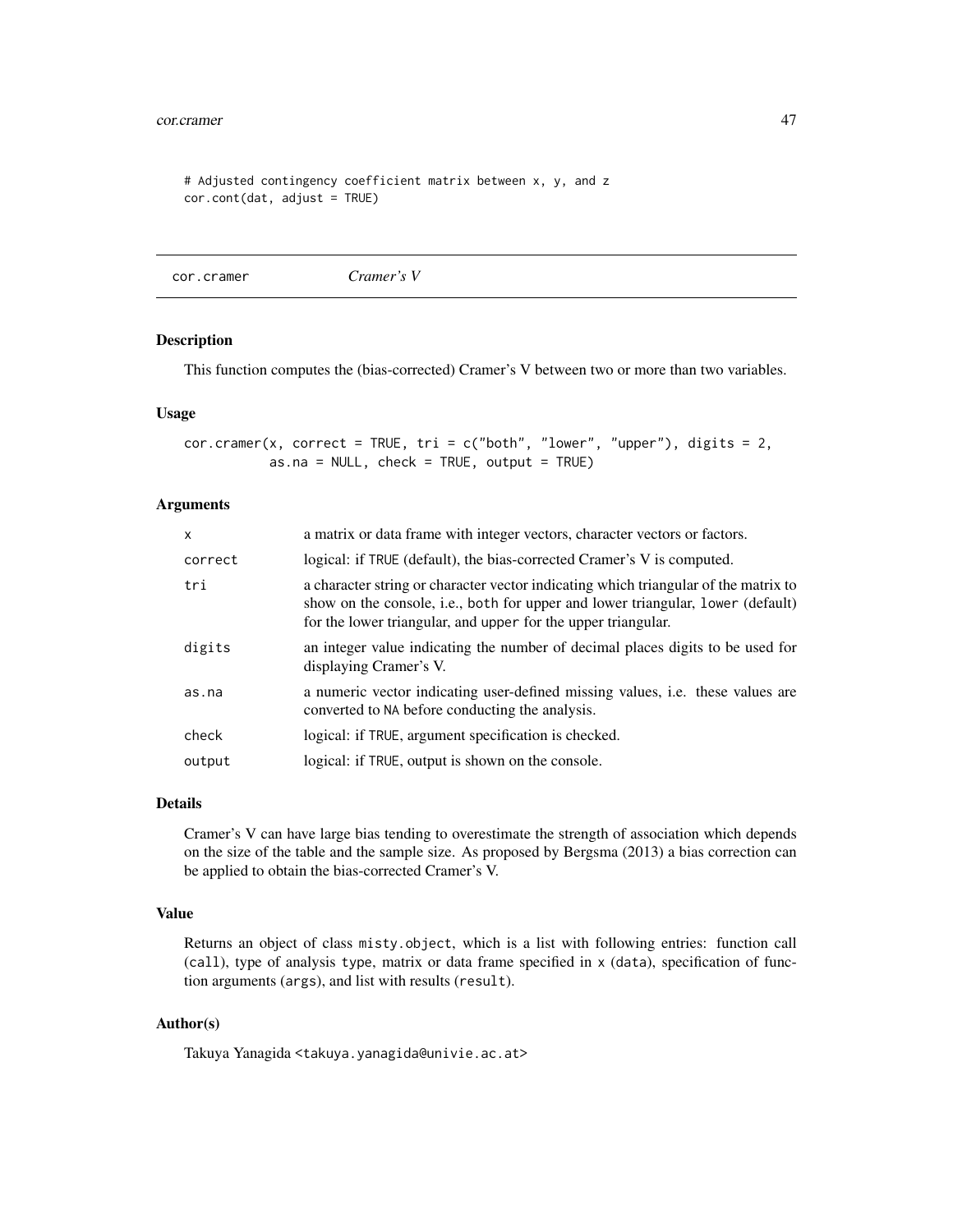#### References

Rasch, D., Kubinger, K. D., & Yanagida, T. (2011). *Statistics in psychology - Using R and SPSS*. John Wiley & Sons.

Bergsma, W. (2013). A bias correction for Cramer's V and Tschuprow's T. *Journal of the Korean Statistical Society, 42*, 323-328. https://doi.org/10.1016/j.jkss.2012.10.002

#### See Also

[cor.matrix](#page-47-0), [cor.cont](#page-44-0), [cor.phi](#page-50-0), [cor.poly](#page-52-0), [cohens.d](#page-35-0).

# Examples

```
dat <- data.frame(x = c(1, 1, 2, 1, 3, 3, 2, 2, 1, 2),
                 y = c(1, 2, 2, 1, 3, 4, 1, 2, 3, 1),z = c(1, 1, 2, 1, 2, 3, 1, 2, 3, 2))# Bias-corrected Cramer's V between x and y
cor.cramer(dat[, c("x", "y")])
# Cramer's V between x and y
cor.cramer(dat[, c("x", "y")], correct = FALSE)
# Bias-corrected Cramer's V matrix between x, y, and z
cor.cramer(dat[, c("x", "y", "z")])
# Cramer's V matrix between x, y, and z
cor.cramer(data[, c("x", "y", "z")], correct = FALSE)
```
<span id="page-47-0"></span>cor.matrix *Correlation Matrix*

### Description

This function computes a correlation matrix based on Pearson product-moment correlation coefficient, Spearman's rank-order correlation coefficient, Kendall's Tau-b correlation coefficient, or Kendall-Stuart's Tau-c correlation coefficient and computes significance values (*p*-values) for testing the hypothesis H0:  $\rho = 0$  for all pairs of variables.

#### Usage

```
cor.matrix(x, method = c("pearson", "spearman", "kendall-b", "kendall-c"),
           na.omit = FALSE, group = NULL, sig = FALSE, alpha = 0.05,
           print = c("all", "cor", "n", "stat", "df", "p"),
           tri = c("both", "lower", "upper"),p.adj = c("none", "bonferroni", "holm", "hochberg", "hommel",
                     "BH", "BY", "fdr"), continuity = TRUE,
          digits = 2, p.digits = 3, as.na = NULL,
          write = NULL, check = TRUE, output = TRUE)
```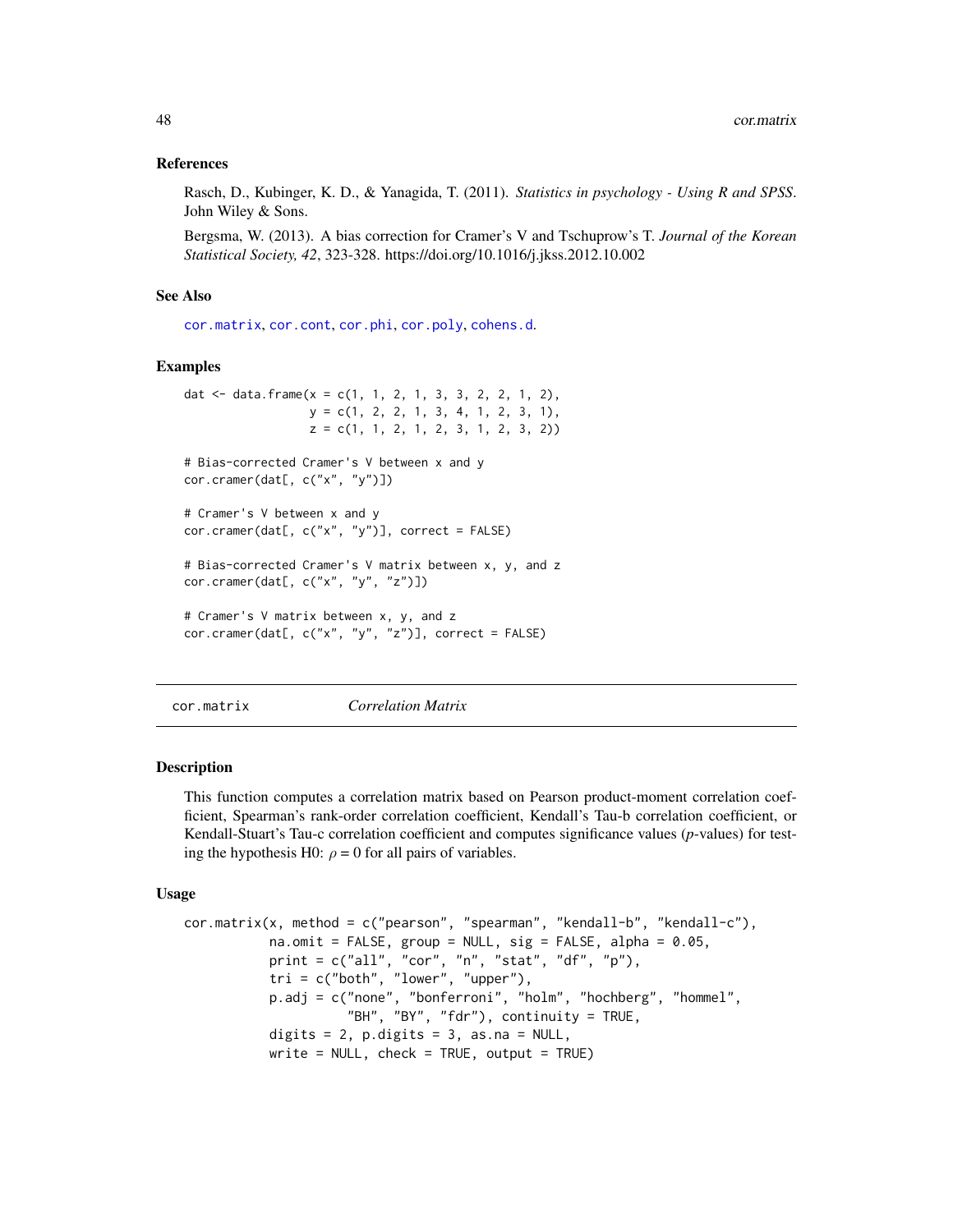#### cor.matrix 49

# Arguments

| X          | a matrix or data frame.                                                                                                                                                                                                                                                                                                                                      |
|------------|--------------------------------------------------------------------------------------------------------------------------------------------------------------------------------------------------------------------------------------------------------------------------------------------------------------------------------------------------------------|
| method     | a character vector indicating which correlation coefficient is to be computed,<br>i.e. "pearson" for Pearson product-moment correlation coefficient (default),<br>"spearman" for Spearman's rank-order correlation coefficient, kendall-b for<br>Kendall's Tau-b correlation coefficient or kendall-c for Kendall-Stuart's Tau-c<br>correlation coefficient. |
| na.omit    | logical: if TRUE, incomplete cases are removed before conducting the analysis<br>(i.e., listwise deletion); if FALSE (default), pairwise deletion is used.                                                                                                                                                                                                   |
| group      | a numeric vector, character vector of factor as grouping variable to show re-<br>sults for each group separately, i.e., upper triangular for one group and lower<br>triangular for another group. Note that the grouping variable is limited to two<br>groups.                                                                                               |
| sig        | logical: if TRUE, statistically significant correlation coefficients are shown in<br>boldface on the console.                                                                                                                                                                                                                                                |
| alpha      | a numeric value between 0 and 1 indicating the significance level at which cor-<br>relation coefficients are printed boldface when sig = TRUE.                                                                                                                                                                                                               |
| print      | a character string or character vector indicating which results to show on the<br>console, i.e. "all" for all results, "cor" for correlation coefficients, "n" for the<br>sample sizes, and " $p$ " for $p$ -values.                                                                                                                                         |
| tri        | a character string indicating which triangular of the matrix to show on the con-<br>sole, i.e. "all" for all results, "cor" for correlation coefficients, "n" for the<br>sample sizes, and " $p$ " for $p$ -values.                                                                                                                                          |
| p.adj      | a character string indicating an adjustment method for multiple testing based on<br>p.adjust, i.e., none (default), bonferroni, holm, hochberg, hommel, BH, BY,<br>or fdr.                                                                                                                                                                                   |
| continuity | logical: if TRUE (default), continuity correction is used for testing Spearman's<br>rank-order correlation coefficient and Kendall's Tau-b correlation.                                                                                                                                                                                                      |
| digits     | an integer value indicating the number of decimal places to be used for display-<br>ing correlation coefficients.                                                                                                                                                                                                                                            |
| p.digits   | an integer value indicating the number of decimal places to be used for display-<br>ing <i>p</i> -values.                                                                                                                                                                                                                                                    |
| as.na      | a numeric vector indicating user-defined missing values, i.e. these values are<br>converted to NA before conducting the analysis.                                                                                                                                                                                                                            |
| write      | a character string for writing the results into a Excel file naming a file with or<br>without file extension '.xlsx', e.g., "Results.xlsx" or "Results".                                                                                                                                                                                                     |
| check      | logical: if TRUE, argument specification is checked.                                                                                                                                                                                                                                                                                                         |
| output     | logical: if TRUE, output is shown on the console.                                                                                                                                                                                                                                                                                                            |

# Details

Note that unlike the [cor.test](#page-0-0) function, this function does not compute an exact *p*-value for Spearman's rank-order correlation coefficient or Kendall's Tau-b correlation coefficient, but uses the asymptotic *t* approximation.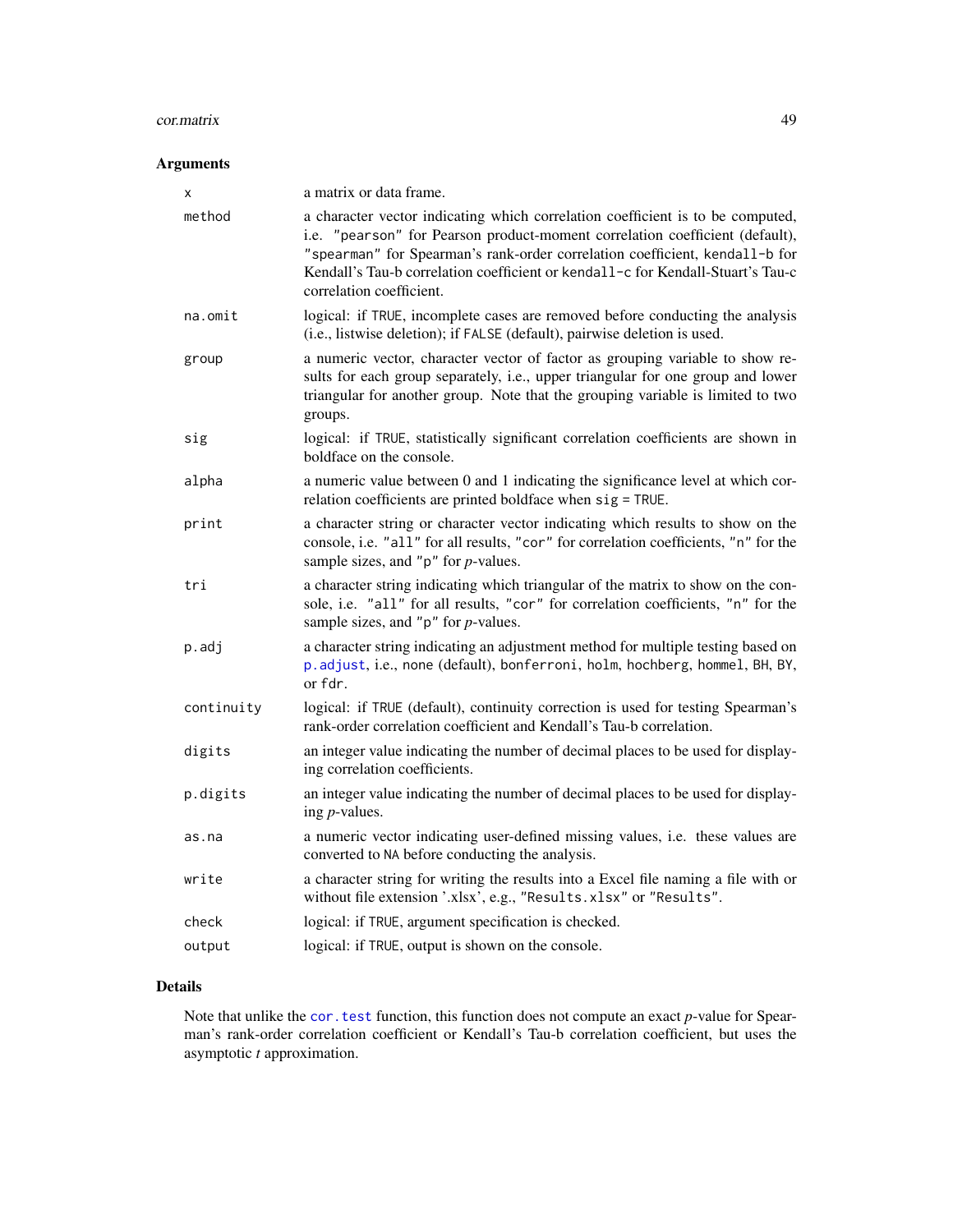Statistically significant correlation coefficients can be shown in boldface on the console when specifying sig = TRUE. However, this option is not supported when using R Markdown, i.e., the argument sig will switch to FALSE.

### Value

Returns an object of class misty.object, which is a list with following entries: function call (call), type of analysis type, matrix or data frame specified in x (data), specification of function arguments (args), and list with results (result).

### Author(s)

Takuya Yanagida <takuya.yanagida@univie.ac.at>

## References

Rasch, D., Kubinger, K. D., & Yanagida, T. (2011). *Statistics in psychology - Using R and SPSS*. John Wiley & Sons.

### See Also

```
write.result, cohens.d, cor.cont, cor.cramer, multilevel.icc, cor.phi, multilevel.cor,
na.auxiliary, size.cor.
```
### Examples

dat  $\le$  data.frame(group = c("a", "a", "a", "a", "a", "b", "b", "b", "b", "b"),  $x = c(5, NA, 6, 4, 6, 7, 9, 5, 8, 7),$  $y = c(3, 3, 5, 6, 7, 4, 7, NA, NA, 8),$  $z = c(1, 3, 1, NA, 2, 4, 6, 5, 9, 6)$ 

```
# Pearson product-moment correlation coefficient
cor.matrix(dat[, c("x", "y")])
```
# Pearson product-moment correlation coefficient matrix using pairwise deletion cor.matrix(dat[, c("x", "y", "z")])

# Spearman's rank-order correlation matrix using pairwise deletion cor.matrix(dat[,  $c("x", "y", "z")$ ], method = "spearman")

# Kendall's Tau-b correlation matrix using pairwise deletion cor.matrix(dat[, c("x", "y", "z")], method = "kendall-b")

```
# Kendall-Stuart's Tau-c correlation matrix using pairwise deletion
cor.matrix(dat[, c("x", "y", "z")], method = "kendall-c")
```

```
# Pearson product-moment correlation coefficient matrix using pairwise deletion
# highlight statistically significant result at alpha = 0.05
cor.matrix(data[, c("x", "y", "z")], sig = TRUE)
```
# Pearson product-moment correlation coefficient matrix using pairwise deletion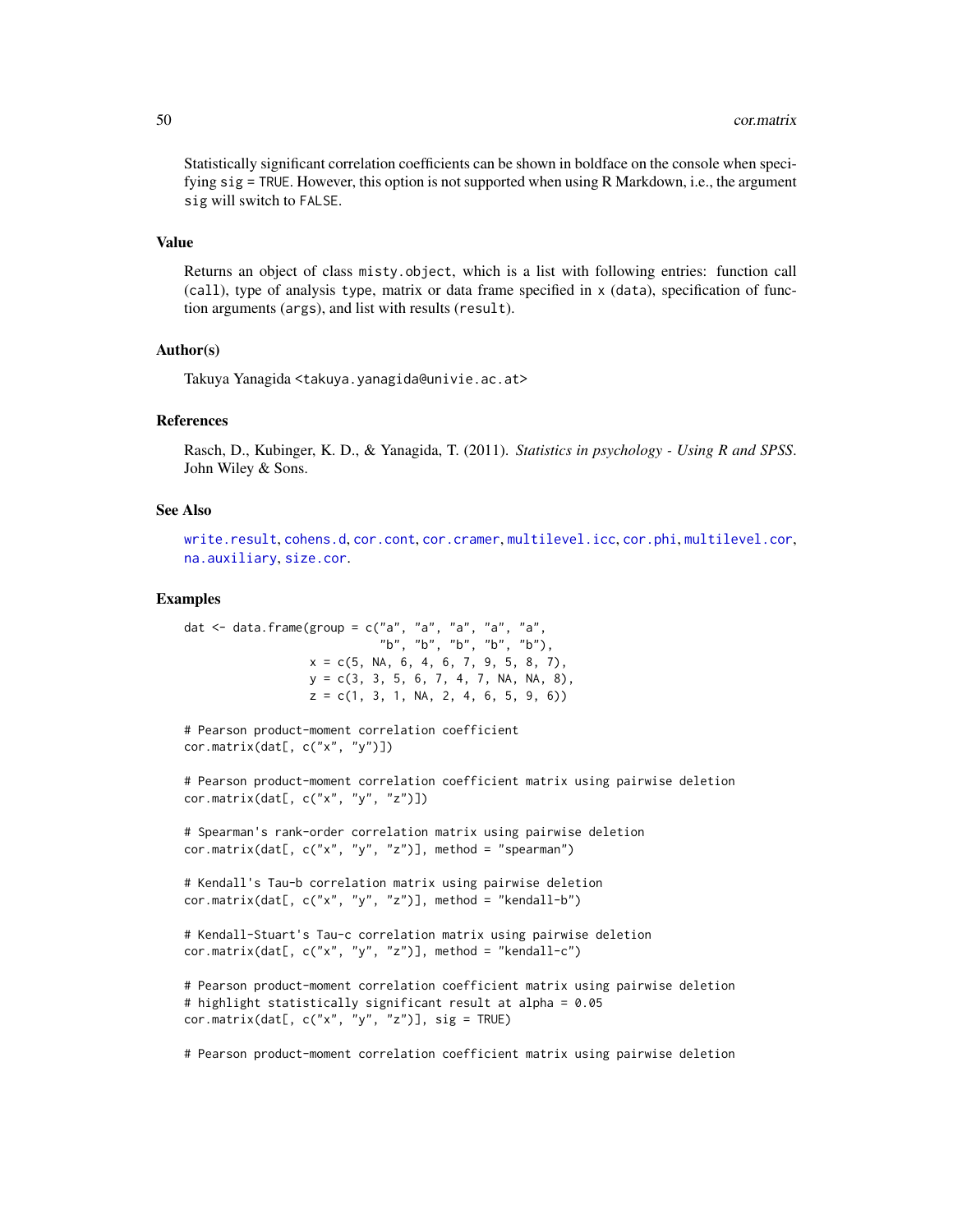#### cor.phi 51

```
# highlight statistically significant result at alpha = 0.10
cor.matrix(dat[, c("x", "y", "z")], sig = TRUE, alpha = 0.10)
# Pearson product-moment correlation coefficient matrix using pairwise deletion,
# print sample size and significance values
cor.matrix(dat[, c("x", "y", "z")], print = "all")# Pearson product-moment correlation coefficient matrix using listwise deletion,
# print sample size and significance values
cor.matrix(data[, c("x", "y", "z")], na omit = TRUE, print = "all")# Pearson product-moment correlation coefficient matrix using listwise deletion,
# print sample size and significance values with Bonferroni correction
cor.matrix(dat[, c("x", "y", "z")], na.omit = TRUE, print = "all", p.adj = "bonferroni")
# Pearson product-moment correlation coefficient using pairwise deletion,
# results for group "a" and "b" separately
cor.matrix(dat[, c("x", "y")], group = dat$group)
# Pearson product-moment correlation coefficient matrix using pairwise deletion,
# results for group "a" and "b" separately
cor.matrix(dat[, c("x", "y", "z")], group = dat$group, print = "all")
## Not run:
# Write Results into a Excel file
cor.matrix(dat[, c("x", "y", "z")], print = "all", write = "Correlation.xlsx")
result <- cor.matrix(dat[, c("x", "y", "z")], print = "all", output = FALSE)
write.result(result, "Correlation.xlsx")
## End(Not run)
```
<span id="page-50-0"></span>

cor.phi *Phi Coefficient*

#### **Description**

This function computes the (adjusted) Phi coefficient between two or more than two dichotomous variables.

#### Usage

```
cor.phi(x, adjust = FALSE, tri = c("both", "lower", "upper"), digits = 2,as.na = NULL, check = TRUE, output = TRUE)
```

|        | a matrix or data frame.                                                                               |
|--------|-------------------------------------------------------------------------------------------------------|
| adjust | logical: if TRUE, phi coefficient is adjusted by relating the coefficient to the<br>possible maximum. |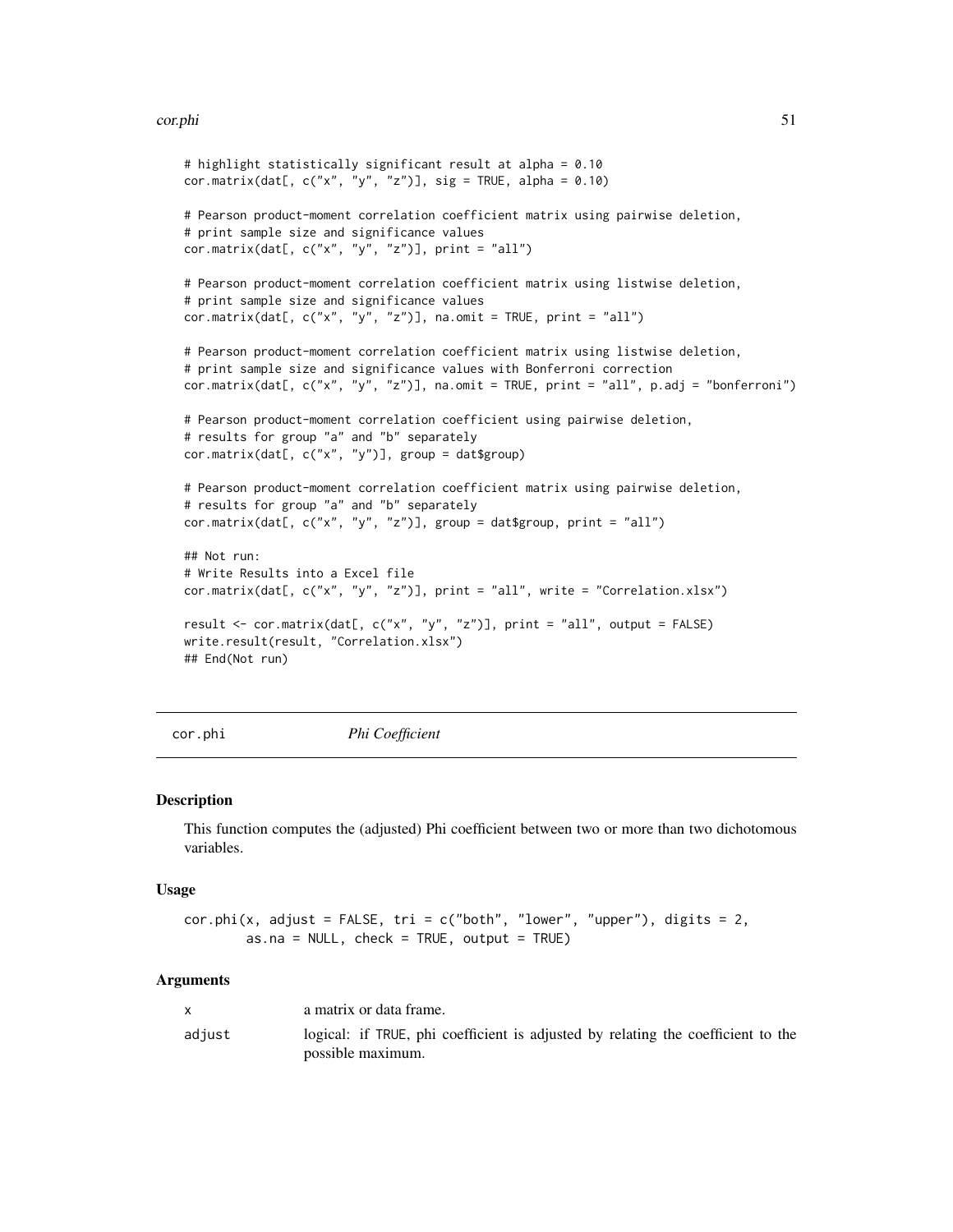| tri    | a character string or character vector indicating which triangular of the matrix to<br>show on the console, i.e., both for upper and lower triangular, lower (default)<br>for the lower triangular, and upper for the upper triangular. |
|--------|-----------------------------------------------------------------------------------------------------------------------------------------------------------------------------------------------------------------------------------------|
| digits | an integer value indicating the number of decimal places digits to be used for<br>displaying phi coefficients.                                                                                                                          |
| as.na  | a numeric vector indicating user-defined missing values, <i>i.e.</i> these values are<br>converted to NA before conducting the analysis.                                                                                                |
| check  | logical: if TRUE, argument specification is checked.                                                                                                                                                                                    |
| output | logical: if TRUE, output is shown on the console.                                                                                                                                                                                       |

# Details

The maximum Phi coefficient is determined by the distribution of the two variables, i.e., the Phi coefficient cannot achieve the value of 1 in many cases. According to Cureton (1959), the' phi coefficient can be adjusted by relating the coefficient to the possible maximum,  $\phi/\phi_m a x$ .

### Value

Returns an object of class misty.object, which is a list with following entries: function call (call), type of analysis type, matrix or data frame specified in x (data), specification of function arguments (args), and list with results (result).

### Author(s)

Takuya Yanagida <takuya.yanagida@univie.ac.at>

### References

Cureton, E. E. (1959). Note on Phi/Phi max. *Psychometrika, 24*, 89-91.

Davenport, E. C., & El-Sanhurry, N. A. (1991). Phi/Phimax: Review and synthesis. *Educational and Psychological Measurement, 51*, 821-828. https://doi.org/10.1177/001316449105100403

Rasch, D., Kubinger, K. D., & Yanagida, T. (2011). *Statistics in psychology - Using R and SPSS*. New York: John Wiley & Sons.

### See Also

[cor.matrix](#page-47-0), [cohens.d](#page-35-0), [cor.cont](#page-44-0), [cor.cramer](#page-46-0), [cor.poly](#page-52-0).

```
dat <- data.frame(x1 = c(0, 1, 0, 1, 0, 1, 0, 1, 1, 0),
                 x2 = c(0, 1, 0, 0, 1, 1, 1, 1, 1, 1),
                  x3 = c(0, 1, 0, 1, 1, 1, 1, 1, 0, 0))# Phi coefficient between x1 and x2
cor.phi(dat[, c("x1", "x2")])
# Adjusted phi coefficient between x1 and x2
cor.phi(dat[, c("x1", "x2")], adjust = TRUE)
```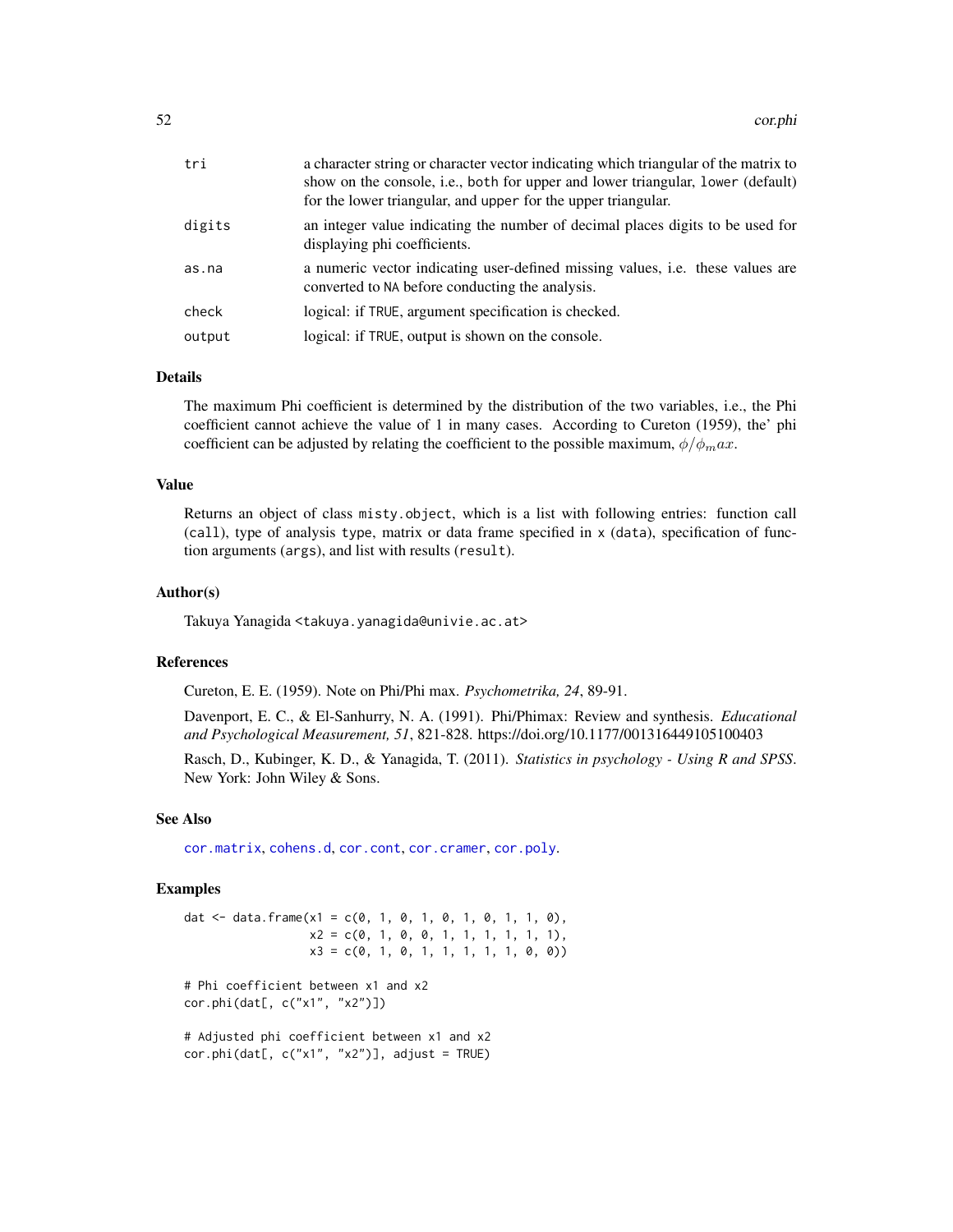#### cor.poly 53

```
# Phi coefficient matrix between x1, x2, and x3
cor.phi(dat)
# Adjusted phi coefficient matrix between x1, x2, and x3
cor.phi(dat, adjust = TRUE)
```
## <span id="page-52-0"></span>cor.poly *Polychoric Correlation Matrix*

# Description

This function computes a polychoric correlation matrix, which is the estimated Pearson productmoment correlation matrix between underlying normally distributed latent variables which generate the ordinal scores.

#### Usage

 $cor.poly(x, smooth = TRUE, global = TRUE, weight = NULL, correct = 0,$ progress = TRUE, na.rm = TRUE, delete = TRUE,  $tri = c("both", "lower", "upper"), digits = 2, as.na = NULL,$  $check = TRUE, output = TRUE)$ 

| X        | a matrix or data frame of discrete values.                                                                                                                                                                            |
|----------|-----------------------------------------------------------------------------------------------------------------------------------------------------------------------------------------------------------------------|
| smooth   | logical: if TRUE and if the polychoric matrix is not positive definite, a simple<br>smoothing algorithm using cor. smooth() function is applied.                                                                      |
| global   | logical: if TRUE, the global values of the tau parameter is used instead of the<br>local values.                                                                                                                      |
| weight   | a vector of length of the number of observations that specifies the weights to<br>apply to each case. The NULL case is equivalent of weights of 1 for all cases.                                                      |
| correct  | a numeric value indicating the correction value to use to correct for continuity<br>in the case of zero entry. Note that unlike in the polychoric() function in the<br><b>psych</b> the default value is 0.           |
| progress | logical: if TRUE, the progress bar is shown.                                                                                                                                                                          |
| na.rm    | logical: if TRUE, missing data are deleted.                                                                                                                                                                           |
| delete   | logical: if TRUE, cases with no variance are deleted with a warning before pro-<br>ceeding.                                                                                                                           |
| tri      | a character string indicating which triangular of the matrix to show on the con-<br>sole, i.e., both for upper and lower triangular, lower (default) for the lower<br>triangular, and upper for the upper triangular. |
| digits   | an integer value indicating the number of decimal places to be used for display-<br>ing correlation coefficients.                                                                                                     |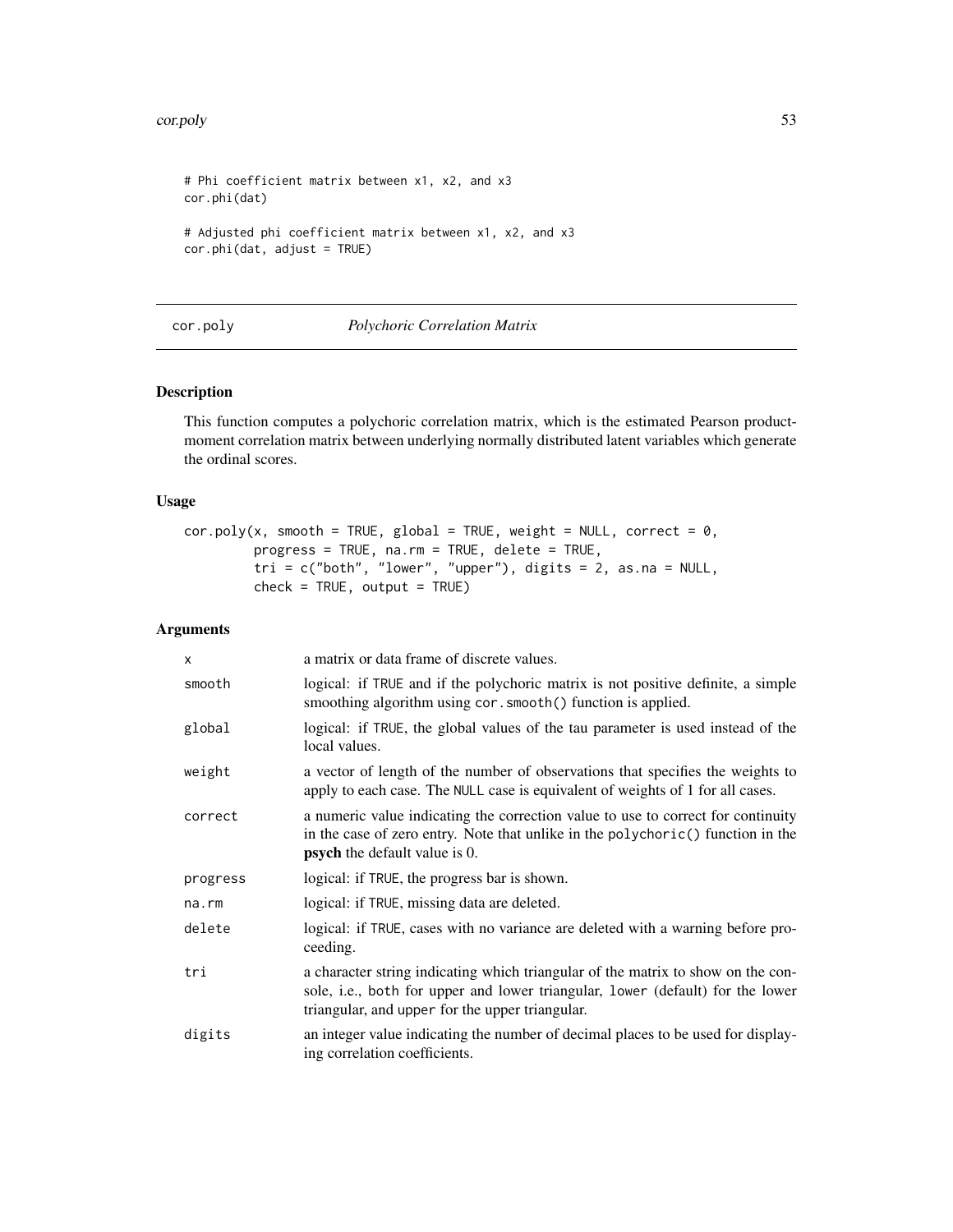54 crosstab

| as.na  | a numeric vector indicating user-defined missing values, <i>i.e.</i> these values are<br>converted to NA before conducting the analysis. |
|--------|------------------------------------------------------------------------------------------------------------------------------------------|
| check  | logical: if TRUE, argument specification is checked.                                                                                     |
| output | logical: if TRUE, output is shown on the console.                                                                                        |

### Value

Returns an object of class misty.object, which is a list with following entries: function call (call), type of analysis type, matrix or data frame specified in x (data), specification of function arguments (args), and list with results (result).

#### Note

This function is based on the polychoric() function in the **psych** package by William Revelle.

### Author(s)

William Revelle

## References

Revelle, W. (2018) *psych: Procedures for personality and psychological research*. Northwestern University, Evanston, Illinois, USA, https://CRAN.R-project.org/package=psych Version = 1.8.12.

# See Also

[cor.matrix](#page-47-0), [cor.cont](#page-44-0), [cor.cramer](#page-46-0), [cor.phi](#page-50-0), [cohens.d](#page-35-0).

## Examples

dat  $\le$  data.frame(x1 = c(1, 1, 3, 2, 1, 2, 3, 2, 3, 1),  $x2 = c(1, 2, 1, 1, 2, 2, 2, 1, 3, 1),$ x3 = c(1, 3, 2, 3, 3, 1, 3, 2, 1, 2))

# Polychoric correlation matrix cor.poly(dat)

<span id="page-53-0"></span>crosstab *Cross Tabulation*

#### Description

This function creates a two-way and three-way cross tabulation with absolute frequencies and rowwise, column-wise and total percentages.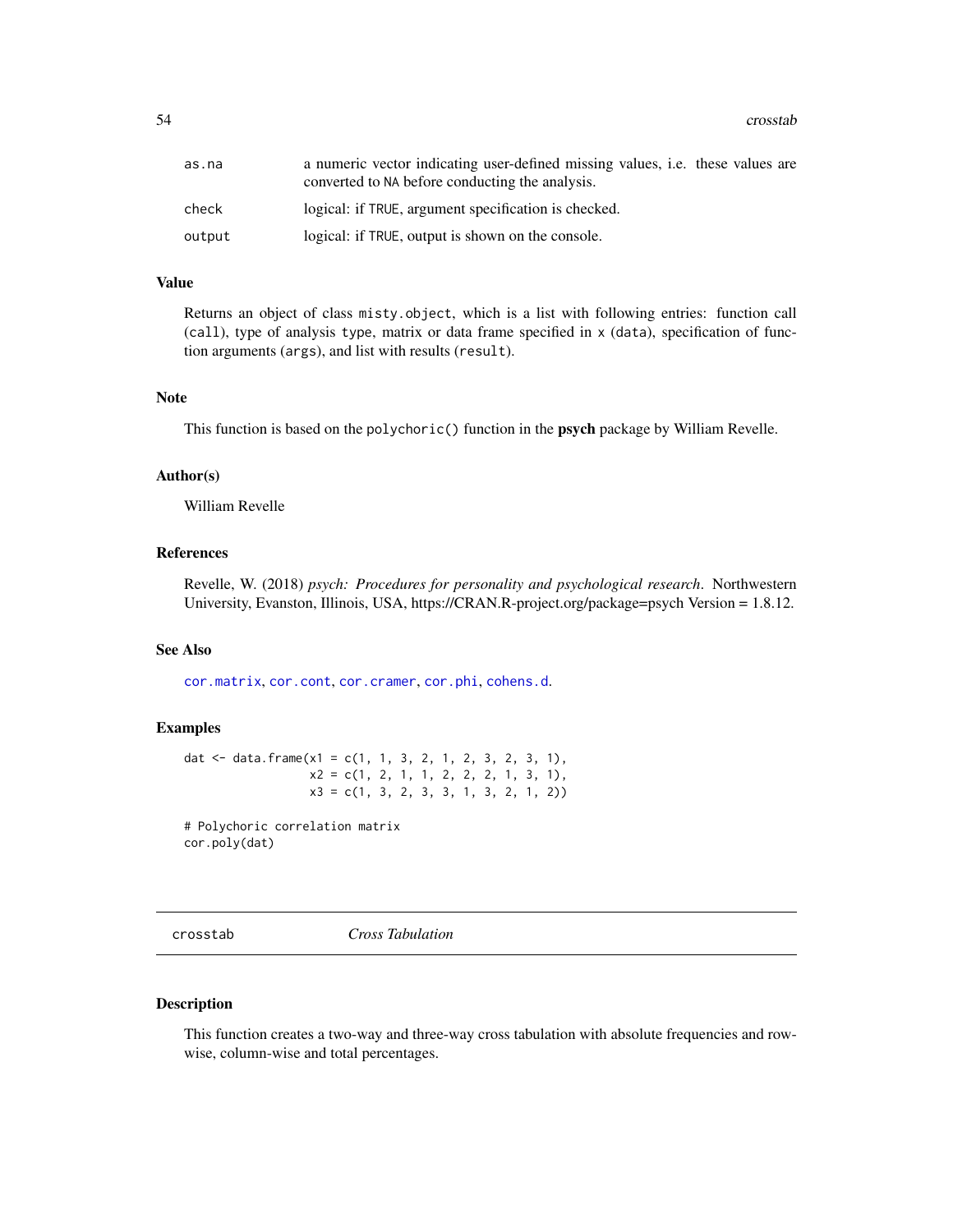#### crosstab 55

# Usage

```
crosstab(x, print = c("no", "all", "row", "col", "total"), freq = TRUE,
         split = FALSE, na.omit = TRUE, digits = 2, as.na = NULL,
        write = NULL, check = TRUE, output = TRUE)
```
## Arguments

| x       | a matrix or data frame with two or three columns.                                                                                                                                                                                                                              |
|---------|--------------------------------------------------------------------------------------------------------------------------------------------------------------------------------------------------------------------------------------------------------------------------------|
| print   | a character string or character vector indicating which percentage(s) to be printed<br>on the console, i.e., no percentages ("no") (default), all percentages ("all"),<br>row-wise percentages ("row"), column-wise percentages ("col"), and total per-<br>centages ("total"). |
| freq    | logical: if TRUE, absolute frequencies will be included in the cross tabulation.                                                                                                                                                                                               |
| split   | logical: if TRUE, output table is split in absolute frequencies and percentage(s).                                                                                                                                                                                             |
| na.omit | logical: if TRUE, incomplete cases are removed before conducting the analysis<br>( <i>i.e.</i> , listwise deletion).                                                                                                                                                           |
| digits  | an integer indicating the number of decimal places digits to be used for display-<br>ing percentages.                                                                                                                                                                          |
| as.na   | a numeric vector indicating user-defined missing values, i.e. these values are<br>converted to NA before conducting the analysis.                                                                                                                                              |
| write   | a character string for writing the results into a Excel file naming a file with or<br>without file extension '.xlsx', e.g., "Results.xlsx" or "Results".                                                                                                                       |
| check   | logical: if TRUE, argument specification is checked.                                                                                                                                                                                                                           |
| output  | logical: if TRUE, output is printed on the console.                                                                                                                                                                                                                            |

## Value

Returns an object of class misty.object, which is a list with following entries: function call (call), matrix or data frame specified in x (data), specification of function arguments (args), and list with results (result).

### Author(s)

Takuya Yanagida <takuya.yanagida@univie.ac.at>

[write.result](#page-168-0), [freq](#page-69-0), [descript](#page-56-0), [multilevel.descript](#page-97-0), [na.descript](#page-116-0).

# References

Rasch, D., Kubinger, K. D., & Yanagida, T. (2011). *Statistics in psychology - Using R and SPSS*. John Wiley & Sons.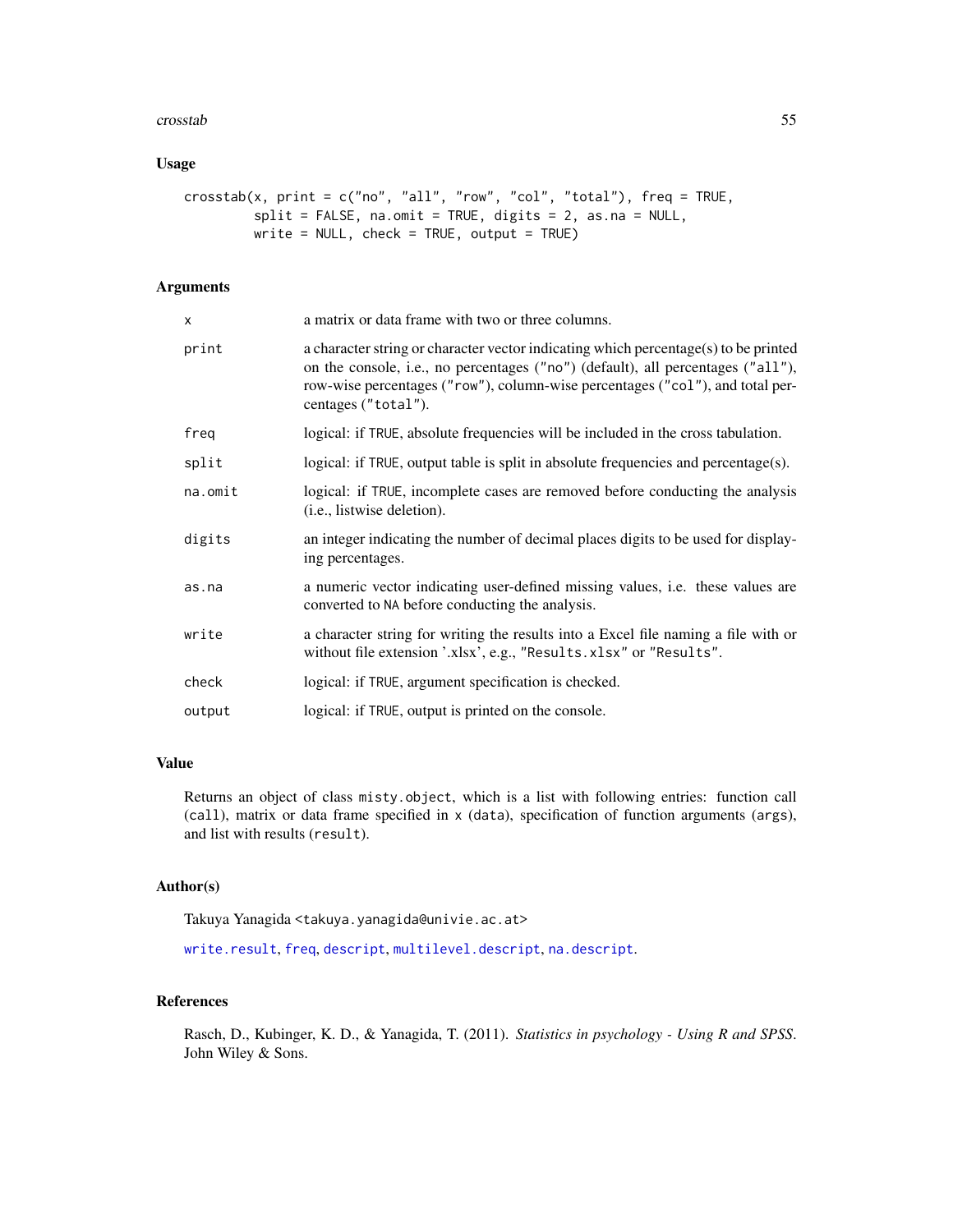```
dat \le data.frame(x1 = c(1, 2, 2, 1, 1, 2, 2, 1, 1, 2),
                   x2 = c(1, 2, 2, 1, 2, 1, 1, 1, 2, 1),x3 = c(-99, 2, 1, 1, 1, 2, 2, 2, 2, 1)# Cross Tabulation for x1 and x2
crosstab(dat[, c("x1", "x2")])
# Cross Tabulation for x1 and x2
# print all percentages
\text{crosstab}(\text{dat}[, c("x1", "x2"))], \text{print} = "all")# Cross Tabulation for x1 and x2
# print row-wise percentages
crosstab(dat[, c("x1", "x2")], print = "row")# Cross Tabulation for x1 and x2
# print col-wise percentages
\text{crosstab}(\text{dat}[, c("x1", "x2"))], \text{print} = "col")# Cross Tabulation x1 and x2
# print total percentages
crosstab(dat[, c("x1", "x2")], print = "total")
# Cross Tabulation for x1 and x2
# print all percentages, split output table
\text{crosstab}(\text{dat}[, c("x1", "x2")), \text{print} = "all", \text{ split} = \text{TRUE})# Cross Tabulation for x1 and x3
# do not apply listwise deletion, convert value -99 to NA
\text{crosstab}(\text{dat}[, c("x1", "x3")), na.omit = FALSE, as.na = -99)
# Cross Tabulation for x1 and x3
# print all percentages, do not apply listwise deletion, convert value -99 to NA
\text{crosstab}(\text{dat}[, c("x1", "x3"))], \text{print} = "all", \text{na}. \text{omit} = \text{FALSE}, \text{as}. \text{na} = -99)# Cross Tabulation for x1, x2, and x3
crosstab(dat[, c("x1", "x2", "x3")])
# Cross Tabulation for x1, x2, and x3
# print all percentages
crosstab(dat[, c("x1", "x2", "x3")], print = "all")
# Cross Tabulation for x1, x2, and x3
# print all percentages, split output table
\text{crosstab}(\text{dat}[, c("x1", "x2", "x3"))], \text{print} = "all", \text{split} = \text{TRUE})## Not run:
# Write Results into a Excel file
crosstab(dat[, c("x1", "x2")], print = "all", write = "Crosstab.xlsx)
result <- crosstab(dat[, c("x1", "x2")], print = "all", output = FALSE)
```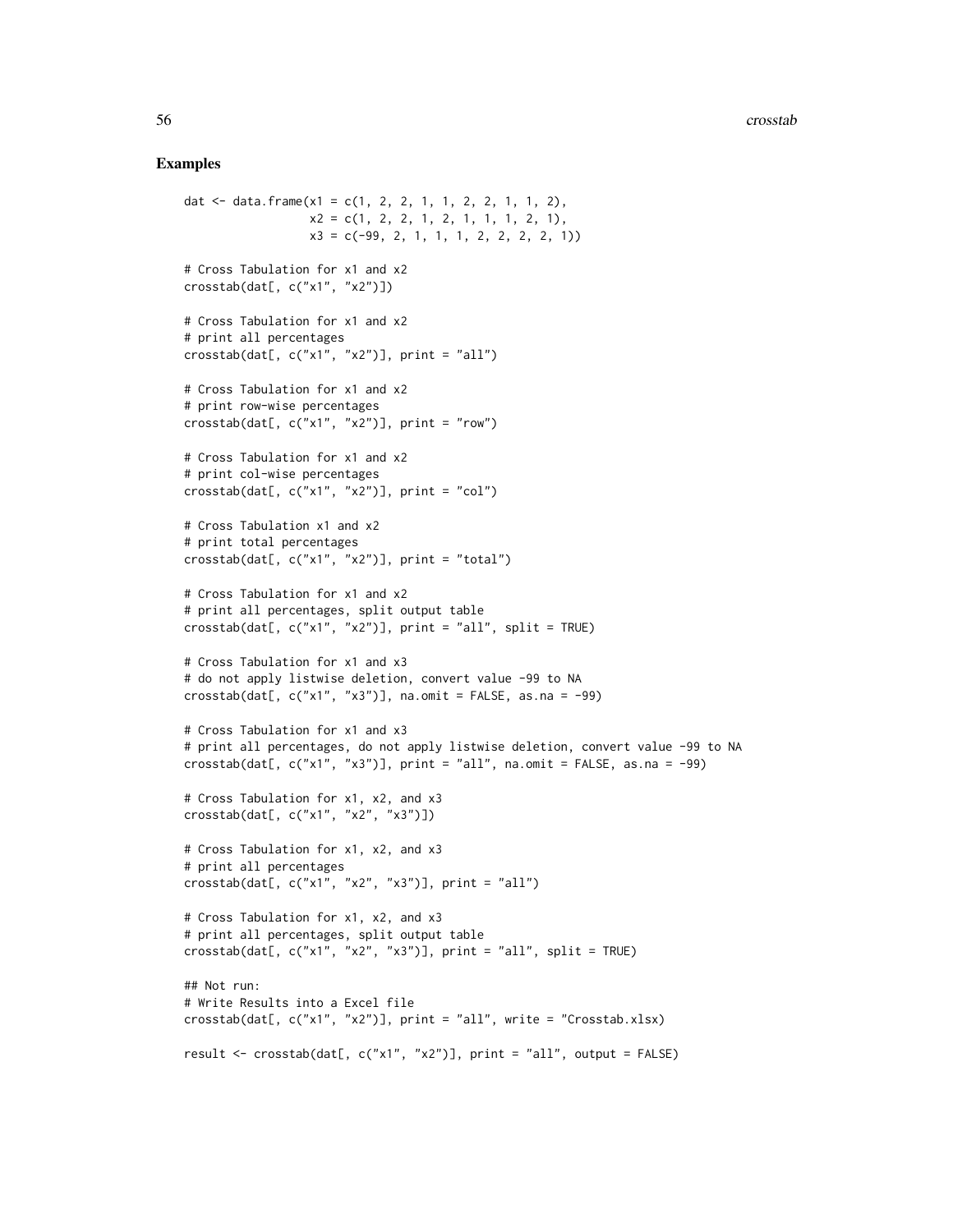#### descript 57

```
write.result(result, "Crosstab.xlsx")
## End(Not run)
```
<span id="page-56-0"></span>descript *Descriptive Statistics*

## Description

This function computes summary statistics for one or more variables, optionally by a grouping and/or split variable.

# Usage

```
descript(x,
        print = c("all", "n", "nNA", "pNA", "m", "se.m", "var", "sd", "min",
                  "p25", "med", "p75", "max", "range", "iqr", "skew", "kurt"),
        group = NULL, split = NULL, sort.var = FALSE, na.omit = FALSE,
        digits = 2, as.na = NULL, write = NULL, check = TRUE, output = TRUE)
```

| X        | a numeric vector, matrix or data frame with numeric variables, i.e., factors and<br>character variables are excluded from x before conducting the analysis.                                                                                                                                                                                                                                                                                                                                                                                                                                                                                      |
|----------|--------------------------------------------------------------------------------------------------------------------------------------------------------------------------------------------------------------------------------------------------------------------------------------------------------------------------------------------------------------------------------------------------------------------------------------------------------------------------------------------------------------------------------------------------------------------------------------------------------------------------------------------------|
| print    | a character vector indicating which statistical measures to be printed on the con-<br>sole, i.e. n (number of observations), nNA (number of missing values), pNA<br>(percentage of missing values), m (arithmetic mean), se.m (standard error of<br>the arithmetic mean), var (variance), sd (standard deviation), med (median), min<br>(minimum), p25 (25th percentile, first quartile), p75 (75th percentile, third quar-<br>tile), max (maximum), range (range), iqr (interquartile range), skew (skew-<br>ness), and kurt (excess kurtosis). The default setting is print = ("n", "nNA",<br>"pNA", "m", "sd", "min", "max", "skew", "kurt"). |
| group    | a numeric vector, character vector or factor as grouping variable.                                                                                                                                                                                                                                                                                                                                                                                                                                                                                                                                                                               |
| split    | a numeric vector, character vector or factor as split variable.                                                                                                                                                                                                                                                                                                                                                                                                                                                                                                                                                                                  |
| sort.var | logical: if TRUE, output table is sorted by variables when specifying group.                                                                                                                                                                                                                                                                                                                                                                                                                                                                                                                                                                     |
| na.omit  | logical: if TRUE, incomplete cases are removed before conducting the analysis<br>( <i>i.e.</i> , listwise deletion).                                                                                                                                                                                                                                                                                                                                                                                                                                                                                                                             |
| digits   | an integer value indicating the number of decimal places to be used.                                                                                                                                                                                                                                                                                                                                                                                                                                                                                                                                                                             |
| as.na    | a numeric vector indicating user-defined missing values, i.e. these values are<br>converted to NA before conducting the analysis. Note that as . na() function is<br>only applied to x, but not to group or split.                                                                                                                                                                                                                                                                                                                                                                                                                               |
| write    | a character string for writing the results into a Excel file naming a file with or<br>without file extension '.xlsx', e.g., "Results.xlsx" or "Results".                                                                                                                                                                                                                                                                                                                                                                                                                                                                                         |
| check    | logical: if TRUE, argument specification is checked.                                                                                                                                                                                                                                                                                                                                                                                                                                                                                                                                                                                             |
| output   | logical: if TRUE, output is shown on the console.                                                                                                                                                                                                                                                                                                                                                                                                                                                                                                                                                                                                |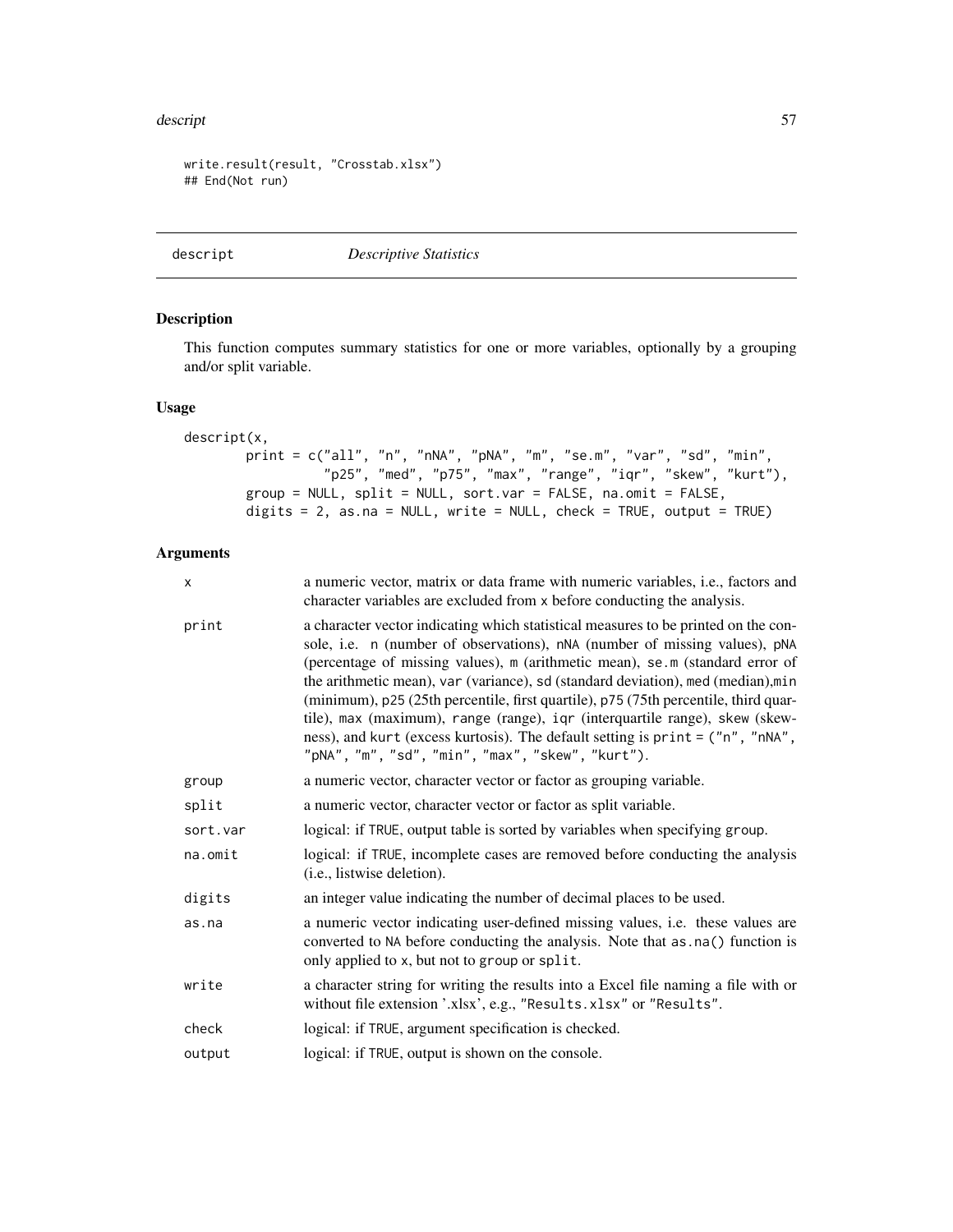#### Value

Returns an object of class misty.object, which is a list with following entries: function call (call), type of analysis type, matrix or data frame specified in x (data), specification of function arguments (args), and list with results (result).

## Author(s)

Takuya Yanagida <takuya.yanagida@univie.ac.at>

### References

Rasch, D., Kubinger, K. D., & Yanagida, T. (2011). *Statistics in psychology - Using R and SPSS*. John Wiley & Sons.

## See Also

[ci.mean](#page-13-0), [ci.mean.diff](#page-15-0), [ci.median](#page-20-0), [ci.prop](#page-22-0), [ci.prop.diff](#page-25-0), [ci.var](#page-31-0), [ci.sd](#page-29-0), [freq](#page-69-0), [crosstab](#page-53-0), [multilevel.descript](#page-97-0), [na.descript](#page-116-0).

```
dat <- data.frame(group1 = c(1, 1, 1, 1, 1, 1, 2, 2, 2, 2, 2, 2),
                 group2 = c(1, 1, 1, 2, 2, 2, 1, 1, 1, 2, 2, 2),x1 = c(3, 1, 4, 2, 5, 3, 2, 4, NA, 4, 5, 3),x2 = c(4, NA, 3, 6, 3, 7, 2, 7, 5, 1, 3, 6),x3 = c(7, 8, 5, 6, 4, NA, 8, NA, 6, 5, 8, 6))# Descriptive statistics for x1
descript(dat$x1)
# Descriptive statistics for x1, print results with 3 digits
descript(dat$x1, digits = 3)
# Descriptive statistics for x1, convert value 4 to NA
descript(datx1, as.na = 4)
# Descriptive statistics for x1, print all available statistical measures
descript(dat$x1, print = "all")
# Descriptive statistics for x1, x2, and x3
descript(dat[, c("x1", "x2", "x3")])
# Descriptive statistics for x1, x2, and x3,
# listwise deletion for missing data
descript(dat[, c("x1", "x2", "x3")], na.omit = TRUE)
# Descriptive statistics for x1, x2, and x3,
# analysis by group1 separately
descript(dat[, c("x1", "x2", "x3")], group = dat$group1)
```

```
# Descriptive statistics for x1, x2, and x3,
```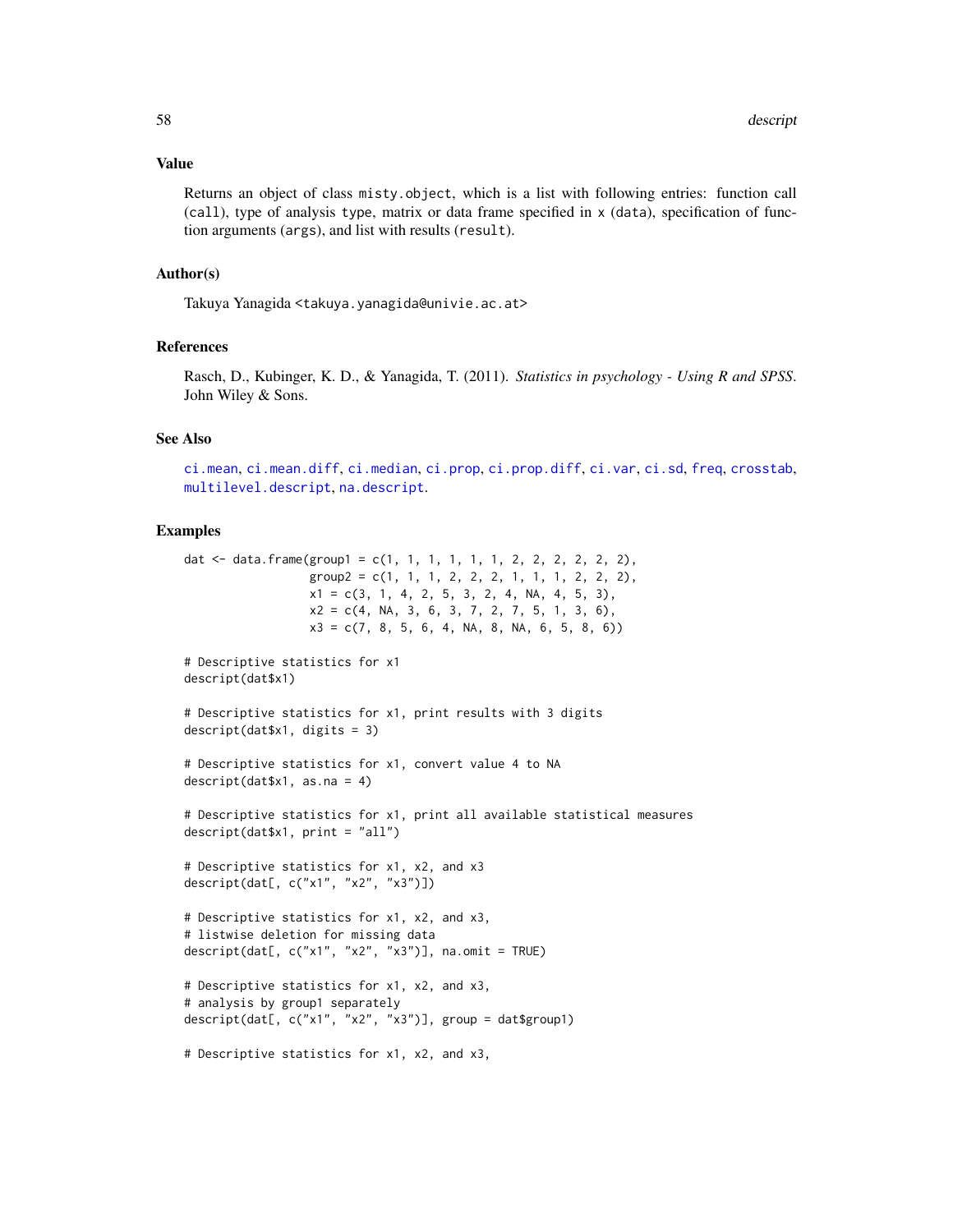# df.duplicated 59

```
# analysis by group1 separately, sort by variables
descript(dat[, c("x1", "x2", "x3")], group = dat$group1, sort.var = TRUE)
# Descriptive statistics for x1, x2, and x3,
# split analysis by group1
descript(dat[, c("x1", "x2", "x3")], split = dat$group1)
# Descriptive statistics for x1, x2, and x3,
# analysis by group1 separately, split analysis by group2
descript(dat[, c("x1", "x2", "x3")], group = dat$group1, split = dat$group2)
## Not run:
# Write Results into a Excel file
descript(dat[, c("x1", "x2", "x3")], write = "Descript.xlsx")
result <- descript(dat[, c("x1", "x2", "x3")], output = FALSE)
write.result(result, "Descript.xlsx")
## End(Not run)
```
<span id="page-58-1"></span>df.duplicated *Extract Duplicated or Unique Rows*

## <span id="page-58-0"></span>Description

This function extracts duplicated or unique rows from a matrix or data frame.

## Usage

```
df.duplicated(x, ..., first = TRUE, keep.al = TRUE,from.last = FALSE, keep.row.names = TRUE,
              check = TRUE)
df.unique(x, \ldots, keep.all = TRUE,
          from.last = FALSE, keep.row.names = TRUE,
```
 $check = TRUE$ )

| x        | a matrix or data frame.                                                                                                                                                                 |
|----------|-----------------------------------------------------------------------------------------------------------------------------------------------------------------------------------------|
| $\cdots$ | a variable or multiple variables which are specified without quotes ' ' or double<br>quotes "" used to determine duplicated or unique rows. By default, all variables<br>in x are used. |
| first    | logical: if TRUE, the df. duplicated () function will return duplicated rows in-<br>cluding the first of identical rows.                                                                |
| keep.all | logical: if TRUE, the function will return all variables in x after extracting dupli-<br>cated or unique rows based on the variables specified in the argument                          |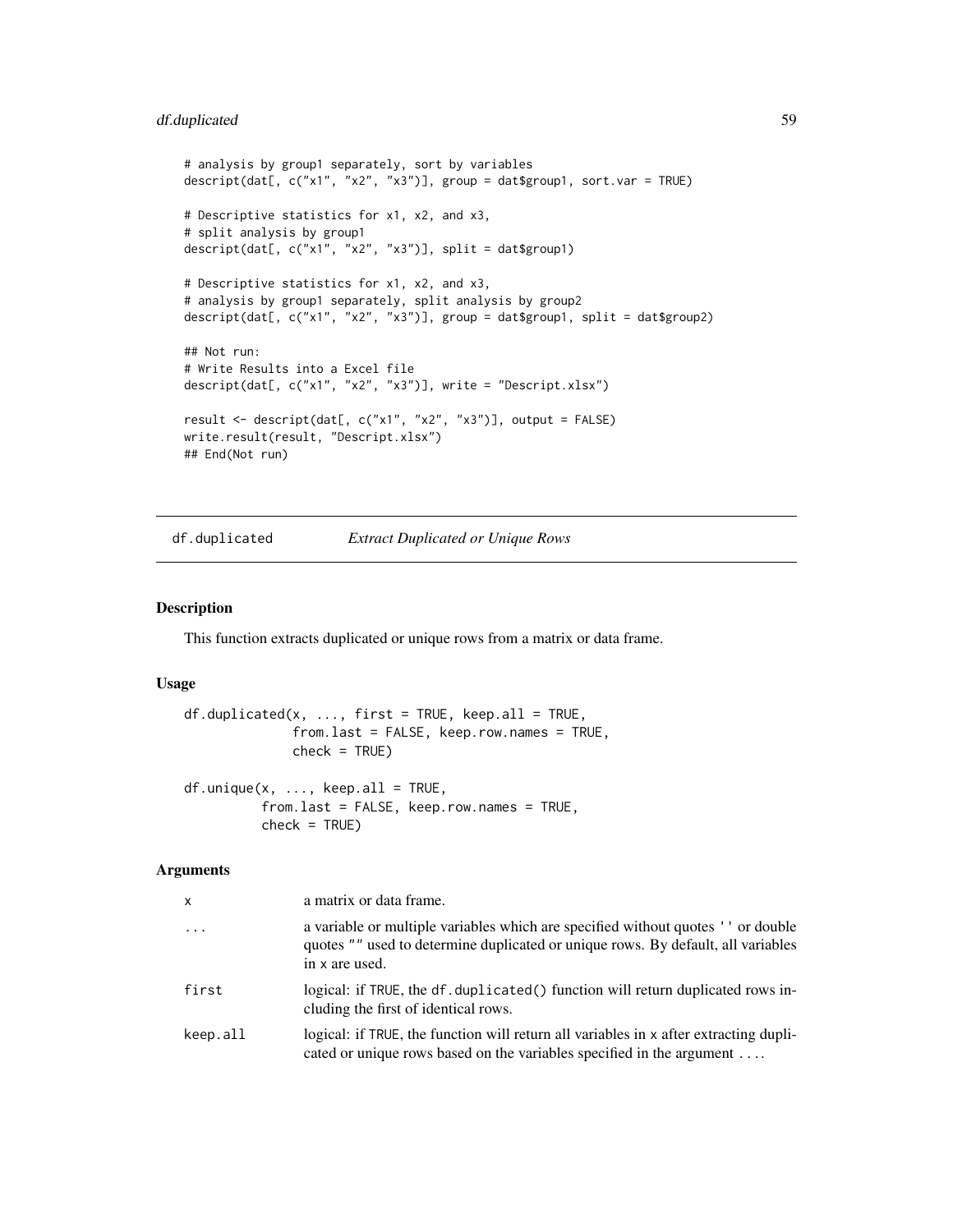| from.last | logical: if TRUE, duplication will be considered from the reversed side, i.e., the              |
|-----------|-------------------------------------------------------------------------------------------------|
|           | last of identical rows would correspond to duplicated = FALSE. Note that this                   |
|           | argument is only used when $first = FALSE$ .                                                    |
|           | keep.row.names logical: if TRUE, the row names from x are kept, otherwise they are set to NULL. |
| check     | logical: if TRUE, argument specification is checked.                                            |

# Details

Note that  $df$  unique $(x)$  is equivalent to unique $(x)$ . That is, the main difference between the df.unique() and the unique() function is that the df.unique() function provides the ... argument to specify a variable or multiple variables which are used to determine unique rows.

#### Value

Returns duplicated or unique rows of the matrix or data frame in x.

### Author(s)

Takuya Yanagida <takuya.yanagida@univie.ac.at>

# References

Becker, R. A., Chambers, J. M. and Wilks, A. R. (1988) *The New S Language*. Wadsworth & Brooks/Cole.

## See Also

[df.unique](#page-58-0), [df.merge](#page-60-0), [df.rbind](#page-62-0), [df.rename](#page-64-0), [df.sort](#page-65-0)

```
dat \leq data.frame(x1 = c(1, 1, 2, 1, 4),
                 x2 = c(1, 1, 2, 1, 6),
                 x3 = c(2, 2, 3, 2, 6),
                 x4 = c(1, 1, 2, 2, 4),
                 x5 = c(1, 1, 4, 4, 3)#--------------------------------------
# df.duplicated() function
# Extract duplicated rows based on all variables
df.duplicated(dat)
# Extract duplicated rows based on x4
df.duplicated(dat, x4)
# Extract duplicated rows based on x2 and x3
df.duplicated(dat, x2, x3)
# Extract duplicated rows based on all variables
# exclude first of identical rows
```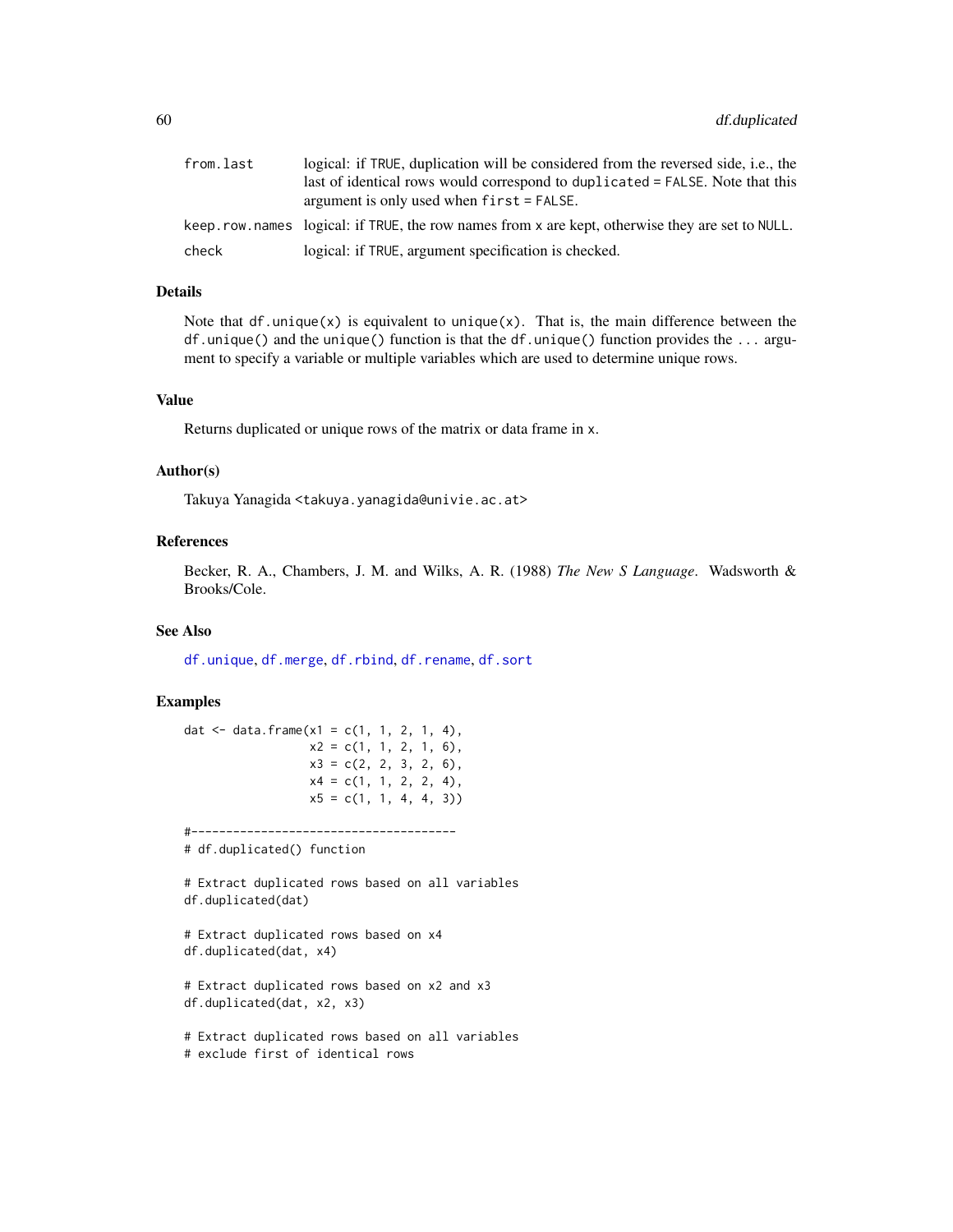#### df.merge 61

```
df.duplicated(dat, first = FALSE)
# Extract duplicated rows based on x2 and x3
# do not return all variables
df.duplicated(dat, x2, x3, keep.all = FALSE)
# Extract duplicated rows based on x4
# consider duplication from the reversed side
df.duplicated(dat, x4, first = FALSE, from.last = TRUE)
# Extract duplicated rows based on x2 and x3
# set row names to NULL
df.duplicated(dat, x2, x3, keep.row.names = FALSE)
#--------------------------------------
# df.unique() function
# Extract unique rows based on all variables
unique(dat)
# Extract unique rows based on x4
df.unique(dat, x4)
# Extract unique rows based on x1, x2, and x3
df.unique(dat, x1, x2, x3)
# Extract unique rows based on x2 and x3
# do not return all variables
df.unique(dat, x2, x3, keep.all = FALSE)
# Extract unique rows based on x4
# consider duplication from the reversed side
df.unique(dat, x4, from.last = TRUE)
# Extract unique rows based on x2 and x3
# set row names to NULL
```
df.unique(dat, x2, x3, keep.row.names = FALSE)

<span id="page-60-0"></span>df.merge *Merge Multiple Data Frames*

#### **Description**

This function merges data frames by a common column (i.e., matching variable).

## Usage

```
df{.merge(..., by, all = TRUE, check = TRUE, output = TRUE)
```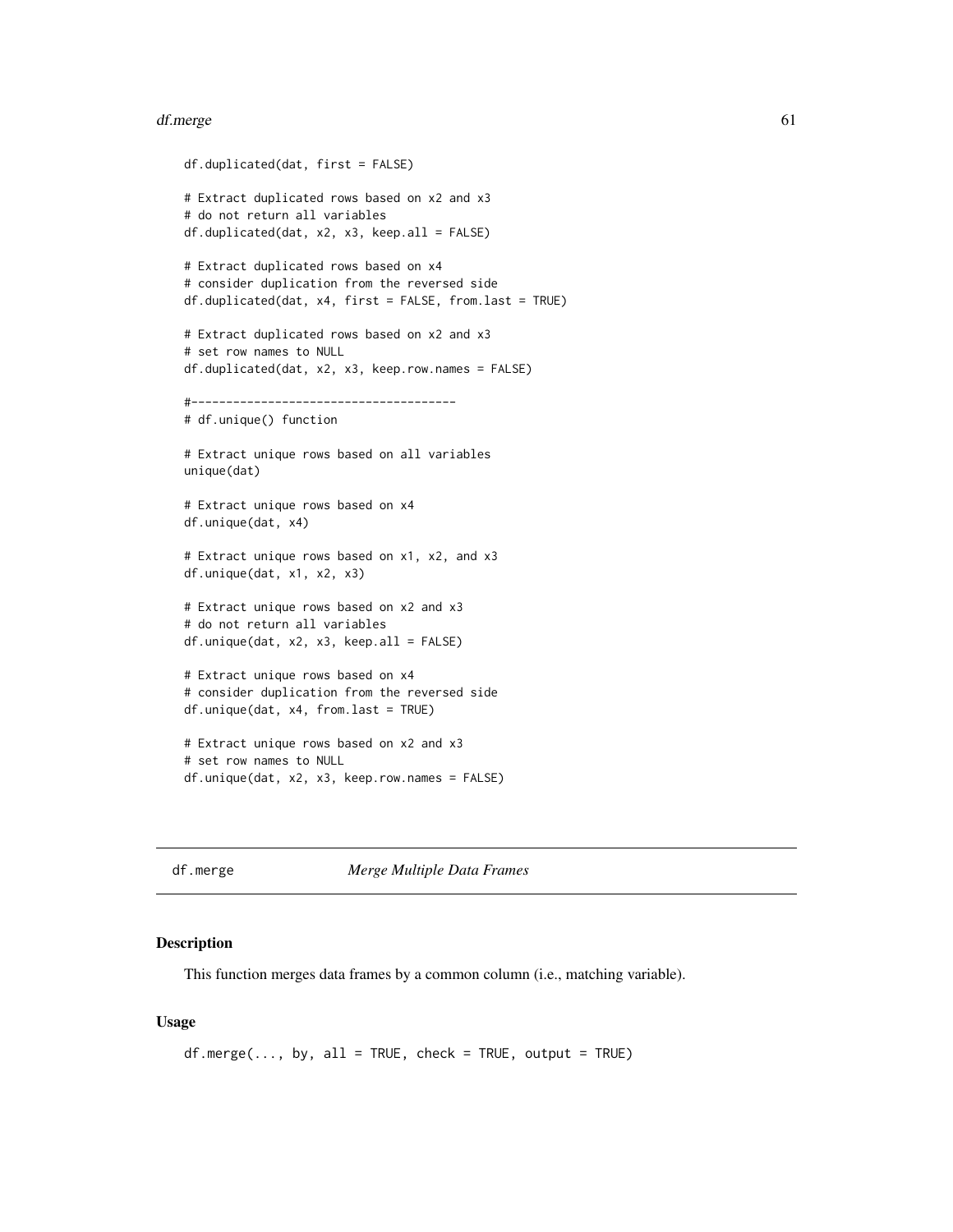### Arguments

| $\cdots$ | a sequence of matrices or data frames and/or matrices to be merged to one.                                                                             |
|----------|--------------------------------------------------------------------------------------------------------------------------------------------------------|
| by       | a character string indicating the column used for merging (i.e., matching vari-<br>able), see 'Details'.                                               |
| all      | logical: if TRUE, then extra rows with NAs will be added to the output for each<br>row in a data frame that has no matching row in another data frame. |
| check    | logical: if TRUE, argument specification is checked.                                                                                                   |
| output   | logical: if TRUE, output is shown on the console.                                                                                                      |

## Details

There are following requirements for merging multiple data frames: First, each data frame has the same matching variable specified in the by argument. Second, matching variable in the data frames have all the same class. Third, there are no duplicated values in the matching variable in each data frame. Fourth, there are no missing values in the matching variables. Last, there are no duplicated variable names across the data frames except for the matching variable.

Note that it is possible to specify data frames matrices and/or in the argument .... However, the function always returns a data frame.

### Value

Returns a merged data frame.

## Author(s)

Takuya Yanagida <takuya.yanagida@univie.ac.at>

# See Also

[df.duplicated](#page-58-1), [df.unique](#page-58-0), [df.rbind](#page-62-0), [df.rename](#page-64-0), [df.sort](#page-65-0)

# Examples

```
adat \leq data.frame(id = c(1, 2, 3),
                  x1 = c(7, 3, 8)bdat \leq data.frame(id = c(1, 2),
                   x2 = c(5, 1)cdat \leq data.frame(id = c(2, 3),
                  y3 = c(7, 9)ddat \leq data.frame(id = 4,
                   y4 = 6# Merge adat, bdat, cdat, and data by the variable id
df.merge(adat, bdat, cdat, ddat, by = "id")
```
# Do not show output on the console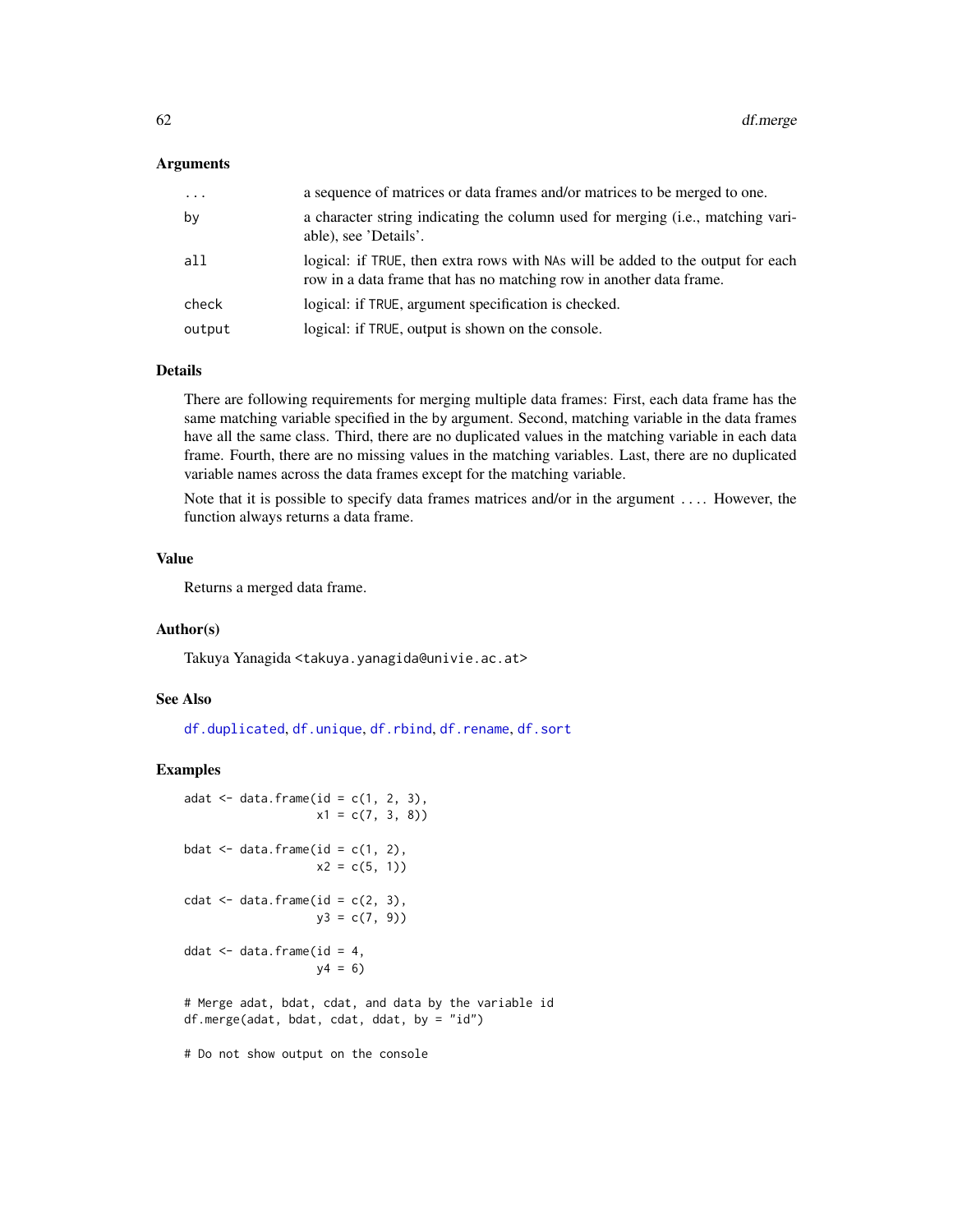#### $df.$ rbind 63

```
df.merge(adat, bdat, cdat, ddat, by = "id", output = FALSE)
## Not run:
#--------------------------------------#'
# Error messages
adat \leq data.frame(id = c(1, 2, 3),
                   x1 = c(7, 3, 8)bdat \leq data.frame(code = c(1, 2, 3),
                   x2 = c(5, 1, 3)cdat \leq data.frame(id = factor(c(1, 2, 3)),
                   x3 = c(5, 1, 3)ddat \leq data.frame(id = c(1, 2, 2),
                   x2 = c(5, 1, 3)edat \leq data.frame(id = c(1, NA, 3),
                   x2 = c(5, 1, 3)fdat \leq data.frame(id = c(1, 2, 3),
                   x1 = c(5, 1, 3)# Error: Data frames do not have the same matching variable specified in 'by'.
df.merge(adat, bdat, by = "id")
# Error: Matching variable in the data frames do not all have the same class.
df.merge(adat, cdat, by = "id")
# Error: There are duplicated values in the matching variable specified in 'by'.
df.merge(adat, ddat, by = "id")
# Error: There are missing values in the matching variable specified in 'by'.
df.merge(adat, edat, by = "id")
#' # Error: There are duplicated variable names across data frames.
df.merge(adat, fdat, by = "id")
## End(Not run)
```
<span id="page-62-0"></span>df.rbind *Combine Data Frames by Rows, Filling in Missing Columns*

# Description

This function takes a sequence of data frames and combines them by rows, while filling in missing columns with NAs.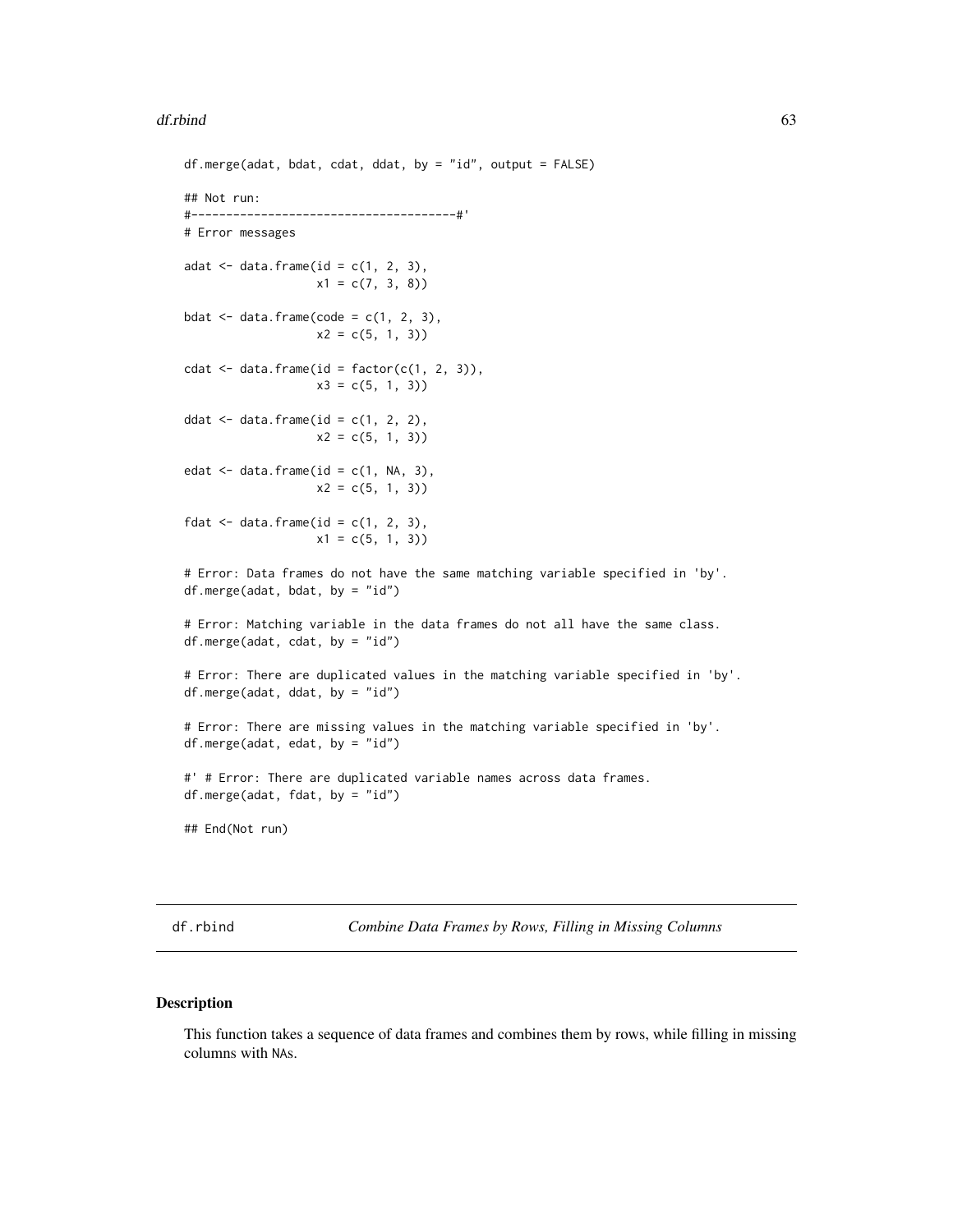### Usage

df.rbind(...)

### Arguments

... a sequence of data frame to be row bind together. This argument can be a list of data frames, in which case all other arguments are ignored. Any NULL inputs are silently dropped. If all inputs are NULL, the output is also NULL.

# Details

This is an enhancement to [rbind](#page-0-0) that adds in columns that are not present in all inputs, accepts a sequence of data frames, and operates substantially faster.

Column names and types in the output will appear in the order in which they were encountered.

Unordered factor columns will have their levels unified and character data bound with factors will be converted to character. POSIXct data will be converted to be in the same time zone. Array and matrix columns must have identical dimensions after the row count. Aside from these there are no general checks that each column is of consistent data type.

# Value

Returns a single data frame

## Note

This function is a copy of the rbind.fill() function in the plyr package by Hadley Wickham.

#### Author(s)

Hadley Wickham

# References

Wickham, H. (2011). The split-apply-combine strategy for data analysis. *Journal of Statistical Software, 40*, 1-29. https://doi.org/10.18637/jss.v040.i01

Wickham, H. (2019). plyr: Tools for Splitting, Applying and Combining Data. R package version 1.8.5.

### See Also

[df.duplicated](#page-58-1), [df.unique](#page-58-0), [df.merge](#page-60-0), [df.rename](#page-64-0), [df.sort](#page-65-0)

# Examples

adat  $\leq$  data.frame(id = c(1, 2, 3),  $a = c(7, 3, 8),$  $b = c(4, 2, 7)$ 

bdat  $\leq$  data.frame(id = c(4, 5, 6),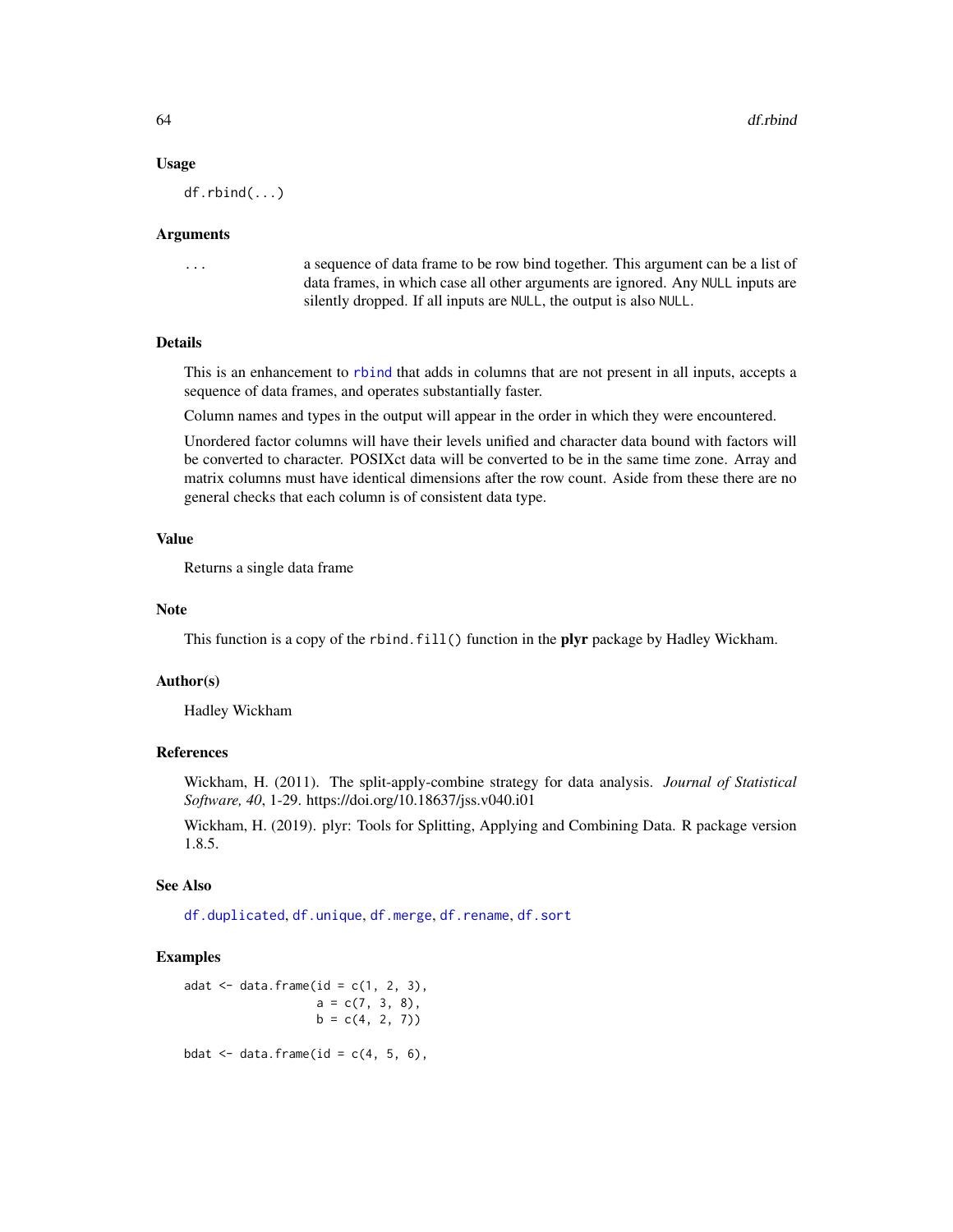#### df.rename 65

 $a = c(2, 4, 6)$ ,  $c = c(4, 2, 7)$ cdat  $\leq$  data.frame(id = c(7, 8, 9),  $a = c(1, 4, 6)$ ,  $d = c(9, 5, 4)$ df.rbind(adat, bdat, cdat)

<span id="page-64-0"></span>df.rename *Rename Columns in a Matrix or Variables in a Data Frame*

# Description

This function renames columns in a matrix or variables in a data frame by specifying a character string or character vector indicating the columns or variables to be renamed and a character string or character vector indicating the corresponding replacement values.

## Usage

df.rename(x, from, to, check = TRUE)

### Arguments

| $\mathsf{x}$ | a matrix or data frame.                                                                                                                                    |
|--------------|------------------------------------------------------------------------------------------------------------------------------------------------------------|
| from         | a character string or character vector indicating the column(s) or variable(s) to<br>be renamed.                                                           |
| to           | a character string or character vector indicating the corresponding replacement<br>values for the column(s) or variable(s) specified in the argument name. |
| check        | logical: if TRUE, argument specification is checked.                                                                                                       |

## Value

Returns a matrix or data frame with renamed columns or variables.

## Author(s)

Takuya Yanagida <takuya.yanagida@univie.ac.at>

## See Also

[df.duplicated](#page-58-1), [df.unique](#page-58-0), [df.merge](#page-60-0), [df.rbind](#page-62-0), [df.sort](#page-65-0)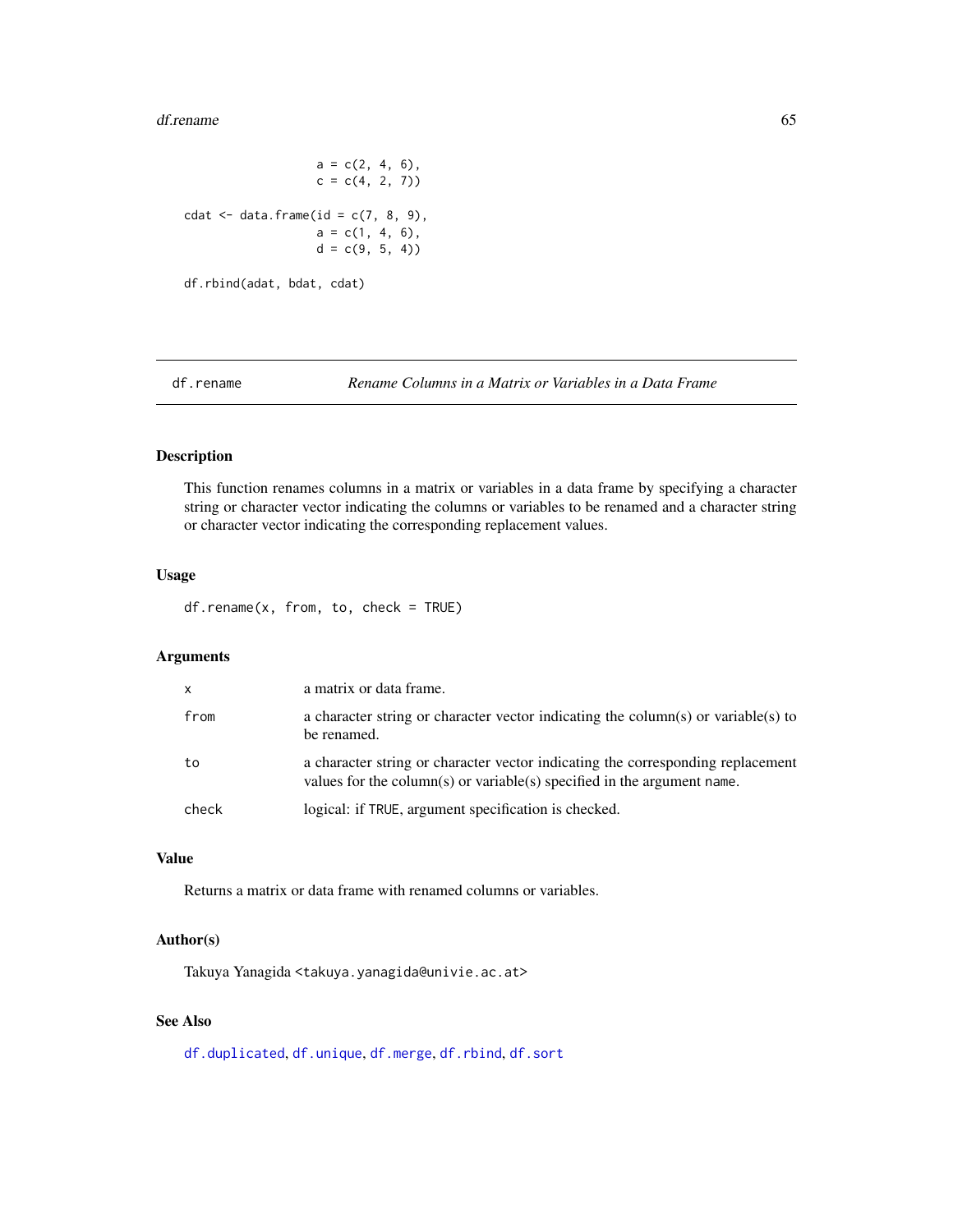### Examples

dat  $\leq$  data.frame(a = c(3, 1, 6),  $b = c(4, 2, 5)$ ,  $c = c(7, 3, 1)$ # Rename variable b in the data frame 'dat' to y df.rename(dat, from = "b", to = "y") # Rename variable a, b, and c in the data frame 'dat' to x, y, and z df.rename(dat, from = c("a", "b", "c"), to = c("x", "y", "z"))

<span id="page-65-0"></span>

df.sort *Data Frame Sorting*

# Description

This function arranges a data frame in increasing or decreasing order according to one or more variables.

### Usage

 $df.sort(x, ..., decreasing = FALSE, check = TRUE)$ 

# Arguments

| X.                      | a data frame.                                                                                                        |
|-------------------------|----------------------------------------------------------------------------------------------------------------------|
| $\cdot$ $\cdot$ $\cdot$ | a sorting variable or a sequence of sorting variables which are specified without<br>quotes ' ' or double quotes "". |
| decreasing              | logical: if TRUE, the sort is decreasing.                                                                            |
| check                   | logical: if TRUE, argument specification is checked.                                                                 |

## Value

Returns data frame x sorted according to the variables specified in ..., a matrix will be coerced to a data frame.

## Author(s)

Takuya Yanagida <takuya.yanagida@univie.ac.at>

## References

Becker, R. A., Chambers, J. M. and Wilks, A. R. (1988) *The New S Language*. Wadsworth & Brooks/Cole.

Knuth, D. E. (1998) *The Art of Computer Programming, Volume 3: Sorting and Searching* (2nd ed.). Addison-Wesley.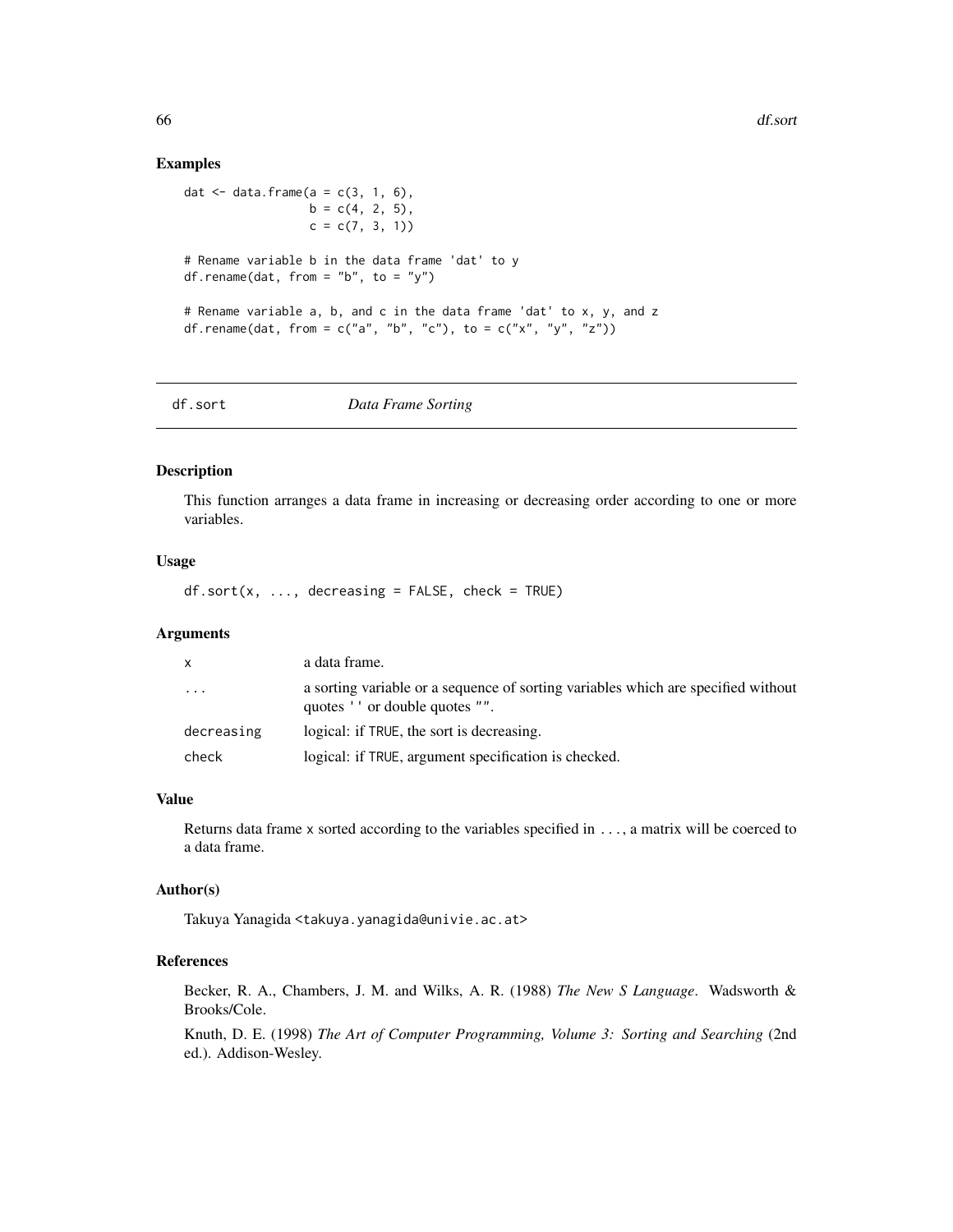#### dummy.c 67

# See Also

```
df.duplicated, df.unique, df.merge, df.rbind, df.rename
```
## Examples

```
dat <- data.frame(x = c(5, 2, 5, 5, 7, 2),
                 y = c(1, 6, 2, 3, 2, 3),
                  z = c(2, 1, 6, 3, 7, 4)# Sort data frame 'dat' by "x" in increasing order
df.sort(dat, x)
# Sort data frame 'dat' by "x" in decreasing order
df.sort(dat, x, decreasing = TRUE)
# Sort data frame 'dat' by "x" and "y" in increasing order
df.sort(dat, x, y)
# Sort data frame 'dat' by "x" and "y" in decreasing order
df.sort(dat, x, y, decreasing = TRUE)
```
dummy.c *Dummy Coding*

## Description

This function creates  $k - 1$  dummy coded 0/1 variables for a vector with k distinct values.

# Usage

dummy.c(x, ref = NULL, names = "d", as.na = NULL, check = TRUE)

| $\mathsf{x}$ | a numeric vector with integer values, character vector or factor.                                                                                                                                                                                                                                                                                                                                                                                                                                |
|--------------|--------------------------------------------------------------------------------------------------------------------------------------------------------------------------------------------------------------------------------------------------------------------------------------------------------------------------------------------------------------------------------------------------------------------------------------------------------------------------------------------------|
| ref          | a numeric value or character string indicating the reference group. By default,<br>the last category is selected as reference group.                                                                                                                                                                                                                                                                                                                                                             |
| names        | a character string or character vector indicating the names of the dummy vari-<br>ables. By default, variables are named "d" with the category compared to the<br>reference category (e.g., "d1" and "d2"). Variable names can be specified using<br>a character string (e.g., names = "dummy_" leads to dummy_1 and dummy_2) or a<br>character vector matching the number of dummy coded variables (e.g. names $=$<br>$c("x.3_1", "x.3_2")$ which is the number of unique categories minus one. |
| as.na        | a numeric vector indicating user-defined missing values, i.e. these values are<br>converted to NA before conducting the analysis.                                                                                                                                                                                                                                                                                                                                                                |
| check        | logical: if TRUE, argument specification is checked.                                                                                                                                                                                                                                                                                                                                                                                                                                             |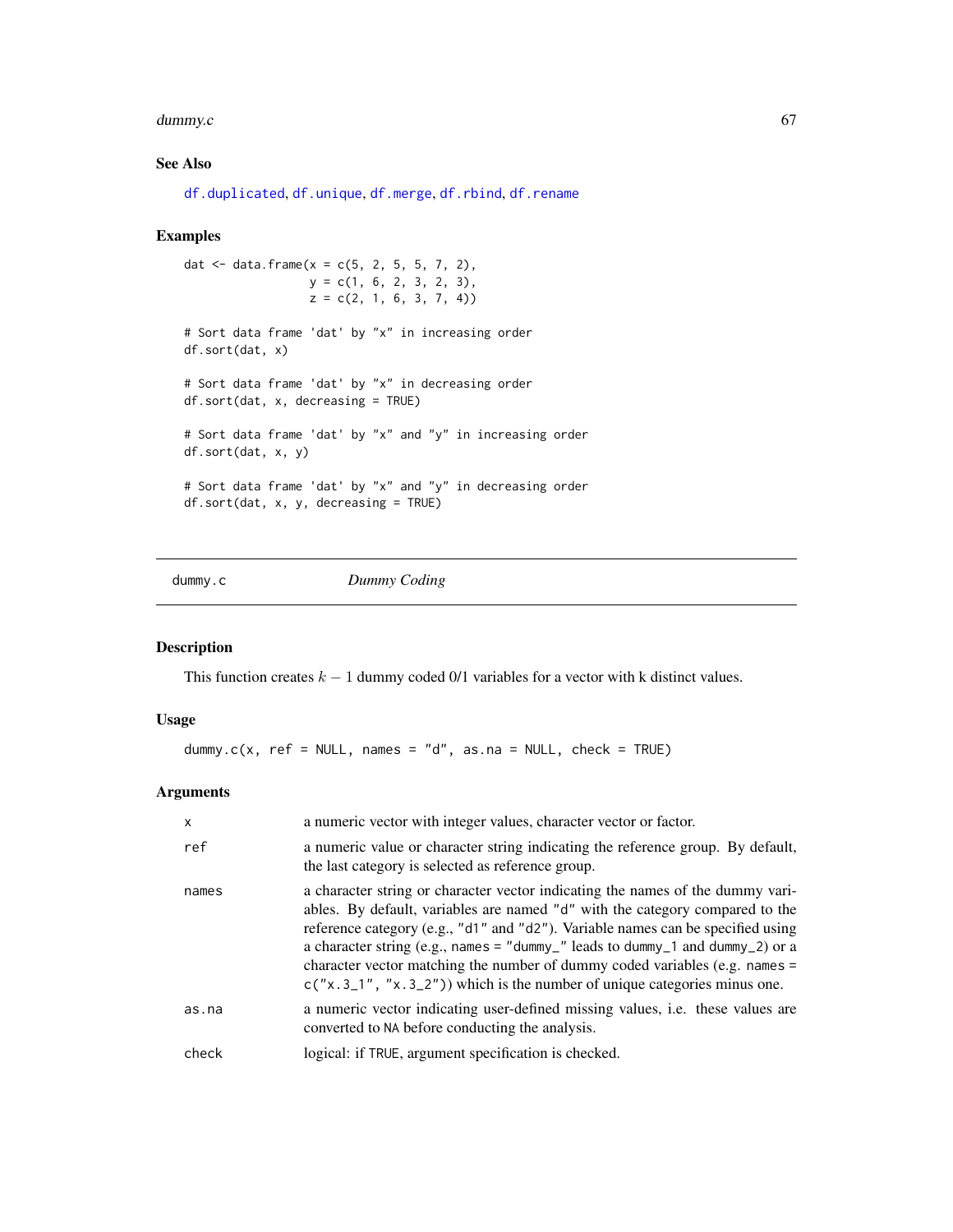68 dummy.c

### Value

Returns a matrix with k - 1 dummy coded 0/1 variables.

### Author(s)

Takuya Yanagida <takuya.yanagida@univie.ac.at>

## References

Rasch, D., Kubinger, K. D., & Yanagida, T. (2011). *Statistics in psychology - Using R and SPSS*. New York: John Wiley & Sons.

```
dat \le data.frame(x = c(1, 1, 1, 2, 2, 2, 3, 3, 3),
                  y = c("a", "a", "a", "b", "b", "b", "c", "c", "c", "c"),
                  z = factor(c("B", "B", "B", "A", "A", "A", "C", "C", "C"),stringsAsFactors = FALSE)
# Dummy coding of a numeric variable, reference = 3
dummy.c(dat$x)
# Dummy coding of a numeric variable, reference = 1
dummy.c(datx, ref = 1)
# Dummy coding of a numeric variable, reference = 3
# assign user-specified variable names
dummy.c(dat$x, names = c("x.3_1", "x.3_2"))# Dummy coding of a numeric variable, reference = 3
# assign user-specified variable names and attach to the data frame
dat <- data.frame(dat, dummy.c(dat$x, names = c("x.3_1", "x.3_2")), stringsAsFactors = FALSE)
# Dummy coding of a character variable, reference = "c"
dummy.c(dat$y)
# Dummy coding of a character variable, reference = "a"
dummy.c(dat$y, ref = "a")
# Dummy coding of a numeric variable, reference = "c"
# assign user-specified variable names
dummy.c(dat$y, names = c("y.c_a", "y.c_b"))# Dummy coding of a character variable, reference = "c"
# assign user-specified variable names and attach to the data frame
dat <- data.frame(dat, dummy.c(dat$y, names = c("y.c_a", "y.c_b")), stringsAsFactors = FALSE)
# Dummy coding of a factor, reference = "C"
dummy.c(dat$z)
# Dummy coding of a factor, reference = "A"
dummy.c(dat$z, ref = "A")
```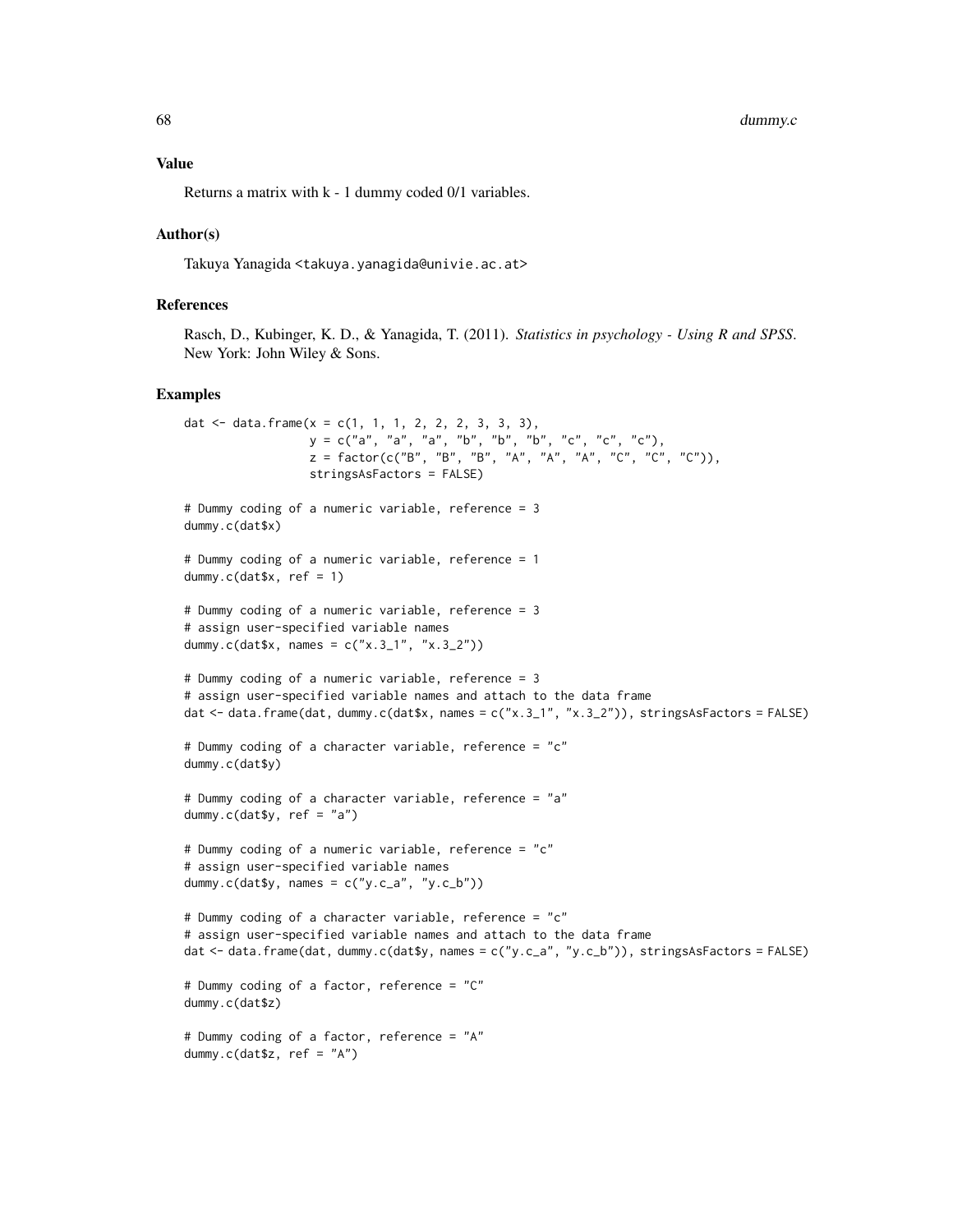```
# Dummy coding of a numeric variable, reference = "C"
# assign user-specified variable names
dummy.c(dat$z, names = c("z.C_A", "z.C_B"))# Dummy coding of a factor, reference = "C"
# assign user-specified variable names and attach to the data frame
dat <- data.frame(dat, dummy.c(dat$z, names = c("z.C_A", "z.C_B")), stringsAsFactors = FALSE)
```

```
eta.sq Eta Squared
```
### Description

This function computes eta squared for one or more outcome variables in combination with one or more grouping variables.

### Usage

eta.sq(x, group, digits = 2, as.na = NULL, check = TRUE, output = TRUE)

## Arguments

| $\mathsf{x}$ | a numeric vector, matrix or data frame with numeric vectors for the outcome<br>variables.                                                                                                                   |
|--------------|-------------------------------------------------------------------------------------------------------------------------------------------------------------------------------------------------------------|
| group        | a vector, matrix or data frame with integer vectors, character vectors or factors<br>for the grouping variables.                                                                                            |
| digits       | an integer value indicating the number of decimal places to be used for display-<br>ing eta squared.                                                                                                        |
| as.na        | a numeric vector indicating user-defined missing values, <i>i.e.</i> these values are<br>converted to NA before conducting the analysis. Note that as . na() function is<br>only applied to the argument x. |
| check        | logical: if TRUE, argument specification is checked.                                                                                                                                                        |
| output       | logical: if TRUE, output is shown on the console.                                                                                                                                                           |

# Value

Returns an object of class misty.object, which is a list with following entries: function call (call), matrix or data frame specified in x (data), specification of function arguments (args), and list with results (result).

## Author(s)

Takuya Yanagida <takuya.yanagida@univie.ac.at>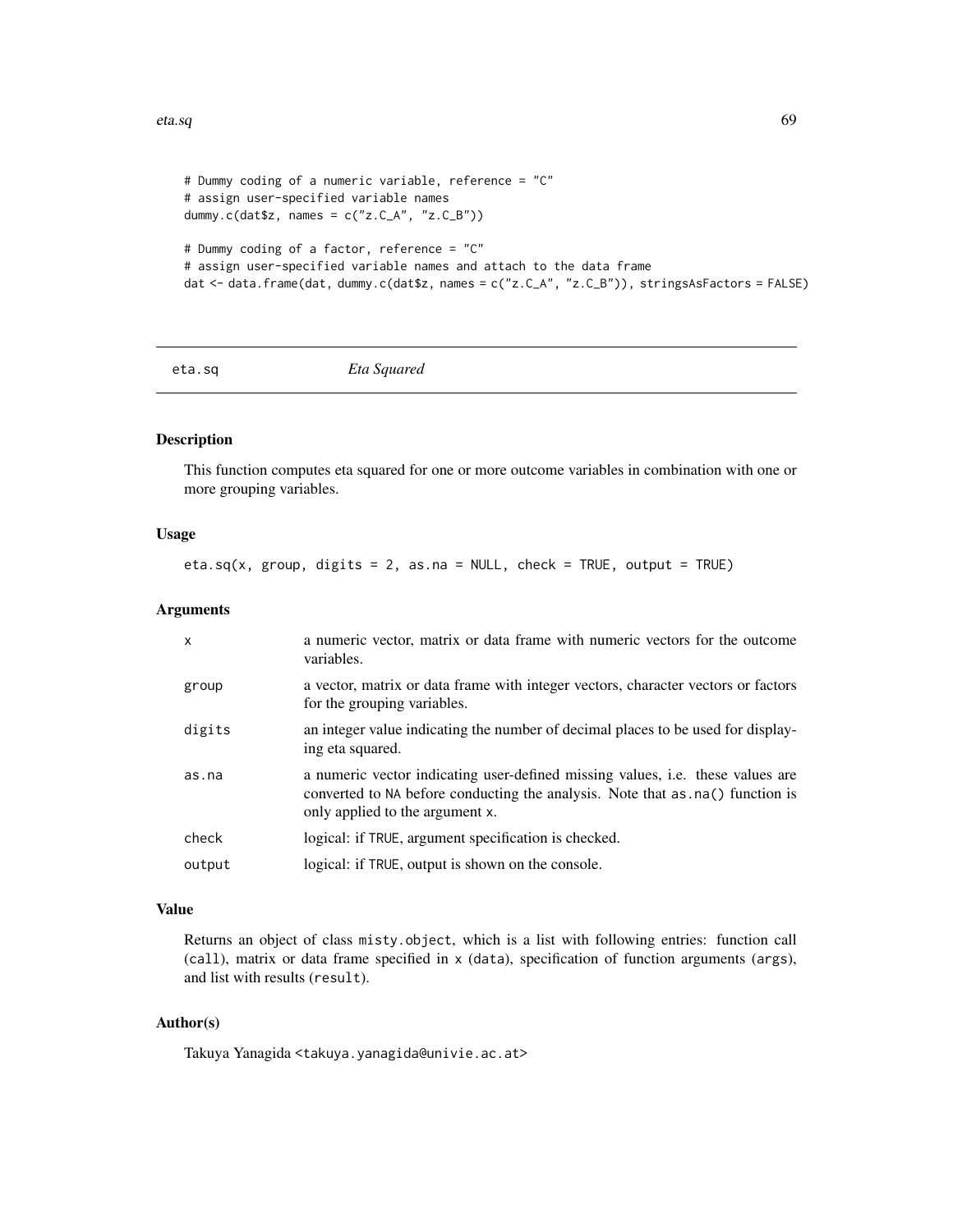## References

Rasch, D., Kubinger, K. D., & Yanagida, T. (2011). *Statistics in psychology - Using R and SPSS*. New York: John Wiley & Sons.

# See Also

[cohens.d](#page-35-0), [cor.cont](#page-44-0), [cor.matrix](#page-47-0), [cor.cramer](#page-46-0), [cor.phi](#page-50-0)

### Examples

```
dat <- data.frame(x1 = c(1, 1, 1, 1, 2, 2, 2, 2, 2),
                 x2 = c(1, 1, 1, 2, 2, 2, 3, 3, 3),
                 y1 = c(3, 2, 4, 5, 6, 4, 7, 5, 7),y2 = c(2, 4, 1, 5, 3, 3, 4, 6, 7)# Eta squared for y1 explained by x1
eta.sq(dat$y1, group = dat$x1)
# Eta squared for y1 and y2 explained by x1 and x2
eta.sq(dat[, c("y1", "y2")], group = dat[, c("x1", "x2")])
```
<span id="page-69-0"></span>

freq *Frequency Table*

# Description

This function computes a frequency table with absolute and percentage frequencies for one or more than one variable.

## Usage

```
freq(x, print = c("no", "all", "perc", "v.perc"), freq = TRUE, split = FALSE,labels = TRUE, val.col = FALSE, round = 3, exclude = 15, digits = 2,
    as.na = NULL, write = NULL, check = TRUE, output = TRUE)
```

| x      | a vector, factor, matrix or data frame.                                                                                                                                                                                                                                                                                                                                                                          |
|--------|------------------------------------------------------------------------------------------------------------------------------------------------------------------------------------------------------------------------------------------------------------------------------------------------------------------------------------------------------------------------------------------------------------------|
| print  | a character string indicating which percentage(s) to be printed on the console,<br>i.e., no percentages ("no"), all percentages ("all"), percentage frequencies<br>("print"), and valid percentage frequencies ("v.perc"). Default setting when<br>specifying one variable in x is print = "all", while default setting when spec-<br>if ying more than one variable in $x$ is print = "no" unless split = TRUE. |
| freg   | logical: if TRUE (default), absolute frequencies will be shown on the console.                                                                                                                                                                                                                                                                                                                                   |
| split  | logical: if TRUE, output table is split by variables when specifying more than one<br>variable in x.                                                                                                                                                                                                                                                                                                             |
| labels | logical: if TRUE (default), labels for the factor levels will be used.                                                                                                                                                                                                                                                                                                                                           |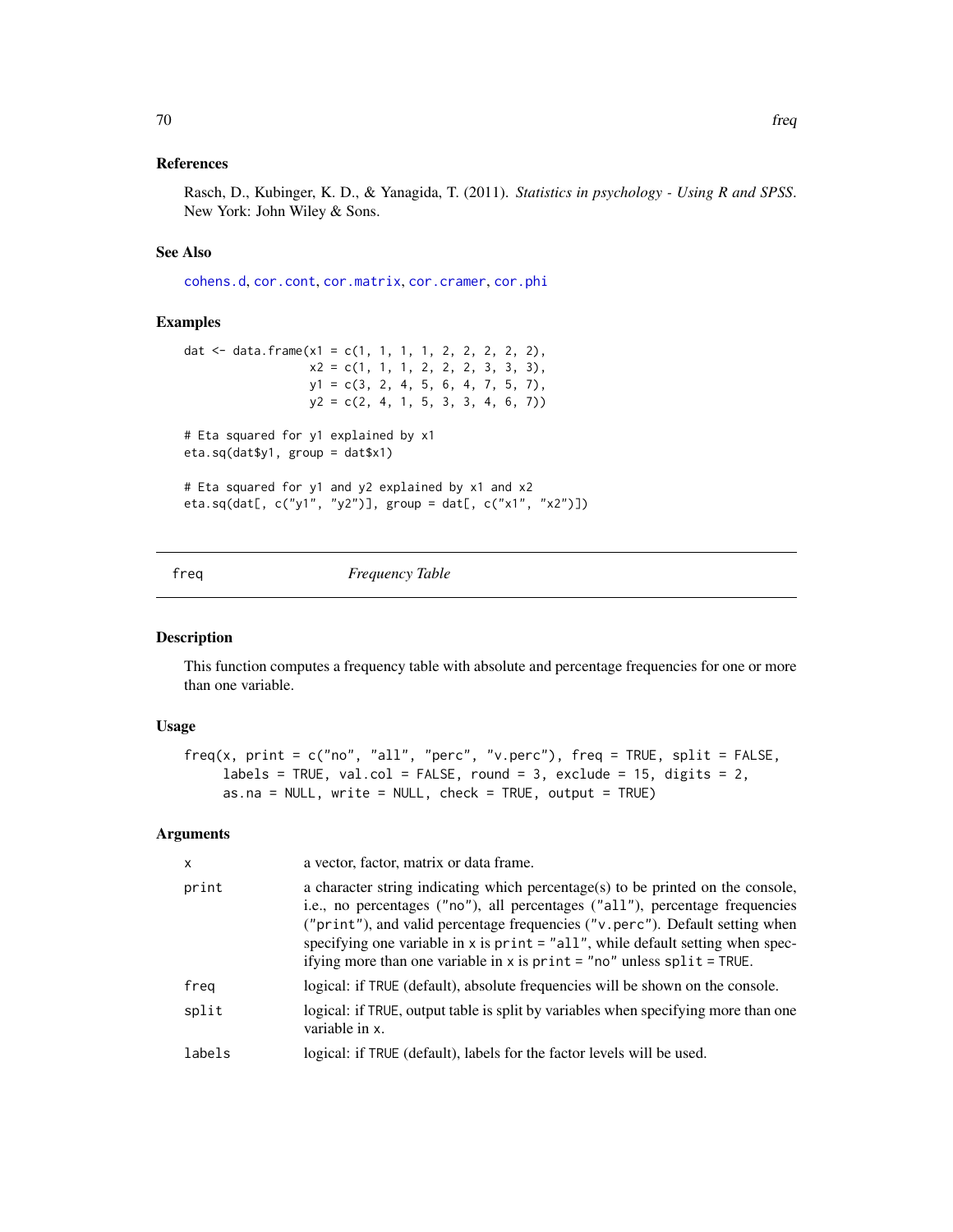| val.col | logical: if TRUE, values are shown in the columns, variables in the rows.                                                                                                                                                                                                                                                                                            |
|---------|----------------------------------------------------------------------------------------------------------------------------------------------------------------------------------------------------------------------------------------------------------------------------------------------------------------------------------------------------------------------|
| round   | an integer value indicating the number of decimal places to be used for rounding<br>numeric variables.                                                                                                                                                                                                                                                               |
| exclude | an integer value indicating the maximum number of unique values for variables<br>to be included in the analysis when specifying more than one variable in x i.e.,<br>variables with the number of unique values exceeding exclude will be excluded<br>from the analysis. It is also possible to specify exclude = FALSE to include all<br>variables in the analysis. |
| digits  | an integer value indicating the number of decimal places to be used for display-<br>ing percentages.                                                                                                                                                                                                                                                                 |
| as.na   | a numeric vector indicating user-defined missing values, i.e. these values are<br>converted to NA before conducting the analysis.                                                                                                                                                                                                                                    |
| write   | a character string for writing the results into a Excel file naming a file with or<br>without file extension '.xlsx', e.g., "Results.xlsx" or "Results".                                                                                                                                                                                                             |
| check   | logical: if TRUE, argument specification is checked.                                                                                                                                                                                                                                                                                                                 |
| output  | logical: if TRUE, output is shown on the console.                                                                                                                                                                                                                                                                                                                    |
|         |                                                                                                                                                                                                                                                                                                                                                                      |

### Details

By default, the function displays the absolute and percentage frequencies when specifying one variable in the argument x, while the function displays only the absolute frequencies when more than one variable is specified. The function displays valid percentage frequencies only in the presence of missing values and excludes variables with all values missing from the analysis. Note that it is possible to mix numeric variables, factors, and character variables in the data frame specified in the argument x. By default, numeric variables are rounded to three digits before computing the frequency table.

# Value

Returns an object of class misty.object, which is a list with following entries: function call (call), type of analysis (type), matrix or data frame specified in x (data), specification of function arguments (args), and list with results (result).

### Author(s)

Takuya Yanagida <takuya.yanagida@univie.ac.at>

# References

Becker, R. A., Chambers, J. M., & Wilks, A. R. (1988). *The New S Language*. Wadsworth & Brooks/Cole.

# See Also

[write.result](#page-168-0), [crosstab](#page-53-0), [descript](#page-56-0), [multilevel.descript](#page-97-0), [na.descript](#page-116-0).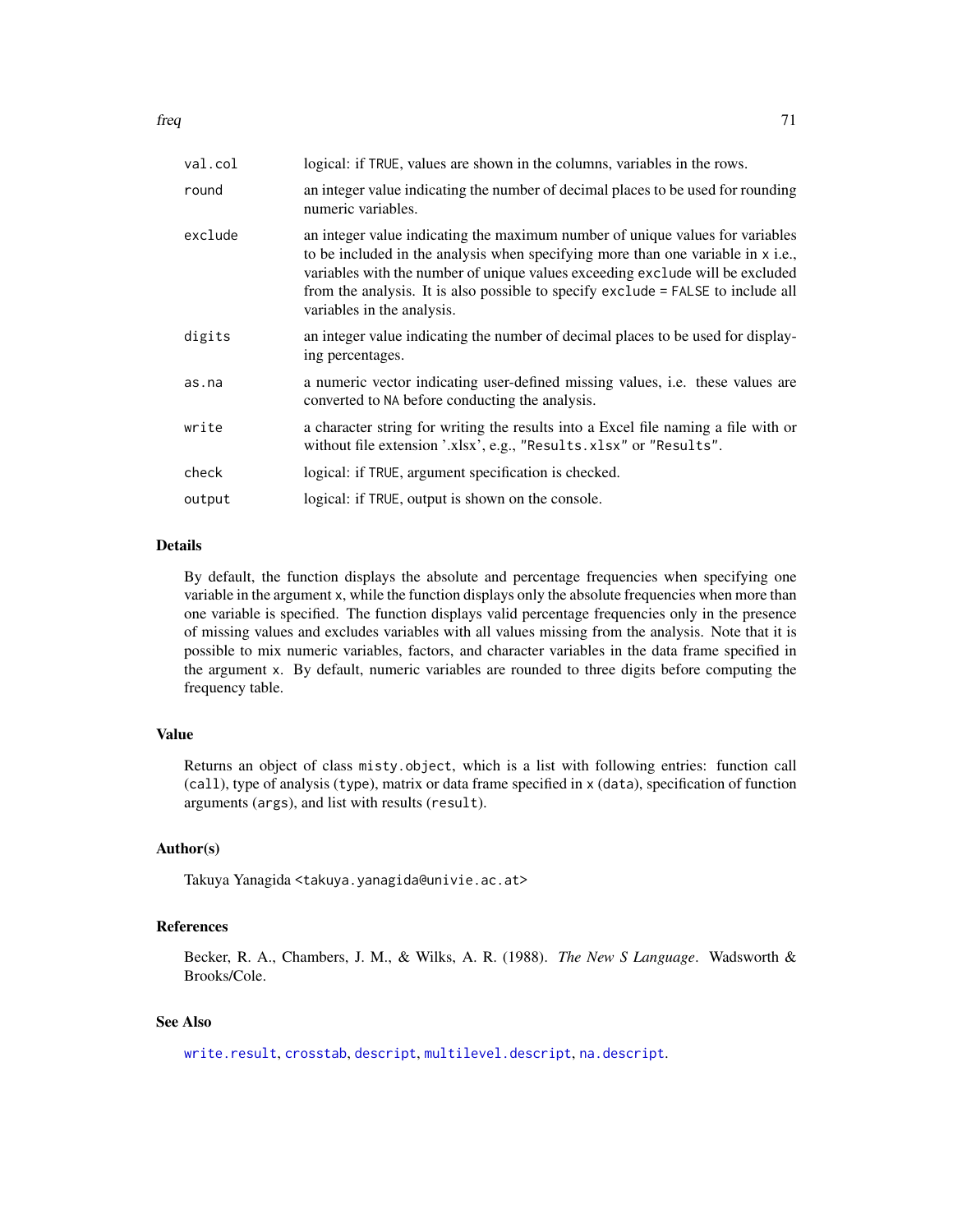```
dat \le data.frame(x1 = c(3, 3, 2, 3, 2, 3, 3, 2, 1, -99),
                 x2 = c(2, 2, 1, 3, 1, 1, 3, 3, 2, 2),y1 = c(1, 4, NA, 5, 2, 4, 3, 5, NA, 1),y2 = c(2, 3, 4, 3, NA, 4, 2, 3, 4, 5),z = c(1, 2, 3, 4, 5, 6, 7, 8, 9, 10)# Frequency table for one variable
freq(dat$x1)
# Frequency table for one variable,
# values shown in columns
freq(data$x1, val.col = TRUE)
# Frequency table for one variable,
# convert value -99 into NA
freq(datx1, as.na = -99)
# Frequency table for one variable
# use 3 digit for displaying percentages
freq(dat$x1, digits = 3)
# Frequency table for more than one variable
freq(dat[, c("x1", "x2", "y1", "y2")])
# Frequency table for more than one variable,
# values shown in columns
freq(dat[, c("x1", "x2", "y1", "y2")], val.col = TRUE)
# Frequency table for more than one variable,
# with percentage frequencies
freq(dat[, c("x1", "x2", "y1", "y2")], print = "all")
# Frequency table for more than one variable,
# with percentage frequencies, values shown in columns
freq(dat[, c("x1", "x2", "y1", "y2")], print = "all", val.col = TRUE)
# Frequency table for more than one variable,
# split output table
freq(dat[, c("x1", "x2", "y1", "y2")], split = TRUE)
# Frequency table for more than one variable,
# exclude variables with more than 5 unique values
freq(dat, exclude = 5)
# Frequency table for a factor
freq(factor(c("a", "a", "b", "c", "b")))
# Frequency table for one variable,
# do not use labels of the factor levels
freq(factor(c("a", "a", "b", "c", "b")), labels = FALSE)
```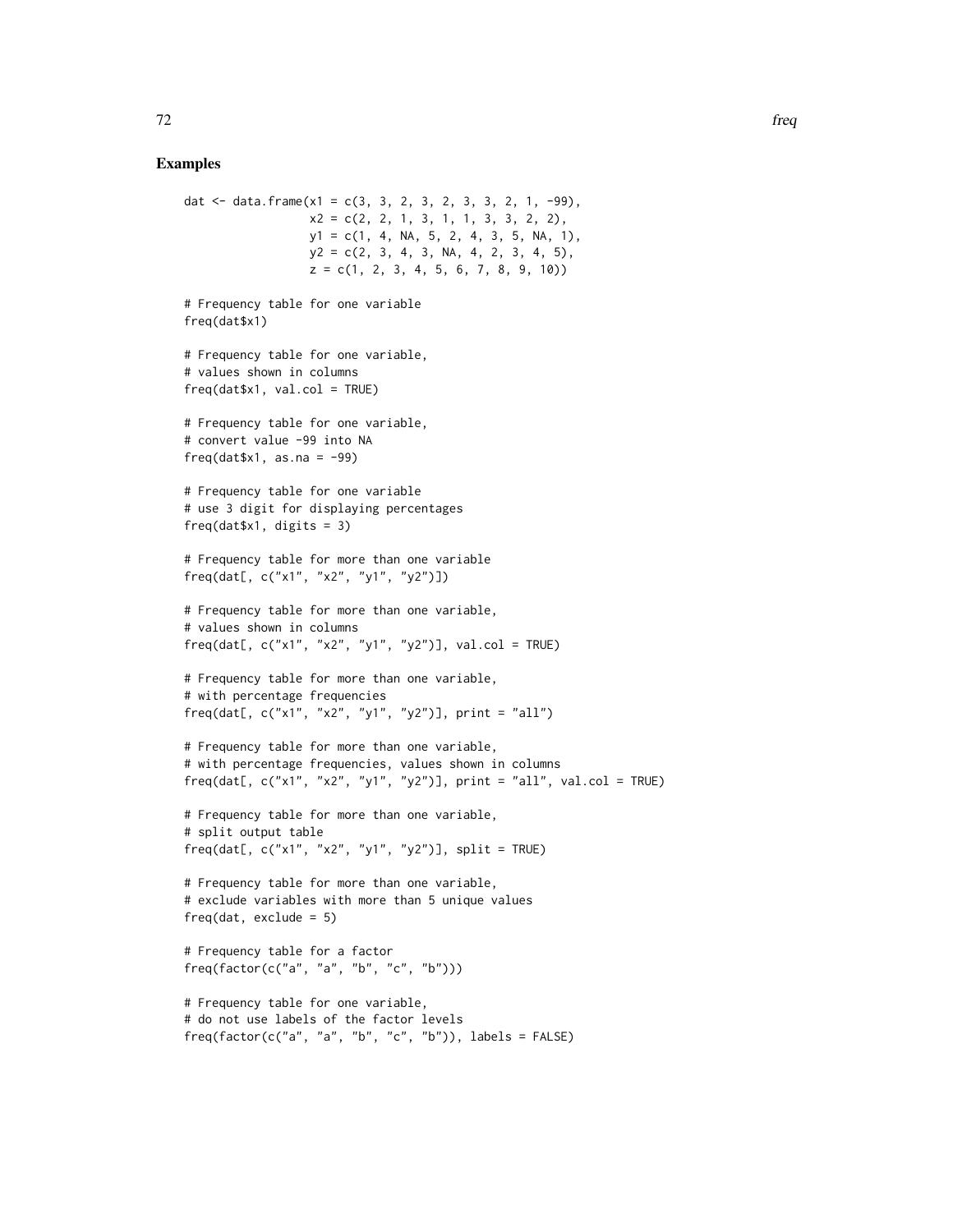### indirect 73

```
## Not run:
# Write Results into a Excel file
freq(dat[, c("x1", "x2", "y1", "y2")], split = TRUE, write = "Frequencies.xlsx")
result <- freq(dat[, c("x1", "x2", "y1", "y2")], split = TRUE, output = FALSE)
write.result(result, "Frequencies.xlsx")
## End(Not run)
```
<span id="page-72-0"></span>indirect *Confidence Intervals for the Indirect Effect*

## Description

This function computes confidence intervals for the indirect effect based on the asymptotic normal method, distribution of the product method and the Monte Carlo method. By default, the function uses the distribution of the product method for computing the two-sided 95% asymmetric confidence intervals for the indirect effect product of coefficient estimator  $\hat{a}\hat{b}$ .

### Usage

```
indirect(a, b, se.a, se.b, print = c("all", "asymp", "dop", "mc"),se = c("sobel", "aroian", "goodman"), nrep = 100000,alternative = c("two.sided", "less", "greater"),
         seed = NULL, conf. level = 0.95, digits = 3, check = TRUE,
        output = TRUE)
```

| a           | a numeric value indicating the coefficient $a$ , i.e., effect of $X$ on $M$ .                                                                                                                                                                                                                                                                                                                                                                                                   |
|-------------|---------------------------------------------------------------------------------------------------------------------------------------------------------------------------------------------------------------------------------------------------------------------------------------------------------------------------------------------------------------------------------------------------------------------------------------------------------------------------------|
| b           | a numeric value indicating the coefficient $b$ , i.e., effect of $M$ on $Y$ adjusted for<br>Χ.                                                                                                                                                                                                                                                                                                                                                                                  |
| se.a        | a positive numeric value indicating the standard error of $a$ .                                                                                                                                                                                                                                                                                                                                                                                                                 |
| se.b        | a positive numeric value indicating the standard error of $b$ .                                                                                                                                                                                                                                                                                                                                                                                                                 |
| print       | a character string or character vector indicating which confidence intervals (CI)<br>to show on the console, i.e. "all" for all CIs, "asymp" for the CI based on the<br>asymptotic normal method, "dop" (default) for the CI based on the distribution<br>of the product method, and "mc" for the CI based on the Monte Carlo method.                                                                                                                                           |
| se          | a character string indicating which standard error (SE) to compute for the asymp-<br>totic normal method, i.e., "sobel" for the approximate standard error by Sobel<br>(1982) using the multivariate delta method based on a first order Taylor series<br>approximation, "aroian" (default) for the exact standard error by Aroian (1947)<br>based on a first and second order Taylor series approximation, and "goodman"<br>for the unbiased standard error by Goodman (1960). |
| nrep        | an integer value indicating the number of Monte Carlo repetitions.                                                                                                                                                                                                                                                                                                                                                                                                              |
| alternative | a character string specifying the alternative hypothesis, must be one of "two.sided"<br>(default), "greater" or "less".                                                                                                                                                                                                                                                                                                                                                         |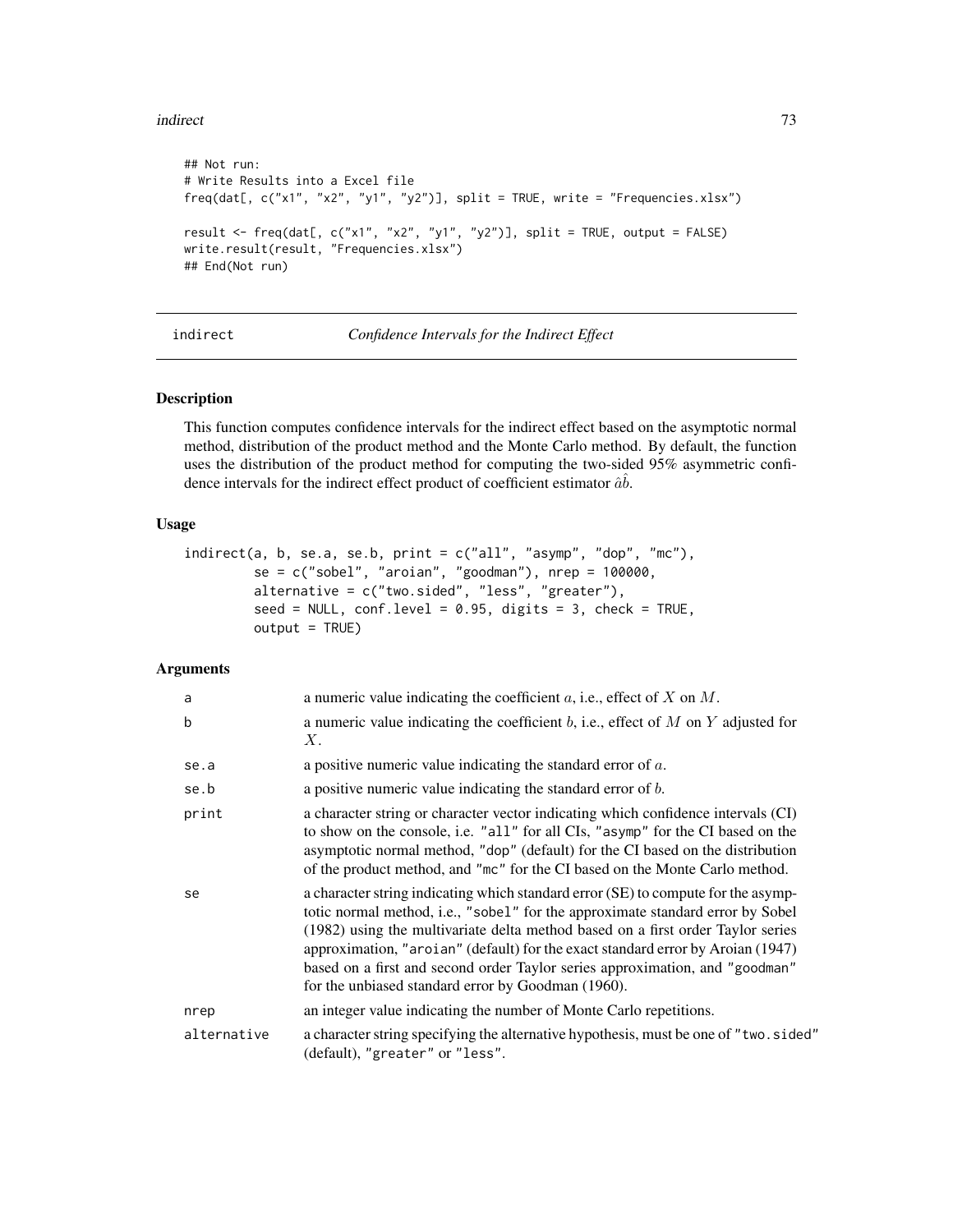| seed       | a numeric value specifying the seed of the random number generator when using<br>the Monte Carlo method. |
|------------|----------------------------------------------------------------------------------------------------------|
| conf.level | a numeric value between 0 and 1 indicating the confidence level of the interval.                         |
| digits     | an integer value indicating the number of decimal places to be used for display-<br>1 <sup>n</sup>       |
| check      | logical: if TRUE, argument specification is checked.                                                     |
| output     | logical: if TRUE, output is shown on the console.                                                        |

In statistical mediation analysis (MacKinnon & Tofighi, 2013), the indirect effect refers to the effect of the independent variable  $X$  on the outcome variable  $Y$  transmitted by the mediator variable  $M$ . The magnitude of the indirect effect  $ab$  is quantified by the product of the the coefficient  $a$  (i.e., effect of X on M) and the coefficient b (i.e., effect of M on Y adjusted for X). In practice, researchers are often interested in confidence limit estimation for the indirect effect. This function offers three different methods for computing the confidence interval for the product of coefficient estimator  $\hat{a}\hat{b}$ :

### (1) Asymptotic normal method

In the asymptotic normal method, the standard error for the product of the coefficient estimator  $\hat{a}\hat{b}$ is computed which is used to create a symmetrical confidence interval based on the z-value of the standard normal  $(z)$  distribution assuming that the indirect effect is normally distributed. Note that the function provides three formulas for computing the standard error by specifying the argument se:

"sobel" Approximate standard error by Sobel (1982) using the multivariate delta method based on a first order Taylor series approximation:

$$
\sqrt(a^2 \sigma_a^2 + b^2 \sigma_b^2)
$$

"aroian" Exact standard error by Aroian (1947) based on a first and second order Taylor series approximation:

$$
\sqrt(a^2 \sigma_a^2 + b^2 \sigma_b^2 + \sigma_a^2 \sigma_b^2)
$$

"goodman" Unbiased standard error by Goodman (1960):

$$
\sqrt(a^2 \sigma_a^2 + b^2 \sigma_b^2 - \sigma_a^2 \sigma_b^2)
$$

Note that the unbiased standard error is often negative and is hence undefined for zero or small effects or small sample sizes.

The asymptotic normal method is known to have low statistical power because the distribution of the product  $\hat{a}\hat{b}$  is not normally distributed. (Kisbu-Sakarya, MacKinnon, & Miocevic, 2014). In the null case, where both random variables have mean equal to zero, the distribution is symmetric with kurtosis of six. When the product of the means of the two random variables is nonzero, the distribution is skewed (up to a maximum value of  $\pm$  1.5) and has a excess kurtosis (up to a maximum value of 6). However, the product approaches a normal distribution as one or both of the ratios of the means to standard errors of each random variable get large in absolute value (MacKinnon, Lockwood & Williams, 2004).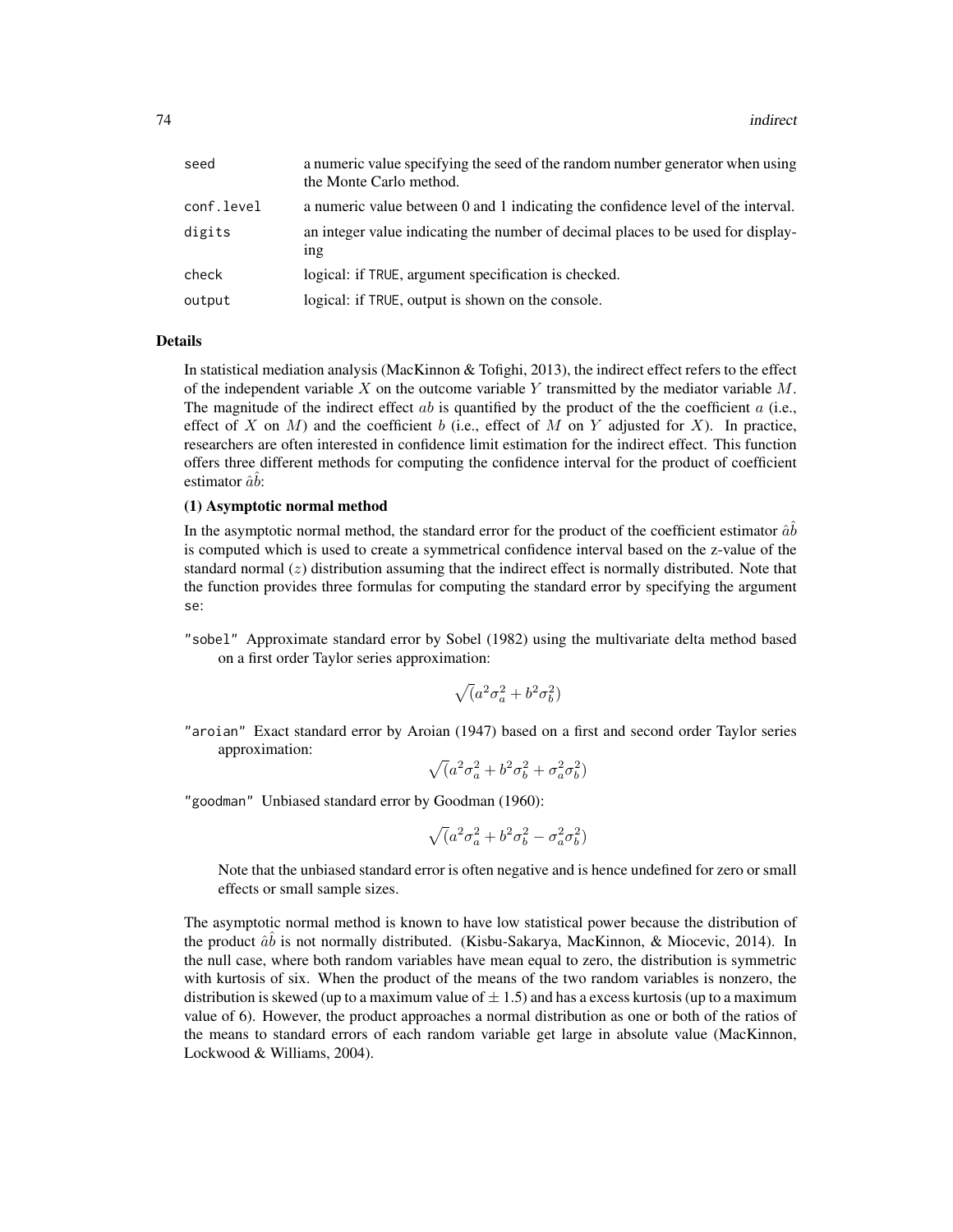#### indirect 75

#### (2) Distribution of the product method

The distribution of the product method (MacKinnon et al., 2002) relies on an analytical approximation of the distribution of the product of two normally distributed variables. The method uses the standardized  $\alpha$  and b coefficients to compute  $\alpha b$  and then uses the critical values for the distribution of the product (Meeker, Cornwell, & Aroian, 1981) to create asymmetric confidence intervals. The distribution of the product approaches the gamma distribution (Aroian, 1947). The analytical solution for the distribution of the product is provided by the Bessel function used to the solution of differential equations and is approximately proportional to the Bessel function of the second kind with a purely imaginary argument (Craig, 1936).

## (3) Monte Carlo method

The Monte Carlo (MC) method (MacKinnon et al., 2004) relies on the assumption that the parameters  $\alpha$  and  $\beta$  have a joint normal sampling distribution. Based on the parametric assumption, a sampling distribution of the product ab using random samples with population values equal to the sample estimates  $\hat{a}$ ,  $\hat{b}$ ,  $\hat{\sigma}_a$ , and  $\hat{\sigma}_b$  is generated. Percentiles of the sampling distribution are identified to serve as limits for a  $100(1 - \alpha)\%$  asymmetric confidence interval about the sample  $\hat{a}\hat{b}$  (Preacher & Selig, 2012). Note that parametric assumptions are invoked for  $\hat{a}$  and  $\hat{b}$ , but no parametric assumptions are made about the distribution of  $\hat{a}\hat{b}$ .

## Value

Returns an object of class misty.object, which is a list with following entries: function call (call), type of analysis (type), list with the input specified in a b, se.a, and se.b (data), specification of function arguments (args), and a list with the result tables (result).

#### **Note**

The function was adapted from the medci () function in the **RMediation** package by Davood Tofighi and David P. MacKinnon (2016).

#### Author(s)

Takuya Yanagida <takuya.yanagida@univie.ac.at>

## References

Aroian, L. A. (1947). The probability function of the product of two normally distributed variables. *Annals of Mathematical Statistics, 18*, 265-271. https://doi.org/10.1214/aoms/1177730442

Craig,C.C. (1936). On the frequency function of xy. *Annals of Mathematical Statistics, 7*, 1–15. https://doi.org/10.1214/aoms/1177732541

Goodman, L. A. (1960). On the exact variance of products. *Journal of the American Statistical Association, 55*, 708-713. https://doi.org/10.1080/01621459.1960.10483369

Kisbu-Sakarya, Y., MacKinnon, D. P., & Miocevic M. (2014). The distribution of the product explains normal theory mediation confidence interval estimation. *Multivariate Behavioral Research, 49*, 261–268. https://doi.org/10.1080/00273171.2014.903162

MacKinnon, D. P., Lockwood, C. M., Hoffman, J. M., West, S. G., & Sheets, V. (2002). Comparison of methods to test mediation and other intervening variable effects. *Psychological Methods, 7*, 83–104. https://doi.org/10.1037/1082-989x.7.1.83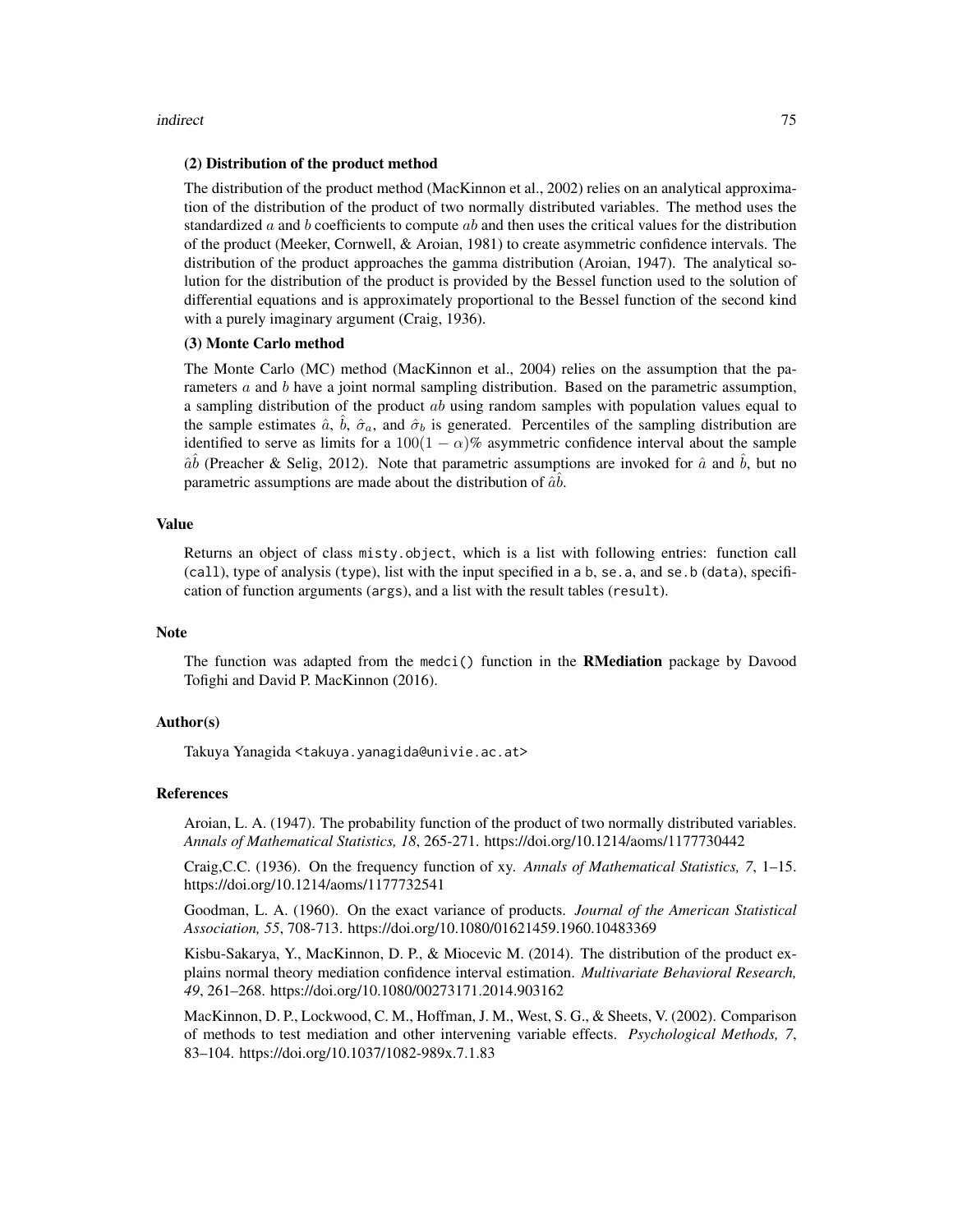MacKinnon, D. P., Lockwood, C. M., & Williams, J. (2004). Confidence limits for the indirect effect: Distribution of the product and resampling methods. *Multivariate Behavioral Research, 39*, 99-128. https://doi.org/10.1207/s15327906mbr3901\_4

MacKinnon, D. P., & Tofighi, D. (2013). Statistical mediation analysis. In J. A. Schinka, W. F. Velicer, & I. B. Weiner (Eds.), *Handbook of psychology: Research methods in psychology* (pp. 717-735). John Wiley & Sons, Inc..

Meeker, W. Q., Jr., Cornwell, L. W., & Aroian, L. A. (1981). The product of two normally distributed random variables. In W. J. Kennedy & R. E. Odeh (Eds.), *Selected tables in mathematical statistics* (Vol. 7, pp. 1–256). Providence, RI: American Mathematical Society.

Preacher, K. J., & Selig, J. P. (2012). Advantages of Monte Carlo confidence intervals for indirect effects. *Communication Methods and Measures, 6*, 77–98. http://dx.doi.org/10.1080/19312458.2012.679848

Sobel, M. E. (1982). Asymptotic confidence intervals for indirect effects in structural equation models. In S. Leinhardt (Ed.), *Sociological methodology 1982* (pp. 290-312). Washington, DC: American Sociological Association.

Tofighi, D. & MacKinnon, D. P. (2011). RMediation: An R package for mediation analysis confidence intervals. *Behavior Research Methods, 43*, 692-700. https://doi.org/10.3758/s13428-011- 0076-x

## See Also

[multilevel.indirect](#page-101-0)

### Examples

```
# Distribution of the Product Method
indirect(a = 0.35, b = 0.27, se.a = 0.12, se.b = 0.18)
# Monte Carlo Method
indirect(a = 0.35, b = 0.27, se.a = 0.12, se.b = 0.18, print = "mc")
# Asymptotic Normal Method
indirect(a = 0.35, b = 0.27, se.a = 0.12, se.b = 0.18, print = "asymp")
```
<span id="page-75-0"></span>

item.alpha *Coefficient Alpha and Item Statistics*

### **Description**

This function computes point estimate and confidence interval for the (ordinal) coefficient alpha (aka Cronbach's alpha) along with the corrected item-total correlation and coefficient alpha if item deleted.

#### Usage

```
item.alpha(x, exclude = NULL, std = FALSE, ordered = FALSE, na.omit = FALSE,
          print = c("all", "alpha", "item"), digits = 2, conf. level = 0.95,as.na = NULL, write = NULL, check = TRUE, output = TRUE)
```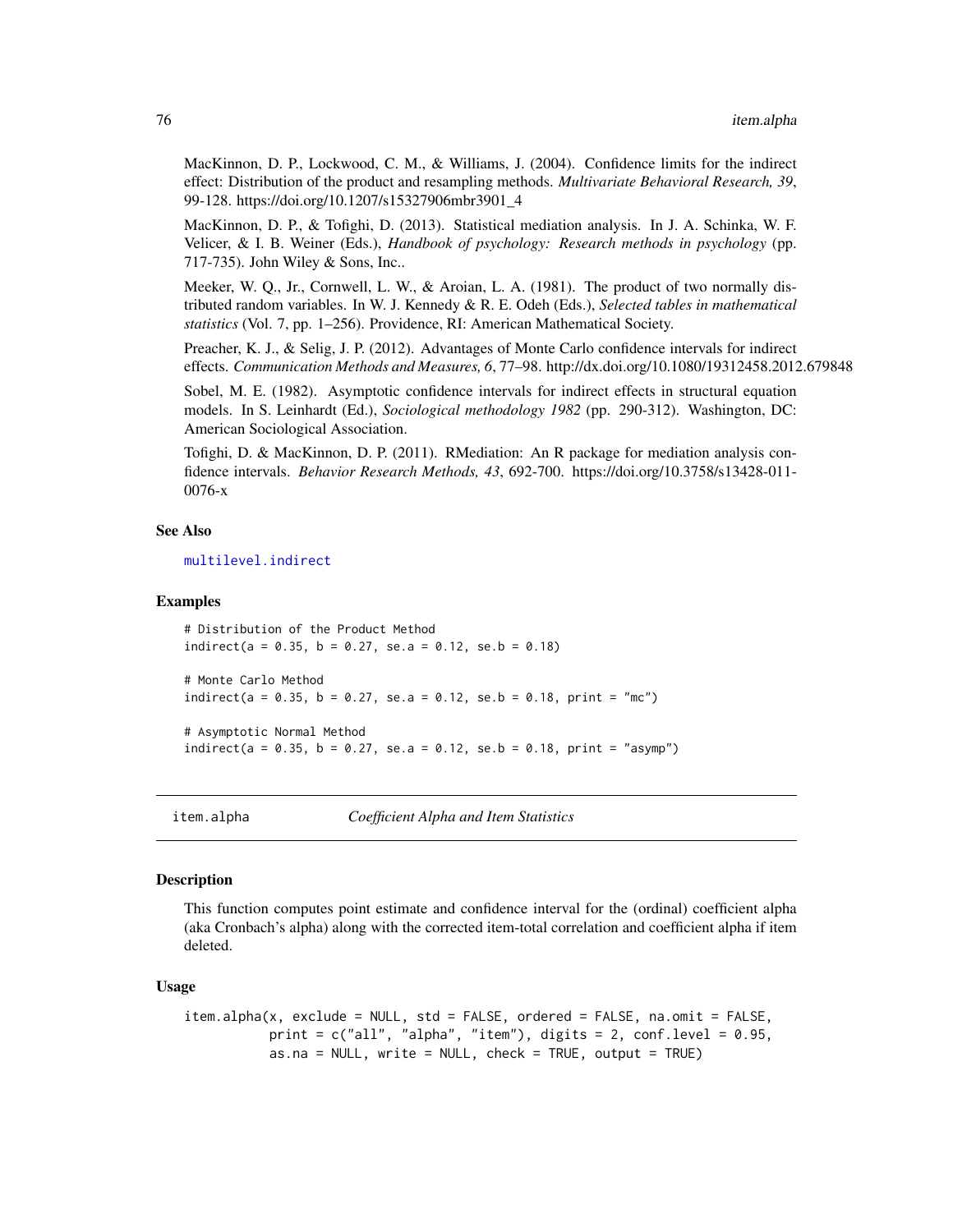#### item.alpha 77

### Arguments

| $\boldsymbol{\mathsf{x}}$ | a matrix, data frame, variance-covariance or correlation matrix. Note that raw<br>data is needed to compute ordinal coefficient alpha, i.e., ordered = TRUE.     |
|---------------------------|------------------------------------------------------------------------------------------------------------------------------------------------------------------|
| exclude                   | a character vector indicating items to be excluded from the analysis.                                                                                            |
| std                       | logical: if TRUE, the standardized coefficient alpha is computed.                                                                                                |
| ordered                   | logical: if TRUE, variables are treated as ordered (ordinal) variables to compute<br>ordinal coefficient alpha.                                                  |
| na.omit                   | logical: if TRUE, incomplete cases are removed before conducting the analysis<br>(i.e., listwise deletion); if FALSE (default), pairwise deletion is used.       |
| print                     | a character vector indicating which results to show, i.e. "all" (default), for all<br>results "alpha" for the coefficient alpha, and "item" for item statistics. |
| digits                    | an integer value indicating the number of decimal places to be used for display-<br>ing coefficient alpha and item-total correlations.                           |
| conf.level                | a numeric value between 0 and 1 indicating the confidence level of the interval.                                                                                 |
| as.na                     | a numeric vector indicating user-defined missing values, i.e. these values are<br>converted to NA before conducting the analysis.                                |
| write                     | a character string for writing the results into a Excel file naming a file with or<br>without file extension '.xlsx', e.g., "Results.xlsx" or "Results".         |
| check                     | logical: if TRUE, argument specification is checked.                                                                                                             |
| output                    | logical: if TRUE, output is shown.                                                                                                                               |

### Details

Ordinal coefficient alpha was introduced by Zumbo, Gadermann and Zeisser (2007) which is obtained by applying the formula for computing coefficient alpha to the polychoric correlation matrix instead of the variance-covariance or product-moment correlation matrix. Note that Chalmers (2018) highlighted that the ordinal coefficient alpha should be interpreted only as a hypothetical estimate of an alternative reliability, whereby a test's ordinal categorical response options have be modified to include an infinite number of ordinal response options and concludes that coefficient alpha should not be reported as a measure of a test's reliability. However, Zumbo and Kroc (2019) argued that Chalmers' critique of ordinal coefficient alpha is unfounded and that ordinal coefficient alpha may be the most appropriate quantifier of reliability when using Likert-type measurement to study a latent continuous random variable.

Confidence intervals are computed using the procedure by Feldt, Woodruff and Salih (1987). When computing confidence intervals using pairwise deletion, the average sample size from all pairwise samples is used. Note that there are at least 10 other procedures for computing the confidence interval (see Kelley and Pornprasertmanit, 2016), which are implemented in the ci.reliability() function in the MBESSS package by Ken Kelley (2019).

## Value

Returns an object of class misty.object, which is a list with following entries: function call (call), type of analysis type, matrix or data frame specified in x (data), specification of function arguments (args), and list with results (result).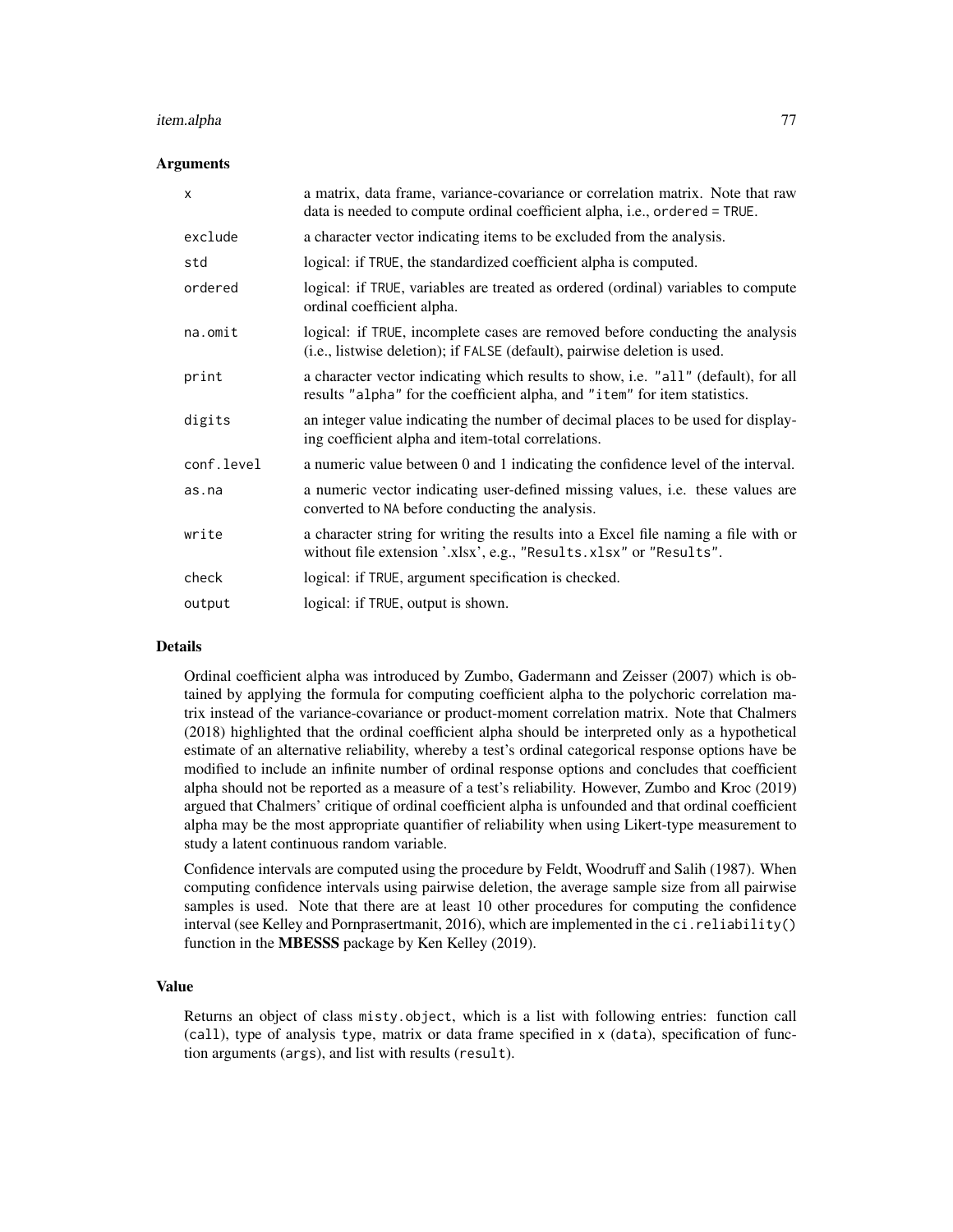### Author(s)

Takuya Yanagida <takuya.yanagida@univie.ac.at>

### References

Chalmers, R. P. (2018). On misconceptions and the limited usefulness of ordinal alpha. *Educational and Psychological Measurement, 78*, 1056-1071. https://doi.org/10.1177/0013164417727036

Cronbach, L.J. (1951). Coefficient alpha and the internal structure of tests. *Psychometrika, 16*, 297-334. https://doi.org/10.1007/BF02310555

Cronbach, L.J. (2004). My current thoughts on coefficient alpha and successor procedures. *Educational and Psychological Measurement, 64*, 391-418. https://doi.org/10.1177/0013164404266386

Feldt, L. S., Woodruff, D. J., & Salih, F. A. (1987). Statistical inference for coefficient alpha. *Applied Psychological Measurement*, 11 93-103. https://doi.org/10.1177/014662168701100107

Kelley, K., & Pornprasertmanit, S. (2016). Confidence intervals for population reliability coefficients: Evaluation of methods, recommendations, and software for composite measures. *Psychological Methods, 21*, 69-92. https://doi.org/10.1037/a0040086.

Ken Kelley (2019). *MBESS: The MBESS R Package*. R package version 4.6.0. https://CRAN.Rproject.org/package=MBESS

Zumbo, B. D., & Kroc, E. (2019). A measurement is a choice and Stevens' scales of measurement do not help make it: A response to Chalmers. *Educational and Psychological Measurement, 79*, 1184-1197. https://doi.org/10.1177/0013164419844305

Zumbo, B. D., Gadermann, A. M., & Zeisser, C. (2007). Ordinal versions of coefficients alpha and theta for Likert rating scales. *Journal of Modern Applied Statistical Methods, 6*, 21-29. https://doi.org/10.22237/jmasm/1177992180

## See Also

[write.result](#page-168-0), [item.cfa](#page-78-0), [item.omega](#page-86-0), [item.reverse](#page-89-0), [item.scores](#page-90-0)

## Examples

dat <- data.frame(item1 =  $c(4, 2, 3, 4, 1, 2, 4, 2)$ ,  $item2 = c(4, 3, 3, 3, 2, 2, 4, 1),$  $item3 = c(3, 2, 4, 2, 1, 3, 4, 1),$  $item4 = c(4, 1, 2, 3, 2, 3, 4, 2))$ 

# Compute unstandardized coefficient alpha and item statistics item.alpha(dat)

```
# Compute standardized coefficient alpha and item statistics
item.alpha(dat, std = TRUE)
```

```
# Compute unstandardized coefficient alpha
item.alpha(dat, print = "alpha")
```

```
# Compute item statistics
item.alpha(dat, print = "item")
```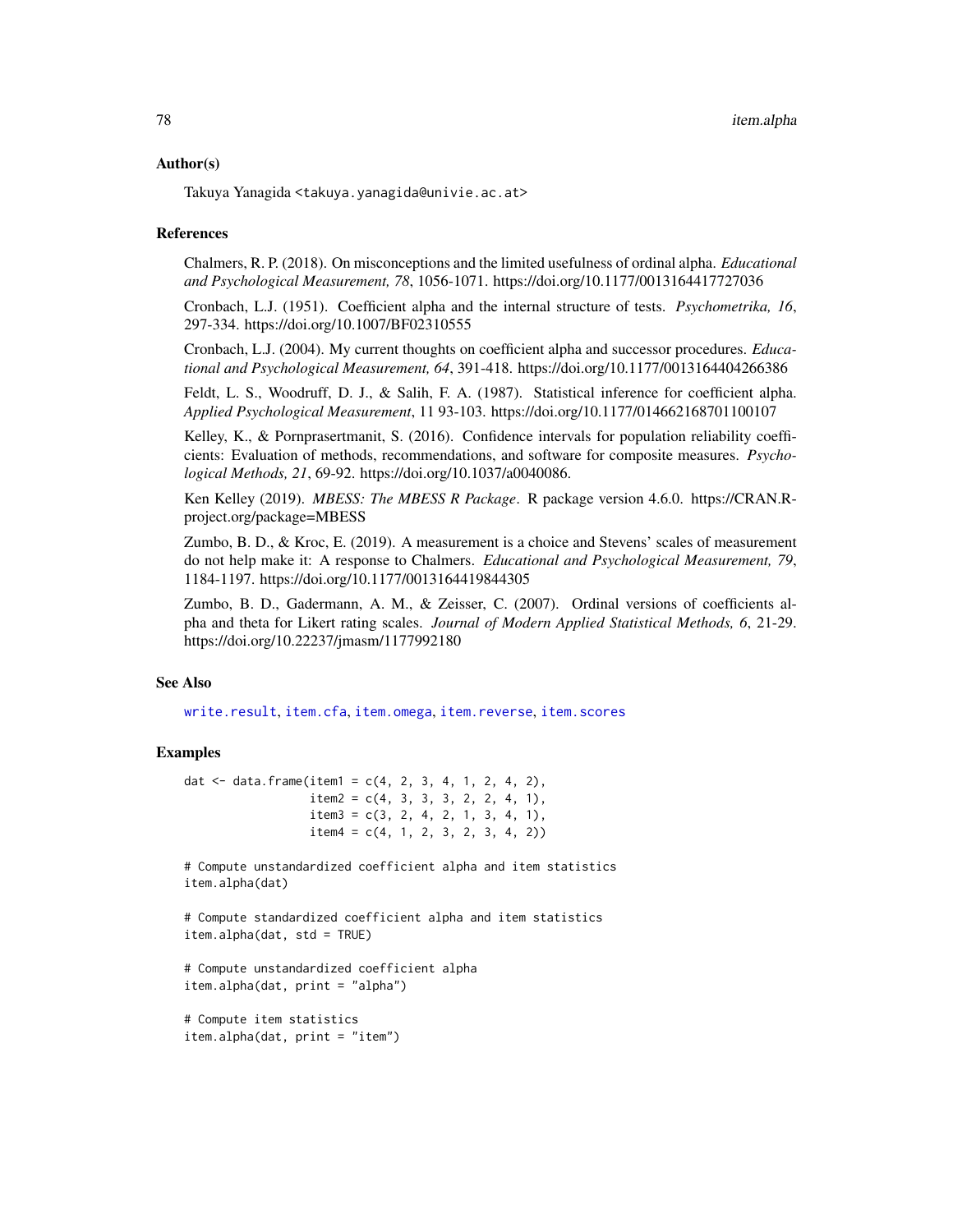#### item.cfa 79

```
# Compute unstandardized coefficient alpha and item statistics while excluding item3
item.alpha(dat, exclude = "item3")
# Compute variance-covariance matrix
dat.cov <- cov(dat)
# Compute unstandardized coefficient alpha based on the variance-covariance matrix
item.alpha(dat.cov)
# Compute correlation matrix
dat.cor <- cor(dat)
# Compute standardized coefficient alpha based on the correlation matrix
item.alpha(dat.cor)
# Compute ordinal coefficient alpha
item.alpha(dat, ordered = TRUE)
## Not run:
# Write Results into a Excel file
result <- item.alpha(dat, write = "Alpha.xlsx")
result <- item.alpha(dat, output = FALSE)
write.result(result, "Alpha.xlsx")
## End(Not run)
```
<span id="page-78-0"></span>

item.cfa *Confirmatory Factor Analysis*

### **Description**

This function is a wrapper function for conducting confirmatory factor analysis with continuous and/or ordered-categorical indicators by calling the cfa function in the R package lavaan.

#### Usage

```
item.cfa(x, model = NULL, rescov = NULL, hierarch = FALSE,
        meanstructure = TRUE, ident = c("marker", "var", "effect"),
        parameterization = c("delta", "theta"), ordered = NULL, cluster = NULL,
         estimator = c("ML", "MLM", "MLMV", "MLMVS", "MLF", "MLR",
                       "GLS", "WLS", "DWLS", "WLSM", "WLSMV",
                       "ULS", "ULSM", "ULSMV", "DLS", "PML"),
        missing = c("listwise", "pairwise", "fiml",
                     "two.stage", "robust.two.stage", "doubly.robust"),
     print = c("all", "summary", "coverage", "descript", "fit", "est", "modind"),
        min.value = 10, digits = 3, p.digits = 3, as.na = NULL,
        write = NULL, check = TRUE, output = TRUE)
```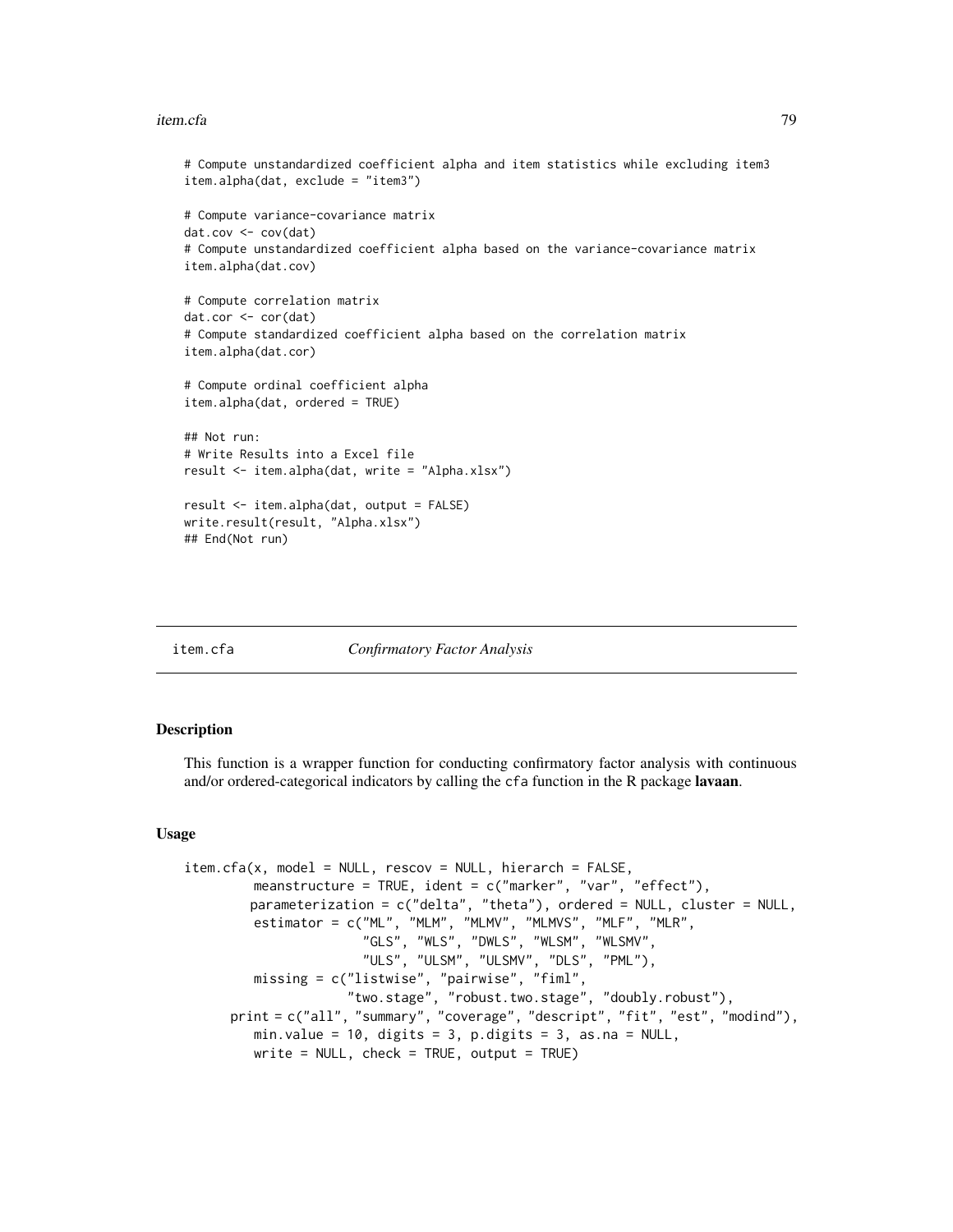| х                | a matrix or data frame. If model = NULL, confirmatory factor analysis based on<br>a measurement model with one factor labeled f comprising all variables in the<br>matrix or data frame is conducted. Note that the cluster variable is excluded<br>from x when specifying cluster. If model is specified, the matrix or data frame<br>needs to contain all variables used in the argument model and the cluster variable<br>when specifying cluster.                                                                                                                                                                                                                                                                         |
|------------------|-------------------------------------------------------------------------------------------------------------------------------------------------------------------------------------------------------------------------------------------------------------------------------------------------------------------------------------------------------------------------------------------------------------------------------------------------------------------------------------------------------------------------------------------------------------------------------------------------------------------------------------------------------------------------------------------------------------------------------|
| model            | a character vector specifying a measurement model with one factor, or a list of<br>character vectors for specifying a measurement model with more than one factor,<br>e.g., model = $c("x1", "x2", "x3", "x4")$ for specifying a measurement model<br>with one factor labeled f comprising four indicators, or model = list(factor1<br>$= c("x1", "x2", "x3", "x4")$ , factor2 = $c("x5", "x6", "x7", "x8")$ for spec-<br>ifying a measurement model with two latent factors labeled factor1 and factor2<br>each comprising four indicators. Note that the name of each list element is used<br>to label factors, i.e., all list elements need to be named, otherwise factors are<br>labeled with "f1", "f2", "f3" and so on. |
| rescov           | a character vector or a list of character vectors for specifying residual covari-<br>ances, e.g. $rescov = c("x1", "x2")$ for specifying a residual covariance be-<br>tween items x1 and x2, or rescov = $list(c("x1", "x2"), c("x3", "x4"))$<br>for specifying residual covariances between items x1 and x2, and items x3 and<br>x4.                                                                                                                                                                                                                                                                                                                                                                                         |
| hierarch         | logical: if TRUE, a second-order factor model is specified given at least three<br>first-order factors were specified in model. Note that it is not possible to specify<br>more than one second-order factor.                                                                                                                                                                                                                                                                                                                                                                                                                                                                                                                 |
| meanstructure    | logical: if TRUE (default), intercept/means of observed variables means of latent<br>variables will be added to the model. Note that meanstructure = FALSE is only<br>applicable when the missing is listwise, pairwise, or doubly-robust.                                                                                                                                                                                                                                                                                                                                                                                                                                                                                    |
| ident            | a character string indicating the method used for identifying and scaling latent<br>variables, i.e., "marker" for the marker variable method fixing the first factor<br>loading of each latent variable to 1, "var" for the fixed variance method fixing<br>the variance of each latent variable to 1, or "effect" for the effects-coding<br>method using equality constraints so that the average of the factor loading for<br>each latent variable equals 1. By default, fixed variance method is used when<br>hierarch = FALSE, whereas marker variable method is used when hierarch =<br>TRUE.                                                                                                                            |
| parameterization |                                                                                                                                                                                                                                                                                                                                                                                                                                                                                                                                                                                                                                                                                                                               |
|                  | a character string indicating the method used for identifying and scaling latent<br>variables when indicators are ordered, i.e., "delta" (default) for delta parame-<br>terization and "theta" for theta parameterization.                                                                                                                                                                                                                                                                                                                                                                                                                                                                                                    |
| ordered          | if NULL (default), all indicators of the measurement model are treated as contin-<br>uous. If TRUE, all indicators of the measurement model are treated as ordered<br>(ordinal). Alternatively, a character vector indicating which variables to treat as<br>ordered (ordinal) variables can be specified.                                                                                                                                                                                                                                                                                                                                                                                                                    |
| cluster          | either a character string indicating the variable name of the cluster variable in<br>'x' or a vector representing the nested grouping structure (i.e., group or cluster<br>variable) for computing cluster-robust standard errors. Note that cluster-robust                                                                                                                                                                                                                                                                                                                                                                                                                                                                   |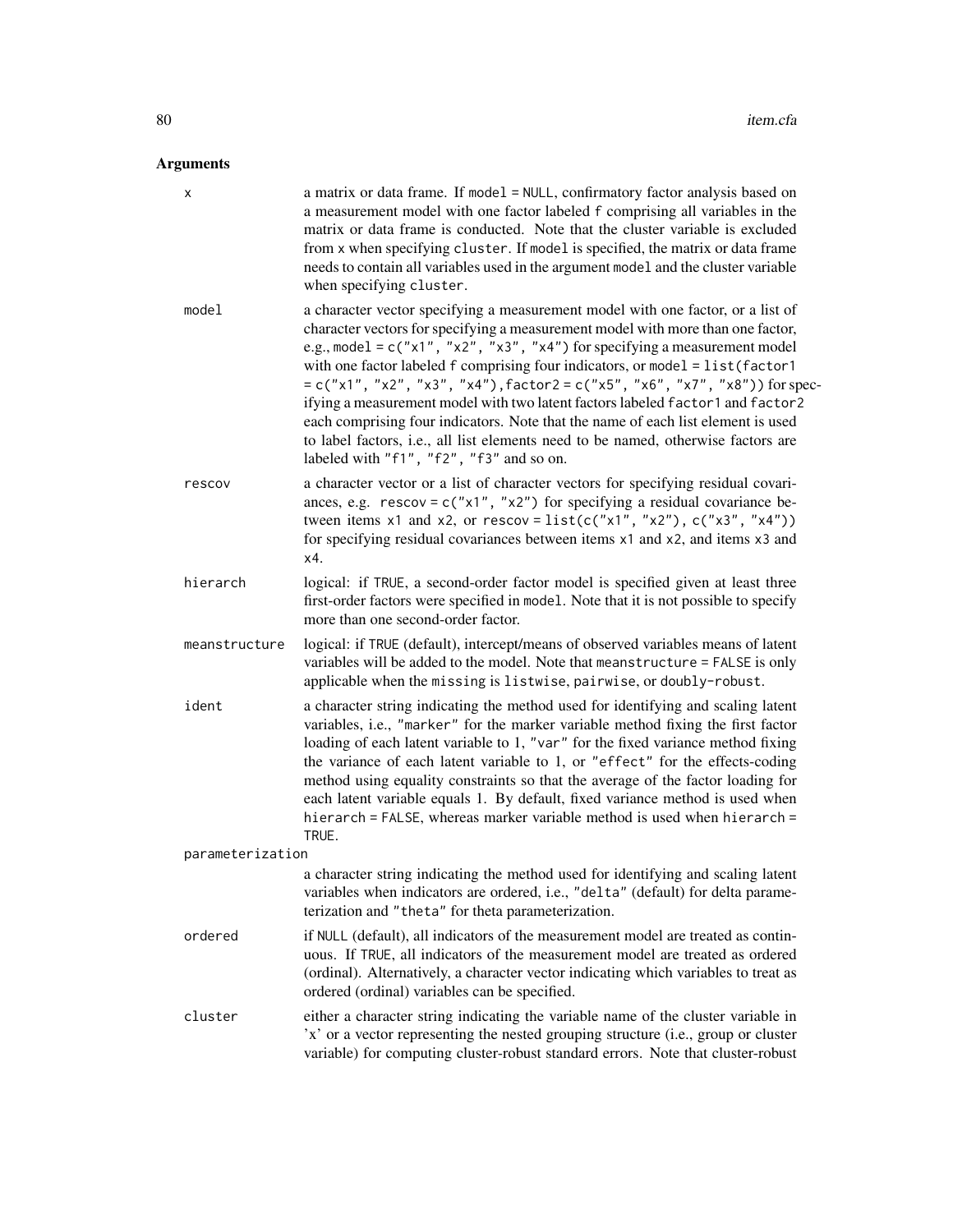|           | standard errors are not available when treating indicators of the measurement<br>model as ordered (ordinal).                                                                                                                                                                                                                                                                                                                                                                                                                                                                                                                                                     |
|-----------|------------------------------------------------------------------------------------------------------------------------------------------------------------------------------------------------------------------------------------------------------------------------------------------------------------------------------------------------------------------------------------------------------------------------------------------------------------------------------------------------------------------------------------------------------------------------------------------------------------------------------------------------------------------|
| estimator | a character string indicating the estimator to be used (see 'Details'). By de-<br>fault, "MLR" is used for CFA models with continuous indicators (i.e., ordered =<br>FALSE) and "WLSMV" is used for CFA model with ordered-categorical indicators<br>$(i.e., ordered = TRUE).$                                                                                                                                                                                                                                                                                                                                                                                   |
| missing   | a character string indicating how to deal with missing data, i.e., "listwise"<br>for listwise deletion, "pairwise" for pairwise deletion, "fiml" for full in-<br>formation maximum likelihood method, two.stage for two-stage maximum<br>likelihood method, robust.two.stage for robust two-stage maximum likeli-<br>hood method, and doubly-robust for doubly-robust method (see 'Details').<br>By default, "fiml" is used for CFA models with continuous indicators which<br>are estimated by using estimator = "MLR", and "pairwise" for CFA models<br>with ordered-categorical indicators which are estimated by using estimator =<br>"pairwise" by default. |
| print     | a character string or character vector indicating which results to show on the<br>console, i.e. "all" for all results, "summary" for a summary of the specifica-<br>tion of the estimation method and missing data handling in lavaan, "coverage"<br>for the variance-covariance coverage of the data, "descript" for descriptive<br>statistics, "fit" for model fit, "est" for parameter estimates, and "modind" for<br>modification indices. By default, a summary of the specification, model fit, and<br>parameter estimates are printed.                                                                                                                    |
| min.value | numeric value to filter modification indices and only show modifications with a<br>modification index value equal or higher than this minimum value. By default,<br>modification indices equal or higher 10 is printed.                                                                                                                                                                                                                                                                                                                                                                                                                                          |

- digits an integer value indicating the number of decimal places to be used for displaying results.
- p.digits an integer value indicating the number of decimal places to be used for displaying the *p*-value.
- as.na a numeric vector indicating user-defined missing values, i.e. these values are converted to NA before conducting the analysis. Note that as.na() function is only applied to x but not to cluster.
- write a character string for writing the results into a Excel file naming a file with or without file extension '.xlsx', e.g., "Results.xlsx" or "Results".
- check logical: if TRUE, argument specification is checked.
- output logical: if TRUE, output is shown.

- Estimator The R package lavaan provides seven estimators that affect the estimation, namely "ML", "GLS", "WLS", "DWLS", "ULS", "DLS", and "PML". All other options for the argument estimator combine these estimators with various standard error and chi-square test statistic computation. Note that the estimators also differ in how missing values can be dealt with (e.g., listwise deletion, pairwise deletion, or full information maximum likelihood, FIML).
	- "ML": Maximum likelihood with conventional standard errors and conventional test statistic. For both complete and incomplete data using pairwise deletion or FIML.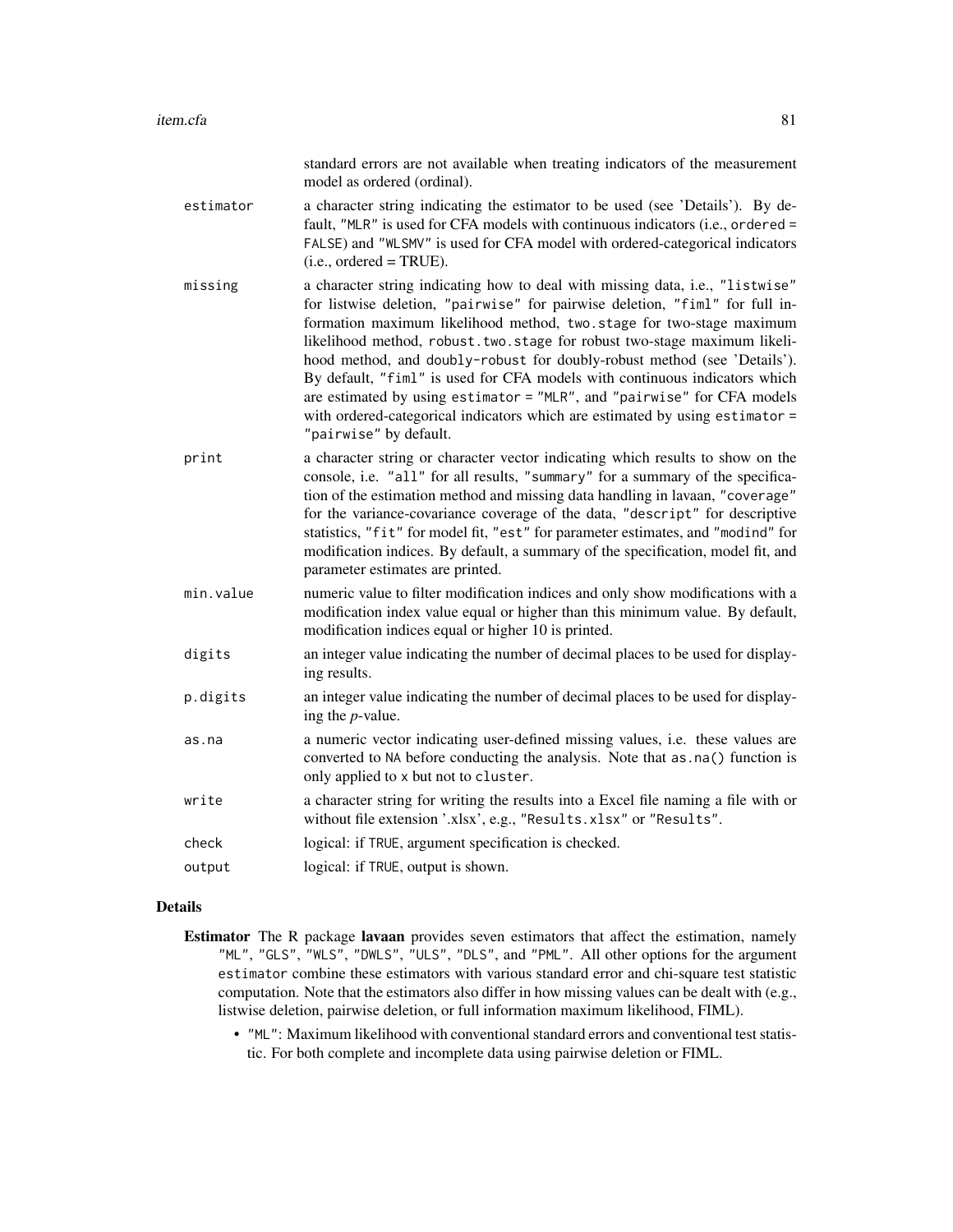- "MLM": Maximum likelihood parameter estimates with conventional robust standard errors and a Satorra-Bentler scaled test statistic that are robust to non-normality. For complete data only.
- "MLMV": Maximum likelihood parameter estimates with conventional robust standard errors and a mean and a variance adjusted test statistic using a scale-shifted approach that are robust to non-normality. For complete data only.
- "MLMVS": Maximum likelihood parameter estimates with conventional robust standard errors and a mean and a variance adjusted test statistic using the Satterthwaite approach that are robust to non-normality. For complete data only.
- "MLF": Maximum likelihood parameter estimates with standard errors approximated by first-order derivatives and conventional test statistic. For both complete and incomplete data using pairwise deletion or FIML.
- "MLR": Maximum likelihood parameter estimates with Huber-White robust standard errors a test statistic which is asymptotically equivalent to the Yuan-Bentler  $T2^*$  test statistic that are robust to non-normality and non-independence of observed when specifying a cluster variable using the argument cluster. For both complete and incomplete data using pairwise deletion or FIML.
- "GLS": Generalized least squares parameter estimates with conventional standard errors and conventional test statistic that uses a normal-theory based weight matrix. For complete data only. and conventional chi-square test. For both complete and incomplete data.
- "WLS": Weighted least squares parameter estimates (sometimes called ADF estimation) with conventional standard errors and conventional test statistic that uses a full weight matrix. For complete data only.
- "DWLS": Diagonally weighted least squares parameter estimates which uses the diagonal of the weight matrix for estimation with conventional standard errors and conventional test statistic. For both complete and incomplete data using pairwise deletion.
- "WLSM": Diagonally weighted least squares parameter estimates which uses the diagonal of the weight matrix for estimation, but uses the full weight matrix for computing the conventional robust standard errors and a Satorra-Bentler scaled test statistic. For both complete and incomplete data using pairwise deletion.
- "WLSMV": Diagonally weighted least squares parameter estimates which uses the diagonal of the weight matrix for estimation, but uses the full weight matrix for computing the conventional robust standard errors and a mean and a variance adjusted test statistic using a scale-shifted approach. For both complete and incomplete data using pairwise deletion.
- "ULS": Unweighted least squares parameter estimates with conventional standard errors and conventional test statistic. For both complete and incomplete data using pairwise deletion.
- "ULSM": Unweighted least squares parameter estimates with conventional robust standard errors and a Satorra-Bentler scaled test statistic. For both complete and incomplete data using pairwise deletion.
- "ULSMV": Unweighted least squares parameter estimates with conventional robust standard errors and a mean and a variance adjusted test statistic using a scale-shifted approach. For both complete and incomplete data using pairwise deletion.
- "DLS": Distributionally-weighted least squares parameter estimates with conventional robust standard errors and a Satorra-Bentler scaled test statistic. For complete data only.
- "PML": Pairwise maximum likelihood parameter estimates with Huber-White robust standard errors and a mean and a variance adjusted test statistic using the Satterthwaite ap-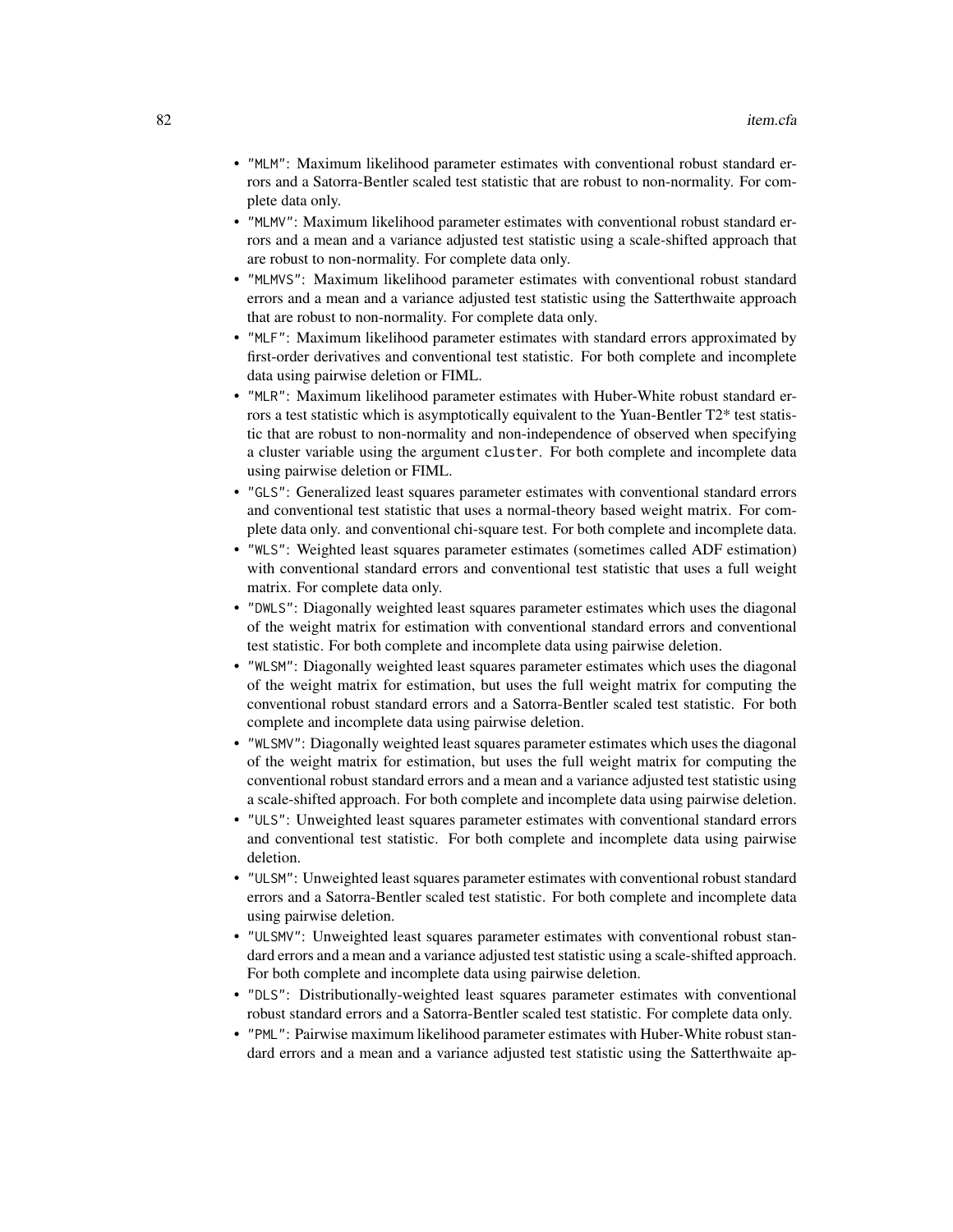item.cfa 83

proach. For both complete and incomplete data using pairwise deletion.

Missing Data The R package lavaan provides six methods for dealing with missing data:

- "listwise": Listwise deletion, i.e., all cases with missing values are removed from the data before conducting the analysis. This is only valid if the data are missing completely at random (MCAR).
- "pairwise": Pairwise deletion, i.e., each element of a variance-covariance matrix is computed using cases that have data needed for estimating that element. This is only valid if the data are missing completely at random (MCAR).
- "fiml": Full information maximum likelihood (FIML) method, i.e., likelihood is computed case by case using all available data from that case. FIML method is only applicable for following estimators: "ML", "MLF", and "MLR".
- "two.stage": Two-stage maximum likelihood estimation, i.e., sample statistics is estimated using EM algorithm in the first step. Then, these estimated sample statistics are used as input for a regular analysis. Standard errors and test statistics are adjusted correctly to reflect the two-step procedure. Two-stage method is only applicable for following estimators: "ML", "MLF", and "MLR".
- "robust.two.stage": Robust two-stage maximum likelihood estimation, i.e., two-stage maximum likelihood estimation with standard errors and a test statistic that are robust against non-normality. Robust two-stage method is only applicable for following estimators: "ML", "MLF", and "MLR".
- "doubly.robust": Doubly-robust method only applicable for pairwise maximum likelihood estimation (i.e., estimator = "PML".

Convergence and model idenfitification checks In line with the R package lavaan, this functions provides several checks for model convergence and model identification:

- Degrees of freedom: An error message is printed if the number of degrees of freedom is negative, i.e., the model is not identified.
- Model convergence: An error message is printed if the optimizer has not converged, i.e., results are most likely unreliable.
- Standard errors: An error message is printed if the standard errors could not be computed, i.e., the model might not be identified.
- Variance-covariance matrix of the estimated parameters: A warning message is printed if the variance-covariance matrix of the estimated parameters is not positive definite, i.e., the smallest eigenvalue of the matrix is smaller than zero or very close to zero.
- Negative variances of observed variables: A warning message is printed if the estimated variances of the observed variables are negative.
- Variance-covariance matrix of observed variables: A warning message is printed if the estimated variance-covariance matrix of the observed variables is not positive definite, i.e., the smallest eigenvalue of the matrix is smaller than zero or very close to zero.
- Negative variances of latent variables: A warning message is printed if the estimated variances of the latent variables are negative.
- Variance-covariance matrix of latent variables: A warning message is printed if the estimated variance-covariance matrix of the latent variables is not positive definite, i.e., the smallest eigenvalue of the matrix is smaller than zero or very close to zero.

Note that unlike the R package lavaan, the item.cfa function does not provide any results when the degrees of freedom is negative, the model has not converged, or standard errors could not be computed.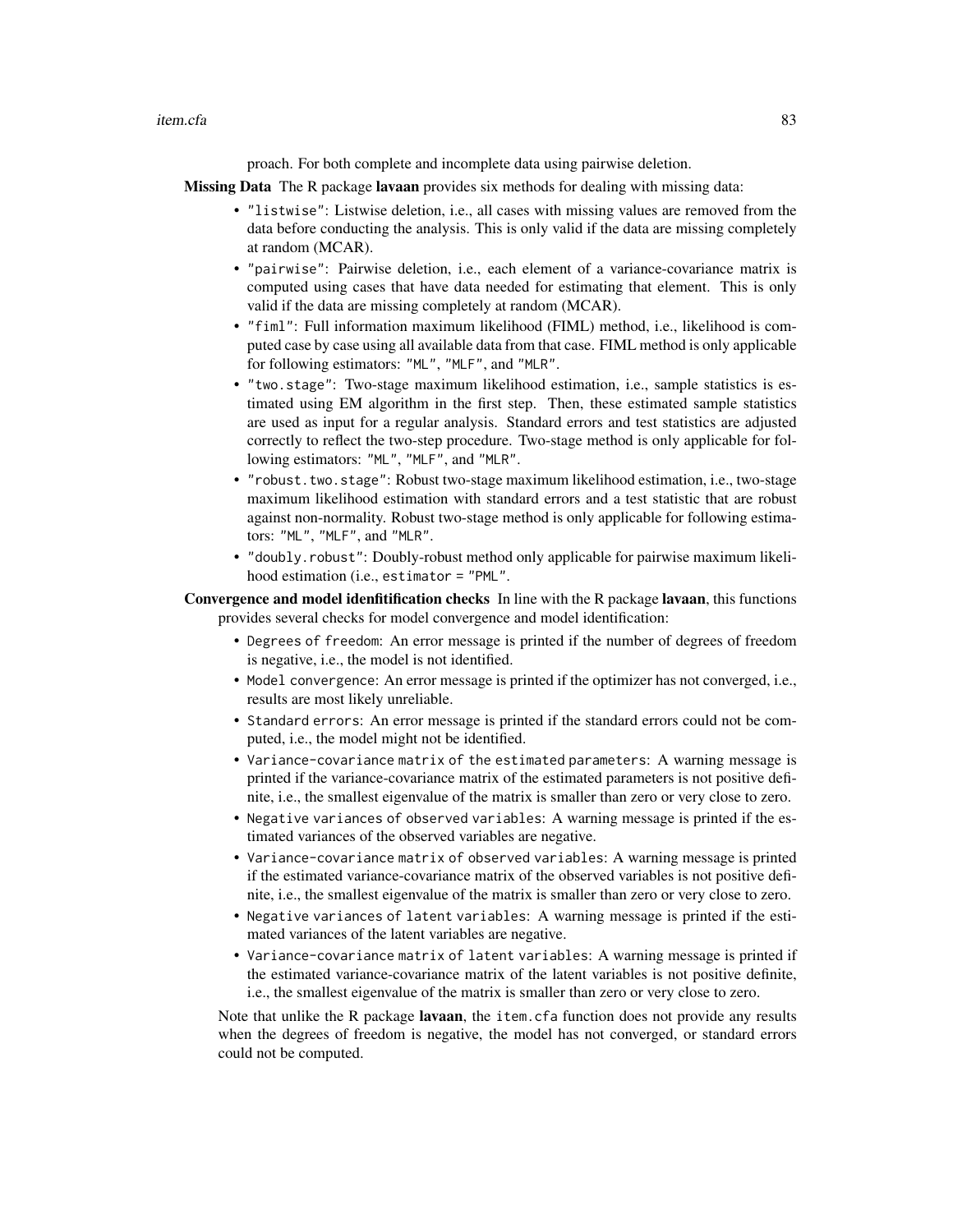- Model Fit The item.cfa function provides the chi-square test, incremental fit indices (i.e., CFI and TLI), and absolute fit indices (i.e., RMSEA, and SRMR) to evaluate overall model fit. However, different versions of the CFI, TLI, and RMSEA are provided depending on the estimator. Unlike the R package lavaan, the different versions are labeled with Standard, Ad hoc, and Robust in the output:
	- "Standard": CFI, TLI, and RMSEA without any non-normality corrections. These fit measures based on the normal theory maximum likelihood test statistic are sensitive to deviations from multivariate normality of endogenous variables. Simulation studies by Brosseau-Liard et al. (2012), and Brosseau-Liard and Savalei (2014) showed that the uncorrected fit indices are affected by non-normality, especially at small and medium sample sizes (e.g.,  $n < 500$ ).
	- "Ad hoc": Population-corrected robust CFI, TLI, and RMSEA with ad hoc non-normality corrections that simply replace the maximum likelihood test statistic with a robust test statistic (e.g., mean-adjusted chi-square). These fit indices change the population value being estimated depending on the degree of non-normality present in the data. Brosseau-Liard et al. (2012) demonstrated that the ad hoc corrected RMSEA increasingly accepts poorly fitting models as non-normality in the data increases, while the effect of the ad hoc correction on the CFI and TLI is less predictable with non-normality making fit appear worse, better, or nearly unchanged (Brosseau-Liard & Savalei, 2014).
	- "Robust": Sample-corrected robust CFI, TLI, and RMSEA with non-normality corrections based on formula provided by Li and Bentler (2006) and Brosseau-Liard and Savalei (2014). These fit indices do not change the population value being estimated and can be interpreted the same way as the uncorrected fit indices when the data would have been normal.

In conclusion, the use of sample-corrected fit indices (Robust) instead of population-corrected fit indices (Ad hoc) is recommended. Note that when sample size is very small (e.g.,  $n < 200$ ), non-normality correction does not appear to adjust fit indices sufficiently to counteract the effect of non-normality (Brosseau-Liard & Savalei, 2014).

#### Value

Returns an object of class misty.object, which is a list with following entries: function call  $(call)$ , type of analysis (type), matrix or data frame specified in  $x(x)$ , specification of function arguments (args), specified model (model), fitted lavaan object (mod.fit), results of the convergence and model identification check (check), and a list with results (result).

### Note

The function uses the functions cfa, lavInspect, lavTech, modindices, parameterEstimates, and standardizedsolution provided in the R package **lavaan** by Yves Rosseel (2012).

#### Author(s)

Takuya Yanagida <takuya.yanagida@univie.ac.at>

#### References

Brosseau-Liard, P. E., Savalei, V., & Li. L. (2012). An investigation of the sample performance of two nonnormality corrections for RMSEA, *Multivariate Behavioral Research, 47*, 904-930.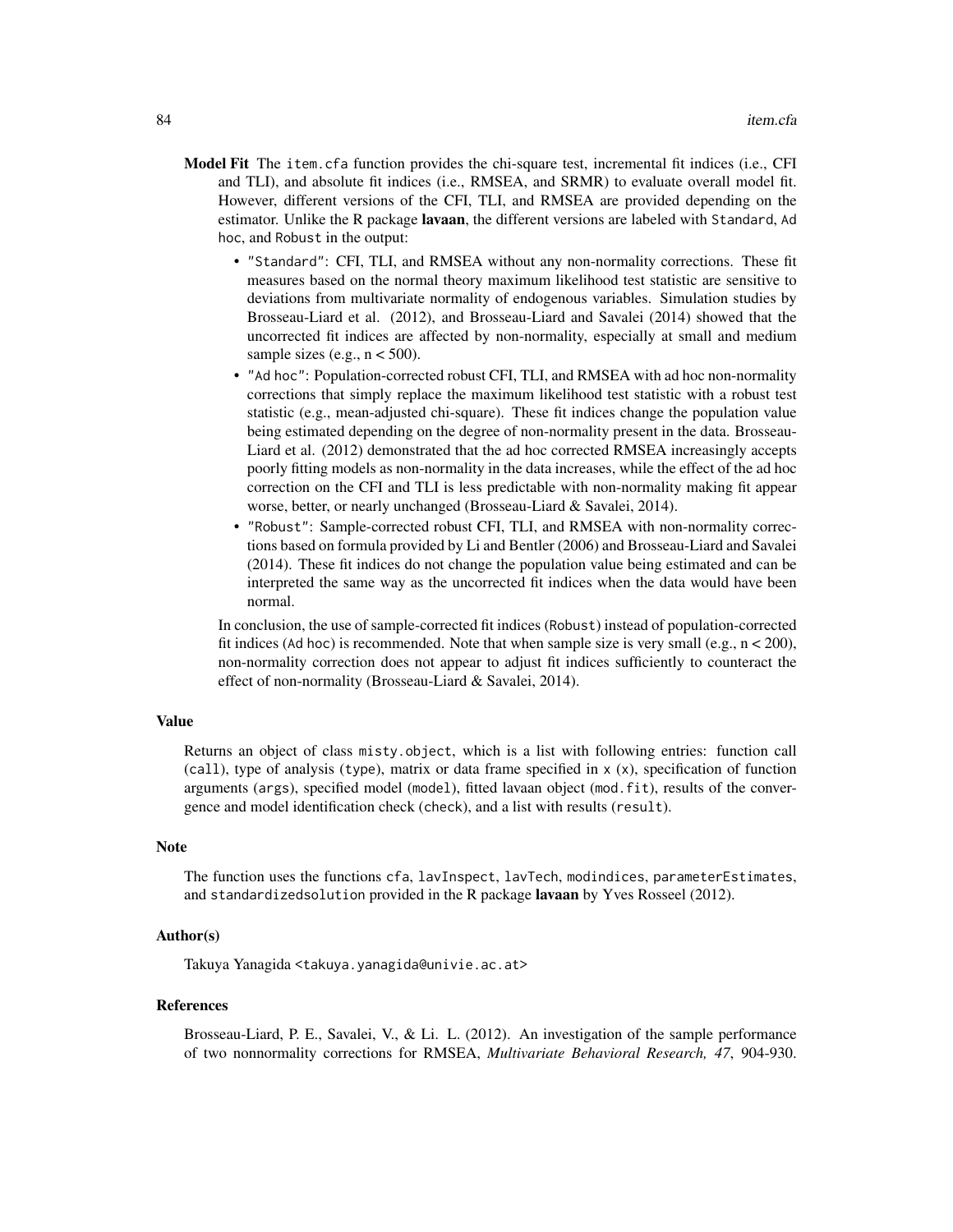#### item.cfa 85

https://doi.org/10.1080/00273171.2014.933697

Brosseau-Liard, P. E., & Savalei, V. (2014) Adjusting incremental fit indices for nonnormality. *Multivariate Behavioral Research, 49*, 460-470. https://doi.org/10.1080/00273171.2014.933697

Li, L., & Bentler, P. M. (2006). Robust statistical tests for evaluating the hypothesis of close fit of misspecified mean and covariance structural models. *UCLA Statistics Preprint #506*. University of California.

Rosseel, Y. (2012). lavaan: An R Package for Structural Equation Modeling. *Journal of Statistical Software, 48*, 1-36. https://doi.org/10.18637/jss.v048.i02

## See Also

[item.alpha](#page-75-0), [item.omega](#page-86-0), [item.scores](#page-90-0)

#### Examples

## Not run:

```
Load data set "HolzingerSwineford1939" in the lavaan package
data("HolzingerSwineford1939", package = "lavaan")
```

```
#---------------------------
# Measurement model with one factor
```

```
# Specification using the argument 'x'
item.cfa(HolzingerSwineford1939[, c("x1", "x2", "x3")])
```
# Alternative specification using the argument 'model' item.cfa(HolzingerSwineford1939, model = c("x1", "x2", "x3"))

```
# Alternative specification using the argument 'model'
item.cfa(HolzingerSwineford1939, model = list(visual = c("x1", "x2", "x3")))
```

```
#---------------------------
```

```
# Measurement model with three factors
```

```
# Specification using the argument 'model'
item.cfa(HolzingerSwineford1939,
        model = list(visual = c("x1", "x2", "x3"),
                     textual = c("x4", "x5", "x6"),
                     speed = c("x7", "x8", "x9"))
```

```
#---------------------------
```

```
# Residual covariances
```
# One residual covariance item.cfa(HolzingerSwineford1939, model = list(visual = c("x1", "x2", "x3"), textual =  $c("x4", "x5", "x6"),$  $speed = c("x7", "x8", "x9"))$ ,  $rescov = c("x1", "x2")$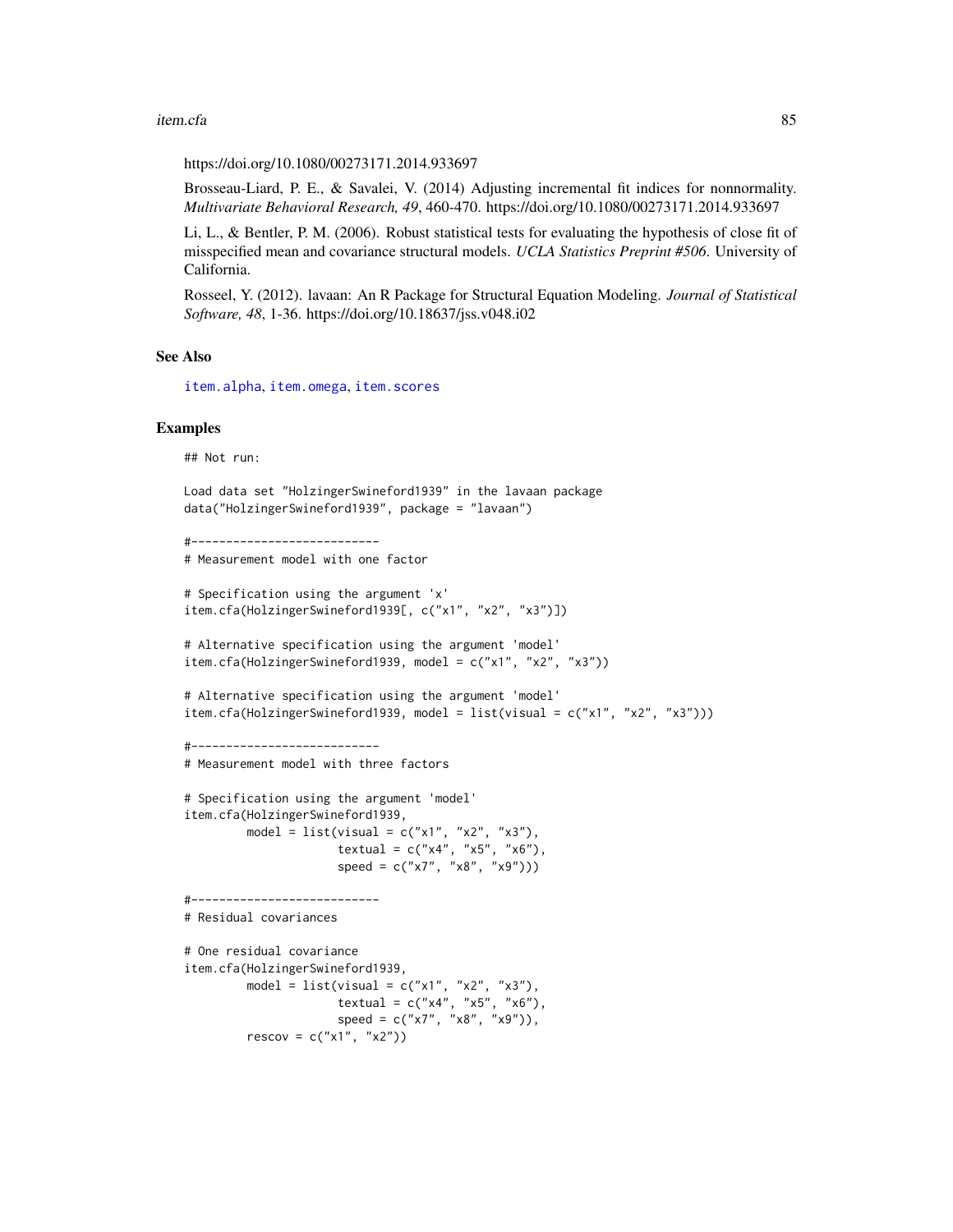```
# Two residual covariances
item.cfa(HolzingerSwineford1939,
         model = list(visual = c("x1", "x2", "x3"),
                      textual = c("x4", "x5", "x6"),speed = c("x7", "x8", "x9")),
        rescov = list(c("x1", "x2"), c("x4", "x5")))
#---------------------------
# Second-order factor model based on three first-order factors
item.cfa(HolzingerSwineford1939,
        model = list(visual = c("x1", "x2", "x3"),textual = c("x4", "x5", "x6"),
                      speed = c("x7", "x8", "x9")),
        hierarch = TRUE)
#---------------------------
# Measurement model with ordered-categorical indicators
item.cfa(round(HolzingerSwineford1939[, c("x4", "x5", "x6")]), ordered = TRUE)
#---------------------------
# Cluster-robust standard errors
# Load data set "Demo.twolevel" in the lavaan package
data("Demo.twolevel", package = "lavaan")
# Specification using a variable in 'x'
item.cfa(Demo.twolevel[, c("y4", "y5", "y6", "cluster")], cluster = "cluster")
# Specification of the cluster variable in 'cluster'
item.cfa(Demo.twolevel[, c("y4", "y5", "y6")], cluster = Demo.twolevel$cluster)
# Specification using a variable in 'x'
item.cfa(Demo.twolevel, model = c("y4", "y5", "y6"), cluster = "cluster")# Specification of the cluster variable in 'cluster'
item.cfa(Demo.twolevel, model = c("y4", "y5", "y6"), cluster = Demo.twolevel$cluster)
#---------------------------
# Print argument
# Request all results
item.cfa(HolzingerSwineford1939[, c("x1", "x2", "x3")], print = "all")
# Request modification indices with value equal or higher than 5
item.cfa(HolzingerSwineford1939[, c("x1", "x2", "x3", "x4")],
        print = "modind", min.value = 5)
#---------------------------
# lavaan summary of the estimated model
mod <- item.cfa(HolzingerSwineford1939[, c("x1", "x2", "x3")], output = FALSE)
```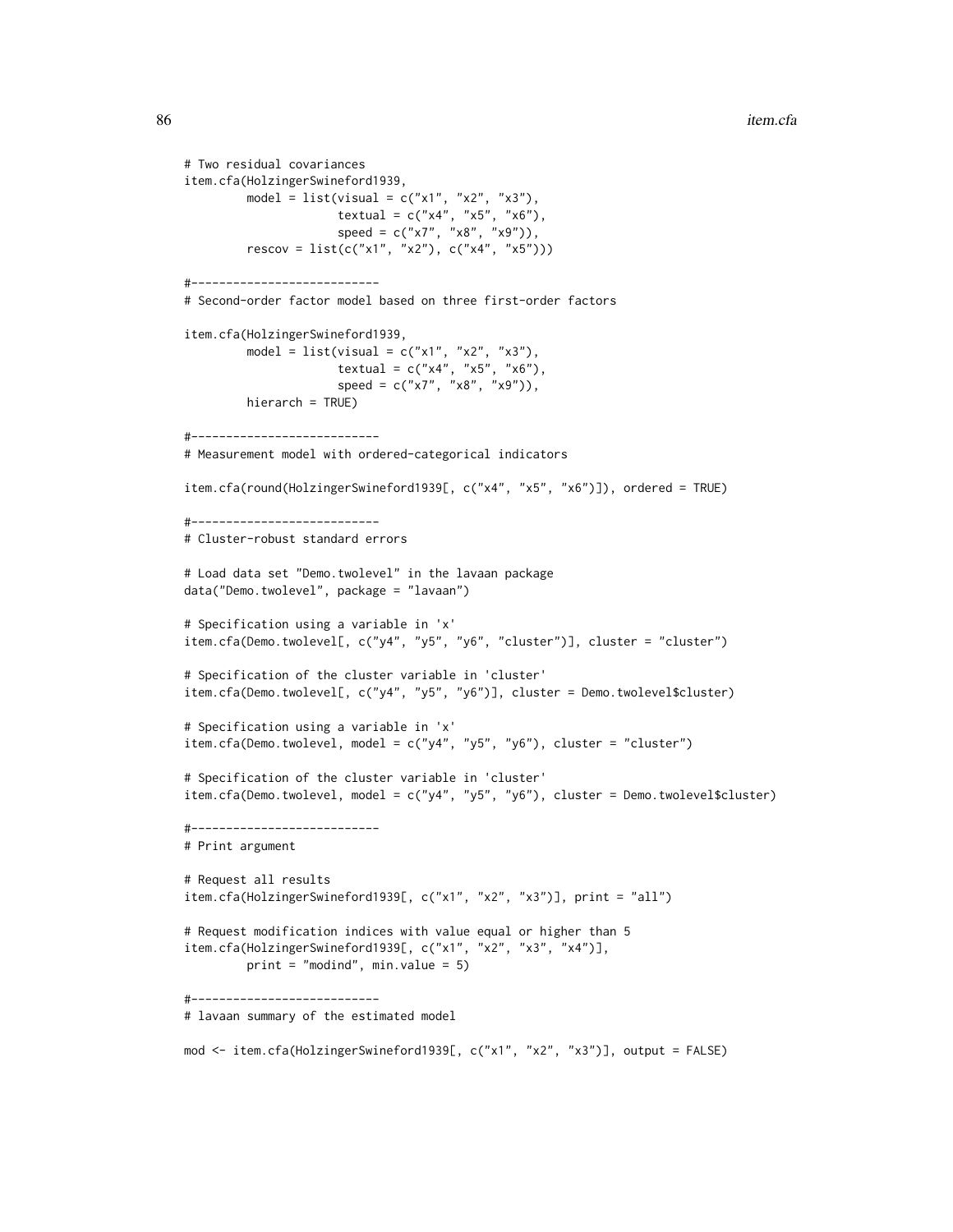# item.omega 87

```
lavaan::summary(mod$mod.fit, standardized = TRUE, fit.measures = TRUE)
#---------------------------
# Write Results into a Excel file
item.cfa(HolzingerSwineford1939[, c("x1", "x2", "x3")], write = "CFA.xlsx")
result <- item.cfa(HolzingerSwineford1939[, c("x1", "x2", "x3")], output = FALSE)
write.result(result, "CFA.xlsx")
## End(Not run)
```
<span id="page-86-0"></span>item.omega *Coefficient Omega, Hierarchical Omega, and Categorical Omega*

## Description

This function computes point estimate and confidence interval for the coefficient omega (McDonald, 1978), hierarchical omega (Kelley & Pornprasertmanit, 2016), and categorical omega (Green & Yang, 2009) along with standardized factor loadings and omega if item deleted.

## Usage

```
item.omega(x, resid.cov = NULL, type = c("omega", "hierarchical", "category",exclude = NULL, std = FALSE, na.omit = FALSE,
           print = c("all", "omega", "item"), digits = 2, conf. level = 0.95,as.na = NULL, write = NULL, check = TRUE, output = TRUE)
```

| x         | a matrix or data frame. Note that at least three items are needed for computing<br>omega.                                                                                                                                                                                                                                                                                       |
|-----------|---------------------------------------------------------------------------------------------------------------------------------------------------------------------------------------------------------------------------------------------------------------------------------------------------------------------------------------------------------------------------------|
| resid.cov | a character vector or a list of character vectors for specifying residual covari-<br>ances when computing coefficient omega, e.g. $resid.cov = c("x1", "x2")$<br>for specifying a residual covariance between items $x1$ and $x2$ or resid.cov =<br>$list(c("x1", "x2"), c("x3", "x4"))$ for specifying residual covariances be-<br>tween items x1 and x2, and items x3 and x4. |
| type      | a character string indicating the type of omega to be computed, i.e., omega (de-<br>fault) for coefficient omega, hierarch for hierarchical omega, and categ for<br>categorical omega.                                                                                                                                                                                          |
| exclude   | a character vector indicating items to be excluded from the analysis.                                                                                                                                                                                                                                                                                                           |
| std       | logical: if TRUE, the standardized coefficient omega is computed.                                                                                                                                                                                                                                                                                                               |
| na.omit   | logical: if TRUE, incomplete cases are removed before conducting the analysis<br>(i.e., listwise deletion); if FALSE, full information maximum likelihood (FIML)<br>is used for computing coefficient omega or hierarchical omega, while pairwise<br>deletion is used for computing categorical omega.                                                                          |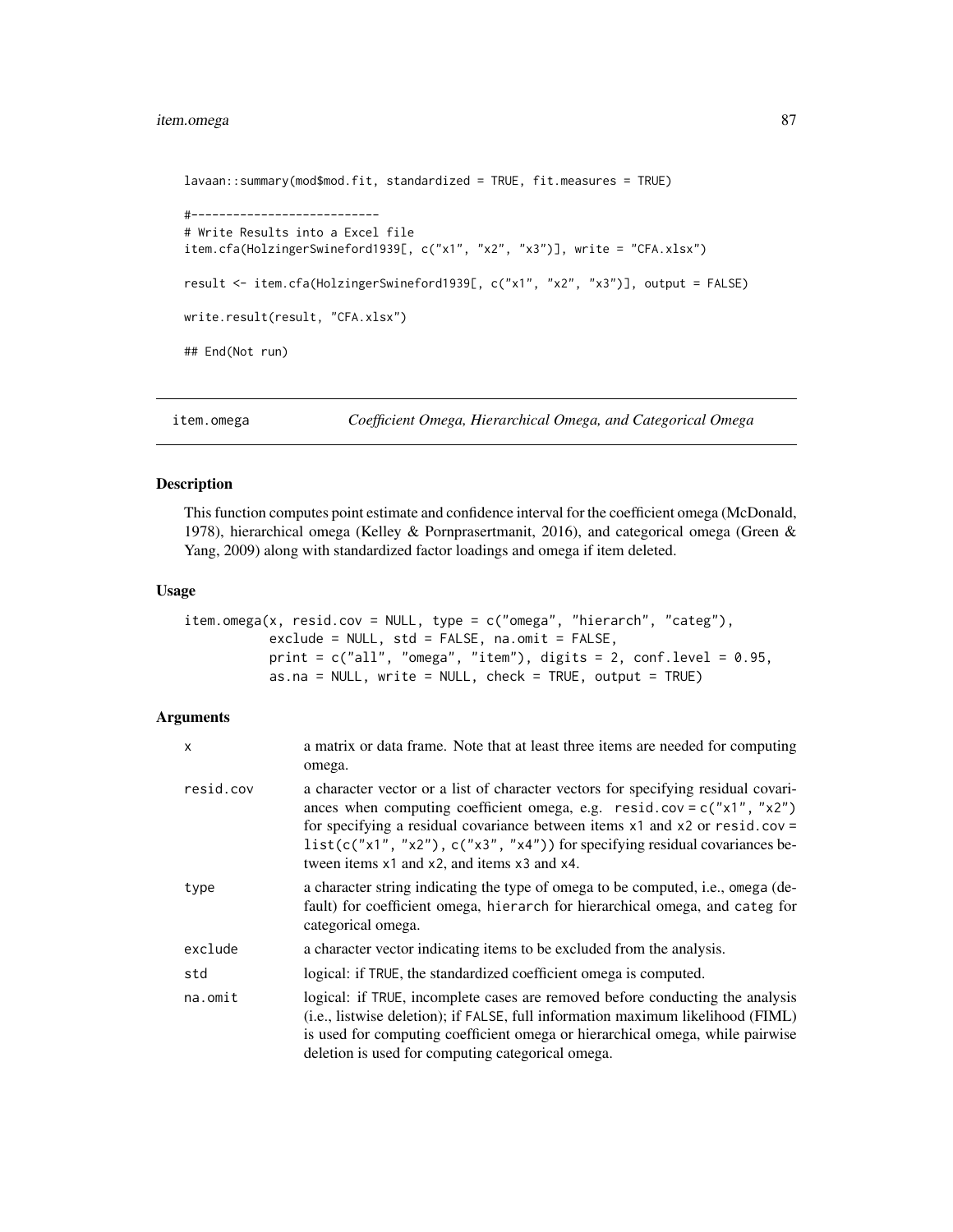| print      | a character vector indicating which results to show, i.e. "all" (default), for all<br>results "omega" for omega, and "item" for item statistics.         |
|------------|----------------------------------------------------------------------------------------------------------------------------------------------------------|
| digits     | an integer value indicating the number of decimal places to be used for display-<br>ing omega and standardized factor loadings.                          |
| conf.level | a numeric value between 0 and 1 indicating the confidence level of the interval.                                                                         |
| as.na      | a numeric vector indicating user-defined missing values, i.e. these values are<br>converted to NA before conducting the analysis.                        |
| write      | a character string for writing the results into a Excel file naming a file with or<br>without file extension '.xlsx', e.g., "Results.xlsx" or "Results". |
| check      | logical: if TRUE, argument specification is checked.                                                                                                     |
| output     | logical: if TRUE, output is shown.                                                                                                                       |

Omega is computed by estimating a confirmatory factor analysis model using the cfa() function in the lavaan package by Yves Rosseel (2019). Maximum likelihood ("ML") estimator is used for computing coefficient omega and hierarchical omega, while diagonally weighted least squares estimator ("DWLS") is used for computing categorical omega.

Approximate confidence intervals are computed using the procedure by Feldt, Woodruff and Salih (1987). Note that there are at least 10 other procedures for computing the confidence interval (see Kelley and Pornprasertmanit, 2016), which are implemented in the ci.reliability() function in the MBESSS package by Ken Kelley (2019).

## Value

Returns an object of class misty.object, which is a list with following entries: function call (call), type of analysis type, matrix or data frame specified in x (data), specification of function arguments (args), fitted lavaan object (mod.fit), and list with results (result).

## Note

Computation of the hierarchical and categorical omega is based on the ci.reliability() function in the MBESS package by Ken Kelley (2019).

# Author(s)

Takuya Yanagida <takuya.yanagida@univie.ac.at>

### References

Feldt, L. S., Woodruff, D. J., & Salih, F. A. (1987). Statistical inference for coefficient alpha. *Applied Psychological Measurement*, 11 93-103.

Green, S. B., & Yang, Y. (2009). Reliability of summed item scores using structural equation modeling: An alternative to coefficient alpha. *Psychometrika, 74*, 155-167. https://doi.org/10.1007/s11336- 008-9099-3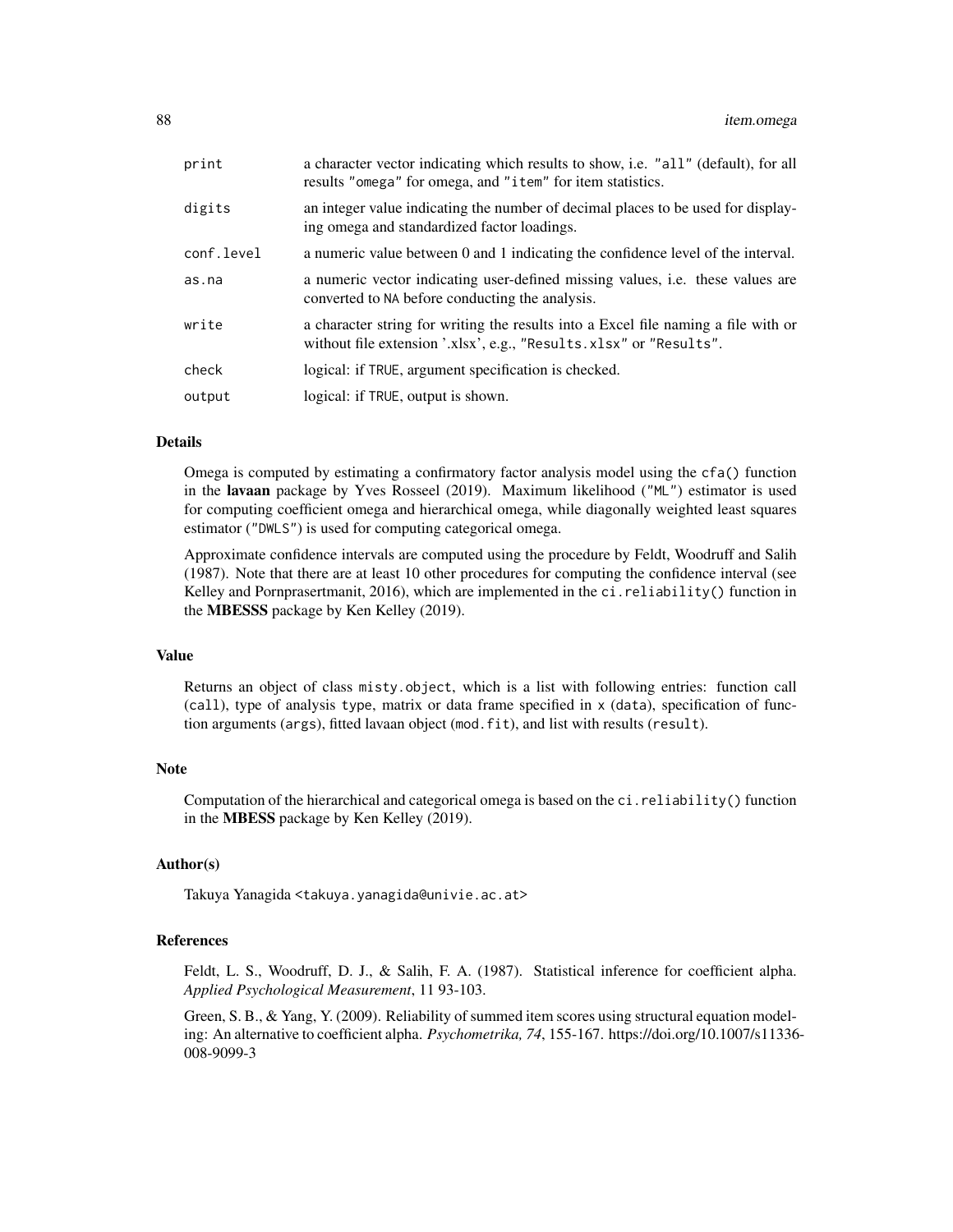Kelley, K., & Pornprasertmanit, S. (2016). Confidence intervals for population reliability coefficients: Evaluation of methods, recommendations, and software for composite measures. *Psychological Methods, 21*, 69-92. http://dx.doi.org/10.1037/a0040086

Ken Kelley (2019). *MBESS: The MBESS R Package*. R package version 4.6.0. https://CRAN.Rproject.org/package=MBESS

McDonald, R. P. (1978). Generalizability in factorable domains: Domain validity and generalizability *Educational and Psychological Measurement, 38*, 75-79.

### See Also

[write.result](#page-168-0), [item.alpha](#page-75-0), [item.cfa](#page-78-0), [item.reverse](#page-89-0), [item.scores](#page-90-0)

#### Examples

```
## Not run:
dat \le data.frame(item1 = c(5, 2, 3, 4, 1, 2, 4, 2),
                 item2 = c(5, 3, 3, 5, 2, 2, 5, 1),item3 = c(4, 2, 4, 5, 1, 3, 5, 1),item4 = c(5, 1, 2, 5, 2, 3, 4, 2))# Compute unstandardized coefficient omega and item statistics
item.omega(dat)
# Compute unstandardized coefficient omega with a residual covariance
# and item statistics
item.omega(dat, resid.cov = c("item1", "item2"))
# Compute unstandardized coefficient omega with residual covariances
# and item statistics
item.omega(dat, resid.cov = list(c("item1", "item2"), c("item3", "item4")))
# Compute unstandardized hierarchical omega and item statistics
item.omega(dat, type = "hierarch")
# Compute categorical omega and item statistics
item.omega(dat, type = "categ")
# Compute standardized coefficient omega and item statistics
item.omega(dat, std = TRUE)
# Compute unstandardized coefficient omega
item.omega(dat, print = "omega")
# Compute item statistics
item.omega(dat, print = "item")
# Compute unstandardized coefficient omega and item statistics while excluding item3
item.omega(dat, exclude = "item3")
# Summary of the CFA model used to compute coefficient omega
```

```
lavaan::summary(item.omega(dat, output = FALSE)$mod.fit,
```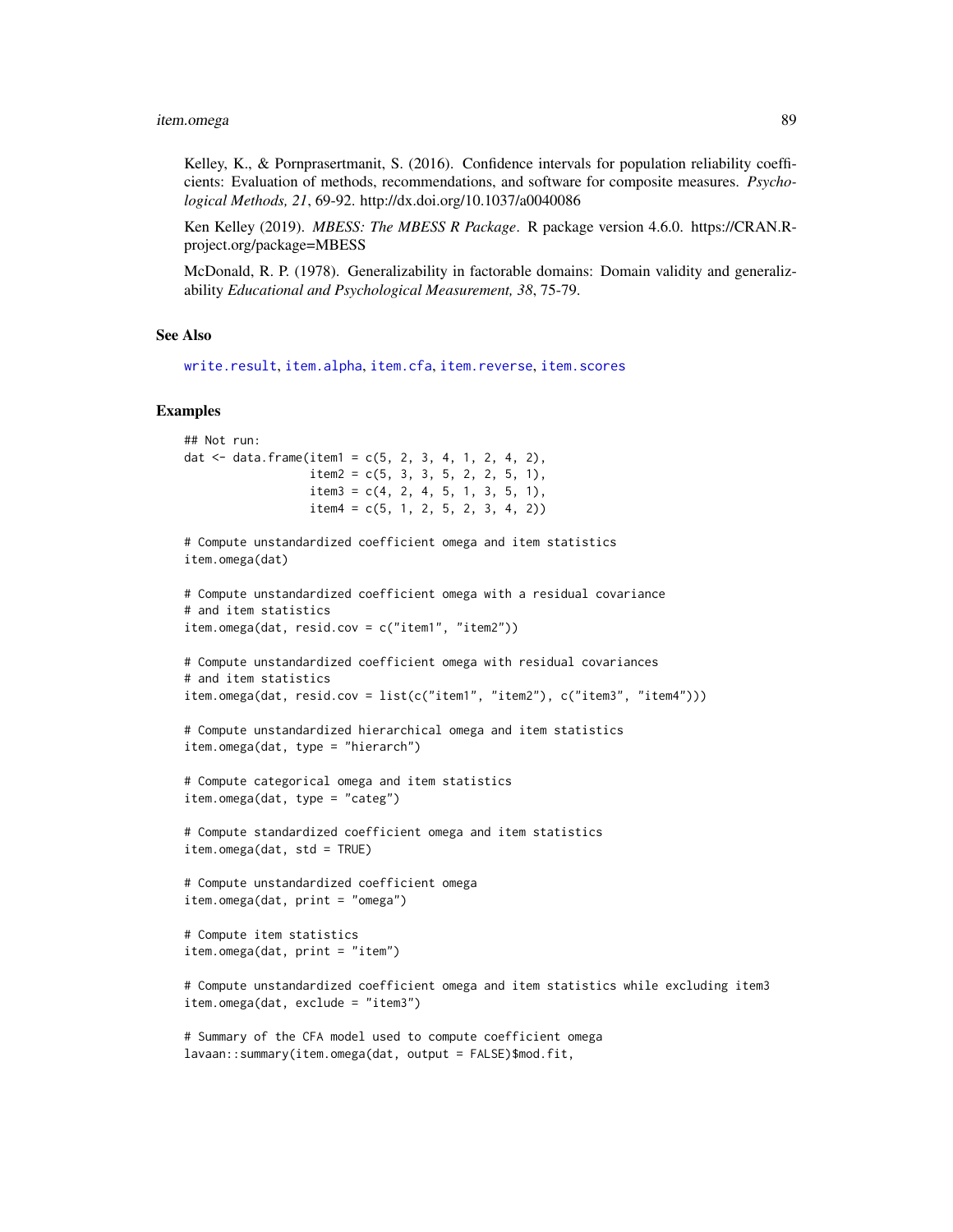```
fit.measures = TRUE, standardized = TRUE)
# Write Results into a Excel file
item.omega(dat, write = "Omega.xlsx")
result <- item.omega(dat, output = FALSE)
write.result(result, "Omega.xlsx")
## End(Not run)
```
<span id="page-89-0"></span>item.reverse *Reverse Code Scale Item*

### Description

This function reverse codes an inverted item, i.e., item that is negatively worded.

### Usage

item.reverse(x, min = NULL, max = NULL, keep = NULL, as.na = NULL, table = FALSE,  $check = TRUE$ )

## Arguments

| $\mathsf{x}$ | a numeric vector.                                                                                                                        |
|--------------|------------------------------------------------------------------------------------------------------------------------------------------|
| min          | an integer indicating the minimum of the item (i.e., lowest possible scale value).                                                       |
| max          | an integer indicating the maximum of the item (i.e., highest possible scale value).                                                      |
| keep         | a numeric vector indicating values not to be reverse coded.                                                                              |
| as.na        | a numeric vector indicating user-defined missing values, <i>i.e.</i> these values are<br>converted to NA before conducting the analysis. |
| table        | logical: if TRUE, a cross table item x reverse coded item is printed on the console.                                                     |
| check        | logical: if TRUE, argument specification is checked.                                                                                     |

## Details

If arguments min and/or max are not specified, empirical minimum and/or maximum is computed from the vector. Note, however, that reverse coding might fail if the lowest or highest possible scale value is not represented in the vector. That is, it is always preferable to specify the arguments min and max.

### Value

Returns a numeric vector with the same length as x containing the reverse coded scale item.

## Author(s)

Takuya Yanagida <takuya.yanagida@univie.ac.at>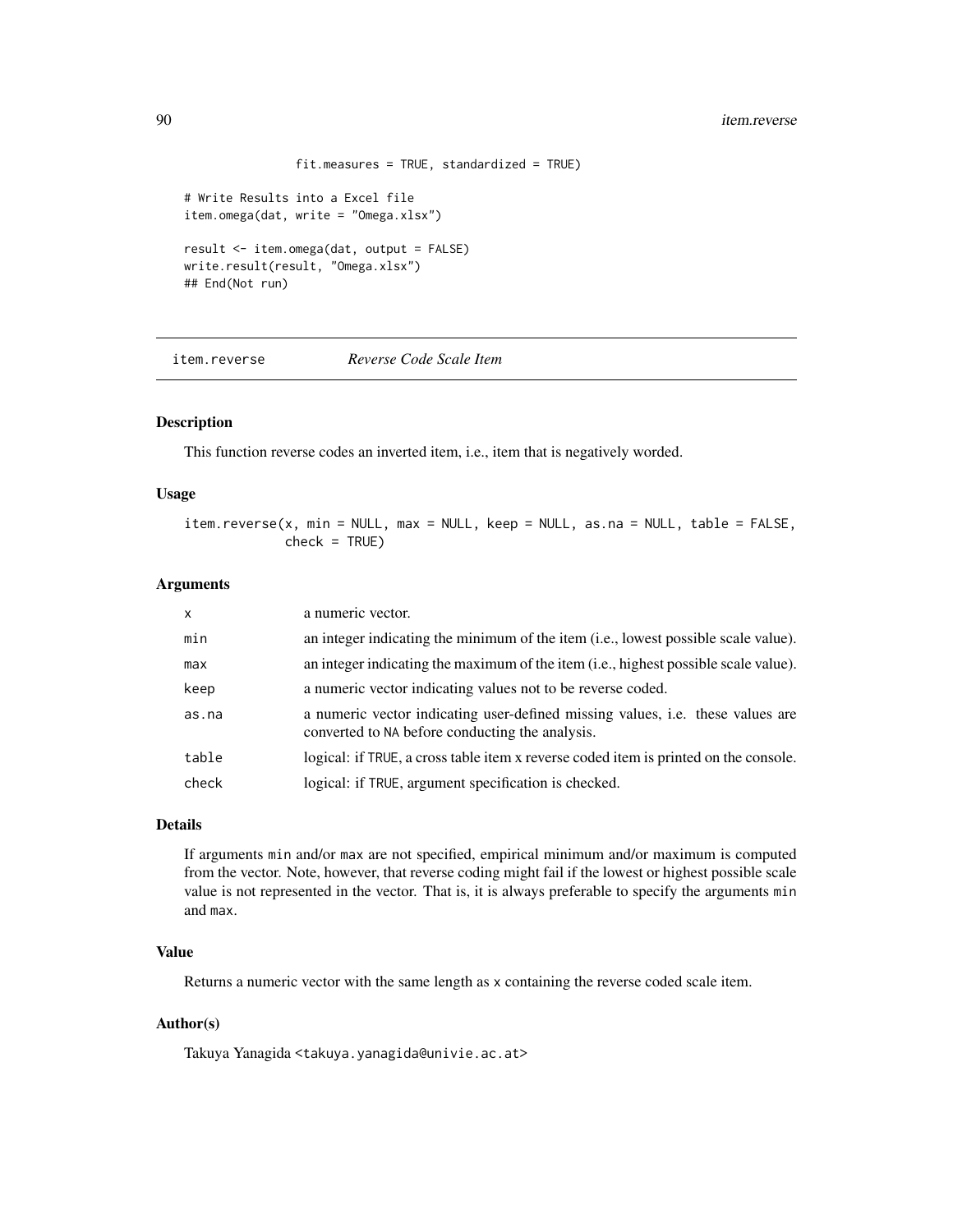#### item.scores 91

### References

Rasch, D., Kubinger, K. D., & Yanagida, T. (2011). *Statistics in psychology - Using R and SPSS*. New York: John Wiley & Sons.

### See Also

[item.alpha](#page-75-0), [item.omega](#page-86-0), [rec](#page-130-0), [item.scores](#page-90-0)

## Examples

```
dat <- data.frame(item1 = c(1, 5, 3, 1, 4, 4, 1, 5),
                  item2 = c(1, 1.3, 1.7, 2, 2.7, 3.3, 4.7, 5),
                  item3 = c(4, 2, 4, 5, 1, 3, 5, -99)# Reverse code item1
dat$item1r <- item.reverse(dat$item1, min = 1, max = 5)
# Reverse code item2
dat$item2r <- item.reverse(dat$item2, min = 1, max = 5)
# Reverse code item3 while keeping the value -99
dat$item3r <- item.reverse(dat$item3, min = 1, max = 5, keep = -99)
# Reverse code item3 while keeping the value -99 and check recoding
dat$item3r <- item.reverse(dat$item3, min = 1, max = 5, keep = -99, table = TRUE)
```
<span id="page-90-0"></span>item.scores *Compute Scale Scores*

## Description

This function computes (prorated) scale scores by averaging the (available) items that measure a single construct by default.

#### Usage

```
item.scores(x, fun = c("mean", "sum", "median", "var", "sd", "min", "max"),
            prorated = TRUE, p.avail = NULL, n.avail = NULL, as.na = NULL,
            check = TRUE)
```

| $\mathsf{x}$ | a matrix or data frame with numeric vectors.                                                                                                   |
|--------------|------------------------------------------------------------------------------------------------------------------------------------------------|
| fun          | a character string indicating the function used to compute scale scores, default:<br>"mean".                                                   |
| prorated     | logical: if TRUE (default), prorated scale scores are computed (see 'Details'); if<br>FALSE, scale scores of only complete cases are computed. |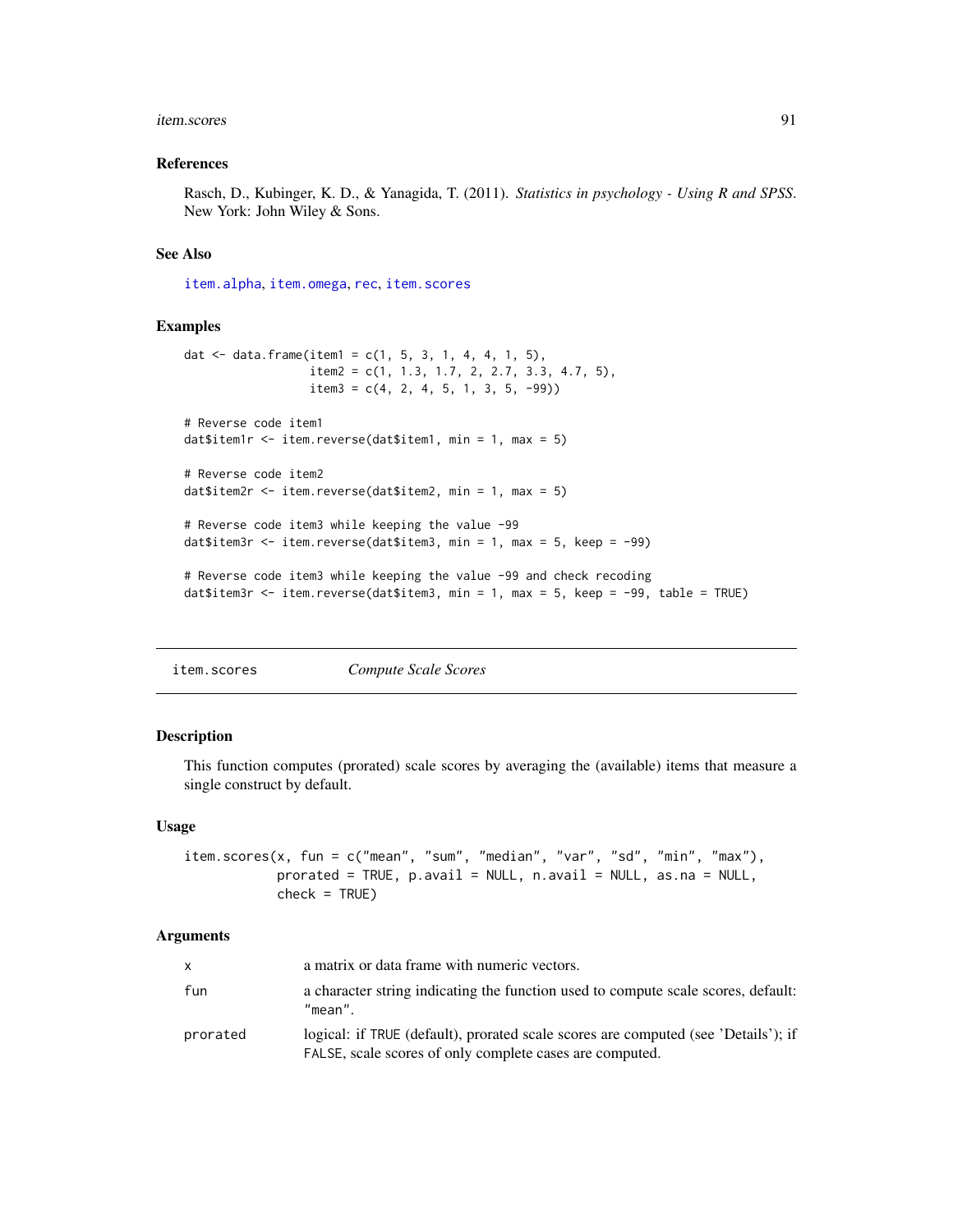| p.avail | a numeric value indicating the minimum proportion of available item responses<br>needed for computing a prorated scale score for each case, e.g. $p$ . avail = 0.8<br>indicates that scale scores are only computed for cases with at least 80% of item<br>responses available. By default prorated scale scores are computed for all cases<br>with at least one item response. Note that either argument p. avail or n. avail<br>is used to specify the proration criterion. |
|---------|-------------------------------------------------------------------------------------------------------------------------------------------------------------------------------------------------------------------------------------------------------------------------------------------------------------------------------------------------------------------------------------------------------------------------------------------------------------------------------|
| n.avail | an integer indicating the minimum number of available item responses needed<br>for computing a prorated scale score for each case, e.g. $n$ . avail = 2 indicates<br>that scale scores are only computed for cases with item responses on at least 2<br>items. By default prorated scale scores are computed for all cases with at least<br>one item response. Note that either argument p. avail or n. avail is used to<br>specify the proration criterion.                  |
| as.na   | a numeric vector indicating user-defined missing values, i.e. these values are<br>converted to NA before conducting the analysis.                                                                                                                                                                                                                                                                                                                                             |
| check   | logical: if TRUE, argument specification is checked.                                                                                                                                                                                                                                                                                                                                                                                                                          |
|         |                                                                                                                                                                                                                                                                                                                                                                                                                                                                               |

Prorated mean scale scores are computed by averaging the available items, e.g., if a participant answers 4 out of 8 items, the prorated scale score is the average of the 4 responses. Averaging the available items is equivalent to substituting the mean of a participant's own observed items for each of the participant's missing items, i.e., *person mean imputation* (Mazza, Enders & Ruehlman, 2015) or *ipsative mean imputation* (Schafer & Graham, 2002).

Proration may be reasonable when (1) a relatively high proportion of the items (e.g., 0.8) and never fewer than half are used to form the scale score, (2) means of the items comprising a scale are similar and (3) the item-total correlations are similar (Enders, 2010; Graham, 2009; Graham, 2012). Results of simulation studies indicate that proration is prone to substantial bias when either the item means or the inter-item correlation vary (Lee, Bartholow, McCarthy, Pederson & Sher, 2014; Mazza et al., 2015).

#### Value

Returns a numeric vector with the same length as  $nrow(x)$  containing (prorated) scale scores.

### Author(s)

Takuya Yanagida <takuya.yanagida@univie.ac.at>

#### References

Enders, C. K. (2010). *Applied missing data analysis*. New York, NY: Guilford Press.

Graham, J. W. (2009). Missing data analysis: Making it work in the real world. *Annual Review of Psychology, 60*, 549-576. https://doi.org/10.1146/annurev.psych.58.110405.085530

Graham, J. W. (2012). Missing data: Analysis and design. New York, NY: Springer

Lee, M. R., Bartholow, B. D., McCarhy, D. M., Pederson, S. L., & Sher, K. J. (2014). Two alternative approaches to conventional person-mean imputation scoring of the self-rating of the effects of alcohol scale (SRE). *Psychology of Addictive Behaviors, 29*, 231-236. https://doi.org/10.1037/adb0000015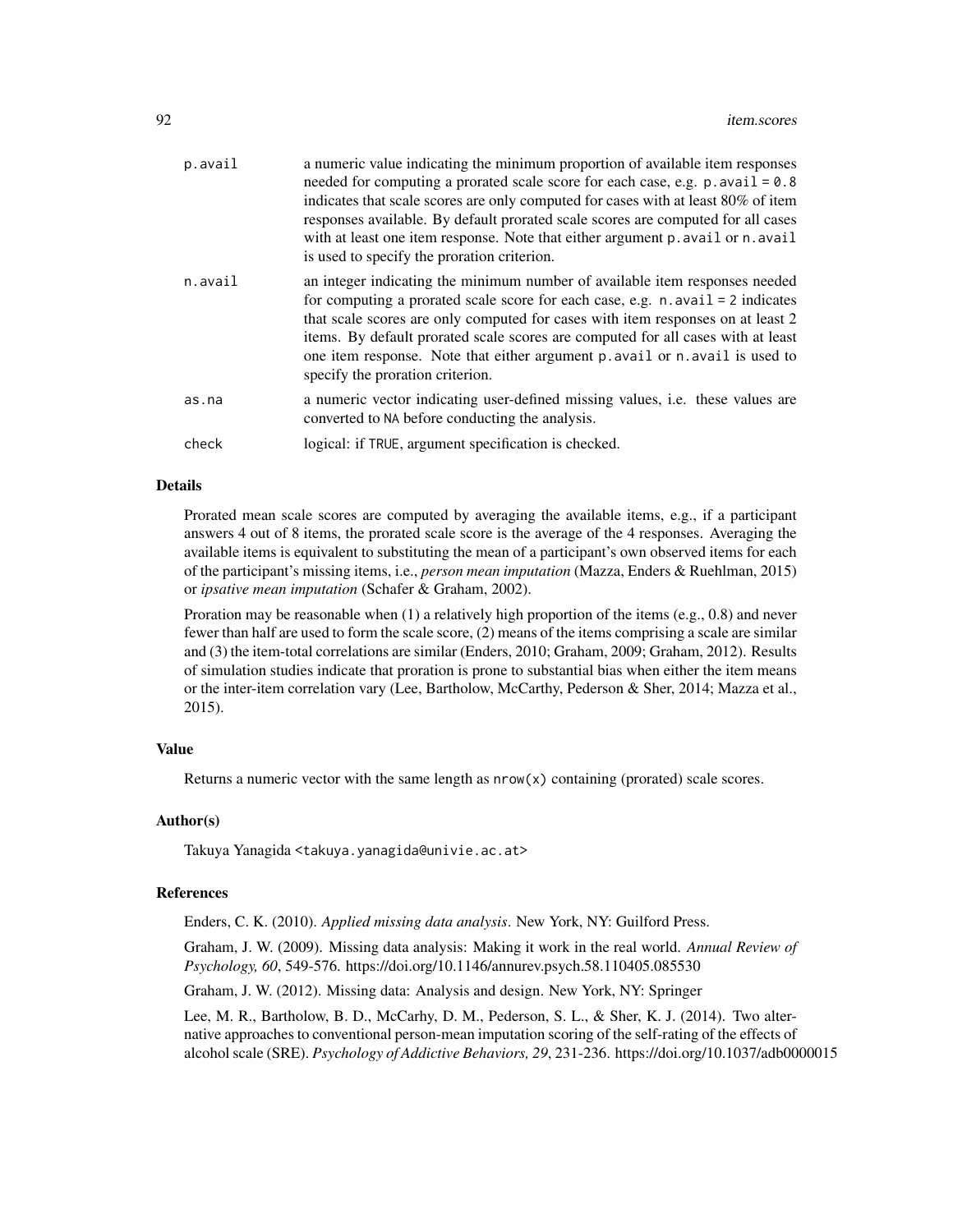#### kurtosis 93

Mazza, G. L., Enders, C. G., & Ruehlman, L. S. (2015). Addressing item-level missing data: A comparison of proration and full information maximum likelihood estimation. *Multivariate Behavioral Research, 50*, 504-519. https://doi.org/10.1080/00273171.2015.1068157

Schafer, J. L., & Graham, J. W. (2002). Missing data: Our view of the state of the art. *Psychological Methods, 7*, 147-177. https://doi.org/10.1037/1082-989X.7.2.147

## See Also

[cluster.scores](#page-34-0), [item.alpha](#page-75-0), [item.cfa](#page-78-0), [item.omega](#page-86-0),

## Examples

```
dat <- data.frame(item1 = c(3, 2, 4, 1, 5, 1, 3, NA),
                 item2 = c(2, 2, NA, 2, 4, 2, NA, 1),item3 = c(1, 1, 2, 2, 4, 3, NA, NA),item4 = c(4, 2, 4, 4, NA, 2, NA, NA),item5 = c(3, NA, NA, 2, 4, 3, NA, 3))# Prorated mean scale scores
item.scores(dat)
# Prorated standard deviation scale scores
item.scores(dat, fun = "sd")
# Sum scale scores without proration
item.scores(dat, fun = "sum", prorated = FALSE)
# Prorated mean scale scores,
# minimum proportion of available item responses = 0.8
item.scores(dat, p.avail = 0.8)
# Prorated mean scale scores,
# minimum number of available item responses = 3
item.scores(dat, n.avail = 3)
```
#### kurtosis *Excess Kurtosis*

#### Description

This function computes the excess kurtosis.

## Usage

 $kurtosis(x, as.na = NULL, check = TRUE)$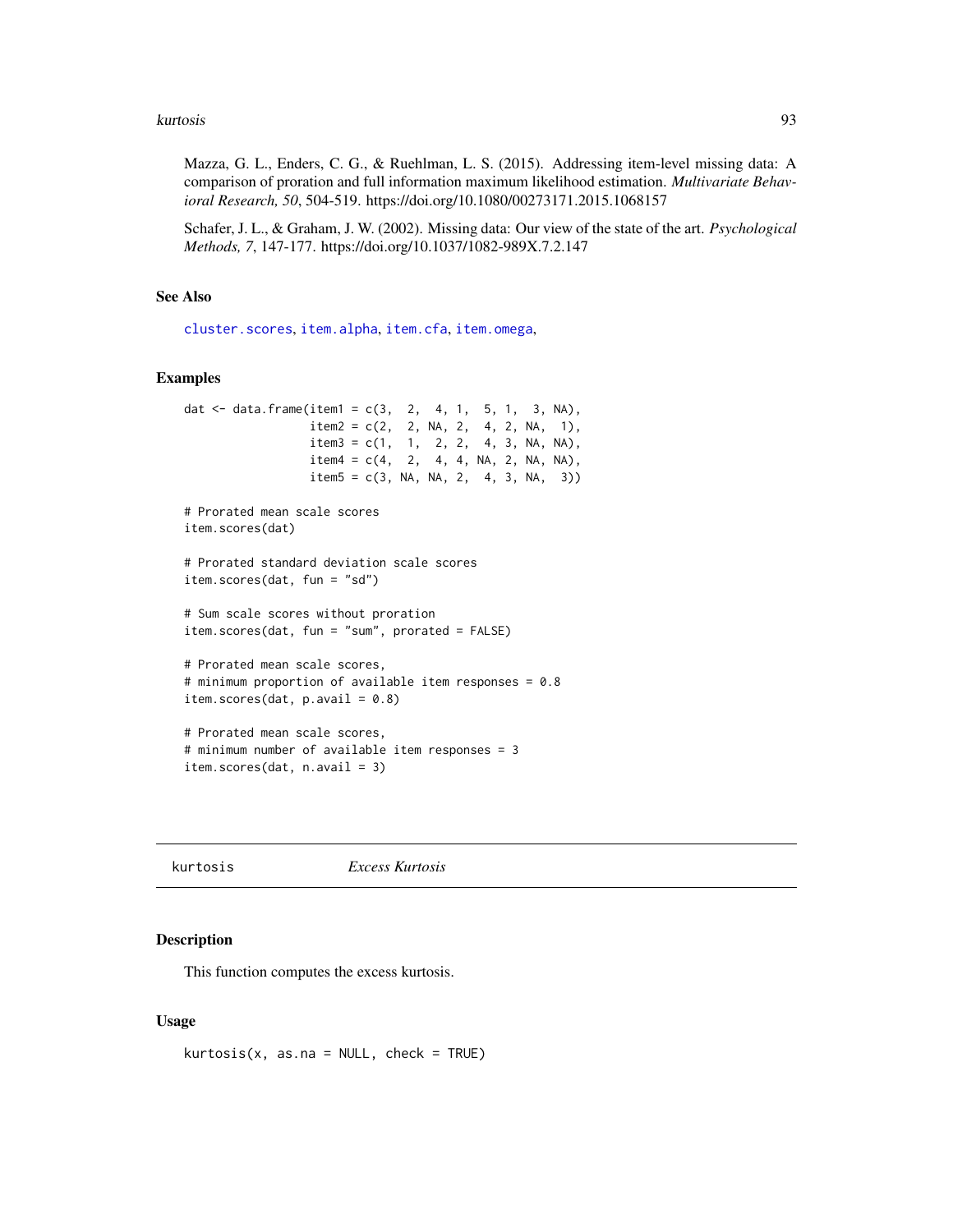#### **Arguments**

| X     | a numeric vector.                                                                                                                        |
|-------|------------------------------------------------------------------------------------------------------------------------------------------|
| as.na | a numeric vector indicating user-defined missing values, <i>i.e.</i> these values are<br>converted to NA before conducting the analysis. |
| check | logical: if TRUE, argument specification is checked.                                                                                     |

## Details

The same method for estimating kurtosis is used in SAS and SPSS. Missing values (NA) are stripped before the computation. Note that at least 4 observations are needed to compute excess kurtosis.

## Value

Returns the estimated excess kurtosis of x.

#### Author(s)

Takuya Yanagida <takuya.yanagida@univie.ac.at>

# References

Rasch, D., Kubinger, K. D., & Yanagida, T. (2011). *Statistics in psychology - Using R and SPSS*. New York: John Wiley & Sons.

## See Also

[skewness](#page-141-0)

## Examples

```
# Set seed of the random number generation
set.seed(123)
# Generate random numbers according to N(0, 1)
x < - rnorm(100)
# Compute excess kurtosis
kurtosis(x)
```
<span id="page-93-0"></span>multilevel.cor *Within-Group and Between-Group Correlation Matrix*

#### Description

This function is a wrapper function for computing the within-group and between-group correlation matrix by calling the sem function in the R package lavaan and provides standard errors, z test statistics, and significance values (*p*-values) for testing the hypothesis H0:  $\rho = 0$  for all pairs of variables within and between groups.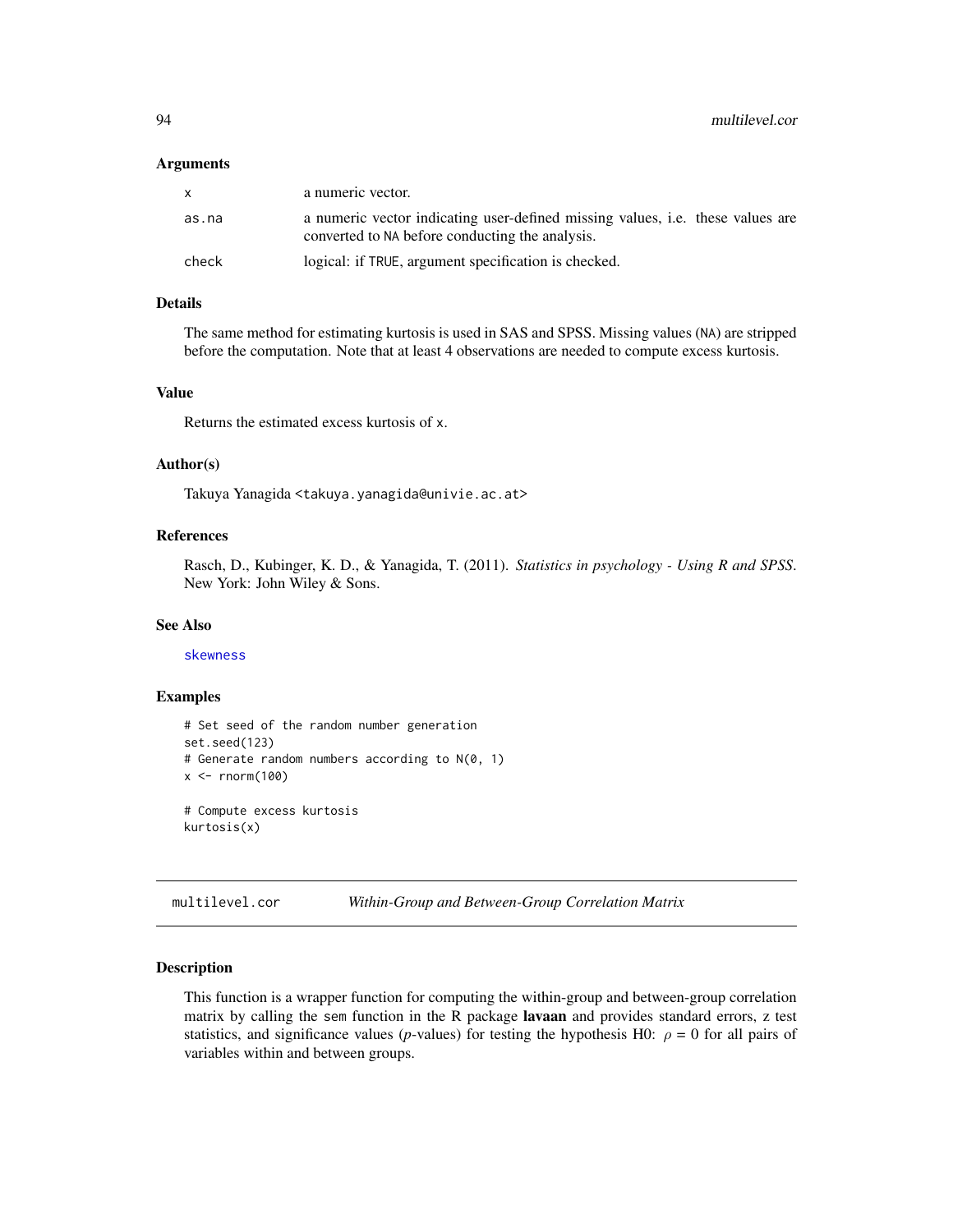# multilevel.cor 95

# Usage

```
multilevel.cor(x, cluster, within = NULL, between = NULL, estimator = c("ML", "MLR"),
               missing = c("listwise", "fiml"), sig = FALSE, alpha = 0.05,
               print = c("all", "cor", "se", "stat", "p"), split = FALSE,
               tri = c("both", "lower", "upper"), tri.lower = TRUE,p.adj = c("none", "bonferroni", "holm", "hochberg", "hommel",
                         "BH", "BY", "fdr"), digits = 2, p.digits = 3,
               as.na = NULL, write = NULL, check = TRUE, output = TRUE)
```

| х         | a matrix or data frame.                                                                                                                                                                                                                                                                                                                                                                                                                                                   |
|-----------|---------------------------------------------------------------------------------------------------------------------------------------------------------------------------------------------------------------------------------------------------------------------------------------------------------------------------------------------------------------------------------------------------------------------------------------------------------------------------|
| cluster   | a vector representing the nested grouping structure (i.e., group or cluster vari-<br>able).                                                                                                                                                                                                                                                                                                                                                                               |
| within    | a character vector representing variables that are measured on the within level<br>and modeled only on the within level. Variables not mentioned in within or<br>between are measured on the within level and will be modeled on both the<br>within and between level.                                                                                                                                                                                                    |
| between   | a character vector representing variables that are measured on the between level<br>and modeled only on the between level. Variables not mentioned in within<br>or between are measured on the within level and will be modeled on both the<br>within and between level.                                                                                                                                                                                                  |
| estimator | a character string indicating the estimator to be used: "ML" (default) for maxi-<br>mum likelihood with conventional standard errors and "MLR" for maximum like-<br>lihood with Huber-White robust standard errors. Note that by default, full infor-<br>mation maximum likelihood (FIML) method is used to deal with missing data<br>when using "ML" (missing = "fiml"), whereas incomplete cases are removed<br>listwise (i.e., missing = "listwise") when using "MLR". |
| missing   | a character string indicating how to deal with missing data, i.e., "listwise" for<br>listwise deletion or "fiml" (default) for full information maximum likelihood<br>(FIML) method. Note that FIML method is only available when estimator =<br>"ML". Note that it takes longer to estimate the model when using FIML and<br>using FIML might cause issues in model convergence, these issues might be<br>resolved by switching to listwise deletion.                    |
| sig       | logical: if TRUE, statistically significant correlation coefficients are shown in<br>boldface on the console.                                                                                                                                                                                                                                                                                                                                                             |
| alpha     | a numeric value between 0 and 1 indicating the significance level at which cor-<br>relation coefficients are printed boldface when sig = TRUE.                                                                                                                                                                                                                                                                                                                            |
| print     | a character string or character vector indicating which results to show on the<br>console, i.e. "all" for all results, "cor" for correlation coefficients, "se" for<br>standard errors, "stat" for z test statistics, and "p" for p-values.                                                                                                                                                                                                                               |
| split     | logical: if TRUE, output table is split in within-group and between-group corre-<br>lation matrix.                                                                                                                                                                                                                                                                                                                                                                        |
| tri       | a character string indicating which triangular of the matrix to show on the con-<br>sole when split = TRUE, i.e., both for upper and upper for the upper triangular.                                                                                                                                                                                                                                                                                                      |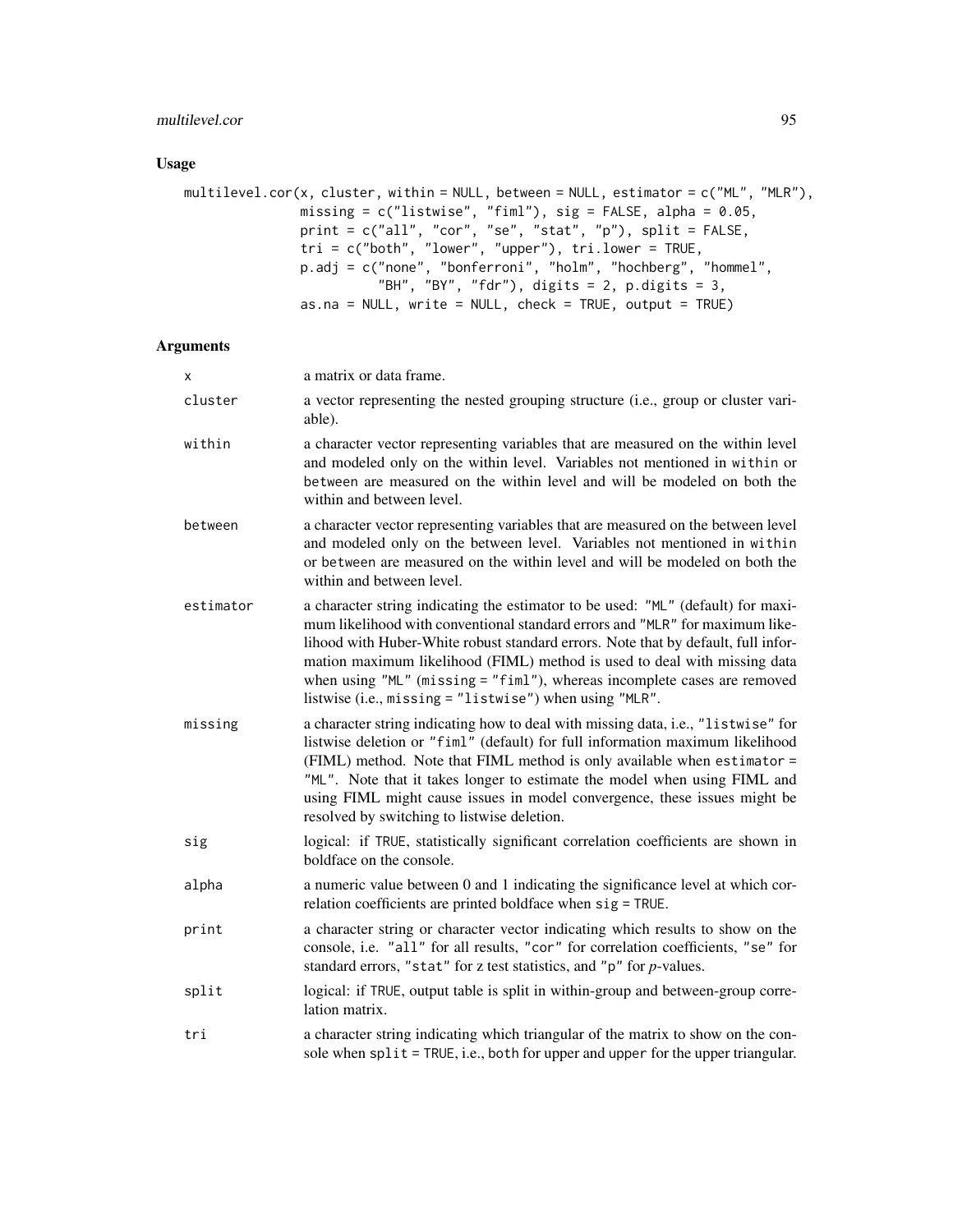| tri.lower | logical: if TRUE (default) and split = FALSE (default), within-group correlations<br>are shown in the lower triangular and between-group correlation are shown in<br>the upper triangular.                        |
|-----------|-------------------------------------------------------------------------------------------------------------------------------------------------------------------------------------------------------------------|
| p.adj     | a character string indicating an adjustment method for multiple testing based on<br>p. adjust, i.e., none (default), bonferroni, holm, hochberg, hommel, BH, BY,<br>or fdr.                                       |
| digits    | an integer value indicating the number of decimal places to be used for display-<br>ing correlation coefficients.                                                                                                 |
| p.digits  | an integer value indicating the number of decimal places to be used for display-<br>ing <i>p</i> -values.                                                                                                         |
| as.na     | a numeric vector indicating user-defined missing values, <i>i.e.</i> these values are<br>converted to NA before conducting the analysis. Note that as . na() function is<br>only applied to x but not to cluster. |
| write     | a character string for writing the results into a Excel file naming a file with or<br>without file extension '.xlsx', e.g., "Results.xlsx" or "Results".                                                          |
| check     | logical: if TRUE, argument specification is checked.                                                                                                                                                              |
| output    | logical: if TRUE, output is shown on the console.                                                                                                                                                                 |
|           |                                                                                                                                                                                                                   |

The specification of the within-group and between-group variables is in line with the syntax in Mplus. That is, the within argument is used to identify the variables in the matrix or data frame specified in x that are measured on the individual level and modeled only on the within level. They are specified to have no variance in the between part of the model. The between argument is used to identify the variables in the matrix or data frame specified in x that are measured on the cluster level and modeled only on the between level. Variables not mentioned in the arguments within or between are measured on the individual level and will be modeled on both the within and between level.

The function uses maximum likelihood estimation with conventional standard errors (estimator = "ML") which are not robust against non-normality and full information maximum likelihood (FIML) method (missing = "fiml") to deal with missing data by default. FIML method cannot be used when within-group variables have no variance within some clusters. In this cases, the function will switch to listwise deletion. Note that the current lavaan version 0.6-11 supports FIML method only for maximum likelihood estimation with conventional standard errors (estimator = "ML") in multilevel models. Maximum likelihood estimation with Huber-White robust standard errors (estimator = "MLR") uses listwise deletion to deal with missing data. When using FIML method there might be issues in model convergence, which might be resolved by switching to listwise deletion (missing = "listwise").

The lavaan package uses a quasi-Newton optimization method ("nlminb") by default. If the optimizer does not converge, model estimation will switch to the Expectation Maximization (EM) algorithm.

Statistically significant correlation coefficients can be shown in boldface on the console when specifying sig = TRUE. However, this option is not supported when using R Markdown, i.e., the argument sig will switch to FALSE.

Adjustment method for multiple testing when specifying the argument p.adj is applied to the within-group and between-group correlation matrix separately.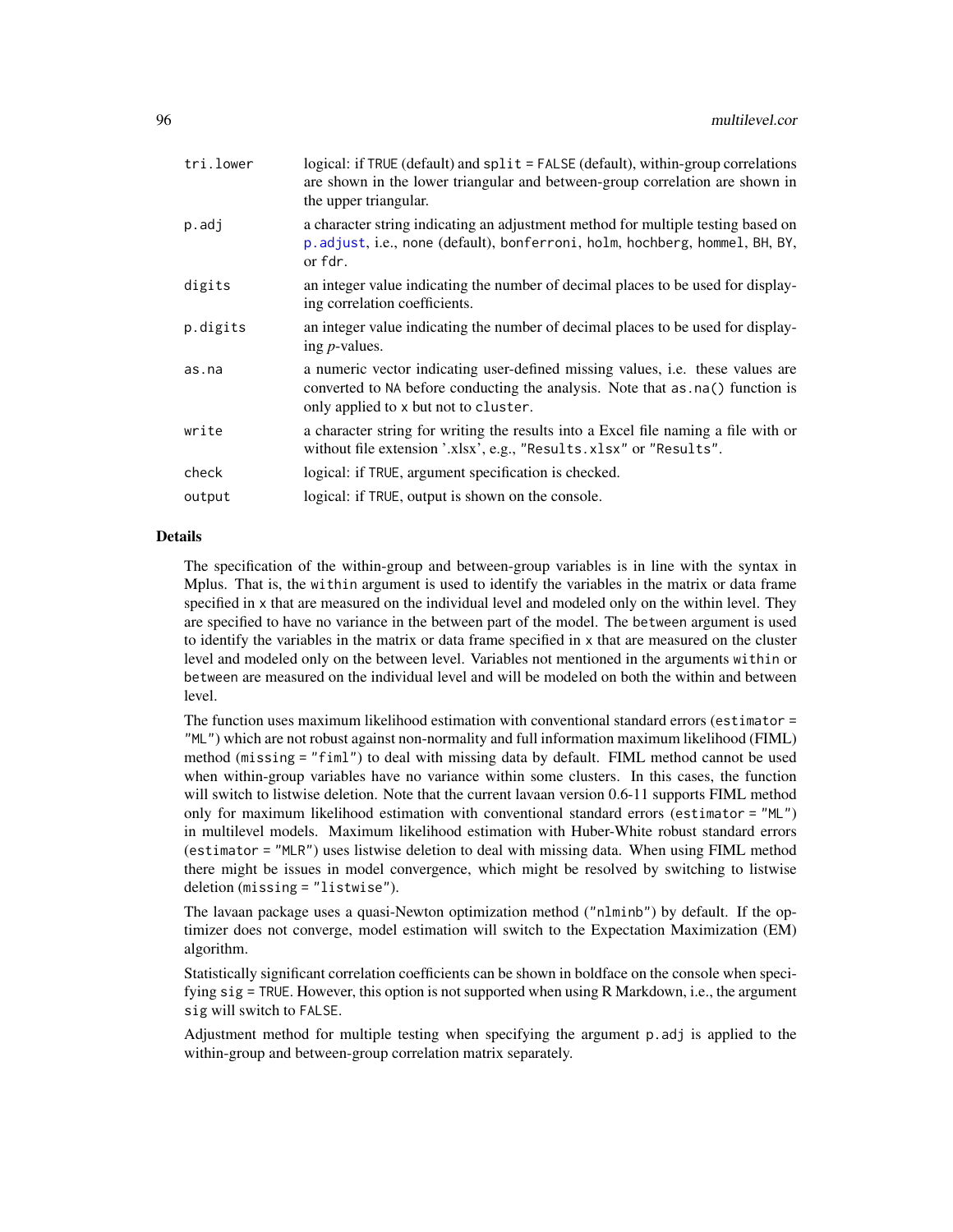## multilevel.cor 97

## Value

Returns an object of class misty.object, which is a list with following entries: function call (call), type of analysis (type), matrix or data frame specified in x (data), specification of function arguments (args), fitted lavaan object (mod.fit), and list with results (result).

#### Note

The function uses the functions sem, lavInspect, lavMatrixRepresentation, lavTech, parameterEstimates, and standardizedsolution provided in the R package lavaan by Yves Rosseel (2012).

#### Author(s)

Takuya Yanagida <takuya.yanagida@univie.ac.at>

#### References

Hox, J., Moerbeek, M., & van de Schoot, R. (2018). *Multilevel analysis: Techniques and applications* (3rd. ed.). Routledge.

Snijders, T. A. B., & Bosker, R. J. (2012). *Multilevel analysis: An introduction to basic and advanced multilevel modeling* (2nd ed.). Sage Publishers.

## See Also

[write.result](#page-168-0), [multilevel.descript](#page-97-0), [multilevel.icc](#page-99-0), [cluster.scores](#page-34-0)

#### Examples

## Not run:

```
# Load data set "Demo.twolevel" in the lavaan package
data("Demo.twolevel", package = "lavaan")
```

```
#---------------------------
# All variables modeled on both the within and between level
multilevel.cor(Demo.twolevel[, c("y1", "y2", "y3")],
               cluster = Demo.twolevel$cluster)
# Highlight statistically significant result at alpha = 0.05
multilevel.cor(Demo.twolevel[, c("y1", "y2", "y3")], sig = TRUE,
              cluster = Demo.twolevel$cluster)
# Split output table in within-group and between-group correlation matrix.
multilevel.cor(Demo.twolevel[, c("y1", "y2", "y3")],
               cluster = Demo.twolevel$cluster, split = TRUE)
# Print correlation coefficients, standard errors, z test statistics,
# and p-values
multilevel.cor(Demo.twolevel[, c("y1", "y2", "y3")],
               cluster = Demo.twolevel$cluster, print = "all")
```
# Print correlation coefficients and p-values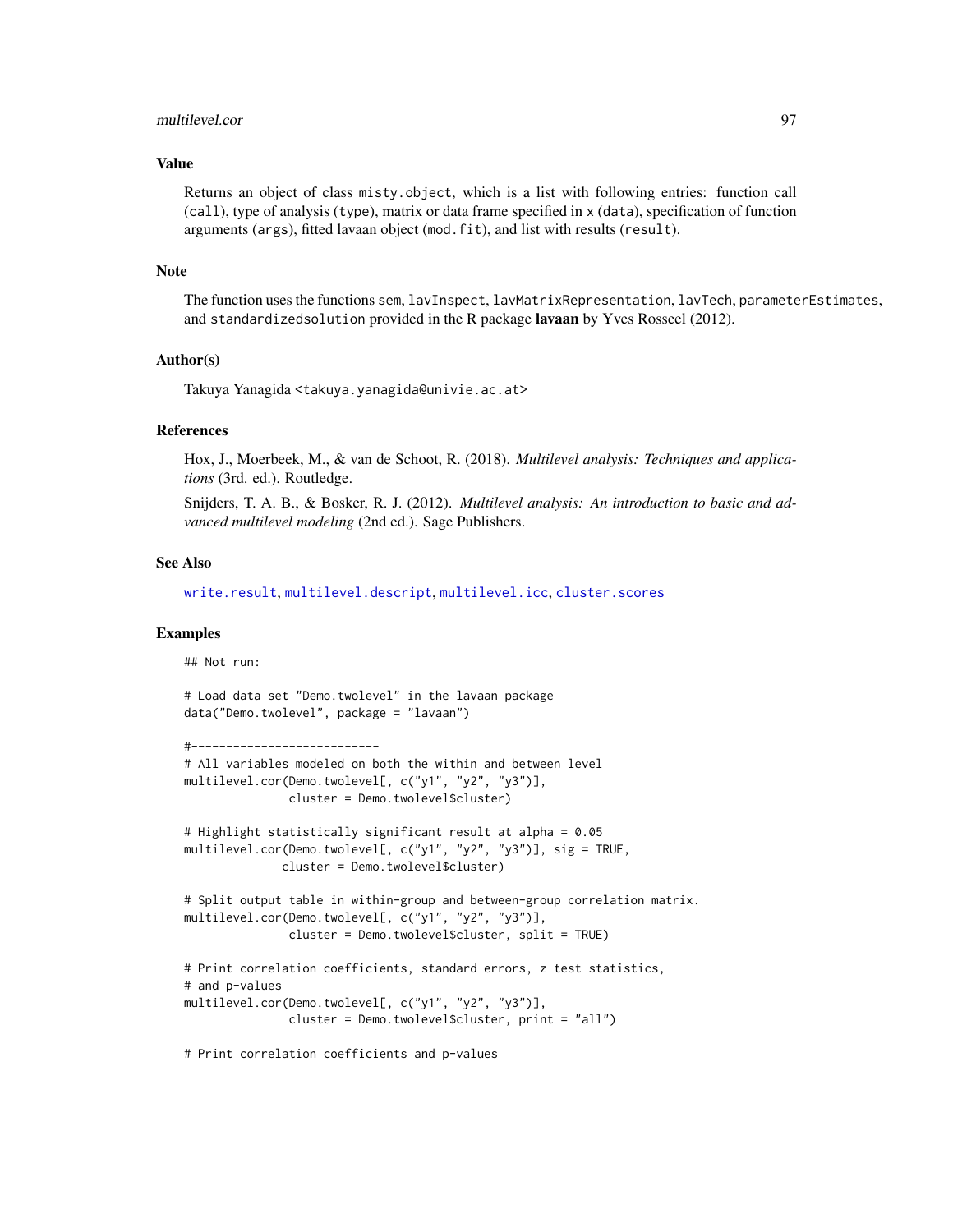```
# significance values with Bonferroni correction
multilevel.cor(Demo.twolevel[, c("y1", "y2", "y3")],
               cluster = Demo.twolevel$cluster, print = c("cor", "p"),
               p.adj = "bonferroni")
#---------------------------
# Variables "y1", "y2", and "y2" modeled on both the within and between level
# Variables "w1" and "w2" modeled on the cluster level
multilevel.cor(Demo.twolevel[, c("y1", "y2", "y3", "w1", "w2")],
               cluster = Demo.twolevel$cluster,
               between = c("w1", "w2"))
#---------------------------
# Variables "y1", "y2", and "y2" modeled only on the within level
# Variables "w1" and "w2" modeled on the cluster level
multilevel.cor(Demo.twolevel[, c("y1", "y2", "y3", "w1", "w2")],
               cluster = Demo.twolevel$cluster,
               within = c("y1", "y2", "y3"), between = c("w1", "w2"))
# Summary of the multilevel model used to compute the within-group
# and between-group correlation matrix
mod <- multilevel.cor(Demo.twolevel[, c("y1", "y2", "y3")],
                      cluster = Demo.twolevel$cluster, output = FALSE)
lavaan::summary(mod$mod.fit, standardized = TRUE)
# Write Results into a Excel file
multilevel.cor(Demo.twolevel[, c("y1", "y2", "y3")],
               cluster = Demo.twolevel$cluster,
               write = "Multilevel_Correlation.xlsx")
result <- multilevel.cor(Demo.twolevel[, c("y1", "y2", "y3")],
                         cluster = Demo.twolevel$cluster, output = FALSE)
write.result(result, "Multilevel_Correlation.xlsx")
## End(Not run)
```
<span id="page-97-0"></span>multilevel.descript *Multilevel Descriptive Statistics*

### **Description**

This function computes descriptive statistics for multilevel data, e.g. average cluster size, variance components, intraclass correlation coefficient, design effect, and effective sample size.

#### Usage

```
multilevel.descript(x, cluster, method = c("aov", "lme4", "nlme"), REML = TRUE,
                    digits = 2, icc.digits = 3, as.na = NULL, write = NULL,
                    check = TRUE, output = TRUE)
```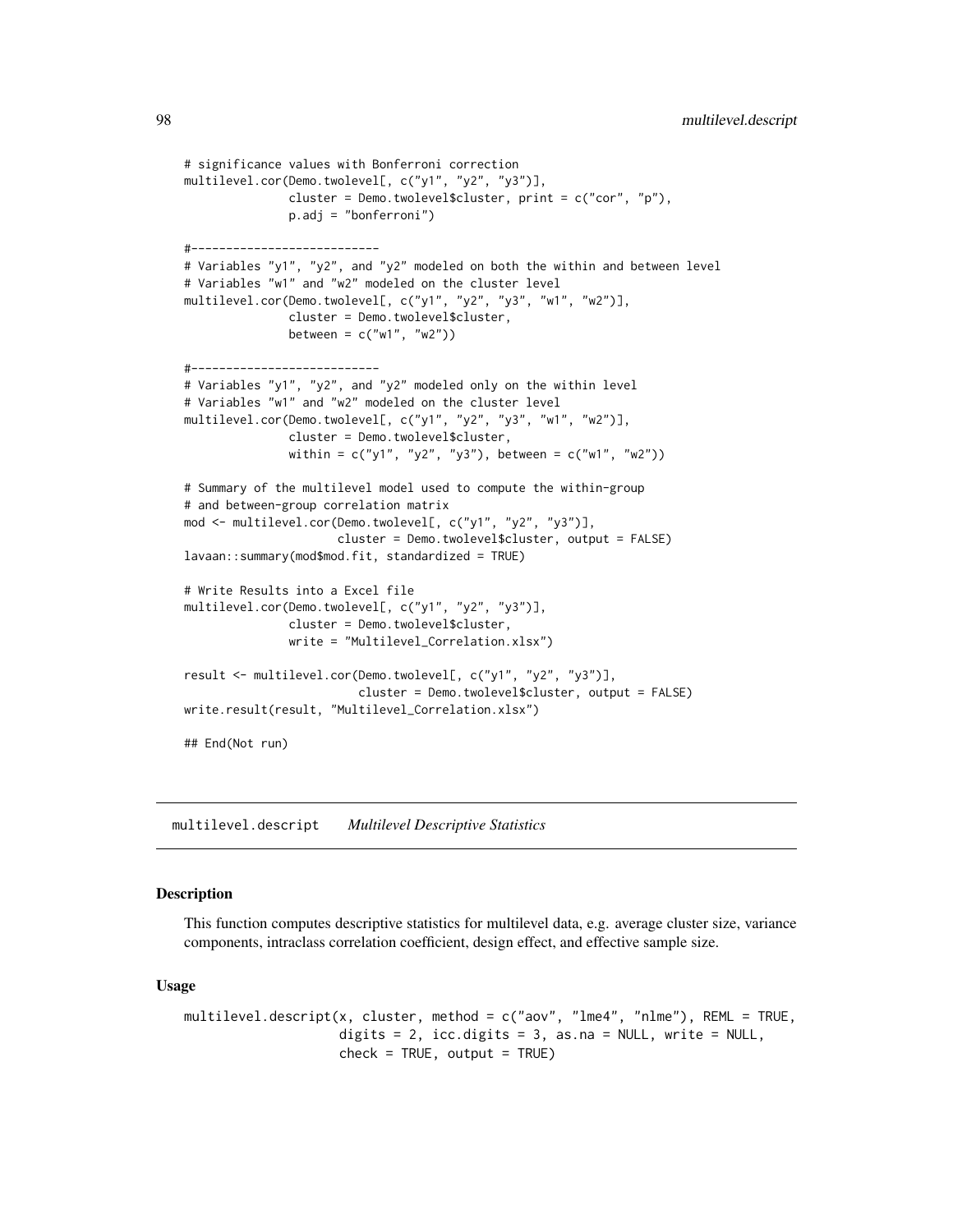## Arguments

| $\times$    | a vector, matrix or data frame.                                                                                                                                                                                                                                                                          |
|-------------|----------------------------------------------------------------------------------------------------------------------------------------------------------------------------------------------------------------------------------------------------------------------------------------------------------|
| cluster     | a vector representing the nested grouping structure (i.e., group or cluster vari-<br>able).                                                                                                                                                                                                              |
| method      | a character string indicating the method used to estimate intraclass correlation<br>coefficients, i.e., "aov" ICC estimated using the aov function, "1me4" (default)<br>ICC estimated using the lmer function in the lme4 package, "nlme" ICC esti-<br>mated using the 1me function in the nime package. |
| <b>REML</b> | logical: if TRUE (default), restricted maximum likelihood is used to estimate the<br>null model when using the lmer() function in the <b>lme4</b> package or the lme()<br>function in the <b>nlme</b> package.                                                                                           |
| digits      | an integer value indicating the number of decimal places to be used.                                                                                                                                                                                                                                     |
| icc.digits  | an integer indicating the number of decimal places to be used for displaying<br>intraclass correlation coefficients.                                                                                                                                                                                     |
| as.na       | a numeric vector indicating user-defined missing values, i.e. these values are<br>converted to NA before conducting the analysis. Note that as . na() function is<br>only applied to x but not to cluster.                                                                                               |
| write       | a character string for writing the results into a Excel file naming a file with or<br>without file extension '.xlsx', e.g., "Results.xlsx" or "Results".                                                                                                                                                 |
| check       | logical: if TRUE, argument specification is checked.                                                                                                                                                                                                                                                     |
| output      | logical: if TRUE, output is shown on the console.                                                                                                                                                                                                                                                        |

## Details

Note that this function is restricted to two-level models.

## Value

Returns an object of class misty.object, which is a list with following entries: function call (call), type of analysis type, matrix or data frame specified in x (data), specification of function arguments (args), and list with results (result).

## Author(s)

Takuya Yanagida <takuya.yanagida@univie.ac.at>

## References

Hox, J., Moerbeek, M., & van de Schoot, R. (2018). *Multilevel analysis: Techniques and applications* (3rd. ed.). Routledge.

Snijders, T. A. B., & Bosker, R. J. (2012). *Multilevel analysis: An introduction to basic and advanced multilevel modeling* (2nd ed.). Sage Publishers.

# See Also

[multilevel.cor](#page-93-0), [multilevel.icc](#page-99-0), [multilevel.indirect](#page-101-0), [multilevel.r2](#page-104-0), [write.result](#page-168-0),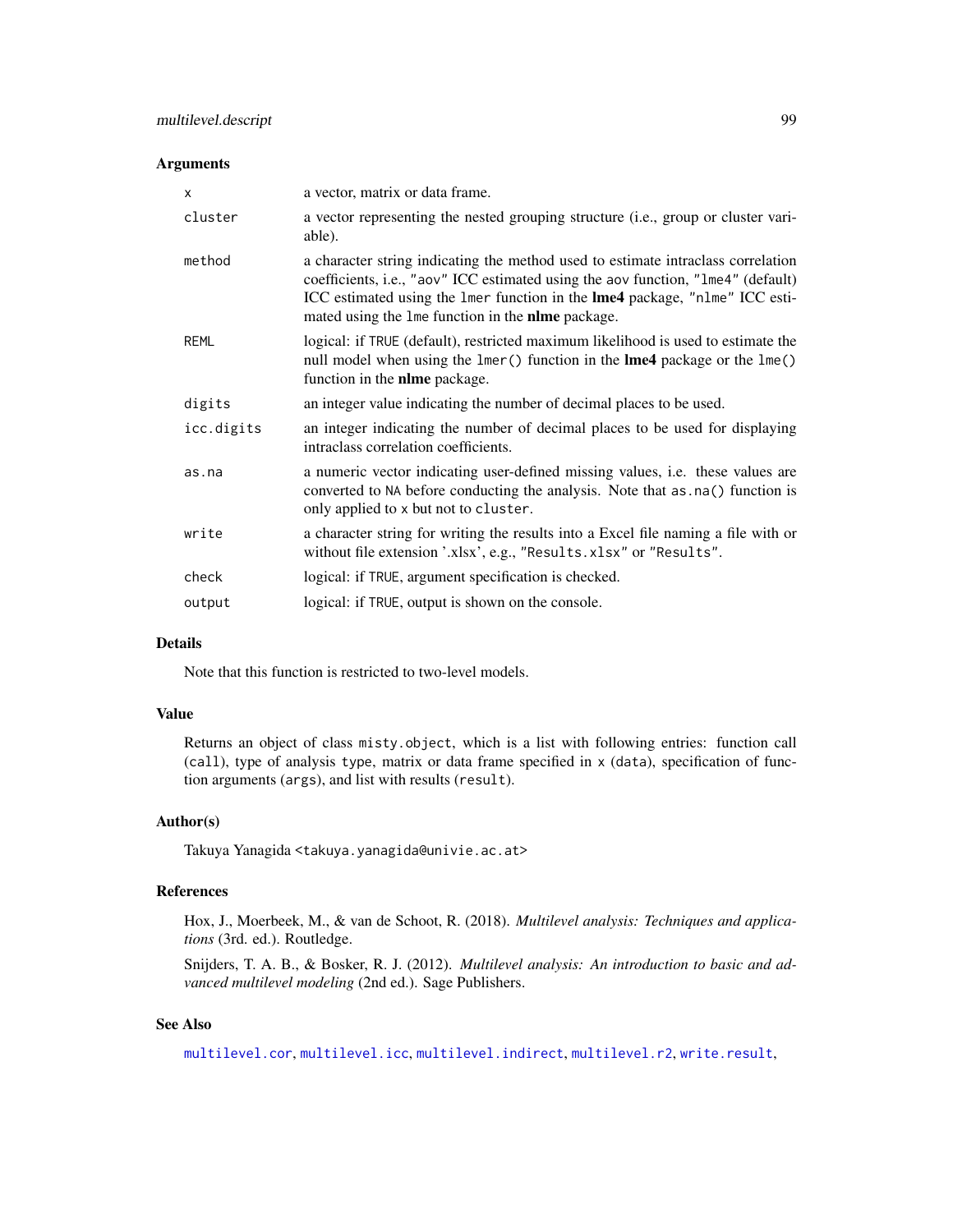### Examples

```
dat \le data.frame(id = c(1, 2, 3, 4, 5, 6, 7, 8, 9),
                  cluster = c(1, 1, 1, 1, 2, 2, 3, 3, 3),
                  x1 = c(2, 3, 2, 2, 1, 2, 3, 4, 2),x2 = c(3, 2, 2, 1, 2, 1, 3, 2, 5),x3 = c(2, 1, 2, 2, 3, 3, 5, 2, 4)# Multilevel descriptive statistics for x1
multilevel.descript(dat$x1, cluster = dat$cluster)
# Multilevel descriptive statistics for x1, print ICC with 5 digits
multilevel.descript(dat$x1, cluster = dat$cluster, icc.digits = 5)
# Multilevel descriptive statistics for x1, convert value 1 to NA
multilevel.descript(dat$x1, cluster = dat$cluster, as.na = 1)
# Multilevel descriptive statistics for x1,
# use lme() function in the nlme package to estimate ICC
multilevel.descript(dat$x1, cluster = dat$cluster, method = "nlme")
# Multilevel descriptive statistics for x1, x2, and x3
multilevel.descript(dat[, c("x1", "x2", "x3")], cluster = dat$cluster)
## Not run:
# Write Results into a Excel file
multilevel.descript(dat[, c("x1", "x2", "x3")], cluster = dat$cluster,
                    write = "Multilevel_Descript.xlsx")
result <- multilevel.descript(dat[, c("x1", "x2", "x3")], cluster = dat$cluster,
                              output = FALSE)write.result(result, "Multilevel_Descript.xlsx")
## End(Not run)
```
<span id="page-99-0"></span>multilevel.icc *Intraclass Correlation Coefficient, ICC(1) and ICC(2)*

# Description

This function computes the intraclass correlation coefficient  $ICC(1)$ , i.e., proportion of the total variance explained by the grouping structure, and ICC(2), i.e., reliability of aggregated variables.

#### Usage

```
multilevel.icc(x, cluster, type = 1, method = c("aov", "lme4", "nlme"), REML = TRUE,
               as.na = NULL, check = TRUE)
```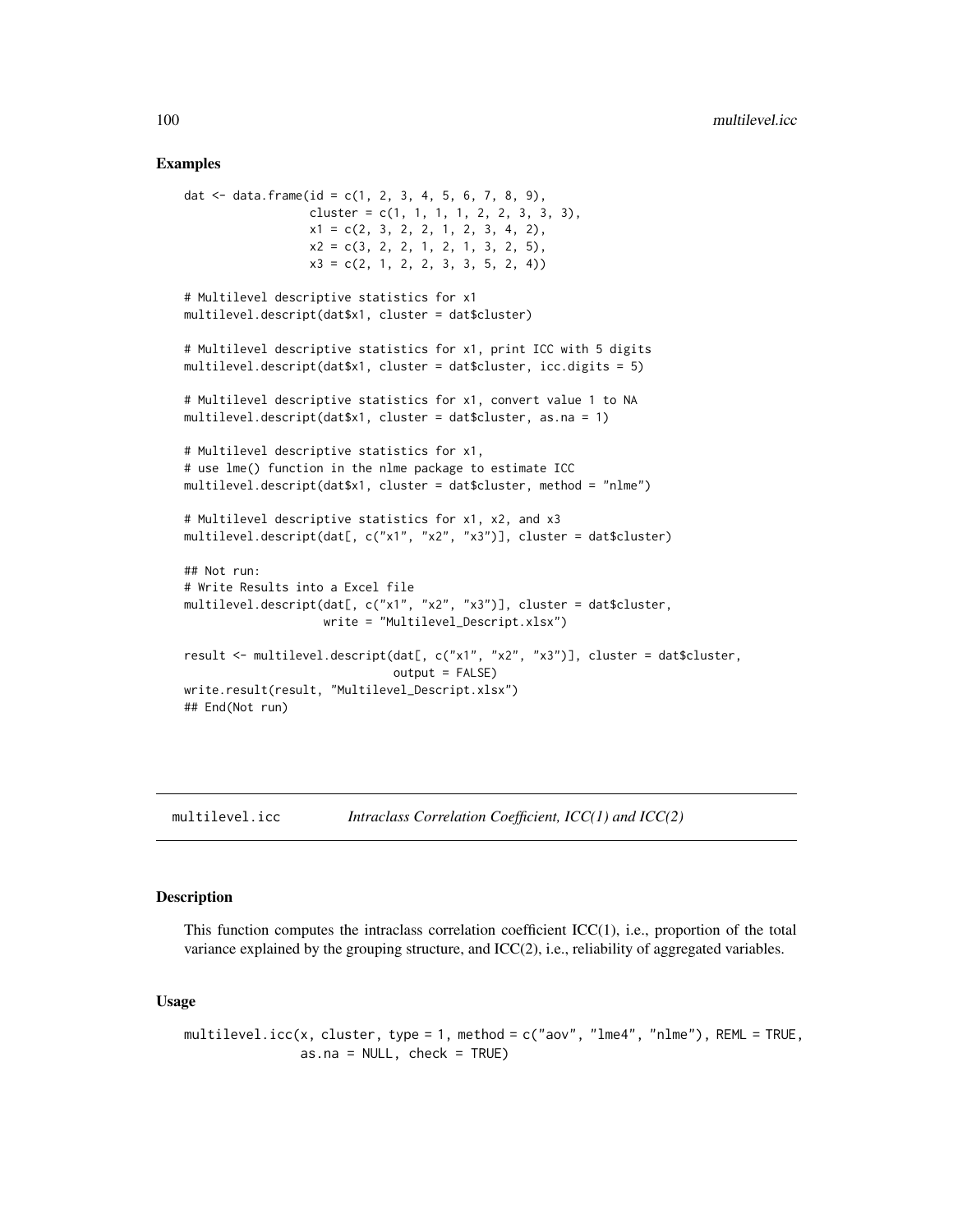## multilevel.icc 101

## Arguments

| $\times$    | a vector, matrix or data frame.                                                                                                                                                                                                                                                                                                                                                                                     |
|-------------|---------------------------------------------------------------------------------------------------------------------------------------------------------------------------------------------------------------------------------------------------------------------------------------------------------------------------------------------------------------------------------------------------------------------|
| cluster     | a vector representing the nested grouping structure (i.e., group or cluster vari-<br>able).                                                                                                                                                                                                                                                                                                                         |
| type        | numeric value indicating the type of intraclass correlation coefficient, i.e., type<br>$= 1$ for ICC(1) and type $= 2$ for ICC(2).                                                                                                                                                                                                                                                                                  |
| method      | a character string indicating the method used to estimate intraclass correlation<br>coefficients, i.e., method = "aov" ICC estimated using the aov function, method<br>= "lme4" (default) ICC estimated using the lmer function in the lme4 package,<br>method = "nlme" ICC estimated using the lme function in the nlme package.<br>Note that if the lme4 package is not installed, method $=$ "aov" will be used. |
| <b>REML</b> | logical: if TRUE (default), restricted maximum likelihood is used to estimate<br>the null model when using the lmer function in the <b>lme4</b> package or the lme<br>function in the <b>nlme</b> package.                                                                                                                                                                                                          |
| as.na       | a numeric vector indicating user-defined missing values, i.e. these values are<br>converted to NA before conducting the analysis. Note that as . na() function is<br>only applied to x but not to cluster.                                                                                                                                                                                                          |
| check       | logical: if TRUE, argument specification is checked.                                                                                                                                                                                                                                                                                                                                                                |

# Details

Note that this function is restricted to two-level models.

## Value

Returns a numeric vector with intraclass correlation coefficient(s).

## Author(s)

Takuya Yanagida <takuya.yanagida@univie.ac.at>

## References

Hox, J., Moerbeek, M., & van de Schoot, R. (2018). *Multilevel analysis: Techniques and applications* (3rd. ed.). Routledge.

Snijders, T. A. B., & Bosker, R. J. (2012). *Multilevel analysis: An introduction to basic and advanced multilevel modeling* (2nd ed.). Sage Publishers.

# See Also

[multilevel.cor](#page-93-0), [multilevel.descript](#page-97-0)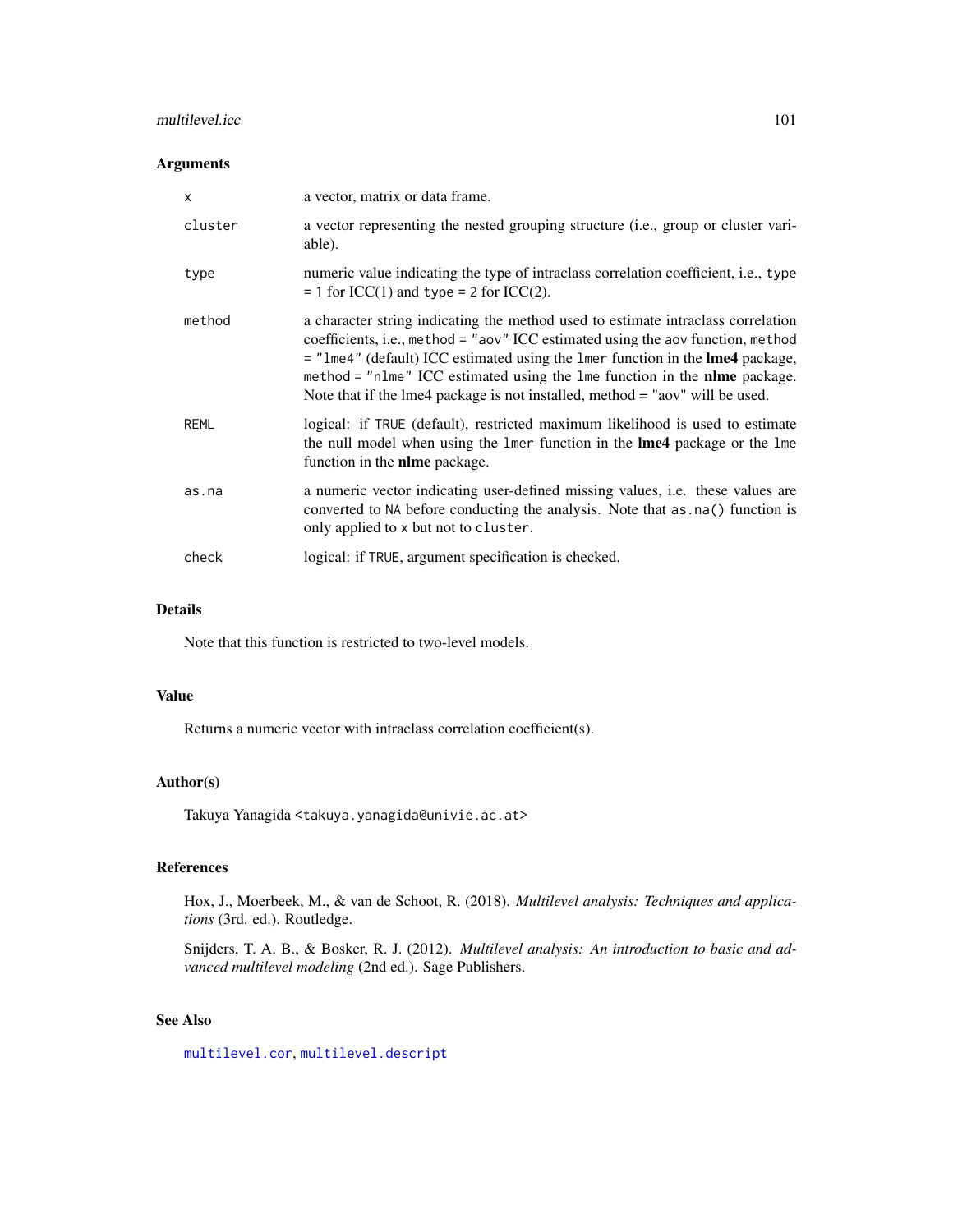### Examples

```
dat \le data.frame(id = c(1, 2, 3, 4, 5, 6, 7, 8, 9),
                 cluster = c(1, 1, 1, 1, 2, 2, 3, 3, 3),
                  x1 = c(2, 3, 2, 2, 1, 2, 3, 4, 2),x2 = c(3, 2, 2, 1, 2, 1, 3, 2, 5),x3 = c(2, 1, 2, 2, 3, 3, 5, 2, 4)# ICC(1) for x1
multilevel.icc(dat$x1, cluster = dat$cluster)
# ICC(1) for x1, convert value 1 to NA
multilevel.icc(dat$x1, cluster = dat$cluster, as.na = 1)
# ICC(2) for x1
multilevel.icc(dat$x1, cluster = dat$cluster, type = 2)
# ICC(1) for x1,
# use lmer() function in the lme4 package to estimate ICC
multilevel.icc(dat$x1, cluster = dat$cluster, method = "lme4")
# ICC(1) for x1, x2, and x3
multilevel.icc(dat[, c("x1", "x2", "x3")], cluster = dat$cluster)
```
<span id="page-101-0"></span>multilevel.indirect *Confidence Interval for the Indirect Effect in a 1-1-1 Multilevel Mediation Model*

## Description

This function computes the confidence interval for the indirect effect in a 1-1-1 multilevel mediation model with random slopes based on the Monte Carlo method.

#### Usage

```
multilevel.indirect(a, b, se.a, se.b, cov.ab = 0, cov.rand, se.cov.rand,
                 nrep = 100000, alternative = c("two.sided", "less", "greater"),
                    seed = NULL, conf<math>.level = 0.95, digits = 3, check = TRUE,
                    output = TRUE)
```

| a    | a numeric value indicating the coefficient $a$ , i.e., average effect of $X$ on $M$ on<br>the cluster or between-group level.             |
|------|-------------------------------------------------------------------------------------------------------------------------------------------|
|      | a numeric value indicating the coefficient b, i.e., average effect of M on Y ad-<br>justed for $X$ on the cluster or between-group level. |
| se.a | a positive numeric value indicating the standard error of $a$ .                                                                           |
| se.b | a positive numeric value indicating the standard error of $b$ .                                                                           |
|      |                                                                                                                                           |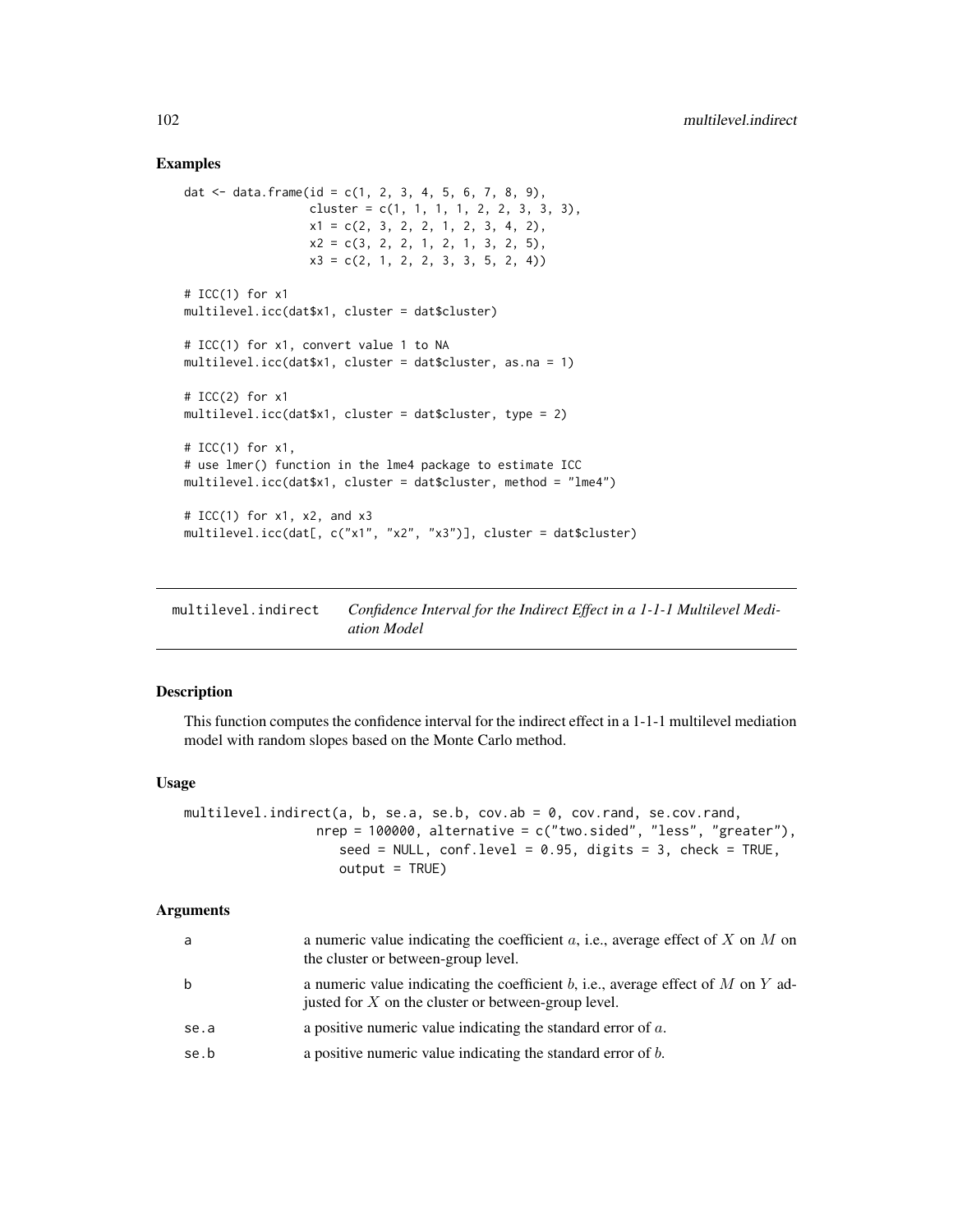| cov.ab      | a positive numeric value indicating the covariance between $a$ and $b$ .                                                |
|-------------|-------------------------------------------------------------------------------------------------------------------------|
| cov.rand    | a positive numeric value indicating the covariance between the random slopes<br>for $a$ and $b$ .                       |
| se.cov.rand | a positive numeric value indicating the standard error of the covariance between<br>the random slopes for $a$ and $b$ . |
| nrep        | an integer value indicating the number of Monte Carlo repetitions.                                                      |
| alternative | a character string specifying the alternative hypothesis, must be one of "two.sided"<br>(default), "greater" or "less". |
| seed        | a numeric value specifying the seed of the random number generator when using<br>the Monte Carlo method.                |
| conf.level  | a numeric value between 0 and 1 indicating the confidence level of the interval.                                        |
| digits      | an integer value indicating the number of decimal places to be used for display-<br>ing                                 |
| check       | logical: if TRUE, argument specification is checked.                                                                    |
| output      | logical: if TRUE, output is shown on the console.                                                                       |

In statistical mediation analysis (MacKinnon & Tofighi, 2013), the indirect effect refers to the effect of the independent variable  $X$  on the outcome variable  $Y$  transmitted by the mediator variable  $M$ . The magnitude of the indirect effect ab is quantified by the product of the the coefficient a (i.e., effect of X on M) and the coefficient b (i.e., effect of M on Y adjusted for X). However, mediation in the context of a 1-1-1 multilevel model where variables  $X$ ,  $M$ , and  $Y$  are measured at level 1, the coefficients a and b can vary across level-2 units (i.e., random slope). As a result, a and b may covary so that the estimate of the indirect effect is no longer simply the product of the coefficients  $\hat{a}\hat{b}$ , but  $\hat{a}\hat{b} + \tau_{a,b}$ , where  $\tau_{a,b}$  is the level-2 covariance between the random slopes a and b. The covariance term needs to be added to  $\hat{a}\hat{b}$  only when random slopes are estimated for both a and b. Otherwise, the simple product is sufficient to quantify the indirect effect, and the [indirect](#page-72-0) function can be used instead.

In practice, researchers are often interested in confidence limit estimation for the indirect effect. There are several methods for computing a confidence interval for the indirect effect in a singlelevel mediation models (see [indirect](#page-72-0) function). The Monte Carlo (MC) method (MacKinnon et al., 2004) is a promising method in single-level mediation model which was also adapted to the multilevel mediation model (Bauer, Preacher  $\&$  Gil, 2006). This method requires seven pieces of information available from the results of a multilevel mediation model:

- **a** Coefficient  $a$ , i.e., average effect of  $X$  on  $M$  on the cluster or between-group level. In Mplus, Estimate of the random slope  $a$  under Means at the Between Level.
- **b** Coefficient a, i.e., average effect of M on Y on the cluster or between-group level. In Mplus, Estimate of the random slope  $b$  under Means at the Between Level.
- se.a Standard error of a. In Mplus, S.E. of the random slope  $a$  under Means at the Between Level.
- se.a Standard error of a. In Mplus, S.E. of the random slope  $a$  under Means at the Between Level.
- **cov.ab** Covariance between  $a$  and  $b$ . In Mplus, the estimated covariance matrix for the parameter estimates (i.e., asymptotic covariance matrix) need to be requested by specifying TECH3 along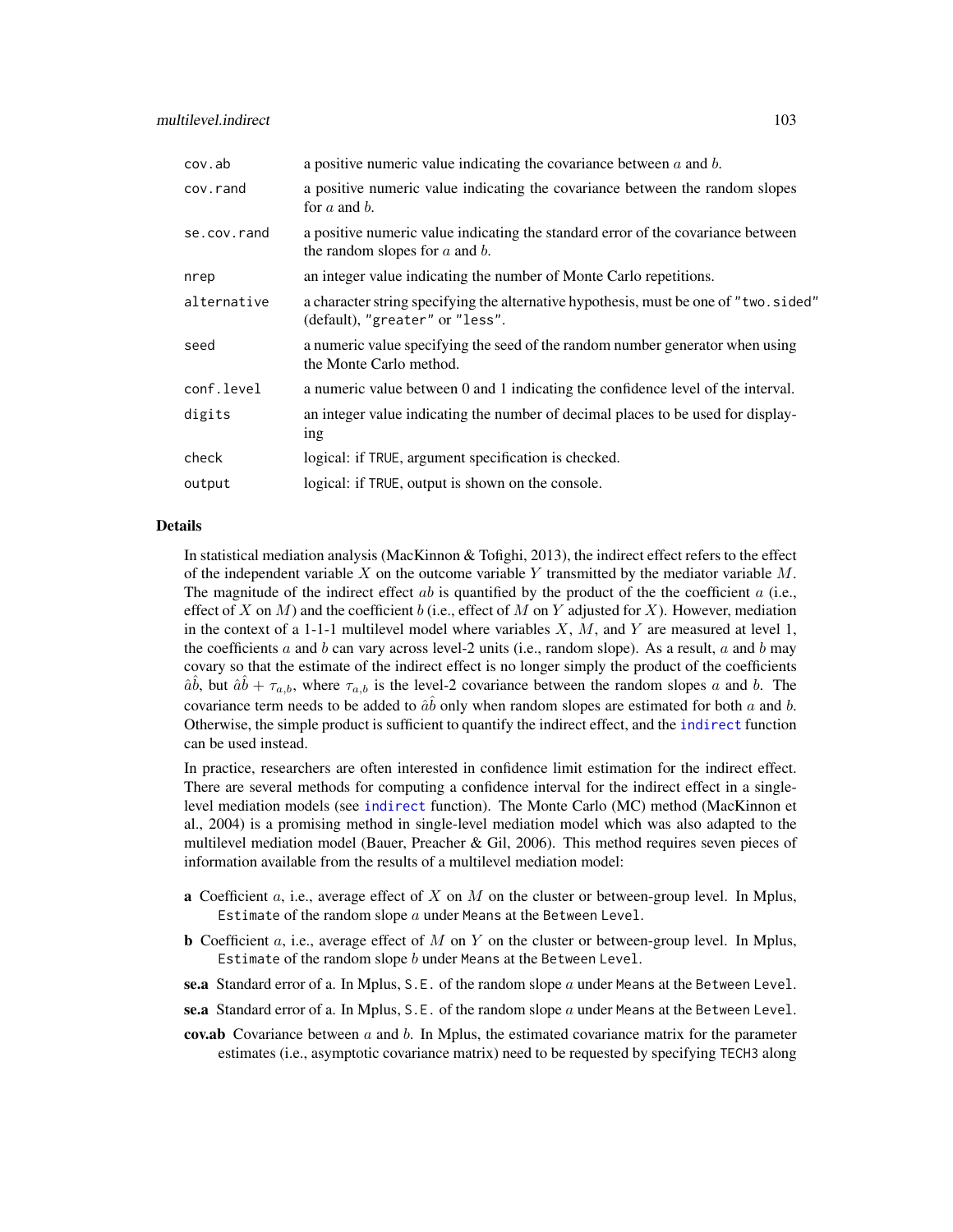with TECH1 in the OUTPUT section. In the TECHNICAL 1 OUTPUT under PARAMETER SPECIFICATION FOR BETWEEN, the numbers of the parameter for the coefficients  $a$  and  $b$  need to be identified under ALPHA to look up cov.av in the corresponding row and column in the TECHNICAL 3 OUTPUT under ESTIMATED COVARIANCE MATRIX FOR PARAMETER ESTIMATES.

- **cov.rand** Covariance between the random slopes for  $a$  and  $b$ . In Mplus, Estimate of the covariance  $a$  WITH  $b$  at the Between Level.
- se.cov.rand Standard error of the covariance between the random slopes for  $a$  and  $b$ . In Mplus, S.E. of the covariance  $a$  WITH  $b$  at the Between Level.

Note that all pieces of information except cov. ab can be looked up in the standard result output of the multilevel mediation model. In order to specify cov.ab, the covariance matrix for the parameter estimates (i.e., asymptotic covariance matrix) is required. In practice, cov.ab will oftentimes be very small so that  $cov$ . ab may be set to  $0$  (i.e., default value) with negligible impact on the results.

# Value

Returns an object of class misty.object, which is a list with following entries: function call (call), type of analysis (type), list with the input specified in a, b, se.a, se.b, cov.ab, cov.rand, and se.cov.rand (data), specification of function arguments (args), and a list with the result of the Monte Carlo method and the result table (result).

### **Note**

The function was adapted from the interactive web tool by Preacher and Selig (2010).

## Author(s)

Takuya Yanagida <takuya.yanagida@univie.ac.at>

## References

Bauer, D. J., Preacher, K. J., & Gil, K. M. (2006). Conceptualizing and testing random indirect effects and moderated Mediation in multilevel models: New procedures and recommendations. *Psychological Methods, 11*, 142-163. https://doi.org/10.1037/1082-989X.11.2.142

Kenny, D. A., Korchmaros, J. D., & Bolger, N. (2003). Lower level Mediation in multilevel models. *Psychological Methods, 8*, 115-128. https://doi.org/10.1037/1082-989x.8.2.115

MacKinnon, D. P., Lockwood, C. M., & Williams, J. (2004). Confidence limits for the indirect effect: Distribution of the product and resampling methods. *Multivariate Behavioral Research, 39*, 99-128. https://doi.org/10.1207/s15327906mbr3901\_4

MacKinnon, D. P., & Tofighi, D. (2013). Statistical mediation analysis. In J. A. Schinka, W. F. Velicer, & I. B. Weiner (Eds.), *Handbook of psychology: Research methods in psychology* (pp. 717-735). John Wiley & Sons, Inc..

Preacher, K. J., & Selig, J. P. (2010). *Monte Carlo method for assessing multilevel Mediation: An interactive tool for creating confidence intervals for indirect effects in 1-1-1 multilevel models* [Computer software]. Available from http://quantpsy.org/.

## See Also

[indirect](#page-72-0)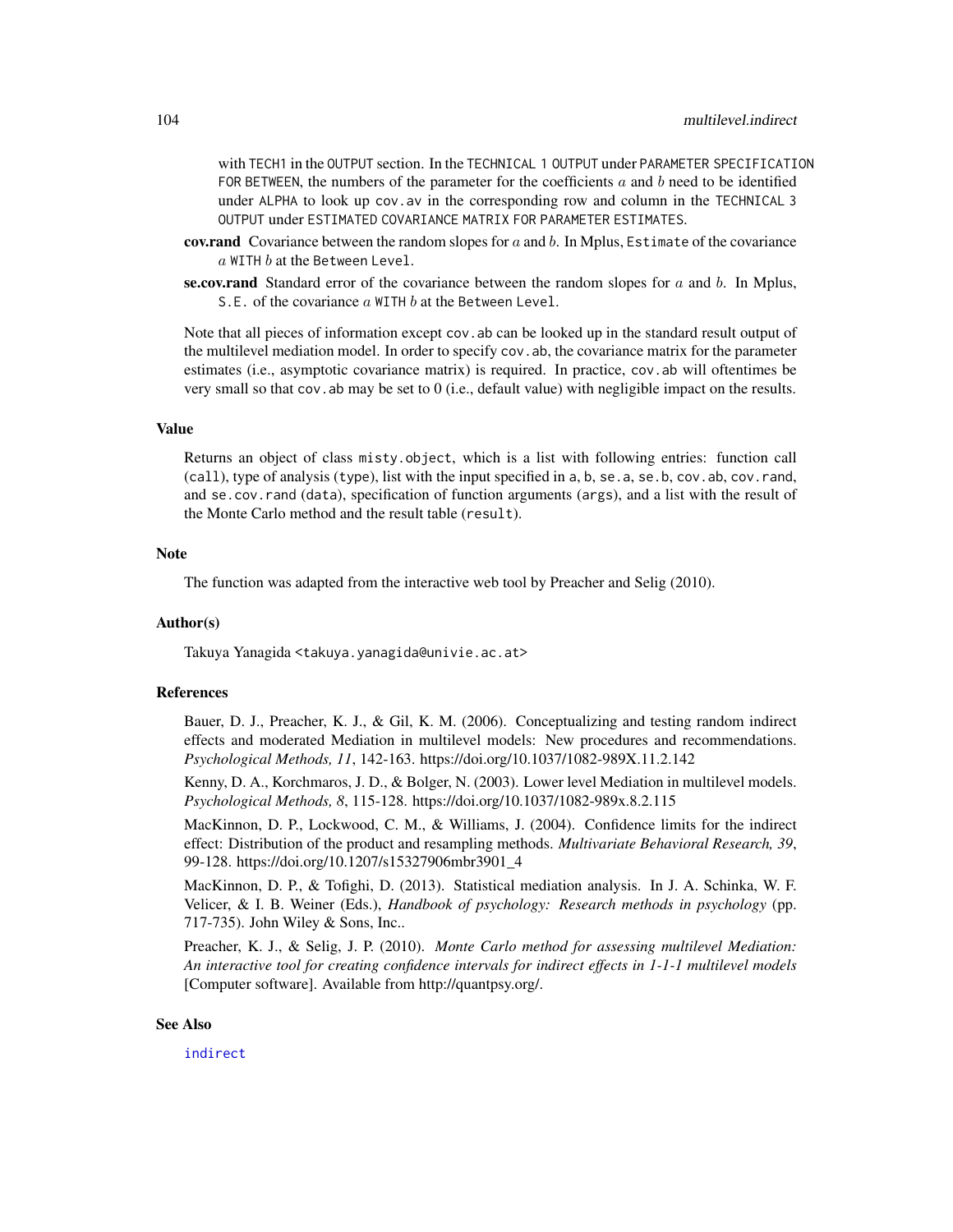#### multilevel.r2 105

## Examples

```
# Confidence Interval for the Indirect Effect
multilevel.indirect(a = 0.25, b = 0.20, se.a = 0.11, se.b = 0.13,
                    cov.ab = 0.01, cov.random = 0.40, sec.cov.random = 0.02)
# Save results of the Monte Carlo method
ab \le multilevel.indirect(a = 0.25, b = 0.20, se.a = 0.11, se.b = 0.13,
                          cov.ab = 0.01, cov.rand = 0.40, se.cov.rand = 0.02,
                          output = FALSE)$result$ab
# Histogram of the distribution of the indirect effect
hist(ab)
```
<span id="page-104-0"></span>multilevel.r2 *R-Squared Measures for Multilevel and Linear Mixed Effects Models*

## Description

This function computes R-squared measures by Raudenbush and Bryk (2002), Snijders and Bosker (1994), Nakagawa and Schielzeth (2013) as extended by Johnson (2014), and Rights and Sterba (2019) for multilevel and linear mixed effects models estimated by using the lmer() function in the package lme4 or lme() function in the package nlme.

## Usage

```
multilevel.r2(model, print = c("all", "RB", "SB", "NS", "RS"), digits = 3,
             plot = FALSE, gray = FALSE, start = 0.15, end = 0.85,
             color = c("#D55E00", "#0072B2", "#CC79A7", "#009E73", "#E69F00"),
             check = TRUE, output = TRUE)
```

| model  | a fitted model of class "1merMod" from the Ime4 package or "1me" from the<br>nlme package.                                                                                                                                                                                                                                                                                                    |
|--------|-----------------------------------------------------------------------------------------------------------------------------------------------------------------------------------------------------------------------------------------------------------------------------------------------------------------------------------------------------------------------------------------------|
| print  | a character vector indicating which R-squared measures to be printed on the<br>console, i.e., RB for measures from Raudenbush and Bryk (2002), SB for mea-<br>sures from Snijders and Bosker (1994), NS for measures from Nakagawa and<br>Schielzeth $(2013)$ as extended by Johnson $(2014)$ , and RS for measures from<br>Rights and Sterba $(2019)$ . The default setting is print = "RS". |
| digits | an integer value indicating the number of decimal places to be used.                                                                                                                                                                                                                                                                                                                          |
| plot   | logical: if TRUE, bar chart showing the decomposition of scaled total, within-<br>cluster, and between-cluster outcome variance into five (total), three (within-<br>cluster), and two (between-cluster) proportions is drawn. Note that the <b>ggplot2</b><br>package is required to draw the bar chart.                                                                                     |
| gray   | logical: if TRUE, graphical parameter to draw the bar chart in gray scale.                                                                                                                                                                                                                                                                                                                    |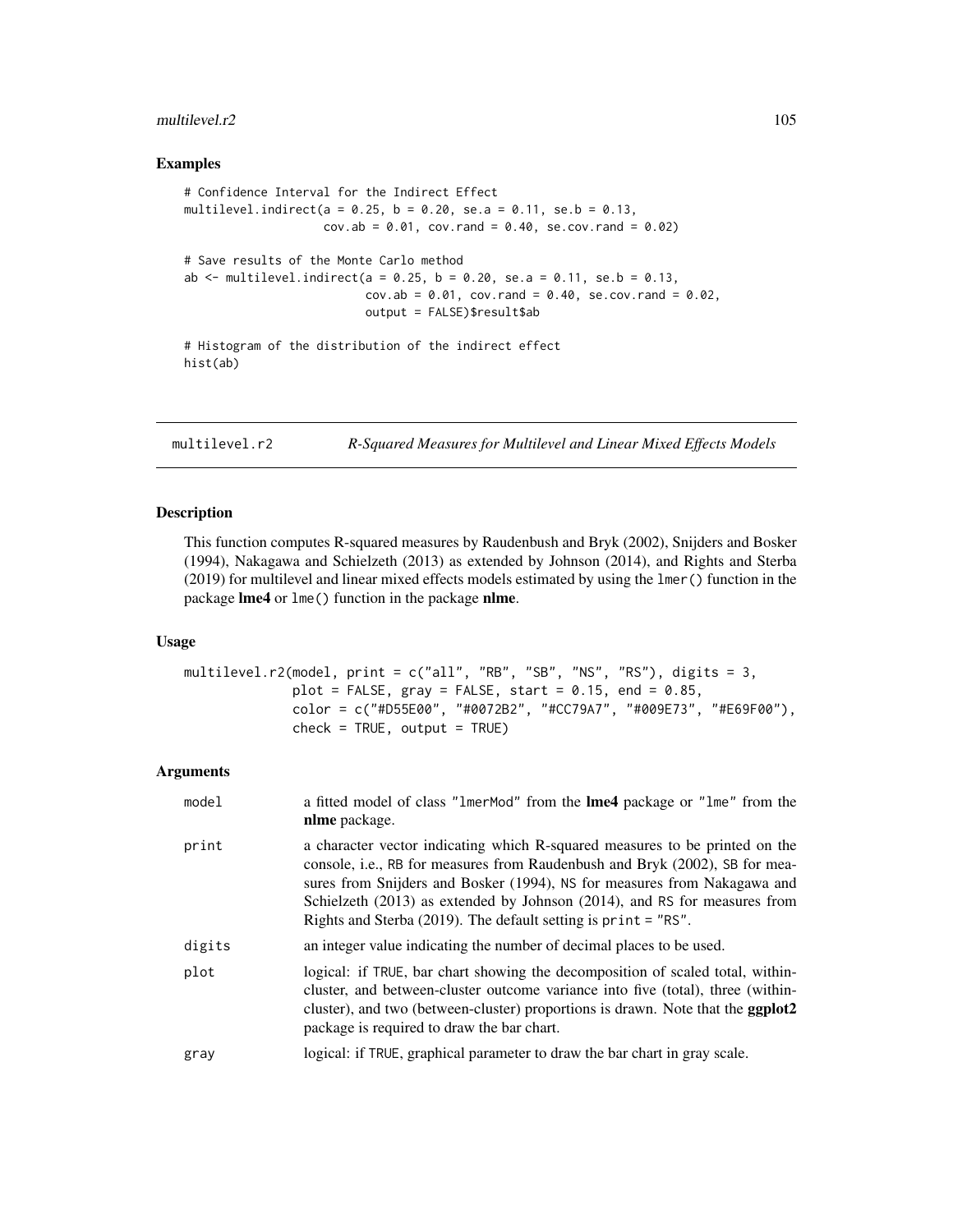| start  | a numeric value between 0 and 1, graphical parameter to specify the gray value<br>at the low end of the palette.                                                                                                                                                                                                        |
|--------|-------------------------------------------------------------------------------------------------------------------------------------------------------------------------------------------------------------------------------------------------------------------------------------------------------------------------|
| end    | a numeric value between 0 and 1, graphical parameter to specify the gray value<br>at the high end of the palette.                                                                                                                                                                                                       |
| color  | a character vector, graphical parameter indicating the color of bars in the bar<br>chart in the following order: Fixed slopes (Within), Fixed slopes (Between),<br>Slope variation (Within), Intercept variation (Between), and Residual (Within).<br>By default, colors from the colorblind-friendly palettes are used |
| check  | logical: if TRUE, argument specification is checked.                                                                                                                                                                                                                                                                    |
| output | logical: if TRUE, output is shown on the console.                                                                                                                                                                                                                                                                       |

A number of R-squared measures for multilevel and linear mixed effects models have been developed in the methodological literature (see Rights & Sterba, 2018). Based on these measures, following measures were implemented in the current function:

Raudenbush and Bryk (2002) R-squared measures by Raudenbush and Bryk (2002) are based on the proportional reduction of unexplained variance when predictors are added. More specifically, variance estimates from the baseline/null model (i.e.,  $\sigma_{e|b}^2$  and  $\sigma_{u0|b}^2$ ) and variance estimates from the model including predictors (i.e.,  $\sigma_{e|m}^2$  and  $\sigma_{u0|m}^2$ ) are used to compute the proportional reduction in variance between baseline/null model and the complete model by:

$$
R_1^2(RB) = \frac{\sigma_{e|b}^2 - \sigma_{e|m}^2}{\sigma_{e|b}^2}
$$

for the proportional reduction at level-1 (within-cluster) and by:

$$
R_2^2(RB) = \frac{\sigma_{u0|b}^2 - \sigma_{u0|m}^2}{\sigma_{u0|b}^2}
$$

for the proportional reduction at level-2 (between-cluster), where |b and |m represent the baseline and full models, respectively (Hox et al., 2018; Roberts et al., 2010).

A major disadvantage of these measures is that adding predictors can increases rather than decreases some of the variance components and it is even possible to obtain negative values for  $R^2$  with these formulas (Snijders & Bosker, 2012). According to Snijders and Bosker (1994) this can occur because the between-group variance is a function of both level-1 and level-2 variance:

$$
var(\bar{Y}_j) = \sigma_{u0}^2 + \frac{\sigma_e^2}{n_j}
$$

Hence, adding a predictor (e.g., cluster-mean centered predictor) that explains proportion of the within-group variance will decrease the estimate of  $\sigma_e^2$  and increase the estimate  $\sigma_{u0}^2$  if this predictor does not explain a proportion of the between-group variance to balance out the decrease in  $\sigma_e^2$  (LaHuis et al., 2014). Negative estimates for  $R^2$  can also simply occur due to chance fluctuation in sample estimates from the two models.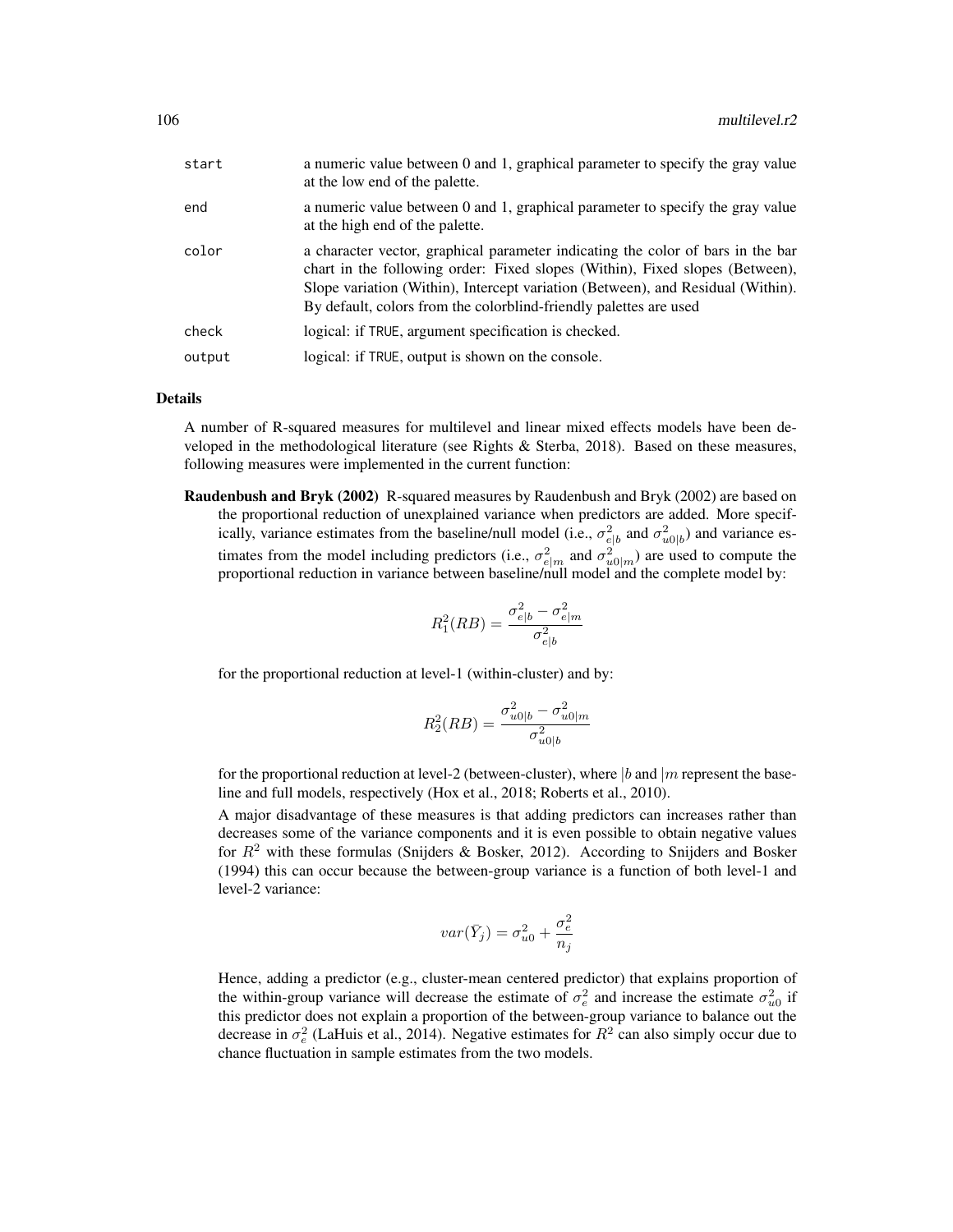Another disadvantage of these measures is that  $R_2^2(RB)$  for the explained variance at level-2 has been shown to perform poorly in simulation studies even with  $j = 200$  clusters with group cluster size of  $n_j = 50$  (LaHuis et al., 2014; Rights & Sterba, 2019).

Moreover, when there is missing data in the level-1 predictors, it is possible that sample sizes for the baseline and complete models differ.

Finally, it should be noted that R-squared measures by Raudenbush and Bryk (2002) are appropriate for random intercept models, but not for random intercept and slope models. For random slope models, Snijders and Bosker (2012) suggested to re-estimate the model as random intercept models with the same predictors while omitting the random slopes to compute the R-squared measures. However, the simulation study by LaHuis (2014) suggested that the R-squared measures showed an acceptable performance when there was little slope variance, but did not perform well in the presence of higher levels of slope variance.

Snijders and Bosker (1994) R-squared measures by Snijders and Bosker (1994) are based on the proportional reduction of mean squared prediction error and is computed using the formula:

$$
R_1^2(SB) = \frac{\hat{\sigma}_{e|m}^2 + \hat{\sigma}_{u0|m}^2}{\hat{\sigma}_{e|b}^2 + \hat{\sigma}_{u0|b}^2}
$$

for computing the proportional reduction of error at level-1 representing the total amount of explained variance and using the formula:

$$
R_2^2(SB) = \frac{\hat{\sigma}_{e|m}^2/n_j + \hat{\sigma}_{u0|m}^2}{\hat{\sigma}_{e|b}^2/n_j + \hat{\sigma}_{u0|b}^2}
$$

for computing the proportional reduction of error at level-2 by dividing the  $\hat{\sigma}_e^2$  by the group cluster size  $n_i$  or by the average cluster size for unbalanced data (Roberts et al., 2010). Note that the function uses the harmonic mean of the group sizes as recommended by Snijders and Bosker (1994). The population values of  $R^2$  based on these measures cannot be negative because the interplay of level-1 and level-2 variance components is considered. However, sample estimates of  $R^2$  can be negative either due to chance fluctuation when sample sizes are small or due to model misspecification (Snijders and Bosker, 2012).

When there is missing data in the level-1 predictors, it is possible that sample sizes for the baseline and complete models differ.

Similar to the R-squared measures by Raudenbush and Bryk (2002), the measures by Snijders and Bosker (1994) are appropriate for random intercept models, but not for random intercept and slope models. Accordingly, for random slope models, Snijders and Bosker (2012) suggested to re-estimate the model as random intercept models with the same predictors while omitting the random slopes to compute the R-squared measures. The simulation study by LaHuis et al. (2014) revealed that the R-squared measures showed an acceptable performance, but it should be noted that  $R_2^2(SB)$  the explained variance at level-2 was not investigated in their study.

Nakagawa and Schielzeth (2013) R-squared measures by Nakagawa and Schielzeth (2013) are based on partitioning model-implied variance from a single fitted model and uses the variance of predicted values of  $var(\hat{Y}_{ij})$  to form both the outcome variance in the denominator and the explained variance in the numerator of the formulas:

$$
R_m^2(NS) = \frac{var(\hat{Y}_{ij})}{var(\hat{Y}_{ij}) + \sigma_{u0}^2 + \sigma_e^2}
$$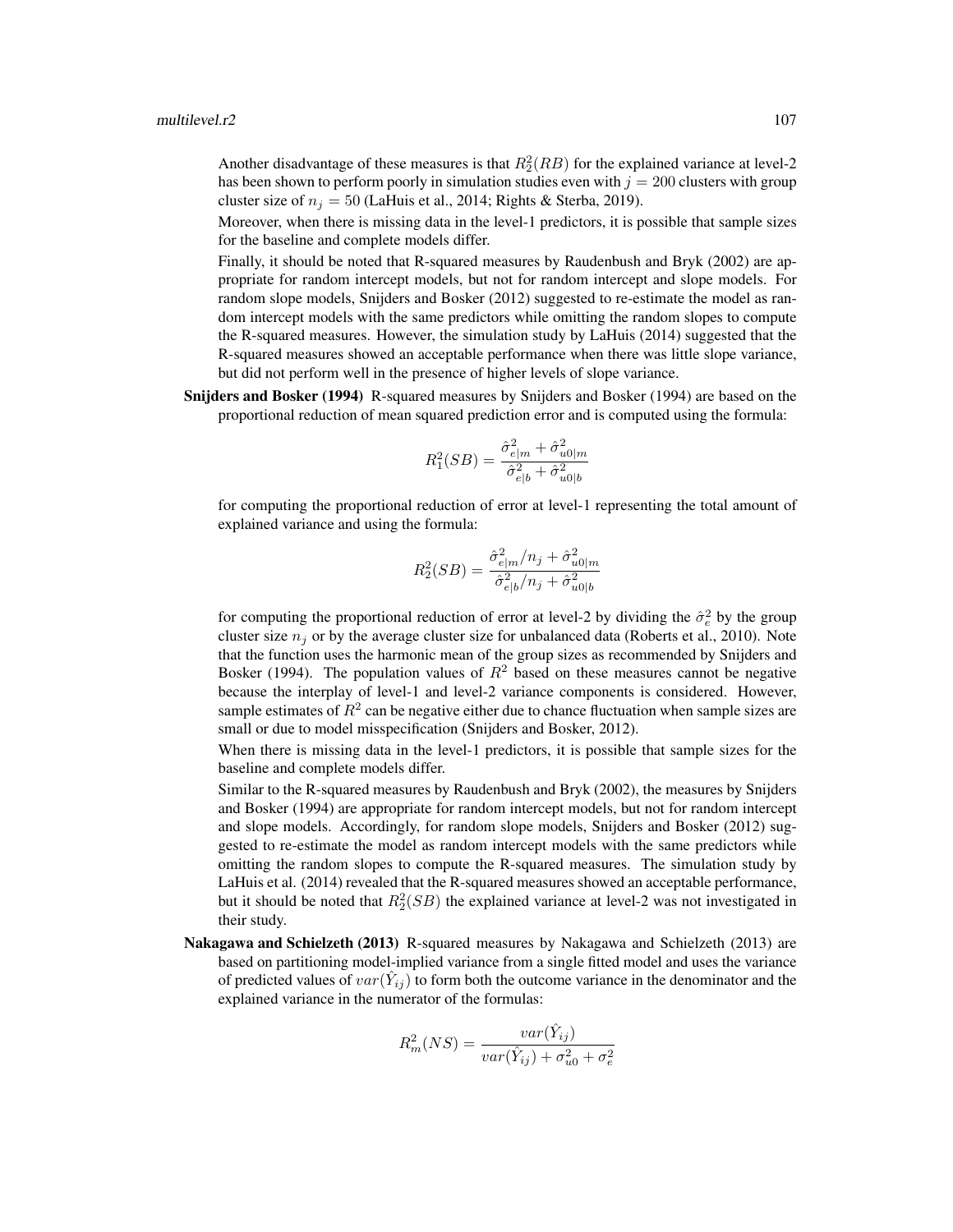for marginal total  $R_m^2(NS)$  and:

$$
R_c^2(NS) = \frac{var(\hat{Y}_{ij}) + \sigma_{u0}^2}{var(\hat{Y}_{ij}) + \sigma_{u0}^2 + \sigma_e^2}
$$

for conditional total  $R_c^2(NS)$ . In the former formula  $R^2$  predicted scores are marginalized across random effects to indicate the variance explained by fixed effects and in the latter formula  $R<sup>2</sup>$  predicted scores are conditioned on random effects to indicate the variance explained by fixed and random effects (Rights and Sterba, 2019).

The advantage of these measures is that they can never become negative and that they can also be extended to generalized linear mixed effects models (GLMM) when outcome variables are not continuous (e.g., binary outcome variables). Note that currently the function does not provide  $R<sup>2</sup>$  measures for GLMMs, but these measures can be obtained using the r. squaredGLMM() function in the MuMIn package.

A disadvantage is that these measures do not allow random slopes and are restricted to the simplest random effect structure (i.e., random intercept model). In other words, these measures do not fully reflect the structure of the fitted model when using random intercept and slope models. However, Johnson (2014) extended these measures to allow random slope by taking into account the contribution of random slopes, intercept-slope covariances, and the covariance matrix of random slope to the variance in  $Y_{ij}$ . As a result, R-squared measures by Nakagawa and Schielzeth (2013) as extended by Johnson (2014) can be used for both random intercept, and random intercept and slope models.

The major criticism of the R-squared measures by Nakagawa and Schielzeth (2013) as extended by Johnson (2014) is that these measures do not decompose outcome variance into each of total, within-cluster, and between-cluster variance which precludes from computing levelspecific  $R<sup>2</sup>$  measures. In addition, these measures do not distinguish variance attributable to level-1 versus level-2 predictors via fixed effects, and they also do not distinguish between random intercept and random slope variation (Rights and Sterba, 2019).

- Rights and Sterba (2019) R-squared measures by Rights and Sterba (2019) provide an integrative framework of R-squared measures for multilevel and linear mixed effects models with random intercepts and/or slopes. Their measures are also based on partitioning model implied variance from a single fitted model, but they provide a full partitioning of the total outcome variance to one of five specific sources:
	- variance attributable to level-1 predictors via fixed slopes (shorthand: variance attributable to  $f1)$
	- variance attributable to level-2 predictors via fixed slopes (shorthand: variance attributable to f2)
	- variance attributable to level-1 predictors via random slope variation/ covariation (shorthand: variance attributable to  $v$ )
	- variance attributable to cluster-specific outcome means via random intercept variation (shorthand: variance attributable to m)
	- variance attributable to level-1 residuals

 $R<sup>2</sup>$  measures are based on the outcome variance of interest (total, within-cluster, or betweencluster) in the denominator, and the source contributing to explained variance in the numerator:

**Total**  $R^2$  measures incorporate both within-cluster and between cluster variance in the denominator and quantify variance explained in an omnibus sense: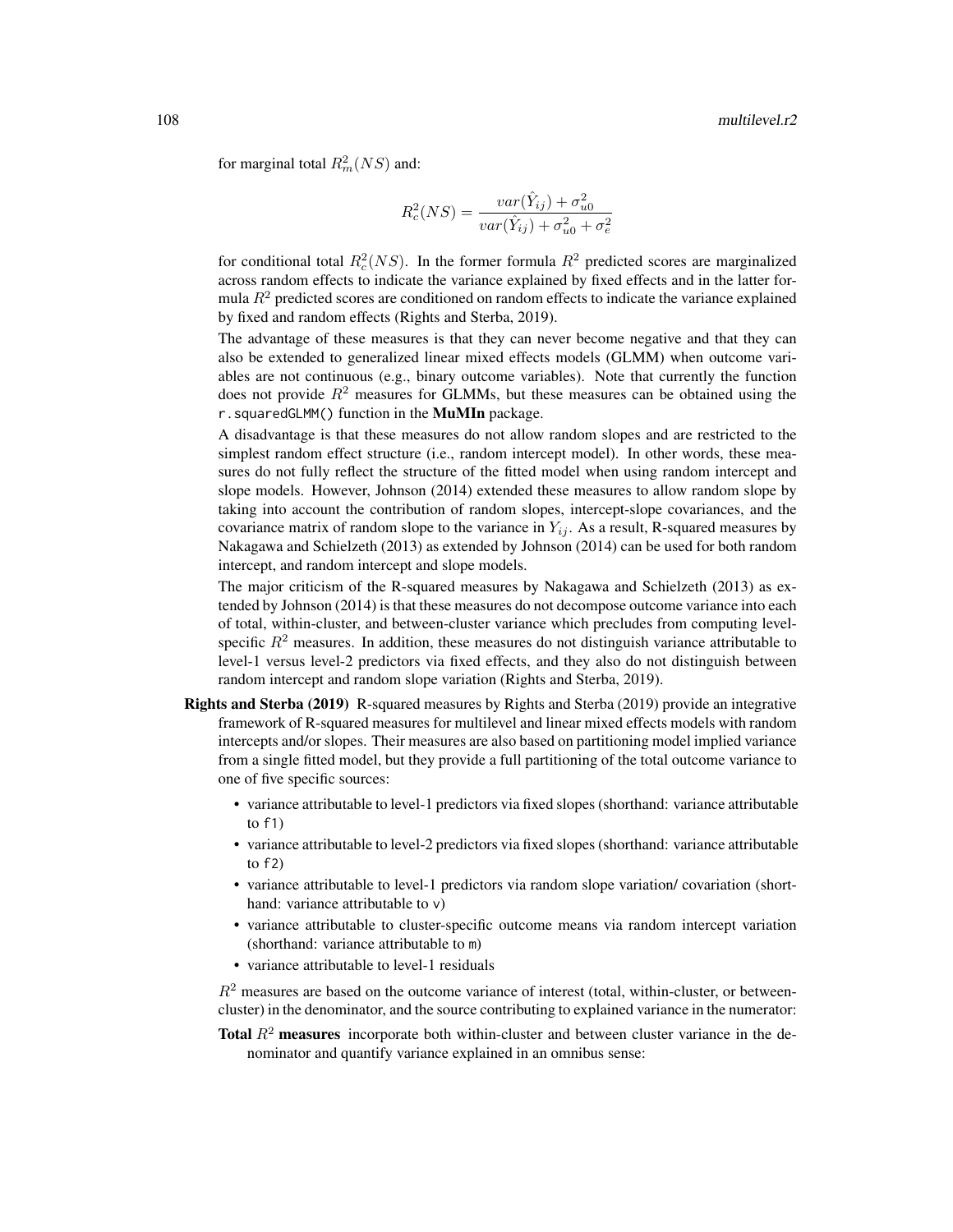## multilevel.r2 109

- $R_t^{2(f_1)}$ : Proportion of total outcome variance explained by level-1 predictors via fixed slopes.
- $R_t^{2(f_2)}$ : Proportion of total outcome variance explained by level-2 predictors via fixed slopes.
- $R_t^{2(f)}$ : Proportion of total outcome variance explained by all predictors via fixed slopes.
- $R_t^{2(v)}$ : Proportion of total outcome variance explained by level-1 predictors via random slope variation/covariation.
- $R_t^{2(m)}$ : Proportion of total outcome variance explained by cluster-specific outcome means via random intercept variation.
- $R_t^{2(fv)}$ : Proportion of total outcome variance explained by predictors via fixed slopes and random slope variation/covariation.
- $R_t^{2(fvm)}$ : Proportion of total outcome variance explained by predictors via fixed slopes and random slope variation/covariation and by cluster-specific outcome means via random intercept variation.
- **Within-Cluster**  $R^2$  measures incorporate only within-cluster variance in the denominator and indicate the degree to which within-cluster variance can be explained by a given model:
	- $R_w^{2(f_1)}$ : Proportion of within-cluster outcome variance explained by level-1 predictors via fixed slopes.
	- $R_w^{2(v)}$ : Proportion of within-cluster outcome variance explained by level-1 predictors via random slope variation/covariation.
	- $R_w^{2(f_1v)}$ : Proportion of within-cluster outcome variance explained by level-1 predictors via fixed slopes and random slope variation/covariation.
- Between-Cluster  $R^2$  measures incorporate only between-cluster variance in the denominator and indicate the degree to which between-cluster variance can be explained by a given model:
	- $R_b^{2(f_2)}$ : Proportion of between-cluster outcome variance explained by level-2 predictors via fixed slopes.
	- $\cdot$   $R_h^{2(m)}$  $b_b^{2(m)}$ : Proportion of between-cluster outcome variance explained by cluster-specific outcome means via random intercept variation.

The decomposition of the total outcome variance can be visualized in a bar chart by specifying plot = TRUE. The first column of the bar chart decomposes scaled total variance into five distinct proportions (i.e.,  $R_t^{2(f_1)}$ ,  $R_t^{2(f_2)}$ ,  $R_t^{2(f)}$ ,  $R_t^{2(v)}$ ,  $R_t^{2(m)}$ ,  $R_t^{2(fv)}$ , and  $R_t^{2(fvm)}$ ), the second column decomposes scaled within-cluster variance into three distinct proportions (i.e.,  $R_w^{2(f_1)}, R_w^{2(v)}$ , and  $R_w^{2(f_1v)}$ ), and the third column decomposes scaled between-cluster variance into two distinct proportions (i.e.,  $R_b^{2(f_2)}, R_b^{2(m)}$  $\binom{2(m)}{b}$ .

Note that the function assumes that all level-1 predictors are centered within cluster (i.e., group-mean or cluster-mean centering) as has been widely recommended (e.g., Enders & Tofighi, D., 2007; Rights et al., 2019). In fact, it does not matter whether a lower-level predictor is merely a control variable, or is quantitative or categorical (Yaremych et al., 2021), cluster-mean centering should always be used for lower-level predictors to obtain an orthogonal between-within partitioning of a lower-level predictor's variance that directly parallels what happens to a level-1 outcome (Hoffman & Walters, 2022). In the absence of cluster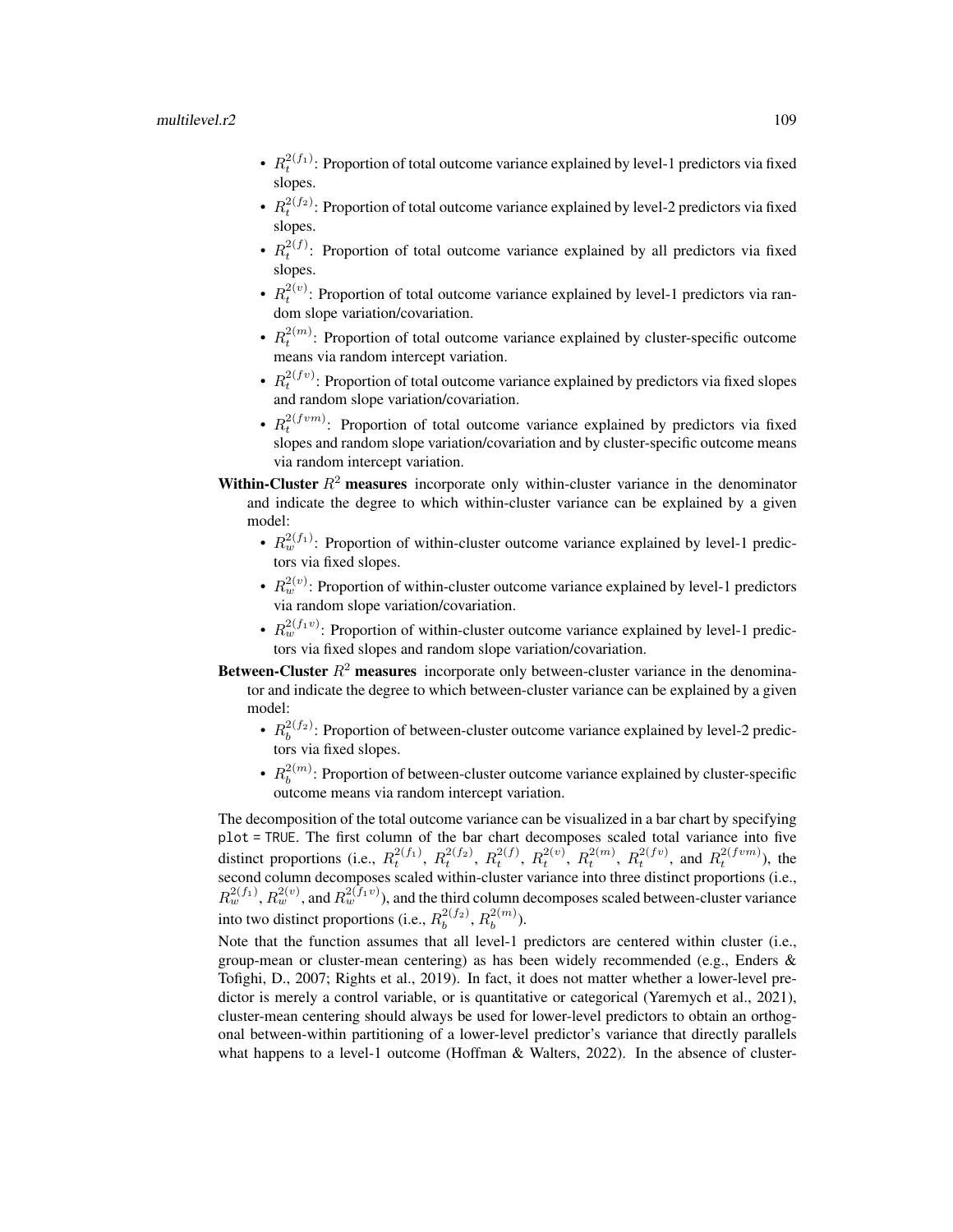mean-centering, however, the function provides total  $R^2$  measures, but does not provide any within-cluster or between-cluster  $R^2$  measures.

By default, the function only computes R-squared measures by Rights and Sterba (2019) because the other R-squared measures reflect the same population quantity provided by Rights and Sterba (2019). That is, R-squared measures  $R_1^2(RB)$  and  $R_2^2(RB)$  by Raudenbush and Bryk (2002) are equivalent to  $R_w^{2(f_1v)}$  and  $R_b^{2(f_2)}$ , R-squared measures  $R_1^2(SB)$  and  $R_2^2(SB)$  are equivalent to  $R_t^{2(f)}$ and  $R_b^{2(f_2)}$ , and R-squared measures  $R_m^2(NS)$  and  $R_c^2(NS)$  by Nakagawa and Schielzeth (2013) as extended by Johnson (2014) are equivalent to  $R_t^{2(f)}$  and  $R_t^{2(fvm)}$  (see Rights and Sterba, Table 3).

Note that none of these measures provide an  $R^2$  for the random slope variance explained by crosslevel interactions, a quantity that is frequently of interest (Hoffman & Walters, 2022).

## Value

Returns an object of class misty.object, which is a list with following entries: function call (call), type of analysis type, model specified in model (model), specification of function arguments (args), and list with results (result).

# Note

This function is based on the multilevelR2() function from the **mitml** package by Simon Grund, Alexander Robitzsch and Oliver Luedtke (2021) and calls the  $r2m\ln(\theta)$  function in the r2mlm package by Mairead Shaw, Jason Rights, Sonya Sterba, and Jessica Flake.

# Author(s)

Simon Grund, Alexander Robitzsch, Oliver Luedtk, Mairead Shaw, Jason D. Rights, Sonya K. Sterba, Jessica K. Flake, and Takuya Yanagida

#### References

Enders, C. K., & Tofighi, D. (2008) Centering predictor variables in cross-sectional multilevel models: A new look at on old issue. *Psychological Methods, 12*, 121-138. https://doi.org/10.1037/1082- 989X.12.2.121

Hoffmann, L., & Walter, W. R. (2022). Catching up on multilevel modeling. *Annual Review of Psychology, 73*, 629-658. https://doi.org/10.1146/annurev-psych-020821-103525

Hox, J., Moerbeek, M., & van de Schoot, R. (2018). *Multilevel Analysis: Techniques and Applications* (3rd ed.). Routledge.

Johnson, P. C. D. (2014). Extension of Nakagawa & Schielzeth's R2 GLMM to random slopes models. *Methods in Ecology and Evolution, 5*(9), 944-946. https://doi.org/10.1111/2041-210X.12225

LaHuis, D. M., Hartman, M. J., Hakoyama, S., & Clark, P. C. (2014). Explained variance measures for multilevel models. *Organizational Research Methods, 17*, 433-451. https://doi.org/10.1177/1094428114541701

Nakagawa, D., & Schielzeth, H. (2013). A general and simple method for obtaining R2 from generalized linear mixed-effects models. *Methods in Ecology and Evolution, 4*(2), 133-142. https://doi.org/10.1111/j.2041- 210x.2012.00261.x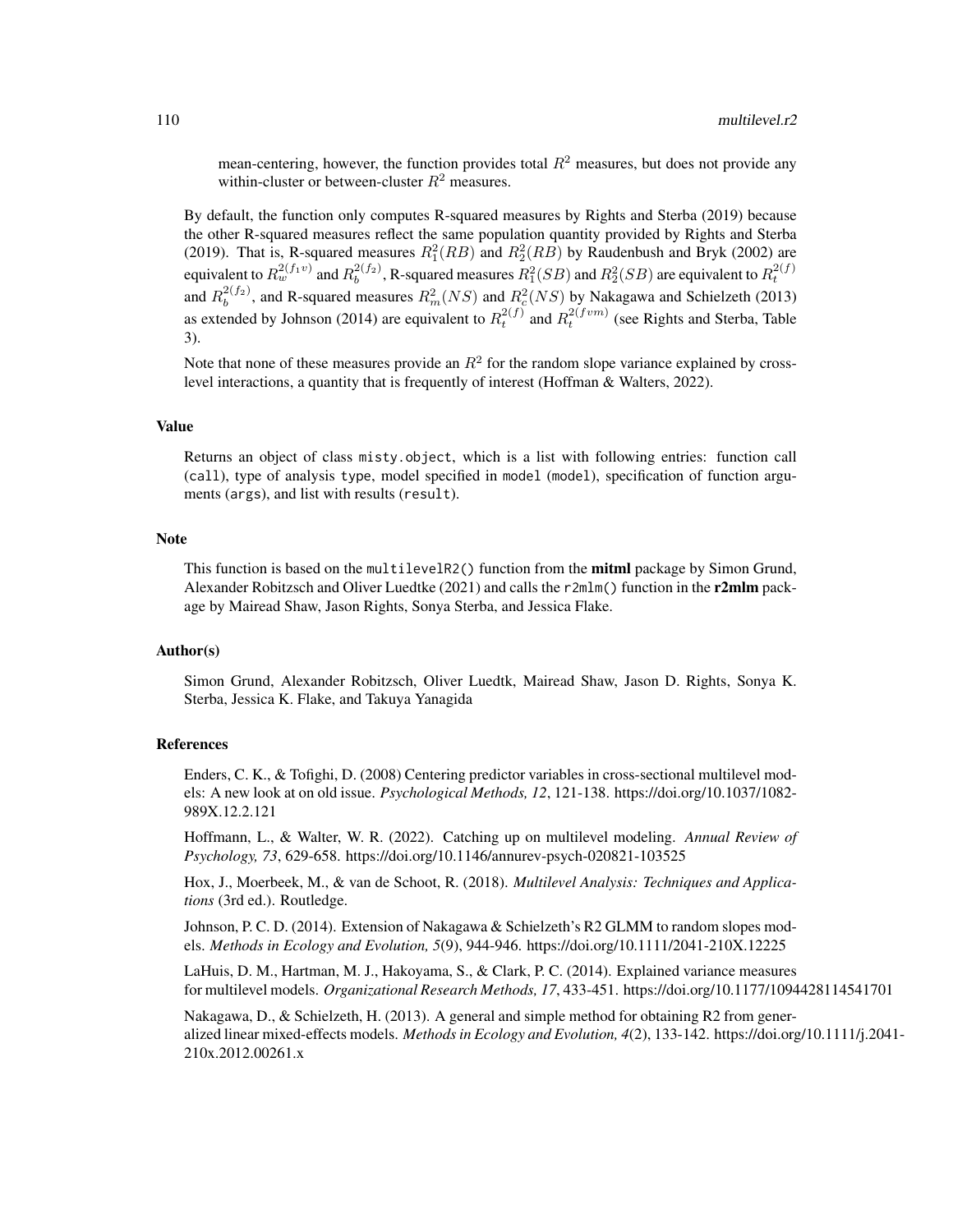#### multilevel.r2 111

Raudenbush, S. W., & Bryk, A. S. (2002). *Hierarchical linear models: Application and data analysis methods*. Sage.

Rights, J. D., Preacher, K. J., & Cole, D. A. (2020). The danger of conflating level-specific effects of control variables when primary interest lies in level-2 effects. *British Journal of Mathematical and Statistical Psychology, 73*(Suppl 1), 194-211. https://doi.org/10.1111/bmsp.12194

Rights, J. D., & Sterba, S. K. (2019). Quantifying explained variance in multilevel models: An integrative framework for defining R-squared measures. *Psychological Methods, 24*, 309-338. https://doi.org/10.1037/met0000184

Roberts, K. J., Monaco, J. P., Stovall, H., & Foster, V. (2011). Explained variance in multilevel models (pp. 219-230). In J. J. Hox & J. K. Roberts (Eds.), *Handbook of advanced multilevel analysis*. Routledge.

Snijders, T. A. B., & Bosker, R. (1994). Modeled variance in two-level models. *Sociological methods and research, 22*, 342-363. https://doi.org/10.1177/0049124194022003004

Snijders, T. A. B., & Boser, R. (2012). *Multilevel analysis: An introduction to basic and advanced multilevel modeling* (2nd ed.). Sage.

Yaremych, H. E., Preacher, K. J., & Hedeker, D. (2021). Centering categorical predictors in multilevel models: Best practices and interpretation. *Psychological Methods*. Advanced online publication. https://doi.org/10.1037/met0000434

# See Also

[multilevel.cor](#page-93-0), [multilevel.descript](#page-97-0), [multilevel.icc](#page-99-0), [multilevel.indirect](#page-101-0)

# **Examples**

```
## Not run:
# Load misty, lme4, nlme, and ggplot2 package
library(misty)
library(lme4)
library(nlme)
library(ggplot2)
# Load data set "Demo.twolevel" in the lavaan package
data("Demo.twolevel", package = "lavaan")
#---------------------------
# Cluster mean centering, center() from the misty package
Demo.twolevel$x2.c <- center(Demo.twolevel$x2, type = "CWC",
                             cluster = Demo.twolevel$cluster)
# Compute group means, cluster.scores() from the misty package
Demo.twolevel$x2.b <- cluster.scores(Demo.twolevel$x2,
                                     cluster = Demo.twolevel$cluster)
# Estimate multilevel model using the lme4 package
mod1a <- lmer(y1 \sim x2.c + x2.b + w1 + (1 + x2.c ) cluster), data = Demo.twolevel,
              REML = FALSE, control = lmerControl(optimizer = "bobyqa"))
```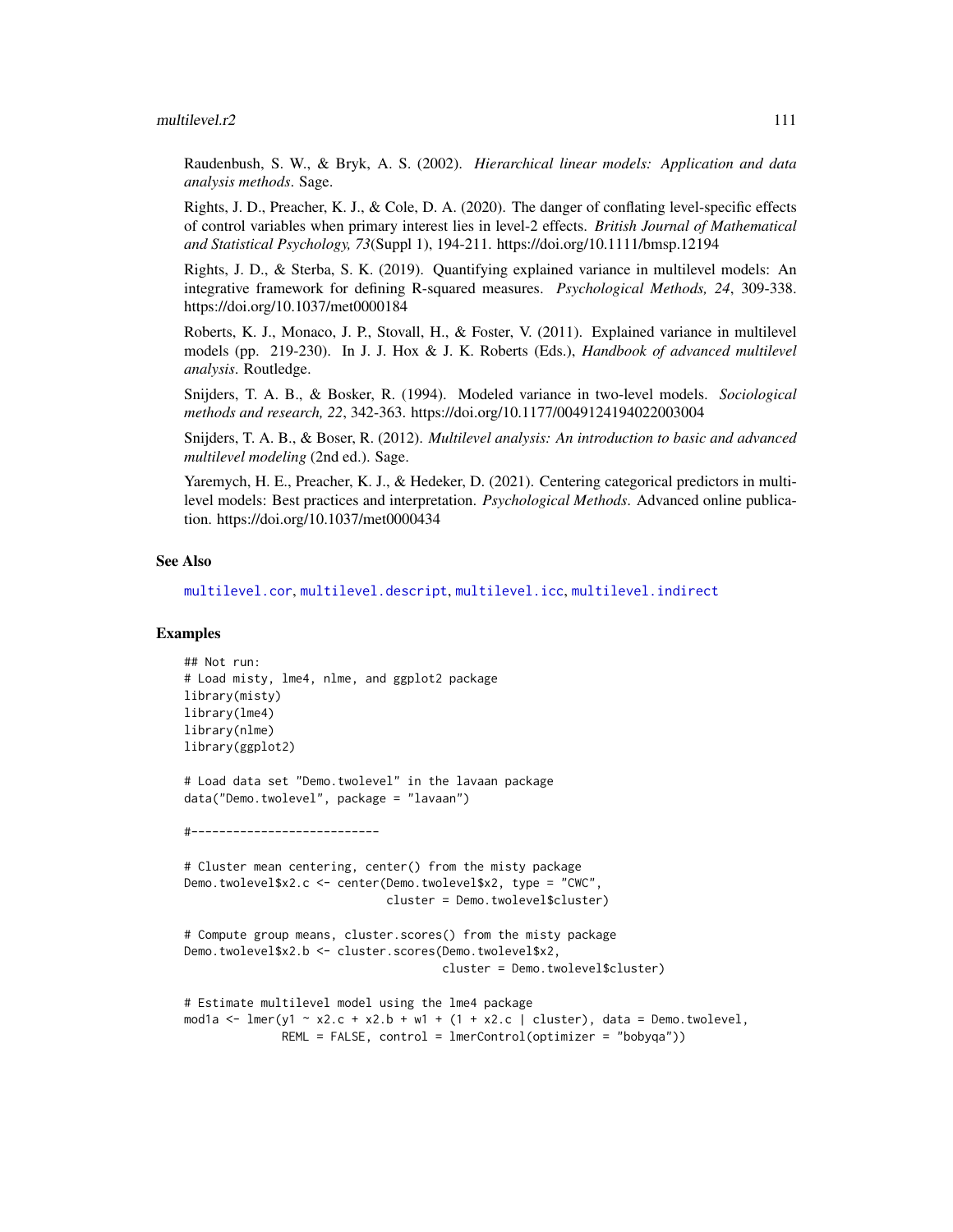```
#---------------------------
# R-squared measures according to Rights and Sterba (2019)
multilevel.r2(mod1a)
# Estimate multilevel model using the nlme package
mod1b \le - lme(y1 \sim x2.c + x2.b + w1, random = \sim 1 + x2.c | cluster, data = Demo.twolevel,
            method = "ML")# R-squared measures according to Rights and Sterba (2019)
multilevel.r2(mod1b)
#-----------------------------------------
# Bar chart showing the decomposition of scaled total, within-cluster,
# and between-cluster outcome variance
multilevel.r2(mod1a, plot = TRUE)
# Bar chart in gray scale
multilevel.r2(mod1a, plot = TRUE, gray = TRUE)
# Save bar chart, ggsave() from the ggplot2 package
ggsave("Proportion_of_Variance.png", dpi = 600, width = 5.5, height = 5.5)
#-----------------------------------------
# Estimate multilevel model without random slopes
# Note. R-squared measures by Raudenbush and Bryk (2002), and Snijders and
# Bosker (2012) should be computed based on the random intercept model
mod2 <- lmer(y1 ~ x2.c + x2.b + w1 + (1 | cluster), data = Demo.twolevel,
             REML = FALSE, control = lmerControl(optimizer = "bobyqa"))
# Print all available R-squared measures
multilevel.r2(mod2, print = "all")
#-----------------------------------------
# Draw bar chart manually
mod1a.r2 <- multilevel.r2(mod1a, output = FALSE)
# Prepare data frame for ggplot()
df <- data.frame(var = factor(rep(c("Total", "Within", "Between"), each = 5),
                              level = c("Total", "Within", "Between")),
                 part = factor(c("Fixed Slopes (Within)", "Fixed Slopes (Between)",
                            "Slope Variation (Within)", "Intercept Variation (Between)",
                                 "Residual (Within)"),
                 level = c("Residual (Within)", "Intercept Variation (Between)",
                           "Slope Variation (Within)", "Fixed Slopes (Between)",
                           "Fixed Slopes (Within)")),
                 y = as.vector(mod1a.r2$result$rs$decomp))
```

```
# Draw bar chart in line with the default setting of multilevel.r2()
ggplot(df, aes(x = var, y = y, fill = part)) +
```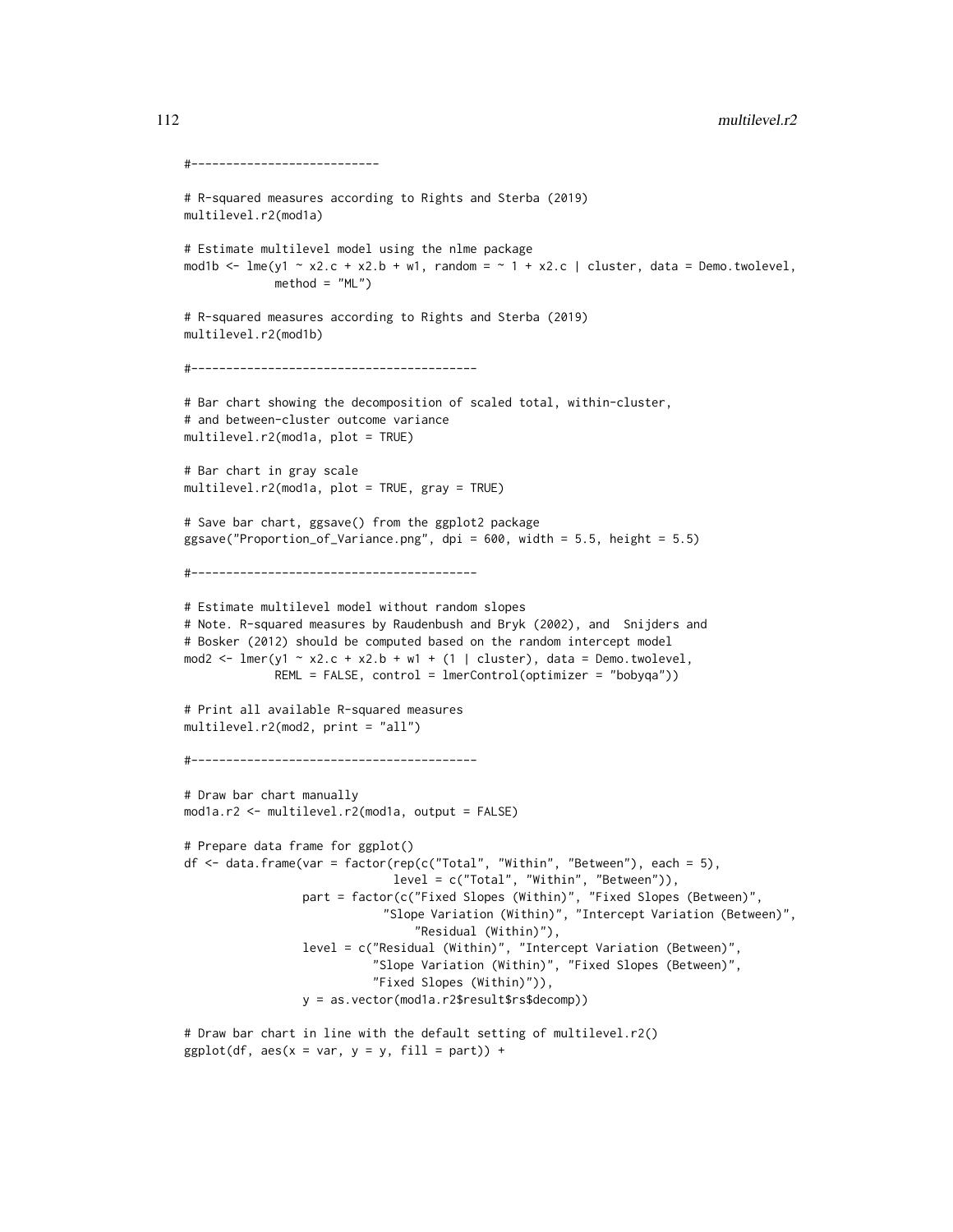```
theme_bw() +
geom_bar(stat = "identity") +
scale_fill_manual(values = c("#E69F00", "#009E73", "#CC79A7", "#0072B2", "#D55E00")) +
scale_y_continuous(name = "Proportion of Variance", breaks = seq(0, 1, by = 0.1)) +
theme(xis.title.x = element_blank(),axis.ticks.x = element_blank(),
      legend.title = element_blank(),
      legend.position = "bottom",
      legend.box.margin = margin(-10, 6, 6, 6)) +
guides(fill = guide_legend(nrow = 2, reverse = TRUE))
```
## End(Not run)

<span id="page-112-0"></span>

na.as *Replace Missing Values With User-Specified Values*

## Description

This function replaces NA in a vector, factor, matrix or data frame with user-specified values in the argument value.

## Usage

 $na.as(x, value, as.na = NULL, check = TRUE)$ 

#### Arguments

| X.    | a vector, factor, matrix or data frame.                                                                                                  |
|-------|------------------------------------------------------------------------------------------------------------------------------------------|
| value | a numeric value or character string with which NA is replaced.                                                                           |
| as.na | a numeric vector indicating user-defined missing values, <i>i.e.</i> these values are<br>converted to NA before conducting the analysis. |
| check | logical: if TRUE, argument specification is checked.                                                                                     |

# Value

Returns x with NA replaced with the numeric value or character string specified in value.

## Author(s)

Takuya Yanagida <takuya.yanagida@univie.ac.at>

[as.na](#page-5-0), [na.auxiliary](#page-113-0), [na.coverage](#page-115-0), [na.descript](#page-116-0), [na.indicator](#page-118-0), [na.pattern](#page-119-0), [na.prop](#page-120-0), [na.test](#page-121-0)

#### References

Becker, R. A., Chambers, J. M. and Wilks, A. R. (1988) *The New S Language*. Wadsworth & Brooks/Cole.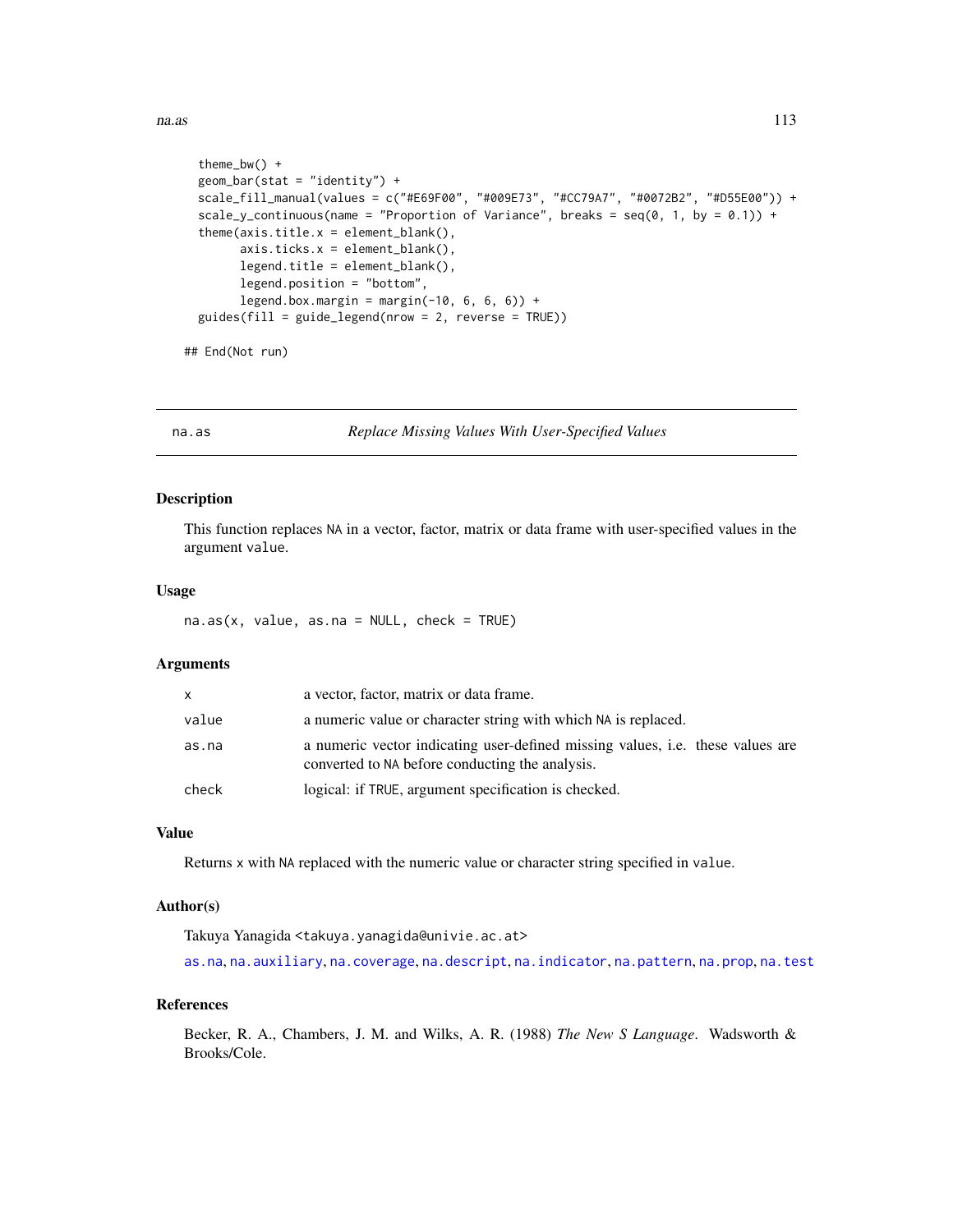#### Examples

```
#--------------------------------------
# Numeric vector
x.num < -c(1, 3, NA, 4, 5)# Replace NA with 2
na.as(x.num, value = 2)#--------------------------------------
# Character vector
x.chr <- c("a", NA, "c", "d", "e")
# Replace NA with "b"
na.as(x.chr, value = "b")#--------------------------------------
# Factor
x.factor \leftarrow factor(c("a", "a", \text{NA}, \text{NA}, "c", "c"))# Replace NA with "b"
na.as(x.factor, value = "b")
#--------------------------------------
# Matrix
x.\text{mat} < -\text{matrix}(c(1, NA, 3, 4, 5, 6), ncol = 2)# Replace NA with 2
na.as(x.math, value = 2)#--------------------------------------
# Data frame
x.df1 \leq - \text{data-frame}(x1 = c(NA, 2, 3),x2 = c(2, NA, 3),x3 = c(3, NA, 2), stringsAsFactors = FALSE)# Replace NA with -99
na.as(x.df1, value = -99)#--------------------------------------
# Recode value in data frame
x.df2 \leq - data.frame(x1 = c(1, 2, 30),
                    x2 = c(2, 1, 30),
                    x3 = c(30, 1, 2)# Replace 30 with NA and then replace NA with 3
na.as(x.df2, value = 3, as.na = 30)
```
<span id="page-113-0"></span>na.auxiliary *Auxiliary variables analysis*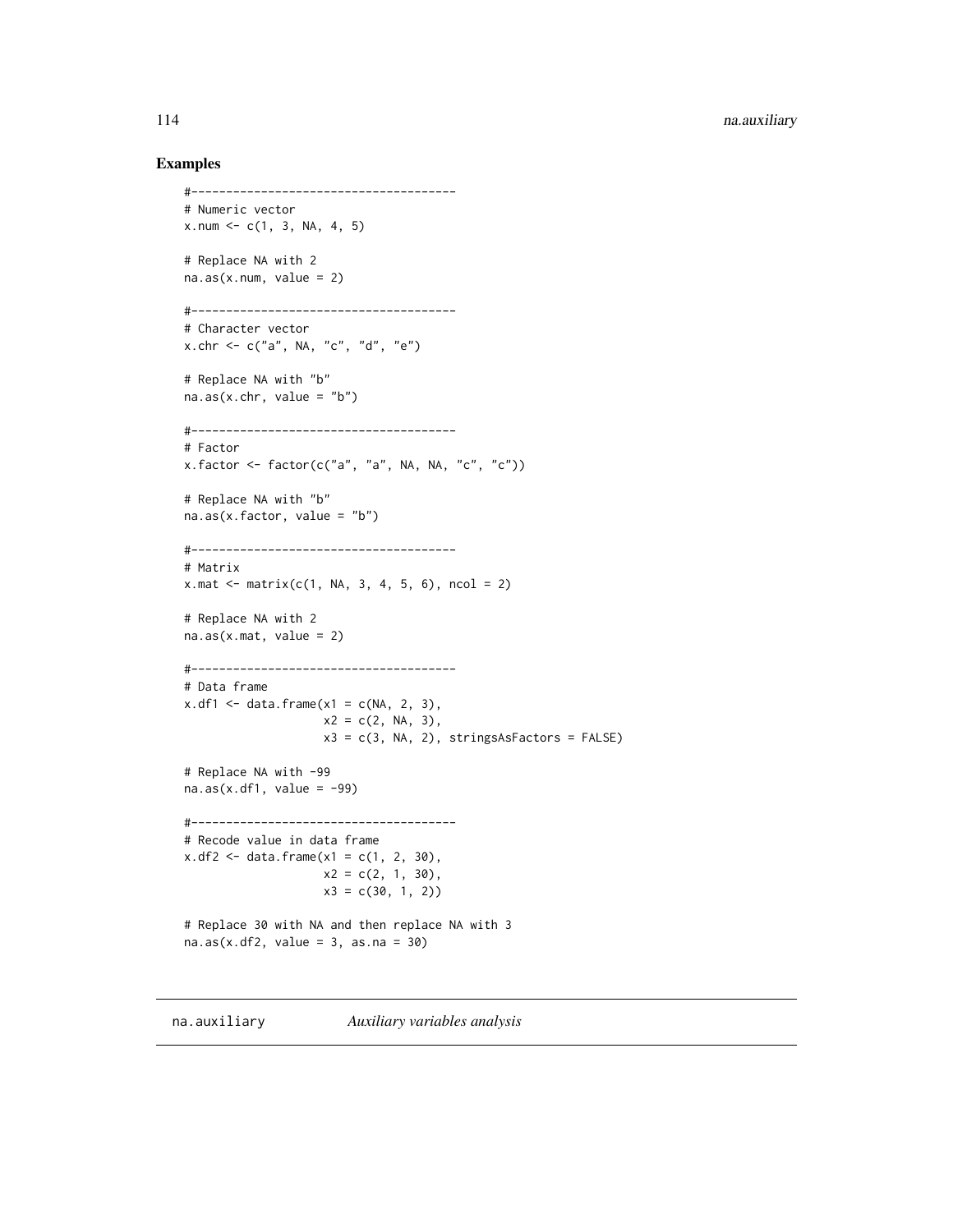# na.auxiliary 115

#### Description

This function computes (1) Pearson product-moment correlation matrix to identify variables related to the incomplete variable and (2) Cohen's d comparing cases with and without missing values to identify variables related to the probability of missingness.

#### Usage

```
na.auxiliary(x, tri = c("both", "lower", "upper"), weighted = TRUE,correct = FALSE, digits = 2, as.na = NULL, check = TRUE,output = TRUE)
```
## Arguments

| $\mathsf{x}$ | a matrix or data frame with numeric vectors.                                                                                                                                                                                    |
|--------------|---------------------------------------------------------------------------------------------------------------------------------------------------------------------------------------------------------------------------------|
| tri          | a character string indicating which triangular of the correlation matrix to show<br>on the console, i.e., both for upper and lower triangular, lower (default) for the<br>lower triangular, and upper for the upper triangular. |
| weighted     | logical: if TRUE (default), the weighted pooled standard deviation is used.                                                                                                                                                     |
| correct      | logical: if TRUE, correction factor for Cohen's d to remove positive bias in small<br>samples is used.                                                                                                                          |
| digits       | integer value indicating the number of decimal places digits to be used for dis-<br>playing correlation coefficients and Cohen's d estimates.                                                                                   |
| as.na        | a numeric vector indicating user-defined missing values, <i>i.e.</i> these values are<br>converted to NA before conducting the analysis.                                                                                        |
| check        | logical: if TRUE, argument specification is checked.                                                                                                                                                                            |
| output       | logical: if TRUE, output is shown on the console.                                                                                                                                                                               |

# Details

Note that non-numeric variables (i.e., factors, character vectors, and logical vectors) are excluded from to the analysis.

#### Value

Returns an object of class misty.object, which is a list with following entries: function call (call), type of analysis type, matrix or data frame specified in x (data), specification of function arguments (args), and list with results (result).

## Author(s)

Takuya Yanagida <takuya.yanagida@univie.ac.at>

# References

Enders, C. K. (2010). *Applied missing data analysis*. Guilford Press. Graham, J. W. (2009). Missing data analysis: Making it work in the real world. *Annual Review of Psychology, 60*, 549-576. https://doi.org/10.1146/annurev.psych.58.110405.085530 van Buuren, S. (2018). *Flexible imputation of missing data* (2nd ed.). Chapman & Hall.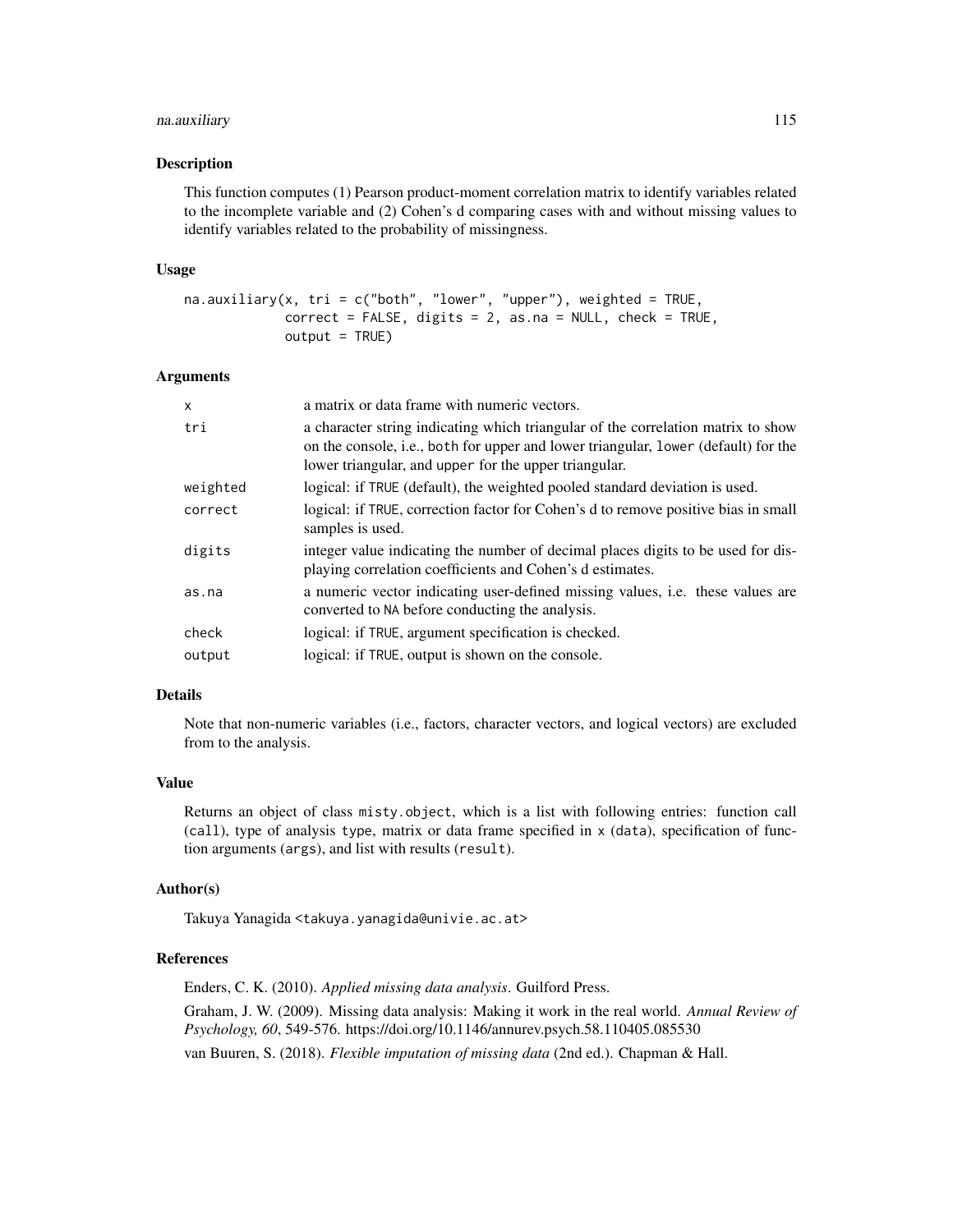# See Also

[as.na](#page-5-0), [na.as](#page-112-0), [na.coverage](#page-115-0), [na.descript](#page-116-0), [na.indicator](#page-118-0), [na.pattern](#page-119-0), [na.prop](#page-120-0), [na.test](#page-121-0)

#### Examples

dat <- data.frame(x1 = c(1, NA, 2, 5, 3, NA, 5, 2),  $x2 = c(4, 2, 5, 1, 5, 3, 4, 5),$  $x3 = c(NA, 3, 2, 4, 5, 6, NA, 2),$  $x4 = c(5, 6, 3, NA, NA, 4, 6, NA))$ # Auxiliary variables

na.auxiliary(dat)

<span id="page-115-0"></span>na.coverage *Variance-Covariance Coverage*

## Description

This function computes the proportion of cases that contributes for the calculation of each variance and covariance.

#### Usage

na.coverage(x, tri = c("both", "lower", "upper"), digits = 2, as.na = NULL, write =  $NULL$ , check =  $TRUE$ , output =  $TRUE$ )

# Arguments

| X      | a matrix or data frame.                                                                                                                                                                                                                 |
|--------|-----------------------------------------------------------------------------------------------------------------------------------------------------------------------------------------------------------------------------------------|
| tri    | a character string or character vector indicating which triangular of the matrix to<br>show on the console, i.e., both for upper and lower triangular, lower (default)<br>for the lower triangular, and upper for the upper triangular. |
| digits | an integer value indicating the number of decimal places to be used for display-<br>ing proportions.                                                                                                                                    |
| as.na  | a numeric vector indicating user-defined missing values, i.e. these values are<br>converted to NA before conducting the analysis.                                                                                                       |
| write  | a character string for writing the results into a Excel file naming a file with or<br>without file extension '.xlsx', e.g., "Results.xlsx" or "Results".                                                                                |
| check  | logical: if TRUE, argument specification is checked.                                                                                                                                                                                    |
| output | logical: if TRUE, output is shown on the console.                                                                                                                                                                                       |

## Value

Returns an object of class misty.object, which is a list with following entries: function call (call), type of analysis type, matrix or data frame specified in x (data), specification of function arguments (args), and list with results (result).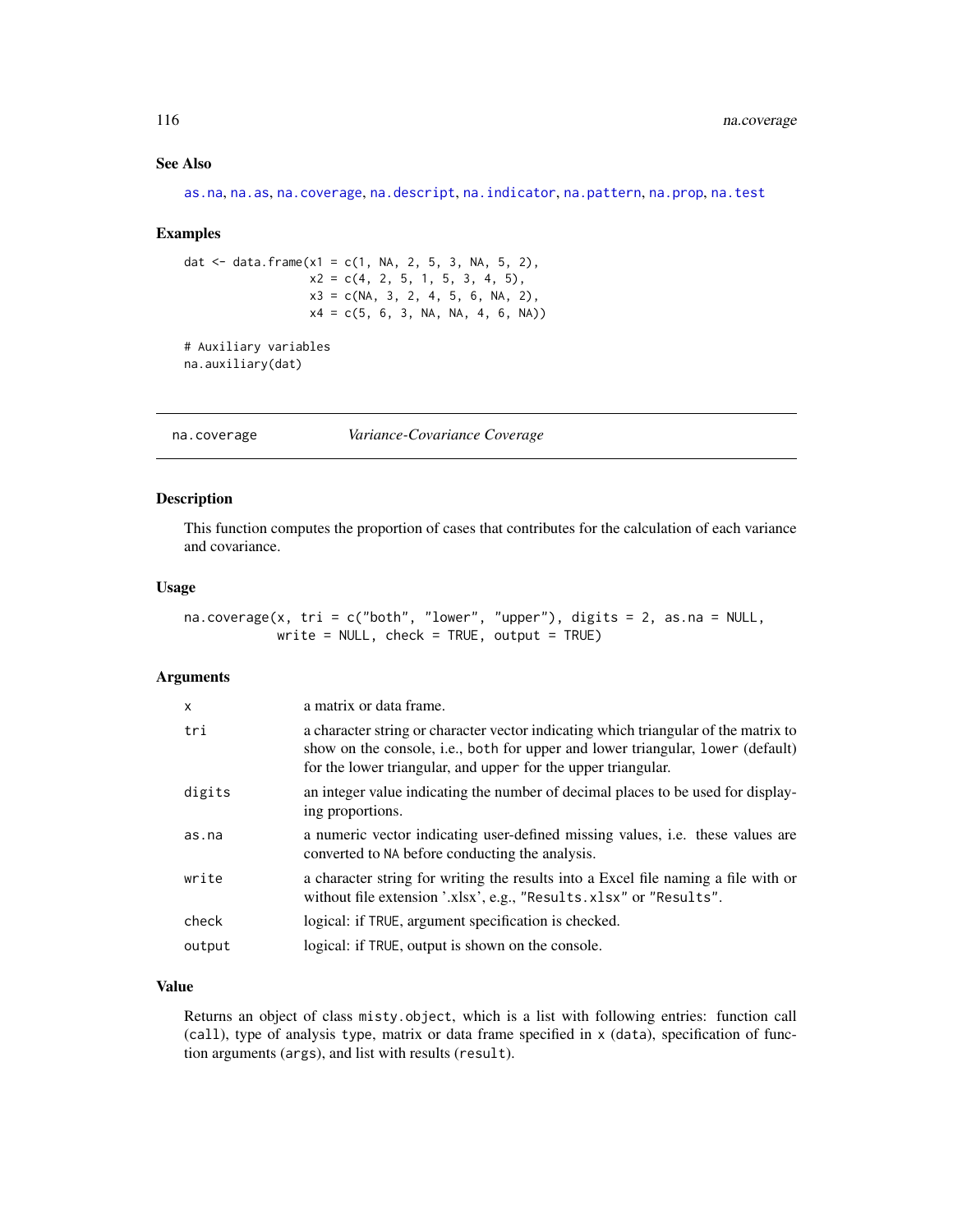#### na.descript 117

## Author(s)

Takuya Yanagida <takuya.yanagida@univie.ac.at>

## References

Enders, C. K. (2010). *Applied missing data analysis*. Guilford Press.

Graham, J. W. (2009). Missing data analysis: Making it work in the real world. *Annual Review of Psychology, 60*, 549-576. https://doi.org/10.1146/annurev.psych.58.110405.085530

van Buuren, S. (2018). *Flexible imputation of missing data* (2nd ed.). Chapman & Hall.

#### See Also

```
write.result, as.na, na.as, na.auxiliary, na.descript, na.indicator, na.pattern, na.prop,
na.test
```
# Examples

```
dat \leq data.frame(x = c(1, NA, NA, 6, 3),
                 y = c(7, NA, 8, 9, NA),
                  z = c(2, NA, 3, NA, 5))# Compute variance-covariance coverage
na.coverage(dat)
## Not run:
# Write Results into a Excel file
na.coverage(dat, write = "Coverage.xlsx")
result <- na.coverage(dat, output = FALSE)
write.result(result, "Coverage.xlsx")
## End(Not run)
```
<span id="page-116-0"></span>na.descript *Descriptive Statistics for Missing Data*

# Description

This function computes descriptive statistics for missing data, e.g. number ( of missing values, and summary statistics for the number (

#### Usage

```
na.descript(x, table = FALSE, digits = 2, as.na = NULL, write = NULL,
           check = TRUE, output = TRUE)
```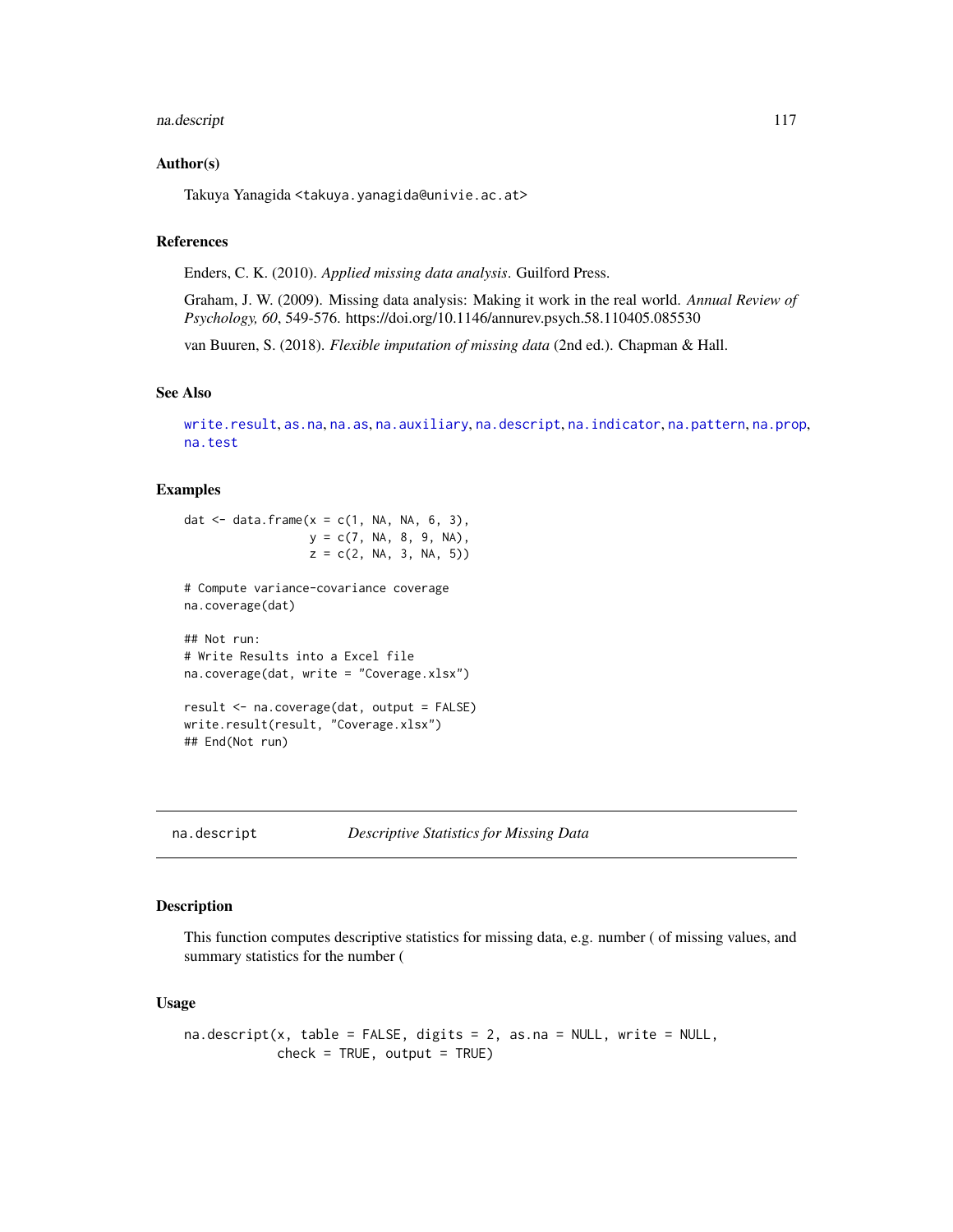## **Arguments**

| $\mathsf{x}$ | a matrix or data frame.                                                                                                                                                                                                                      |
|--------------|----------------------------------------------------------------------------------------------------------------------------------------------------------------------------------------------------------------------------------------------|
| table        | logical: if TRUE, a frequency table with number of observed values ("n0bs"),<br>percent of observed values ("p0bs"), number of missing values ("nNA"), and<br>percent of missing values ("pNA") is printed for each variable on the console. |
| digits       | an integer value indicating the number of decimal places to be used for display-<br>ing percentages.                                                                                                                                         |
| as.na        | a numeric vector indicating user-defined missing values, <i>i.e.</i> these values are<br>converted to NA before conducting the analysis.                                                                                                     |
| write        | a character string for writing the results into a Excel file naming a file with or<br>without file extension '.xlsx', e.g., "Results.xlsx" or "Results".                                                                                     |
| check        | logical: if TRUE, argument specification is checked.                                                                                                                                                                                         |
| output       | logical: if TRUE, output is shown on the console.                                                                                                                                                                                            |

# Value

Returns an object of class misty.object, which is a list with following entries: function call (call), type of analysis type, matrix or data frame specified in x (data), specification of function arguments (args), and list with results (result).

## Author(s)

Takuya Yanagida <takuya.yanagida@univie.ac.at>

# References

Enders, C. K. (2010). *Applied missing data analysis*. Guilford Press.

Graham, J. W. (2009). Missing data analysis: Making it work in the real world. *Annual Review of Psychology, 60*, 549-576. https://doi.org/10.1146/annurev.psych.58.110405.085530

van Buuren, S. (2018). *Flexible imputation of missing data* (2nd ed.). Chapman & Hall.

# See Also

[write.result](#page-168-0), [as.na](#page-5-0), [na.as](#page-112-0), [na.auxiliary](#page-113-0), [na.coverage](#page-115-0), [na.indicator](#page-118-0), [na.pattern](#page-119-0), [na.prop](#page-120-0), [na.test](#page-121-0)

## Examples

dat <- data.frame(x1 = c(1, NA, 2, 5, 3, NA, 5, 2),  $x2 = c(4, 2, 5, 1, 5, 3, 4, 5),$  $x3 = c(NA, 3, 2, 4, 5, 6, NA, 2),$  $x4 = c(5, 6, 3, NA, NA, 4, 6, NA))$ # Descriptive statistics for missing data na.descript(dat)

# Descriptive statistics for missing data, print results with 3 digits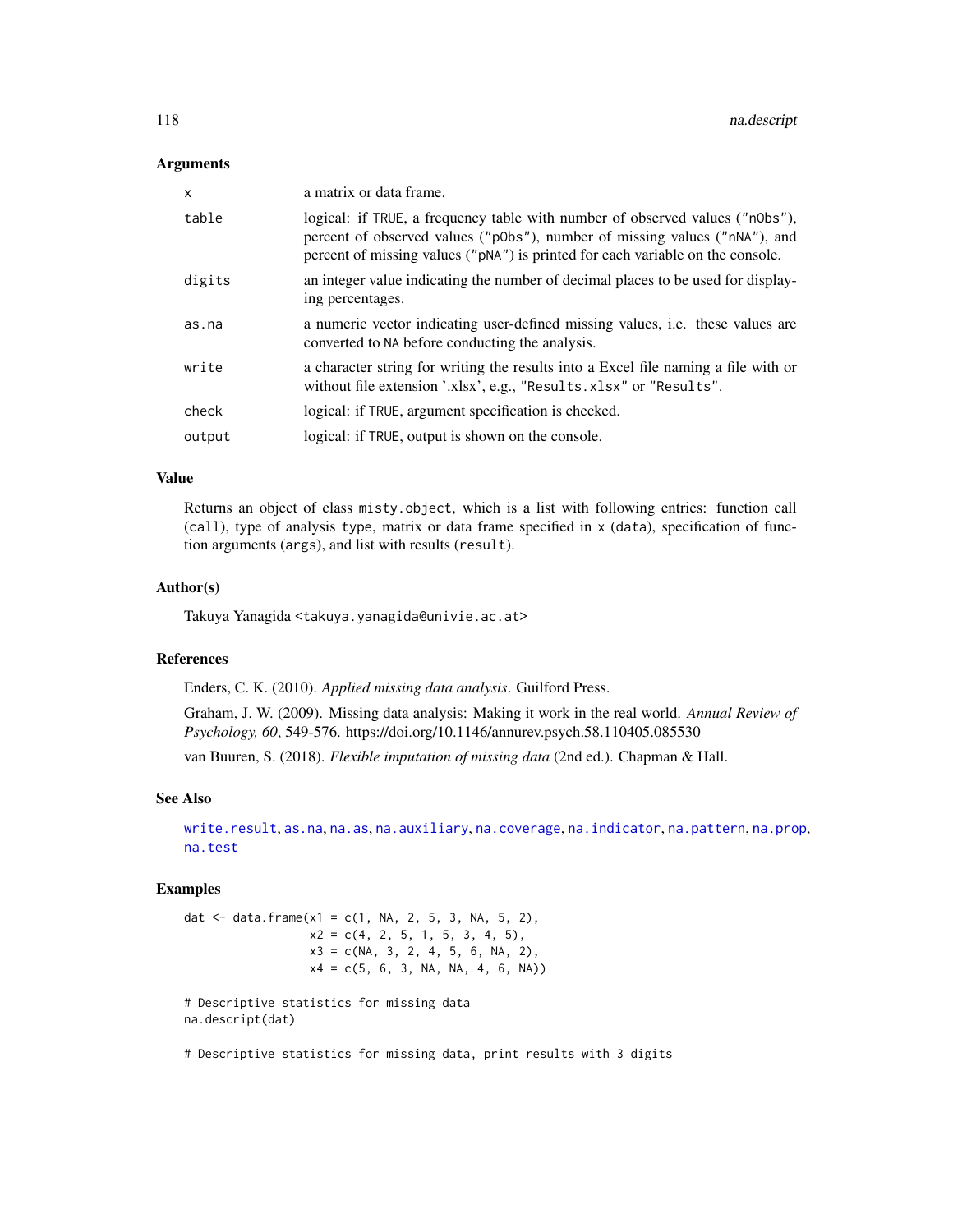#### na.indicator 119

```
na.descript(dat, digits = 3)
# Descriptive statistics for missing data, convert value 2 to NA
na.descript(dat, as.na = 2)
# Descriptive statistics for missing data with frequency table
na.descript(dat, table = TRUE)
## Not run:
# Write Results into a Excel file
na.descript(dat, table = TRUE, write = "NA_Descriptives.xlsx")
result <- na.descript(dat, table = TRUE, output = FALSE)
write.result(result, "NA_Descriptives.xlsx")
## End(Not run)
```
<span id="page-118-0"></span>na.indicator *Missing Data Indicator Matrix*

#### Description

This function creates a missing data indicator matrix  $R$  that denotes whether values are observed or missing, i.e.,  $r = 1$  if a value is observed, and  $r = 0$  if a value is missing.

## Usage

 $na.indicator(x, as.na = NULL, check = TRUE)$ 

# Arguments

| $\mathsf{x}$ | a matrix or data frame.                                                                                                                  |
|--------------|------------------------------------------------------------------------------------------------------------------------------------------|
| as.na        | a numeric vector indicating user-defined missing values, <i>i.e.</i> these values are<br>converted to NA before conducting the analysis. |
| check        | logical: if TRUE, argument specification is checked.                                                                                     |

#### Value

Returns a matrix or data frame with  $r = 1$  if a value is observed, and  $r = 0$  if a value is missing.

#### Author(s)

Takuya Yanagida <takuya.yanagida@univie.ac.at>

# References

Enders, C. K. (2010). *Applied missing data analysis*. Guilford Press.

Graham, J. W. (2009). Missing data analysis: Making it work in the real world. *Annual Review of Psychology, 60*, 549-576. https://doi.org/10.1146/annurev.psych.58.110405.085530 van Buuren, S. (2018). *Flexible imputation of missing data* (2nd ed.). Chapman & Hall.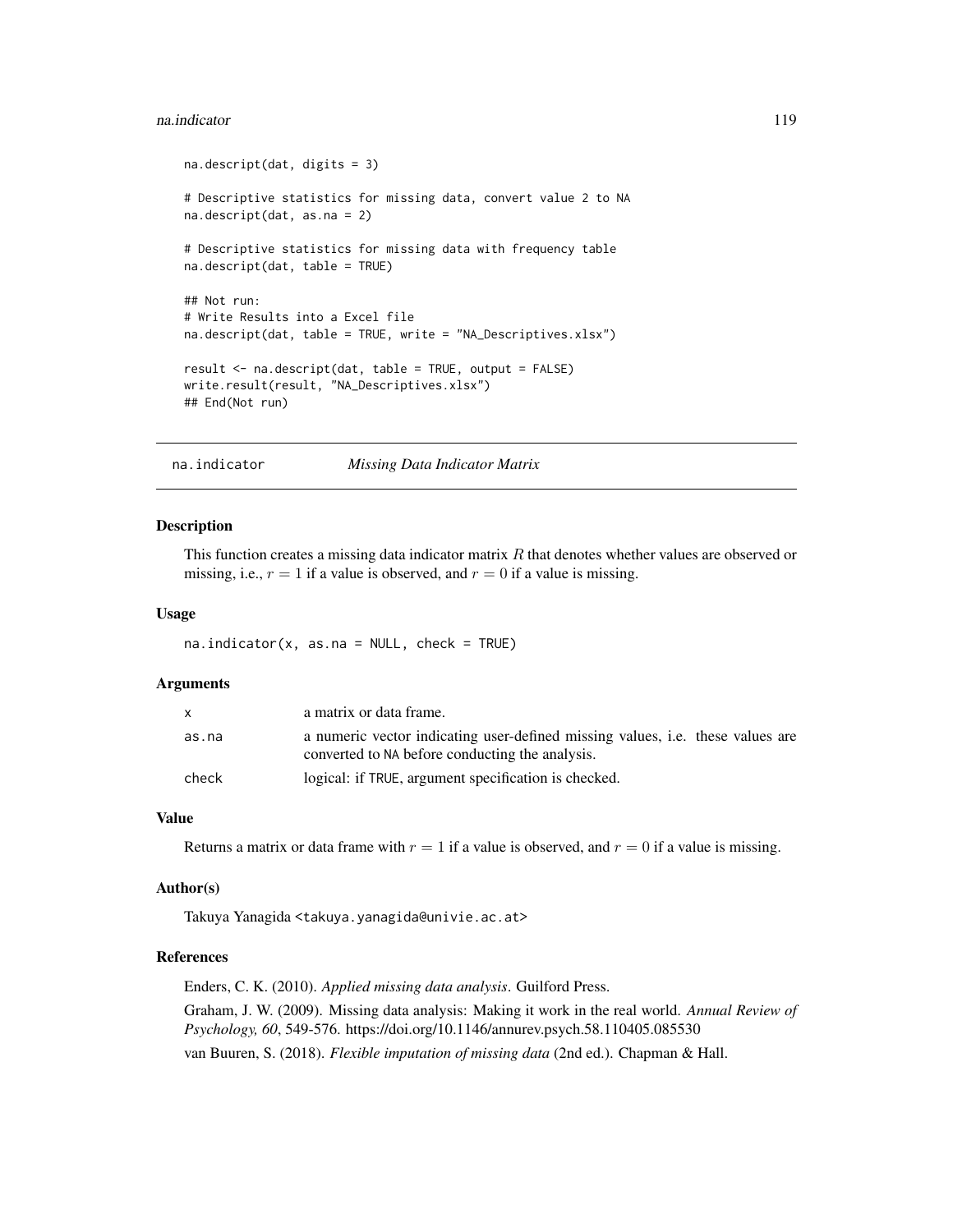# See Also

[as.na](#page-5-0), [na.as](#page-112-0), [na.auxiliary](#page-113-0), [na.coverage](#page-115-0), [na.descript](#page-116-0), [na.pattern](#page-119-0), [na.prop](#page-120-0), [na.test](#page-121-0)

#### Examples

dat  $\leq$  data.frame(x = c(1, NA, NA, 6, 3),  $y = c(7, NA, 8, 9, NA),$  $z = c(2, NA, 3, NA, 5))$ 

# Create missing data indicator matrix \eqn{R} na.indicator(dat)

<span id="page-119-0"></span>na.pattern *Missing Data Pattern*

#### Description

This function computes a summary of missing data patterns, i.e., number (

#### Usage

```
na.pattern(x, order = FALSE, digits = 2, as.na = NULL, write = NULL,
          check = TRUE, output = TRUE)
```
#### Arguments

| $\mathsf{x}$ | a matrix or data frame with incomplete data, where missing values are coded as<br>NA.                                                                    |
|--------------|----------------------------------------------------------------------------------------------------------------------------------------------------------|
| order        | logical: if TRUE, variables are ordered from left to right in increasing order of<br>missing values.                                                     |
| digits       | an integer value indicating the number of decimal places to be used for display-<br>ing percentages.                                                     |
| as.na        | a numeric vector indicating user-defined missing values, i.e. these values are<br>converted to NA before conducting the analysis.                        |
| write        | a character string for writing the results into a Excel file naming a file with or<br>without file extension '.xlsx', e.g., "Results.xlsx" or "Results". |
| check        | logical: if TRUE, argument specification is checked.                                                                                                     |
| output       | logical: if TRUE, output is shown.                                                                                                                       |

## Value

Returns an object of class misty.object, which is a list with following entries: function call (call), type of analysis type, matrix or data frame specified in x (data), specification of function arguments (args), list with results (result), and a vector with the number of missing data pattern for each case (pattern).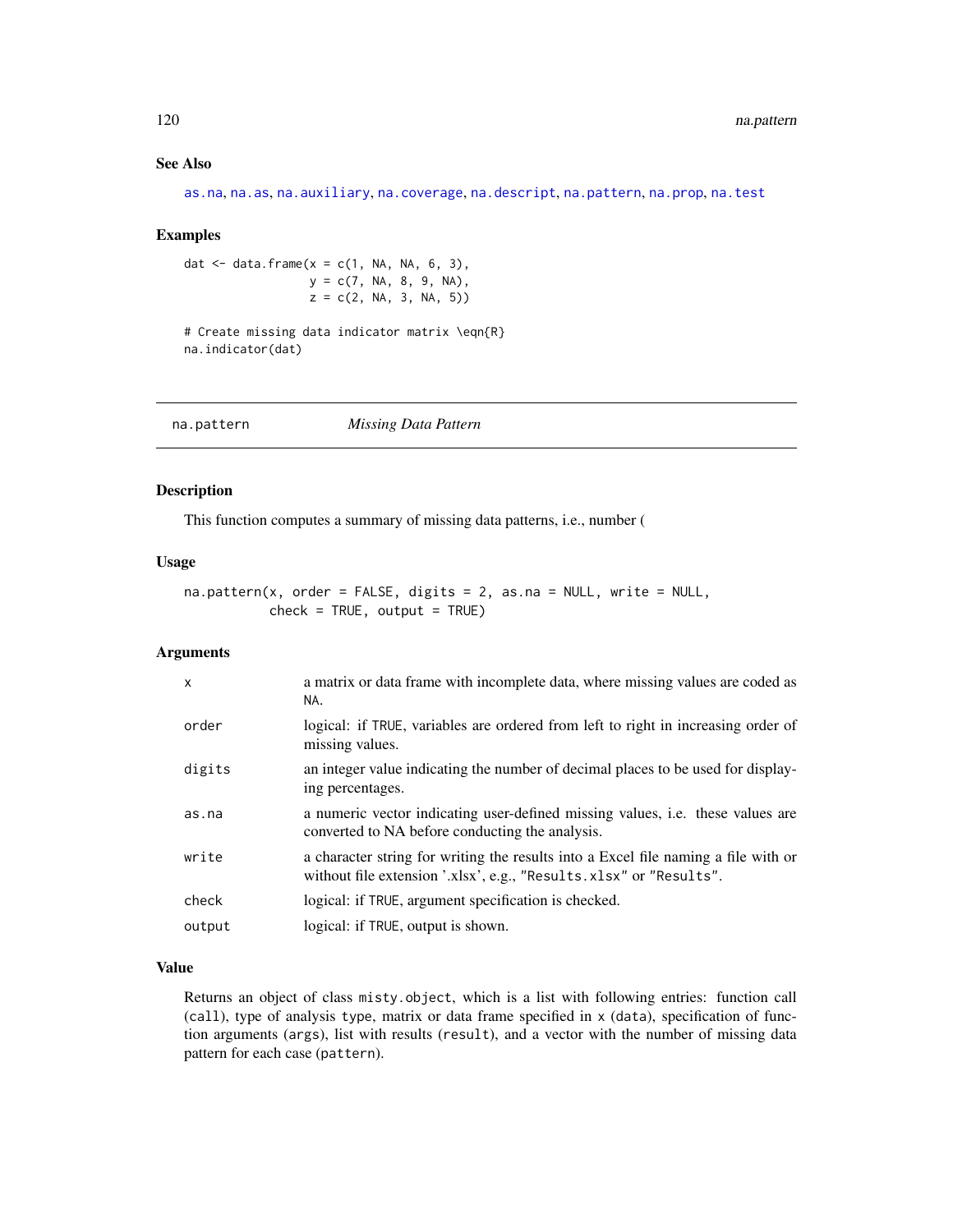#### na.prop 121

# Author(s)

Takuya Yanagida <takuya.yanagida@univie.ac.at>

## References

Enders, C. K. (2010). *Applied missing data analysis*. Guilford Press.

Graham, J. W. (2009). Missing data analysis: Making it work in the real world. *Annual Review of Psychology, 60*, 549-576. https://doi.org/10.1146/annurev.psych.58.110405.085530

van Buuren, S. (2018). *Flexible imputation of missing data* (2nd ed.). Chapman & Hall.

# See Also

[write.result](#page-168-0), [as.na](#page-5-0), [na.as](#page-112-0), [na.auxiliary](#page-113-0), [na.coverage](#page-115-0), [na.descript](#page-116-0), [na.indicator](#page-118-0), [na.prop](#page-120-0), [na.test](#page-121-0)

# Examples

```
dat \leq data.frame(x = c(1, NA, NA, 6, 3),
                  y = c(7, NA, 8, 9, NA),z = c(2, NA, 3, NA, 5))# Compute a summary of missing data patterns
dat.pattern <- na.pattern(dat)
# Vector of missing data pattern for each case
dat.pattern$pattern
# Data frame without cases with missing data pattern 2 and 5
dat[!dat.pattern$pattern %in% c(2, 5), ]
## Not run:
# Write Results into a Excel file
result <- na.pattern(dat, write = "NA_Pattern.xlsx")
```

```
result <- na.pattern(dat, output = FALSE)
write.result(result, "NA_Pattern.xlsx")
## End(Not run)
```
<span id="page-120-0"></span>

| na.prop |  |  |
|---------|--|--|
|---------|--|--|

Proportion of Missing Data for Each Case

#### Description

This function computes the proportion of missing data for each case in a matrix or data frame.

## Usage

 $na.prop(x, digits = 2, as.na = NULL, check = TRUE)$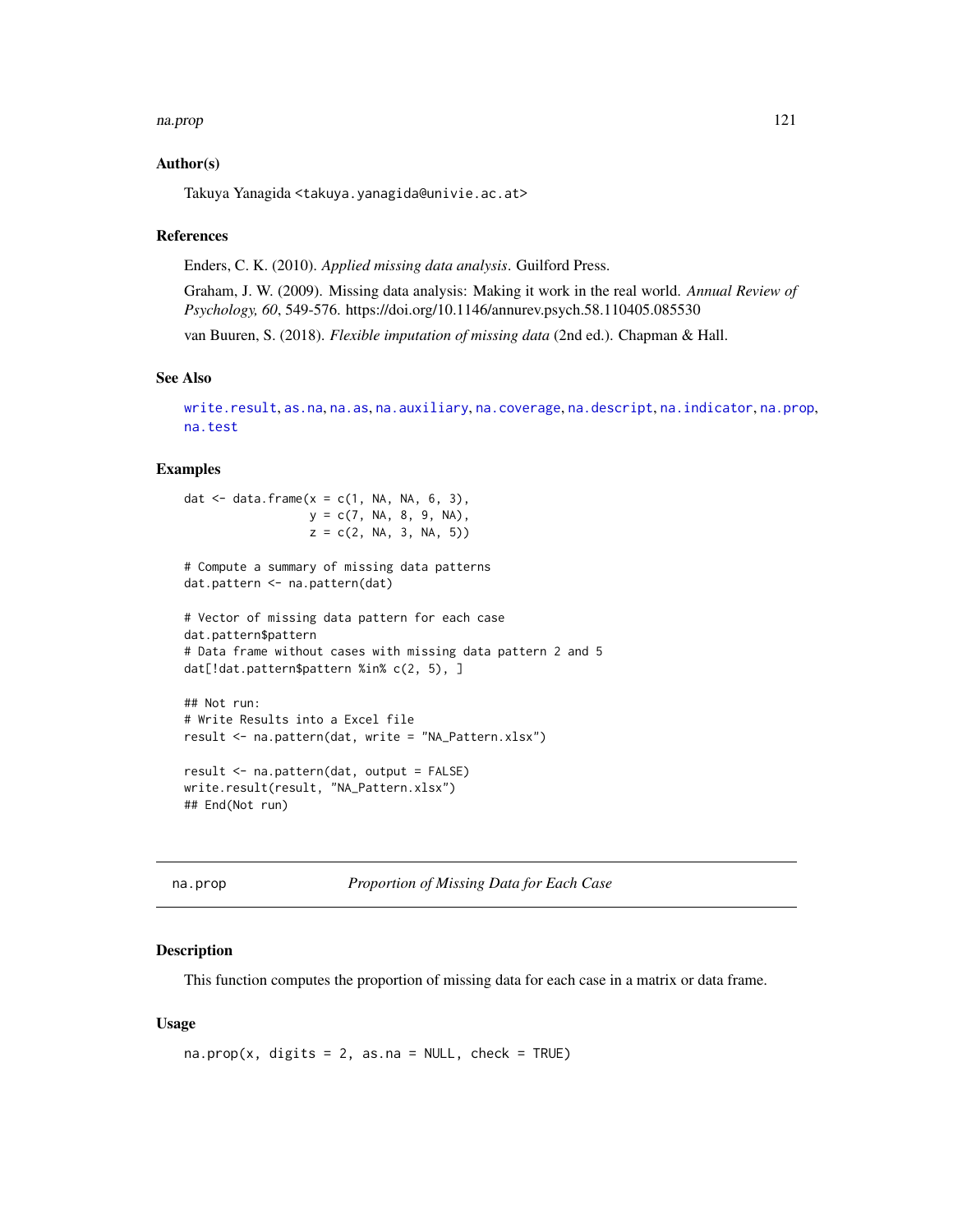122 na.test

#### Arguments

| x.     | a matrix or data frame.                                                                                                           |
|--------|-----------------------------------------------------------------------------------------------------------------------------------|
| digits | an integer value indicating the number of decimal places to be used for display-<br>ing proportions.                              |
| as.na  | a numeric vector indicating user-defined missing values, i.e. these values are<br>converted to NA before conducting the analysis. |
| check  | logical: if TRUE, argument specification is checked.                                                                              |

# Value

Returns a numeric vector with the same length as the number of rows in x containing the proportion of missing data.

## Author(s)

Takuya Yanagida <takuya.yanagida@univie.ac.at>

## References

Enders, C. K. (2010). *Applied missing data analysis*. Guilford Press.

Graham, J. W. (2009). Missing data analysis: Making it work in the real world. *Annual Review of Psychology, 60*, 549-576. https://doi.org/10.1146/annurev.psych.58.110405.085530 van Buuren, S. (2018). *Flexible imputation of missing data* (2nd ed.). Chapman & Hall.

#### See Also

[as.na](#page-5-0), [na.as](#page-112-0), [na.auxiliary](#page-113-0), [na.coverage](#page-115-0), [na.descript](#page-116-0), [na.indicator](#page-118-0), [na.pattern](#page-119-0), [na.test](#page-121-0)

# Examples

dat  $\leq$  data.frame(x = c(1, NA, NA, 6, 3),  $y = c(7, NA, 8, 9, NA)$ ,  $z = c(2, NA, 3, NA, 5))$ 

# Compute proportion of missing data (\code{NA}) for each case in the data frame na.prop(dat)

<span id="page-121-0"></span>na.test *Little's Missing Completely at Random (MCAR) Test*

# Description

This function performs Little's Missing Completely at Random (MCAR) test

# Usage

na.test(x, digits = 2, p.digits = 3, as.na = NULL, check = TRUE, output = TRUE)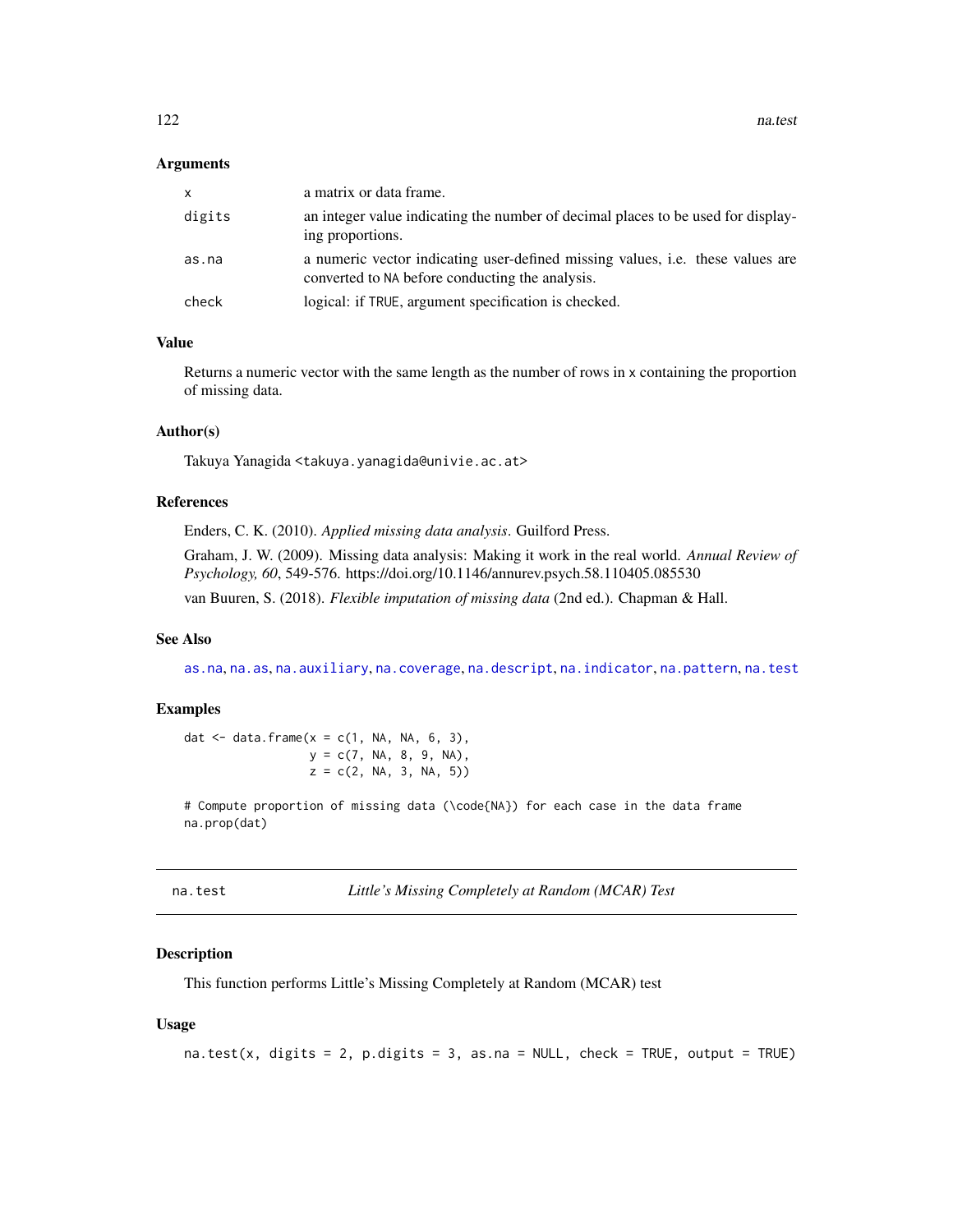#### na.test 123

#### Arguments

| X        | a matrix or data frame with incomplete data, where missing values are coded as<br>NA.                                                    |
|----------|------------------------------------------------------------------------------------------------------------------------------------------|
| digits   | an integer value indicating the number of decimal places to be used for display-<br>ing results.                                         |
| p.digits | an integer value indicating the number of decimal places to be used for display-<br>ing the <i>p</i> -value.                             |
| as.na    | a numeric vector indicating user-defined missing values, <i>i.e.</i> these values are<br>converted to NA before conducting the analysis. |
| check    | logical: if TRUE, argument specification is checked.                                                                                     |
| output   | logical: if TRUE, output is shown.                                                                                                       |

#### Details

Little (1988) proposed a multivariate test of Missing Completely at Random (MCAR) that tests for mean differences on every variable in the data set across subgroups that share the same missing data pattern by comparing the observed variable means for each pattern of missing data with the expected population means estimated using the expectation-maximization (EM) algorithm (i.e., EM maximum likelihood estimates). The test statistic is the sum of the squared standardized differences between the subsample means and the expected population means weighted by the estimated variance-covariance matrix and the number of observations within each subgroup (Enders, 2010). Under the null hypothesis that data are MCAR, the test statistic follows asymptotically a chi-square distribution with  $\sum k_j - k$  degrees of freedom, where  $k_j$  is the number of complete variables for missing data pattern j, and k is the total number of variables. A statistically significant result provides evidence against MCAR.

Note that Little's MCAR test has a number of problems (see Enders, 2010). First, the test does not identify the specific variables that violates MCAR, i.e., the test does not identify potential correlates of missingness (i.e., auxiliary variables). **Second**, the test is based on multivariate normality, i.e., under departure from the normality assumption the test might be unreliable unless the sample size is large and is not suitable for categorical variables. **Third**, the test investigates mean differences assuming that the missing data pattern share a common covariance matrix, i.e., the test cannot detect covariance-based deviations from MCAR stemming from a Missing at Random (MAR) or Missing Not at Random (MNAR) mechanism because MAR and MNAR mechanisms can also produce missing data subgroups with equal means. Fourth, simulation studies suggest that Little's MCAR test suffers from low statistical power, particularly when the number of variables that violate MCAR is small, the relationship between the data and missingness is weak, or the data are MNAR (Thoemmes  $&$  Enders, 2007). Fifth, the test can only reject, but cannot prove the MCAR assumption, i.e., a statistically not significant result and failing to reject the null hypothesis of the MCAR test does not prove the null hypothesis that the data is MCAR. Finally, under the null hypothesis the data are actually MCAR or MNAR, while a statistically significant result indicates that missing data are MAR or MNAR, i.e., MNAR cannot be ruled out regardless of the result of the test.

This function is based on the prelim.norm function in the **norm** package which can handle about 30 variables. With more than 30 variables specified in the argument x, the prelim.norm function might run into numerical problems leading to results that are not trustworthy. In this case it is recommended to reduce the number of variables specified in the argument x. If the number of variables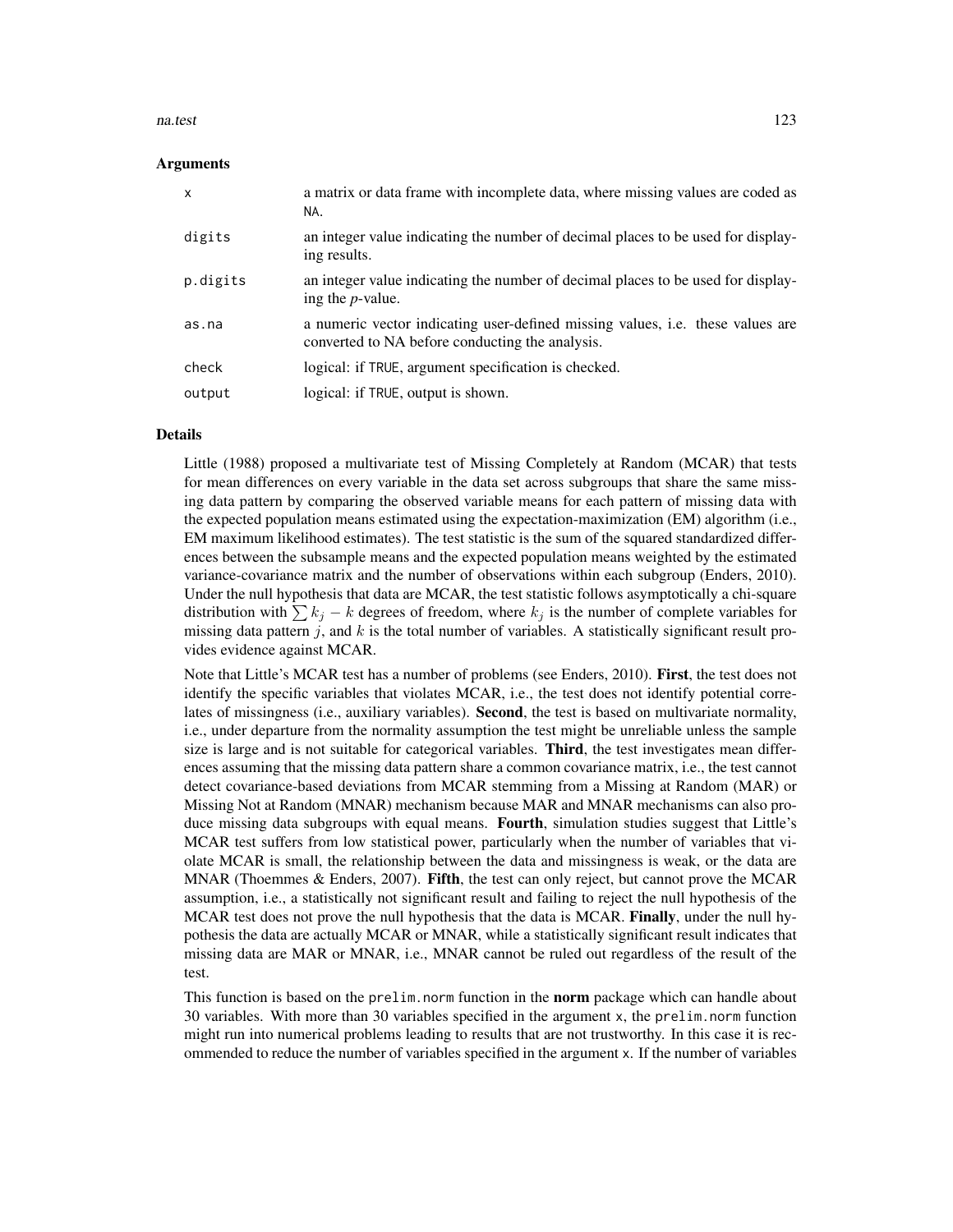cannot be reduced, it is recommended to use the LittleMCAR function in the **BaylorEdPsych** package which can deal with up to 50 variables. However, this package was removed from the CRAN repository and needs to be obtained from the archive along with the **mynmle** which is needed for using the LittleMCAR function. Note that the mcar\_test function in the **naniar** package is also based on the prelim.norm function which results are not trustworthy whenever the warning message In norm::prelim.norm(data) : NAs introduced by coercion to integer range is printed on the console.

## Value

Returns an object of class misty.object, which is a list with following entries: function call (call), type of analysis type, matrix or data frame specified in x (data), specification of function arguments (args), list with results (result).

## Note

Code is adapted from the R function by Eric Stemmler: tinyurl.com/r-function-for-MCAR-test

# Author(s)

Takuya Yanagida <takuya.yanagida@univie.ac.at>

#### References

Enders, C. K. (2010). *Applied missing data analysis*. Guilford Press.

Thoemmes, F., & Enders, C. K. (2007, April). *A structural equation model for testing whether data are missing completely at random*. Paper presented at the annual meeting of the American Educational Research Association, Chicago, IL.

Little, R. J. A. (1988). A test of Missing Completely at Random for multivariate data with missing values. *Journal of the American Statistical Association, 83*, 1198-1202. https://doi.org/10.2307/2290157

#### See Also

[as.na](#page-5-0), [na.as](#page-112-0), [na.auxiliary](#page-113-0), [na.coverage](#page-115-0), [na.descript](#page-116-0), [na.indicator](#page-118-0), [na.pattern](#page-119-0), [na.prop](#page-120-0).

## Examples

na.test(airquality)

print.misty.object *Print misty.object object*

# Description

This function prints the misty.object object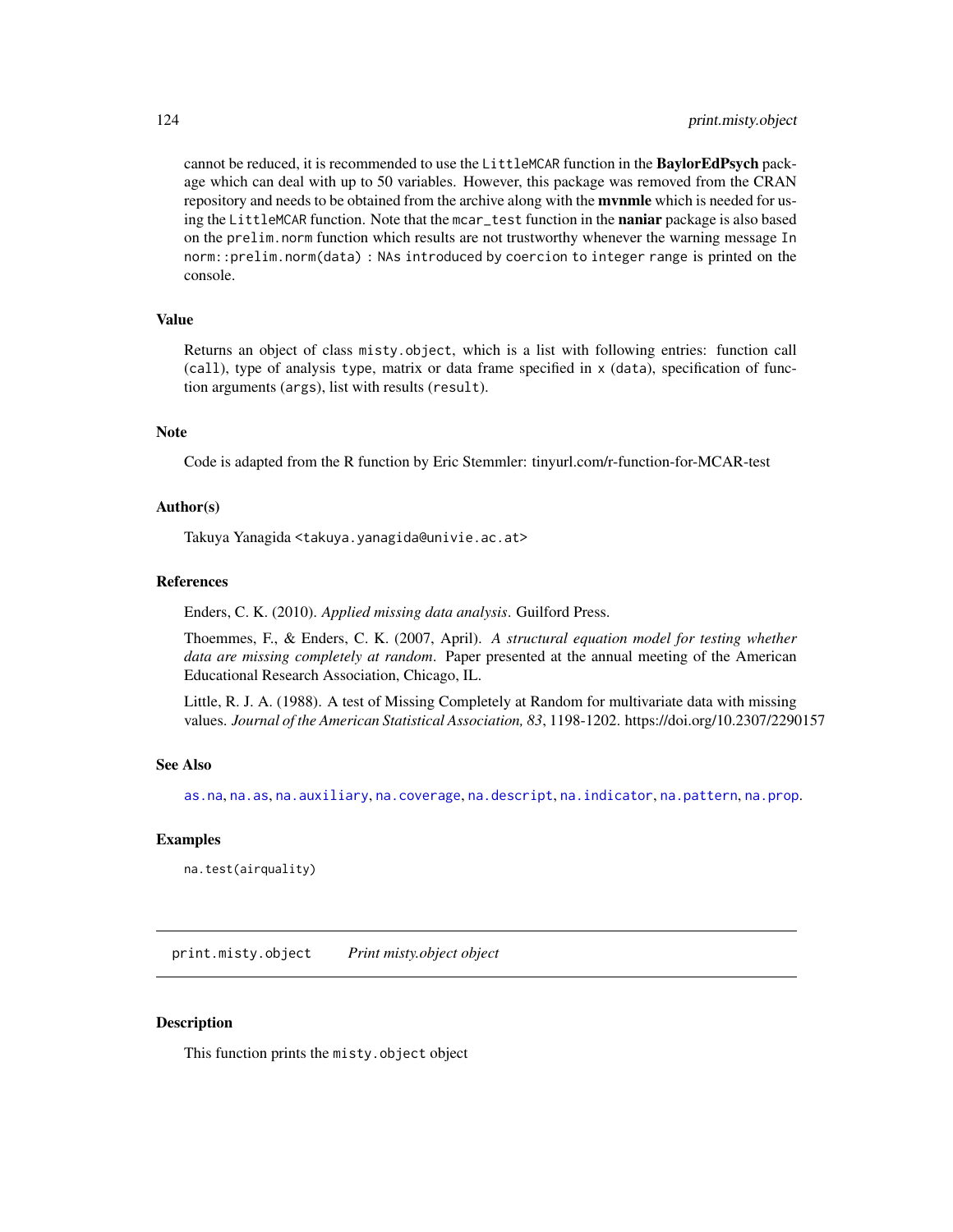# print.misty.object 125

# Usage

```
## S3 method for class 'misty.object'
print(x,
      print = x$args$print, tri = x$args$tri, freq = x$args$freq,
      hypo = x$args$hypo, descript = x$args$descript, effsize = x$args$effsize,
      posthoc = x$args$posthoc, split = x$args$split, table = x$args$table,
    digits = x$args$digits, p.digits = x$args$p.digits, icc.digits = x$args$icc.digits,
      sort.var = x$args$sort.var, order = x$args$order, check = TRUE, ...)
```
# Arguments

| X          | misty.object.object.                                                                                                                                                                                                                                                     |
|------------|--------------------------------------------------------------------------------------------------------------------------------------------------------------------------------------------------------------------------------------------------------------------------|
| print      | a character string or character vector indicating which results to to be printed on<br>the console.                                                                                                                                                                      |
| tri        | a character string or character vector indicating which triangular of the matrix<br>to show on the console, i.e., both for upper and lower triangular, lower for the<br>lower triangular, and upper for the upper triangular.                                            |
| freq       | logical: if TRUE, absolute frequencies will be included in the cross tabulation<br>(crosstab() function).                                                                                                                                                                |
| hypo       | logical: if TRUE, null and alternative hypothesis are shown on the console (test.t,<br>test.welch, test.z function).                                                                                                                                                     |
| descript   | logical: if TRUE, descriptive statistics are shown on the console (test.t, test.welch,<br>test.z function).                                                                                                                                                              |
| effsize    | logical: if TRUE, effect size measure(s) is shown on the console (test.t, test.welch,<br>test. z function).                                                                                                                                                              |
| posthoc    | logical: if TRUE, post hoc test for multiple comparison is shown on the console<br>(test.welch).                                                                                                                                                                         |
| split      | logical: if TRUE, output table is split by variables when specifying more than one<br>variable in $x$ (freq).                                                                                                                                                            |
| table      | logical: if TRUE, a frequency table with number of observed values ("n0bs"),<br>percent of observed values ("p0bs"), number of missing values ("nNA"), and<br>percent of missing values ("pNA") is printed for each variable on the console<br>(na.descript() function). |
| digits     | an integer value indicating the number of decimal places digits to be used for<br>displaying results.                                                                                                                                                                    |
| p.digits   | an integer indicating the number of decimal places to be used for displaying<br>$p$ -values.                                                                                                                                                                             |
| icc.digits | an integer indicating the number of decimal places to be used for displaying intr-<br>aclass correlation coefficients (multilevel.descript() and multilevel.icc()<br>function).                                                                                          |
| sort.var   | logical: if TRUE, output is sorted by variables.                                                                                                                                                                                                                         |
| order      | logical: if TRUE, variables are ordered from left to right in increasing order of<br>missing values (na. descript() function).                                                                                                                                           |
| check      | logical: if TRUE, argument specification is checked.                                                                                                                                                                                                                     |
| $\cdots$   | further arguments passed to or from other methods.                                                                                                                                                                                                                       |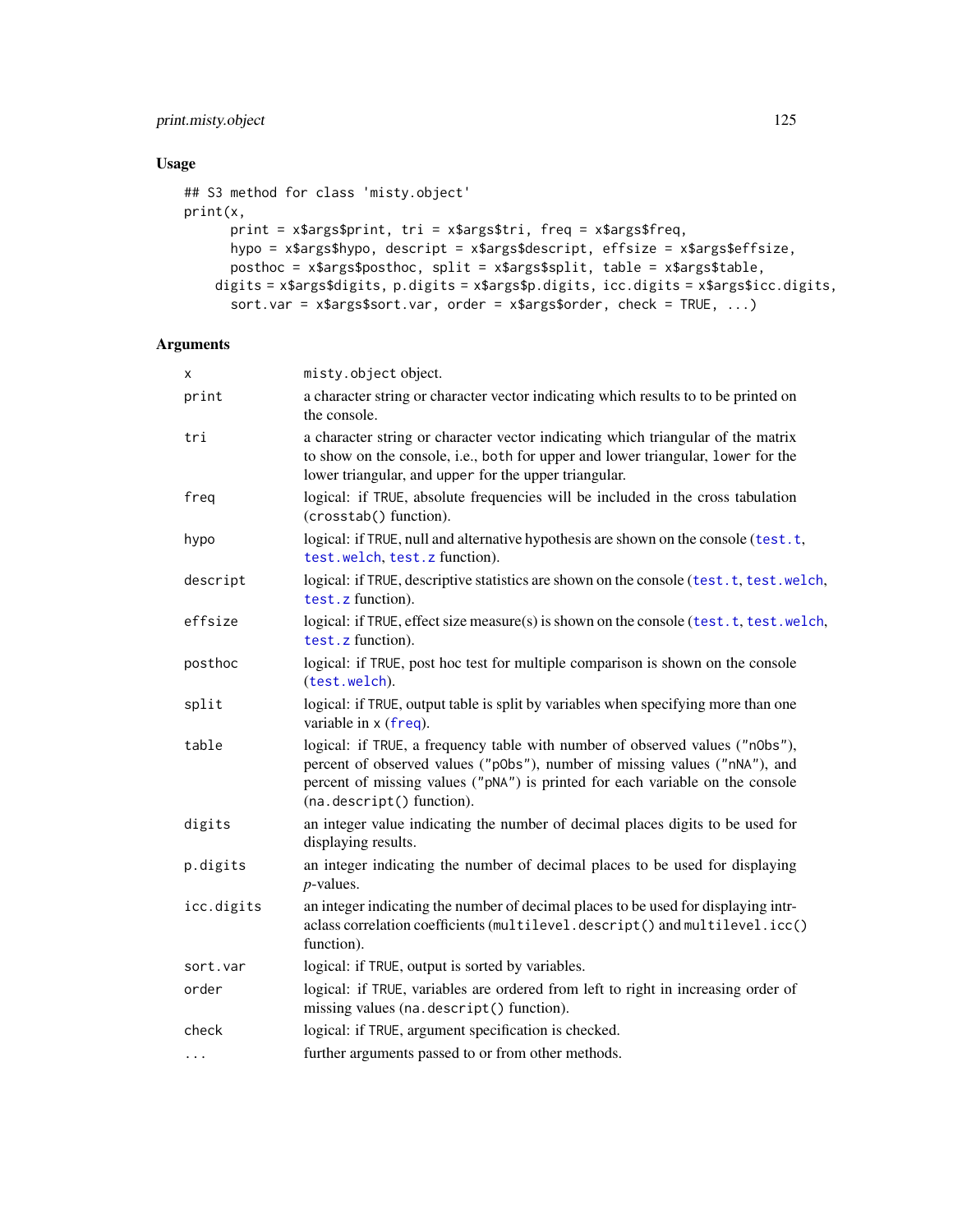## Author(s)

Takuya Yanagida <takuya.yanagida@univie.ac.at>

## See Also

[aov.b](#page-2-0), [item.alpha](#page-75-0), [ci.mean.diff](#page-15-0), [ci.mean](#page-13-0), [ci.median](#page-20-0), [ci.prop.diff](#page-25-0), [ci.prop](#page-22-0), [ci.sd](#page-29-0), [ci.var](#page-31-0), [cohens.d](#page-35-0), [collin.diag](#page-41-0), [cor.cont](#page-44-0), [cor.matrix](#page-47-0), [cor.cramer](#page-46-0), [crosstab](#page-53-0), [descript](#page-56-0), [eta.sq](#page-68-0), [freq](#page-69-0), [test.levene](#page-145-0), [multilevel.descript](#page-97-0), [multilevel.r2](#page-104-0), [na.auxiliary](#page-113-0), [na.coverage](#page-115-0), [na.descript](#page-116-0), [na.pattern](#page-119-0), [item.omega](#page-86-0), [cor.phi](#page-50-0), [cor.poly](#page-52-0), [size.cor](#page-136-0), [size.mean](#page-137-0), [size.prop](#page-139-0), [test.levene](#page-145-0), [test.t](#page-148-0), [test.welch](#page-155-0), [test.z](#page-159-0).

<span id="page-125-0"></span>read.mplus *Read Mplus Data File and Variable Names*

# Description

This function reads a Mplus data file and/or Mplus input/output file to return a data frame with variable names extracted from the Mplus input/output file.

#### Usage

read.mplus(file, sep = "", input = NULL, print = FALSE, return.var = FALSE, fileEncoding = "UTF-8-BOM", check = TRUE)

# Arguments

| file         | a character string indicating the name of the Mplus data file with or without the<br>file extension .dat, e.g., "Mplus_Data.dat" or "Mplus_Data". Note that it is<br>not necessary to specify this argument when return. var = TRUE. |
|--------------|--------------------------------------------------------------------------------------------------------------------------------------------------------------------------------------------------------------------------------------|
| sep          | a character string indicating the field separator (i.e., delimiter) used in the data<br>file specified in file. By default, the separator is 'white space', i.e., one or more<br>spaces, tabs, newlines or carriage returns.         |
| input        | a character string indicating the Mplus input (.inp) or output file (.out) in<br>which the variable names are specified in the VARIABLE: section. Note that if<br>input = NULL, this function is equivalent to read. table(file).    |
| print        | logical: if TRUE, variable names are printed on the console.                                                                                                                                                                         |
| return.var   | logical: if TRUE, the function returns the variable names extracted from the<br>Mplus input or output file only.                                                                                                                     |
| fileEncoding | character string declaring the encoding used on file so the character data can<br>be re-encoded. See df. sort.                                                                                                                       |
| check        | logical: if TRUE, argument specification is checked.                                                                                                                                                                                 |
|              |                                                                                                                                                                                                                                      |

# Value

A data frame containing a representation of the data in the file.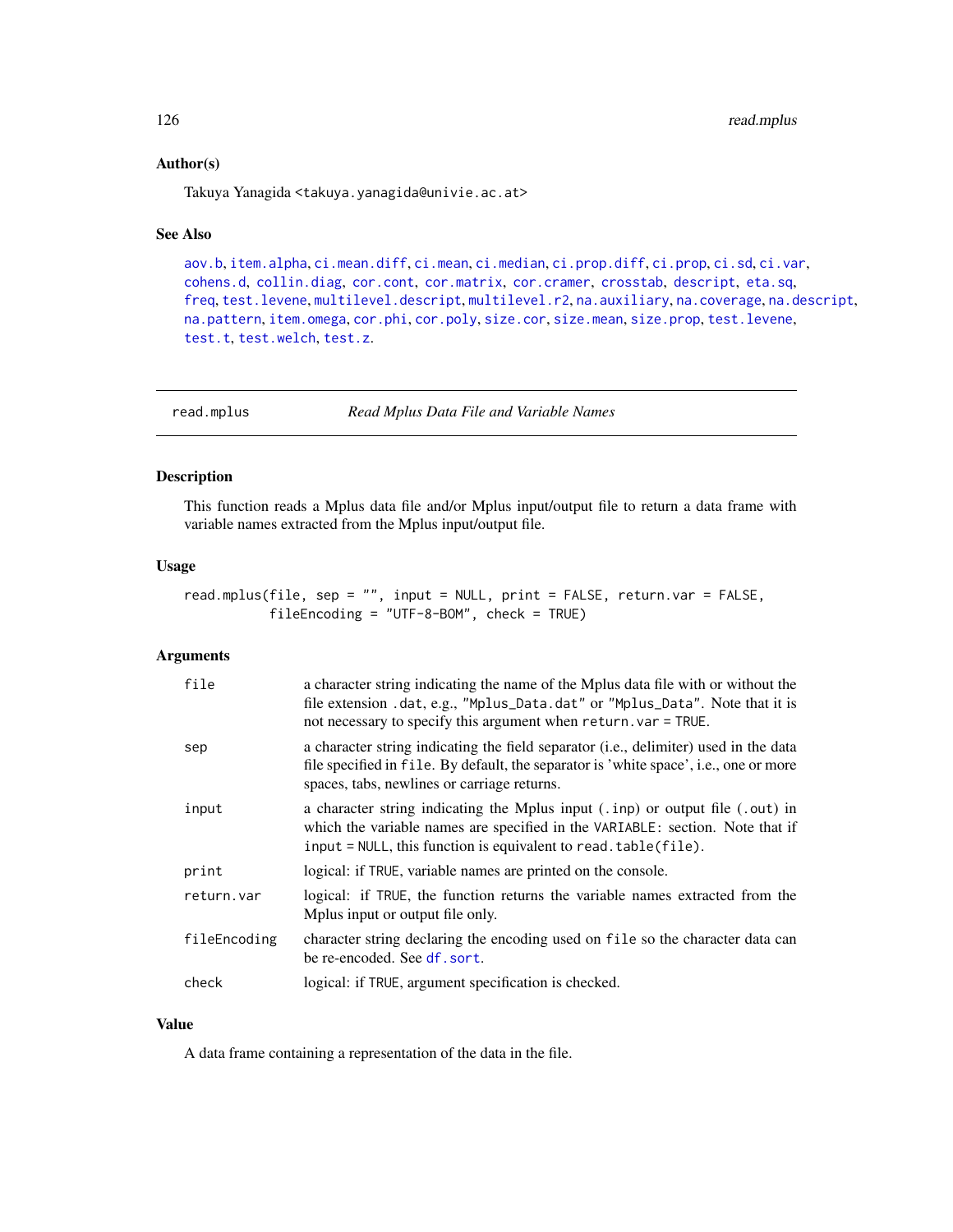#### read.sav and 127

# Author(s)

Takuya Yanagida <takuya.yanagida@univie.ac.at>

#### References

Muthen, L. K., & Muthen, B. O. (1998-2017). *Mplus User's Guide* (8th ed.). Muthen & Muthen.

# See Also

[run.mplus](#page-132-0), [write.mplus](#page-166-0), [read.sav](#page-126-0), [read.xlsx](#page-128-0)

# Examples

## Not run:

```
# Read Mplus data file and variable names extracted from the Mplus input file
dat <- read.mplus("Mplus_Data.dat", input = "Mplus_Input.inp")
# Read Mplus data file and variable names extracted from the Mplus input file,
# print variable names on the console
dat <- read.mplus("Mplus_Data.dat", input = "Mplus_Input.inp", print = TRUE)
# Read variable names extracted from the Mplus input file
varnames <- read.mplus(input = "Mplus_Input.inp", return.var = TRUE)
## End(Not run)
```
<span id="page-126-0"></span>read.sav *Read SPSS File*

## Description

This function calls the read\_spss function in the haven package by Hadley Wickham and Evan Miller (2019) to read an SPSS file.

# Usage

```
read.sav(file, use.value.labels = FALSE, use.missings = TRUE, formats = FALSE,
         label = TRUE, labels = TRUE, missing = FALSE, widths = FALSE,
         as.data.frame = TRUE, check = TRUE)
```
#### Arguments

| file             | a character string indicating the name of the SPSS data file with or without file |  |
|------------------|-----------------------------------------------------------------------------------|--|
|                  | extension '.sav', e.g., "My_SPSS_Data.sav" or "My_SPSS_Data".                     |  |
| use.value.labels |                                                                                   |  |
|                  | logical: if TRUE, variables with value labels are converted into factors.         |  |
| use.missings     | logical: if TRUE (default), user-defined missing values are converted into NAs.   |  |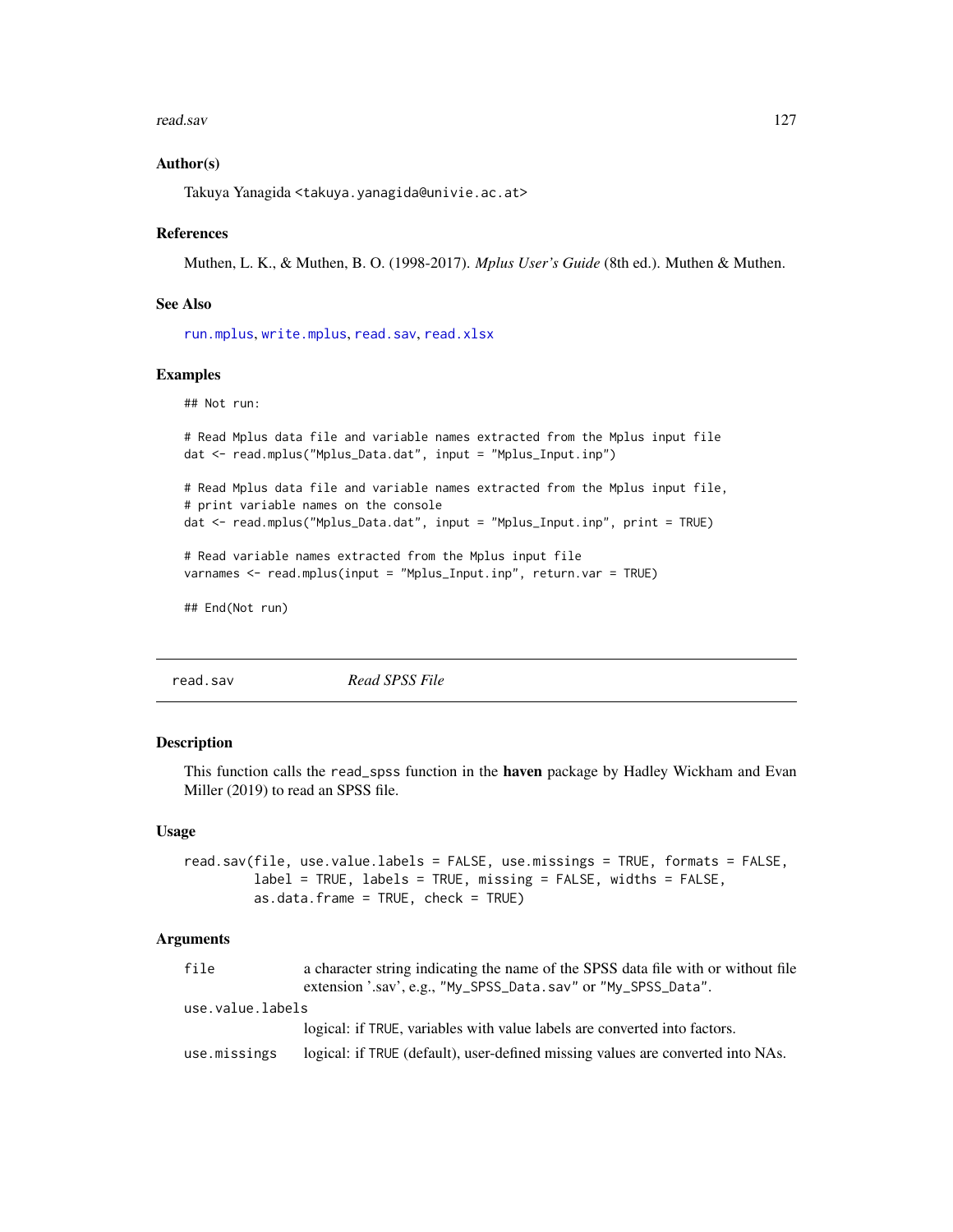| formats       | logical: if TRUE, variable formats are shown in an attribute for all variables.                                     |
|---------------|---------------------------------------------------------------------------------------------------------------------|
| label         | logical: if TRUE (default), variable labels are shown in an attribute for all vari-<br>ables.                       |
| labels        | logical: if TRUE (default), value labels are shown in an attribute for all variables.                               |
| missing       | logical: if TRUE, value labels for user-defined missings are shown in an attribute.<br>for all variables.           |
| widths        | logical: if TRUE, widths are shown in an attribute for all variables.                                               |
| as.data.frame | logical: if TRUE (default), function returns a regular data frame (default); if<br>FALSE function returns a tibble. |
| check         | logical: if TRUE, argument specification is checked.                                                                |

# Value

Returns a data frame or tibble.

#### Author(s)

Hadley Wickham and Evan Miller

# References

Hadley Wickham and Evan Miller (2019). *haven: Import and Export 'SPSS', 'Stata' and 'SAS' Files*. R package version 2.1.1.<https://CRAN.R-project.org/package=haven>

# See Also

[write.sav](#page-170-0), [read.xlsx](#page-128-0), [read.mplus](#page-125-0)

# Examples

```
## Not run:
```

```
# Read SPSS data
read.sav("SPSS_Data.sav")
read.sav("SPSS_Data")
```
# Read SPSS data, convert variables with value labels into factors read.sav("SPSS\_Data.sav", use.value.labels = TRUE)

```
# Read SPSS data, user-defined missing values are not converted into NAs
read.sav("SPSS_Data.sav", use.missing = FALSE)
```

```
# Read SPSS data as tibble
read.sav("SPSS_Data.sav", as.data.frame = FALSE)
```
## End(Not run)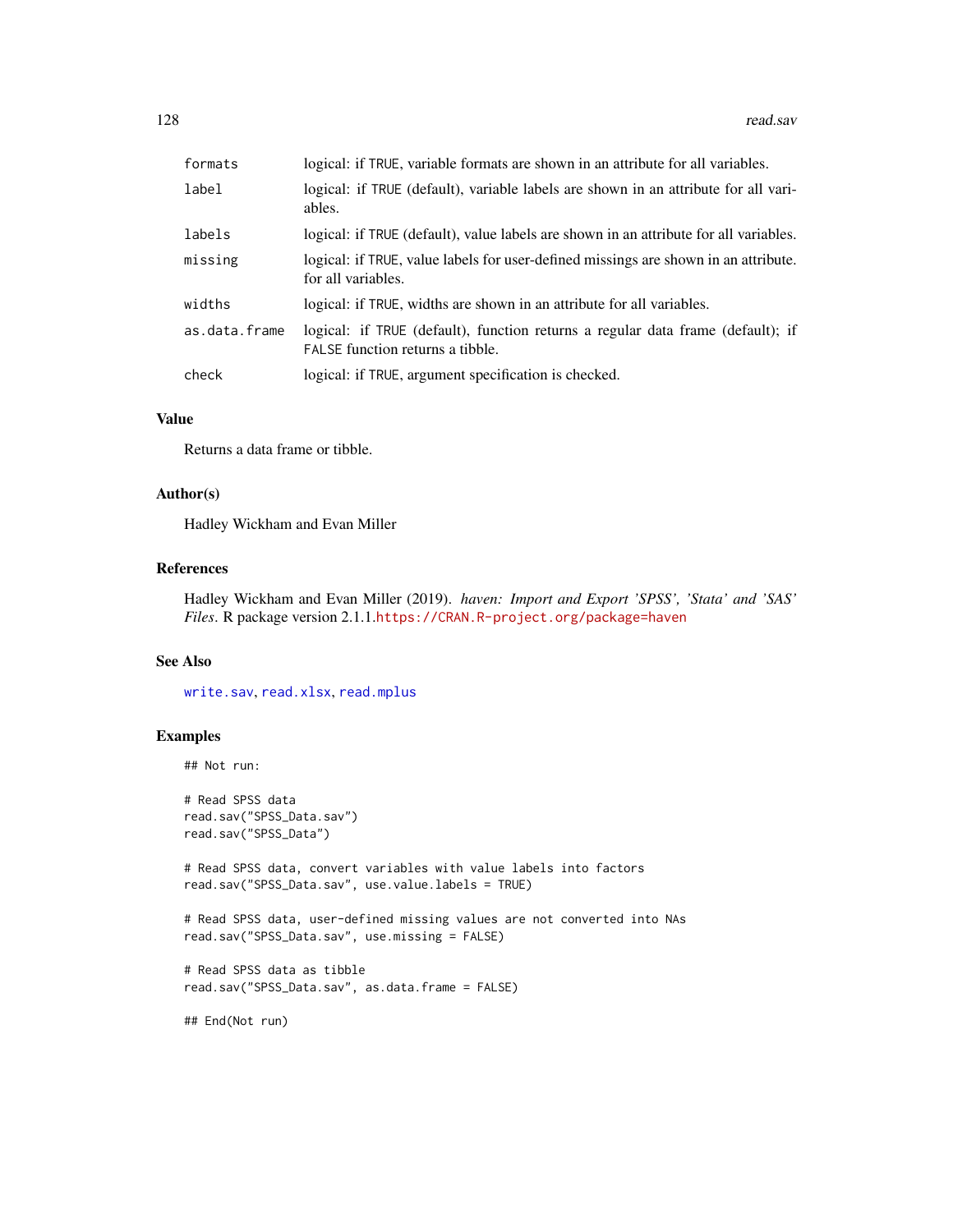<span id="page-128-0"></span>

# Description

This function calls the read\_xlsx() function in the **readxl** package by Hadley Wickham and Jennifer Bryan (2019) to read an Excel file (.xlsx).

# Usage

```
read.xlsx(file, sheet = NULL, header = TRUE, range = NULL,
      coltypes = c("skip", "guess", "logical", "numeric", "date", "text", "list"),
         na = "", trim = TRUE, skip = 0, nmax = Inf, guessmax = min(1000, nmax),progress = readxl::readxl_progress(), name.repair = "unique",
         as.data.frame = TRUE, check = TRUE)
```
# Arguments

| file     | a character string indicating the name of the Excel data file with or without file<br>extension '.xlsx', e.g., "My_Excel_Data.xlsx" or "My_Excel_Data".                                                                                                                                                                                                                                                                                                                                                                                                      |
|----------|--------------------------------------------------------------------------------------------------------------------------------------------------------------------------------------------------------------------------------------------------------------------------------------------------------------------------------------------------------------------------------------------------------------------------------------------------------------------------------------------------------------------------------------------------------------|
| sheet    | a character string indicating the name of a sheet or a numeric value indicating<br>the position of the sheet to read. By default the first sheet will be read.                                                                                                                                                                                                                                                                                                                                                                                               |
| header   | logical: if TRUE (default), the first row is used as column names, if FALSE default<br>names are used. A character vector giving a name for each column can also<br>be used. If coltypes as a vector is provided, colnames can have one entry<br>per column, i.e. have the same length as coltypes, or one entry per unskipped<br>column.                                                                                                                                                                                                                    |
| range    | a character string indicating the cell range to read from, e.g. typical Excel ranges<br>like "B3:D87", possibly including the sheet name like "Data!B2:G14". Inter-<br>preted strictly, even if the range forces the inclusion of leading or trailing empty<br>rows or columns. Takes precedence over skip, nmax and sheet.                                                                                                                                                                                                                                  |
| coltypes | a character vector containing one entry per column from these options "skip",<br>"guess", "logical", "numeric", "date", "text" or "list". If exactly one<br>coltype is specified, it will be recycled. By default (i.e., coltypes = NULL)<br>coltypes will be guessed. The content of a cell in a skipped column is never<br>read and that column will not appear in the data frame output. A list cell loads<br>a column as a list of length 1 vectors, which are typed using the type guessing<br>logic from coltypes = NULL, but on a cell-by-cell basis. |
| na       | a character vector indicating strings to interpret as missing values. By default,<br>blank cells will be treated as missing data.                                                                                                                                                                                                                                                                                                                                                                                                                            |
| trim     | logical: if TRUE (default), leading and trailing whitespace will be trimmed.                                                                                                                                                                                                                                                                                                                                                                                                                                                                                 |
| skip     | a numeric value indicating the minimum number of rows to skip before reading<br>anything, be it column names or data. Leading empty rows are automatically<br>skipped, so this is a lower bound. Ignored if the argument range is specified.                                                                                                                                                                                                                                                                                                                 |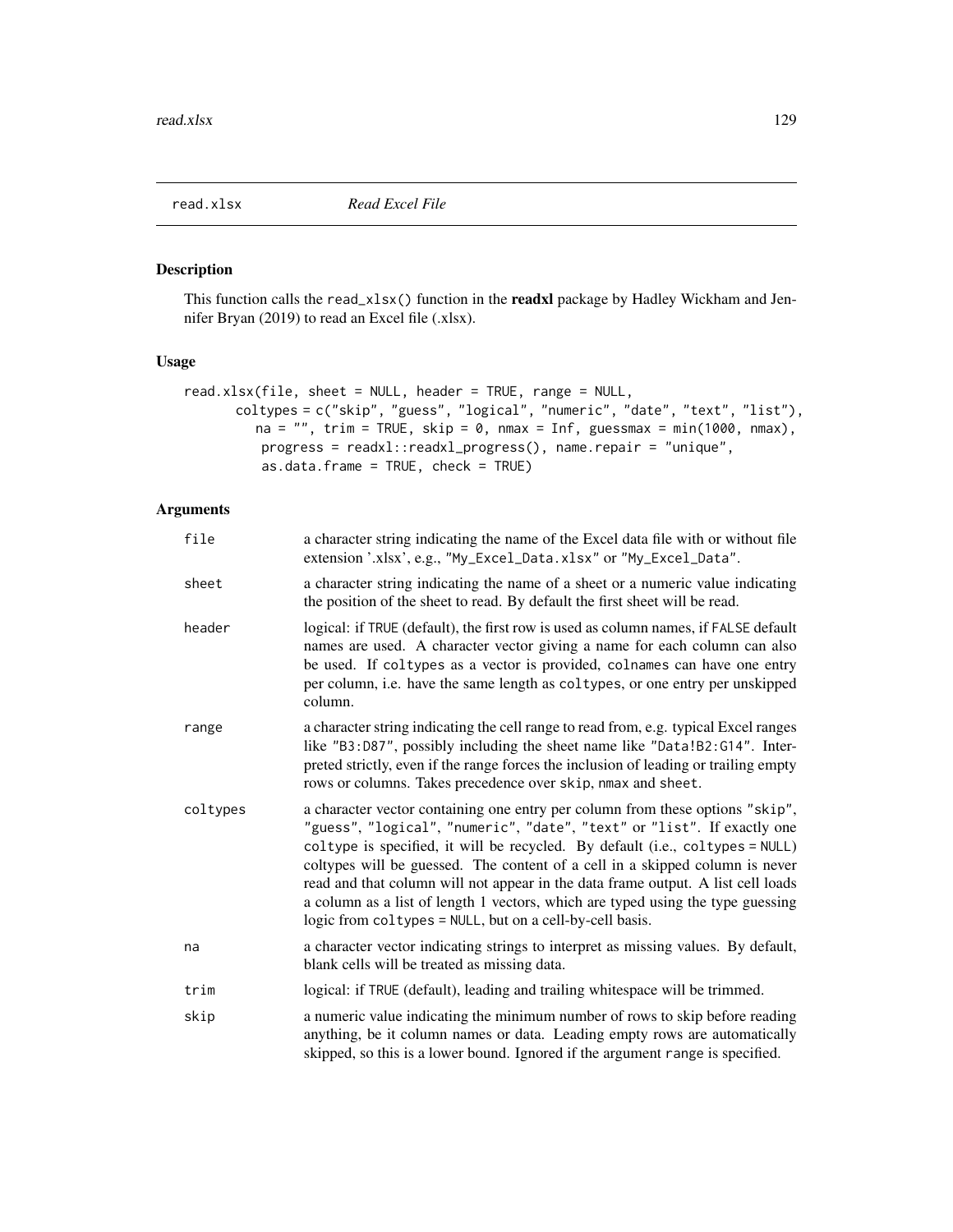| nmax          | a numeric value indicating the maximum number of data rows to read. Trailing<br>empty rows are automatically skipped, so this is an upper bound on the number<br>of rows in the returned data frame. Ignored if the argument range is specified. |
|---------------|--------------------------------------------------------------------------------------------------------------------------------------------------------------------------------------------------------------------------------------------------|
| guessmax      | a numeric value indicating the maximum number of data rows to use for guess-<br>ing column types.                                                                                                                                                |
| progress      | display a progress spinner? By default, the spinner appears only in an interactive<br>session, outside the context of knitting a document, and when the call is likely<br>to run for several seconds or more.                                    |
| name.repair   | a character string indicating the handling of column names. By default, the<br>function ensures column names are not empty and are unique.                                                                                                       |
| as.data.frame | logical: if TRUE (default), function returns a regular data frame (default); if<br>FALSE function returns a tibble.                                                                                                                              |
| check         | logical: if TRUE, argument specification is checked.                                                                                                                                                                                             |
|               |                                                                                                                                                                                                                                                  |

# Value

Returns a data frame or tibble.

### Author(s)

Hadley Wickham and Jennifer Bryan

# See Also

[write.xlsx](#page-173-0), [read.sav](#page-126-0), [read.mplus](#page-125-0)

# Examples

## Not run:

# Read Excel file (.xlsx) read.xlsx("data.xlsx")

# Read Exce l file (.xlsx), use default names as column names read.xlsx("data.xlsx", header = FALSE)

# Read Excel file (.xlsx), interpret -99 as missing values read.xlsx("data.xlsx", na = "-99")

# Read Excel file (.xlsx), use x1, x2, and x3 as column names read.xlsx("data.xlsx", header = c("x1", "x2", "x3"))

```
# Read Excel file (.xlsx), read cells A1:B5
read.xlsx("data.xlsx", range = "A1:B5")
```
# Read Excel file (.xlsx), skip 2 rows before reading data read.xlsx("data.xlsx", skip = 2)

```
# Read Excel file (.xlsx), return a tibble
read.xlsx("data.xlsx", as.data.frame = FALSE)
```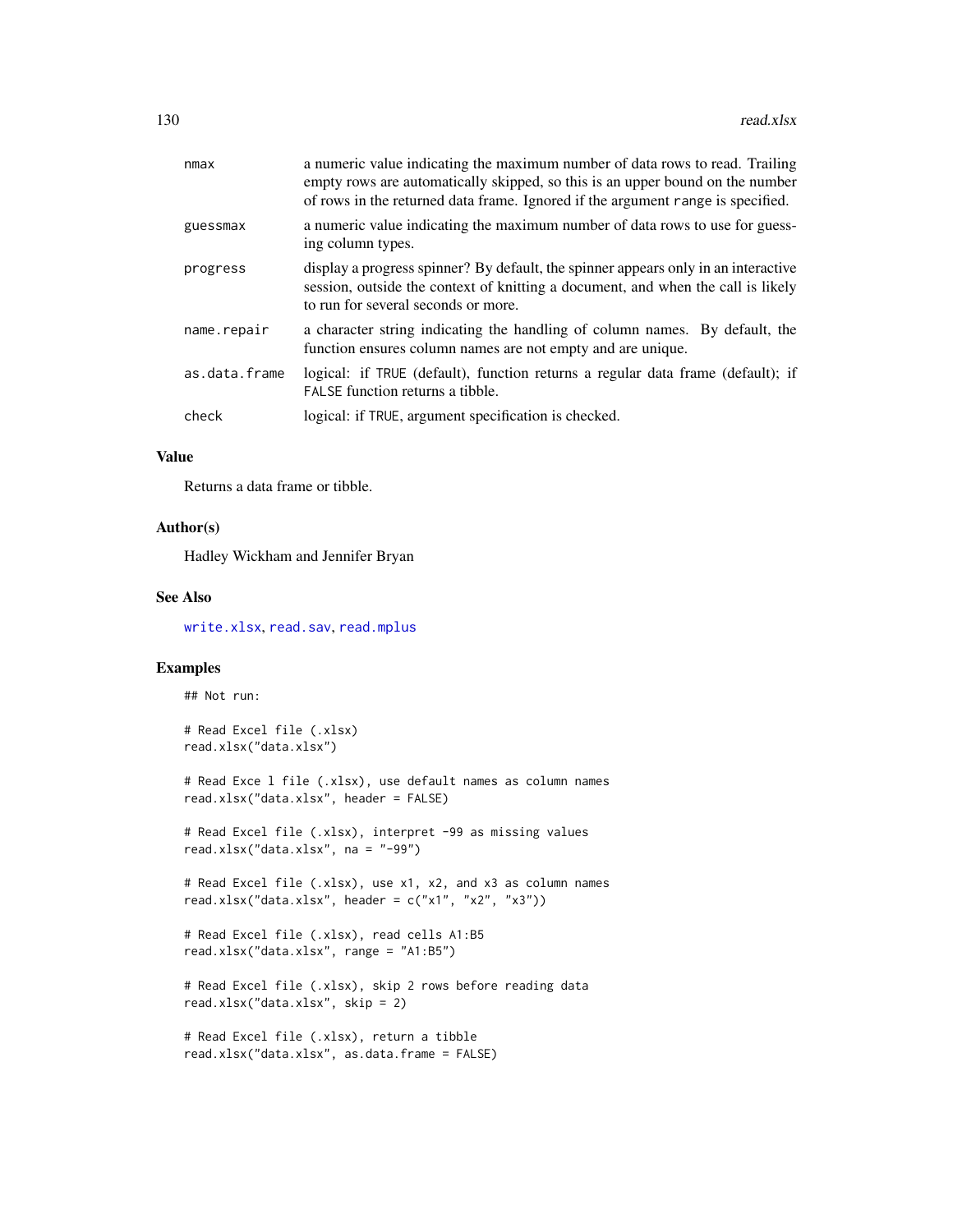## End(Not run)

rec *Recode Variable*

## Description

This function recodes a numeric vector, character vector, or factor according to recode specifications.

#### Usage

```
rec(x, spec, as.factor = FALSE, levels = NULL, as.na = NULL, table = FALSE,
   check = TRUE)
```
## **Arguments**

| X         | a numeric vector, character vector or factor.                                                                                     |
|-----------|-----------------------------------------------------------------------------------------------------------------------------------|
| spec      | a character string of recode specifications (see 'Details').                                                                      |
| as.factor | logical: if TRUE, character vector will be coerced to a factor.                                                                   |
| levels    | a character vector for specifying the levels in the returned factor.                                                              |
| as.na     | a numeric vector indicating user-defined missing values, i.e. these values are<br>converted to NA before conducting the analysis. |
| table     | logical: if TRUE, a cross table variable x recoded variable is printed on the con-<br>sole.                                       |
| check     | logical: if TRUE, argument specification is checked.                                                                              |

# Details

Recode specifications appear in a character string, separated by semicolons (see the examples below), of the form input = output. If an input value satisfies more than one specification, then the first (from left to right) applies. If no specification is satisfied, then the input value is carried over to the result. NA is allowed in input and output. Several recode specifications are supported:

 $-$  single value For example,  $0 = NA$ 

- vector of values For example,  $c(7, 8, 9) =$ 'high'

- range of values For example, 7:9 = 'C'. The special values lo (lowest value) and hi (highest value) may appear in a range. For example,  $1 \circ 10 = 1$ . Note that : is not the R sequence operator. In addition you may not use : with the collect operator, e.g., c(1, 3, 5:7) will cause an error.

- else For example, else = NA. Everything that does not fit a previous specification. Note that else matches all otherwise unspecified values on input, including NA.

## Value

Returns a numeric vector with the same length as x containing the recoded variable.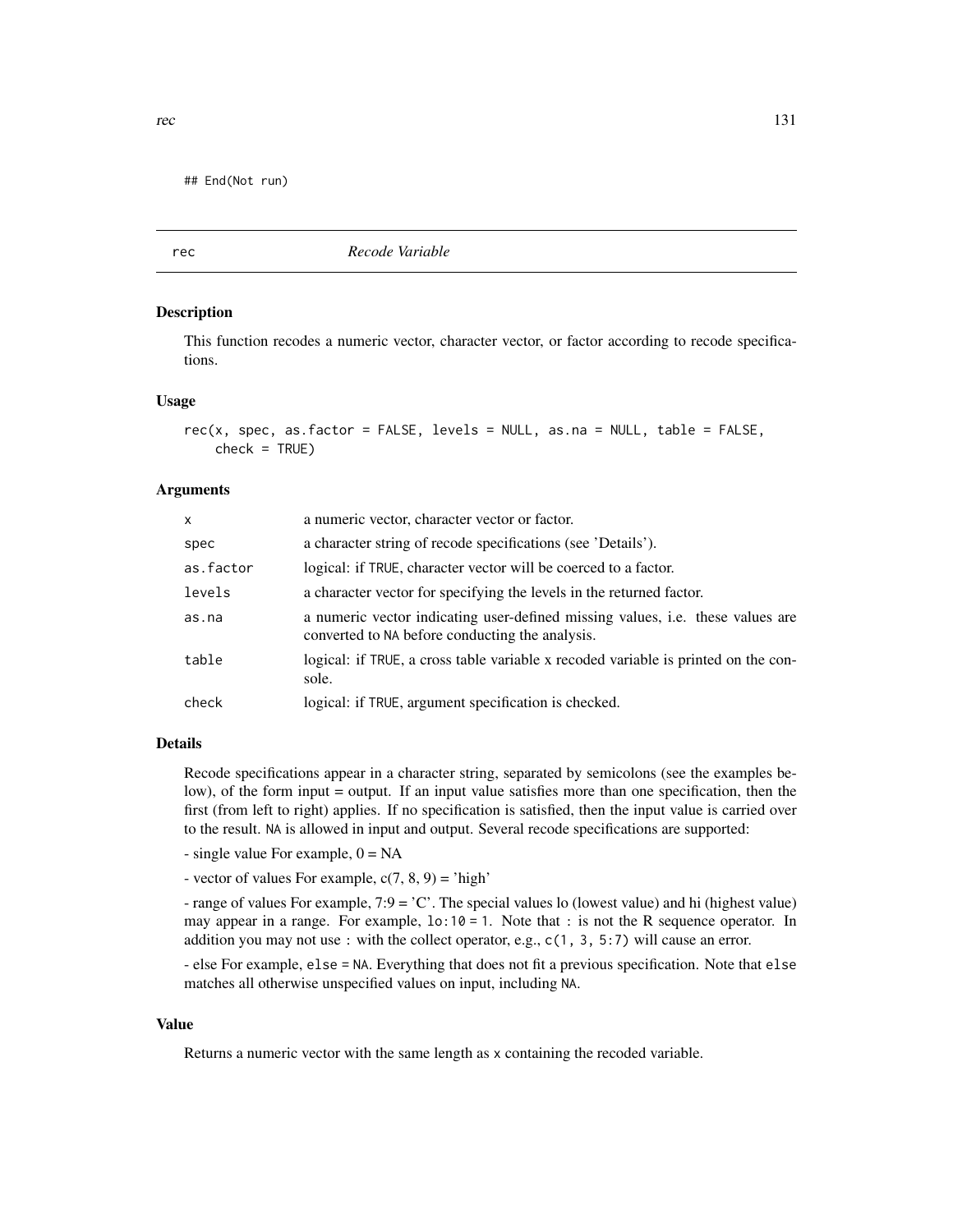# Note

This function was adapted from the recode() function in the car package by John Fox and Sanford Weisberg (2019).

# Author(s)

Takuya Yanagida <takuya.yanagida@univie.ac.at>

# References

Fox, J., & Weisberg S. (2019). *An R Companion to Applied Regression* (3rd ed.). Thousand Oaks CA: Sage. URL: https://socialsciences.mcmaster.ca/jfox/Books/Companion/

#### See Also

[item.reverse](#page-89-0)

## Examples

```
#--------------------------------------
# Numeric vector
x.num <- c(1, 2, 4, 5, 6, 8, 12, 15, 19, 20)
# Recode 5 = 50 and 19 = 190
rec(x.num, "5 = 50; 19 = 190")# Recode 1, 2, and 5 = 100 and 4, 6, and 7 = 200 and else = 300
rec(x.num, "c(1, 2, 5) = 100; c(4, 6, 7) = 200; else = 300")
# Recode lowest value to 10 = 100 and 11 to highest value = 200
rec(x.num, "\text{lo:10} = 100; \text{11:hi} = 200")
# Recode 5 = 50 and 19 = 190 and check recoding
rec(x.num, "5 = 50; 19 = 190", table = TRUE)#--------------------------------------
# Character vector
x.chr <- c("a", "c", "f", "j", "k")
# Recode a to x
rec(x.chr, "'a' = 'X'")
# Recode a and f to x, c and j to y, and else to z
rec(x.chr, "c('a', 'f') = 'x'; c('c', 'j') = 'y'; else = 'z'")
# Recode a to x and coerce to a factor
rec(x.chr, "a' = 'X'", as.factor = TRUE)#--------------------------------------
# Factor
x.factor \leq factor(c("a", "b", "a", "c", "d", "d", "b", "b", "a")
```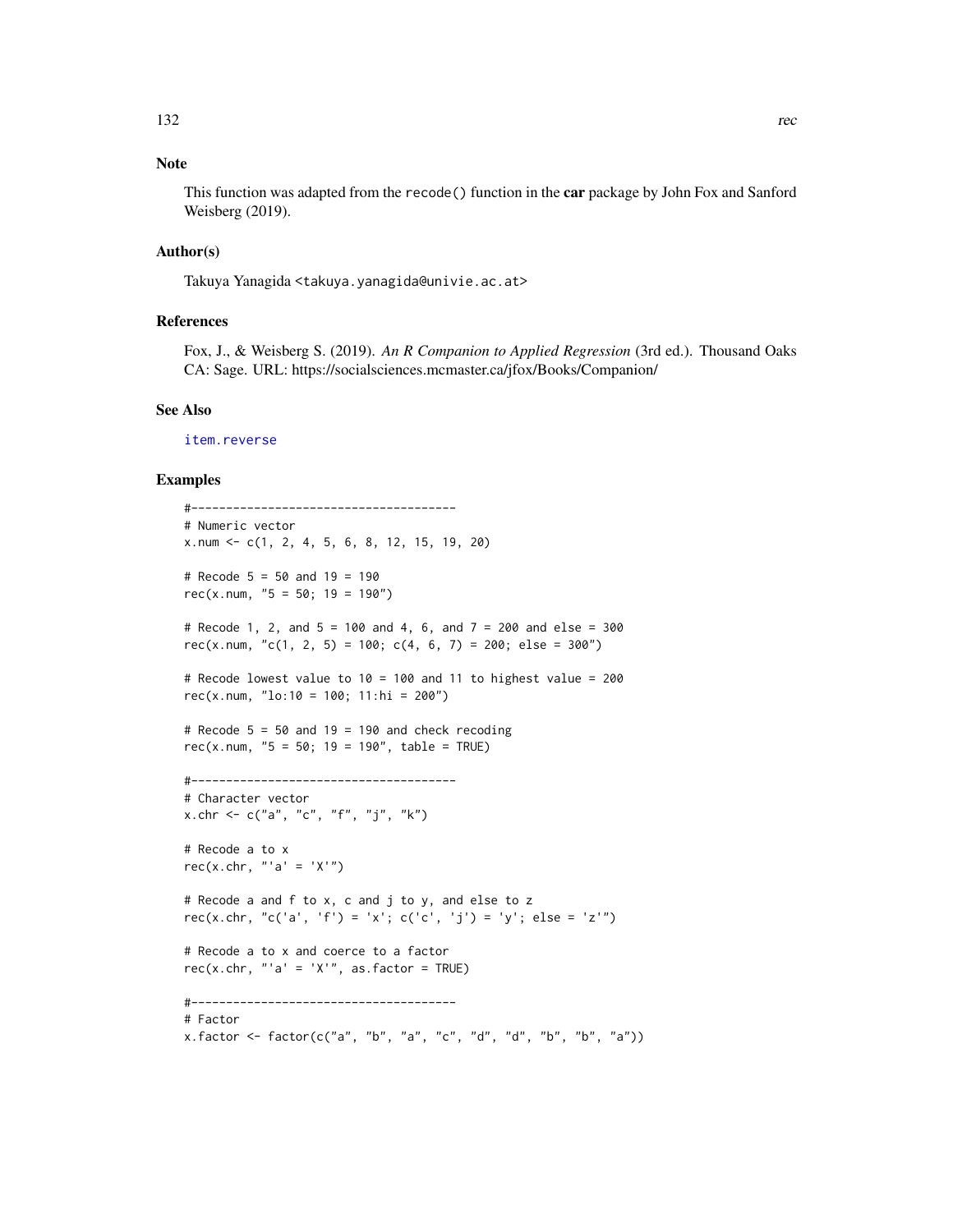#### run.mplus 133

```
# Recode a to x, factor levels ordered alphabetically
rec(x.factor, "a' = 'x'")# Recode a to x, user-defined factor levels
rec(x.factor, "'a' = 'x'", levels = c("x", "b", "c", "d"))
```
# <span id="page-132-0"></span>run.mplus *Run Mplus Models*

# Description

This function runs a group of Mplus models (.inp files) located within a single directory or nested within subdirectories.

# Usage

```
run.mplus(target = getwd(), recursive = FALSE, filefilter = NULL, showOutput = FALSE,
          replaceOutfile = c("always", "never", "modifiedDate"), logFile = NULL,
          Mplus = "Mplus", killOnFail = TRUE, local_tmpdir = FALSE)
```
# Arguments

| target         | a character string indicating the directory containing Mplus input files (. inp)<br>to run or the single . inp file to be run. May be a full path, relative path, or a<br>filename within the working directory.                                                                                                                                                                   |
|----------------|------------------------------------------------------------------------------------------------------------------------------------------------------------------------------------------------------------------------------------------------------------------------------------------------------------------------------------------------------------------------------------|
| recursive      | logical: if TRUE, run all models nested in subdirectories within directory. Not<br>relevant if target is a single file.                                                                                                                                                                                                                                                            |
| filefilter     | a Perl regular expression (PCRE-compatible) specifying particular input files to<br>be run within directory. See regex or http://www.pcre.org/pcre.txt for details<br>about regular expression syntax. Not relevant if target is a single file.                                                                                                                                    |
| show0utput     | logical: if TRUE, estimation output (TECH8) is show on the R console. Note that<br>if run within Rgui, output will display within R, but if run via Rterm, a separate<br>window will appear during estimation.                                                                                                                                                                     |
| replaceOutfile | a character string for specifying three settings: "always" (default), which runs<br>all models, regardless of whether an output file for the model exists, "never",<br>which does not run any model that has an existing output file, and "modifiedDate",<br>which only runs a model if the modified date for the input file is more recent than<br>the output file modified date. |
| logFile        | a character string specifying a file that records the settings passed into the func-<br>tion and the models run (or skipped) during the run.                                                                                                                                                                                                                                       |
| Mplus          | a character string for specifying the name or path of the Mplus executable to<br>be used for running models. This covers situations where Mplus is not in the<br>system's path, or where one wants to test different versions of the Mplus pro-<br>gram. Note that there is no need to specify this argument for most users since it<br>has intelligent defaults.                  |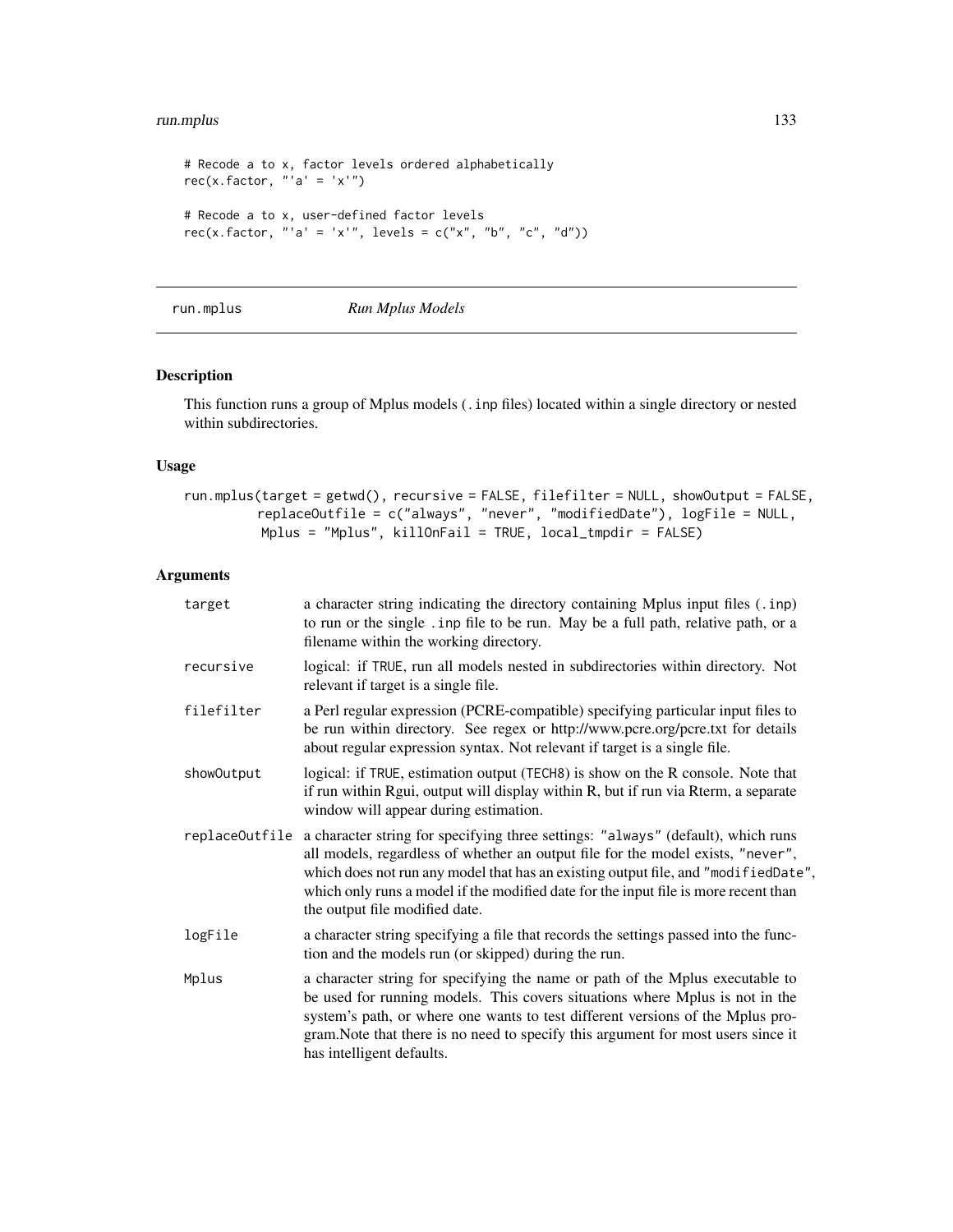| killOnFail   | logical: if TRUE, all processes named mplus.exe when mplus.run() does not<br>terminate normally are killed. Windows only.                                                                                                                                                                           |
|--------------|-----------------------------------------------------------------------------------------------------------------------------------------------------------------------------------------------------------------------------------------------------------------------------------------------------|
| local_tmpdir | logical: if TRUE, the TMPDIR environment variable is set to the location of<br>the . inp file prior to execution. This is useful in Monte Carlo studies where<br>many instances of Mplus may run in parallel and we wish to avoid collisions in<br>temporary files among processes. Linux/Mac only. |

# Details

Note that this function is a copy of the runModels() function in the MplusAutomation package by Michael Hallquist.

# Value

None.

# Note

This function is a copy of the runModels() function in the **MplusAutomation** package by Michael Hallquist and Joshua Wiley (2018).

#### Author(s)

Michael Hallquist

# References

Hallquist, M. N. & Wiley, J. F. (2018). MplusAutomation: An R package for facilitating large-scale latent variable analyses in Mplus. *Structural Equation Modeling: A Multidisciplinary Journal, 25*, 621-638. https://doi.org/10.1080/10705511.2017.1402334.

Muthen, L. K., & Muthen, B. O. (1998-2017). *Mplus User's Guide* (8th ed.). Muthen & Muthen.

## Examples

```
## Not run:
# Run Mplus models located within a single directory
run.mplus(Mplus = "C:/Program Files/Mplus/Mplus.exe")
# Run Mplus models located nested within subdirectories
run.mplus(recursive = TRUE,
         Mplus = "C:/Program Files/Mplus/Mplus.exe")
```
## End(Not run)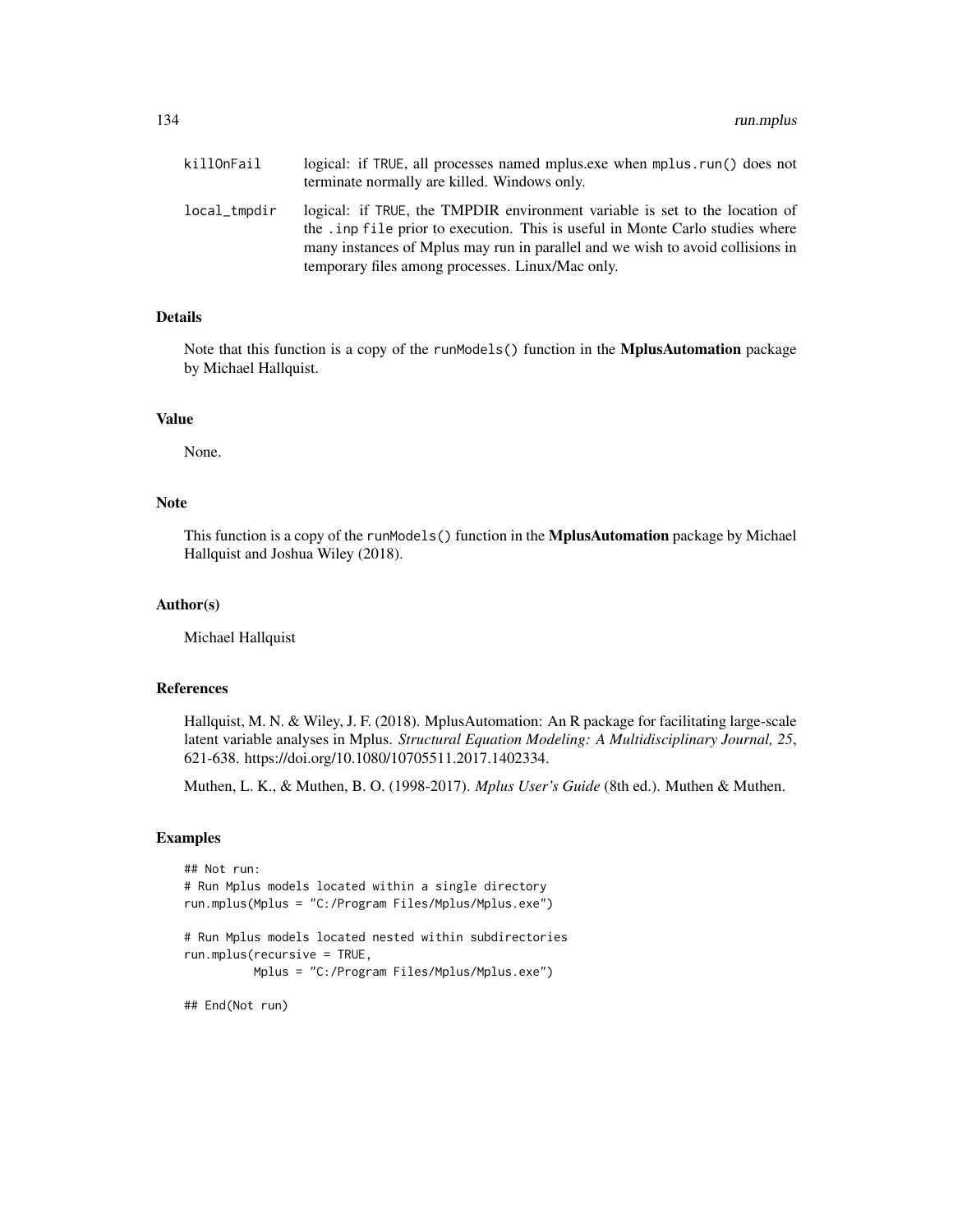## Description

This function computes  $r^*wg(i)$  within-group agreement index for multi-item scales as described in Lindell, Brandt and Whitney (1999).

#### Usage

rwg.lindell(x, cluster, A = NULL, ranvar = NULL, z = TRUE, expand = TRUE, na.omit = FALSE, as.na = NULL, check = TRUE)

# Arguments

| X       | a matrix or data frame with numeric vectors.                                                                                                                                                                                    |
|---------|---------------------------------------------------------------------------------------------------------------------------------------------------------------------------------------------------------------------------------|
| cluster | a vector representing the nested grouping structure (i.e., group or cluster vari-<br>able).                                                                                                                                     |
| A       | a numeric value indicating the number of discrete response options of the items<br>from which the random variance is computed based on $(A^2 - 1)/12$ . Note that<br>either the argument j or the argument ranvar is specified. |
| ranvar  | a numeric value indicating the random variance to which the mean of the item<br>variance is divided. Note that either the argument j or the argument ranvar is<br>specified.                                                    |
| z       | logical: if TRUE, Fisher z-transformation based on the formula $z = 0.5 * log((1 +$<br>$\frac{r}{1-r}$ is applied to the vector of r*wg(j) estimates.                                                                           |
| expand  | logical: if TRUE, vector of $r^*wg(j)$ estimates is expanded to match the input<br>vector x.                                                                                                                                    |
| na.omit | logical: if TRUE, incomplete cases are removed before conducting the analysis<br>( <i>i.e.</i> , listwise deletion).                                                                                                            |
| as.na   | a numeric vector indicating user-defined missing values, i.e. these values are<br>converted to NA before conducting the analysis. Note that as . na() function is<br>only applied to x, but not to cluster.                     |
| check   | logical: if TRUE, argument specification is checked.                                                                                                                                                                            |

#### Details

The  $r^*wg(i)$  index is calculated by dividing the mean of the item variance by the expected random variance (i.e., null distribution). The default null distribution in most research is the rectangular or uniform distribution calculated with  $\sigma_e^2 u = (A^2 - 1)/12$ , where A is the number of discrete response options of the items. However, what constitutes a reasonable standard for random variance is highly debated. Note that the  $r*wg(j)$  allows that the mean of the item variances to be larger than the expected random variances, i.e., r\*wg(j) values can be negative.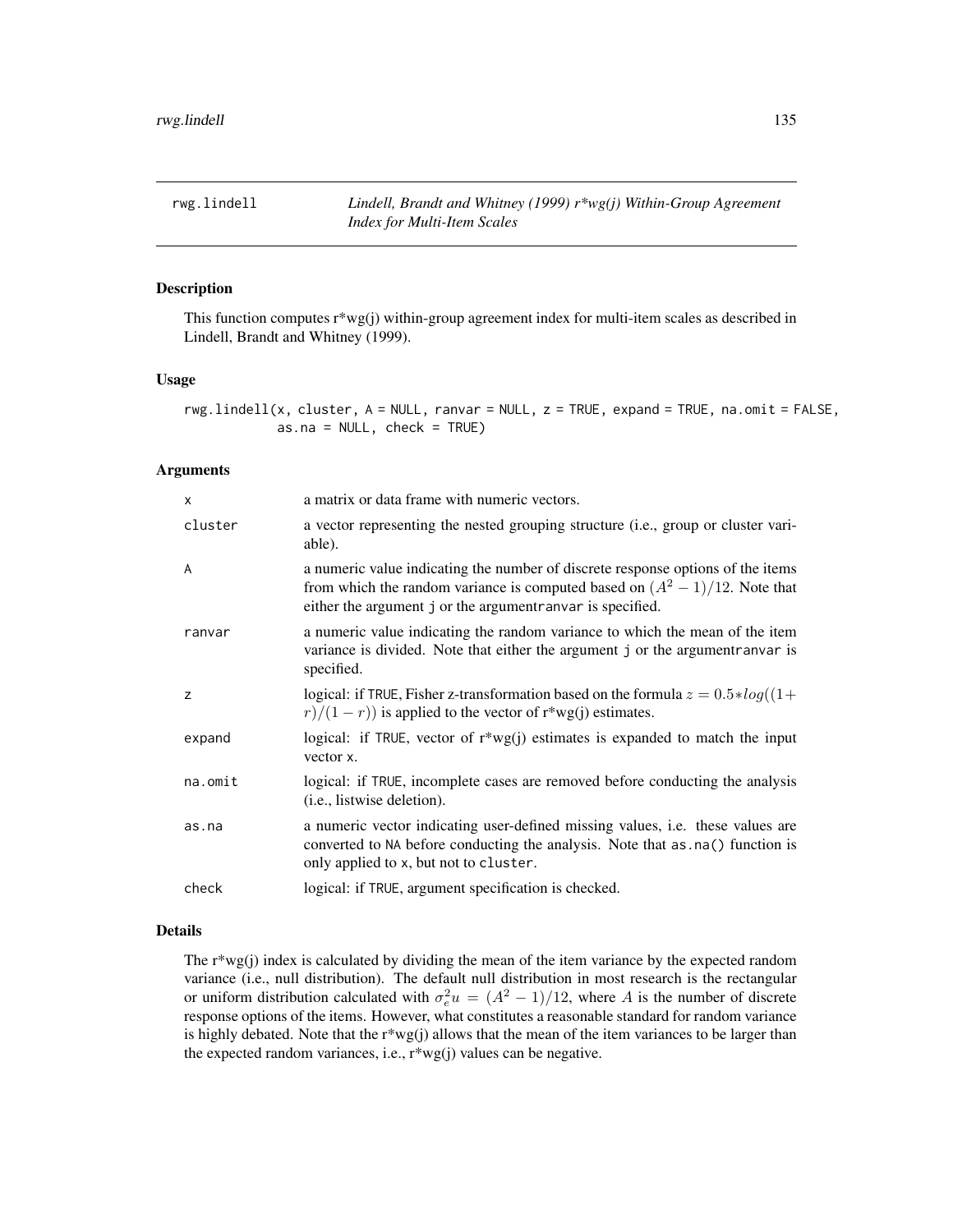Note that the rwg. j.lindell() function in the **multilevel** package uses listwise deletion by default, while the rwg. lindell() function uses all available information to compute the  $r^*wg(i)$  agreement index by default. In order to obtain equivalent results in the presence of missing values, listwise deletion (na.omit = TRUE) needs to be applied.

Examples for the application of  $r^*wg(i)$  within-group agreement index for multi-item scales can be found in Bardach, Yanagida, Schober and Lueftenegger (2018), Bardach, Lueftenegger, Yanagida, Schober and Spiel (2018), and Bardach, Lueftenegger, Yanagida, Spiel and Schober (2019).

## Value

Returns a numeric vector containing r\*wg(j) agreement index for multi-item scales with the same length as cluster if expand = TRUE or a data frame with following entries if expand = FALSE:

| cluster       | cluster identifier                                        |
|---------------|-----------------------------------------------------------|
| n,            | cluster size x                                            |
| rwg.lindell   | $r^*wg(i)$ estimate for each cluster                      |
| z.rwg.lindell | Fisher z-transformed $r^*wg(i)$ estimate for each cluster |

## Author(s)

Takuya Yanagida <takuya.yanagida@univie.ac.at>

## References

Bardach, L., Lueftenegger, M., Yanagida, T., & Schober, B. (2019). Achievement or agreement - Which comes first? Clarifying the temporal ordering of achievement and within-class consensus on classroom goal structures. *Learning and Instruction, 61*, 72-83. https://doi.org/10.1016/j.learninstruc.2019.01.003

Bardach, L., Lueftenegger, M., Yanagida, T., Schober, B. & Spiel, C. (2019). The role of withinclass consensus on mastery goal structures in predicting socio-emotional outcomes. *British Journal of Educational Psychology, 89*, 239-258. https://doi.org/10.1111/bjep.12237

Bardach, L., Yanagida, T., Schober, B. & Lueftenegger, M. (2018). Within-class consensus on classroom goal structures: Relations to achievement and achievement goals in mathematics and language classes. *Learning and Individual Differences, 67*, 78-90. https://doi.org/10.1016/j.lindif.2018.07.002

Lindell, M. K., Brandt, C. J., & Whitney, D. J. (1999). A revised index of interrater agreement for multi-item ratings of a single target. *Applied Psychological Measurement*, *23*, 127-135. https://doi.org/10.1177/01466219922031257

O'Neill, T. A. (2017). An overview of interrater agreement on Likert scales for researchers and practitioners. *Frontiers in Psychology*, *8*, Article 777. https://doi.org/10.3389/fpsyg.2017.00777

## See Also

[cluster.scores](#page-34-0)

## Examples

```
dat \le data.frame(id = c(1, 2, 3, 4, 5, 6, 7, 8, 9),
                  cluster = c(1, 1, 1, 2, 2, 2, 3, 3, 3),
```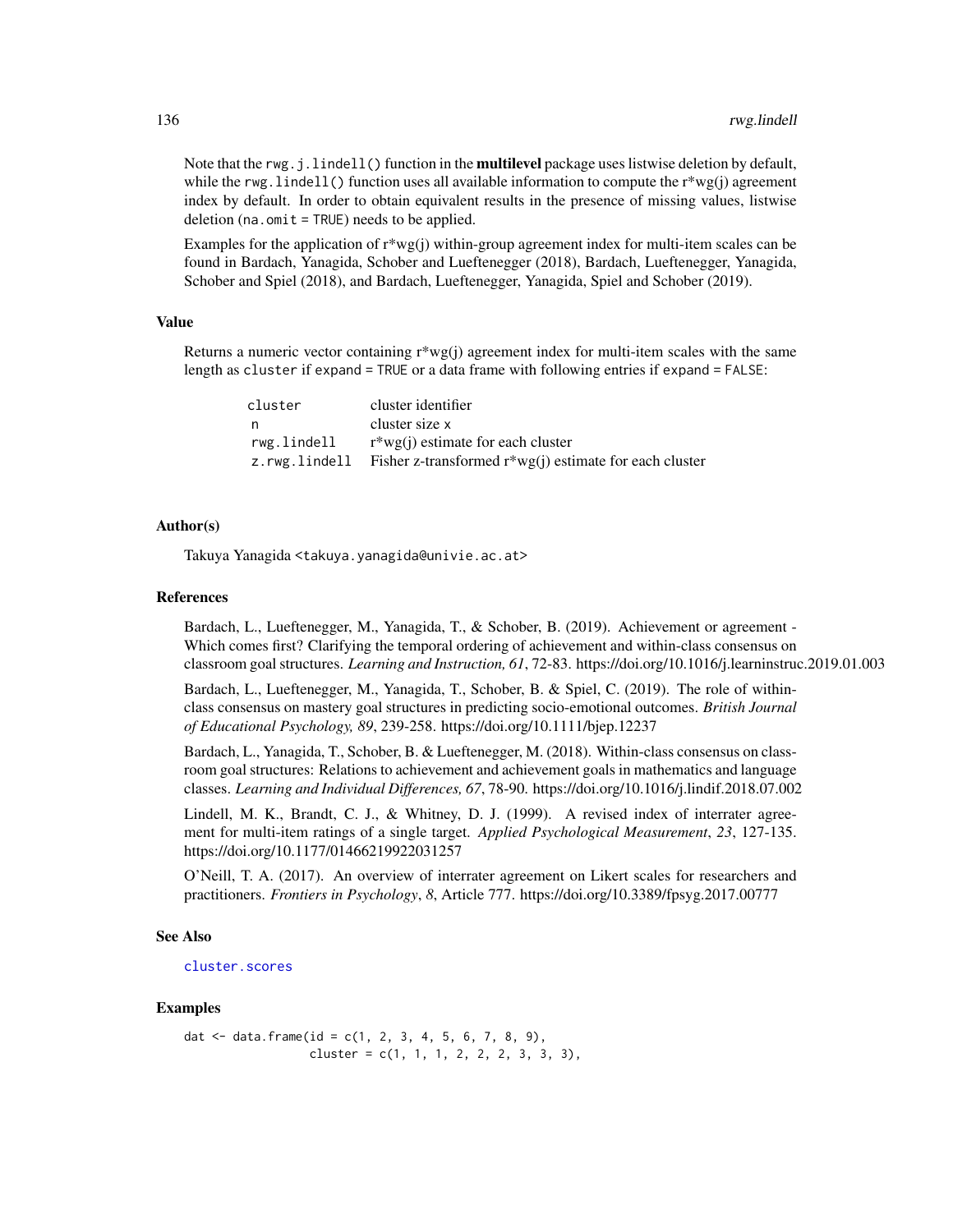```
x1 = c(2, 3, 2, 1, 1, 2, 4, 3, 5),x2 = c(3, 2, 2, 1, 2, 1, 3, 2, 5),x3 = c(3, 1, 1, 2, 3, 3, 5, 5, 4)# Compute Fisher z-transformed r*wg(j) for a multi-item scale with A = 5 response options
rwg.lindell(dat[, c("x1", "x2", "x3")], cluster = dat$cluster, A = 5)
# Compute Fisher z-transformed r*wg(j) for a multi-item scale with a random variance of 2
rwg.lindell(dat[, c("x1", "x2", "x3")], cluster = dat$cluster, ranvar = 2)
# Compute r*wg(j) for a multi-item scale with A = 5 response options
rwg.lindell(dat[, c("x1", "x2", "x3")], cluster = dat$cluster, A = 5, z = FALSE)
# Compute Fisher z-transformed r*wg(j) for a multi-item scale with A = 5 response options,
# do not expand the vector
rwg.lindell(dat[, c("x1", "x2", "x3")], cluster = dat$cluster, A = 5, expand = FALSE)
```
size.cor *Sample Size Determination for Testing Pearson's Correlation Coefficient*

# Description

This function performs sample size computation for testing Pearson's product-moment correlation coefficient based on precision requirements (i.e., type-I-risk, type-II-risk and an effect size).

#### Usage

```
size.cor(rho, delta, alternative = c("two.sided", "less", "greater"),
         alpha = 0.05, beta = 0.1, check = TRUE, output = TRUE)
```
#### Arguments

| rho         | a number indicating the correlation coefficient under the null hypothesis, $\rho$ .0.                                   |
|-------------|-------------------------------------------------------------------------------------------------------------------------|
| delta       | a numeric value indicating the minimum difference to be detected, $\delta$ .                                            |
| alternative | a character string specifying the alternative hypothesis, must be one of "two.sided"<br>(default), "greater" or "less". |
| alpha       | type-I-risk, $\alpha$ .                                                                                                 |
| beta        | type-II-risk, $\beta$ .                                                                                                 |
| check       | logical: if TRUE, argument specification is checked.                                                                    |
| output      | logical: if TRUE, output is shown.                                                                                      |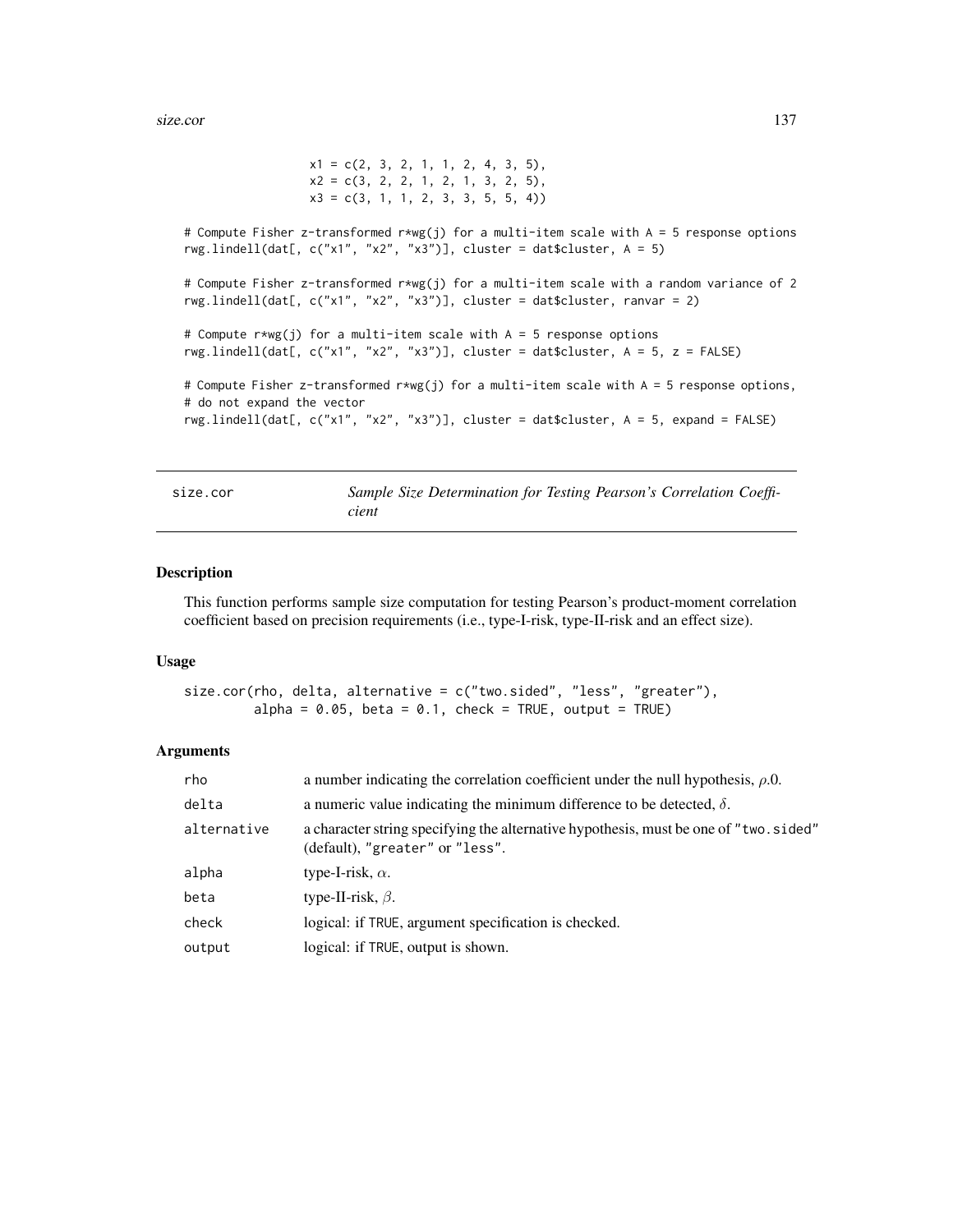# Value

Returns an object of class misty.object with following entries:

| call   | function call                                             |
|--------|-----------------------------------------------------------|
| type   | type of the test ( <i>i.e.</i> , correlation coefficient) |
| args   | specification of function arguments                       |
| result | list with the result, <i>i.e.</i> , optimal sample size   |

#### Author(s)

Takuya Yanagida <takuya.yanagida@univie.ac.at>,

# References

Rasch, D., Kubinger, K. D., & Yanagida, T. (2011). *Statistics in psychology - Using R and SPSS*. New York: John Wiley & Sons.

Rasch, D., Pilz, J., Verdooren, L. R., & Gebhardt, G. (2011). *Optimal experimental design with R*. Boca Raton: Chapman & Hall/CRC.

# See Also

[size.mean](#page-137-0), [size.prop](#page-139-0)

#### Examples

```
#--------------------------------------
# H0: rho = 0.3, H1: rho != 0.3
# alpha = 0.05, beta = 0.2, delta = 0.2
size.cor(rho = 0.3, delta = 0.2, alpha = 0.05, beta = 0.2)
#--------------------------------------
# H0: rho <= 0.3, H1: rho > 0.3
# alpha = 0.05, beta = 0.2, delta = 0.2
size.cor(rho = 0.3, delta = 0.2, alternative = "greater", alpha = 0.05, beta = 0.2)
```
<span id="page-137-0"></span>size.mean *Sample Size Determination for Testing Arithmetic Means*

# Description

This function performs sample size computation for the one-sample and two-sample t-test based on precision requirements (i.e., type-I-risk, type-II-risk and an effect size).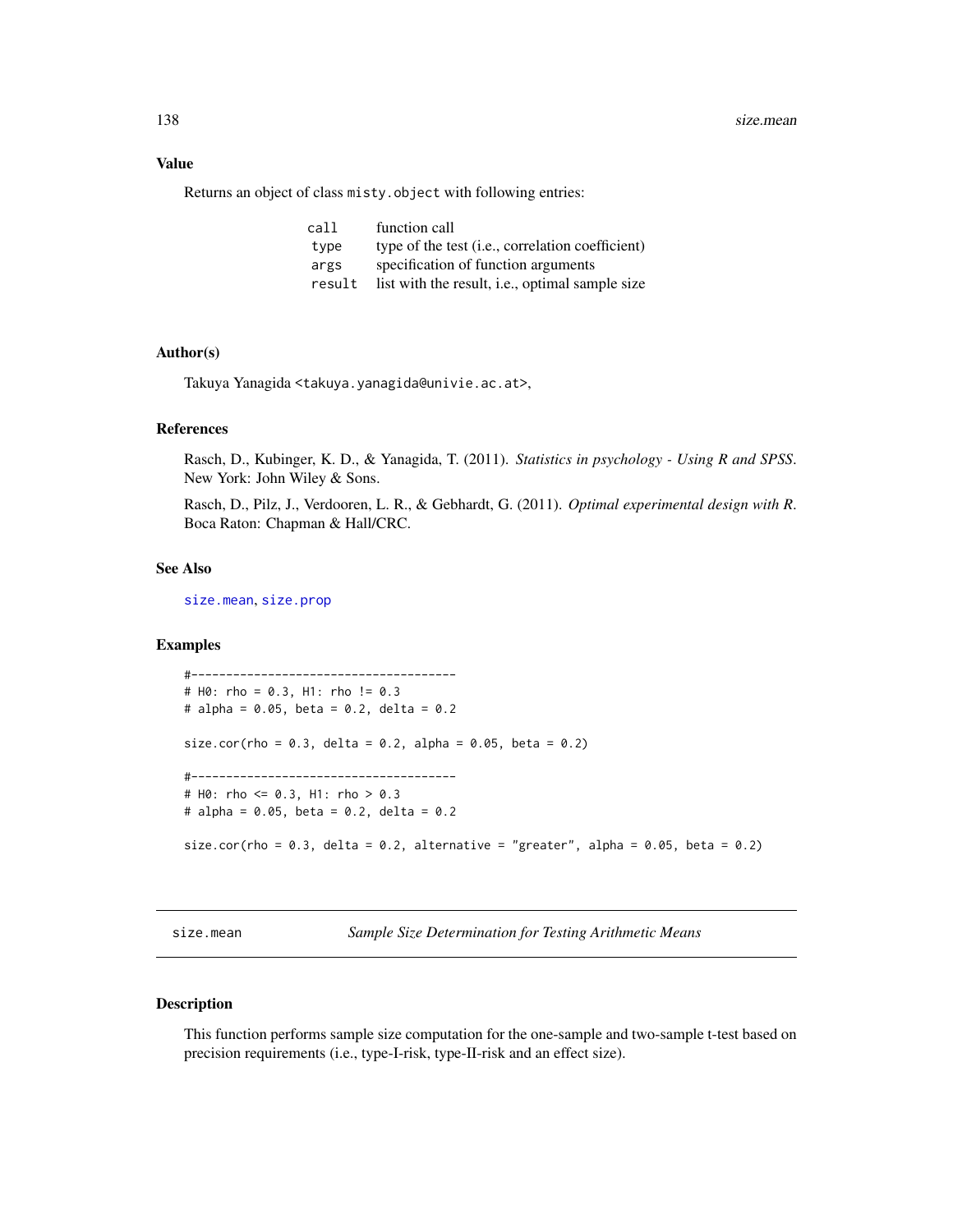#### size.mean 139

# Usage

```
size.mean(delta, sample = c("two.sample", "one.sample"),
         alternative = c("two.sided", "less", "greater"),
         alpha = 0.05, beta = 0.1, check = TRUE, output = TRUE)
```
# Arguments

| delta       | a numeric value indicating the relative minimum difference to be detected, $\delta$ .                                    |
|-------------|--------------------------------------------------------------------------------------------------------------------------|
| sample      | a character string specifying one- or two-sample t-test, must be one of "two. sample"<br>(default) or "one. sample".     |
| alternative | a character string specifying the alternative hypothesis, must be one of "two. sided"<br>(default), "greater" or "less". |
| alpha       | type-I-risk, $\alpha$ .                                                                                                  |
| beta        | type-II-risk, $\beta$ .                                                                                                  |
| check       | logical: if TRUE, argument specification is checked.                                                                     |
| output      | logical: if TRUE, output is shown.                                                                                       |

# Value

Returns an object of class misty.object with following entries:

| call   | function call                                           |
|--------|---------------------------------------------------------|
| type   | type of the test ( <i>i.e.</i> , arithmetic mean)       |
| args   | specification of function arguments                     |
| result | list with the result, <i>i.e.</i> , optimal sample size |

# Author(s)

Takuya Yanagida <takuya.yanagida@univie.ac.at>,

#### References

Rasch, D., Kubinger, K. D., & Yanagida, T. (2011). *Statistics in psychology - Using R and SPSS*. New York: John Wiley & Sons.

Rasch, D., Pilz, J., Verdooren, L. R., & Gebhardt, G. (2011). *Optimal experimental design with R*. Boca Raton: Chapman & Hall/CRC.

# See Also

[size.prop](#page-139-0), [size.cor](#page-136-0)

## Examples

#--------------------------------------

```
# Two-sided one-sample test
```
# H0: mu = mu.0, H1: mu != mu.0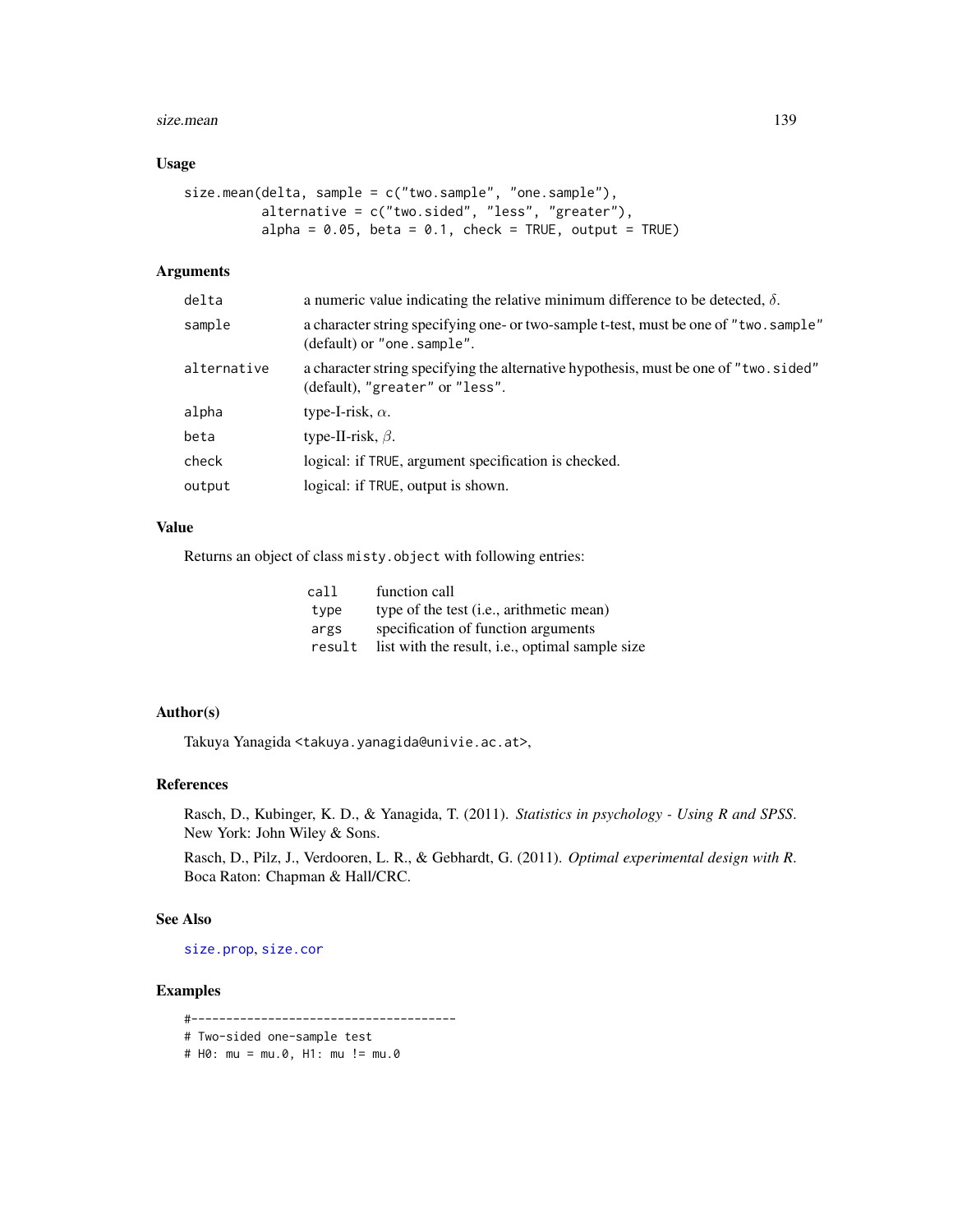```
# alpha = 0.05, beta = 0.2, delta = 0.5
size.mean(delta = 0.5, sample = "one.sample",
          alternative = "two.sided", alpha = 0.05, beta = 0.2)
#--------------------------------------
# One-sided one-sample test
# H0: mu <= mu.0, H1: mu > mu.0
# alpha = 0.05, beta = 0.2, delta = 0.5size.mean(delta = 0.5, sample = "one.sample",
          alternative = "greater", alpha = 0.05, beta = 0.2)
#--------------------------------------
# Two-sided two-sample test
# H0: mu.1 = mu.2, H1: mu.1 != mu.2
# alpha = 0.01, beta = 0.1, delta = 1
size.mean(delta = 1, sample = "two.sample",
          alternative = "two.sided", alpha = 0.01, beta = 0.1)
#--------------------------------------
# One-sided two-sample test
# H0: mu.1 <= mu.2, H1: mu.1 > mu.2
# alpha = 0.01, beta = 0.1, delta = 1
size.mean(delta = 1, sample = "two.sample",
          alternative = "greater", alpha = 0.01, beta = 0.1)
```
<span id="page-139-0"></span>size.prop *Sample Size Determination for Testing Proportions*

# Description

This function performs sample size computation for the one-sample and two-sample test for proportions based on precision requirements (i.e., type-I-risk, type-II-risk and an effect size).

#### Usage

```
size.prop(pi = 0.5, delta, sample = c("two.sample", "one.sample"),
         alternative = c("two.sided", "less", "greater"),
         alpha = 0.05, beta = 0.1, correct = FALSE,
         check = TRUE, output = TRUE
```
#### Arguments

pi a number indicating the true value of the probability under the null hypothesis (one-sample test),  $\pi.0$  or a number indicating the true value of the probability in group 1 (two-sample test),  $\pi$ .1.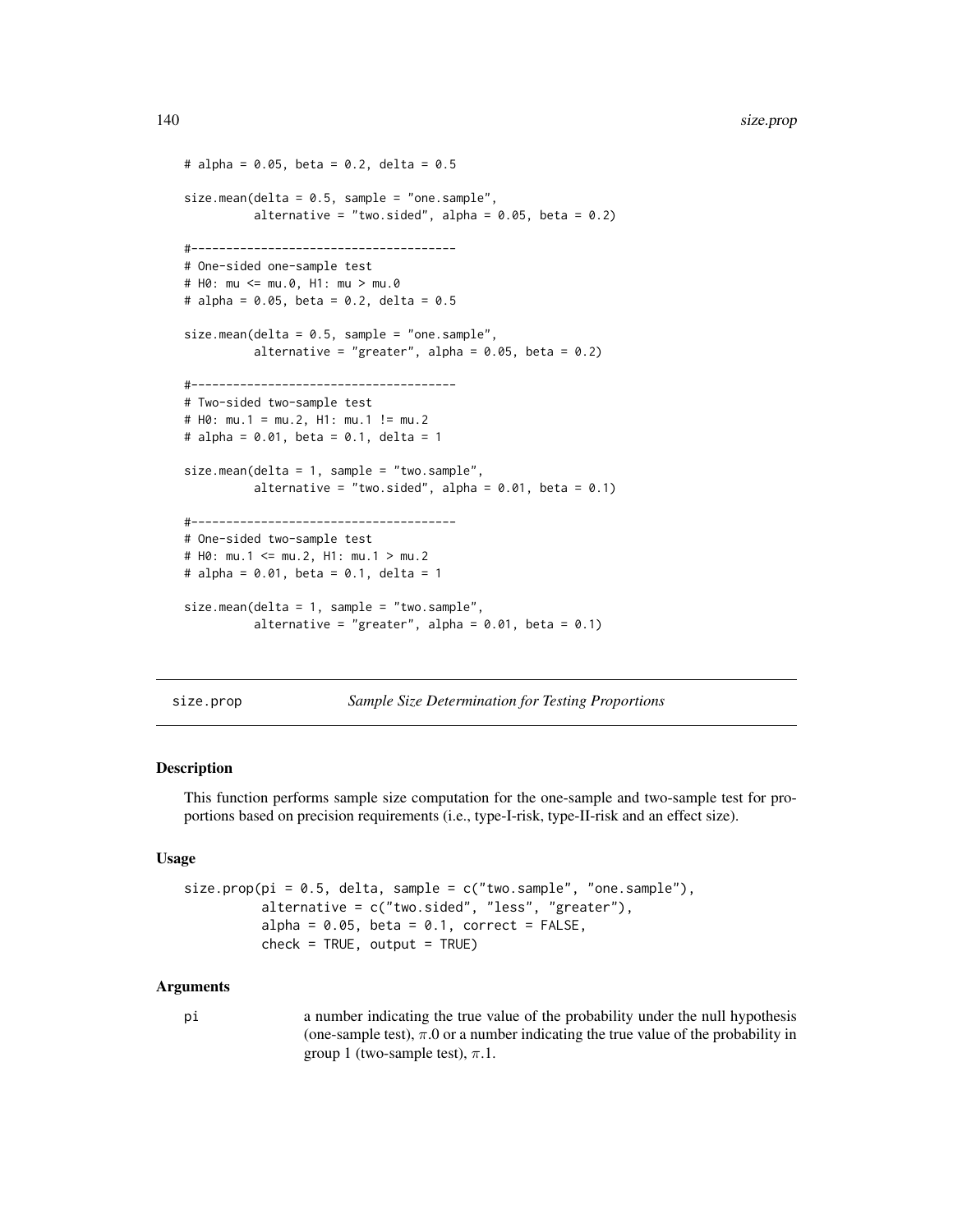#### size.prop 141

| delta       | minimum difference to be detected, $\delta$ .                                                                               |
|-------------|-----------------------------------------------------------------------------------------------------------------------------|
| sample      | a character string specifying one- or two-sample proportion test, must be one of<br>"two.sample" (default) or "one.sample". |
| alternative | a character string specifying the alternative hypothesis, must be one of "two.sided"<br>(default), "less" or "greater".     |
| alpha       | type-I-risk, $\alpha$ .                                                                                                     |
| beta        | type-II-risk, $\beta$ .                                                                                                     |
| correct     | a logical indicating whether continuity correction should be applied.                                                       |
| check       | logical: if TRUE, argument specification is checked.                                                                        |
| output      | logical: if TRUE, output is shown.                                                                                          |

#### Value

Returns an object of class misty.object with following entries:

| call   | function call                                   |
|--------|-------------------------------------------------|
| type   | type of the test ( <i>i.e.</i> , proportion)    |
| args   | specification of function arguments             |
| result | list with the result, i.e., optimal sample size |

## Author(s)

Takuya Yanagida <takuya.yanagida@univie.ac.at>,

## References

Fleiss, J. L., Levin, B., & Paik, M. C. (2003). *Statistical methods for rates and proportions* (3rd ed.). John Wiley & Sons.

Rasch, D., Kubinger, K. D., & Yanagida, T. (2011). *Statistics in psychology - Using R and SPSS*. John Wiley & Sons.

Rasch, D., Pilz, J., Verdooren, L. R., & Gebhardt, G. (2011). *Optimal experimental design with R*. Chapman & Hall/CRC.

# See Also

[size.mean](#page-137-0), [size.cor](#page-136-0)

# Examples

```
#--------------------------------------
# Two-sided one-sample test
# H0: pi = 0.5, H1: pi != 0.5
# alpha = 0.05, beta = 0.2, delta = 0.2
size.prop(pi = 0.5, delta = 0.2, sample = "one.sample",
         alternative = "two.sided", alpha = 0.05, beta = 0.2)
```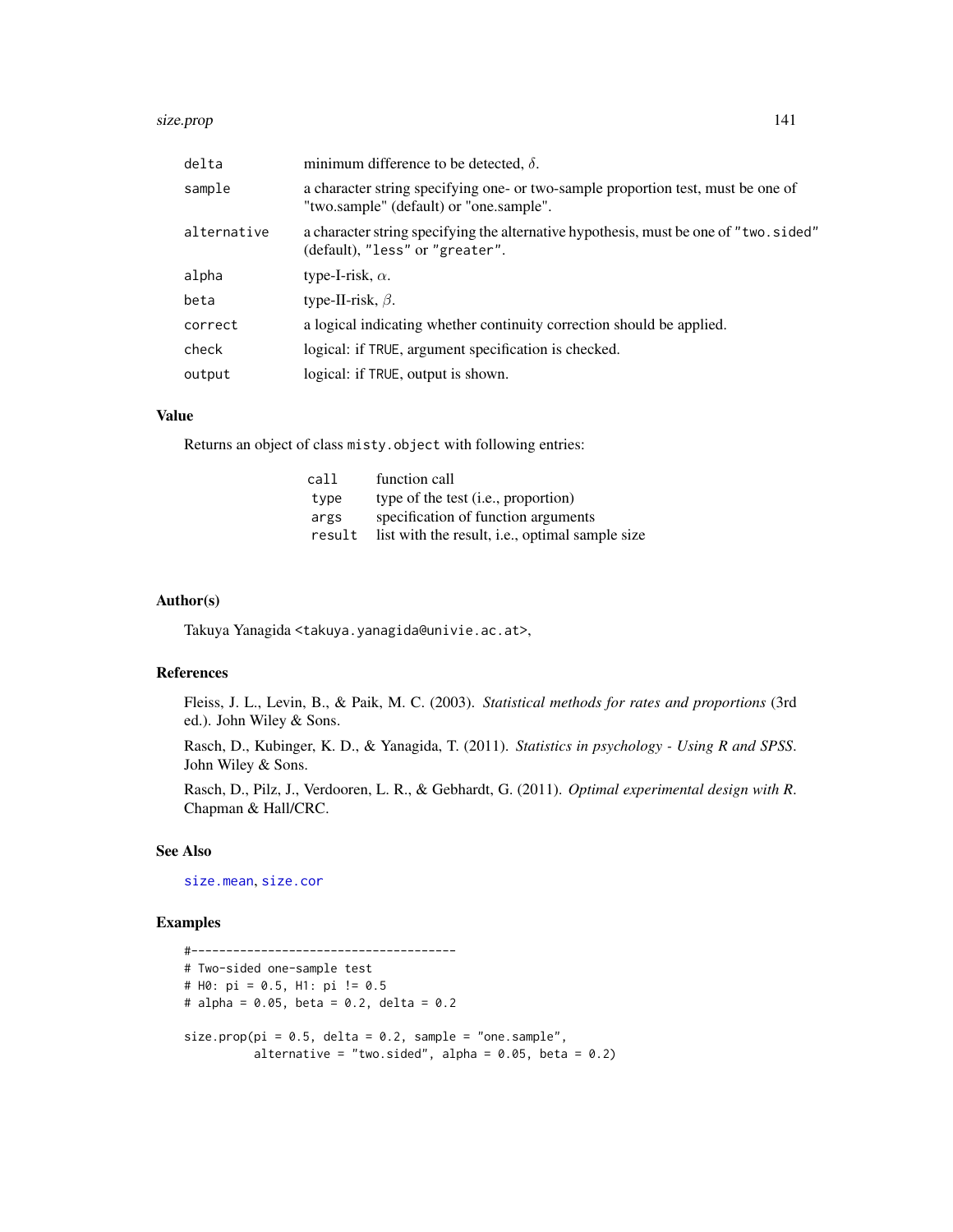```
#--------------------------------------
# Two-sided one-sample test
# H0: pi = 0.5, H1: pi != 0.5
# alpha = 0.05, beta = 0.2, delta = 0.2
# with continuity correction
size.prop(pi = 0.5, delta = 0.2, sample = "one.sample",
         alternative = "two.sided", alpha = 0.05, beta = 0.2,
         correct = TRUE)
#--------------------------------------
# One-sided one-sample test
# H0: pi <= 0.5, H1: pi > 0.5
# alpha = 0.05, beta = 0.2, delta = 0.2
size.prop(pi = 0.5, delta = 0.2, sample = "one.sample",
         alternative = "less", alpha = 0.05, beta = 0.2)
#--------------------------------------
# Two-sided two-sample test
# H0: pi.1 = pi.2 = 0.5, H1: pi.1 != pi.2
# alpha = 0.01, beta = 0.1, delta = 0.2
size.prop(pi = 0.5, delta = 0.2, sample = "two.sample",
          alternative = "two.sided", alpha = 0.01, beta = 0.1)
#--------------------------------------
# One-sided two-sample test
# H0: pi.1 <= pi.1 = 0.5, H1: pi.1 > pi.2
# alpha = 0.01, beta = 0.1, delta = 0.2
size.prop(pi = 0.5, delta = 0.2, sample = "two.sample",
          alternative = "greater", alpha = 0.01, beta = 0.1)
```
skewness *Skewness*

#### Description

This function computes the skewness.

#### Usage

 $skewness(x, as.na = NULL, check = TRUE)$ 

#### **Arguments**

x a numeric vector.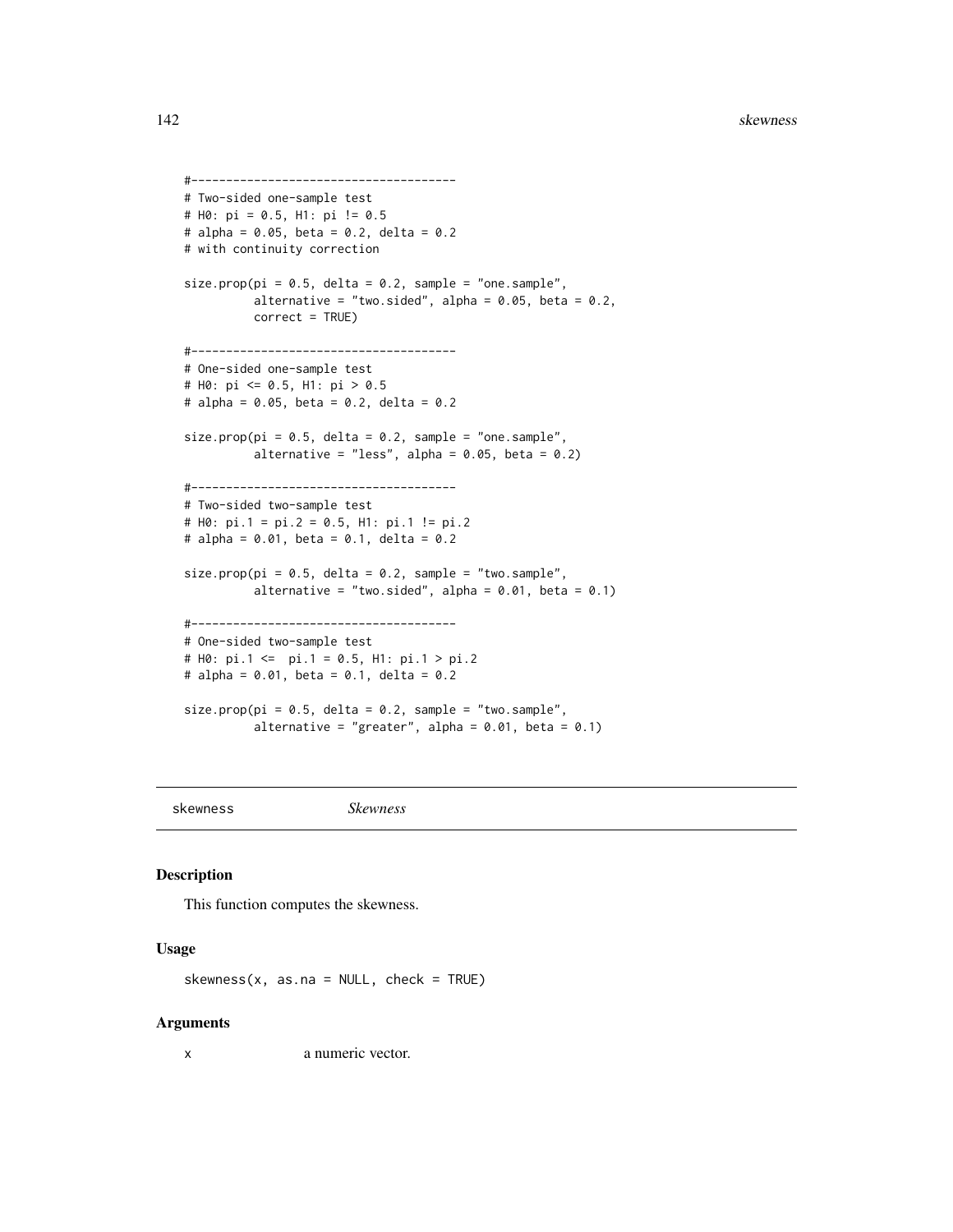#### std.coef and the state of  $\sim$  143

# Details

The same method for estimating skewness is used in SAS and SPSS. Missing values (NA) are stripped before the computation. Note that at least 3 observations are needed to compute skewness.

# Value

Returns the estimated skewness of x.

## Author(s)

Takuya Yanagida <takuya.yanagida@univie.ac.at>

## References

Rasch, D., Kubinger, K. D., & Yanagida, T. (2011). *Statistics in psychology - Using R and SPSS*. New York: John Wiley & Sons.

#### See Also

[kurtosis](#page-92-0)

# Examples

```
# Set seed of the random number generation
set.seed(123)
# Generate random numbers according to N(0, 1)
x \le rnorm(100)
# Compute skewness
```
skewness(x)

std.coef *Standardized Coefficients*

## Description

This function computes standardized coefficients for linear models estimated by using the lm() function.

#### Usage

```
std.coef(model, print = c("all", "stdx", "stdy", "stdyx"), digits = 3, p.digits = 4,
         check = TRUE, output = TRUE
```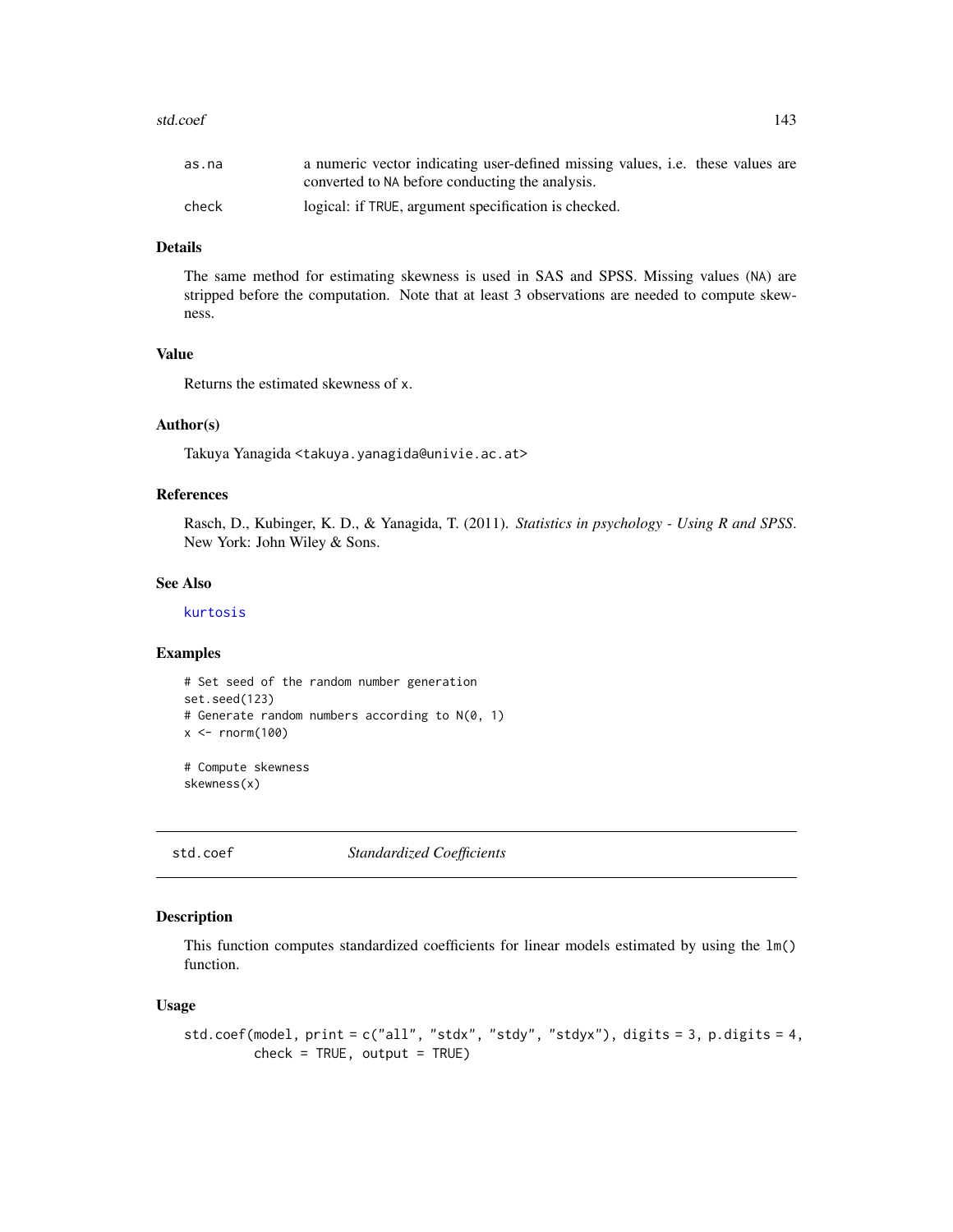#### Arguments

| model    | a fitted model of class "1m".                                                                                                                                                                                                                                                                                                                                                                                                                                                                                                                                                                                               |
|----------|-----------------------------------------------------------------------------------------------------------------------------------------------------------------------------------------------------------------------------------------------------------------------------------------------------------------------------------------------------------------------------------------------------------------------------------------------------------------------------------------------------------------------------------------------------------------------------------------------------------------------------|
| print    | a character vector indicating which results to show, i.e. "all", for all results,<br>"stdx" for standardizing only the predictor, "stdy" for for standardizing only<br>the criterion, and "stdyx" for for standardizing both the predictor and the crite-<br>rion. Note that the default setting is depending on the level of measurement of<br>the predictors, i.e., if all predictors are continuous, the default setting is print<br>= "stdyx"; if all predictors are binary, the default setting is print = "stdy"; if<br>predictors are continuous and binary, the default setting is $print = c("stdy",$<br>"stdyx"). |
| digits   | an integer value indicating the number of decimal places to be used for display-<br>ing results.                                                                                                                                                                                                                                                                                                                                                                                                                                                                                                                            |
| p.digits | an integer value indicating the number of decimal places to be used for display-<br>ing the $p$ -value.                                                                                                                                                                                                                                                                                                                                                                                                                                                                                                                     |
| check    | logical: if TRUE, argument specification is checked.                                                                                                                                                                                                                                                                                                                                                                                                                                                                                                                                                                        |
| output   | logical: if TRUE, output is shown on the console.                                                                                                                                                                                                                                                                                                                                                                                                                                                                                                                                                                           |

## Details

The slope  $\beta$  can be standardized with respect to only x, only y, or both y and x:

$$
StdX(\beta_1) = \beta_1 SD(x)
$$

 $StdX(\beta_1)$  standardizes with respect to x only and is interpreted as the change in y when x changes one standard deviation referred to as  $SD(x)$ .

$$
StdY(\beta_1) = \frac{\beta_1}{SD(x)}
$$

 $StdY(\beta_1)$  standardizes with respect to y only and is interpreted as the change in y standard deviation units, referred to as  $SD(y)$ , when x changes one unit.

$$
StdYX(\beta_1) = \beta_1 \frac{SD(x)}{SD(y)}
$$

 $StdYX(\beta_1)$  standardizes with respect to both y and x and is interpreted as the change in y standard deviation units when  $x$  changes one standard deviation.

Note that the  $StdYX(\beta_1)$  and the  $StdY(\beta_1)$  standardizations are not suitable for the slope of a binary predictor because a one standard deviation change in a binary variable is generally not of interest (Muthen, Muthen, & Asparouhov, 2016).

The standardization of the slope  $\beta_3$  in a regression model with an interaction term uses the product of standard deviations  $SD(x_1)SD(x_2)$  rather than the standard deviation of the product  $SD(x_1x_2)$ for the interaction variable  $x_1x_2$  (see Wen, Marsh & Hau, 2010). Likewise, the standardization of the slope  $\beta_3$  in a polynomial regression model with a quadratic term uses the product of standard deviations  $SD(x)SD(x)$  rather than the standard deviation of the product  $SD(xx)$  for the quadratic term  $x^2$ .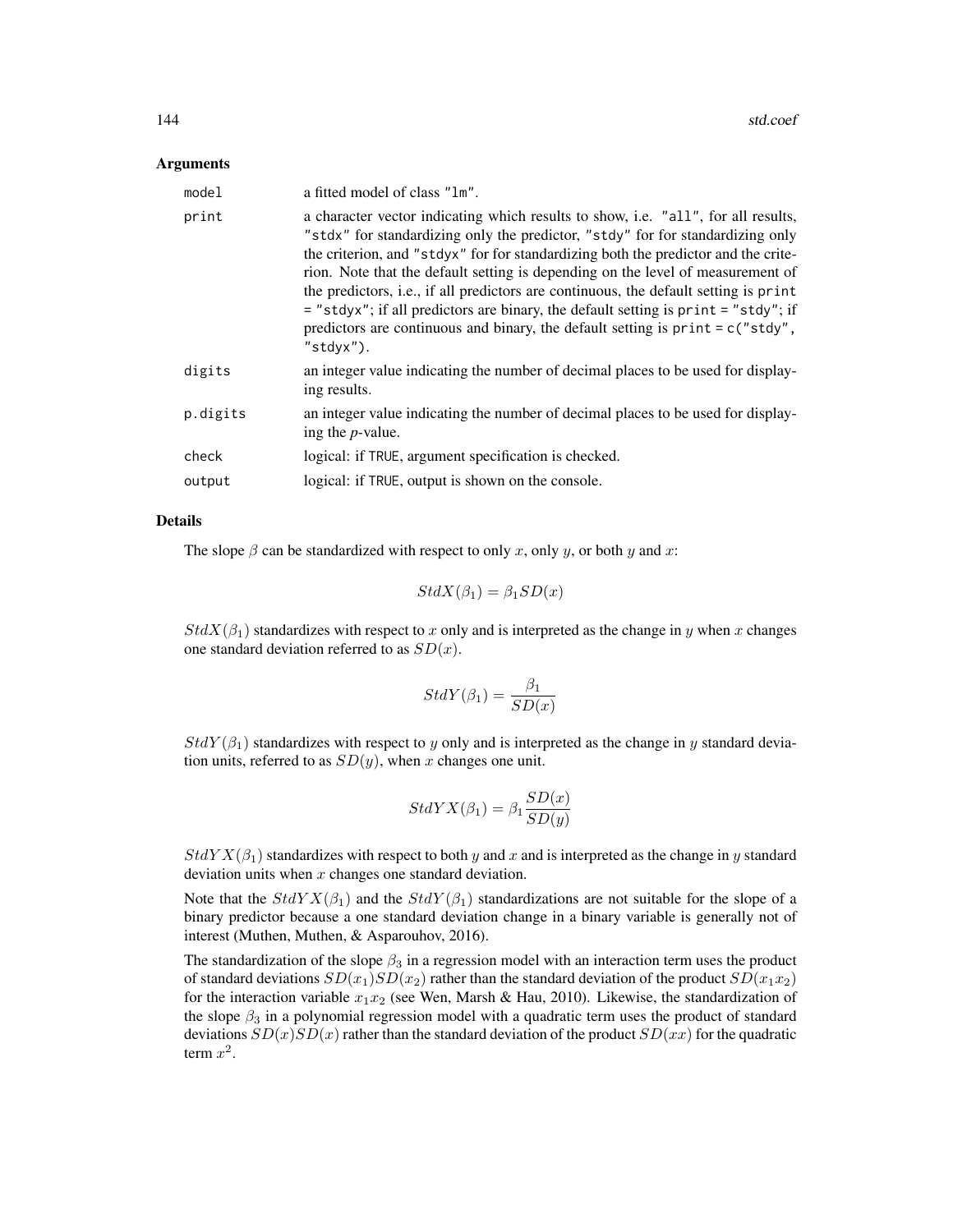#### std.coef 145

## Value

Returns an object of class misty.object, which is a list with following entries: function call (call), type of analysis type, model specified in the model argument (model), specification of function arguments (args), list with results (result).

## Author(s)

Takuya Yanagida <takuya.yanagida@univie.ac.at>

## References

Muthen, B. O., Muthen, L. K., & Asparouhov, T. (2016). *Regression and mediation analysis using Mplus*. Muthen & Muthen.

Wen, Z., Marsh, H. W., & Hau, K.-T. (2010). Structural equation models of latent interactions: An appropriate standardized solution and its scale-free properties. *Structural Equation Modeling: A Multidisciplinary Journal, 17*, 1-22. https://doi.org/10.1080/10705510903438872

## Examples

```
dat \le data.frame(x1 = c(3, 2, 4, 9, 5, 3, 6, 4, 5, 6, 3, 5),
                  x2 = c(1, 4, 3, 1, 2, 4, 3, 5, 1, 7, 8, 7),x3 = c(0, 0, 1, 0, 1, 1, 1, 1, 0, 0, 1, 1),y = c(2, 7, 4, 4, 7, 8, 4, 2, 5, 1, 3, 8)#----------------------------
# Linear model
#...........
# Regression model with continuous predictors
mod.lm1 <- lm(y \sim x1 + x2, data = dat)
std.coef(mod.lm1)
# Print all standardized coefficients
std.coef(mod.lm1, print = "all")
#...........
# Regression model with dichotomous predictor
mod.lm2 <- lm(y \sim x3, data = dat)
std.coef(mod.lm2)
#...........
# Regression model with continuous and dichotomous predictors
mod. \text{lm3} \leq \text{lm}(y \sim x1 + x2 + x3, data = dat)std.coef(mod.lm3)
#...........
# Regression model with continuous predictors and an interaction term
mod.lm4 \leftarrow lm(y \sim x1*x2, data = dat)
#...........
# Regression model with a quadratic term
```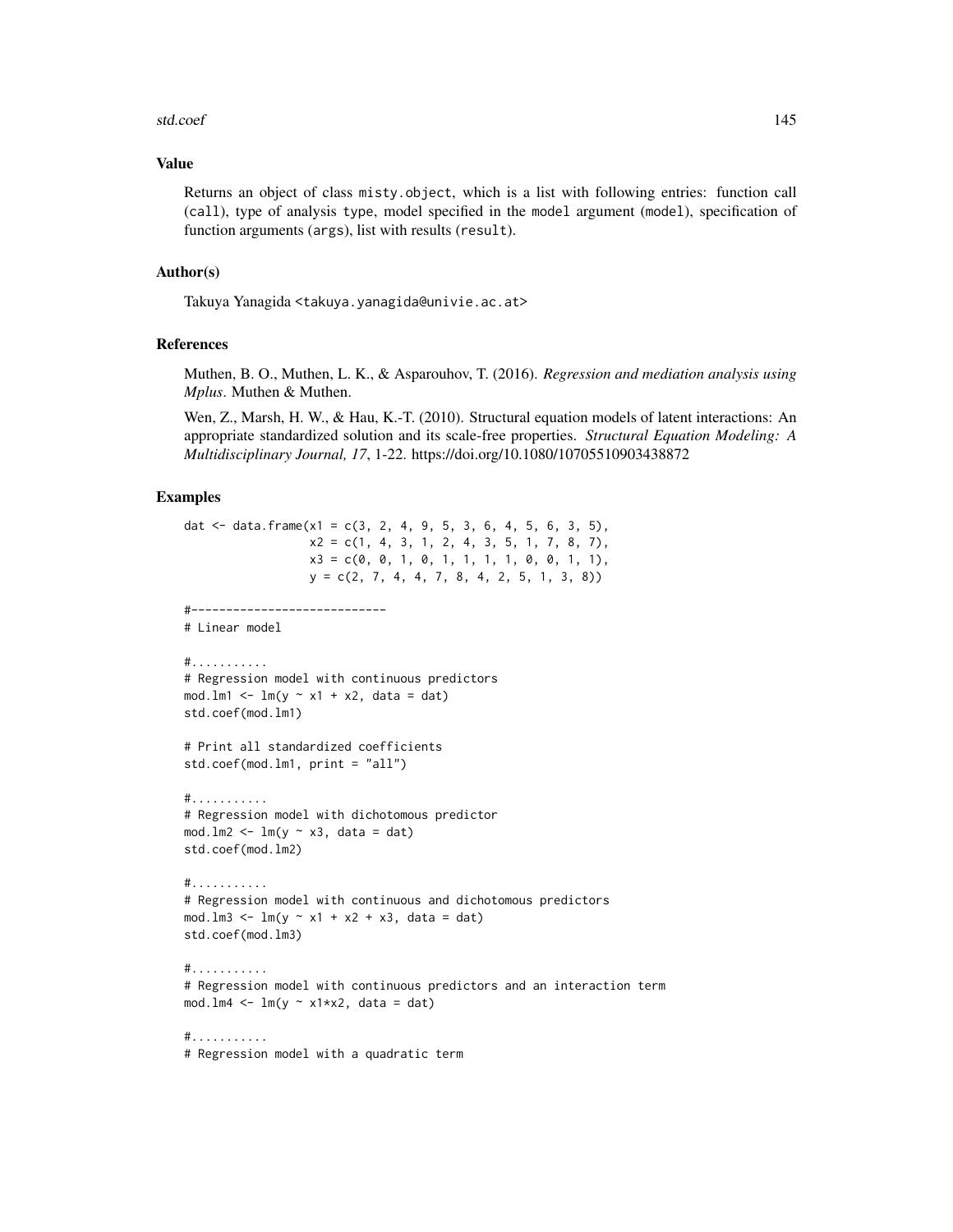```
mod.lm5 <- lm(y \sim x1 + I(x1^2)), data = dat)
std.coef(mod.lm5)
```
## <span id="page-145-0"></span>test.levene *Levene's Test for Homogeneity of Variance*

#### Description

This function performs Levene's test for homogeneity of variance across two or more independent groups.

## Usage

```
test.levene(formula, data, method = c("median", "mean"),
            conf<math>. level = 0.95, hypo = TRUE, descript = TRUE,
            plot = TRUE, violin.alpha = 0.3, violin.trim = FALSE,
            box = TRUE, box.alpha = 0.2, box.width = 0.2,
        jitter = TRUE, jitter.size = 1.25, jitter.width = 0.05, jitter.alpha = 0.2,
            gray = FALSE, start = 0.9, end = 0.4, color = NULL,
            xlab = NULL, ylab = NULL, ylim = NULL, breaks = ggplot2::waiver(),
            title = ", subtitle = ", digits = 2, p.digits = 3, as.na = NULL,
            check = TRUE, output = TRUE)
```
#### Arguments

| formula      | a formula of the form $y \sim g$ roup where y is a numeric variable giving the data<br>values and group a numeric variable, character variable or factor with two or<br>more than two values or factor levels giving the corresponding groups.                                   |
|--------------|----------------------------------------------------------------------------------------------------------------------------------------------------------------------------------------------------------------------------------------------------------------------------------|
| data         | a matrix or data frame containing the variables in the formula formula.                                                                                                                                                                                                          |
| method       | a character string specifying the method to compute the center of each group,<br>i.e. method = "median" (default) to compute the Levene's test based on the<br>median (aka Brown-Forsythe test) or method = "mean" to compute the Levene's<br>test based on the arithmetic mean. |
| conf.level   | a numeric value between 0 and 1 indicating the confidence level of the interval.                                                                                                                                                                                                 |
| hypo         | logical: if TRUE, null and alternative hypothesis are shown on the console.                                                                                                                                                                                                      |
| descript     | logical: if TRUE, descriptive statistics are shown on the console.                                                                                                                                                                                                               |
| plot         | logical: if TRUE, a plot showing violin plots with boxplots is drawn.                                                                                                                                                                                                            |
| violin.alpha | a numeric value indicating the opacity of the violins.                                                                                                                                                                                                                           |
| violin.trim  | logical: if TRUE, the tails of the violins to the range of the data is trimmed.                                                                                                                                                                                                  |
| box          | logical: if TRUE (default), boxplots are drawn.                                                                                                                                                                                                                                  |
| box.alpha    | a numeric value indicating the opacity of the boxplots.                                                                                                                                                                                                                          |
| box.width    | a numeric value indicating the width of the boxplots.                                                                                                                                                                                                                            |
| jitter       | logical: if TRUE (default), jittered data points are drawn.                                                                                                                                                                                                                      |

<span id="page-145-1"></span>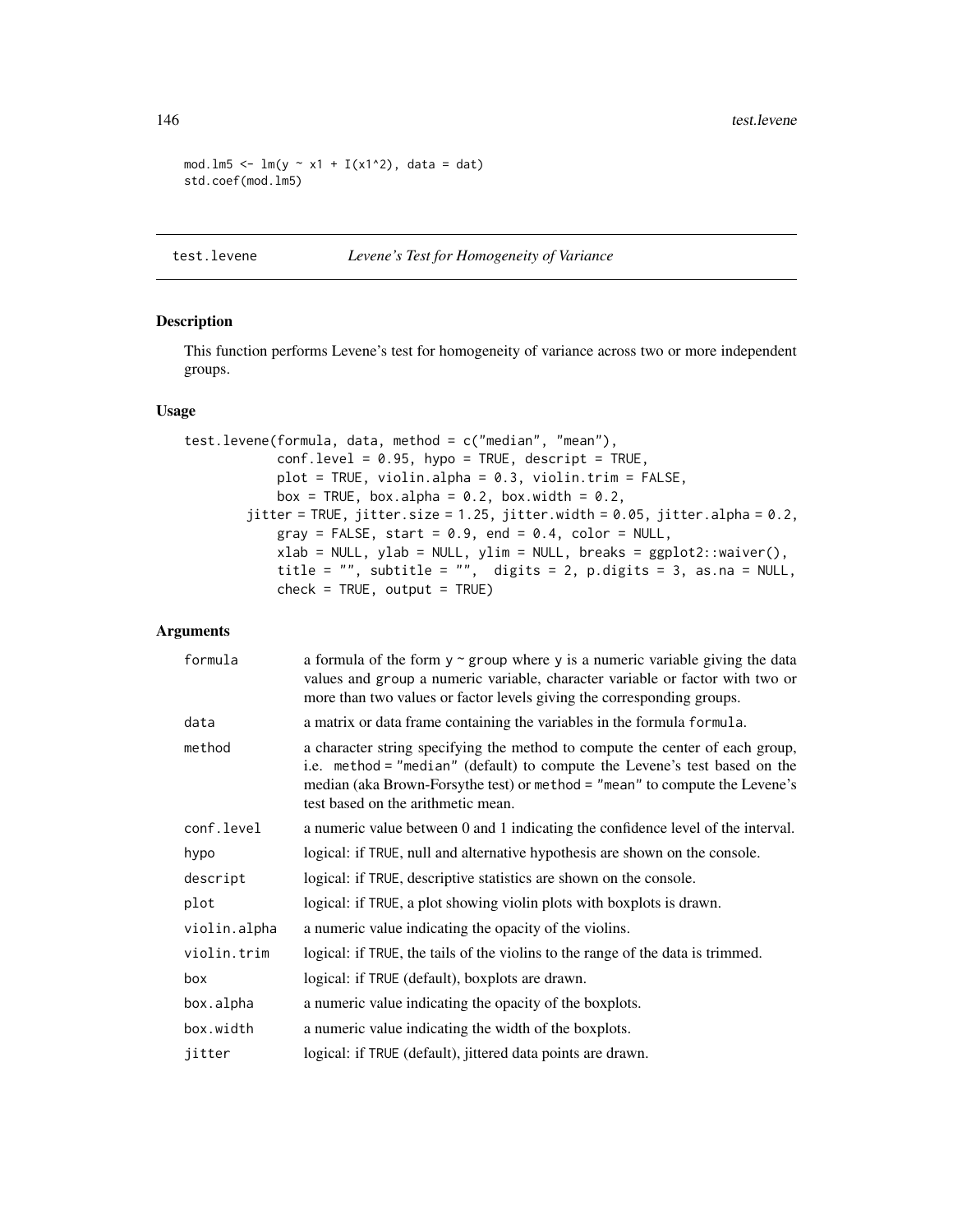#### test.levene 147

| jitter.size  | a numeric value indicating the size aesthetic for the jittered data points.                                                       |
|--------------|-----------------------------------------------------------------------------------------------------------------------------------|
| jitter.width | a numeric value indicating the amount of vertical and horizontal jitter.                                                          |
| jitter.alpha | a numeric value indicating the opacity of the jittered data points.                                                               |
| gray         | logical: if TRUE, the plot is drawn in gray scale.                                                                                |
| start        | a numeric value between 0 and 1, graphical parameter to specify the gray value<br>at the low end of the palette.                  |
| end          | a numeric value between 0 and 1, graphical parameter to specify the gray value<br>at the high end of the palette.                 |
| color        | a character vector, indicating the color of the violins and the boxes. By default,<br>default ggplot2 colors are used.            |
| xlab         | a character string specifying the labels for the x-axis.                                                                          |
| ylab         | a character string specifying the labels for the y-axis.                                                                          |
| ylim         | a numeric vector of length two specifying limits of the limits of the y-axis.                                                     |
| breaks       | a numeric vector specifying the points at which tick-marks are drawn at the y-<br>axis.                                           |
| title        | a character string specifying the text for the title for the plot.                                                                |
| subtitle     | a character string specifying the text for the subtitlefor the plot.                                                              |
| digits       | an integer value indicating the number of decimal places to be used for display-<br>ing results.                                  |
| p.digits     | an integer value indicating the number of decimal places to be used for display-<br>ing the $p$ -value.                           |
| as.na        | a numeric vector indicating user-defined missing values, i.e. these values are<br>converted to NA before conducting the analysis. |
| check        | logical: if TRUE, argument specification is checked.                                                                              |
| output       | logical: if TRUE, output is shown.                                                                                                |

## Details

Levene's test is equivalent to a one-way analysis of variance (ANOVA) with the absolute deviations of observations from the mean of each group as dependent variable (center = "mean"). Brown and Forsythe (1974) modified the Levene's test by using the absolute deviations of observations from the median (center = "median"). By default, the Levene's test uses the absolute deviations of observations from the median.

## Value

Returns an object of class misty.object, which is a list with following entries: function call (call), type of analysis type, formula (formula), data frame with the outcome and grouping variable, (data), specification of function arguments (args), and a list with descriptive statistics including confidence interval and an object of class "anova" (result).

## Author(s)

Takuya Yanagida <takuya.yanagida@univie.ac.at>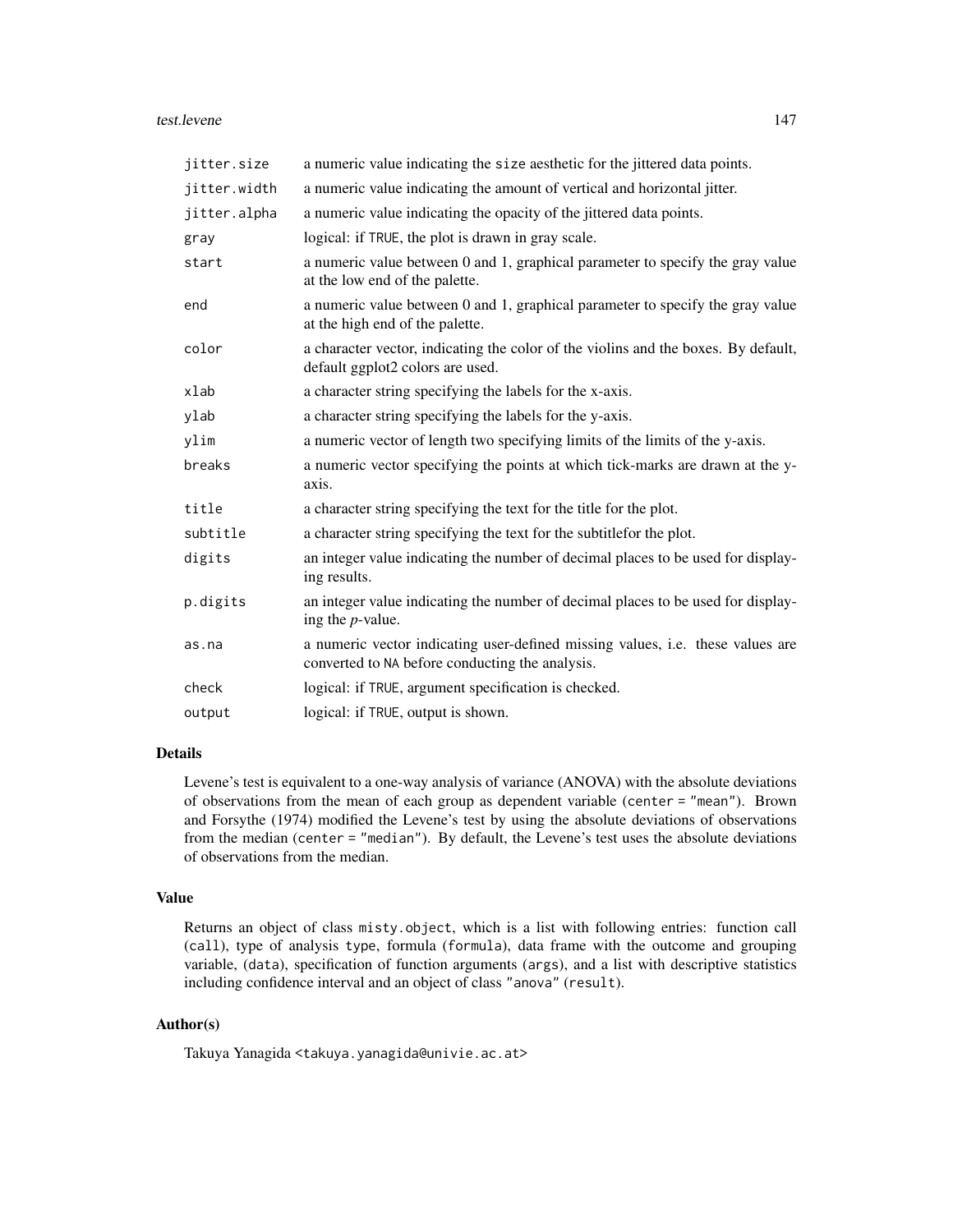#### <span id="page-147-0"></span>References

Brown, M. B., & Forsythe, A. B. (1974). Robust tests for the equality of variances. *Journal of the American Statistical Association, 69*, 364-367.

Rasch, D., Kubinger, K. D., & Yanagida, T. (2011). *Statistics in psychology - Using R and SPSS*. John Wiley & Sons.

#### See Also

[aov.b](#page-2-0), [test.t](#page-148-0), [test.welch](#page-155-0)

#### Examples

```
dat \le data.frame(y = c(2, 3, 4, 5, 5, 7, 8, 4, 5, 2, 4, 3),
                   group = c(1, 1, 1, 1, 2, 2, 2, 2, 3, 3, 3))# Levene's test based on the median with 95% confidence interval
test.levene(y \sim group, data = dat)
# Levene's test based on the arithmetic mean with 95% confidence interval
test.levene(y \sim group, data = dat, method = "mean")
# Levene's test based on the median with 99% confidence interval
test.levene(y \sim group, data = dat, conf.level = 0.99)
## Not run:
# Levene's test based on the median with 95
# plot results
test.levene(y \sim group, data = dat, plot = TRUE)
# Load ggplot2 package
library(ggplot2)
# Save plot, ggsave() from the ggplot2 package
ggsave("Levene-test.png", dpi = 600, width = 5, height = 6)
# Levene's test based on the median with 95
# extract plot
p \le -\text{test}.\text{levene}(y \sim \text{group}, \text{data} = \text{dat}, \text{output} = \text{FALSE})\$plotp
# Extract data
plotdat \le test. levene(y \sim group, data = dat, output = FALSE)$data
# Draw violin and boxplots in line with the default setting of test.levene()
ggplot(plotdat, aes(group, y, fill = group)) +
  geom_violin(alpha = 0.3, trim = FALSE) +
  geom_boxplot(alpha = 0.2, width = 0.2) +
  geom_jitter(alpha = 0.2, width = 0.05, size = 1.25) +
  theme_bw() + guides(fill = "none")## End(Not run)
```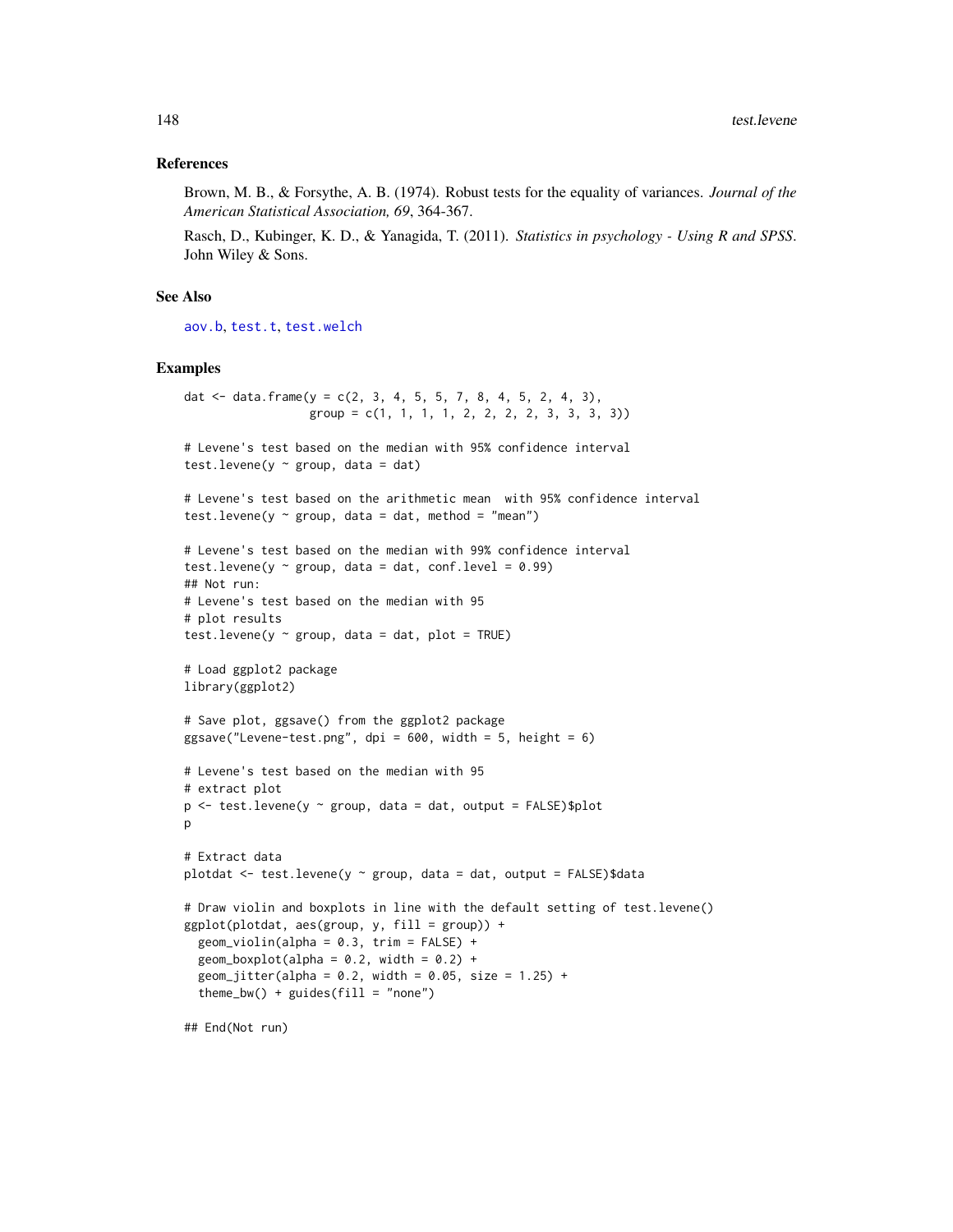<span id="page-148-1"></span><span id="page-148-0"></span>test.t *t-Test*

#### Description

This function performs one-sample, two-sample, and paired-sample t-tests and provides descriptive statistics, effect size measure, and a plot showing error bars for confidence intervals with jittered data points.

#### Usage

```
test.t(x, \ldots)## Default S3 method:
test.t(x, y = NULL, mu = 0, paired = FALSE,
       alternative = c("two.sided", "less", "greater"),
       conf<math>i = 0.95, hypo = TRUE, descript = TRUE, effsize = FALSE,
       weighted = TRUE, cor = TRUE, ref = NULL, correct = FALSE,
       plot = FALSE, point.size = 4, error.width = 0.1,
       xlab = NULL, ylab = NULL, ylim = NULL, breaks = ggplot2::waiver(),
      line = TRUE, line.type = 3, line.size = 0.8,
      jitter = TRUE, jitter.size = 1.25, jitter.width = 0.05, jitter.alpha = 0.1,
       title = "", subtitle = "Confidence Interval",
      digits = 2, p.digits = 4, as.na = NULL, check = TRUE, output = TRUE, ...)
## S3 method for class 'formula'
test.t(formula, data, alternative = c("two.sided", "less", "greater"),
       conf<math>ilevel = 0.95, hypo = TRUE, descript = TRUE, effsize = FALSE,
       weighted = TRUE, cor = TRUE, ref = NULL, correct = FALSE,
      plot = FALSE, point.size = 4, error.width = 0.1,
       xlab = NULL, ylab = NULL, ylim = NULL, breaks = ggplot2::waiver(),
      jitter = TRUE, jitter.size = 1.25, jitter.width = 0.05, jitter.alpha = 0.1,
       title = "", subtitle = "Confidence Interval",
      digits = 2, p.digits = 4, as.na = NULL, check = TRUE, output = TRUE, \dots)
```
#### Arguments

| $\mathsf{x}$ | a numeric vector of data values.                                                                                                                        |
|--------------|---------------------------------------------------------------------------------------------------------------------------------------------------------|
| y            | a numeric vector of data values.                                                                                                                        |
| mu           | a numeric value indicating the population mean under the null hypothesis. Note<br>that the argument mu is only used when computing a one sample t-test. |
| paired       | logical: if TRUE, paired-samples t-test is computed.                                                                                                    |
| alternative  | a character string specifying the alternative hypothesis, must be one of "two.sided"<br>(default), "greater" or "less".                                 |
| hypo         | logical: if TRUE, null and alternative hypothesis are shown on the console.                                                                             |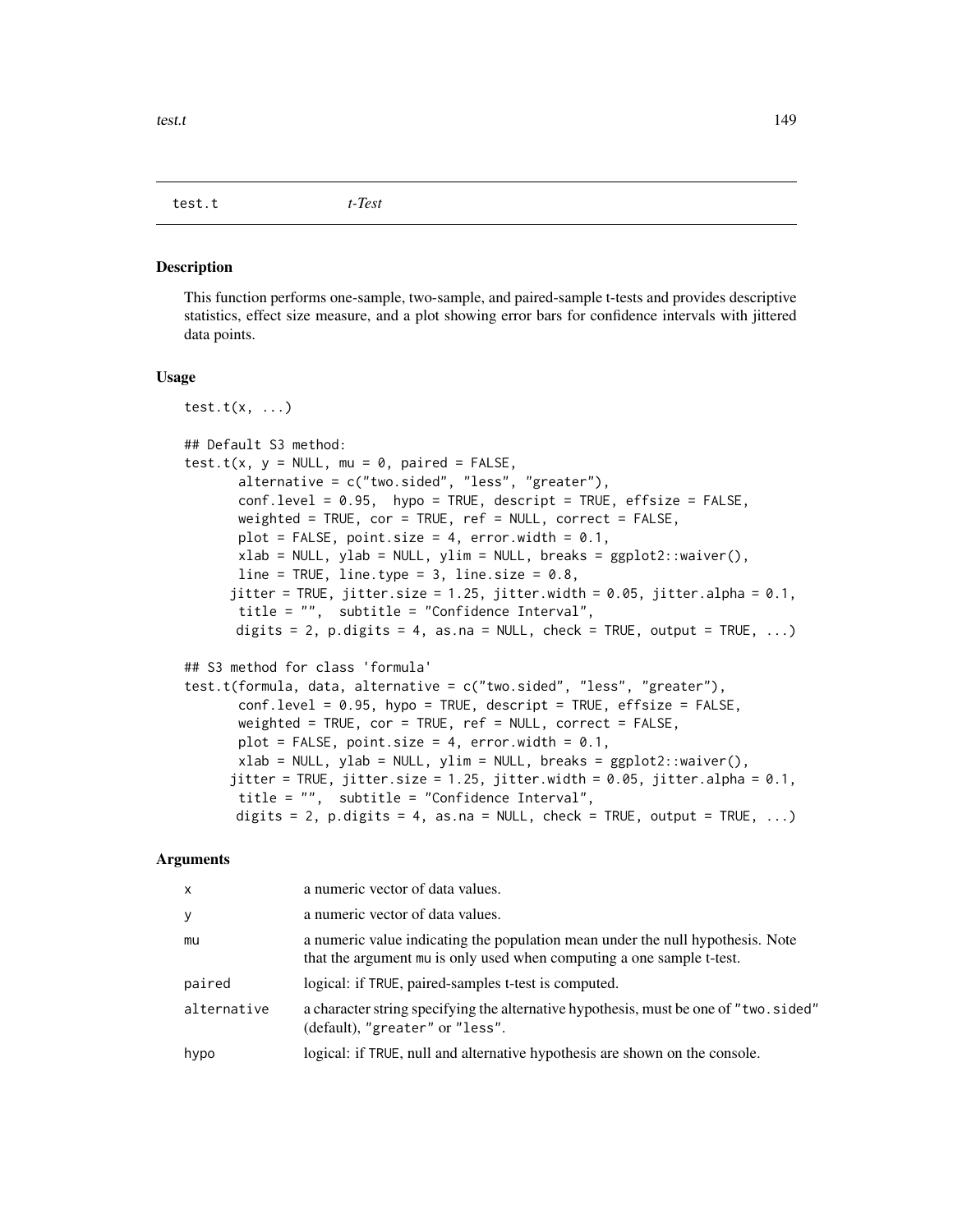<span id="page-149-0"></span>

| descript     | logical: if TRUE, descriptive statistics are shown on the console.                                                                                                                                                                                                                                                                                                                                                                                                                                         |
|--------------|------------------------------------------------------------------------------------------------------------------------------------------------------------------------------------------------------------------------------------------------------------------------------------------------------------------------------------------------------------------------------------------------------------------------------------------------------------------------------------------------------------|
| effsize      | logical: if TRUE, effect size measure Cohen's d is shown on the console, see                                                                                                                                                                                                                                                                                                                                                                                                                               |
|              | cohens d function.                                                                                                                                                                                                                                                                                                                                                                                                                                                                                         |
| weighted     | logical: if TRUE (default), the weighted pooled standard deviation is used to com-<br>pute Cohen's d for a two-sample design (i.e., paired = FALSE), while standard<br>deviation of the difference scores is used to compute Cohen's d for a paired-<br>sample design (i.e., paired = TRUE).                                                                                                                                                                                                               |
| cor          | logical: if TRUE (default), paired = TRUE, and weighted = FALSE, Cohen's d for<br>a paired-sample design while controlling for the correlation between the two sets<br>of measurement is computed. Note that this argument is only used in a paired-<br>sample design (i.e., paired = TRUE) when specifying weighted = FALSE.                                                                                                                                                                              |
| ref          | character string "x" or "y" for specifying the reference reference group when<br>using the default $test.t()$ function or a numeric value or character string in-<br>dicating the reference group in a two-sample design when using the formula<br>test.t() function. The standard deviation of the reference variable or ref-<br>erence group is used to standardized the mean difference to compute Cohen's<br>d. Note that this argument is only used in a two-sample design (i.e., paired =<br>FALSE). |
| correct      | logical: if TRUE, correction factor to remove positive bias in small samples is<br>used.                                                                                                                                                                                                                                                                                                                                                                                                                   |
| conf.level   | a numeric value between 0 and 1 indicating the confidence level of the interval.                                                                                                                                                                                                                                                                                                                                                                                                                           |
| plot         | logical: if TRUE, a plot showing error bars for confidence intervals is drawn.                                                                                                                                                                                                                                                                                                                                                                                                                             |
| point.size   | a numeric value indicating the size aesthetic for the point representing the mean<br>value.                                                                                                                                                                                                                                                                                                                                                                                                                |
| error.width  | a numeric value indicating the horizontal bar width of the error bar.                                                                                                                                                                                                                                                                                                                                                                                                                                      |
| xlab         | a character string specifying the labels for the x-axis.                                                                                                                                                                                                                                                                                                                                                                                                                                                   |
| ylab         | a character string specifying the labels for the y-axis.                                                                                                                                                                                                                                                                                                                                                                                                                                                   |
| ylim         | a numeric vector of length two specifying limits of the limits of the y-axis.                                                                                                                                                                                                                                                                                                                                                                                                                              |
| breaks       | a numeric vector specifying the points at which tick-marks are drawn at the y-<br>axis.                                                                                                                                                                                                                                                                                                                                                                                                                    |
| line         | logical: if TRUE (default), a horizontal line is drawn at mu for the one-sample<br>t-test or at 0 for the paired-sample t-test.                                                                                                                                                                                                                                                                                                                                                                            |
| line.type    | an integer value or character string specifying the line type for the line repre-<br>senting the population mean under the null hypothesis, i.e., $0 =$ blank, $1 =$ solid,<br>$2 =$ dashed, $3 =$ dotted, $4 =$ dotdash, $5 =$ longdash, $6 =$ twodash.                                                                                                                                                                                                                                                   |
| line.size    | a numeric value indicating the size aesthetic for the line representing the popu-<br>lation mean under the null hypothesis.                                                                                                                                                                                                                                                                                                                                                                                |
| jitter       | logical: if TRUE (default), jittered data points are drawn.                                                                                                                                                                                                                                                                                                                                                                                                                                                |
| jitter.size  | a numeric value indicating the size aesthetic for the jittered data points.                                                                                                                                                                                                                                                                                                                                                                                                                                |
| jitter.width | a numeric value indicating the amount of vertical and horizontal jitter.                                                                                                                                                                                                                                                                                                                                                                                                                                   |
| jitter.alpha | a numeric value indicating the opacity of the jittered data points.                                                                                                                                                                                                                                                                                                                                                                                                                                        |
| title        | a character string specifying the text for the title for the plot.                                                                                                                                                                                                                                                                                                                                                                                                                                         |
|              |                                                                                                                                                                                                                                                                                                                                                                                                                                                                                                            |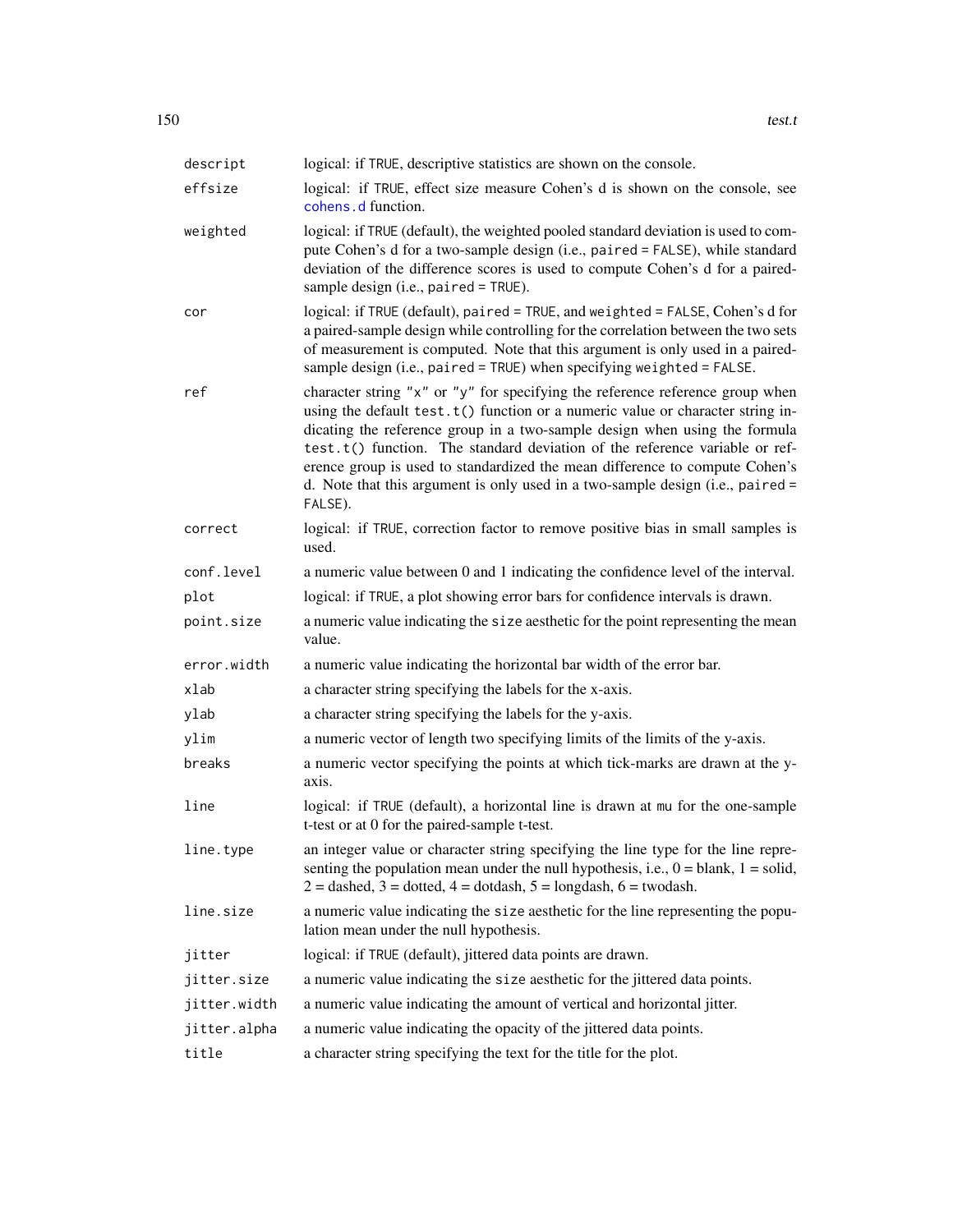<span id="page-150-0"></span>test.t 151

| subtitle | a character string specifying the text for the subtitle for the plot.                                                                                                                                                             |
|----------|-----------------------------------------------------------------------------------------------------------------------------------------------------------------------------------------------------------------------------------|
| digits   | an integer value indicating the number of decimal places to be used for display-<br>ing descriptive statistics and confidence interval.                                                                                           |
| p.digits | an integer value indicating the number of decimal places to be used for display-<br>ing the <i>p</i> -value.                                                                                                                      |
| as.na    | a numeric vector indicating user-defined missing values, <i>i.e.</i> these values are<br>converted to NA before conducting the analysis.                                                                                          |
| check    | logical: if TRUE, argument specification is checked.                                                                                                                                                                              |
| output   | logical: if TRUE, output is shown on the console.                                                                                                                                                                                 |
| formula  | in case of two sample t-test (i.e., paired = FALSE), a formula of the form $y \sim$<br>group where group is a numeric variable, character variable or factor with two<br>values or factor levels giving the corresponding groups. |
| data     | a matrix or data frame containing the variables in the formula formula.                                                                                                                                                           |
| $\cdots$ | further arguments to be passed to or from methods.                                                                                                                                                                                |

## Value

Returns an object of class misty.object, which is a list with following entries: function call (call), type of analysis type, list with the input specified in x and y (data), data used to plot the results (plot.data), specification of function arguments (args), and result table (result).

## Author(s)

Takuya Yanagida <takuya.yanagida@univie.ac.at>

#### References

Rasch, D., Kubinger, K. D., & Yanagida, T. (2011). *Statistics in psychology - Using R and SPSS*. John Wiley & Sons.

#### See Also

[aov.b](#page-2-0), [test.welch](#page-155-0), [test.z](#page-159-0), [test.levene](#page-145-0), [cohens.d](#page-35-0), [ci.mean.diff](#page-15-0), [ci.mean](#page-13-0)

## Examples

dat1 <- data.frame(group =  $c(1, 1, 1, 1, 1, 1, 2, 2, 2, 2, 2, 2)$ ,  $x = c(3, 1, 4, 2, 5, 3, 2, 3, 6, 6, 3, NA)$ 

```
#--------------------------------------
# One-Sample Design
# Two-sided one-sample t-test
# population mean = 3
test.t(dat1$x, mu = 3)
```

```
# One-sided one-sample t-test
# population mean = 3, population standard deviation = 1.2
```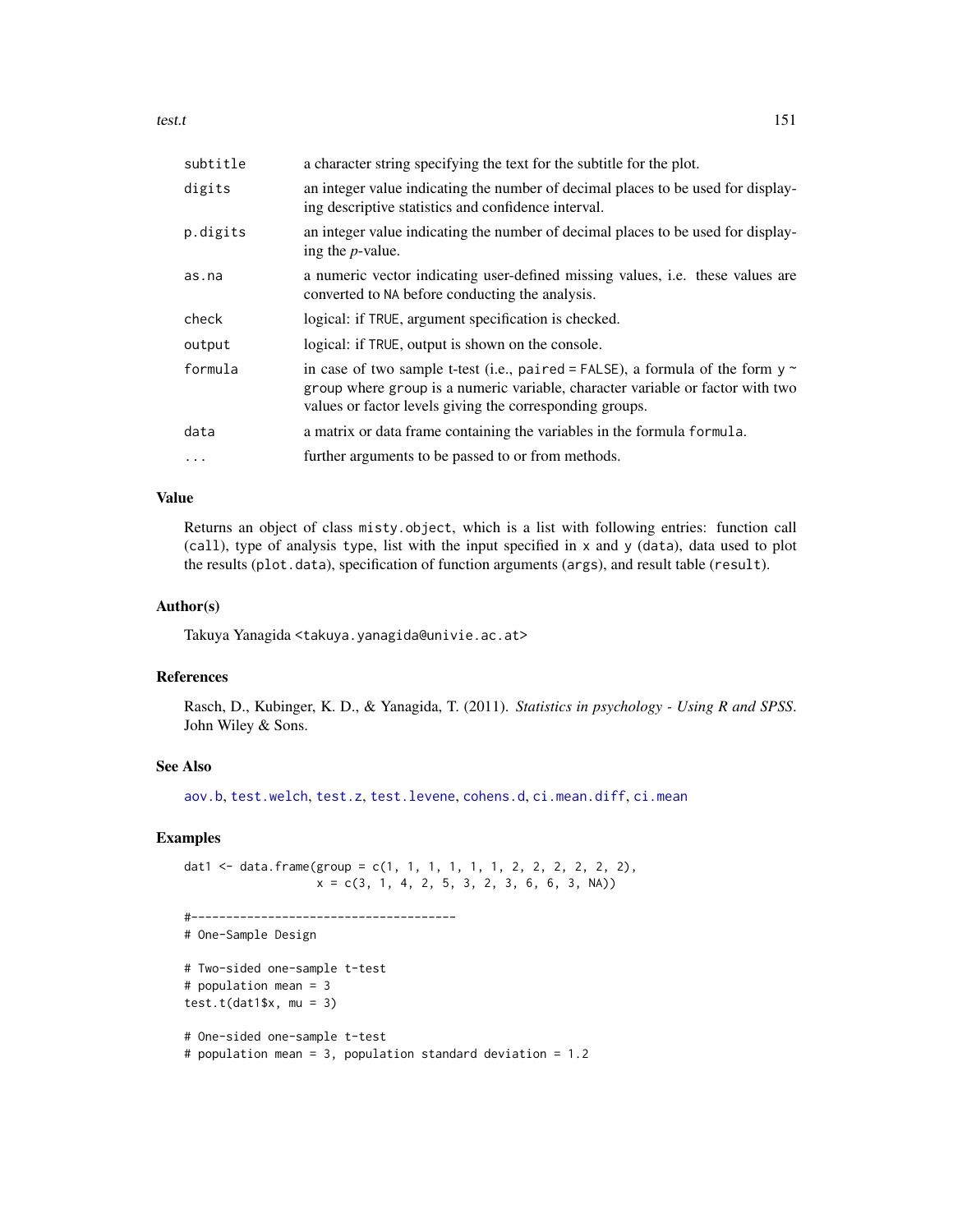```
test.t(dat1$x, mu = 3, alternative = "greater")
# Two-sided one-sample t-test
# population mean = 3, convert value 3 to NA
test.t(dat1$x, mu = 3, as.na = 3)
# Two-sided one-sample t-test
# population mean = 3, print Cohen's d
test.t(dat1$x, sigma = 1.2, mu = 3, effsize = TRUE)
# Two-sided one-sample t-test
# population mean = 3, print Cohen's d with small sample correction factor
test.t(dat1$x, sigma = 1.2, mu = 3, effsize = TRUE, correct = TRUE)
# Two-sided one-sample t-test
# population mean = 3,
# do not print hypotheses and descriptive statistics
test.t(dat1$x, sigma = 1.2, mu = 3, hypo = FALSE, descript = FALSE)
# Two-sided one-sample t-test
# print descriptive statistics with 3 digits and p-value with 5 digits
test.t(dat1$x, mu = 3, digits = 3, p.digits = 5)
## Not run:
# Two-sided one-sample t-test
# population mean = 3, plot results
test.t(dat1$x, mu = 3, plot = TRUE)
# Load ggplot2 package
library(ggplot2)
# Save plot, ggsave() from the ggplot2 package
ggsave("One-sample_t-test.png, dpi = 600, width = 3, height = 6)
# Two-sided one-sample t-test
# population mean = 3, extract plot
p \le -\text{test.t}(\text{dat1$}x, \text{mu} = 3, \text{output} = \text{FALSE})\$plotp
# Extract data
plotdat <- data.frame(x = test.t(dat1$x, mu = 3, output = FALSE)$data[[1]])
# Draw plot in line with the default setting of test.t()
ggplot(plotdat, aes(0, x)) +
  geom_point(stat = "summary", fun = "mean", size = 4) +
  stat_summary(fun.data = "mean_cl_normal", geom = "errorbar", width = 0.20) +
  scale_x_{continuous(name = NULL, limits = c(-2, 2)) +scale_y_continuous(name = NULL) +
  geom_hline(yintercept = 3, linetype = 3, size = 0.8) +
  labs(subtitle = "Two-Sided 95
  theme_bw() + theme(plot.subtitle = element_text(hjust = 0.5),
                     axis.text.x = element\_blank(),axis.ticks.x = element_blank()
```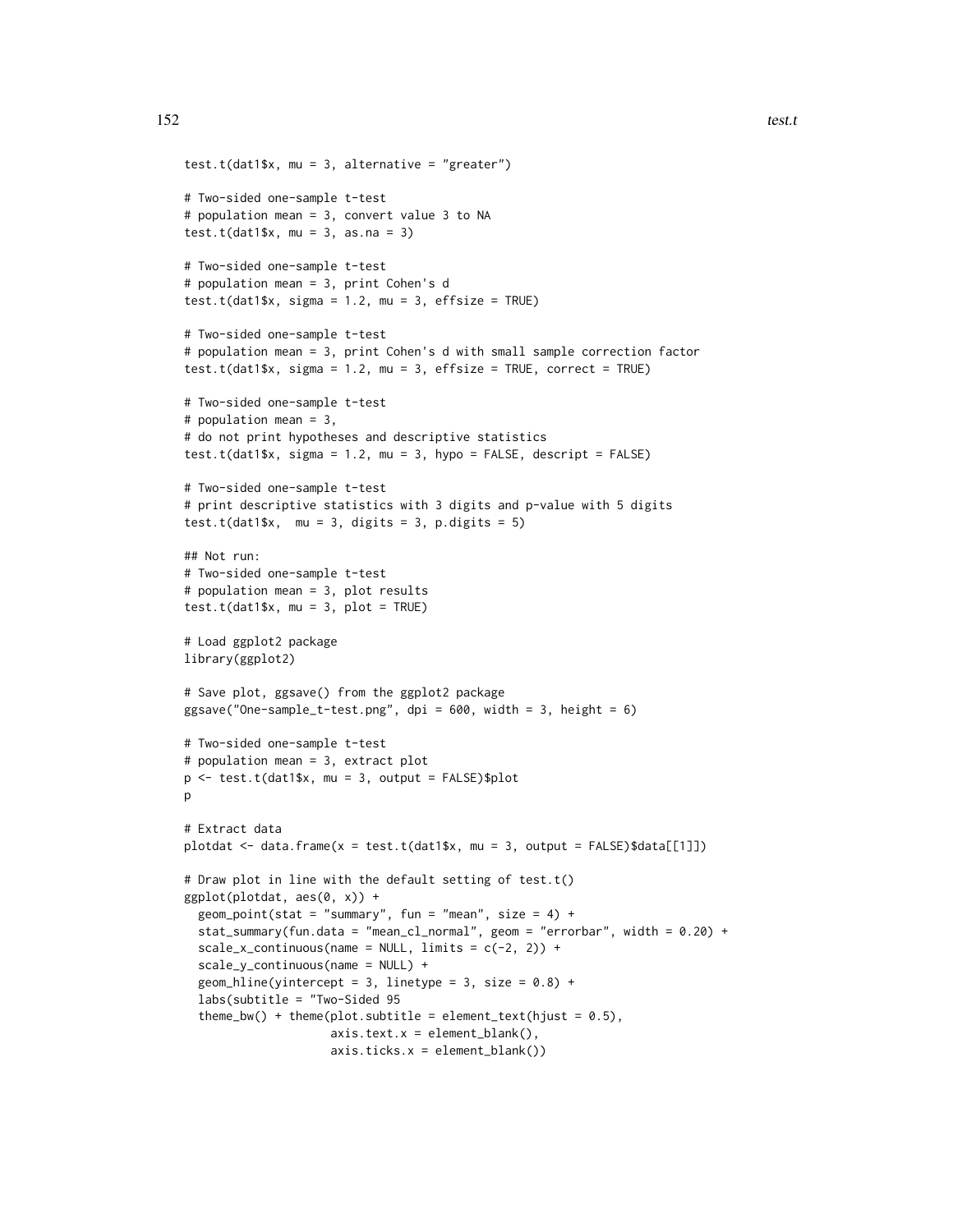test.t 153

```
## End(Not run)
#--------------------------------------
# Two-Sample Design
# Two-sided two-sample t-test
test.t(x \sim \text{group}, data = dat1)
# One-sided two-sample t-test
test.t(x \sim group, data = dat1, alternative = "greater")
# Two-sided two-sample t-test
# print Cohen's d with weighted pooled SD
test.t(x \sim \text{group}, data = dat1, effsize = TRUE)
# Two-sided two-sample t-test
# print Cohen's d with unweighted pooled SD
test.t(x \sim group, data = dat1, effsize = TRUE, weighted = FALSE)
# Two-sided two-sample t-test
# print Cohen's d with weighted pooled SD and
# small sample correction factor
test.t(x \sim \text{group}, data = dat1, effsize = TRUE, correct = TRUE)
# Two-sided two-sample t-test
# print Cohen's d with SD of the reference group 1
test.t(x \sim group, data = dat1, effsize = TRUE, ref = 1)
# Two-sided two-sample t-test
# print Cohen's d with weighted pooled SD and
# small sample correction factor
test.t(x \sim group, data = dat1, effsize = TRUE, correct = TRUE)
# Two-sided two-sample t-test
# do not print hypotheses and descriptive statistics,
test.t(x \sim group, data = dat1, descript = FALSE, hypo = FALSE)
# Two-sided two-sample t-test
# print descriptive statistics with 3 digits and p-value with 5 digits
test.t(x \sim group, data = dat1, digits = 3, p.digits = 5)
## Not run:
# Two-sided two-sample t-test
# Plot results
test.t(x \sim \text{group}, data = dat1, plot = TRUE)
# Load ggplot2 package
library(ggplot2)
# Save plot, ggsave() from the ggplot2 package
ggsave("Two-sample_t-test.png", dpi = 600, width = 4, height = 6)
# Two-sided two-sample t-test
```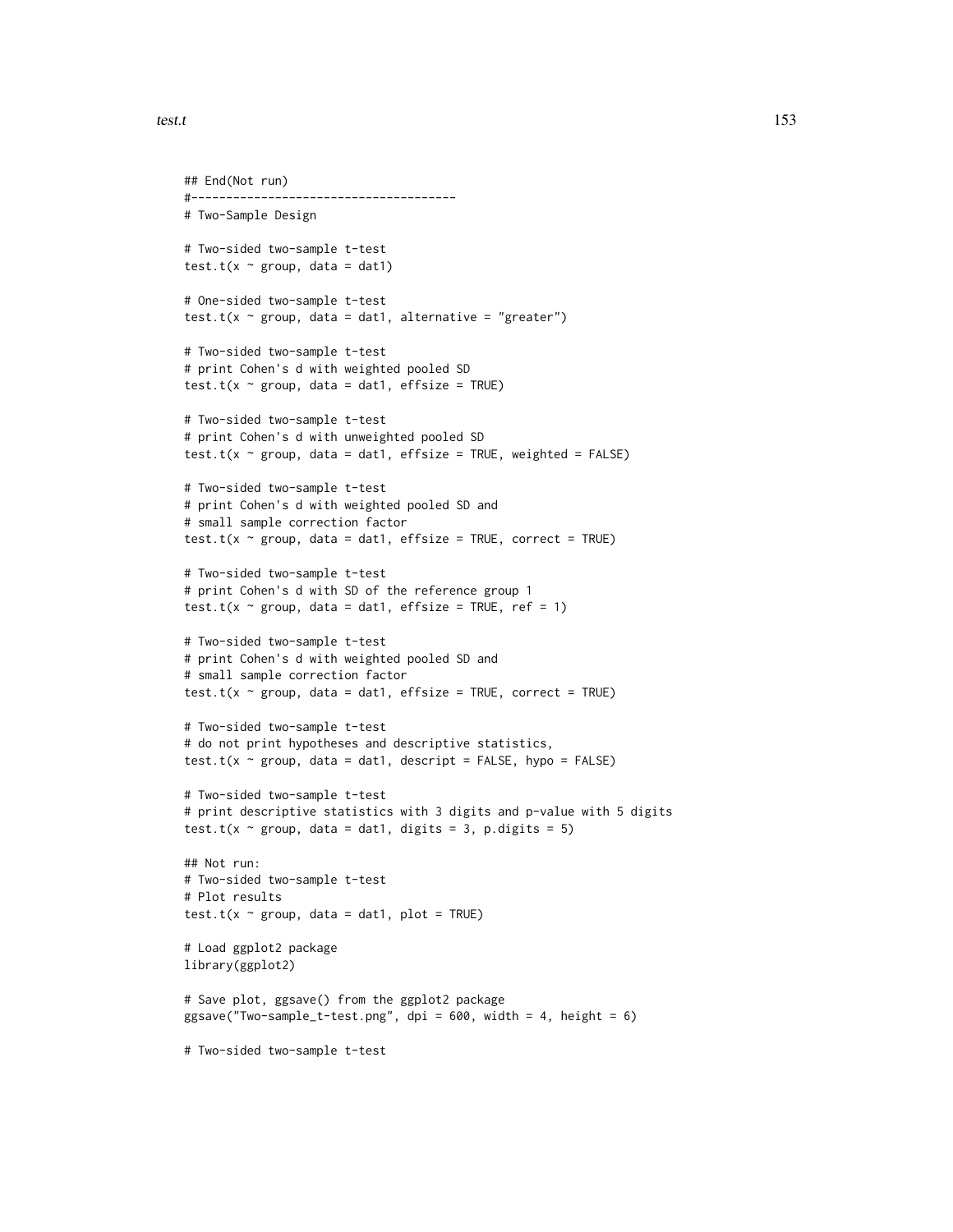```
# extract plot
p \le -\text{test.t}(x \sim \text{group}, \text{data} = \text{dat1}, \text{output} = \text{FALSE})\p
# Extract data used to plot results
plotdat <- test.t(x \sim group, data = dat1, output = FALSE)$data
# Draw plot in line with the default setting of test.t()
ggplot(plotdat, aes(factor(group), x)) +
  geom_point(stat = "summary", fun = "mean", size = 4) +
  stat_summary(fun.data = "mean_cl_normal", geom = "errorbar", width = 0.20) +
  scale_x_discrete(name = NULL) + scale_y_continuous(name = "y") +
  labs(title = "", subtitle = "Two-Sided 95
## End(Not run)
#-----------------
group1 <- c(3, 1, 4, 2, 5, 3, 6, 7)
group2 < -c(5, 2, 4, 3, 1)#'
# Two-sided two-sample t-test
test.t(group1, group2)
#--------------------------------------
# Paired-Sample Design
dat2 <- data.frame(pre = c(1, 3, 2, 5, 7),
                   post = c(2, 2, 1, 6, 8))
# Two-sided paired-sample t-test
test.t(dat2$pre, dat2$post, paired = TRUE)
# One-sided paired-sample t-test
test.t(dat2$pre, dat2$post, paired = TRUE, alternative = "greater")
# Two-sided paired-sample t-test
# convert value 1 to NA
test.t(dat2$pre, dat2$post, as.na = 1, paired = TRUE)
# Two-sided paired-sample t-test
# print Cohen's d based on the standard deviation of the difference scores
test.t(dat2$pre, dat2$post, paired = TRUE, effsize = TRUE)
# Two-sided paired-sample t-test
# print Cohen's d based on the standard deviation of the difference scores
# with small sample correction factor
test.t(dat2$pre, dat2$post, paired = TRUE, effsize = TRUE, correct = TRUE)
# Two-sided paired-sample t-test
# print Cohen's d controlling for the correlation between measures
test.t(dat2$pre, dat2$post, paired = TRUE, effsize = TRUE, weighted = FALSE)
# Two-sided paired-sample t-test
```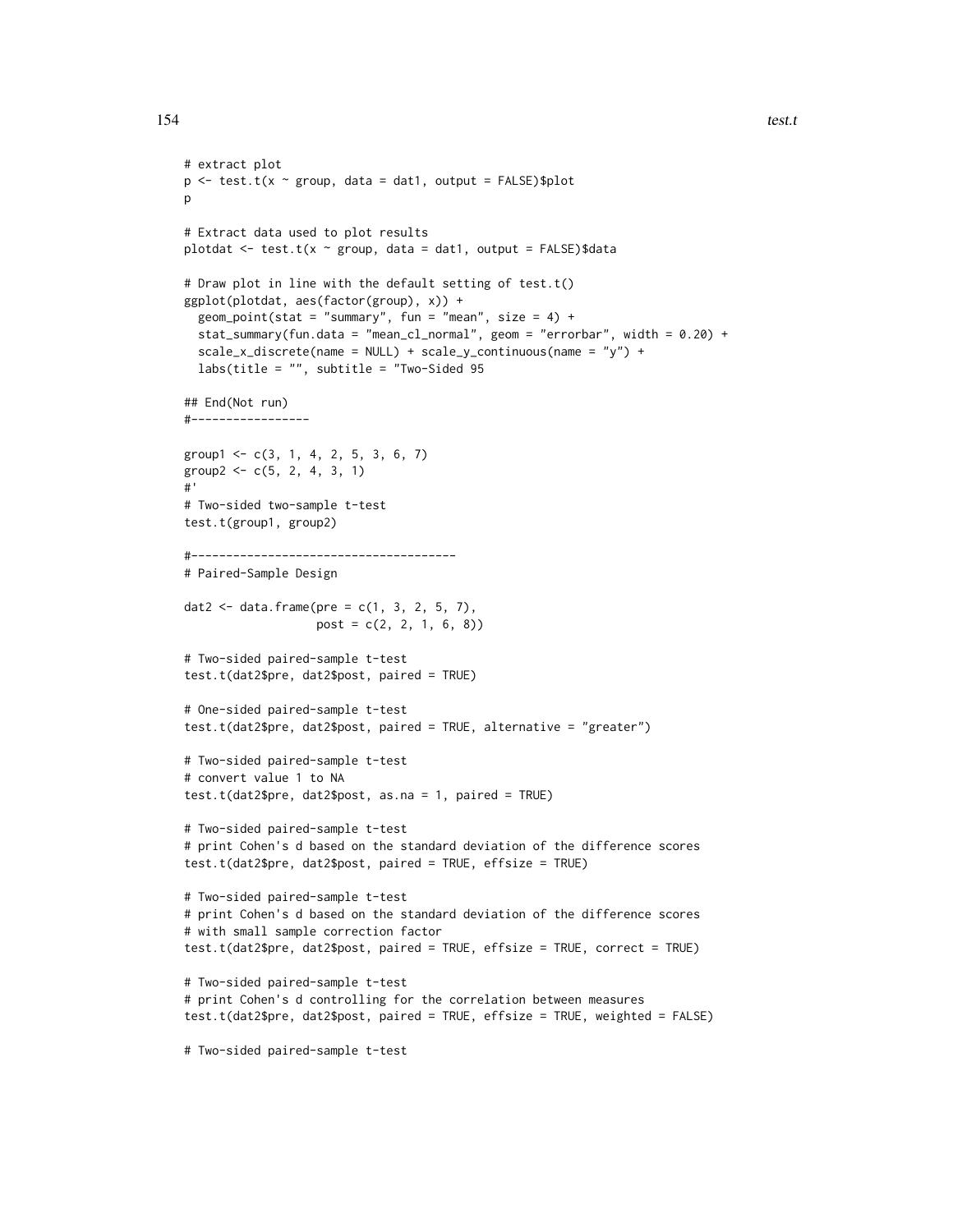```
# print Cohen's d controlling for the correlation between measures
# with small sample correction factor
test.t(dat2$pre, dat2$post, paired = TRUE, effsize = TRUE,
      weighted = FALSE, correct = TRUE)
# Two-sided paired-sample t-test
# print Cohen's d ignoring the correlation between measures
test.t(dat2$pre, dat2$post, paired = TRUE, effsize = TRUE,
      weighted = FALSE, cor = FALSE)
# Two-sided paired-sample t-test
# do not print hypotheses and descriptive statistics
test.t(dat2$pre, dat2$post, paired = TRUE, hypo = FALSE, descript = FALSE)
# Two-sided paired-sample t-test
# population standard deviation of difference score = 1.2
# print descriptive statistics with 3 digits and p-value with 5 digits
test.t(dat2$pre, dat2$post, paired = TRUE, digits = 3,
      p.digits = 5)## Not run:
# Two-sided paired-sample t-test
# Plot results
test.t(dat2$pre, dat2$post, paired = TRUE, plot = TRUE)
# Load ggplot2 package
library(ggplot2)
# Two-sided paired-sample t-test
# Extract plot
p <- test.t(dat2$pre, dat2$post, paired = TRUE, output = FALSE)$plot
p
# Save plot, ggsave() from the ggplot2 package
ggsave("Paired-sample_t-test.png", dpi = 600, width = 3, height = 6)
# Extract data used to plot results
plotdat <- data.frame(test.t(dat2$pre, dat2$post, paired = TRUE, output = FALSE)$data)
# Difference score
plotdat$diff <- plotdat$y - plotdat$x
# Draw plot in line with the default setting of test.t()
ggplot(plotdat, aes(0, diff)) +
 geom_point(stat = "summary", fun = "mean", size = 4) +
 stat_summary(fun.data = "mean_cl_normal", geom = "errorbar", width = 0.20) +
 scale_x_discrete(name = NULL) + scale_y_continuous(name = NULL) +
 geom_hline(yintercept = 0, linetype = 3, size = 0.8) +
 labs(subtitle = "Two-Sided 95
  theme_bw() + theme(plot.subtitle = element_text(hjust = 0.5),
                    axis.text.x = element\_blank(),axis.ticks.x = element_blank())
```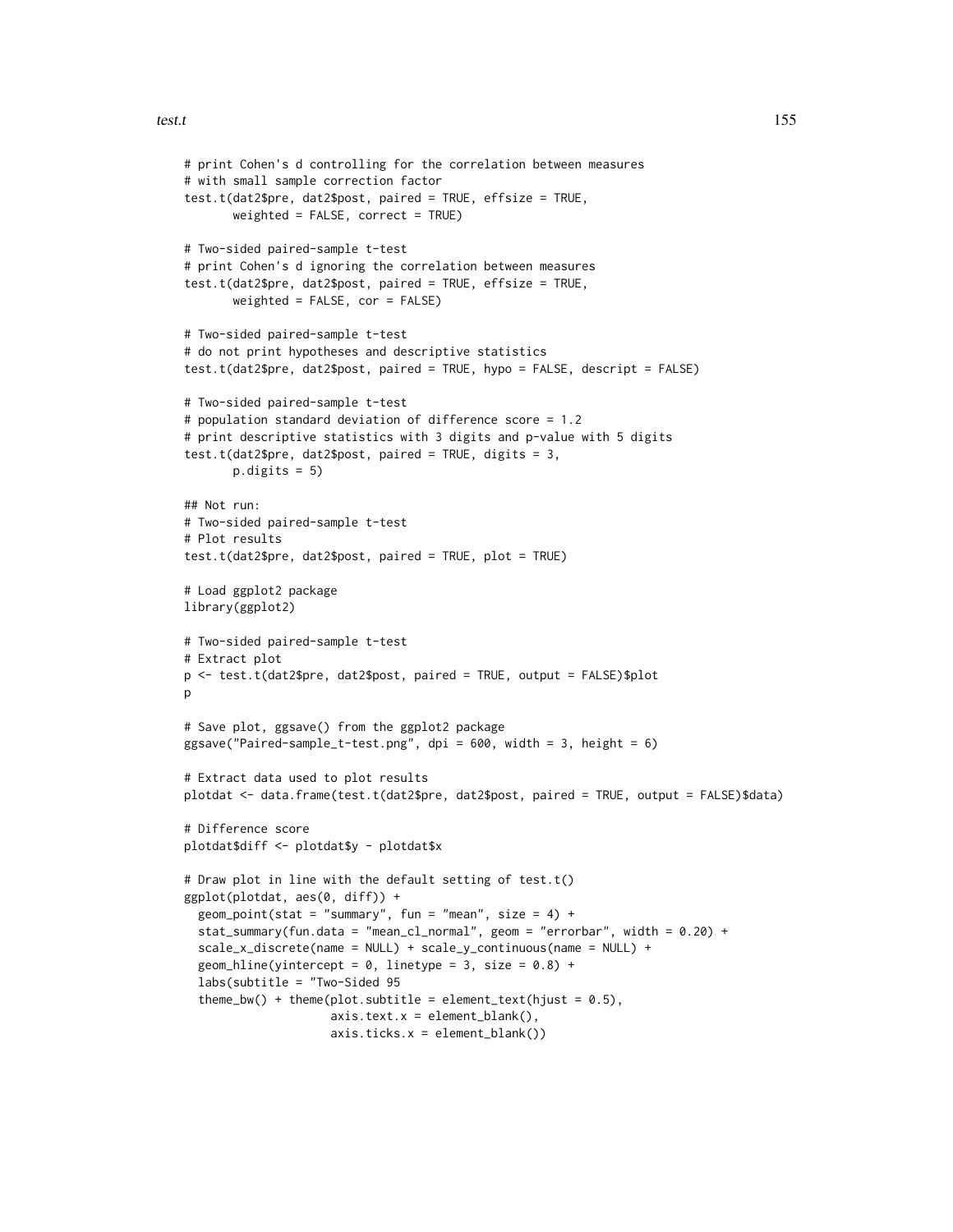<span id="page-155-1"></span>## End(Not run)

<span id="page-155-0"></span>test.welch *Welch's Test*

#### Description

This function performs Welch's two-sample t-test and Welch's ANOVA including Games-Howell post hoc test for multiple comparison and provides descriptive statistics, effect size measures, and a plot showing error bars for confidence intervals with jittered data points.

#### Usage

```
test.welch(formula, data, alternative = c("two.sided", "less", "greater"),
          posthoc = TRUE, conf.level = 0.95, hypo = TRUE, descript = TRUE,
          effsize = FALSE, weighted = FALSE, ref = NULL, correct = FALSE,
          plot = FALSE, point.size = 4, error.width = 0.1,
           xlab = NULL, ylab = NULL, ylim = NULL, breaks = ggplot2::waiver(),
       jitter = TRUE, jitter.size = 1.25, jitter.width = 0.05, jitter.alpha = 0.1,
           title = "", subtitle = "Confidence Interval",
           digits = 2, p.digits = 4, as.na = NULL, check = TRUE,
          output = TRUE, ...
```
#### Arguments

| formula     | a formula of the form $y \sim g$ roup where y is a numeric variable giving the data<br>values and group a numeric variable, character variable or factor with two or<br>more than two values or factor levels giving the corresponding groups. |
|-------------|------------------------------------------------------------------------------------------------------------------------------------------------------------------------------------------------------------------------------------------------|
| data        | a matrix or data frame containing the variables in the formula formula.                                                                                                                                                                        |
| alternative | a character string specifying the alternative hypothesis, must be one of code"two.sided"<br>(default), "greater" or "less". Note that this argument is only used when con-<br>ducting Welch's two-sample t-test.                               |
| posthoc     | logical: if TRUE, Games-Howell post hoc test for multiple comparison is con-<br>ducted when performing Welch's ANOVA.                                                                                                                          |
| conf.level  | a numeric value between 0 and 1 indicating the confidence level of the interval<br>for Cohen's d. Note that this argument is only used when conducting Welch's<br>two-sample t-test.                                                           |
| hypo        | logical: if TRUE, null and alternative hypothesis are shown on the console.                                                                                                                                                                    |
| descript    | logical: if TRUE, descriptive statistics are shown on the console.                                                                                                                                                                             |
| effsize     | logical: if TRUE, effect size measure Cohen's d for Welch's two-sample t-test<br>(see cohens. d), $\eta^2$ and $\omega^2$ for Welch's ANOVA and Cohen's d for the post hoc<br>tests are shown on the console.                                  |
| weighted    | logical: if TRUE, the weighted pooled standard deviation is used to compute<br>Cohen's d.                                                                                                                                                      |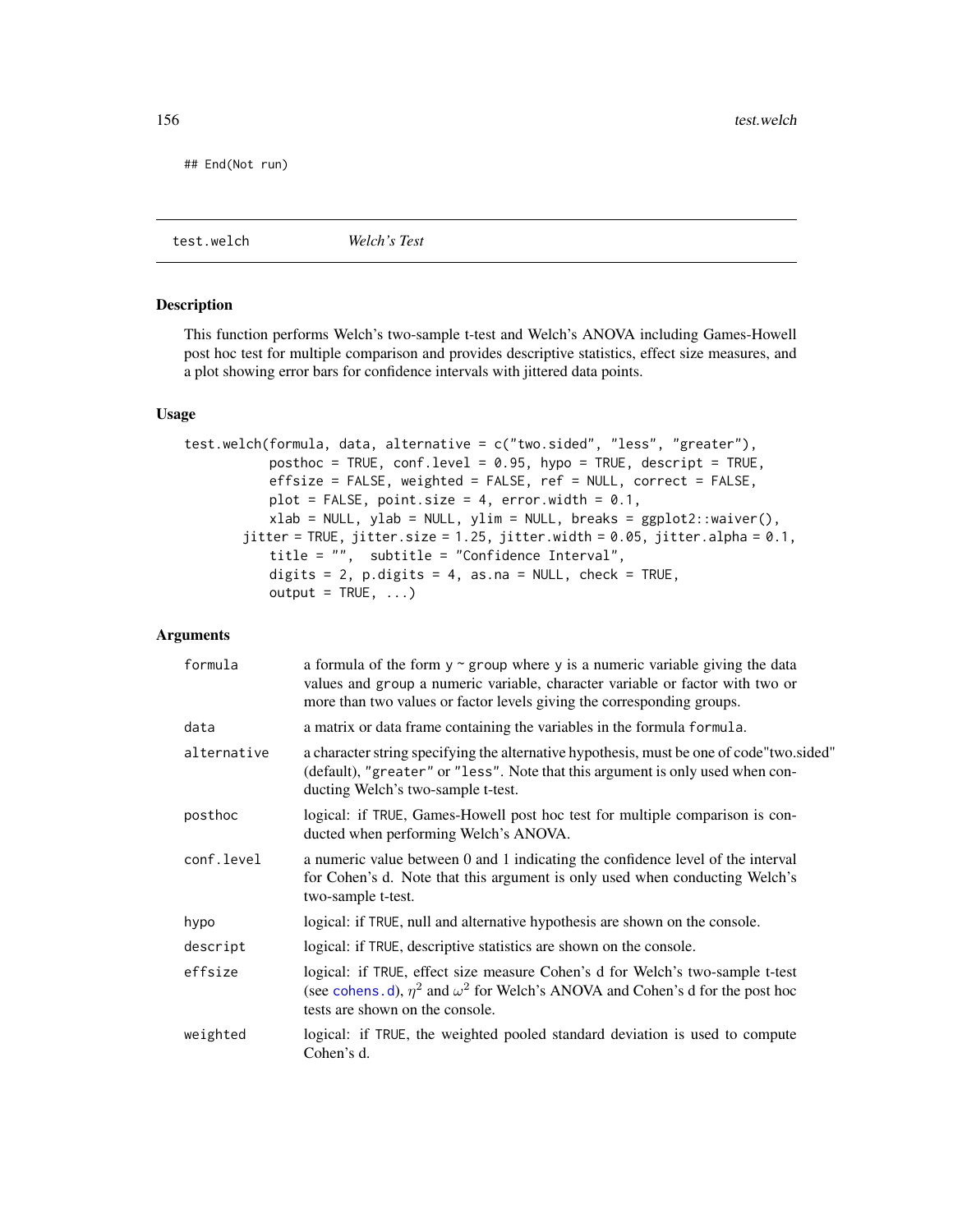| ref          | a numeric value or character string indicating the reference group. The standard<br>deviation of the reference group is used to standardized the mean difference to<br>compute Cohen's d. |
|--------------|-------------------------------------------------------------------------------------------------------------------------------------------------------------------------------------------|
| correct      | logical: if TRUE, correction factor to remove positive bias in small samples is<br>used.                                                                                                  |
| plot         | logical: if TRUE, a plot showing error bars for confidence intervals is drawn.                                                                                                            |
| point.size   | a numeric value indicating the size aesthetic for the point representing the mean<br>value.                                                                                               |
| error.width  | a numeric value indicating the horizontal bar width of the error bar.                                                                                                                     |
| xlab         | a character string specifying the labels for the x-axis.                                                                                                                                  |
| ylab         | a character string specifying the labels for the y-axis.                                                                                                                                  |
| ylim         | a numeric vector of length two specifying limits of the limits of the y-axis.                                                                                                             |
| breaks       | a numeric vector specifying the points at which tick-marks are drawn at the y-<br>axis.                                                                                                   |
| jitter       | logical: if TRUE (default), jittered data points are drawn.                                                                                                                               |
| jitter.size  | a numeric value indicating the size aesthetic for the jittered data points.                                                                                                               |
| jitter.width | a numeric value indicating the amount of vertical and horizontal jitter.                                                                                                                  |
| jitter.alpha | a numeric value indicating the opacity of the jittered data points.                                                                                                                       |
| title        | a character string specifying the text for the title for the plot.                                                                                                                        |
| subtitle     | a character string specifying the text for the subtitle for the plot.                                                                                                                     |
| digits       | an integer value indicating the number of decimal places to be used for display-<br>ing descriptive statistics and confidence interval.                                                   |
| p.digits     | an integer value indicating the number of decimal places to be used for display-<br>ing the $p$ -value.                                                                                   |
| as.na        | a numeric vector indicating user-defined missing values, i.e. these values are<br>converted to NA before conducting the analysis.                                                         |
| check        | logical: if TRUE, argument specification is checked.                                                                                                                                      |
| output       | logical: if TRUE, output is shown on the console.                                                                                                                                         |
| $\cdots$     | further arguments to be passed to or from methods.                                                                                                                                        |

#### Details

Note that by default Welch's two-sample t-test and Games-Howell post hoc test reports Cohen's d based on the unweighted standard deviation (i.e., weighted = FALSE) when requesting an effect size measure (i.e., effsize = TRUE) following the recommendation by Delacre et al. (2021).

#### Value

Returns an object of class misty.object, which is a list with following entries: function call (call), type of analysis type, list with the input specified in x (data), specification of function arguments (args), and result table(s) (result).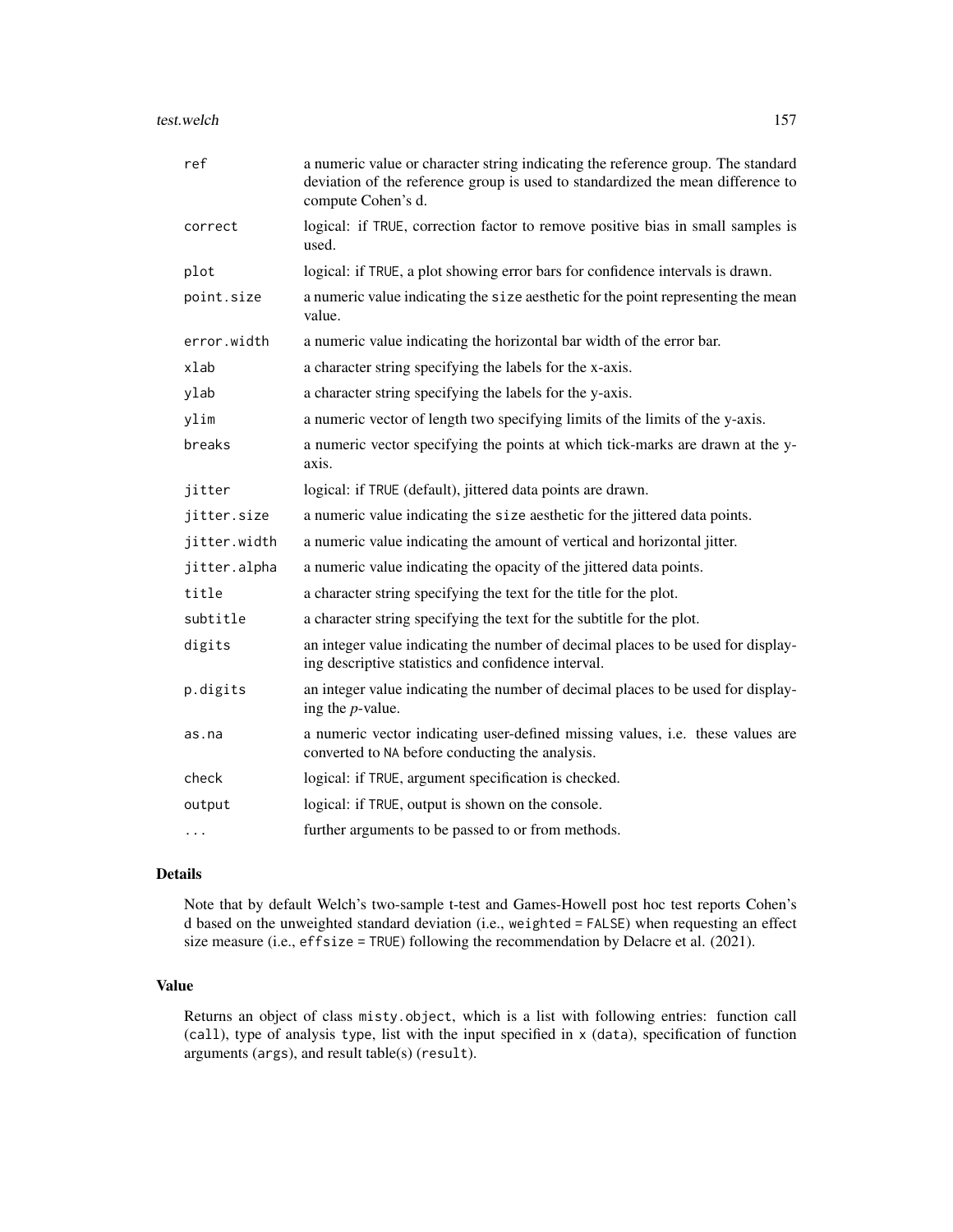#### <span id="page-157-0"></span>Author(s)

Takuya Yanagida <takuya.yanagida@univie.ac.at>

#### References

Rasch, D., Kubinger, K. D., & Yanagida, T. (2011). *Statistics in psychology - Using R and SPSS*. John Wiley & Sons.

Delacre, M., Lakens, D., Ley, C., Liu, L., & Leys, C. (2021). Why Hedges' g\*s based on the nonpooled standard deviation should be reported with Welch's t-test. https://doi.org/10.31234/osf.io/tu6mp

## See Also

[test.t](#page-148-0), [test.z](#page-159-0), [test.levene](#page-145-0), [aov.b](#page-2-0), [cohens.d](#page-35-0), [ci.mean.diff](#page-15-0), [ci.mean](#page-13-0)

## Examples

```
dat1 <- data.frame(group1 = c(1, 1, 1, 1, 1, 1, 2, 2, 2, 2, 2),
                   group2 = c(1, 1, 1, 1, 2, 2, 2, 2, 3, 3, 3),
                   y = c(3, 1, 4, 2, 5, 3, 2, 3, 6, 6, 3, NA)#--------------------------------------
# Two-Sample Design
# Two-sided two-sample Welch-test
test.welch(y \sim group1, data = dat1)
# One-sided two-sample Welch-test
test.welch(y \sim group1, data = dat1, alternative = "greater")
# Two-sided two-sample Welch-test
# print Cohen's d with weighted pooled SD
test.welch(y \sim group1, data = dat1, effsize = TRUE)
# Two-sided two-sample Welch-test
# print Cohen's d with unweighted pooled SD
test.welch(y \sim group1, data = dat1, effsize = TRUE, weighted = FALSE)
# Two-sided two-sample Welch-test
# print Cohen's d with weighted pooled SD and
# small sample correction factor
test.welch(y \sim group1, data = dat1, effsize = TRUE, correct = TRUE)
# Two-sided two-sample Welch-test
# print Cohen's d with SD of the reference group 1
test.welch(y \sim group1, data = dat1, effsize = TRUE,
           ref = 1)
# Two-sided two-sample Welch-test
# print Cohen's d with weighted pooled SD and
# small sample correction factor
test.welch(y \sim group1, data = dat1, effsize = TRUE,
```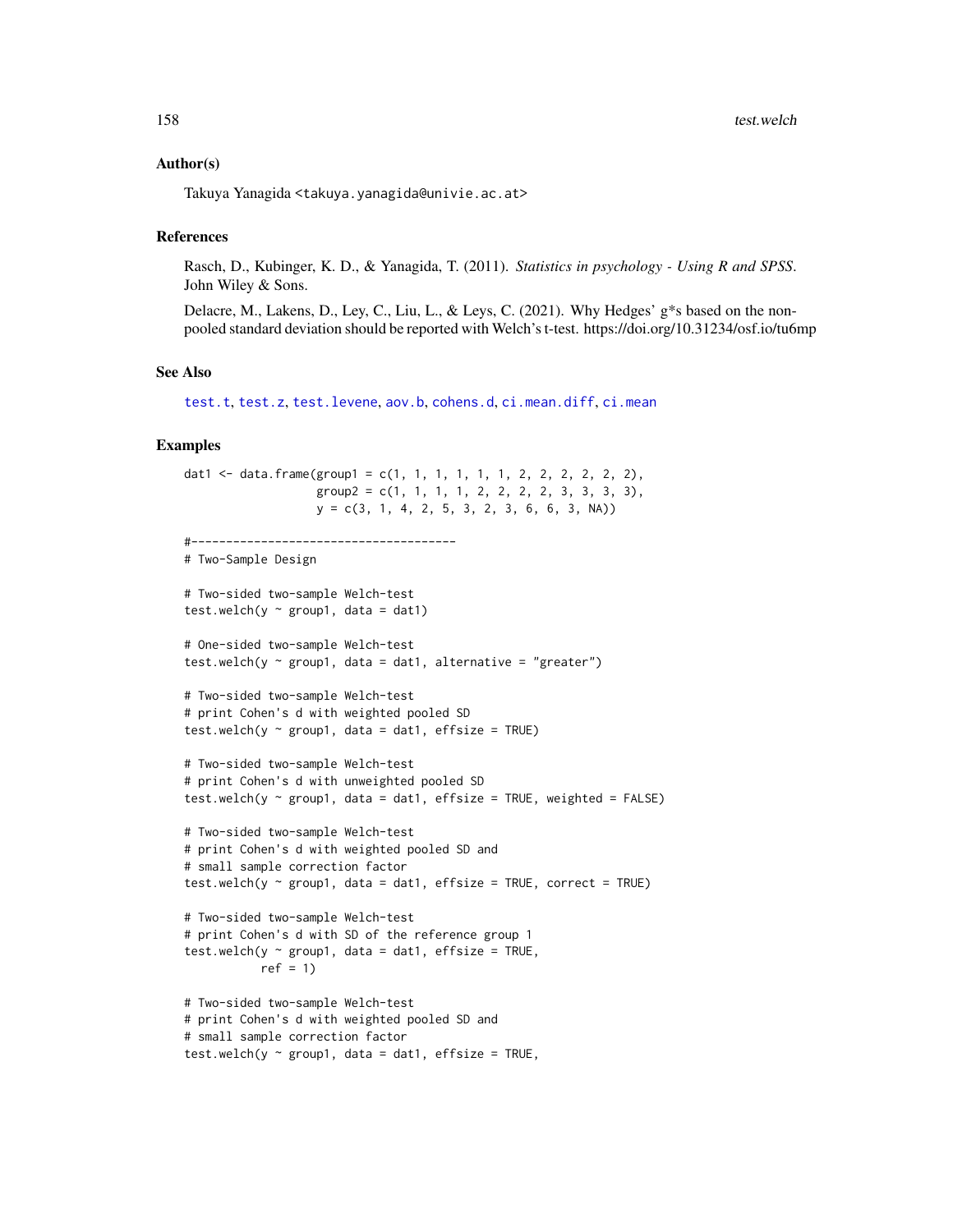```
correct = TRUE)
# Two-sided two-sample Welch-test
# do not print hypotheses and descriptive statistics,
test.welch(y \sim group1, data = dat1, descript = FALSE, hypo = FALSE)
# Two-sided two-sample Welch-test
# print descriptive statistics with 3 digits and p-value with 5 digits
test.welch(y \sim group1, data = dat1, digits = 3, p.digits = 5)
## Not run:
# Two-sided two-sample Welch-test
# plot results
test.welch(y \sim group1, data = dat1, plot = TRUE)
# Load ggplot2 package
library(ggplot2)
# Save plot, ggsave() from the ggplot2 package
ggsave("Two-sample_Welch-test.png", dpi = 600, width = 4, height = 6)
# Two-sided two-sample Welch-test
# extract plot
p <- test.welch(y ~ group1, data = dat1, output = FALSE)$plot
p
# Extract data
plotdat <- test.welch(y ~ group1, data = dat1, output = FALSE)$data
# Draw plot in line with the default setting of test.welch()
ggplot(plotdat, aes(factor(group), y)) +
  geom_point(stat = "summary", fun = "mean", size = 4) +
  stat_summary(fun.data = "mean_cl_normal", geom = "errorbar", width = 0.20) +
  scale_x_discrete(name = NULL) +
  labs(subtitle = "Two-Sided 95
  theme_bw() + theme(plot.subtitle = element_text(hjust = 0.5))
## End(Not run)
#--------------------------------------
# Multiple-Sample Design
# Welch's ANOVA
test.welch(y \sim group2, data = dat1)
# Welch's ANOVA
# print eta-squared and omega-squared
test.welch(y \sim group2, data = dat1, effsize = TRUE)
# Welch's ANOVA
# do not print hypotheses and descriptive statistics,
test.welch(y ~ group2, data = dat1, descript = FALSE, hypo = FALSE)
```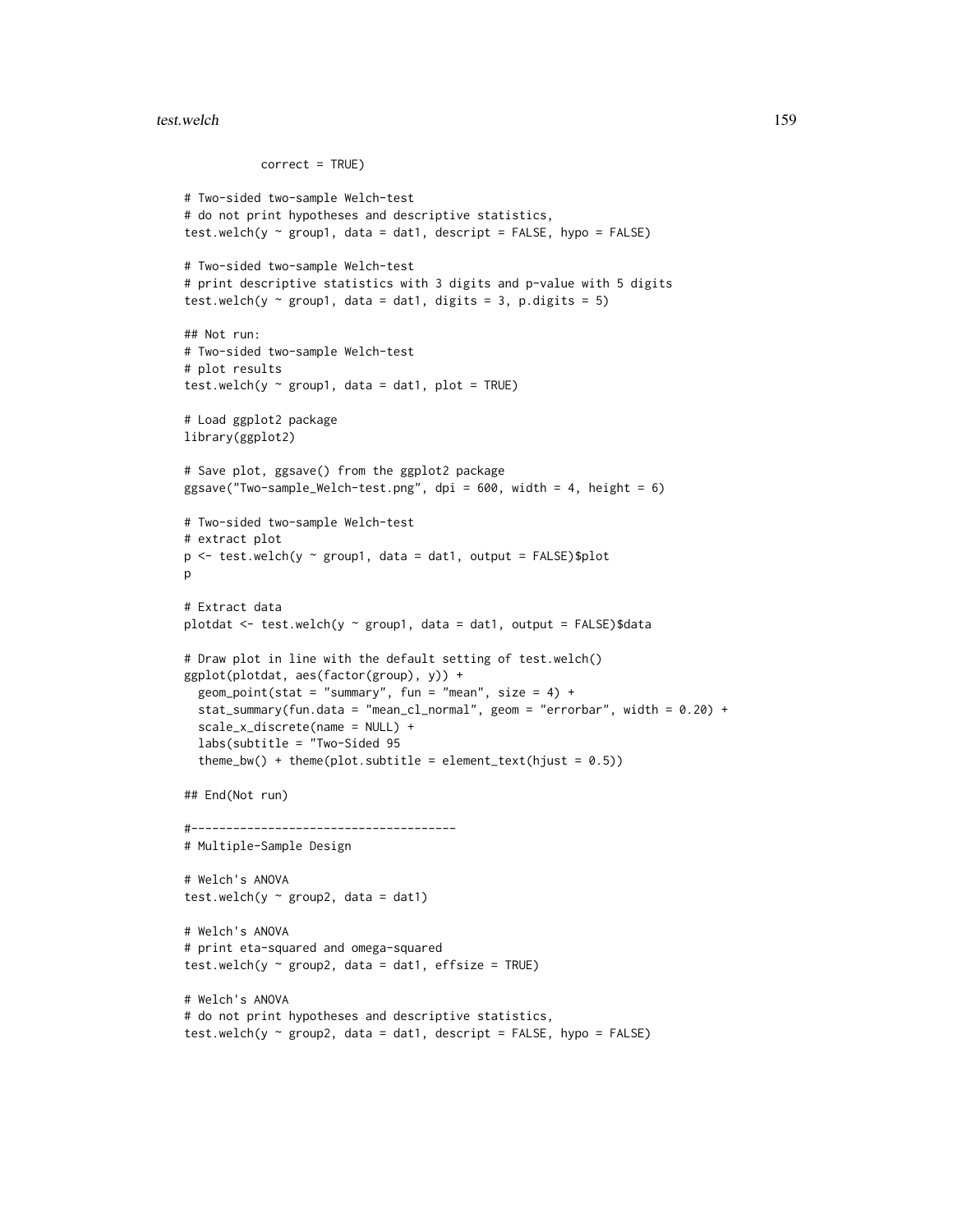```
## Not run:
# Welch's ANOVA
# plot results
test.welch(y \sim group2, data = dat1, plot = TRUE)
# Load ggplot2 package
library(ggplot2)
# Save plot, ggsave() from the ggplot2 package
ggsave("Multiple-sample_Welch-test.png", dpi = 600, width = 4.5, height = 6)
# Welch's ANOVA
# extract plot
p \le - test.welch(y \sim group2, data = dat1, output = FALSE)$plot
p
# Extract data
plotdat <- test.welch(y ~ group2, data = dat1, output = FALSE)$data
# Draw plot in line with the default setting of test.welch()
ggplot(plotdat, aes(group, y)) +
  geom_point(stat = "summary", fun = "mean", size = 4) +
  stat_summary(fun.data = "mean_cl_normal", geom = "errorbar", width = 0.20) +
  scale_x_discrete(name = NULL) +
  labs(subtitle = "Two-Sided 95
  theme_bw() + theme(plot.subtitle = element_text(hjust = 0.5))
## End(Not run)
```
<span id="page-159-0"></span>test.z *z-Test*

#### Description

This function performs one-sample, two-sample, and paired-sample z-tests and provides descriptive statistics, effect size measure, and a plot showing error bars for confidence intervals with jittered data points.

#### Usage

```
test.z(x, \ldots)## Default S3 method:
test.z(x, y = NULL, sigma = NULL, sigma2 = NULL, mu = \theta,
       paired = FALSE, alternative = c("two.sided", "less", "greater"),
       conf<math>. level = 0.95, hypo = TRUE, descript = TRUE, effsize = FALSE,
       plot = FALSE, point.size = 4, error.width = 0.1,
       xlab = NULL, ylab = NULL, ylim = NULL, breaks = ggplot2::waiver(),
       line = TRUE, line.type = 3, line.size = 0.8, jitter = TRUE,
```
<span id="page-159-1"></span>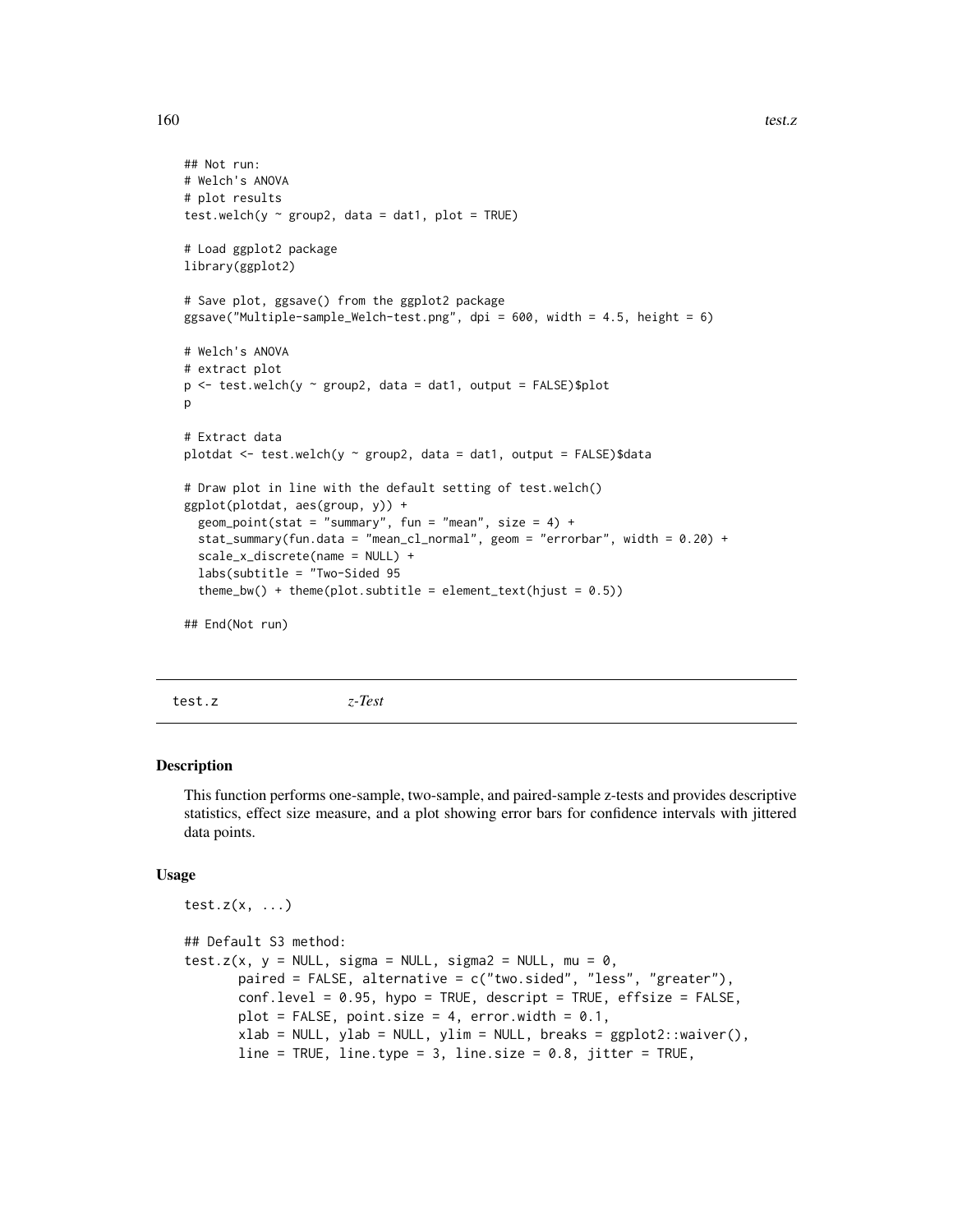```
jitter.size = 1.25, jitter.width = 0.05, jitter.alpha = 0.1,
title = "", subtitle = "Confidence Interval",
digits = 2, p.digits = 4, as.na = NULL, check = TRUE,
output = TRUE, ...
```

```
## S3 method for class 'formula'
test.z(formula, data, sigma = NULL, sigma2 = NULL,
       alternative = c("two.sided", "less", "greater"), conf.level = 0.95,
       hypo = TRUE, descript = TRUE, effsize = FALSE,
      plot = FALSE, point.size = 4, error.width = 0.1,
      xlab = NULL, ylab = NULL, ylim = NULL, breaks = ggplot2::waiver(),
     jitter = TRUE, jitter.size = 1.25, jitter.width = 0.05, jitter.alpha = 0.1,
      title = "", subtitle = "Confidence Interval",
      digits = 2, p.digits = 4, as.na = NULL, check = TRUE,
      output = TRUE, ...)
```
#### Arguments

| X           | a numeric vector of data values.                                                                                                                                                                                                                                                                                                                                  |
|-------------|-------------------------------------------------------------------------------------------------------------------------------------------------------------------------------------------------------------------------------------------------------------------------------------------------------------------------------------------------------------------|
| у           | a numeric vector of data values.                                                                                                                                                                                                                                                                                                                                  |
| sigma       | a numeric vector indicating the population standard deviation(s). In case of two-<br>sample z-test, equal standard deviations are assumed when specifying one value<br>for the argument sigma; when specifying two values for the argument sigma,<br>unequal standard deviations are assumed. Note that either argument sigma or<br>argument sigma2 is specified. |
| sigma2      | a numeric vector indicating the population variance(s). In case of two-sample<br>z-test, equal variances are assumed when specifying one value for the argument<br>sigma2; when specifying two values for the argument sigma, unequal variance<br>are assumed. Note that either argument sigma or argument sigma2 is specified.                                   |
| mu          | a numeric value indicating the population mean under the null hypothesis. Note<br>that the argument mu is only used when computing a one-sample z-test.                                                                                                                                                                                                           |
| paired      | logical: if TRUE, paired-sample z-test is computed.                                                                                                                                                                                                                                                                                                               |
| alternative | a character string specifying the alternative hypothesis, must be one of "two.sided"<br>(default), "greater" or "less".                                                                                                                                                                                                                                           |
| hypo        | logical: if TRUE, null and alternative hypothesis are shown on the console.                                                                                                                                                                                                                                                                                       |
| descript    | logical: if TRUE, descriptive statistics are shown on the console.                                                                                                                                                                                                                                                                                                |
| effsize     | logical: if TRUE, effect size measure Cohen's d is shown on the console.                                                                                                                                                                                                                                                                                          |
| conf.level  | a numeric value between 0 and 1 indicating the confidence level of the interval.                                                                                                                                                                                                                                                                                  |
| plot        | logical: if TRUE, a plot showing error bars for confidence intervals is drawn.                                                                                                                                                                                                                                                                                    |
| point.size  | a numeric value indicating the size aesthetic for the point representing the mean<br>value.                                                                                                                                                                                                                                                                       |
| error.width | a numeric value indicating the horizontal bar width of the error bar.                                                                                                                                                                                                                                                                                             |
| xlab        | a character string specifying the labels for the x-axis.                                                                                                                                                                                                                                                                                                          |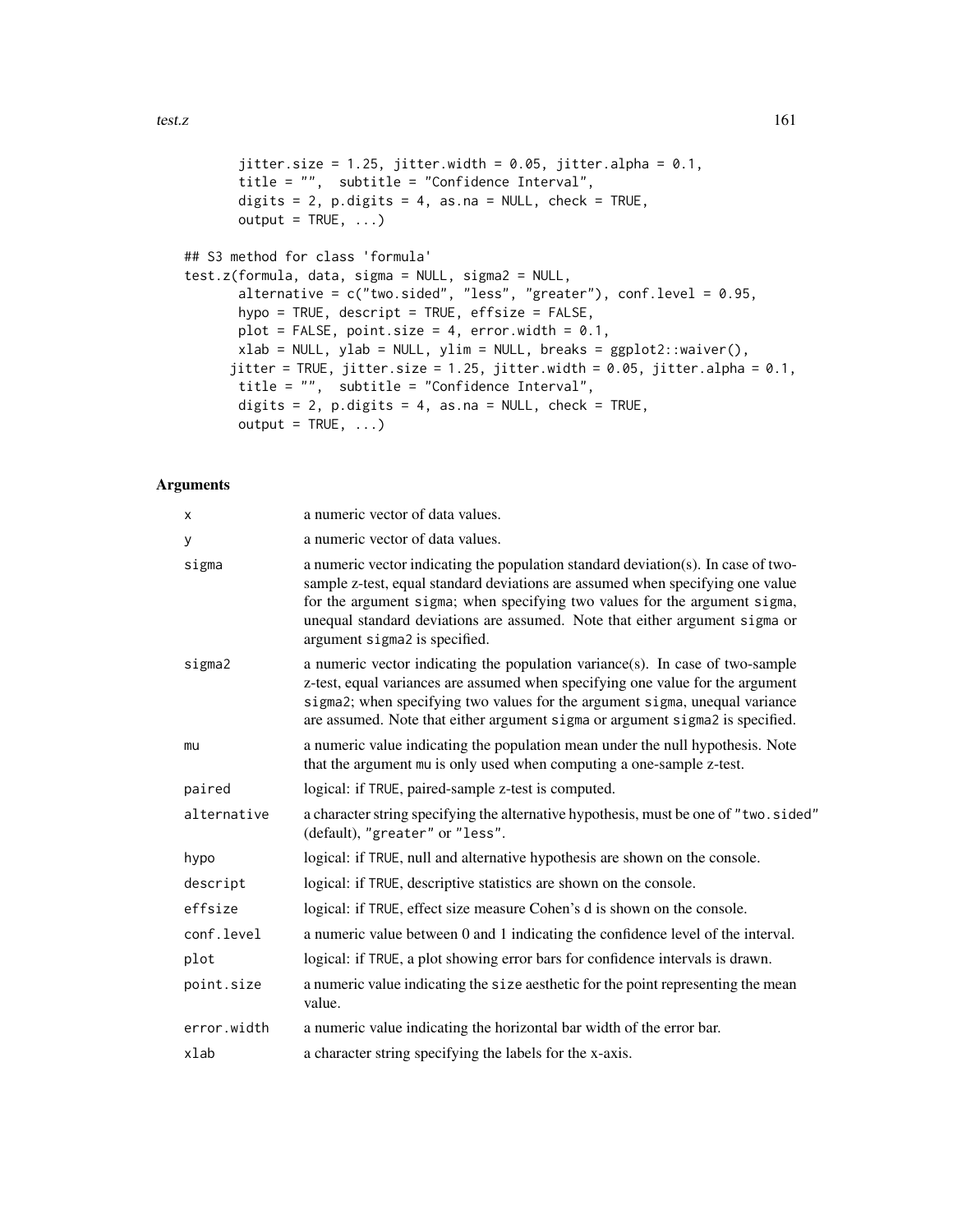| ylab         | a character string specifying the labels for the y-axis.                                                                                                                                                                                                 |
|--------------|----------------------------------------------------------------------------------------------------------------------------------------------------------------------------------------------------------------------------------------------------------|
| ylim         | a numeric vector of length two specifying limits of the limits of the y-axis.                                                                                                                                                                            |
| breaks       | a numeric vector specifying the points at which tick-marks are drawn at the y-<br>axis.                                                                                                                                                                  |
| line         | logical: if TRUE (default), a horizontal line is drawn at mu for the one-sample<br>t-test or at 0 for the paired-sample t-test.                                                                                                                          |
| line.type    | an integer value or character string specifying the line type for the line repre-<br>senting the population mean under the null hypothesis, i.e., $0 =$ blank, $1 =$ solid,<br>$2 =$ dashed, $3 =$ dotted, $4 =$ dotdash, $5 =$ longdash, $6 =$ twodash. |
| line.size    | a numeric value indicating the size aesthetic for the line representing the popu-<br>lation mean under the null hypothesis.                                                                                                                              |
| jitter       | logical: if TRUE (default), jittered data points are drawn.                                                                                                                                                                                              |
| jitter.size  | a numeric value indicating the size aesthetic for the jittered data points.                                                                                                                                                                              |
| jitter.width | a numeric value indicating the amount of vertical and horizontal jitter.                                                                                                                                                                                 |
| jitter.alpha | a numeric value indicating the opacity of the jittered data points.                                                                                                                                                                                      |
| title        | a character string specifying the text for the title for the plot.                                                                                                                                                                                       |
| subtitle     | a character string specifying the text for the subtitle for the plot.                                                                                                                                                                                    |
| digits       | an integer value indicating the number of decimal places to be used for display-<br>ing descriptive statistics and confidence interval.                                                                                                                  |
| p.digits     | an integer value indicating the number of decimal places to be used for display-<br>ing the $p$ -value.                                                                                                                                                  |
| as.na        | a numeric vector indicating user-defined missing values, i.e. these values are<br>converted to NA before conducting the analysis.                                                                                                                        |
| check        | logical: if TRUE, argument specification is checked.                                                                                                                                                                                                     |
| output       | logical: if TRUE, output is shown on the console.                                                                                                                                                                                                        |
| formula      | in case of two sample z-test (i.e., paired = FALSE), a formula of the form $y \sim$<br>group where group is a numeric variable, character variable or factor with two<br>values or factor levels giving the corresponding groups.                        |
| data         | a matrix or data frame containing the variables in the formula formula.                                                                                                                                                                                  |
| $\cdots$     | further arguments to be passed to or from methods.                                                                                                                                                                                                       |

#### Details

Cohen's d reported when argument effsize = TRUE is based on the population standard deviation specified in sigma or the square root of the population variance specified in sigma2. In a one-sample and paired-sample design, Cohen's d is the mean of the difference scores divided by the population standard deviation of the difference scores (i.e., equivalent to Cohen's  $d_z$  according to Lakens, 2013). In a two-sample design, Cohen's d is the difference between means of the two groups of observations divided by either the population standard deviation when assuming and specifying equal standard deviations or the unweighted pooled population standard deviation when assuming and specifying unequal standard deviations.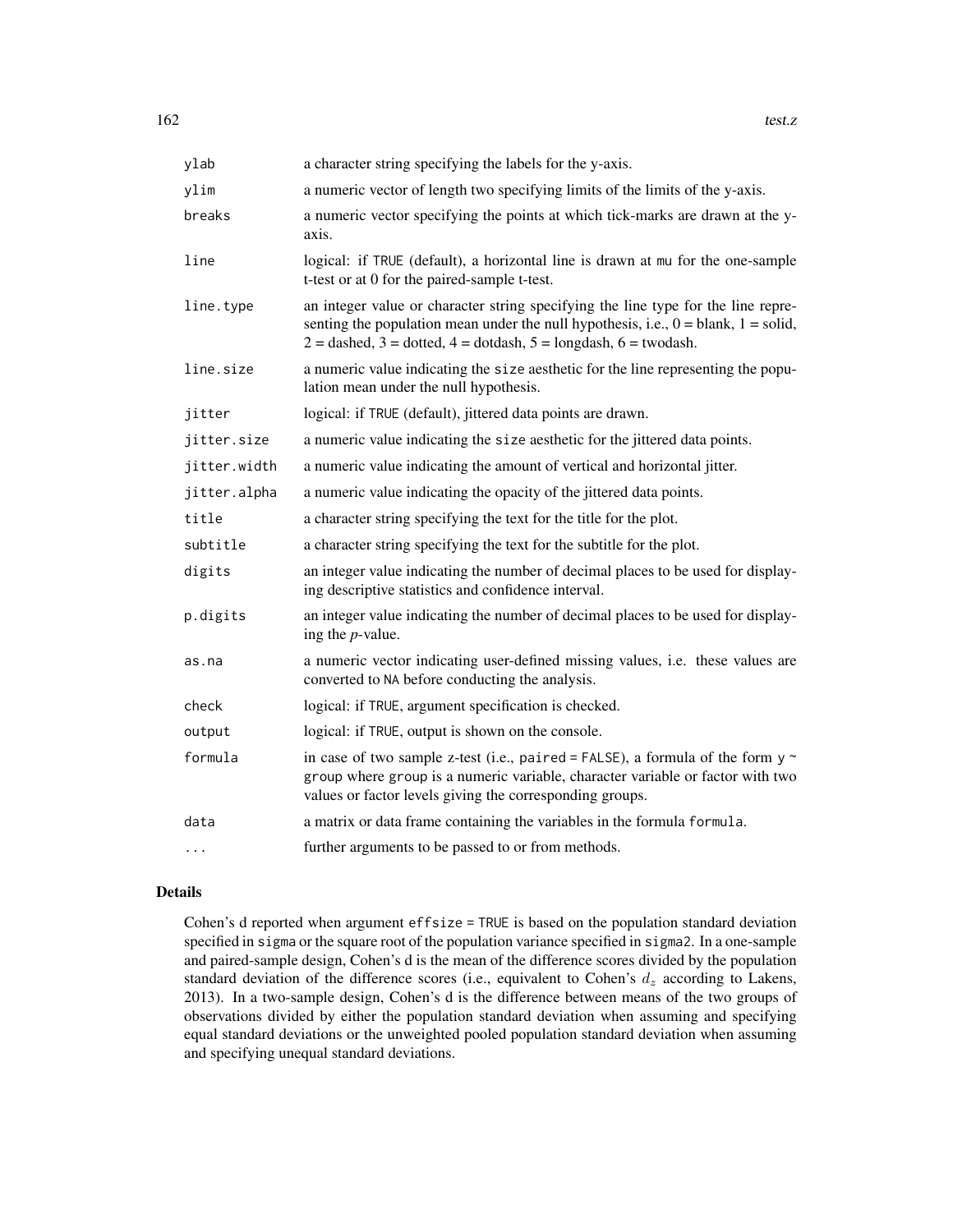#### <span id="page-162-0"></span>Value

Returns an object of class misty.object, which is a list with following entries: function call (call), type of analysis type, list with the input specified in x (data), specification of function arguments (args), and result table (result).

#### Author(s)

Takuya Yanagida <takuya.yanagida@univie.ac.at>

## References

Lakens, D. (2013). Calculating and reporting effect sizes to facilitate cumulative science: A practical primer for t-tests and ANOVAs. *Frontiers in Psychology, 4*, 1-12. https://doi.org/10.3389/fpsyg.2013.00863

Rasch, D., Kubinger, K. D., & Yanagida, T. (2011). *Statistics in psychology - Using R and SPSS*. John Wiley & Sons.

#### See Also

[test.t](#page-148-0), [aov.b](#page-2-0), [test.welch](#page-155-0), [cohens.d](#page-35-0), [ci.mean.diff](#page-15-0), [ci.mean](#page-13-0)

#### Examples

```
dat1 <- data.frame(group = c(1, 1, 1, 1, 1, 1, 2, 2, 2, 2, 2),
                  x = c(3, 1, 4, 2, 5, 3, 2, 3, 6, 4, 3, NA))#--------------------------------------
# One-Sample Design
# Two-sided one-sample z-test
# population mean = 3, population standard deviation = 1.2
test.z(dat1$x, sigma = 1.2, mu = 3)
# Two-sided one-sample z-test
# population mean = 3, population variance = 1.44
test.z(dat1$x, sigma2 = 1.44, mu = 3)
# One-sided one-sample z-test
# population mean = 3, population standard deviation = 1.2
test.z(dat1$x, sigma = 1.2, mu = 3, alternative = "greater")
# Two-sided one-sample z-test
# population mean = 3, population standard deviation = 1.2
# convert value 3 to NA
test.z(dat1$x, sigma = 1.2, mu = 3, as.na = 3)
# Two-sided one-sample z-test
# population mean = 3, population standard deviation = 1.2
# print Cohen's d
test.z(dat1$x, sigma = 1.2, mu = 3, effsize = TRUE)
# Two-sided one-sample z-test
```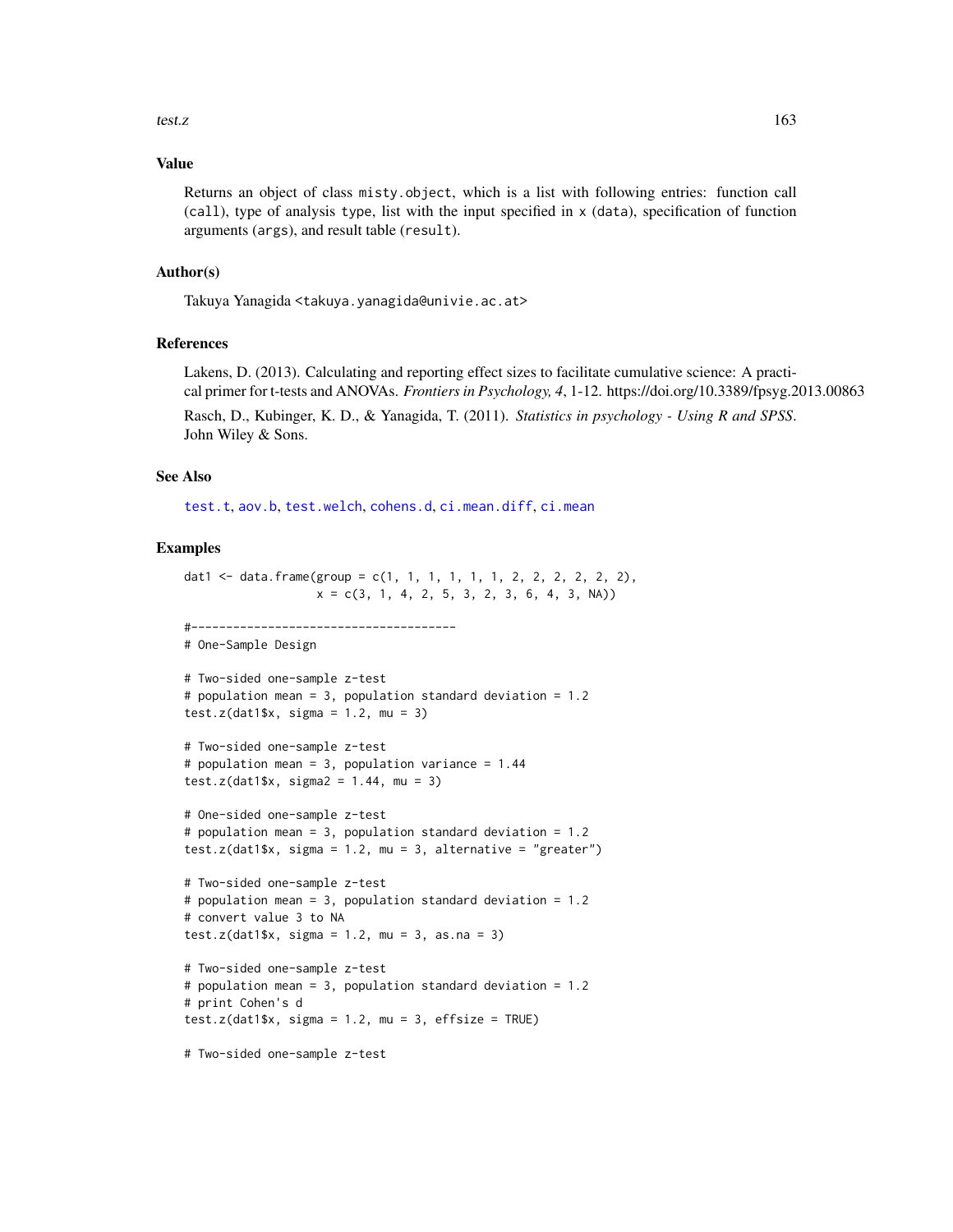```
# population mean = 3, population standard deviation = 1.2
# do not print hypotheses and descriptive statistics
test.z(dat1$x, sigma = 1.2, mu = 3, hypo = FALSE, descript = FALSE)
# Two-sided one-sample z-test
# population mean = 3, population standard deviation = 1.2
# print descriptive statistics with 3 digits and p-value with 5 digits
test.z(dat1$x, sigma = 1.2, mu = 3, digits = 3, p.digits = 5)
## Not run:
# Two-sided one-sample z-test
# population mean = 3, population standard deviation = 1.2
# plot results
test.z(dat1$x, sigma = 1.2, mu = 3, plot = TRUE)
# Load ggplot2 package
library(ggplot2)
# Save plot, ggsave() from the ggplot2 package
ggsave("One-sample_z-test.png", dpi = 600, width = 3, height = 6)
# Two-sided one-sample z-test
# population mean = 3, population standard deviation = 1.2
# extract plot
p \le - test.z(dat1$x, sigma = 1.2, mu = 3, output = FALSE)$plot
p
# Extract data
plotdat <- data.frame(test.z(dat1$x, sigma = 1.2, mu = 3, output = FALSE)$data[[1]])
# Extract results
result \le test.z(dat1$x, sigma = 1.2, mu = 3, output = FALSE)$result
# Draw plot in line with the default setting of test.z()
ggplot(plotdat, aes(0, x)) +
  geom_point(data = result, aes(x = 0L, m), size = 4) +
  geom_errorbar(data = result, aes(x = 0L, y = m, ymin = m.low, ymax = m.upp),
                width = 0.2) +
  scale_x_{continuous(name = NULL, limits = c(-2, 2)) +scale_y_continuous(name = NULL) +
  geom_hline(yintercept = 3, linetype = 3, size = 0.8) +
  labs(subtitle = "Two-Sided 95
  theme_bw() + theme(plot.subtitle = element_text(hjust = 0.5),
                     axis.text.x = element\_blank(),axis.ticks.x = element_blank())
## End(Not run)
#--------------------------------------
# Two-Sample Design
# Two-sided two-sample z-test
```
# population standard deviation (SD) = 1.2, equal SD assumption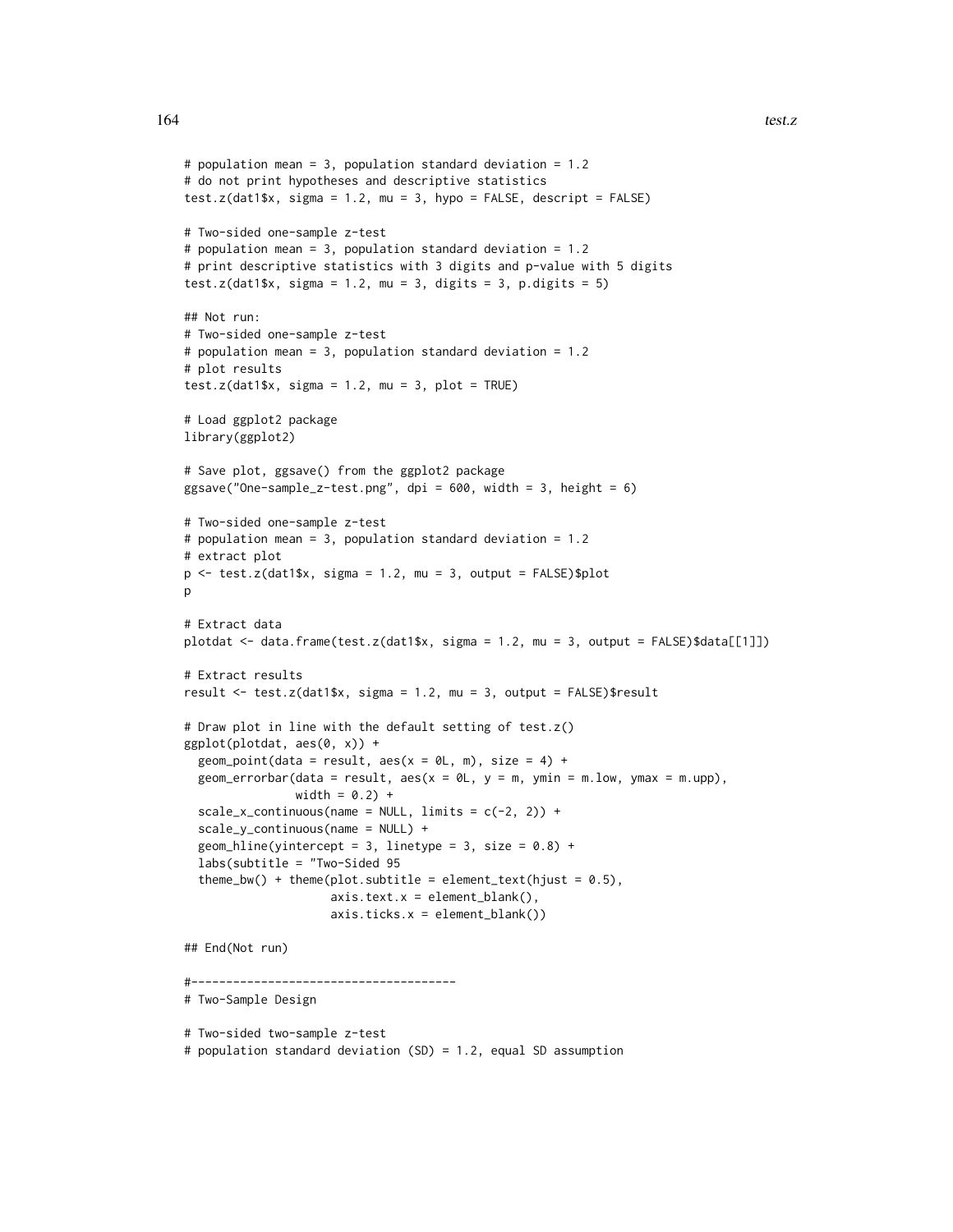```
test.z(x \sim group, sigma = 1.2, data = dat1)
# Two-sided two-sample z-test
# population standard deviation (SD) = 1.2 and 1.5, unequal SD assumption
test.z(x \sim group, sigma = c(1.2, 1.5), data = dat1)
# Two-sided two-sample z-test
# population variance (Var) = 1.44 and 2.25, unequal Var assumption
test.z(x \sim group, sigma2 = c(1.44, 2.25), data = dat1)
# One-sided two-sample z-test
# population standard deviation (SD) = 1.2, equal SD assumption
test.z(x \sim group, sigma = 1.2, data = dat1, alternative = "greater")
# Two-sided two-sample z-test
# population standard deviation (SD) = 1.2, equal SD assumption
# print Cohen's d
test.z(x \sim group, sigma = 1.2, data = dat1, effsize = TRUE)
# Two-sided two-sample z-test
# population standard deviation (SD) = 1.2, equal SD assumption
# do not print hypotheses and descriptive statistics,
# print Cohen's d
test.z(x \sim group, sigma = 1.2, data = dat1, descript = FALSE, hypo = FALSE)
# Two-sided two-sample z-test
# population mean = 3, population standard deviation = 1.2
# print descriptive statistics with 3 digits and p-value with 5 digits
test.z(x \sim group, sigma = 1.2, data = dat1, digits = 3, p.digits = 5)
## Not run:
# Two-sided two-sample z-test
# population standard deviation (SD) = 1.2, equal SD assumption
# plot results
test.z(x \sim group, sigma = 1.2, data = dat1, plot = TRUE)
# Load ggplot2 package
library(ggplot2)
# Save plot, ggsave() from the ggplot2 package
ggsave("Two-sample_z-test.png", dpi = 600, width = 4, height = 6)
# Two-sided two-sample z-test
# population standard deviation (SD) = 1.2, equal SD assumption
# extract plot
p \le - test.z(x ~ group, sigma = 1.2, data = dat1, output = FALSE)$plot
p
## End(Not run)
#-----------------
group1 < -c(3, 1, 4, 2, 5, 3, 6, 7)
```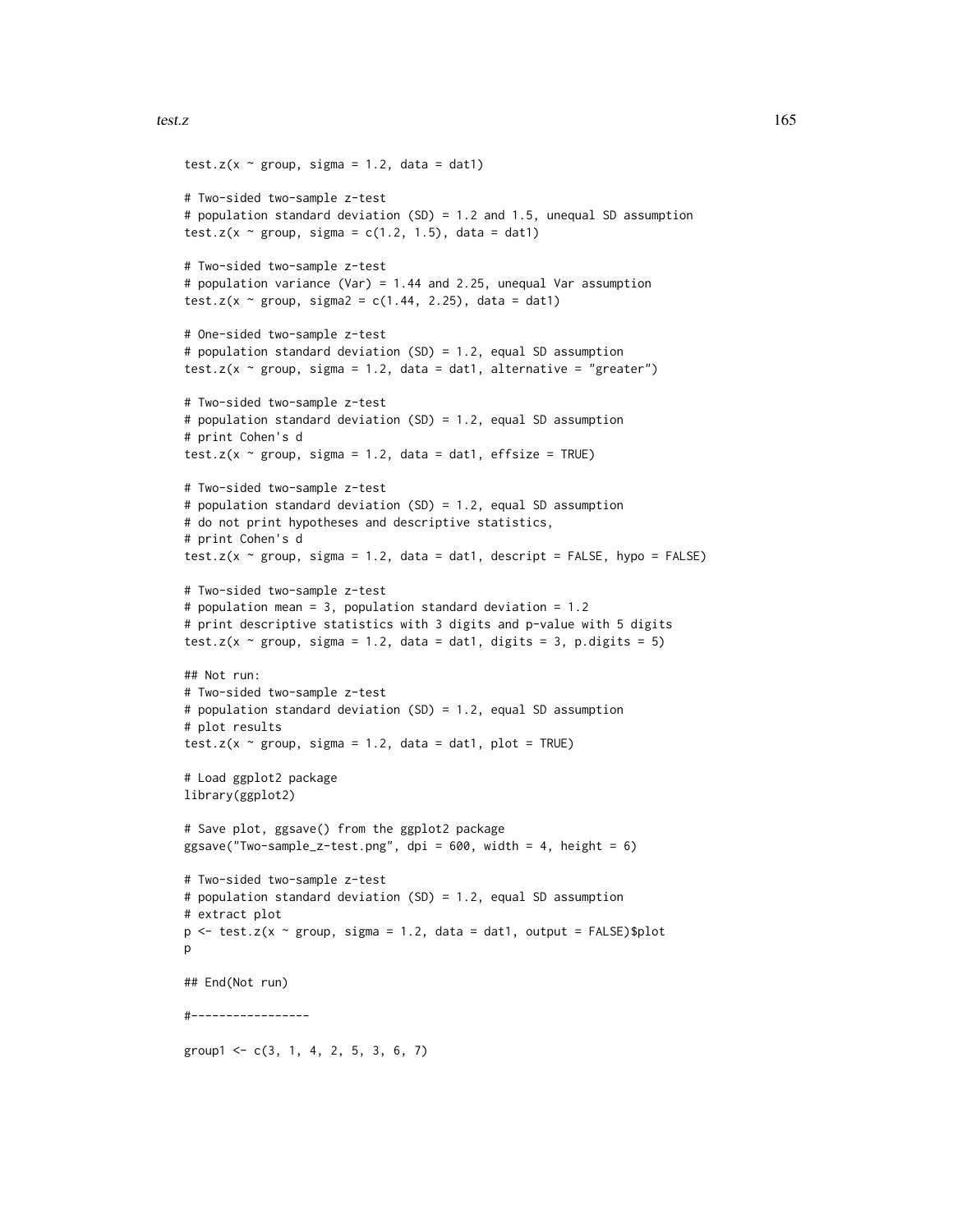```
group2 <- c(5, 2, 4, 3, 1)# Two-sided two-sample z-test
# population standard deviation (SD) = 1.2, equal SD assumption
test.z(group1, group2, sigma = 1.2)
#--------------------------------------
# Paired-Sample Design
dat2 <- data.frame(pre = c(1, 3, 2, 5, 7),
                   post = c(2, 2, 1, 6, 8), stringsAsFactors = FALSE)
# Two-sided paired-sample z-test
# population standard deviation of difference score = 1.2
test.z(dat2$pre, dat2$post, sigma = 1.2, paired = TRUE)
# Two-sided paired-sample z-test
# population variance of difference score = 1.44
test.z(dat2$pre, dat2$post, sigma2 = 1.44, paired = TRUE)
# One-sided paired-sample z-test
# population standard deviation of difference score = 1.2
test.z(dat2$pre, dat2$post, sigma = 1.2, paired = TRUE,
       alternative = "greater")
# Two-sided paired-sample z-test
# population standard deviation of difference score = 1.2
# convert value 1 to NA
test.z(dat2$pre, dat2$post, sigma = 1.2, as.na = 1, paired = TRUE)
# Two-sided paired-sample z-test
# population standard deviation of difference score = 1.2
# print Cohen's d
test.z(dat2$pre, dat2$post, sigma = 1.2, paired = TRUE, effsize = TRUE)
# Two-sided paired-sample z-test
# population standard deviation of difference score = 1.2
# do not print hypotheses and descriptive statistics
test.z(dat2$pre, dat2$post, sigma = 1.2, mu = 3, paired = TRUE,
       hypo = FALSE, descript = FALSE)
# Two-sided paired-sample z-test
# population standard deviation of difference score = 1.2
# print descriptive statistics with 3 digits and p-value with 5 digits
test.z(dat2$pre, dat2$post, sigma = 1.2, paired = TRUE,
       digits = 3, p.digits = 5)
## Not run:
# Two-sided paired-sample z-test
# population standard deviation of difference score = 1.2
# plotresults
test.z(dat2$pre, dat2$post, sigma = 1.2, paired = TRUE, plot = TRUE)
```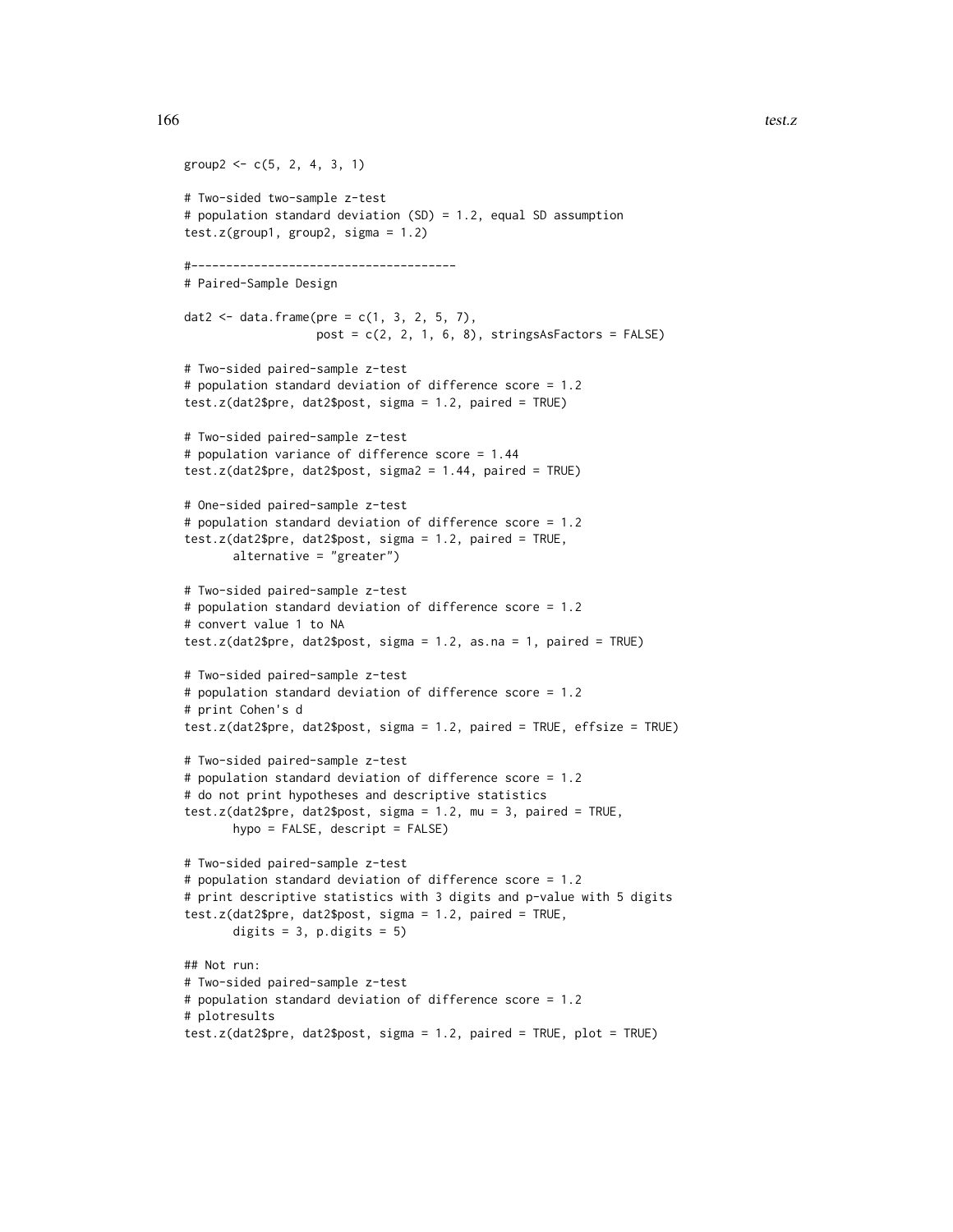#### <span id="page-166-0"></span>write.mplus 167

```
# Load ggplot2 package
library(ggplot2)
# Save plot, ggsave() from the ggplot2 package
ggsave("Paired-sample_z-test.png", dpi = 600, width = 3, height = 6)
# Two-sided paired-sample z-test
# population standard deviation of difference score = 1.2
# extract plot
p <- test.z(dat2$pre, dat2$post, sigma = 1.2, paired = TRUE, output = FALSE)$plot
p
# Extract data
plotdat <- data.frame(test.z(dat2$pre, dat2$post, sigma = 1.2, paired = TRUE,
                      output = FALSE)$data)
# Difference score
plotdat$diff <- plotdat$y - plotdat$x
# Extract results
result <- test.z(dat2$pre, dat2$post, sigma = 1.2, paired = TRUE,
                 output = FALSE)$result
# Draw plot in line with the default setting of test.t()
ggplot(plotdat, aes(0, diff)) +
 geom_point(data = result, aes(x = 0, m.diff), size = 4) +
 geom_errorbar(data = result,
                aes(x = 0L, y = m.diff, ymin = m.low, ymax = m.up), width = 0.2) +scale_x_{continuous(name = NULL, limits = c(-2, 2)) +scale_y_continuous(name = "y") +
 geom_hline(yintercept = 0, linetype = 3, size = 0.8) +
 labs(subtitle = "Two-Sided 95
 theme_bw() + theme(plot.subtitle = element_text(hjust = 0.5),
                     axis.text.x = element\_blank(),axis.ticks.x = element_blank())
```
## End(Not run)

write.mplus *Write Mplus Data File*

#### Description

This function writes a matrix or data frame to a tab-delimited file without variable names, a Mplus input template, and a text file with variable names. Note that only numeric variables are allowed, i.e., non-numeric variables will be removed from the data set. Missing data will be coded as a single numeric value.

#### Usage

```
write.mplus(x, file = "Mplus_Data.dat", input = TRUE, n.var = 8,
           var = FALSE, na = -99, check = TRUE)
```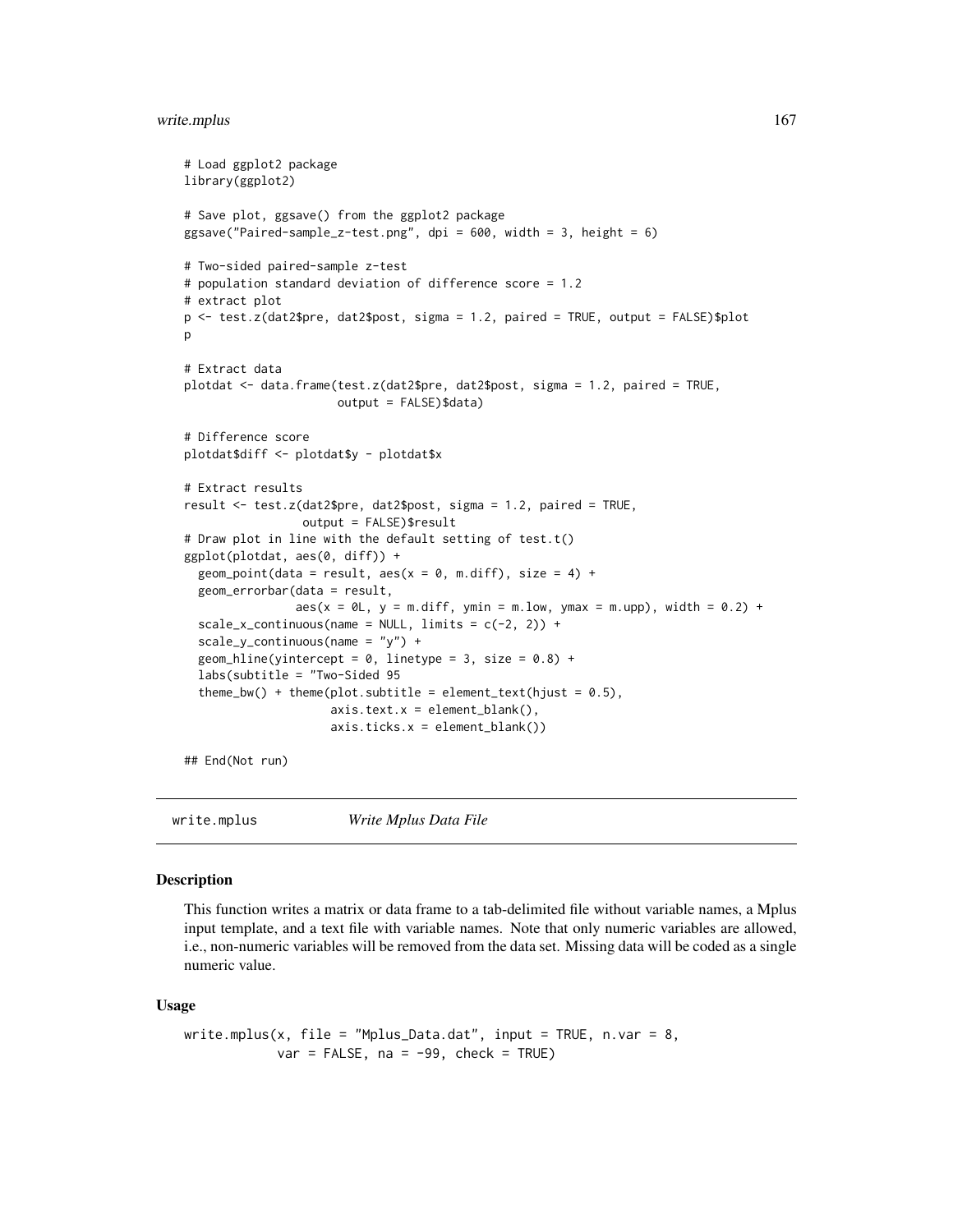## <span id="page-167-0"></span>Arguments

| x     | a matrix or data frame to be written to a tab-delimited file.                                                                                      |
|-------|----------------------------------------------------------------------------------------------------------------------------------------------------|
| file  | a character string naming a file with or without the file extension '.dat', e.g.,<br>"Mplus_Data.dat" or "Mplus_Data".                             |
| input | logical: if TRUE (default), Mplus input template is written in a text file named<br>according to the argument file with the extension _INPUT. inp. |
| n.var | a numeric value indicating the number of variables in each line under NAMES ARE<br>in the the Mplus input template.                                |
| var   | logical: if TRUE, variable names are written in a text file named according to the<br>argument file with the extension _VARNAMES. txt.             |
| na    | a numeric value or character string representing missing values (NA) in the data<br>set.                                                           |
| check | logical: if TRUE, argument specification is checked.                                                                                               |

## Value

None.

## Author(s)

Takuya Yanagida <takuya.yanagida@univie.ac.at>

## References

Muthen, L. K., & Muthen, B. O. (1998-2017). *Mplus User's Guide* (8th ed.). Muthen & Muthen.

## See Also

[read.mplus](#page-125-0), [run.mplus](#page-132-0)

## Examples

## Not run:

# Write Mplus Data File and a Mplus input template write.mplus(mtcars)

```
# Write Mplus Data File "mtcars.dat" and a Mplus input template "mtcars_INPUT.inp",
# missing values coded with -999, 4 variables in each line under "NAMES ARE"
# write variable names in a text file called "mtcars_VARNAMES.inp"
write.mplus(mtcars, file = "mtcars.dat", n.var = 4, var = TRUE, na = -999)
```
## End(Not run)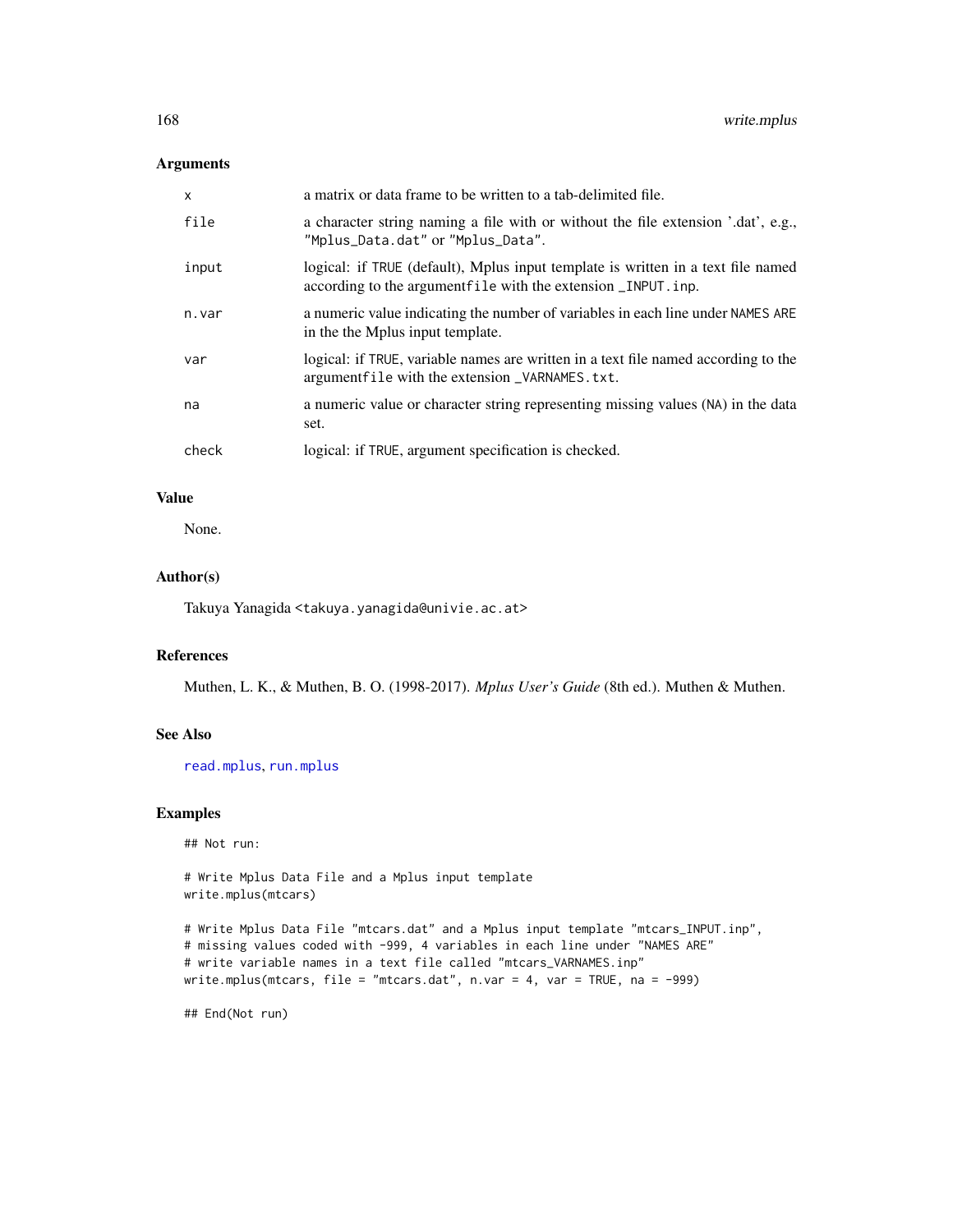<span id="page-168-0"></span>

#### Description

This function writes the results of a misty object (misty.object) into a Excel file.

#### Usage

 $write.readtt(x, file = "Results.xlsx")$ 

#### Arguments

|      | misty object (misty.object) resulting from a misty function supported by the<br>write.result function (see 'Details'). |
|------|------------------------------------------------------------------------------------------------------------------------|
| file | a character string naming a file with or without file extension '.xlsx', e.g., "Results.xlsx"<br>or "Results".         |

## Details

Currently the function supports result objects from the function cor.matrix, crosstab, freq, item.alpha, item.alpha, item.cfa, item.omega, multilevel.cor, multilevel.descript, na.coverage, na.descript, and na.pattern.

#### Author(s)

Takuya Yanagida <takuya.yanagida@univie.ac.at>

#### See Also

[cor.matrix](#page-47-0), [crosstab](#page-53-0), [freq](#page-69-0), [item.alpha](#page-75-0), [item.cfa](#page-78-0), [item.omega](#page-86-0), [multilevel.cor](#page-93-0), [multilevel.descript](#page-97-0), [na.coverage](#page-115-0), [na.descript](#page-116-0), [na.pattern](#page-119-0)

## Examples

```
## Not run:
#--------------------------------------
# cor.matrix() function
result <- cor.matrix(mtcars, print = "all", output = FALSE)
write.result(result, "Correlation.xlsx")
#--------------------------------------
# crosstab() function
result <- crosstab(mtcars[, c("carb", "gear")], print = "all", output = FALSE)
write.result(result, "Crosstab.xlsx")
#--------------------------------------
```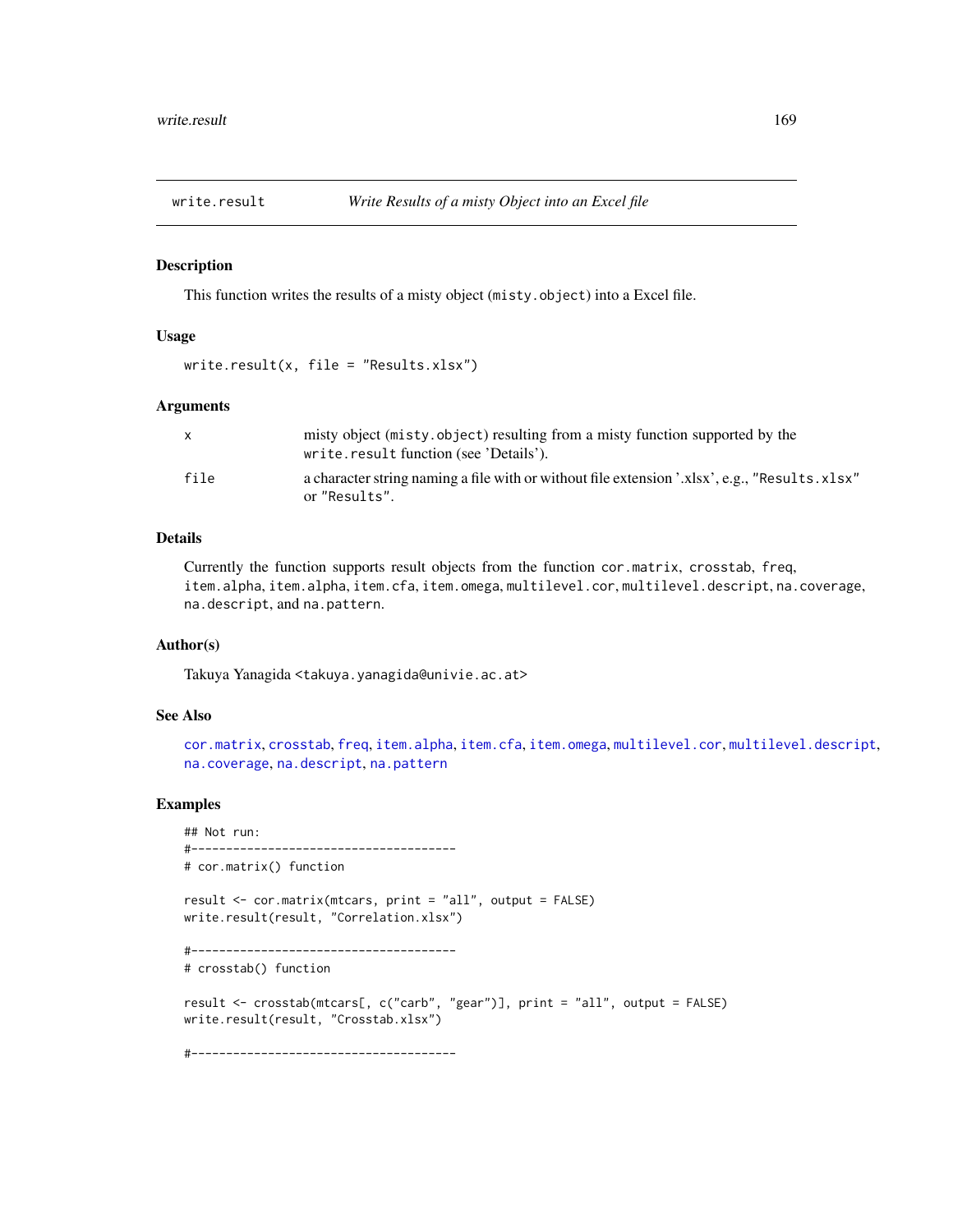#### 170 write.result

```
# descript() function
result <- descript(mtcars, output = FALSE)
write.result(result, "Descript.xlsx")
#--------------------------------------
# freq() function
result <- freq(mtcars, exclude = 99, output = FALSE)
write.result(result, "Freq.xlsx")
#--------------------------------------
# item.alpha() function
result <- item.alpha(attitude, output = FALSE)
write.result(result, "Alpha.xlsx")
#--------------------------------------
# item.cfa() function
# Load data set "HolzingerSwineford1939" in the lavaan package
data("HolzingerSwineford1939", package = "lavaan")
result <- item.cfa(HolzingerSwineford1939[, c("x1", "x2", "x3")],
                  output = FALSE)
write.result(result, "CFA.xlsx")
#--------------------------------------
# item.omega() function
result <- item.omega(attitude, output = FALSE)
write.result(result, "Omega.xlsx")
#--------------------------------------
# multilevel.cor() function
# Load data set "Demo.twolevel" in the lavaan package
data("Demo.twolevel", package = "lavaan")
result <- multilevel.cor(Demo.twolevel[, c("y1", "y2", "y3")],
                         cluster = Demo.twolevel$cluster, output = FALSE)
write.result(result, "Multilevel_Correlation.xlsx")
#--------------------------------------
# multilevel.descript() function
# Load data set "Demo.twolevel" in the lavaan package
data("Demo.twolevel", package = "lavaan")
result <- multilevel.descript(Demo.twolevel[, c("y1", "y2", "y3")],
                              cluster = Demo.twolevel$cluster, output = FALSE)
write.result(result, "Multilevel_Descript.xlsx")
```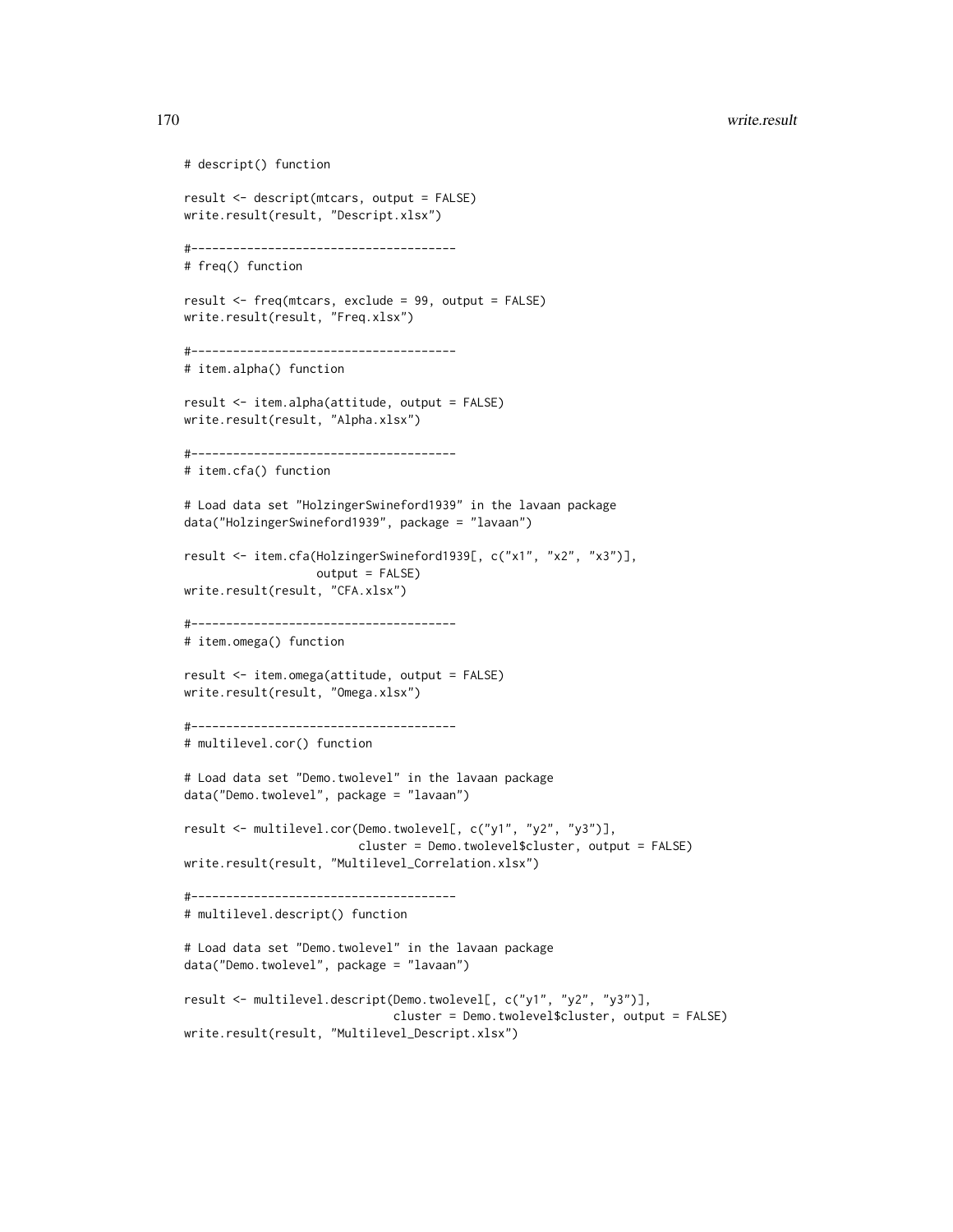#### <span id="page-170-0"></span>write.sav 171

#-------------------------------------- # na.coverage() function dat  $\leq$  data.frame(x = c(1, NA, NA, 6, 3),  $y = c(7, NA, 8, 9, NA)$ ,  $z = c(2, NA, 3, NA, 5))$ result <- na.coverage(dat, output = FALSE) write.result(result, "NA\_Coverage.xlsx") #-------------------------------------- # na.descript() function dat  $\le$  data.frame(x1 = c(1, NA, 2, 5, 3, NA, 5, 2),  $x2 = c(4, 2, 5, 1, 5, 3, 4, 5),$  $x3 = c(NA, 3, 2, 4, 5, 6, NA, 2),$  $x4 = c(5, 6, 3, NA, NA, 4, 6, NA))$ result <- na.descript(dat, table = TRUE, output = FALSE) write.result(result, "NA\_Descriptives.xlsx") #-------------------------------------- # na.pattern() function dat  $\leq$  data.frame(x = c(1, NA, NA, 6, 3),  $y = c(7, NA, 8, 9, NA),$  $z = c(2, NA, 3, NA, 5))$ result <- na.pattern(dat, output = FALSE) write.result(result, "NA\_Pattern.xlsx") ## End(Not run)

write.sav *Write SPSS File*

## Description

This function writes a data frame or matrix into a SPSS file by either using the write\_sav() function in the haven package by Hadley Wickham and Evan Miller (2019) or the free software *PSPP* (see: <https://www.gnu.org/software/pspp/pspp.html>).

#### Usage

```
write.sav(x, file = "SPSS_Data.sav", var.attr = NULL, pspp.path = NULL,
          digits = 2, write.csv = FALSE, sep = c(";", ","), na = "",
          write.\,sys = FALSE, check = TRUE)
```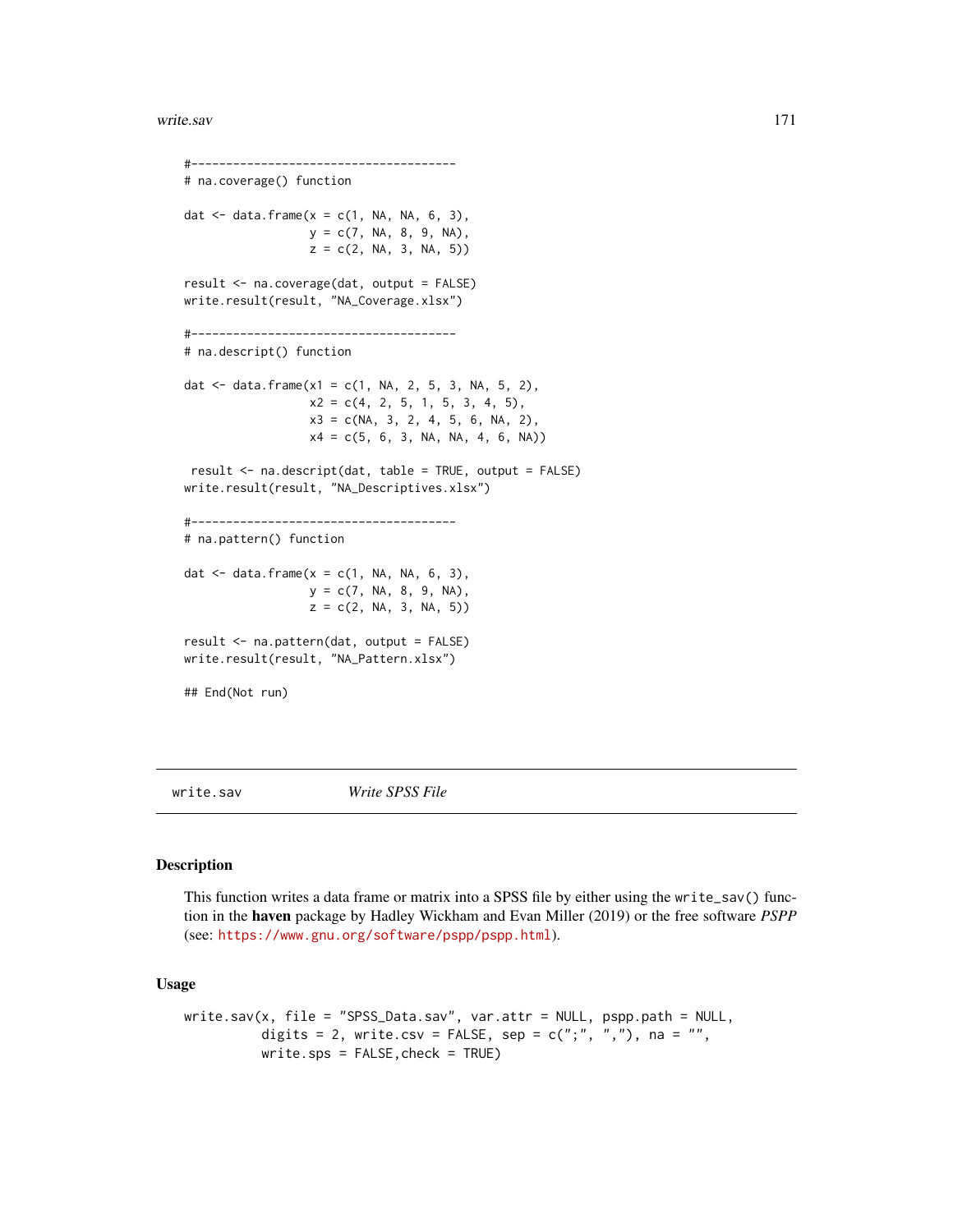#### **Arguments**

| X         | a matrix or data frame to be written in SPSS, vectors are coerced to a data frame.                                                                                                                                                                                                               |
|-----------|--------------------------------------------------------------------------------------------------------------------------------------------------------------------------------------------------------------------------------------------------------------------------------------------------|
| file      | a character string naming a file with or without file extension '.sav', e.g., "My_SPSS_Data.sav"<br>or "My_SPSS_Data".                                                                                                                                                                           |
| var.attr  | a matrix or data frame with variable attributes used in the SPSS file, only 'vari-<br>able labels' (column name label), 'value labels' column name values, and<br>'user-missing values' column name missing are supported (see 'Details').                                                       |
| pspp.path | a character string indicating the path where the PSPP folder is located on the<br>computer, e.g.C:/Program Files/PSPP/.                                                                                                                                                                          |
| digits    | an integer value indicating the number of decimal places shown in the SPSS file<br>for non-integer variables.                                                                                                                                                                                    |
| write.csv | logical: if TRUE, CSV file is written along with the SPSS file.                                                                                                                                                                                                                                  |
| sep       | a character string for specifying the CSV file, either "; " for the separator and<br>"." for the decimal point (default, i.e. equivalent to write.csv2) or "." for the<br>decimal point and "," for the separator (i.e. equivalent to write.csv), must be<br>one of both "; " (default) or ", ". |
| na        | a character string for specifying missing values in the CSV file.                                                                                                                                                                                                                                |
| write.sps | logical: if TRUE, SPSS syntax is written along with the SPSS file when using<br>PSPP.                                                                                                                                                                                                            |
| check     | logical: if TRUE, variable attributes specified in the argument var. attr is checked.                                                                                                                                                                                                            |

## Details

If arguments pspp.path is not specified (i.e., pspp.path = NULL), write\_sav() function in the haven is used. Otherwise the object x is written as CSV file, which is subsequently imported into SPSS using the free software *PSPP* by executing a SPSS syntax written in R. Note that *PSPP* needs to be installed on your computer when using the pspp.path argument.

A SPSS file with 'variable labels', 'value labels', and 'user-missing values' is written by specifying the var.attr argument. Note that the number of rows in the matrix or data frame specified in var.attr needs to match with the number of columns in the data frame or matrix specified in x, i.e., each row in var.attr represents the variable attributes of the corresponding variable in x. In addition, column names of the matrix or data frame specified in var.attr needs to be labeled as label for 'variable labels, values for 'value labels', and missing for 'user-missing values'.

Labels for the values are defined in the column values of the matrix or data frame in var.attr using the equal-sign (e.g.,  $\emptyset$  = female) and are separated by a semicolon (e.g.,  $\emptyset$  = female; 1 = male).

User-missing values are defined in the column missing of the matrix or data frame in var.attr, either specifying one user-missing value (e.g., -99) or more than one but up to three user-missing values separated by a semicolon (e.g., -77; -99.

#### Note

Part of the function using *PSPP* was adapted from the write.pspp() function in the **miceadds** package by Alexander Robitzsch, Simon Grund and Thorsten Henke (2019).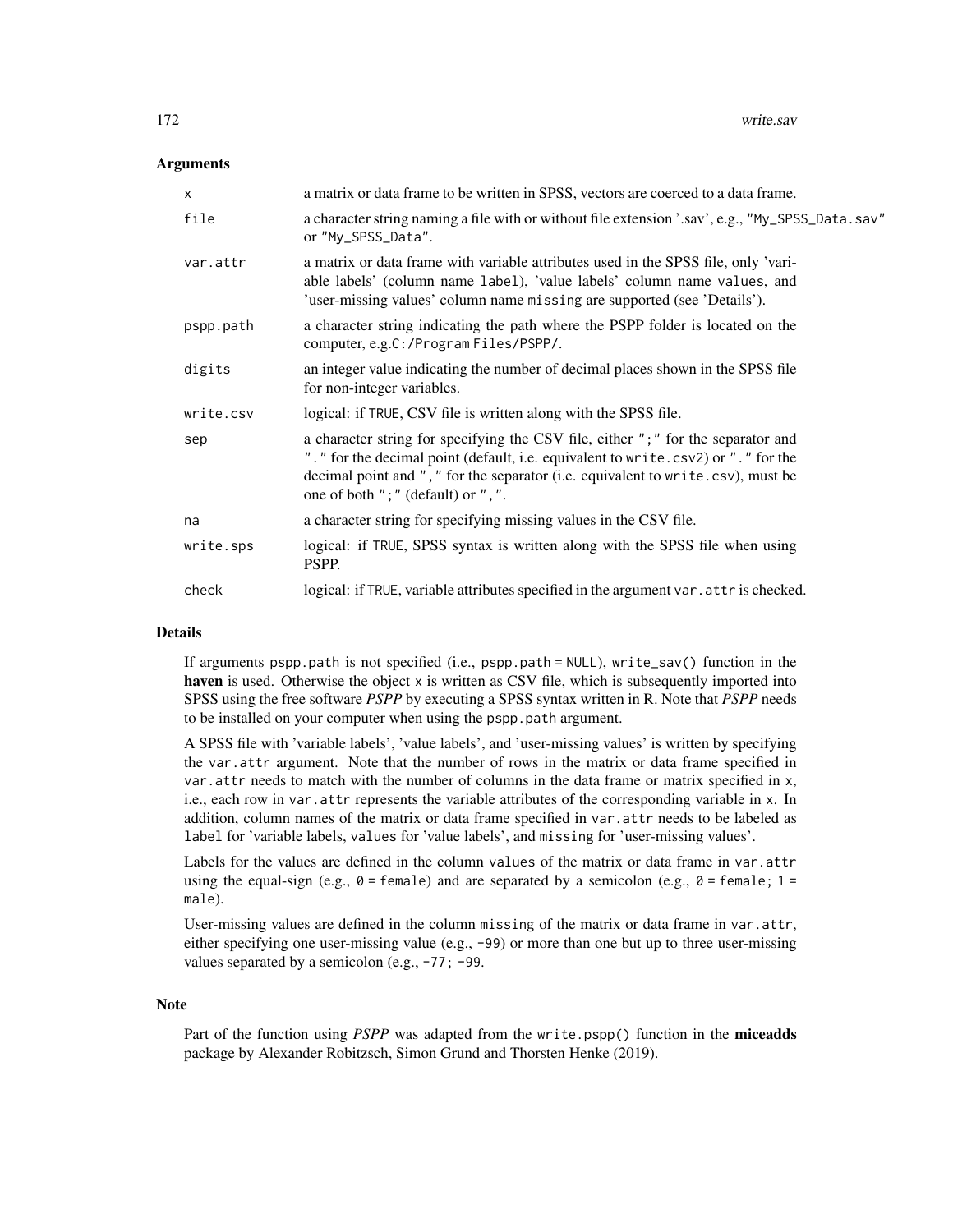#### <span id="page-172-0"></span>write.sav 173

#### Author(s)

Takuya Yanagida <takuya.yanagida@univie.ac.at>

#### References

GNU Project (2018). *GNU PSPP for GNU/Linux* (Version 1.2.0). Boston, MA: Free Software Foundation. urlhttps://www.gnu.org/software/pspp/

Wickham H., & Miller, E. (2019). *haven: Import and Export 'SPSS', 'Stata' and 'SAS' Files*. R package version 2.2.0. <https://CRAN.R-project.org/package=haven>

Robitzsch, A., Grund, S., & Henke, T. (2019). *miceadds: Some additional multiple imputation functions, especially for mice*. R package version 3.4-17. [https://CRAN.R-project.org/package=](https://CRAN.R-project.org/package=miceadds) [miceadds](https://CRAN.R-project.org/package=miceadds)

#### See Also

[read.sav](#page-126-0)

#### Examples

```
## Not run:
dat \leq data.frame(id = 1:5,
                  gender = c(NA, 0, 1, 1, 0),age = c(16, 19, 17, NA, 16),
                  status = c(1, 2, 3, 1, 4),
                  score = c(511, 506, 497, 502, 491), stringsAsFactors = FALSE)# Write SPSS file using the haven package
write.sav(dat, file = "Dataframe_haven.sav")
# Write SPSS file using PSPP,
# write CSV file and SPSS syntax along with the SPSS file
write.sav(dat, file = "Dataframe_PSPP.sav", pspp.path = "C:/Program Files/PSPP",
          write.csv = TRUE, write.sps = TRUE)
# Specify variable attributes
# Note that it is recommended to manually specify the variables attritbues in a CSV or
# Excel file which is subsequently read into R
attr <- data.frame(# Variable names
                   var = c("id", "gender", "age", "status", "score"),
                   # Variable labels
                   label = c("Identification number", "Gender", "Age in years",
                             "Migration background", "Achievement test score"),
                   # Value labels
                   values = c("", "0 = female; 1 = male", "","1 = Austria; 2 = former Yugoslavia; 3 = Turkey; 4 = other",
                              ""),
                   # User-missing values
                  missing = c("", "-99", "-99", "-99", "-99"), stringsAsFactors = FALSE)
```
# Write SPSS file with variable attributes using the haven package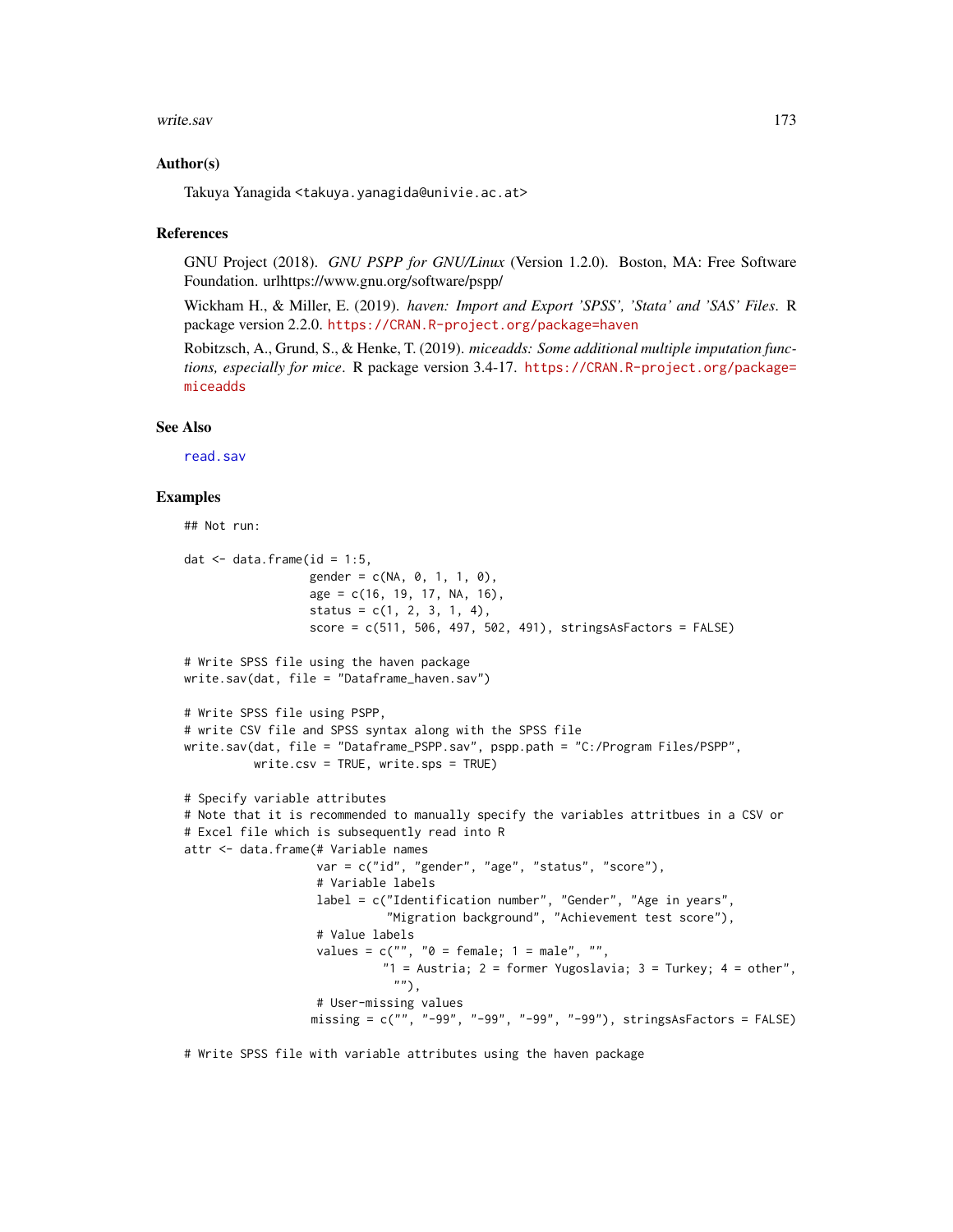```
write.sav(dat, file = "Dataframe_haven_Attr.sav", var.attr = attr)
# Write SPSS with variable attributes using PSPP
write.sav(dat, file = "Dataframe_PSPP_Attr.sav", var.attr = attr,
         pspp.path = "C:/Program Files/PSPP")
## End(Not run)
```
write.xlsx *Write Excel File*

## Description

This function calls the write $\angle x$ lsx() function in the **writexl** package by Jeroen Ooms to write an Excel file (.xlsx).

## Usage

write.xlsx(x, file = "Excel\_Data.xlsx", col.names = TRUE, format = FALSE, use.zip64 = FALSE, check = TRUE)

## Arguments

| $\mathsf{x}$ | a matrix, data frame or (named) list of matrices or data frames that will be writ-<br>ten in the Excel file.     |
|--------------|------------------------------------------------------------------------------------------------------------------|
| file         | a character string naming a file with or without file extension '.xlsx', e.g., "My_Excle.xlsx"<br>or "My_Excel". |
| col.names    | logical: if TRUE, column names are written at the top of the Excel sheet.                                        |
| format       | logical: if TRUE, column names in the Excel file are centered and bold.                                          |
| use.zip64    | logical: if TRUE, zip64 to enable support for 4GB+ Excel files is used.                                          |
| check        | logical: if TRUE, argument specification is checked.                                                             |

## Details

This function supports strings, numbers, booleans, and dates.

#### Note

The function was adapted from the write\_xlsx() function in the **writexl** package by Jeroen Ooms (2021).

#### Author(s)

Jeroen Ooms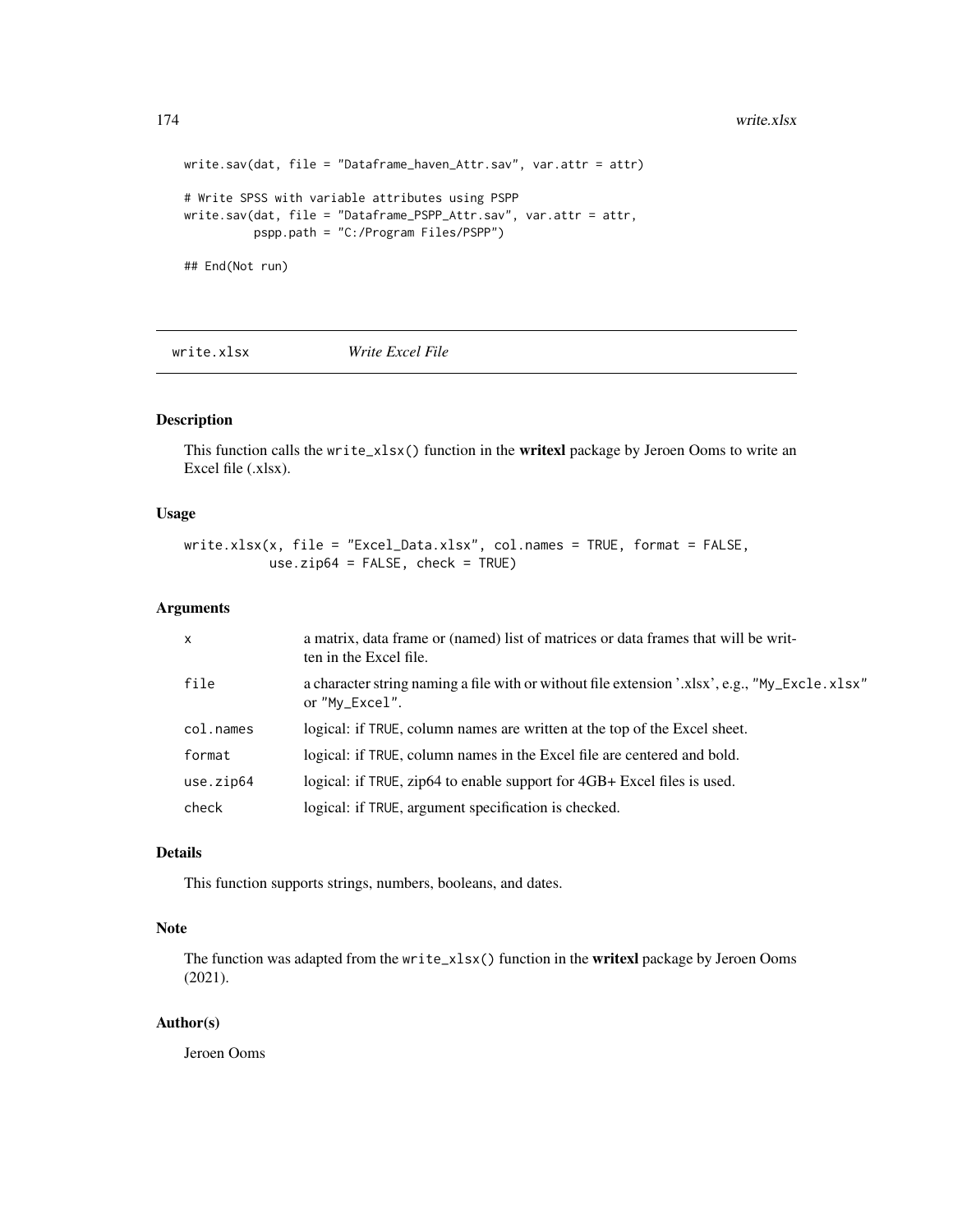#### <span id="page-174-0"></span>write.xlsx 175

## References

Jeroen, O. (2021). *writexl: Export Data Frames to Excel 'xlsx' Format*. R package version 1.4.0. https://CRAN.R-project.org/package=writexl

## See Also

[read.xlsx](#page-128-0)

## Examples

## Not run: # Write Excel file (.xlsx) dat  $\leq$  data.frame(id = 1:5, gender = c(NA, 0, 1, 1, 0), age = c(16, 19, 17, NA, 16),  $status = c(1, 2, 3, 1, 4),$ score = c(511, 506, 497, 502, 491)) write.xlsx(dat, file = "Excel.xlsx") # Write Excel file with multiple sheets (.xlsx) write.xlsx(list(cars = cars, mtcars = mtcars), file = "Excel\_Sheets.xlsx")

## End(Not run)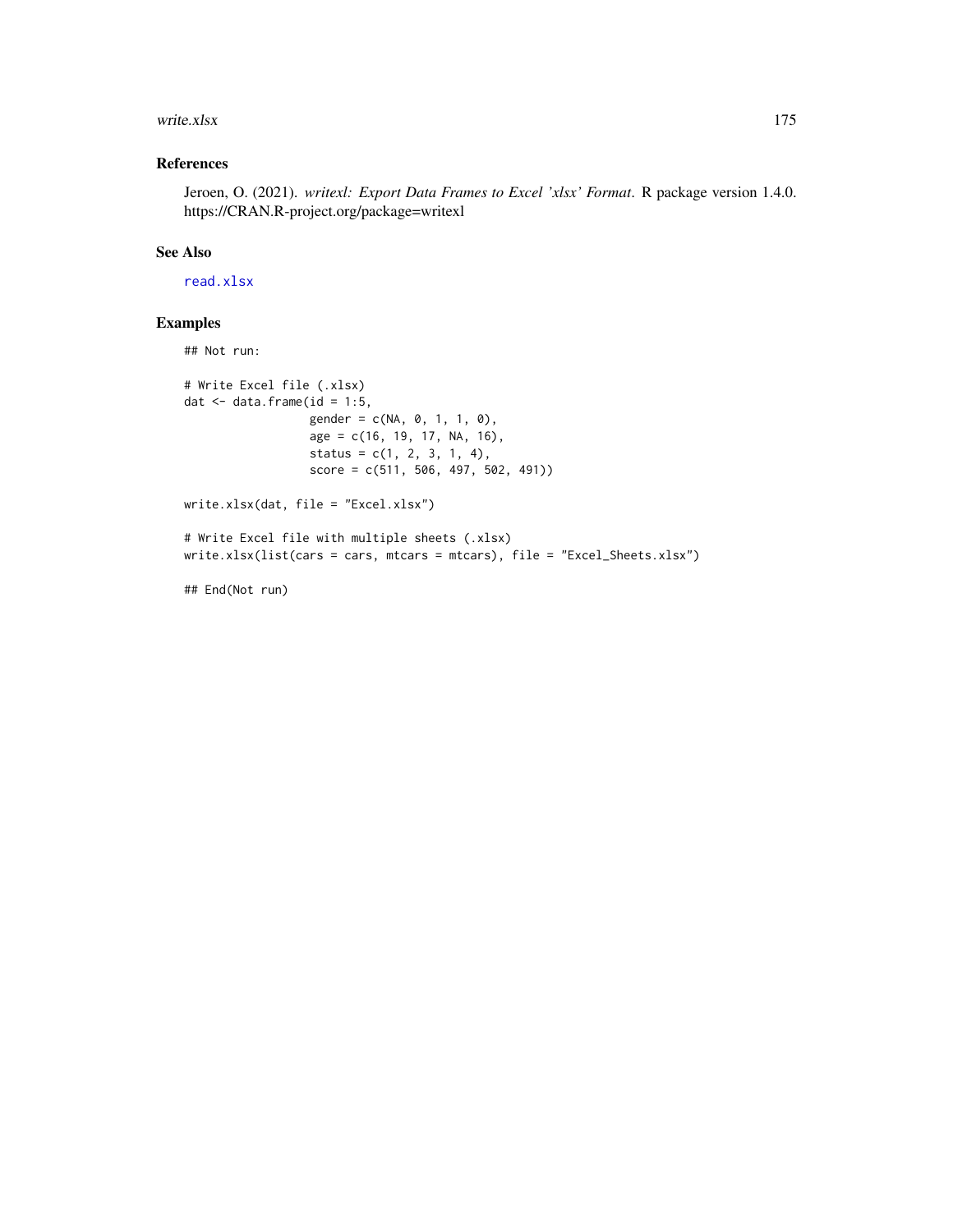# **Index**

aov.b, [3,](#page-2-1) *[126](#page-125-1)*, *[148](#page-147-0)*, *[151](#page-150-0)*, *[158](#page-157-0)*, *[163](#page-162-0)* as.na, [6,](#page-5-0) *[113](#page-112-0)*, *[116](#page-115-1)[–118](#page-117-0)*, *[120–](#page-119-1)[122](#page-121-0)*, *[124](#page-123-0)* center, [8](#page-7-0) chr.gsub, [10,](#page-9-0) *[12,](#page-11-0) [13](#page-12-0)* chr.omit, *[11](#page-10-0)*, [11,](#page-10-0) *[13](#page-12-0)* chr.trim, *[11,](#page-10-0) [12](#page-11-0)*, [13](#page-12-0) ci.mean, *[5](#page-4-0)*, [14,](#page-13-1) *[18](#page-17-0)*, *[22](#page-21-0)*, *[25](#page-24-0)*, *[28](#page-27-0)*, *[31](#page-30-0)*, *[33](#page-32-0)*, *[58](#page-57-0)*, *[126](#page-125-1)*, *[151](#page-150-0)*, *[158](#page-157-0)*, *[163](#page-162-0)* ci.mean.diff, *[5](#page-4-0)*, *[15](#page-14-0)*, [16,](#page-15-1) *[22](#page-21-0)*, *[25](#page-24-0)*, *[28](#page-27-0)*, *[31](#page-30-0)*, *[33](#page-32-0)*, *[58](#page-57-0)*, *[126](#page-125-1)*, *[151](#page-150-0)*, *[158](#page-157-0)*, *[163](#page-162-0)* ci.median, *[15](#page-14-0)*, *[18](#page-17-0)*, [21,](#page-20-0) *[25](#page-24-0)*, *[28](#page-27-0)*, *[31](#page-30-0)*, *[33](#page-32-0)*, *[58](#page-57-0)*, *[126](#page-125-1)* ci.prop, *[15](#page-14-0)*, *[18](#page-17-0)*, *[22](#page-21-0)*, [23,](#page-22-0) *[28](#page-27-0)*, *[31](#page-30-0)*, *[33](#page-32-0)*, *[58](#page-57-0)*, *[126](#page-125-1)* ci.prop.diff, *[22](#page-21-0)*, *[25](#page-24-0)*, [26,](#page-25-0) *[31](#page-30-0)*, *[33](#page-32-0)*, *[58](#page-57-0)*, *[126](#page-125-1)* ci.sd, *[15](#page-14-0)*, *[18](#page-17-0)*, *[22](#page-21-0)*, *[25](#page-24-0)*, *[28](#page-27-0)*, [30,](#page-29-0) *[33](#page-32-0)*, *[58](#page-57-0)*, *[126](#page-125-1)* ci.var, *[15](#page-14-0)*, *[18](#page-17-0)*, *[22](#page-21-0)*, *[25](#page-24-0)*, *[28](#page-27-0)*, *[31](#page-30-0)*, [32,](#page-31-0) *[58](#page-57-0)*, *[126](#page-125-1)* cluster.scores, *[9](#page-8-0)*, [35,](#page-34-0) *[93](#page-92-0)*, *[97](#page-96-0)*, *[136](#page-135-0)* cohens.d, *[4,](#page-3-0) [5](#page-4-0)*, [36,](#page-35-1) *[46](#page-45-0)*, *[48](#page-47-1)*, *[50](#page-49-0)*, *[52](#page-51-0)*, *[54](#page-53-1)*, *[70](#page-69-1)*, *[126](#page-125-1)*, *[150,](#page-149-0) [151](#page-150-0)*, *[156](#page-155-1)*, *[158](#page-157-0)*, *[163](#page-162-0)* collin.diag, [42,](#page-41-0) *[126](#page-125-1)* cor.cont, *[39](#page-38-0)*, [45,](#page-44-0) *[48](#page-47-1)*, *[50](#page-49-0)*, *[52](#page-51-0)*, *[54](#page-53-1)*, *[70](#page-69-1)*, *[126](#page-125-1)* cor.cramer, *[39](#page-38-0)*, *[46](#page-45-0)*, [47,](#page-46-0) *[50](#page-49-0)*, *[52](#page-51-0)*, *[54](#page-53-1)*, *[70](#page-69-1)*, *[126](#page-125-1)* cor.matrix, *[39](#page-38-0)*, *[46](#page-45-0)*, *[48](#page-47-1)*, [48,](#page-47-1) *[52](#page-51-0)*, *[54](#page-53-1)*, *[70](#page-69-1)*, *[126](#page-125-1)*, *[169](#page-168-0)* cor.phi, *[46](#page-45-0)*, *[48](#page-47-1)*, *[50](#page-49-0)*, [51,](#page-50-0) *[54](#page-53-1)*, *[70](#page-69-1)*, *[126](#page-125-1)* cor.poly, *[46](#page-45-0)*, *[48](#page-47-1)*, *[52](#page-51-0)*, [53,](#page-52-0) *[126](#page-125-1)* cor.test, *[49](#page-48-0)* crosstab, [54,](#page-53-1) *[58](#page-57-0)*, *[71](#page-70-0)*, *[126](#page-125-1)*, *[169](#page-168-0)* descript, *[15](#page-14-0)*, *[18](#page-17-0)*, *[22](#page-21-0)*, *[25](#page-24-0)*, *[28](#page-27-0)*, *[31](#page-30-0)*, *[33](#page-32-0)*, *[55](#page-54-0)*, [57,](#page-56-0) *[71](#page-70-0)*, *[126](#page-125-1)* df.duplicated, [59,](#page-58-0) *[62](#page-61-0)*, *[64,](#page-63-0) [65](#page-64-0)*, *[67](#page-66-0)* df.merge, *[60](#page-59-0)*, [61,](#page-60-0) *[64,](#page-63-0) [65](#page-64-0)*, *[67](#page-66-0)* df.rbind, *[60](#page-59-0)*, *[62](#page-61-0)*, [63,](#page-62-0) *[65](#page-64-0)*, *[67](#page-66-0)* df.rename, *[60](#page-59-0)*, *[62](#page-61-0)*, *[64](#page-63-0)*, [65,](#page-64-0) *[67](#page-66-0)* df.sort, *[60](#page-59-0)*, *[62](#page-61-0)*, *[64,](#page-63-0) [65](#page-64-0)*, [66,](#page-65-0) *[126](#page-125-1)* df.unique, *[60](#page-59-0)*, *[62](#page-61-0)*, *[64,](#page-63-0) [65](#page-64-0)*, *[67](#page-66-0)* df.unique *(*df.duplicated*)*, [59](#page-58-0) dummy.c, *[9](#page-8-0)*, [67](#page-66-0)

eta.sq, *[39](#page-38-0)*, [69,](#page-68-0) *[126](#page-125-1)* freq, *[55](#page-54-0)*, *[58](#page-57-0)*, [70,](#page-69-1) *[125,](#page-124-0) [126](#page-125-1)*, *[169](#page-168-0)* indirect, [73,](#page-72-0) *[103,](#page-102-0) [104](#page-103-0)* item.alpha, [76,](#page-75-1) *[85](#page-84-0)*, *[89](#page-88-0)*, *[91](#page-90-0)*, *[93](#page-92-0)*, *[126](#page-125-1)*, *[169](#page-168-0)* item.cfa, *[78](#page-77-0)*, [79,](#page-78-1) *[89](#page-88-0)*, *[93](#page-92-0)*, *[169](#page-168-0)* item.omega, *[78](#page-77-0)*, *[85](#page-84-0)*, [87,](#page-86-1) *[91](#page-90-0)*, *[93](#page-92-0)*, *[126](#page-125-1)*, *[169](#page-168-0)* item.reverse, *[9](#page-8-0)*, *[78](#page-77-0)*, *[89](#page-88-0)*, [90,](#page-89-0) *[132](#page-131-0)* item.scores, *[9](#page-8-0)*, *[35](#page-34-0)*, *[78](#page-77-0)*, *[85](#page-84-0)*, *[89](#page-88-0)*, *[91](#page-90-0)*, [91](#page-90-0) kurtosis, [93,](#page-92-0) *[143](#page-142-0)* multilevel.cor, *[50](#page-49-0)*, [94,](#page-93-1) *[99](#page-98-0)*, *[101](#page-100-0)*, *[111](#page-110-0)*, *[169](#page-168-0)* multilevel.descript, *[35](#page-34-0)*, *[55](#page-54-0)*, *[58](#page-57-0)*, *[71](#page-70-0)*, *[97](#page-96-0)*, [98,](#page-97-1) *[101](#page-100-0)*, *[111](#page-110-0)*, *[126](#page-125-1)*, *[169](#page-168-0)* multilevel.icc, *[35](#page-34-0)*, *[50](#page-49-0)*, *[97](#page-96-0)*, *[99](#page-98-0)*, [100,](#page-99-0) *[111](#page-110-0)* multilevel.indirect, *[76](#page-75-1)*, *[99](#page-98-0)*, [102,](#page-101-0) *[111](#page-110-0)* multilevel.r2, *[99](#page-98-0)*, [105,](#page-104-0) *[126](#page-125-1)* na.as, *[7](#page-6-0)*, [113,](#page-112-0) *[116](#page-115-1)[–118](#page-117-0)*, *[120](#page-119-1)[–122](#page-121-0)*, *[124](#page-123-0)* na.auxiliary, *[7](#page-6-0)*, *[39](#page-38-0)*, *[50](#page-49-0)*, *[113](#page-112-0)*, [114,](#page-113-0) *[117,](#page-116-1) [118](#page-117-0)*, *[120](#page-119-1)[–122](#page-121-0)*, *[124](#page-123-0)*, *[126](#page-125-1)* na.coverage, *[7](#page-6-0)*, *[113](#page-112-0)*, *[116](#page-115-1)*, [116,](#page-115-1) *[118](#page-117-0)*, *[120](#page-119-1)[–122](#page-121-0)*, *[124](#page-123-0)*, *[126](#page-125-1)*, *[169](#page-168-0)* na.descript, *[7](#page-6-0)*, *[55](#page-54-0)*, *[58](#page-57-0)*, *[71](#page-70-0)*, *[113](#page-112-0)*, *[116,](#page-115-1) [117](#page-116-1)*, [117,](#page-116-1) *[120](#page-119-1)[–122](#page-121-0)*, *[124](#page-123-0)*, *[126](#page-125-1)*, *[169](#page-168-0)* na.indicator, *[7](#page-6-0)*, *[113](#page-112-0)*, *[116](#page-115-1)[–118](#page-117-0)*, [119,](#page-118-0) *[121,](#page-120-0) [122](#page-121-0)*, *[124](#page-123-0)* na.pattern, *[7](#page-6-0)*, *[113](#page-112-0)*, *[116](#page-115-1)[–118](#page-117-0)*, *[120](#page-119-1)*, [120,](#page-119-1) *[122](#page-121-0)*, *[124](#page-123-0)*, *[126](#page-125-1)*, *[169](#page-168-0)* na.prop, *[7](#page-6-0)*, *[113](#page-112-0)*, *[116](#page-115-1)[–118](#page-117-0)*, *[120,](#page-119-1) [121](#page-120-0)*, [121,](#page-120-0) *[124](#page-123-0)* na.test, *[7](#page-6-0)*, *[113](#page-112-0)*, *[116](#page-115-1)[–118](#page-117-0)*, *[120](#page-119-1)[–122](#page-121-0)*, [122](#page-121-0) p.adjust, *[49](#page-48-0)*, *[96](#page-95-0)* print.misty.object, [124](#page-123-0) rbind, *[64](#page-63-0)* read.mplus, [126,](#page-125-1) *[128](#page-127-0)*, *[130](#page-129-0)*, *[168](#page-167-0)* read.sav, *[127](#page-126-1)*, [127,](#page-126-1) *[130](#page-129-0)*, *[173](#page-172-0)*

read.xlsx, *[127,](#page-126-1) [128](#page-127-0)*, [129,](#page-128-1) *[175](#page-174-0)*